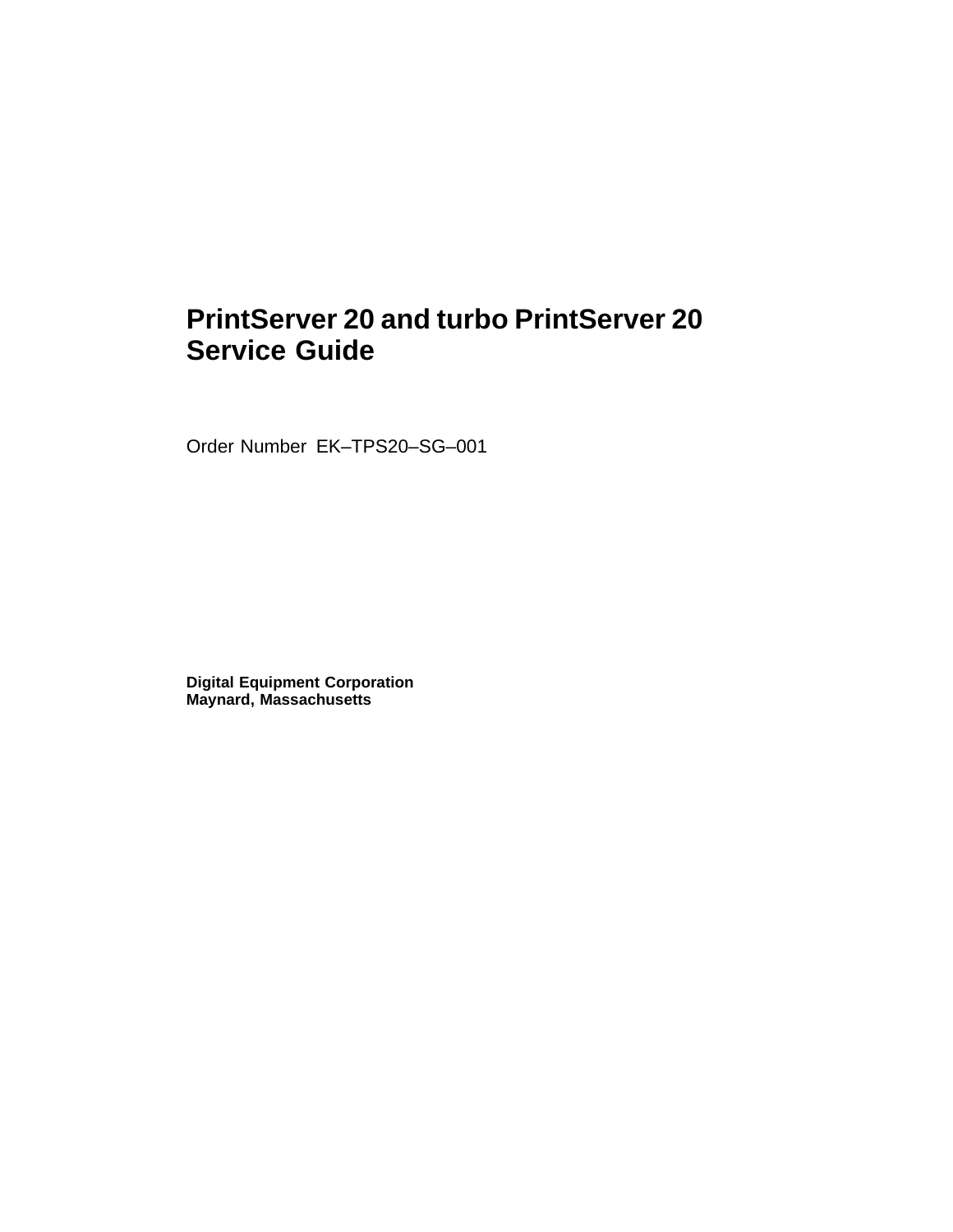#### **First Printing, May 1991**

The information in this document is subject to change without notice and should not be construed as a commitment by Digital Equipment Corporation.

Digital Equipment Corporation assumes no responsibility for any errors that may appear in this document.

Any software described in this document is furnished under a license and may be used or copied only in accordance with the terms of such license. No responsibility is assumed for the use or reliability of software or equipment that is not supplied by Digital Equipment Corporation or its affiliated companies.

Restricted Rights: Use, duplication, or disclosure by the U.S. Government is subject to restrictions as set forth in subparagraph (c)(1)(ii) of the Rights in Technical Data and Computer Software clause at DFARS 252.227–7013.

© Digital Equipment Corporation 1991. All rights reserved.

Printed in U.S.A.

The Reader's Comments form at the end of this document requests your critical evaluation to assist in preparing future documentation.

The following are trademarks of Digital Equipment Corporation: DEC, DECdirect, DECnet, DECserver, DECwindows, DESTA, Internet, MicroVAX, PrintServer, ScriptPrinter, ThinWire, ULTRIX, VAX, VAXcluster, VAX DOCUMENT, VAX RMS, VAXstation, VMS, and the DIGITAL logo.

PostScript is a registered trademark of Adobe Systems, Inc.

**FCC NOTICE:** The equipment described in this manual generates, uses, and may emit radio frequency energy. The equipment has been type tested and found to comply with the limits for a Class A computing device pursuant to Subpart J of Part 15 of FCC Rules, which are designed to provide reasonable protection against such radio frequency interference when operated in a commercial environment. Operation of this equipment in a residential area may cause interference, in which case the user at his own expense may be required to take measures to correct the interference.

S1561

This document was prepared using VAX DOCUMENT, Version 1.2.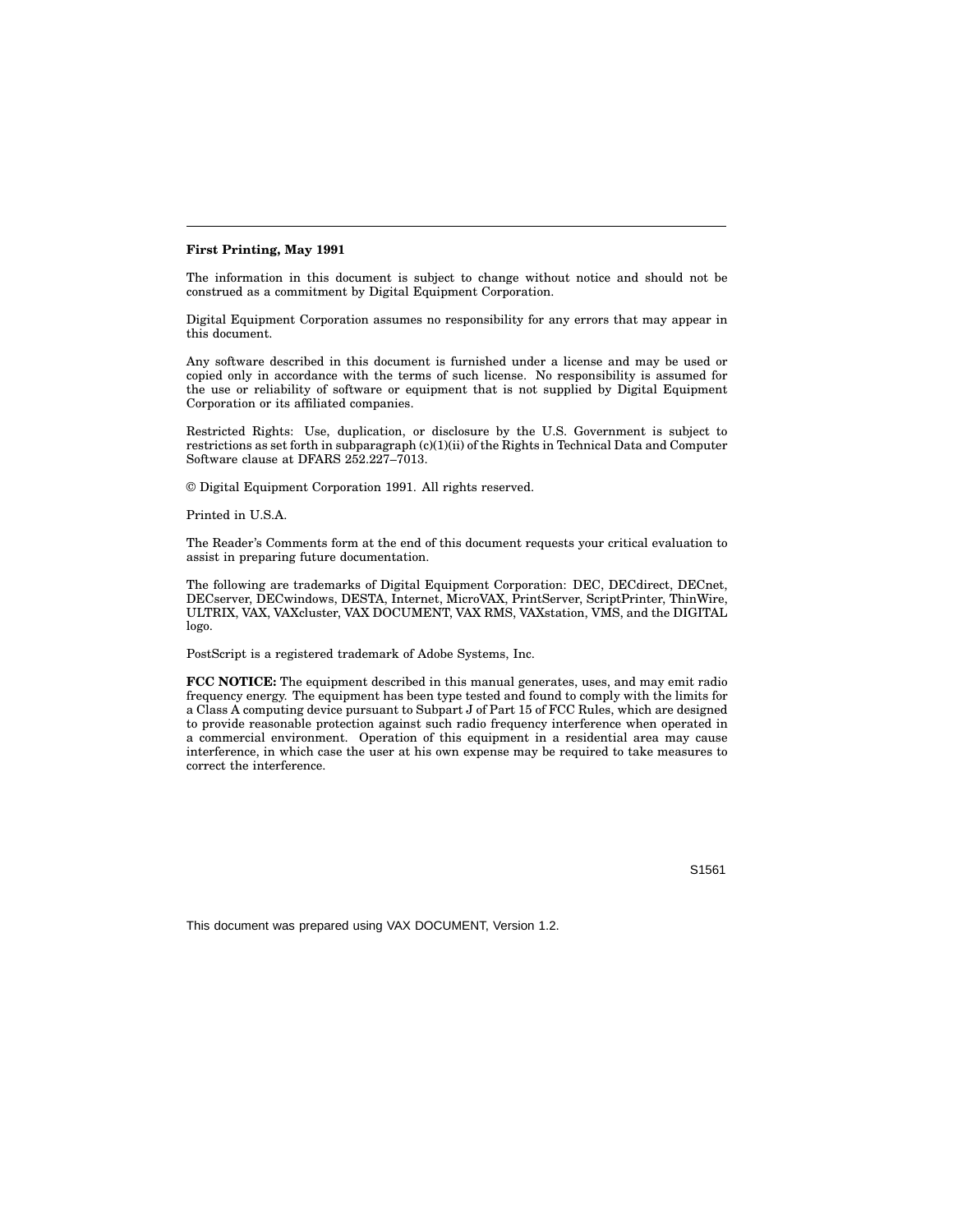#### Preface xiii

### Chapter 1 Theory of Operation

| 1.1   |                                                                                                   |  |
|-------|---------------------------------------------------------------------------------------------------|--|
| 1.2   |                                                                                                   |  |
| 1.3   |                                                                                                   |  |
| 1.4   | Safety Considerations $\ldots \ldots \ldots \ldots \ldots \ldots \ldots \ldots \ldots \qquad 1-2$ |  |
| 1.4.1 |                                                                                                   |  |
| 1.4.2 |                                                                                                   |  |
| 1.4.3 |                                                                                                   |  |
|       |                                                                                                   |  |

### Chapter 2 System Power-Up and Bootstrap

| 2.1   |                                                                           |         |
|-------|---------------------------------------------------------------------------|---------|
| 2.2   |                                                                           |         |
| 2.2.1 | Step 1: Running the Self-Test $\dots \dots \dots \dots \dots \dots \dots$ | $2 - 1$ |
| 2.2.2 |                                                                           |         |
| 2.2.3 |                                                                           |         |
| 2.2.4 |                                                                           |         |
| 2.2.5 |                                                                           |         |
| 2.2.6 |                                                                           |         |

### Chapter 3 Switches and Indicators

#### **iii**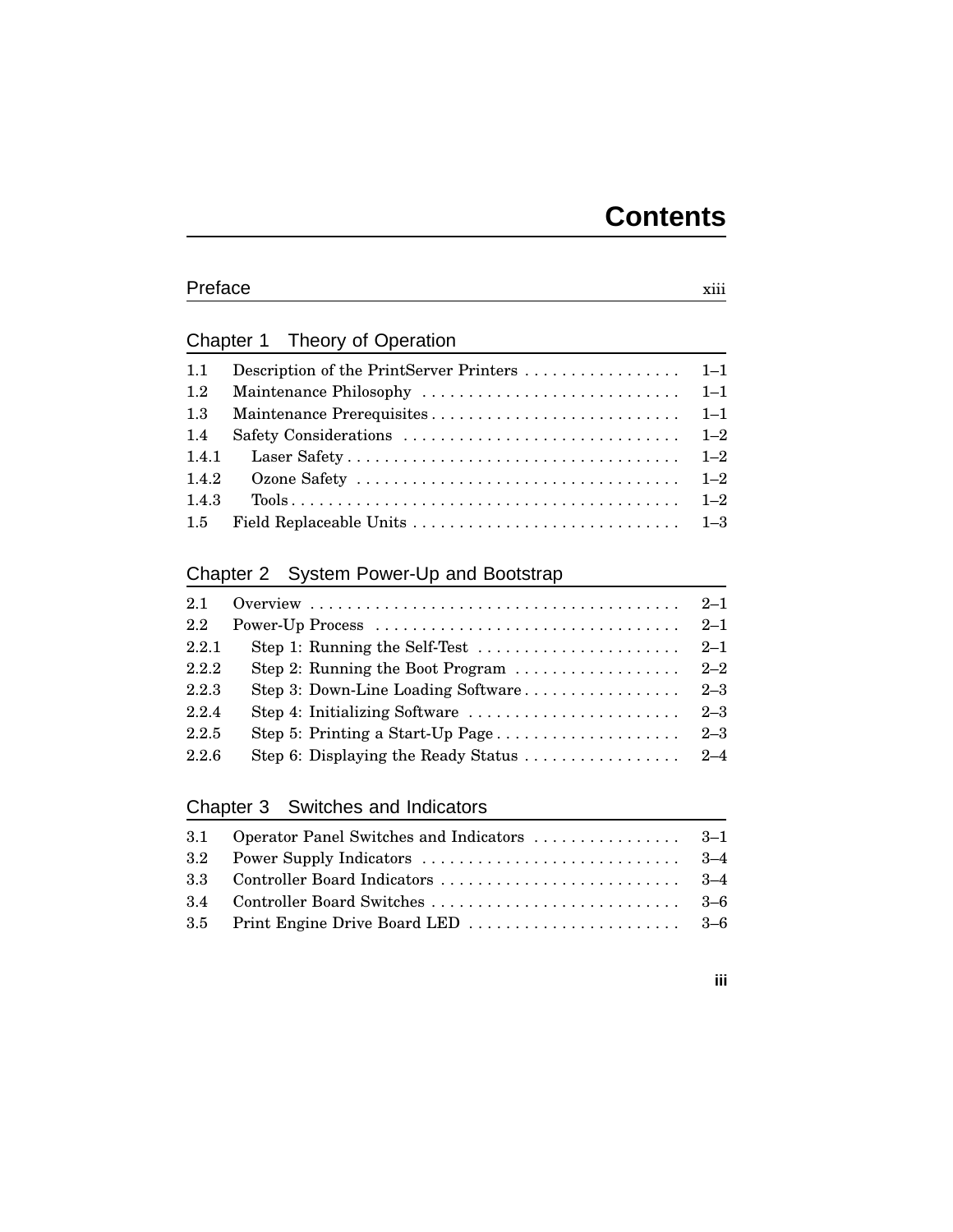# Chapter 4 Field Test Mode

| 4.1   |                                                                                                      |         |
|-------|------------------------------------------------------------------------------------------------------|---------|
| 4.2   |                                                                                                      | $4 - 1$ |
| 4.3   |                                                                                                      | $4 - 2$ |
| 4.3.1 | Invoking Controller Board and Ethernet Tests                                                         | $4 - 3$ |
| 4.3.2 | Testing and Running the Print Engine Drive Board                                                     | $4 - 4$ |
| 4.3.3 |                                                                                                      | $4 - 5$ |
| 4.3.4 | $\text{Booting} \dots \dots \dots \dots \dots \dots \dots \dots \dots \dots \dots \dots \dots \dots$ | $4 - 8$ |
| 4.3.5 | Selecting Input and Output Trays                                                                     | $4 - 9$ |
| 4.4   |                                                                                                      |         |

# Chapter 5 Query Mode

### Chapter 6 Messages

**iv**

| 6.2.1 |  |
|-------|--|
|       |  |
|       |  |
|       |  |
|       |  |
|       |  |
|       |  |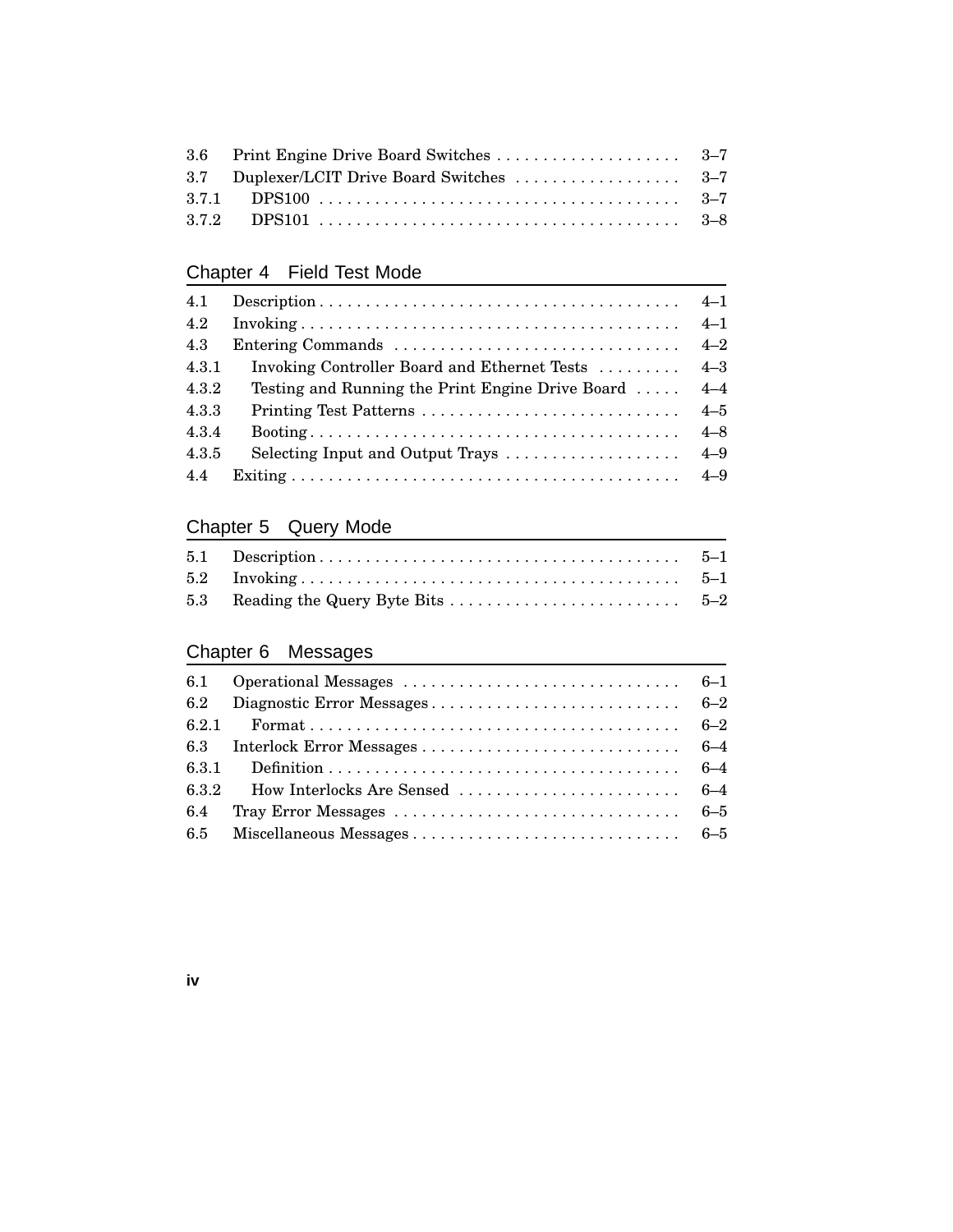Chapter 7 Fault Isolation Procedures

| 7.1    |                                                      | $7 - 1$  |
|--------|------------------------------------------------------|----------|
| 7.2    |                                                      | $7 - 2$  |
| 7.3    | Power/Panel FIP                                      | $7 - 4$  |
| 7.4    | Front Panel Error Messages                           | $7 - 5$  |
| 7.5    |                                                      | $7 - 12$ |
| 7.5.1  | Front Panel Unit Error                               | $7 - 12$ |
| 7.5.2  | Print Engine CPU Error                               | $7 - 13$ |
| 7.5.3  | Development Motor Error                              | $7 - 13$ |
| 7.5.4  |                                                      | $7 - 14$ |
| 7.5.5  | Low-Voltage Power Supply Error                       | $7 - 14$ |
| 7.5.6  |                                                      | $7 - 15$ |
| 7.5.7  | Laser Diode Power Error                              | $7 - 15$ |
| 7.5.8  | Polygon Motor Error                                  | $7 - 16$ |
| 7.5.9  | Detector Pulse Missing                               | $7 - 16$ |
| 7.5.10 | Fuser Temperature Too Low                            | $7 - 17$ |
| 7.5.11 | Fuser Temperature Too High                           | $7 - 18$ |
| 7.5.12 | Fuser Thermistor Broken                              | $7 - 19$ |
| 7.5.13 | LCIT/Duplexer CPU Error                              | $7 - 19$ |
| 7.5.14 | LCIT Tray Motor Error                                | $7 - 20$ |
| 7.5.15 | LCIT/Duplexer Communication Error                    | $7 - 21$ |
| 7.5.16 |                                                      | $7 - 21$ |
| 7.5.17 |                                                      | $7 - 22$ |
| 7.5.18 |                                                      | $7 - 22$ |
| 7.5.19 |                                                      | $7 - 22$ |
| 7.5.20 | Duplexer Transport Guide Unlatch                     | $7 - 23$ |
| 7.5.21 | Upper Cassette Motor Error                           | $7 - 23$ |
| 7.5.22 | Lower Cassette Motor Error                           | $7 - 24$ |
| 7.5.23 | LCOT Lower Offset Motor Error                        | $7 - 24$ |
| 7.5.24 | LCOT Upper Offset Motor Error                        | $7 - 25$ |
| 7.5.25 | Upper/Lower Paper Cassette Missing                   | $7 - 25$ |
| 7.5.26 | Upper/Lower Paper Cassette Empty                     | $7 - 26$ |
| 7.5.27 | LCIT Empty or Paper Stack Is Not at Operating Height | $7 - 27$ |
| 7.5.28 | Side Output Tray Is Not Set Error                    | $7 - 27$ |
| 7.5.29 | Upper/Lower Output Tray Full                         | $7 - 28$ |
| 7.5.30 | Side Output Tray Full                                | $7 - 28$ |

**v**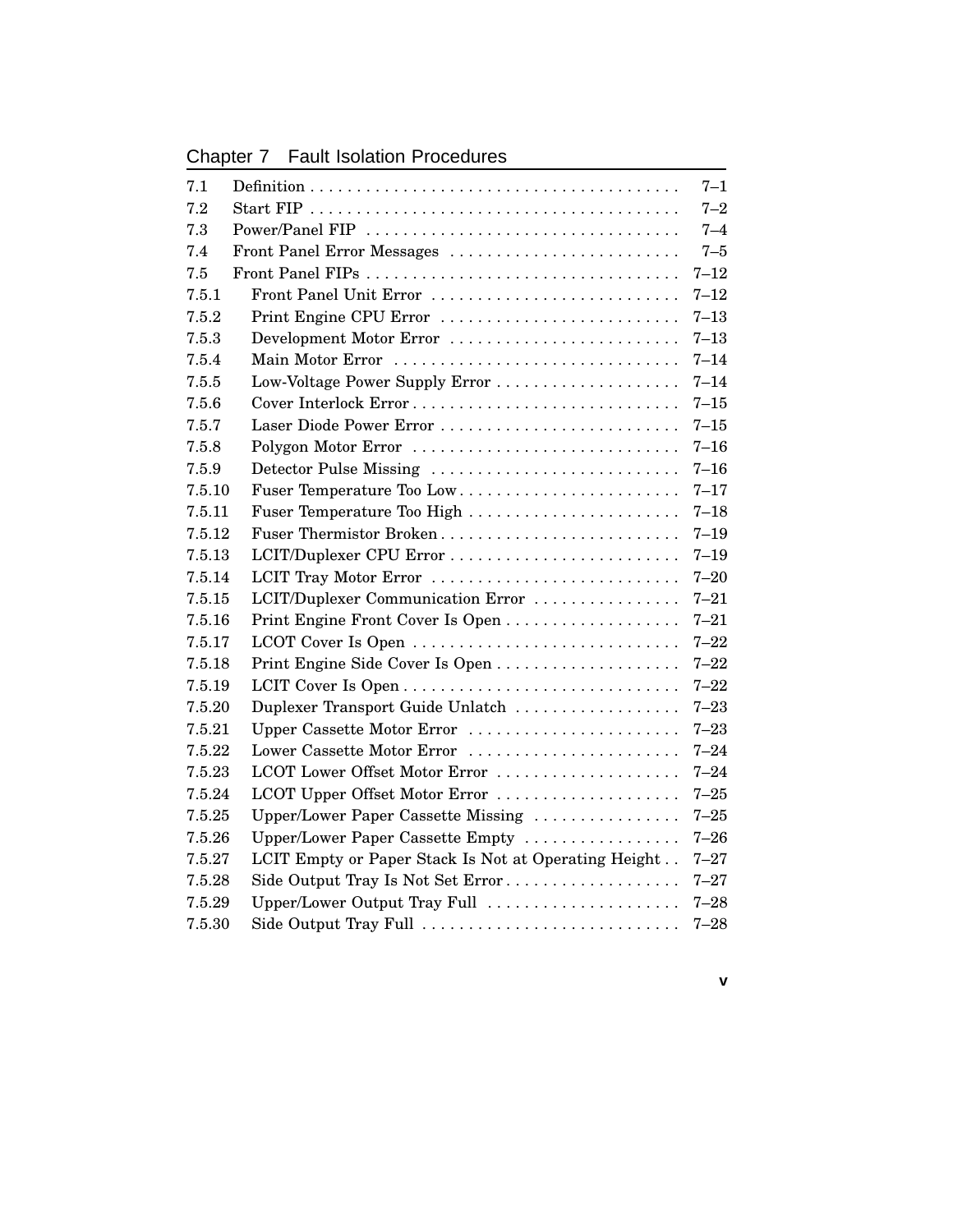| 7.5.31 | Development Unit Absent                                        | $7 - 29$ |
|--------|----------------------------------------------------------------|----------|
| 7.5.32 | OPC Drum Unit Absent                                           | $7 - 29$ |
| 7.5.33 | Cleaning Unit Absent                                           | $7 - 30$ |
| 7.5.34 | Fusing Unit Absent                                             | $7 - 30$ |
| 7.5.35 | Failed to Reset Maintenance Counter                            | $7 - 31$ |
| 7.5.36 | Fail to Clear "Replace OPC Drum" Message                       | $7 - 32$ |
| 7.5.37 |                                                                | $7 - 32$ |
| 7.5.38 | Protocol Timeout Error                                         | $7 - 33$ |
| 7.5.39 | Upper/Lower Cassette Paper-Size Error                          | $7 - 33$ |
| 7.5.40 |                                                                | $7 - 33$ |
| 7.5.41 | LCIT Dial Wheel Incorrectly Set                                | $7 - 34$ |
| 7.5.42 | LCIT Paper Misplaced                                           | $7 - 34$ |
| 7.5.43 | Time Out Error-Boot Failure Retry                              | $7 - 35$ |
| 7.5.44 | Fatal Error-Boot Failure                                       | $7 - 36$ |
| 7.6    |                                                                | $7 - 36$ |
| 7.6.1  | Jam FIP Director List                                          | $7 - 38$ |
| 7.6.2  | Using the Remote Error Logging Facility $\ldots \ldots \ldots$ | $7 - 39$ |
| 7.6.3  | Registration and Cassette Feed Path Jam FIP                    | $7 - 45$ |
| 7.6.4  | Cabinet Exit Jam FIP                                           | $7 - 46$ |
| 7.6.5  | Drum and Transport Area Jam FIP                                | $7 - 47$ |
| 7.6.6  |                                                                | $7 - 51$ |
| 7.6.7  | Duplex Transport Jam FIP                                       | $7 - 53$ |

# Chapter 8 Print Quality

| 8.1   | Checking Print Quality                 | $8 - 1$  |
|-------|----------------------------------------|----------|
| 8.2   |                                        | $8 - 3$  |
| 8.2.1 |                                        | $8 - 3$  |
| 8.2.2 | Blank Image FIP                        | $8 - 4$  |
| 8.2.3 |                                        | $8 - 5$  |
| 8.2.4 | White Lines or Bands (Faded Areas) FIP | $8 - 6$  |
| 8.2.5 | Repetitive Marks FIP                   | $8 - 7$  |
| 8.2.6 |                                        | $8 - 8$  |
| 8.2.7 | Distorted or Wavy Image FIP            | $8 - 9$  |
| 8.2.8 |                                        | $8 - 10$ |
| 8.2.9 |                                        |          |

**vi**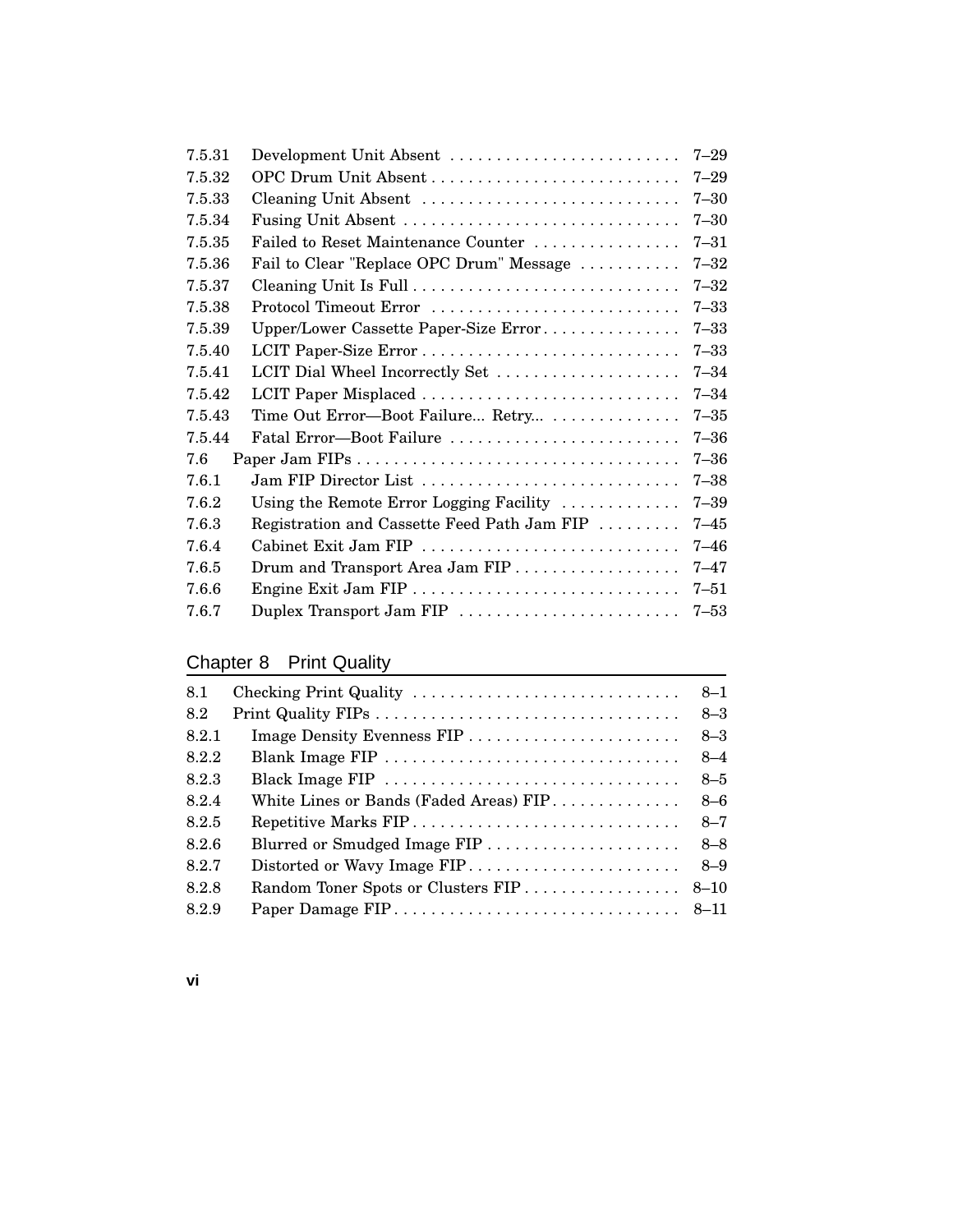| 8.2.10 |                         |          |
|--------|-------------------------|----------|
| 8.2.11 | Density Evenness FIP    | $8 - 14$ |
| 8.2.12 | Background Density FIP  | $8 - 15$ |
| 8.2.13 | Resolution Filling FIP  | $8 - 16$ |
| 8.2.14 |                         | $8 - 17$ |
| 8.2.15 | Magnification FIP       | $8 - 18$ |
| 8.2.16 |                         | $8 - 19$ |
| 8.2.17 | Legible Character FIP   | $8 - 20$ |
| 8.2.18 | Character Edge Fade FIP | $8 - 21$ |
| 8.2.19 | White Line Jitter FIP   | $8 - 22$ |
| 8.2.20 |                         | $8 - 23$ |
| 8.2.21 | White Spot FIP          | $8 - 24$ |
| 8.2.22 |                         | $8 - 25$ |
| 8.2.23 | White Void FIP          | $8 - 26$ |
| 8.2.24 |                         | $8 - 27$ |
| 8.2.25 | White Line FIP          | $8 - 28$ |
| 8.2.26 |                         | $8 - 29$ |
| 8.2.27 | Dirty Second Side FIP   | $8 - 30$ |

# Chapter 9 FRU Removal and Replacement

| 9.1  | Engine Drive Board, Controller Board, and Memory Board | $9 - 2$  |
|------|--------------------------------------------------------|----------|
| 9.2  |                                                        | $9 - 4$  |
| 9.3  |                                                        | $9 - 5$  |
| 9.4  | Large Capacity Output Tray (LCOT)                      | $9 - 6$  |
| 9.5  | Cassette Paper Feed Unit                               | $9 - 8$  |
| 9.6  | Large Capacity Input Tray (LCIT)                       | $9 - 11$ |
| 9.7  |                                                        | $9 - 12$ |
| 9.8  | Cabinet Paper Feed Unit                                | $9 - 16$ |
| 9.9  |                                                        | $9 - 18$ |
| 9.10 |                                                        | $9 - 20$ |
| 9.11 |                                                        | $9 - 22$ |
| 9.12 |                                                        | $9 - 26$ |
| 9.13 |                                                        | $9 - 28$ |
| 9.14 |                                                        | $9 - 31$ |
| 9.15 |                                                        | $9 - 33$ |

#### **vii**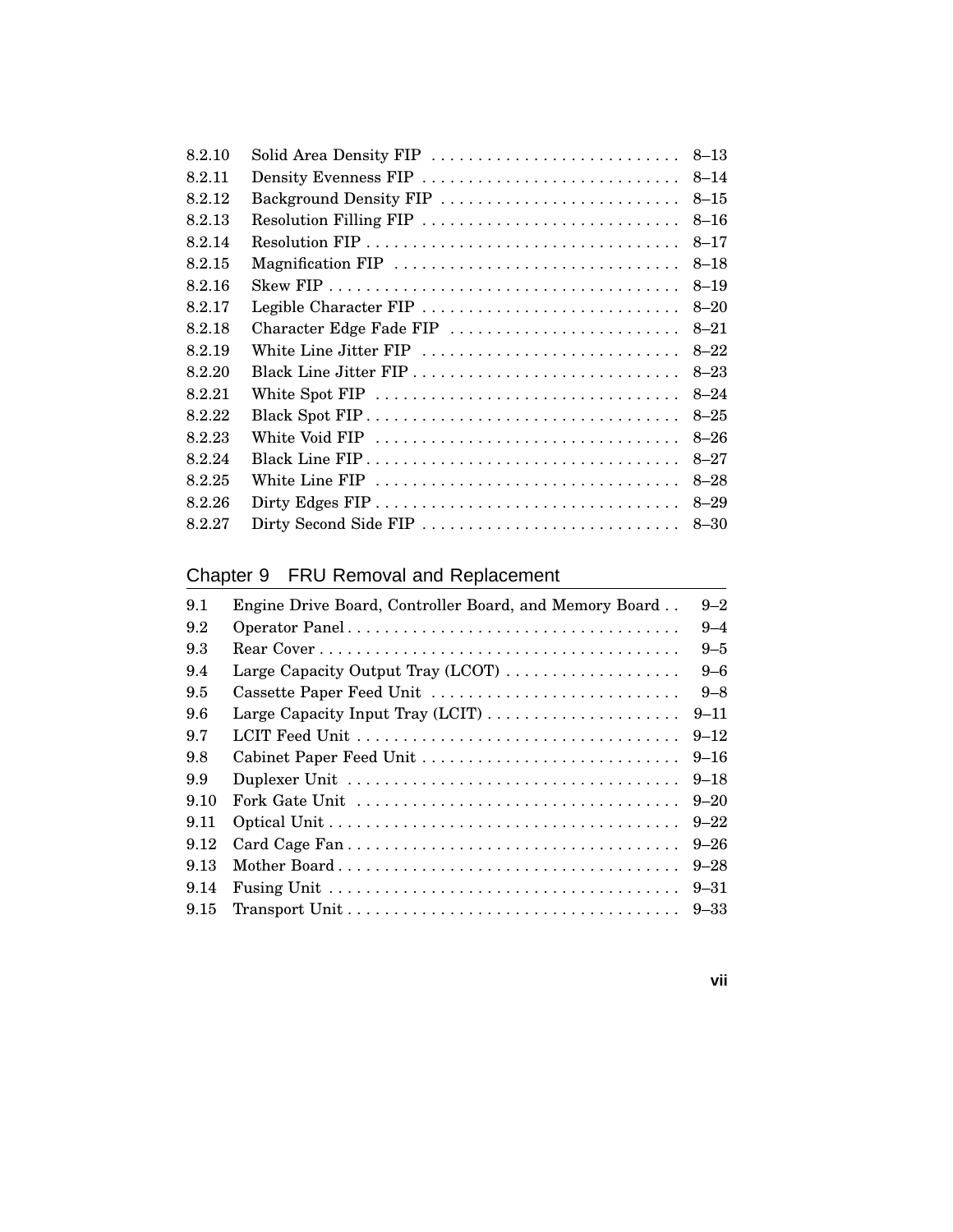| 9.16 | Development Unit $\ldots \ldots \ldots \ldots \ldots \ldots \ldots \ldots \ldots \ldots$ 9-35 |          |
|------|-----------------------------------------------------------------------------------------------|----------|
| 9.17 |                                                                                               |          |
| 9.18 |                                                                                               |          |
| 9.19 |                                                                                               |          |
| 9.20 |                                                                                               |          |
| 9.21 |                                                                                               |          |
| 9.22 |                                                                                               |          |
| 9.23 |                                                                                               |          |
| 9 24 |                                                                                               |          |
| 9.25 |                                                                                               |          |
| 9.26 |                                                                                               | $9 - 58$ |
| 9 27 |                                                                                               |          |

### Chapter 10 300K Maintenance

| 10.3 Replacing the Cassette Feed, Prefeed, and Separation Rollers 10–14 |  |
|-------------------------------------------------------------------------|--|
| 10.4 Replacing the LCIT Prefeed, Feed, and Separation Rollers 10-17     |  |

# Appendix A Recommended Spares List

### Appendix B Total Call Concept Procedures

### Index

#### **viii**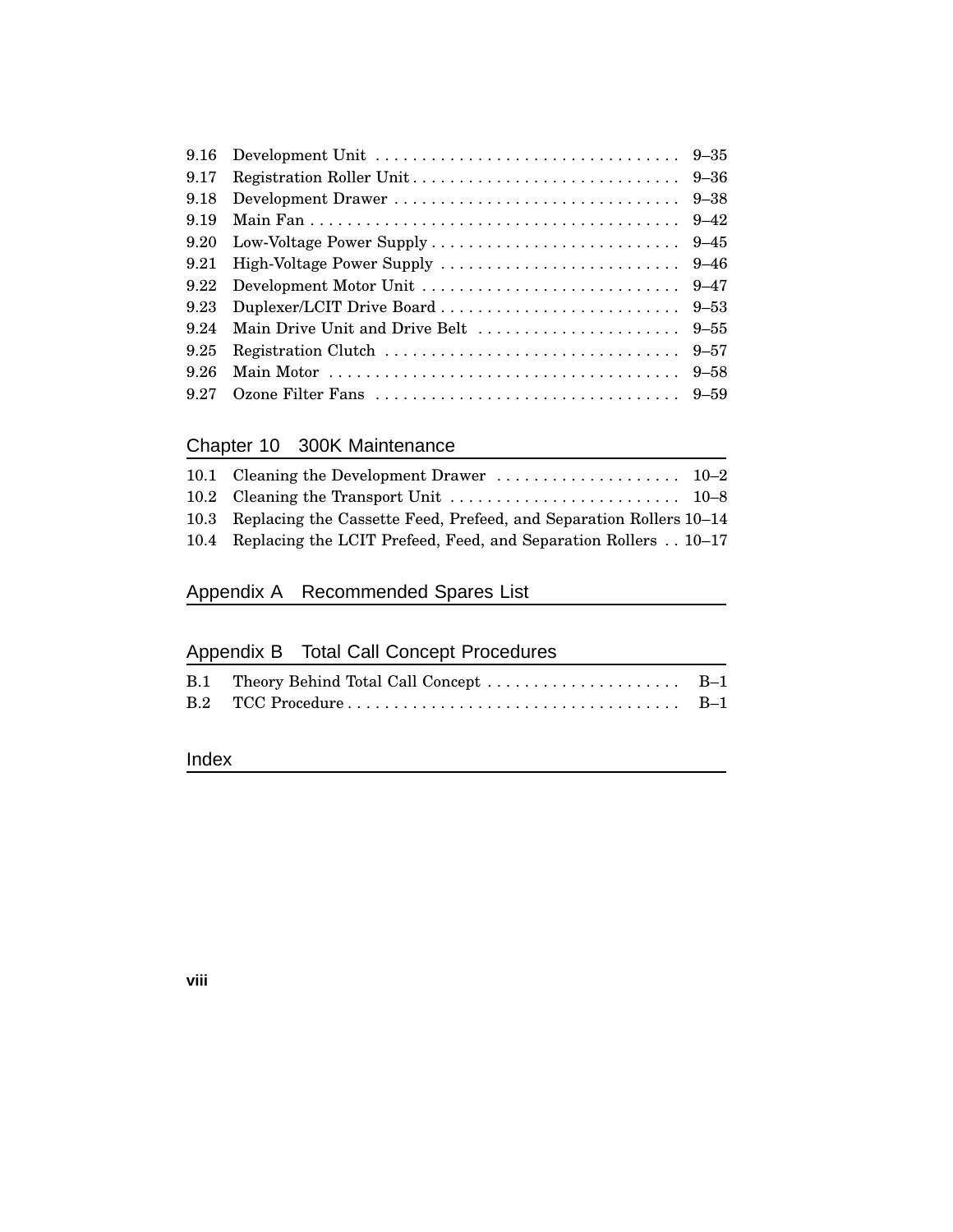### Figures

| $1 - 1$  |                                                                                              | $1 - 4$  |
|----------|----------------------------------------------------------------------------------------------|----------|
| $1 - 2$  |                                                                                              | $1 - 6$  |
| $1 - 3$  |                                                                                              | $1 - 8$  |
| $2 - 1$  | Start-Up Page $\ldots \ldots \ldots \ldots \ldots \ldots \ldots \ldots \ldots \ldots \ldots$ | $2 - 4$  |
| $3 - 1$  |                                                                                              | $3 - 2$  |
| $4 - 1$  | Field Test Prompt                                                                            | $4 - 2$  |
| $4 - 2$  |                                                                                              | $4 - 6$  |
| $4 - 3$  | Controller Board Test Pattern                                                                | $4 - 7$  |
| $4 - 4$  | Controller Board Test Pattern for turbo PrintServer 20                                       | $4 - 8$  |
| $7 - 1$  | Paper and Jam Path Indicators                                                                | $7 - 37$ |
| $7 - 2$  | Paper Path Sensors                                                                           | $7 - 37$ |
| $8 - 1$  |                                                                                              | $8 - 31$ |
| $8 - 2$  |                                                                                              | $8 - 32$ |
| $8 - 3$  |                                                                                              | $8 - 33$ |
| $8 - 4$  | Letter Quality Resolution                                                                    | $8 - 34$ |
| $8 - 5$  | Legible Character                                                                            | $8 - 35$ |
| $8 - 6$  | Character Edge Fading                                                                        | $8 - 36$ |
| $8 - 7$  |                                                                                              | $8 - 37$ |
| $8 - 8$  |                                                                                              | $8 - 38$ |
| $8 - 9$  |                                                                                              | $8 - 39$ |
| $8 - 10$ |                                                                                              | $8 - 40$ |
| $8 - 11$ |                                                                                              | $8 - 41$ |
| $8 - 12$ |                                                                                              | $8 - 42$ |
| $8 - 13$ |                                                                                              | $8 - 43$ |
| $8 - 14$ |                                                                                              | $8 - 44$ |
| $8 - 15$ |                                                                                              | $8 - 45$ |
| $9 - 1$  | Removing the Card Cage Cover and Grounding Bracket                                           | $9 - 2$  |
| $9 - 2$  | Removing Circuit Boards                                                                      | $9 - 3$  |
| $9 - 3$  | Removing the Operator Panel                                                                  | $9 - 4$  |
| $9 - 4$  | Removing the Rear Cover                                                                      | $9 - 5$  |
| $9 - 5$  | Disconnecting the LCOT Cables                                                                | $9 - 6$  |
| $9 - 6$  | Removing the LCOT                                                                            | $9 - 7$  |
| $9 - 7$  | Removing the Top Cover                                                                       | $9 - 8$  |
| $9 - 8$  | Removing the Right Side Cover                                                                | $9 - 9$  |
| $9 - 9$  | Removing the Cassette Paper Feed Unit                                                        | $9 - 10$ |

**ix**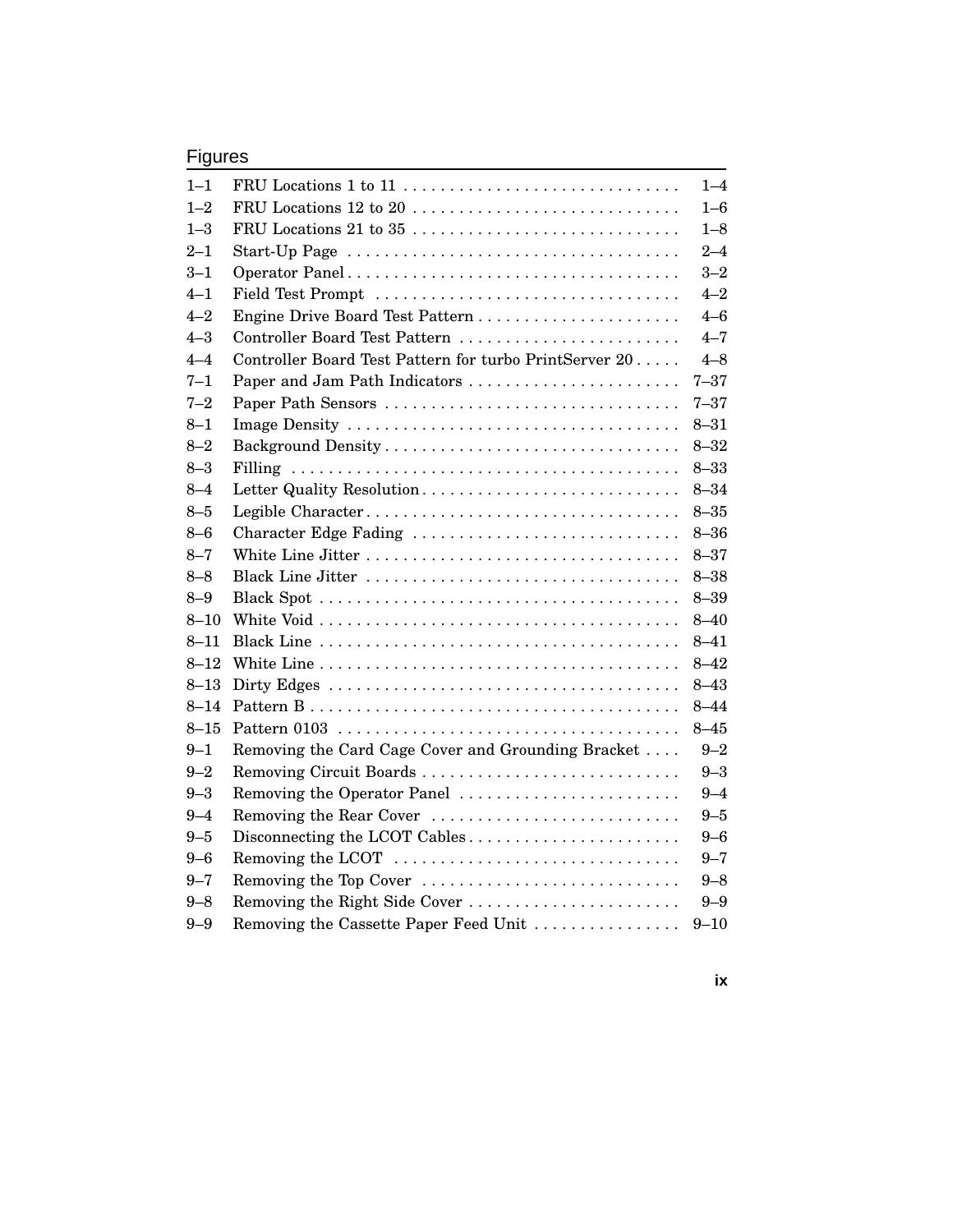| $9 - 10$ |                                                       | $9 - 11$ |
|----------|-------------------------------------------------------|----------|
| 9–11     | Removing the LCIT Feed Unit Screws (Side of Cabinet)  | $9 - 12$ |
| $9 - 12$ | Removing the LCIT Feed Unit Screws (Front of Cabinet) | $9 - 13$ |
| $9 - 13$ | Removing the LCIT Feed Unit Screws (Rear of Cabinet)  | $9 - 14$ |
| $9 - 14$ | Removing the LCIT Feed Unit                           | $9 - 15$ |
| $9 - 15$ | Disconnecting the Cabinet Paper Feed Unit Cable       | $9 - 16$ |
| $9 - 16$ | Removing the Cabinet Paper Feed Unit                  | $9 - 17$ |
| 9–17     | Disconnecting the Duplexer Cables                     | $9 - 18$ |
| 9–18     |                                                       | $9 - 19$ |
| 9–19     | Loosening the Fork Gate Unit Screws                   | $9 - 20$ |
| $9 - 20$ | Disconnecting the Cables and Snap-Ring                | $9 - 21$ |
| $9 - 21$ | Removing the Shield Glass                             | $9 - 22$ |
| $9 - 22$ | Loosening the Fork Gate Unit Screws                   | $9 - 23$ |
| $9 - 23$ | Disconnecting the Cables from the Optical Unit        | $9 - 24$ |
| $9 - 24$ | Removing the Optical Unit                             | $9 - 25$ |
| $9 - 25$ | Removing the Top Cover                                | $9 - 26$ |
| 9–26     | Removing the Card Cage Fan                            | $9 - 27$ |
| $9 - 27$ | Removing the Top Cover                                | $9 - 28$ |
| $9 - 28$ | Removing the Interface Bracket                        | $9 - 29$ |
| 9–29     | Removing the Mother Board                             | $9 - 30$ |
| $9 - 30$ | Pulling Out the Fusing Unit                           | $9 - 31$ |
| $9 - 31$ |                                                       | $9 - 32$ |
| $9 - 32$ | Disconnecting the Transport Unit Cable                | $9 - 33$ |
| $9 - 33$ | Removing the Transport Unit                           | $9 - 34$ |
| $9 - 34$ |                                                       | $9 - 35$ |
| $9 - 35$ | Removing the Registration Roller Unit                 | $9 - 37$ |
| $9 - 36$ | Removing the Transfer/Separation Charger              | $9 - 38$ |
| $9 - 37$ | Removing the Transfer/Separation Charger Guide        | $9 - 39$ |
| $9 - 38$ | Removing the Drawer Components                        | $9 - 40$ |
| $9 - 39$ | Removing the Development Drawer                       | $9 - 41$ |
| $9 - 40$ | Removing the Main Charger and Quenching Lamp          | $9 - 42$ |
| $9 - 41$ | Removing the Left Inside Cover                        | $9 - 43$ |
| $9 - 42$ | Removing the Main Fan                                 | $9 - 44$ |
| 9–43     | Removing the Low-Voltage Power Supply                 | $9 - 45$ |
| $9 - 44$ | Removing the High-Voltage Power Supply                | $9 - 46$ |
| $9 - 45$ | Removing the Support Brace, Pulley, and Belt          | $9 - 47$ |
|          |                                                       |          |

**x**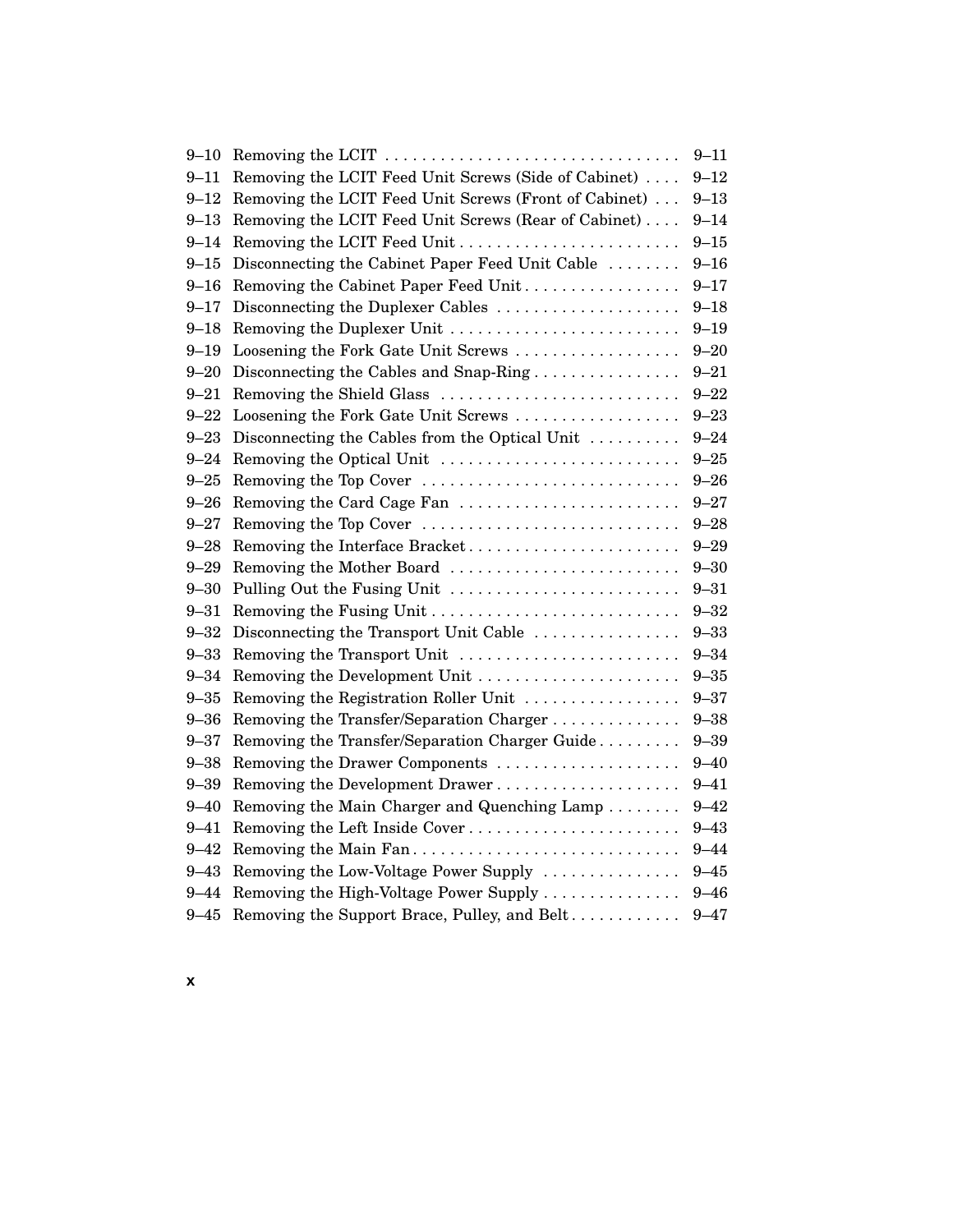|          | 9–46 Covering the OPC Drum                                                                                   | $9 - 48$ |
|----------|--------------------------------------------------------------------------------------------------------------|----------|
| $9 - 47$ |                                                                                                              | $9 - 49$ |
| $9 - 48$ | Cable and Sensor Locations                                                                                   | $9 - 50$ |
| $9 - 49$ | Removing the Development Motor Unit                                                                          | $9 - 51$ |
| $9 - 50$ | Replacing the Support Bracket                                                                                | $9 - 52$ |
| $9 - 51$ | Removing the Duplexer/LCIT Drive Board                                                                       | $9 - 54$ |
| $9 - 52$ | Removing the Support Brace, Pulley, and Belt                                                                 | $9 - 55$ |
| $9 - 53$ | Removing the Main Drive Unit and Belt                                                                        | $9 - 56$ |
| $9 - 54$ | Removing the Registration Clutch                                                                             | $9 - 57$ |
| $9 - 55$ | Removing the Main Motor                                                                                      | $9 - 58$ |
| 9–56     |                                                                                                              | $9 - 59$ |
| $9 - 57$ | Removing the Ozone Fans                                                                                      | $9 - 60$ |
| $10 - 1$ | Removing the Development Drawer Components                                                                   | $10 - 3$ |
|          | 10-2 Removing the Registration Roller Unit                                                                   | $10 - 4$ |
|          | 10-3 Cleaning the Separation Pawls                                                                           | $10 - 5$ |
|          | 10-4 Cleaning the Registration Roller Unit                                                                   | $10 - 6$ |
|          | 10-5 Releasing the Fusing Unit                                                                               | $10 - 8$ |
|          | 10–6 Removing the Fusing Unit                                                                                | $10 - 9$ |
|          | 10-7 Disconnecting the Transport Unit Cable  10-10                                                           |          |
|          |                                                                                                              |          |
|          | 10-9 Cleaning the Transport Unit  10–12                                                                      |          |
|          |                                                                                                              |          |
|          | 10-11 Replacing the Cassette Feed, Prefeed, and Separation Rollers 10-15                                     |          |
|          | 10–12 Removing the LCIT $\ldots \ldots \ldots \ldots \ldots \ldots \ldots \ldots \ldots \ldots \ldots 10-17$ |          |
|          | 10-13 Replacing the LCIT Feed, Prefeed, and Separation Rollers 10-19                                         |          |
|          |                                                                                                              |          |

#### Tables

#### **xi**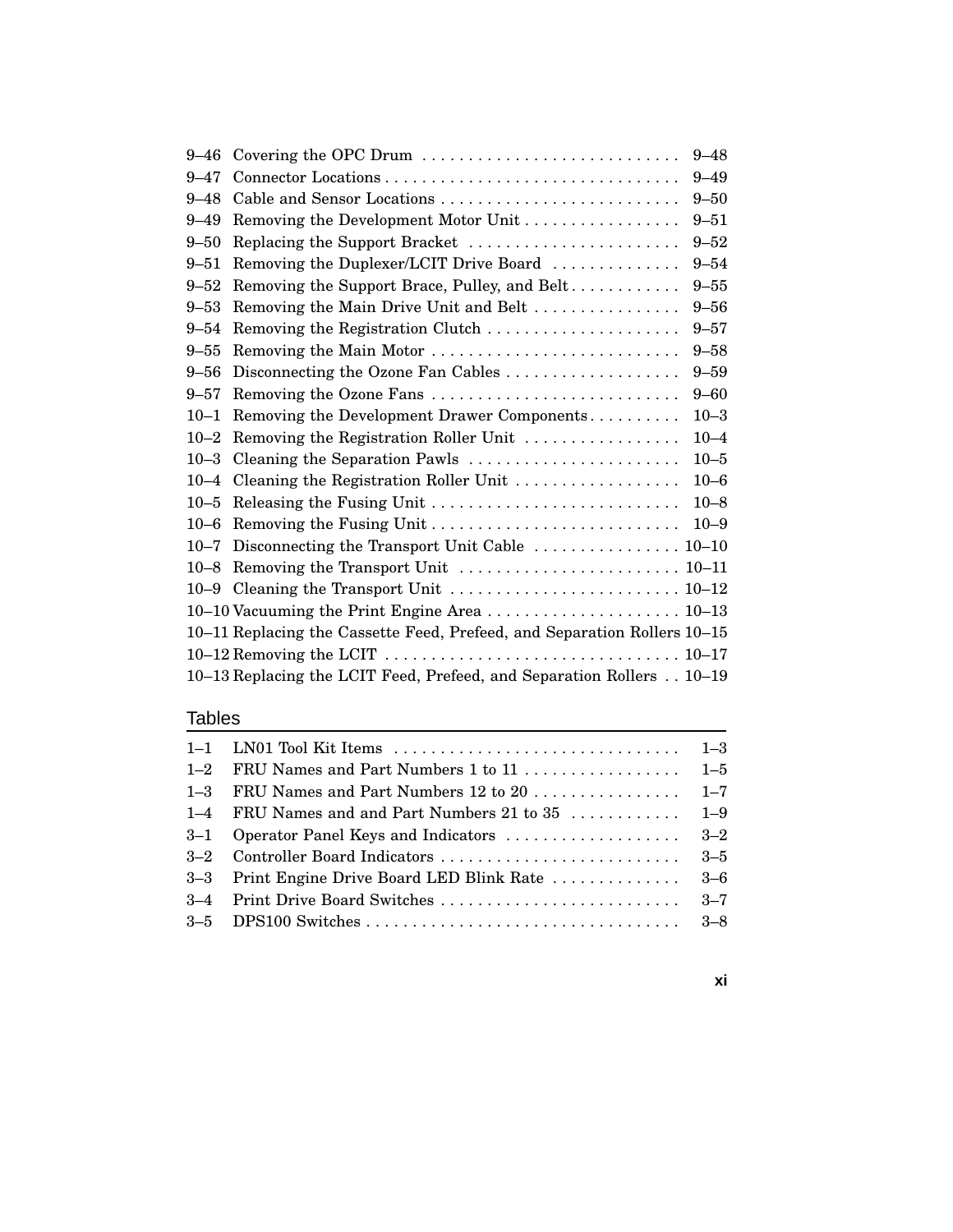| $4 - 1$ | Invoking Controller Board and Ethernet Tests                   | $4 - 3$  |
|---------|----------------------------------------------------------------|----------|
| $4 - 2$ | Testing and Running the Print Engine Drive Board $\dots \dots$ | $4 - 4$  |
| $4 - 3$ |                                                                | $4 - 5$  |
| $4 - 4$ | Selecting Input and Output Trays                               | $4 - 9$  |
| $5 - 1$ | Query Mode Status                                              | $5 - 3$  |
| $6 - 1$ | Diagnostic Error Messages                                      | $6 - 3$  |
| $7 - 1$ |                                                                | $7 - 1$  |
| $7 - 2$ | Front Panel Messages Directory                                 | $7 - 6$  |
| $7 - 3$ |                                                                | $7 - 38$ |
| $8 - 1$ | Print Quality Directory                                        | $8 - 1$  |
| $A-1$   |                                                                |          |

**xii**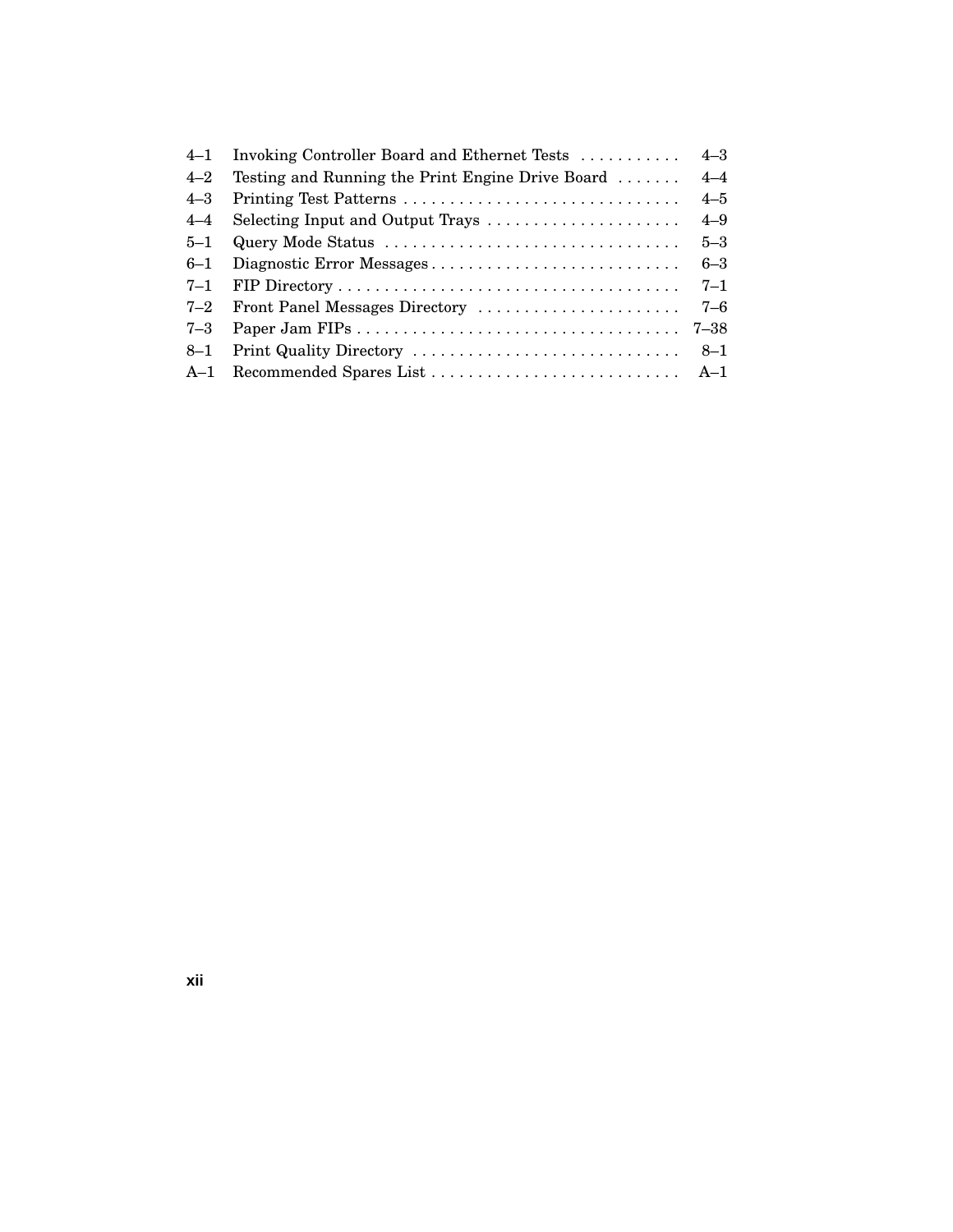This guide covers the repair and maintenance of the PrintServer 20 and turbo PrintServer 20 systems.

This guide does not cover the maintenance procedures that customers handle, such as replacing the main charger or cleaning the quenching lamp. Customer maintenance information can be found in the respective maintenance kit guides.

#### **Intended Audience**

This guide helps Customer Services engineers repair and maintain the PrintServer 20 and turbo PrintServer 20. The repair information is restricted to the printer hardware only. The troubleshooting procedures note the corrective action to take for a software or network problem; the organization to contact is also noted.

# **Conventions**

The following terms and conventions are used in this manual:

| <b>Term/Convention</b> | <b>Meaning</b>                                                                                                                               |
|------------------------|----------------------------------------------------------------------------------------------------------------------------------------------|
| PrintServer            | In this document, the term PrintServer refers to PrintServer<br>20 and turbo PrintServer 20.                                                 |
| <b>NOTE</b>            | Provides additional information.                                                                                                             |
| <b>CAUTION</b>         | Provides information for preventing equipment damage.                                                                                        |
| <b>WARNING</b>         | Provides information for preventing personal injury.                                                                                         |
| <b>OPC</b>             | The organic photo conductor is the type of drum the printer<br>uses. OPC drums can be disposed of without taking any special<br>precautions. |

**xiii**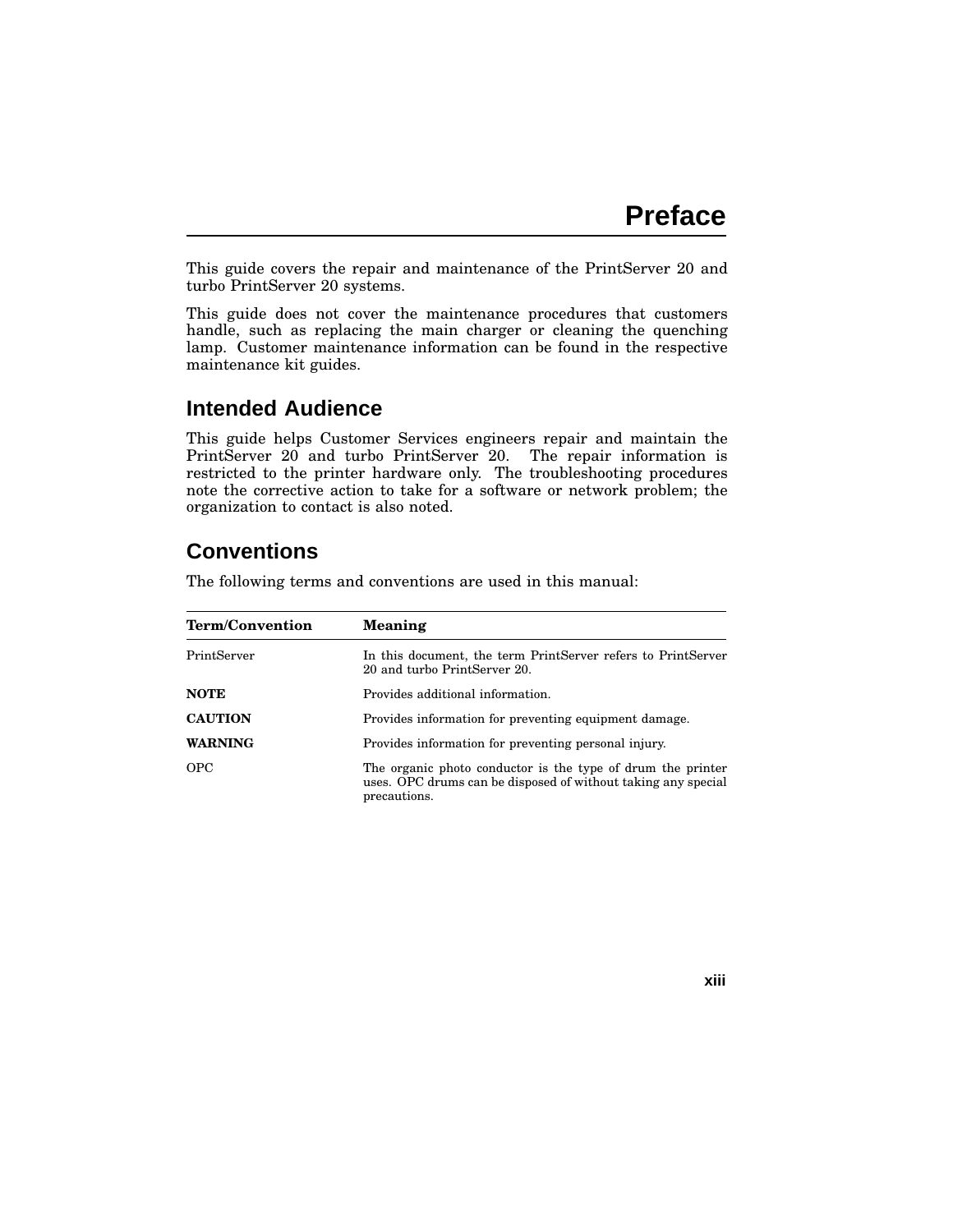| <b>Term/Convention</b>        | Meaning                                                                          |
|-------------------------------|----------------------------------------------------------------------------------|
| Bullet $\left(\bullet\right)$ | A bulleted statement describes a result after performing a step.<br>For example: |
|                               | Press the Pause key to place the printer off line.<br>1.                         |
|                               | The off-line indicator lights.                                                   |
| Arrow $(\rightarrow)$         | Indicates a special instruction. For example:                                    |
|                               | Remove the toner cartridge from the drawer by lifting it<br>1.<br>straight up.   |
|                               | Discard the toner cartridge.<br>$\rightarrow$                                    |
| <b>Bold</b>                   | Text in boldface designates messages that appear on the<br>operator panel.       |

**xiv**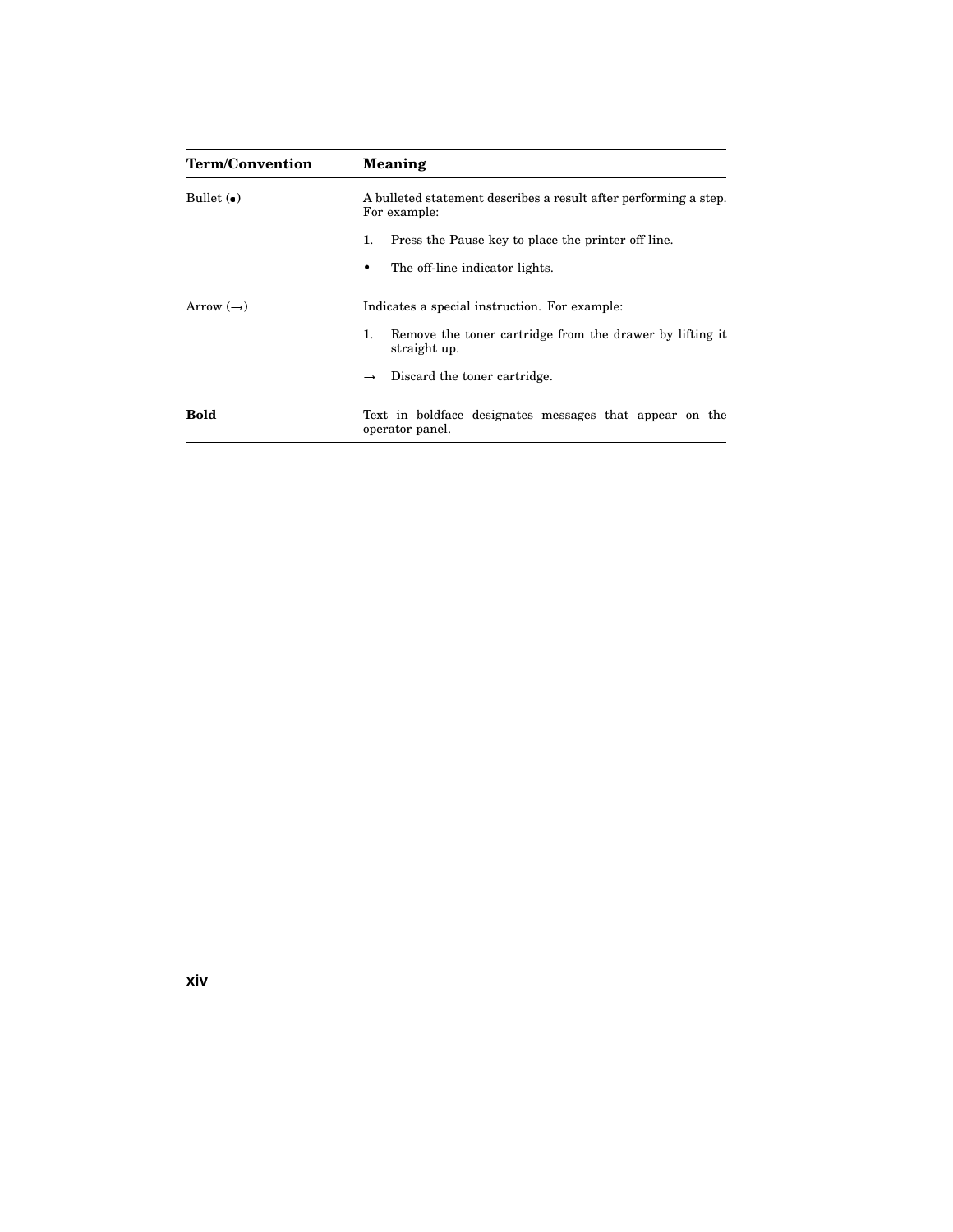# **Chapter 1 Theory of Operation**

# **1.1 Description of the PrintServer Printers**

The PrintServer printers are nonimpact high-quality printers that use laser electrophotographic printing techniques. They can print up to 20 images per minute in simplex mode (one-sided printing) or up to 16 images per minute in duplex mode (two-sided printing). The printers interpret data encoded in the PostScript page description language, which integrates text and graphics. The PrintServer software allows shared use by Ethernet connected computers.

# **1.2 Maintenance Philosophy**

The maintenance philosophy for both printers is to isolate a problem to a failing field replaceable unit (FRU) and then swap and replace that FRU. This philosophy is made possible by the modular design of the hardware and by the diagnostics resident in the controller board's read-only memory (ROM).

# **1.3 Maintenance Prerequisites**

This guide works with the theory of operation and experience learned in the approved Educational Services Customer Services training course. You must have proper training before attempting to fix the PrintServer.

To repair the PrintServer, you need to understand the following tools and processes:

- Power-up, self-test, and bootstrap processes
- Call Field Service messages, which are displayed when a fatal error occurs during normal on-line operation
- Operator panel field mode commands
- Query mode Nth status bytes
- Operation and error reporting of the controller board diagnostics

Theory of Operation **1–1**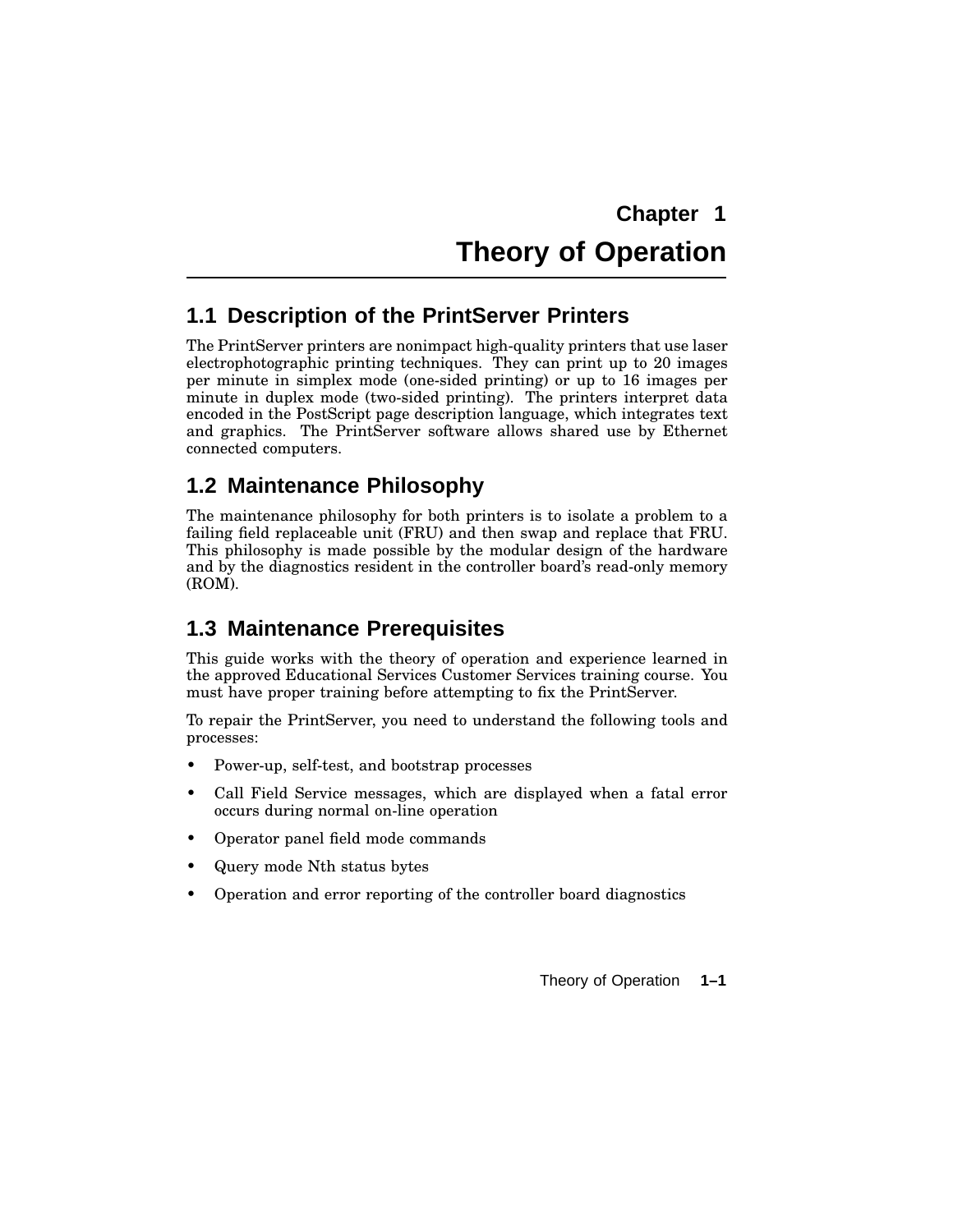• Fault isolation procedures (FIPs), which are a collection of yes/no flow charts and tables

**WARNING:** *This guide is to be used by trained service personnel only. Do not service the PrintServer unless you have completed the following courses:*

- *• Laser Concepts and Safety (EY–2423E–IV)*
- *• Laser Printer Concepts (EY–2424E–IV)*
- *• PrintServer 20 Operation and Servicing (EY–9878E–LO–001)*

#### **1.4 Safety Considerations**

The PrintServer includes components that may harm individuals and equipment. Use the following guidelines when performing maintenance.

#### **1.4.1 Laser Safety**

The PrintServer printers comply with laser product performance standards set by government agencies as a Class 1 Laser Product. The PrintServer printers do not emit hazardous light, since the beam is enclosed during all modes of operation and maintenance.

**WARNING:** *Use of controls or adjustment procedures other than those specified in this manual may result in hazardous laser light exposure.*

#### **1.4.2 Ozone Safety**

The PrintServer printers use an ozone filter to remove the ozone generated by the printer. Replace the ozone filter each time you maintain the printer.

**WARNING:** *Do not operate the printer without the ozone filter installed. The filter removes ozone that may cause eye or respiratory irritation.*

#### **1.4.3 Tools**

Use the standard Customer Services tool kit to service the printers. No special tools are required to troubleshoot, repair, or install FRUs.

A special vacuum cleaner and filter kit (Table 1–1) are required for cleaning toner spills.

**CAUTION:** *Do not use a home-type vacuum cleaner to clean toner spills. Without the special filter, toner powder goes through the vacuum and into*

**1–2** PrintServer 20 and turbo PrintServer 20 Service Guide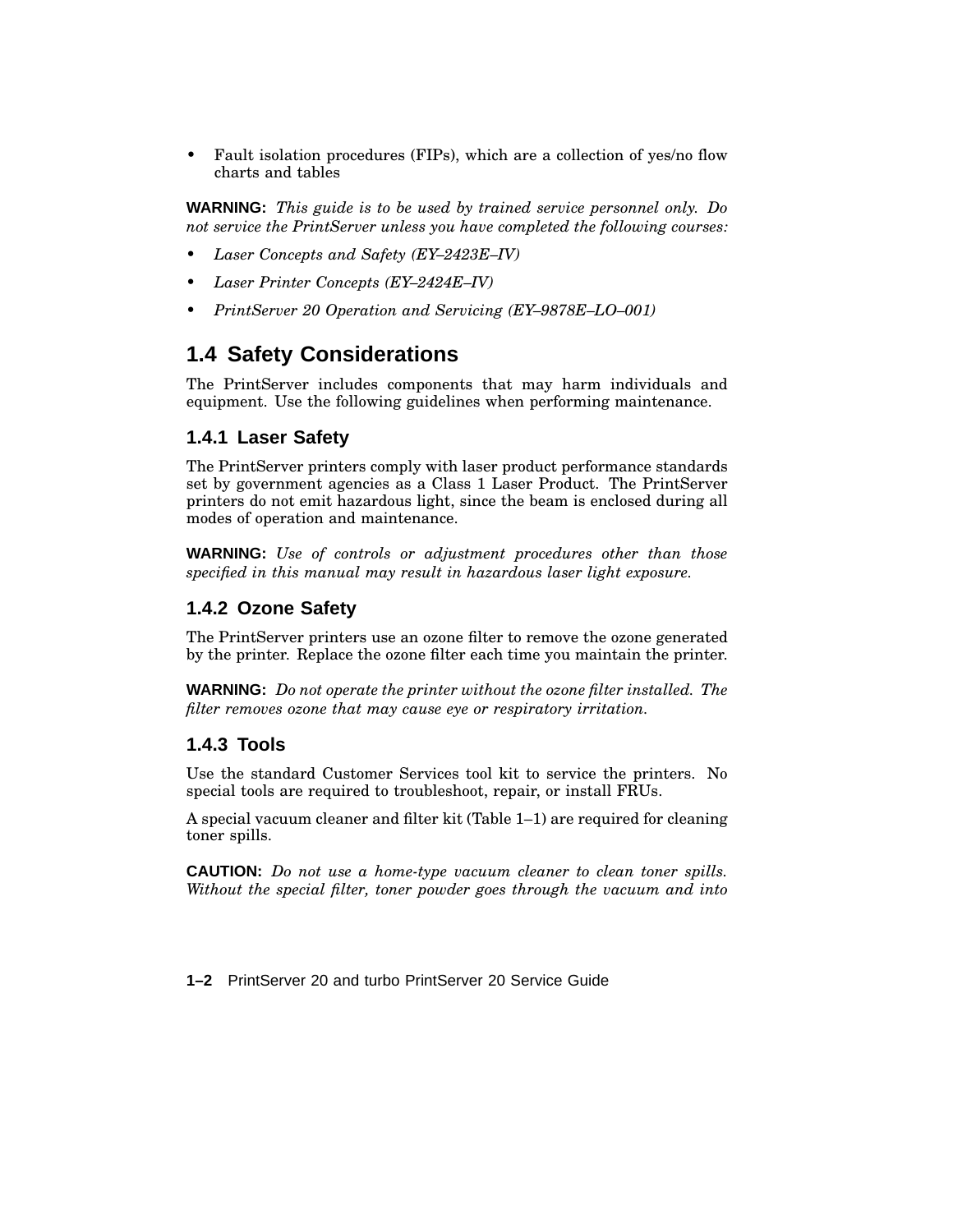*the air. Other equipment in the vicinity can ingest the airborne toner and be damaged.*

| <b>Tool</b>                  | <b>Part Number</b> |  |
|------------------------------|--------------------|--|
| Vacuum and attachments, 220V | 29-26259           |  |
| Vacuum and attachments, 110V | 29-25526           |  |
| Filter kit (bags and shell)  | 29-26017           |  |

**Table 1–1: LN01 Tool Kit Items**

# **1.5 Field Replaceable Units**

Figure 1–1 through Figure 1–3 show the FRU locations. Table 1–2 through Table 1–4 list the part numbers and ordering names of the FRUs. See Appendix A for a complete list of all parts and part numbers.

Theory of Operation **1–3**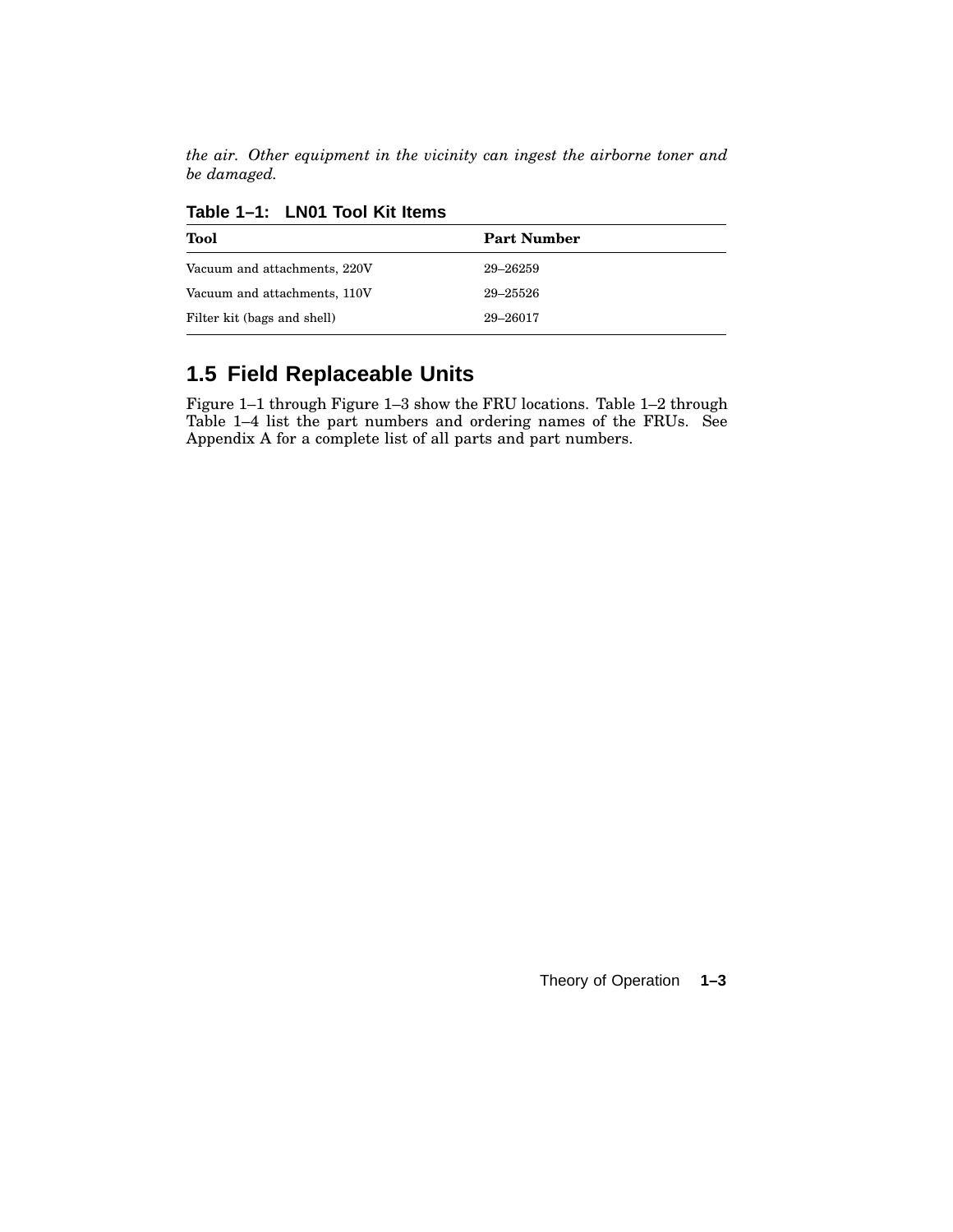**Figure 1–1: FRU Locations 1 to 11**

MLO–003049 24 PICAS

**1–4** PrintServer 20 and turbo PrintServer 20 Service Guide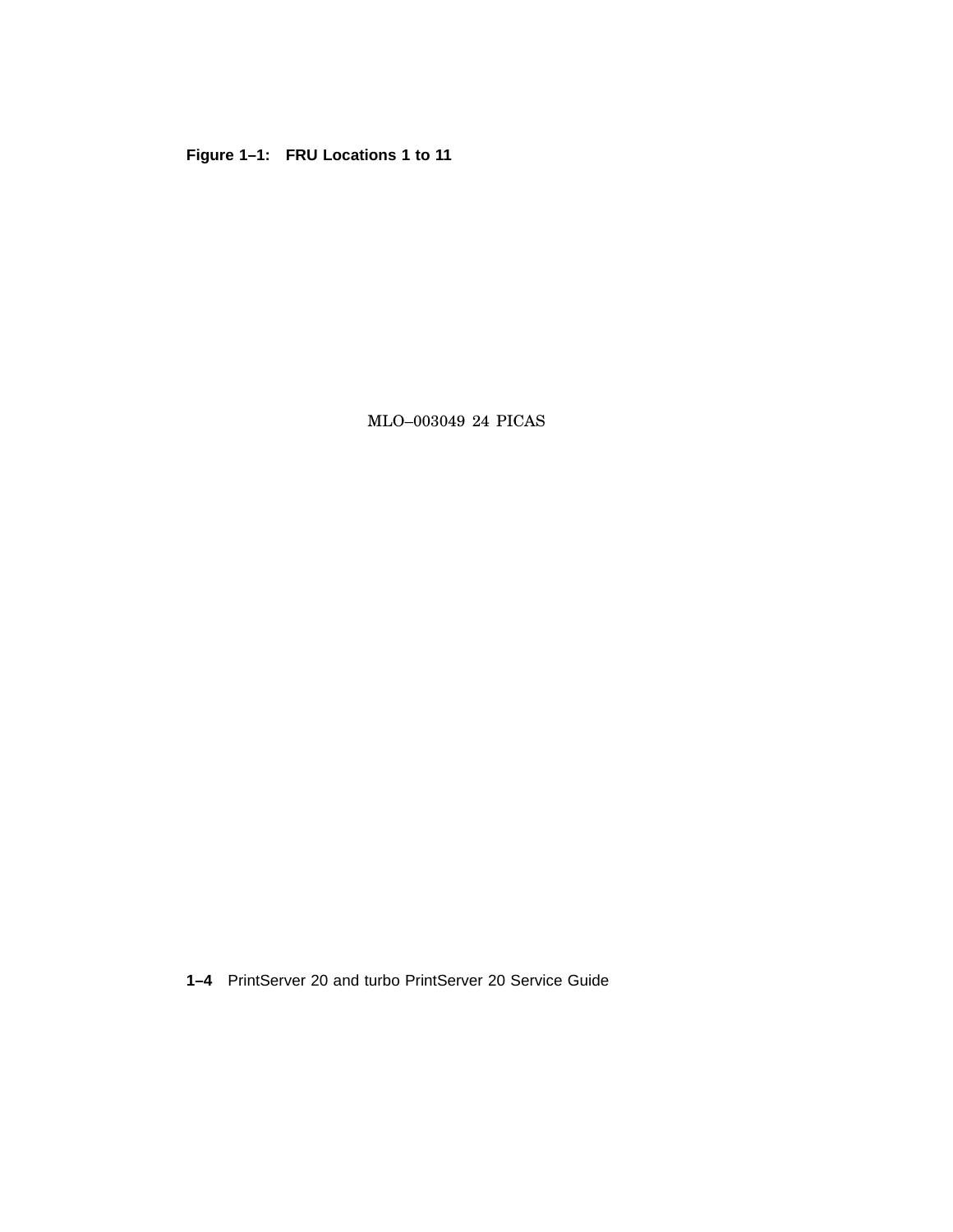| <b>Item</b>    | FRU                        | <b>Part Number</b> | <b>Ordering Name</b>    |
|----------------|----------------------------|--------------------|-------------------------|
| 1              | <b>LCOT</b>                | 29-27393-01        | LCOT                    |
| $\overline{2}$ | Operator Panel             | 29-27359-01        | Op Pnl Unit             |
| 3              | Development Unit           | 29-27354-01        | Devl Unit               |
| 4              | Development Drawer         | 29-27570-01        | Devel Drawer Unit       |
| 5              | <b>Registration Roller</b> | 29-27355-01        | Reg Rlr Unit            |
| 6              | Main Fan                   | 29-27368-01        | Process Fan Unit        |
| 7              | Transport Unit             | 29-27386-01        | Trans Unit              |
| 8              | Duplexer Unit              | 29-27357-01        | Duplex Unit             |
| 9              | Fusing Unit (100V)         | 29-27387-01        | Fusing Unit:100V        |
|                | Fusing Unit (200V)         | 29-27388-01        | <b>Fusing Unit:200V</b> |
| 10             | Fork Gate Unit             | 29-27385-01        | Ppr Fk Gate Unit        |
| 11             | Optical Unit               | 29-27384-01        | Optical Unit            |

**Table 1–2: FRU Names and Part Numbers 1 to 11**

### Theory of Operation **1–5**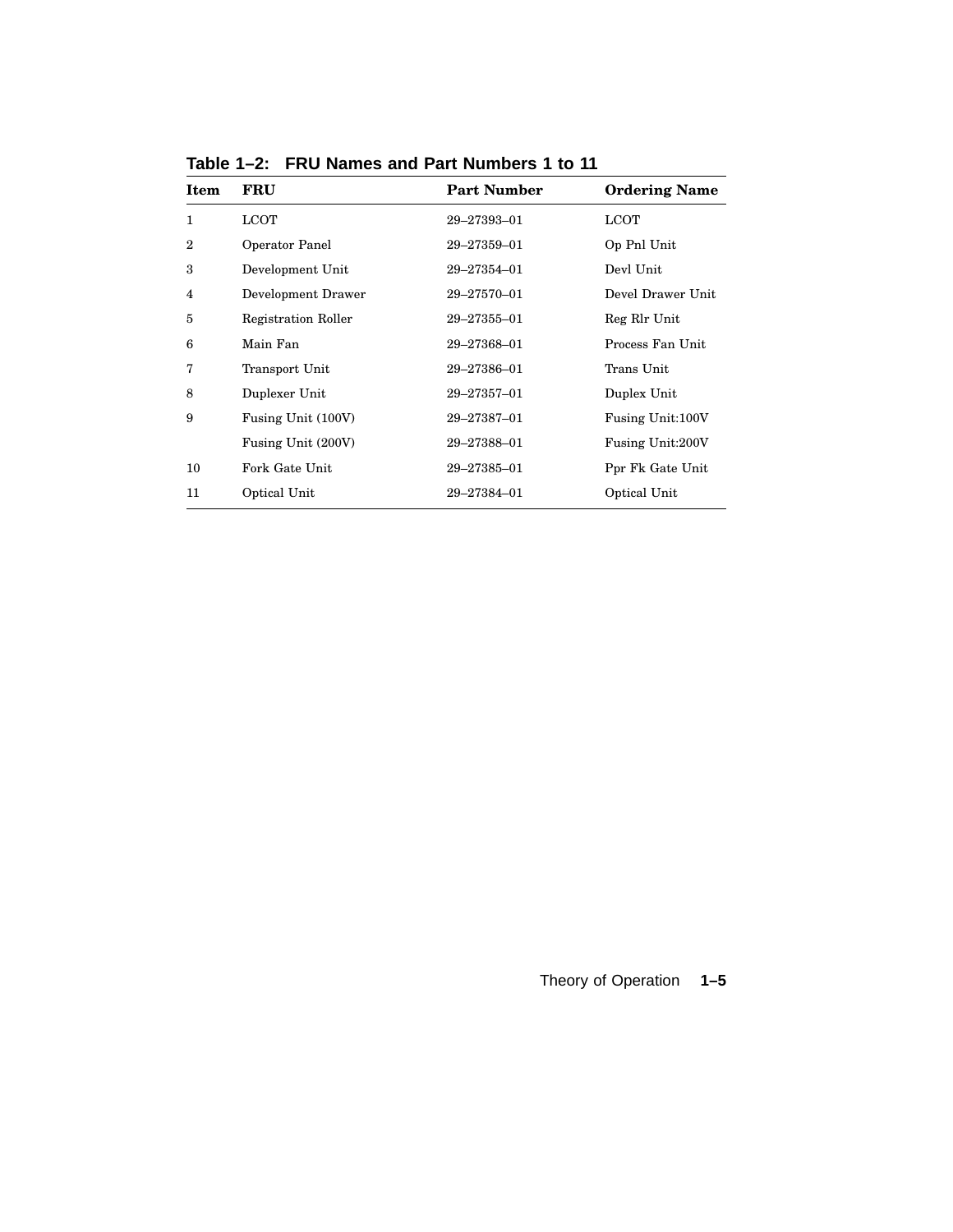**Figure 1–2: FRU Locations 12 to 20**

MLO–003050 25 PICAS

**1–6** PrintServer 20 and turbo PrintServer 20 Service Guide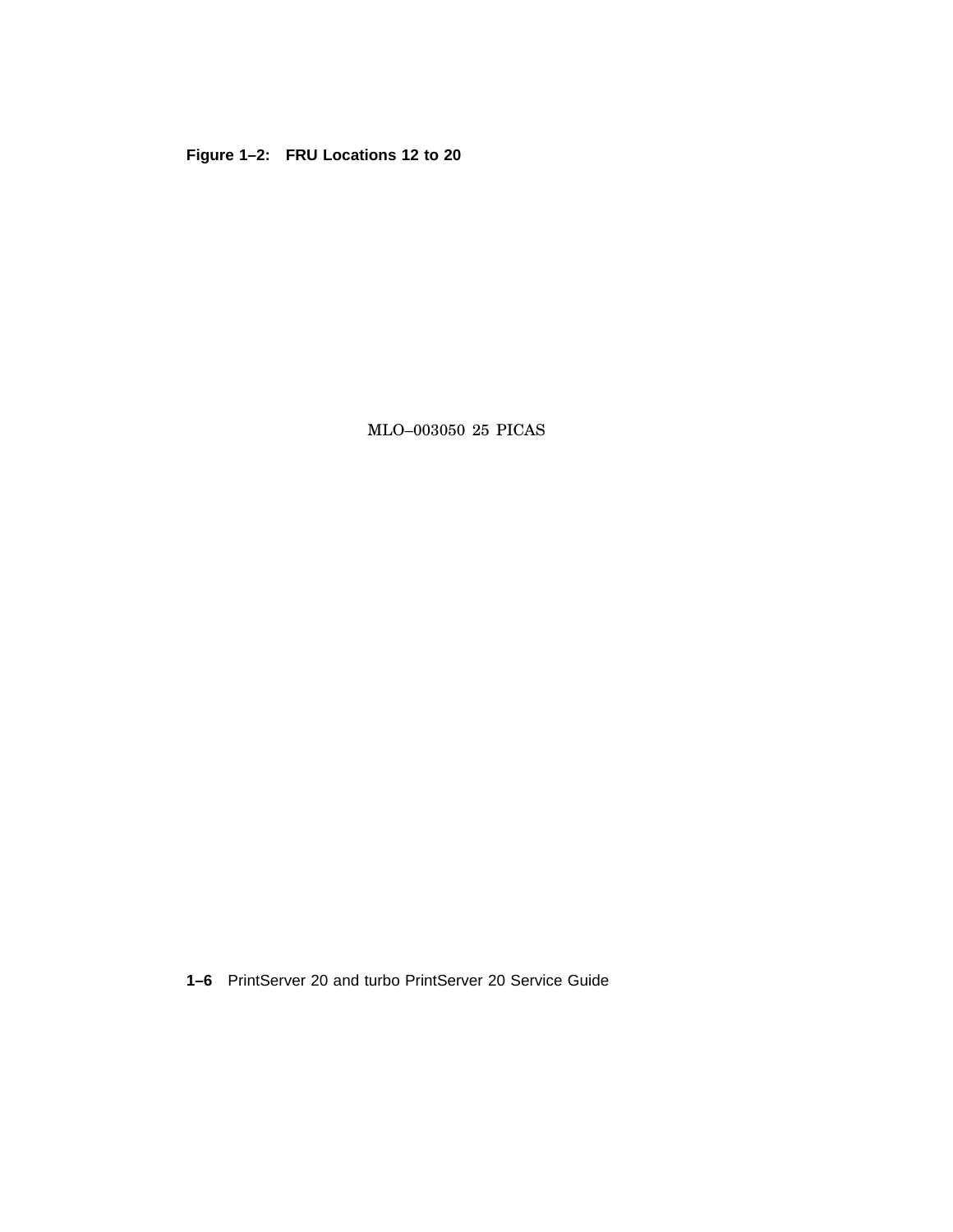| <b>Item</b> | FRU                                      | <b>Part Number</b> | <b>Ordering Name</b> |
|-------------|------------------------------------------|--------------------|----------------------|
| 12          | Cassette Paper Feed Unit                 | 29–27352–01        | Ppr Fd Unit          |
| 13          | Prefeed Rollers (3)                      | 29–25103–00        | Pick-Up Roller       |
| 14          | Feed Rollers (3)                         | 29–25102–00        | Paper Feed Roller    |
| 15          | Separation Rollers (3)                   | 29–27933–01        | Sep Roller Assy      |
| 16          | LCIT Feed Unit                           | 29–27353–01        | LCIT Fd Unit         |
| 17          | Cabinet Paper Feed Unit                  | 29–27358–01        | Table Feed Unit      |
| 18          | Memory Board (option)                    | 54-18988-01        | Mem Bd Option        |
| 19          | turbo PrintServer 20 Controller<br>Board | 54-20830-02        | Controller Board     |
|             | PrintServer 20 Controller Board          | 54-17449-01        | Controller Board     |
| 20          | Engine Drive Board                       | 29-27360-01        | Eng Dry Bd           |

**Table 1–3: FRU Names and Part Numbers 12 to 20**

Theory of Operation **1–7**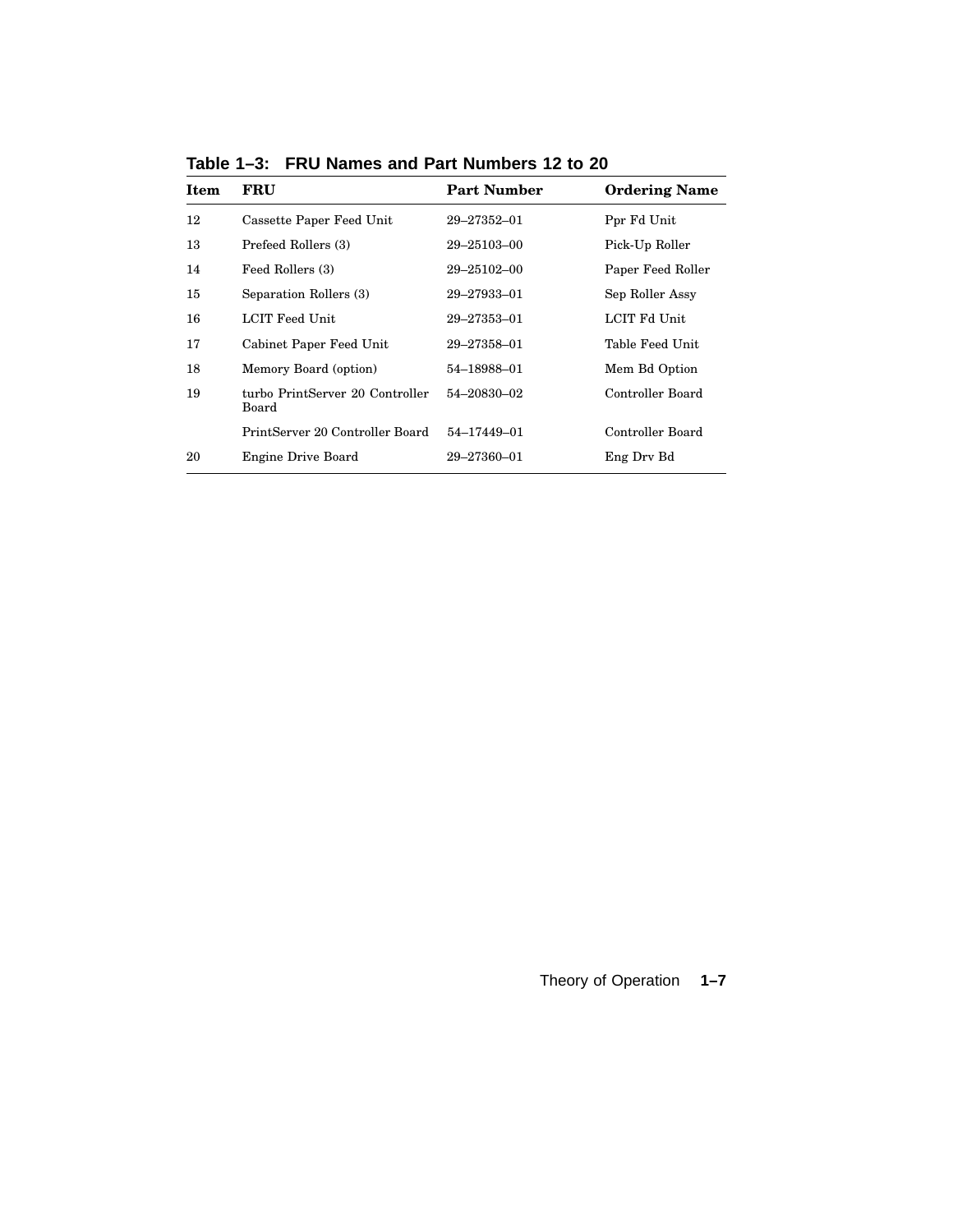**Figure 1–3: FRU Locations 21 to 35**

MLO–003051 24.6 PICAS

**1–8** PrintServer 20 and turbo PrintServer 20 Service Guide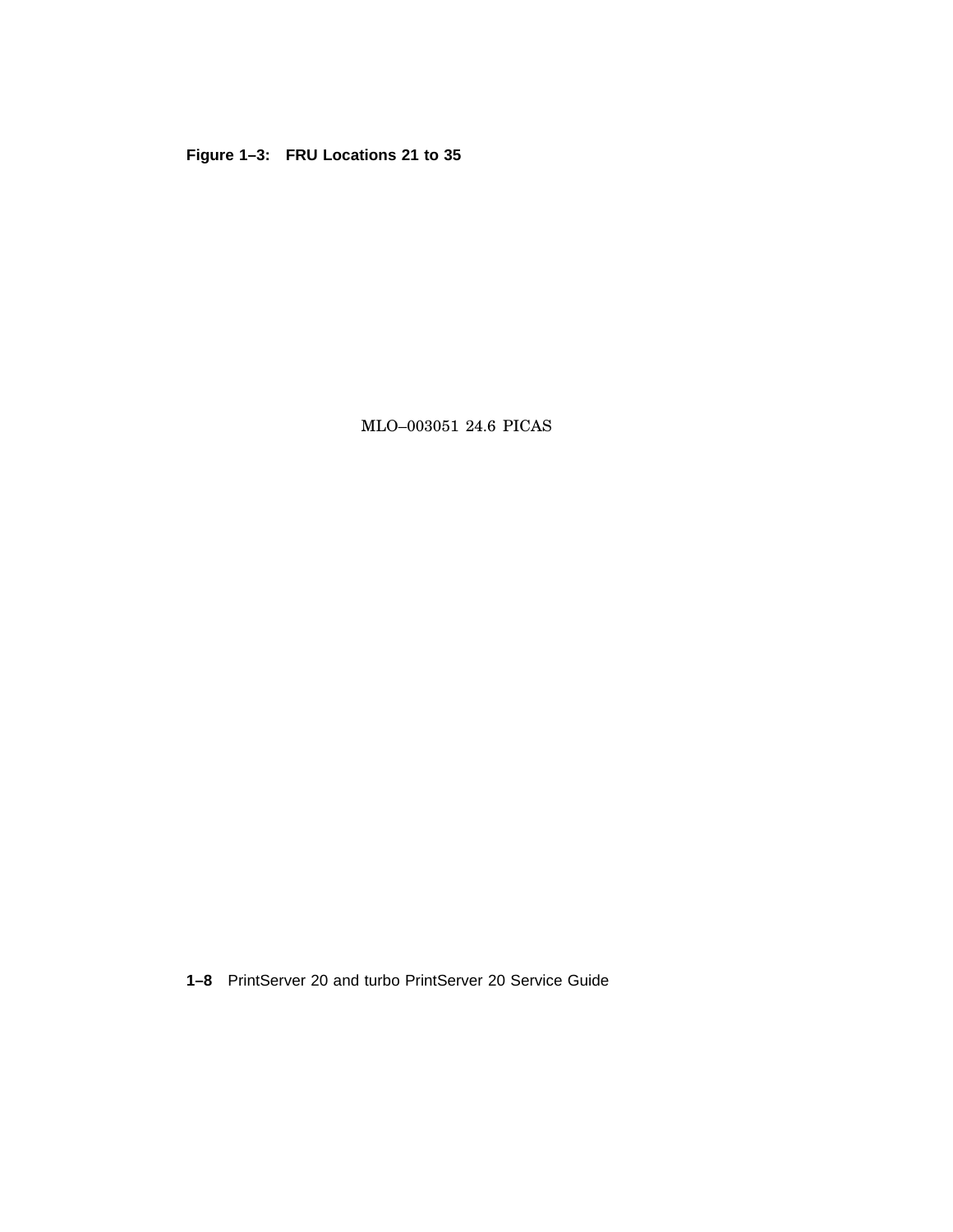| <b>Item</b> | <b>FRU</b>                             | <b>Part Number</b> | <b>Ordering Name</b> |
|-------------|----------------------------------------|--------------------|----------------------|
| 21          | Mother Board                           | 29-27361-01        | Mother Bd            |
| 22          | Mother Board Fuse                      | 12-31762-01        | Fuse-3.5A, 125V      |
| 23          | Ozone Filter Fans (2)                  | 29-27366-01        | Fan, Mn:FAA06A24HC   |
| 24          | Main Fuse (120V)                       | 12-31518-01        | Fuse-15A, 125V       |
|             | Main Fuse (220V)                       | 12-31668-01        | Fuse-200V/240V       |
| 25          | Low-Voltage Power<br>Supply (100V)     | 29-27404-01        | P.S. Unit:110V       |
|             | Low-Voltage Power<br>Supply (200V)     | 29-27405-01        | P.S. Unit:220V       |
| 26          | Main Drive Unit                        | 29-27377-01        | Main Drv Unit        |
| 27          | Duplexer/LCIT Drive Board              | 29-27356-01        | Thl Drv Bd           |
| 28          | <b>LCIT</b>                            | 29-27399-01        | <b>LCIT</b>          |
| 29          | Main Motor                             | 29-27376-01        | Main Motor Unit      |
| 30          | Registration Clutch                    | 29-27378-01        | Clutch, Reg          |
| 31          | <b>High-Voltage Power</b><br>Supply    | 29-27364-01        | Power Pack           |
| 32          | OPC Drum<br>Timing Belt (166XL)        | 29-27374-01        | Tmng Belt:166XL      |
| 33          | Development Motor Unit                 | 29-27372-01        | Dev Drv Unit         |
| 34          | Card Cage Fan                          | 29-27484-01        | Controller Fan       |
| 35          | Main Drive Unit<br>Timing Belt (3M633) | 29-27375-01        | Tmng Belt:3M633      |

**Table 1–4: FRU Names and and Part Numbers 21 to 35**

Theory of Operation **1–9**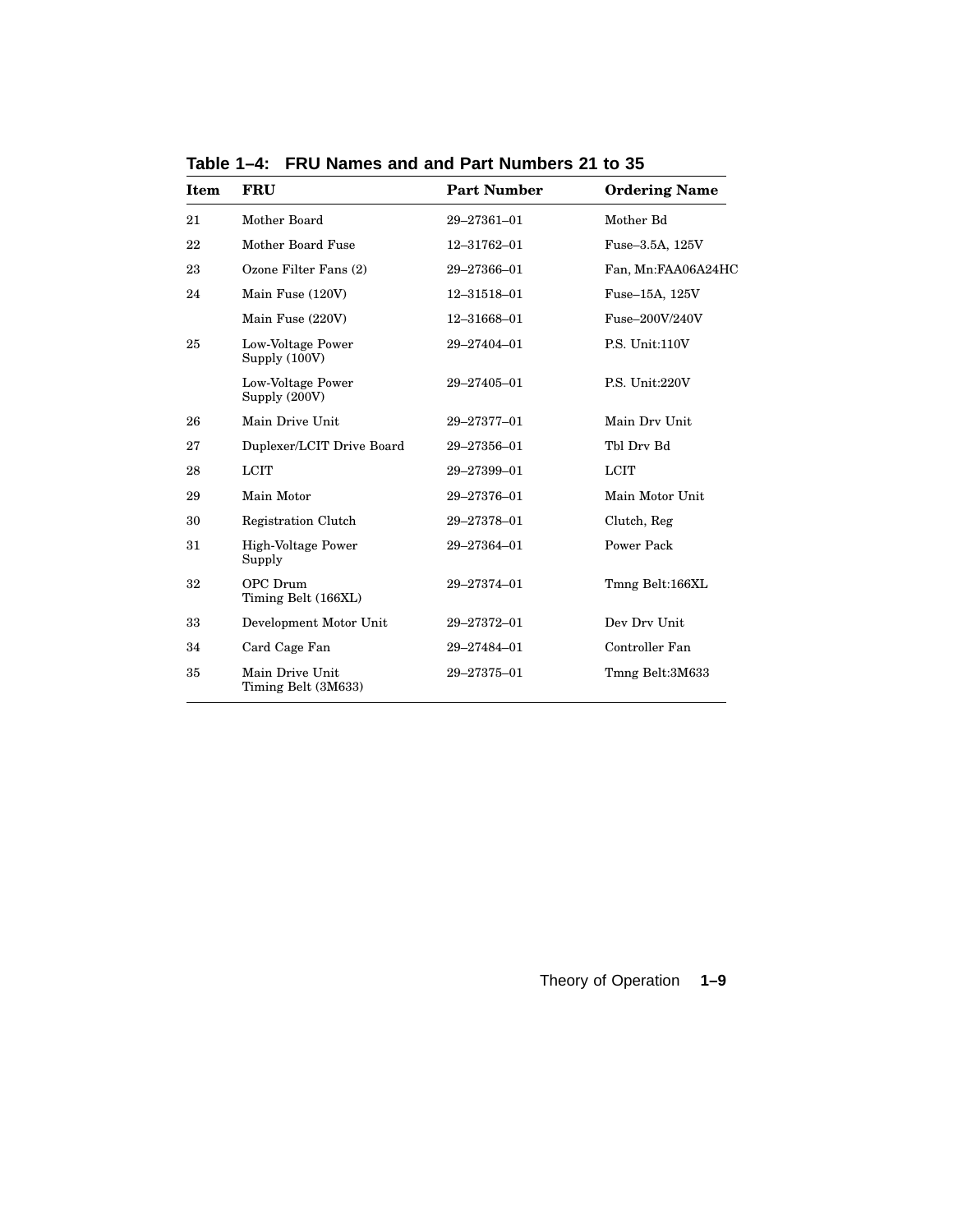# **System Power-Up and Bootstrap**

#### **2.1 Overview**

The PrintServer printers are automatic self-starting printing systems. When the ac power is turned on, the self-test diagnostic runs and completely tests the following electronic control boards:

- Controller
- Print engine
- Duplexer/LCIT

If the self-test is successful, the bootstrap program down-line loads the operating system files from the supporting host into the memory of the controller. The operating system then brings the printer to the on-line or Ready state.

# **2.2 Power-Up Process**

When you power up the PrintServer, all the indicators on the operator panel blink.

If this display does not occur, see Section 7.2.

#### **2.2.1 Step 1: Running the Self-Test**

The self-test displays the following message on the LCD display of the operator panel:

#### **9,8,7,6,5,4,3,2,1,0**

The progress countdown numbers are similar to the MicroVAX console terminal power-up display. Do not confuse the countdown numbers with self-test subtest numbers.

System Power-Up and Bootstrap **2–1**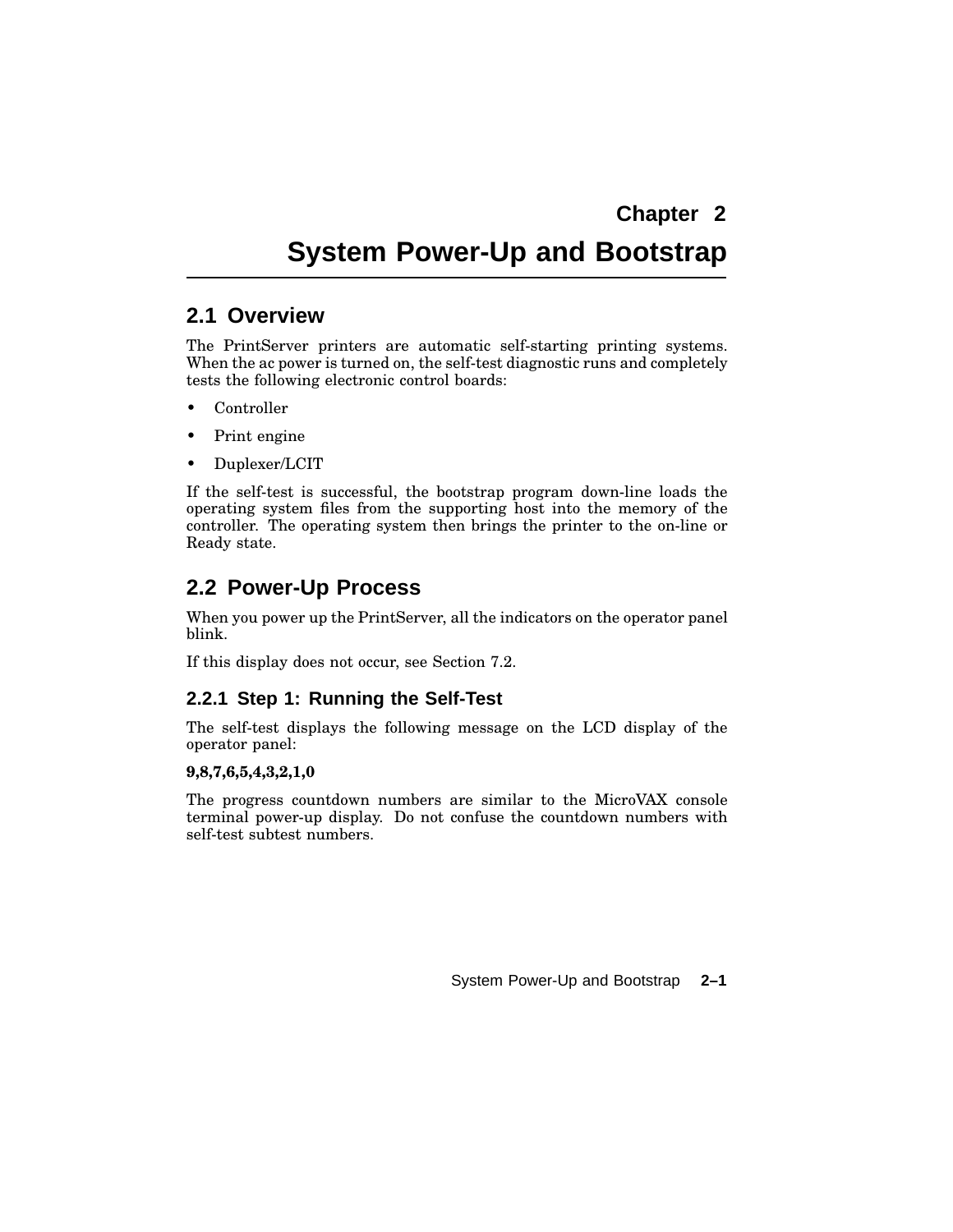Nonfatal errors, jams, interlocks, supplies, and tray errors do not affect the boot progress. However, if the self-test finds a fatal error, the following occurs:

- 1. The normal boot process stops. The self-test will not proceed beyond the point of the failing fatal error.
- 2. The Field Test Mode is automatically entered.
- 3. A detailed operator panel error message appears on the LCD display. See Chapter 7 for more self-test information.

**NOTE:** *A primitive self-test message is displayed on the controller board display. See Table 3–2 for more information.*

#### **2.2.2 Step 2: Running the Boot Program**

After the self-test has successfully passed or has counted down past zero, the following Ethernet address is displayed while the boot program runs. The Ethernet address display is 12 hexadecimal digits. The system manager needs the Ethernet address to configure the host software.

#### **XX-XX-XX-XX-XX-XX**

Then, the message display shows the firmware version numbers for the controller board, print engine drive board, and duplexer/LCIT drive board.

#### **C.C E.E l.l**

The boot program continually broadcasts boot requests until a supporting host replies. The error message 1501.0001 or ?54 is displayed if a reply is not received after a number of attempts. See Chapter 7 for an explanation of this problem.

- The host is not on line.
- An incorrect Ethernet address was entered at installation time.
- The software was installed incorrectly.

Examine and fix the supporting host or call software support to diagnose the installed PrintServer software.

**2–2** PrintServer 20 and turbo PrintServer 20 Service Guide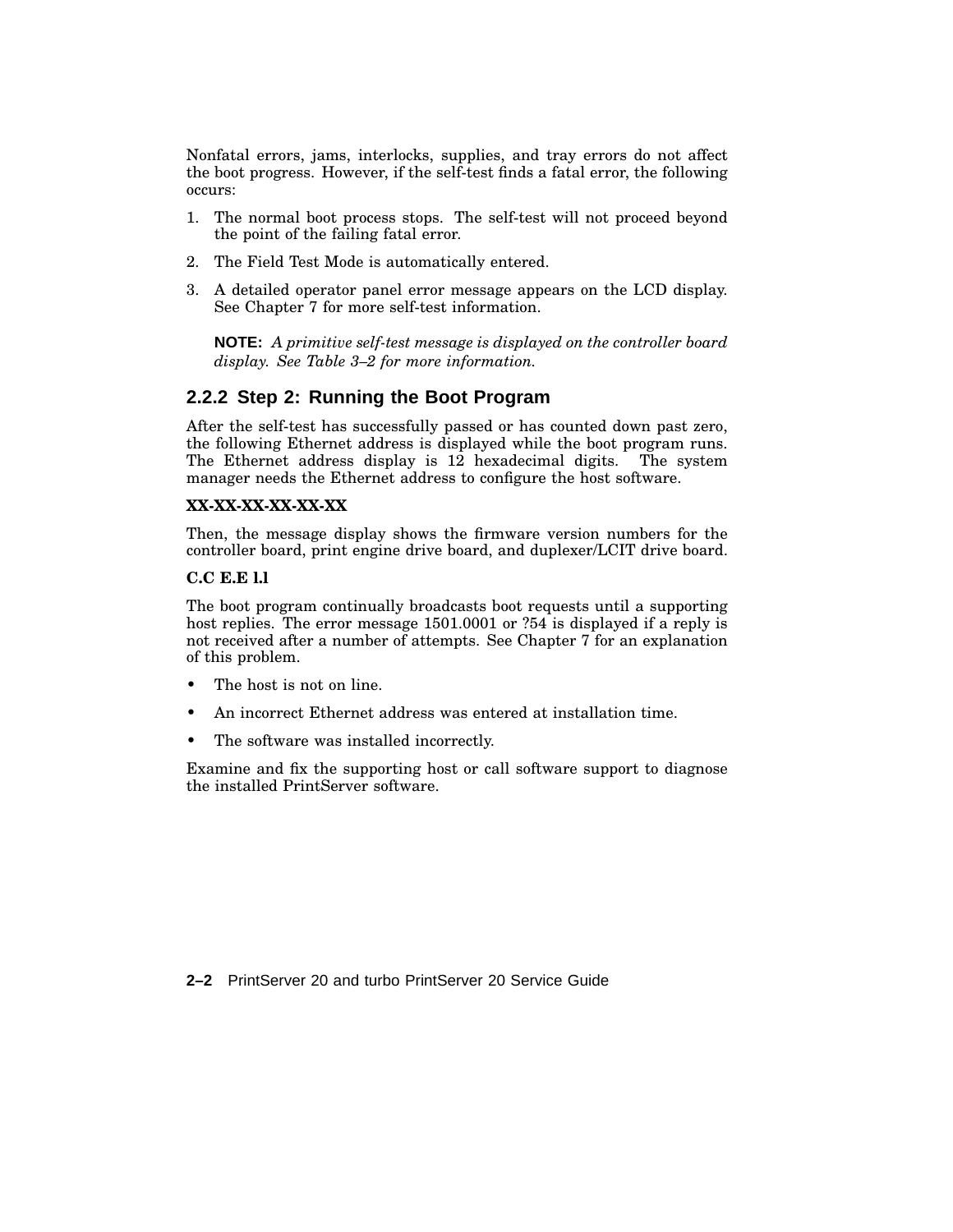#### **2.2.3 Step 3: Down-Line Loading Software**

The supporting host that is physically closest, enabled, and configured will reply to the boot request by down-line loading the three boot files to the printer. Down-line loading consists of copying the file from the supporting host directory, across the Ethernet medium, and into the controller board's memory. Control is passed to the down-line loaded file, which prints one of the following messages on the operator panel:

#### **VAX ELN V4.2 LPS20**

**. . .** or

#### **LOADING PrintServer**

**. . . . .**

The dots are sequentially displayed after the printer down-line loads each of the files, one dot per file. All files must successfully load.

#### **2.2.4 Step 4: Initializing Software**

After successfully completing the down-line load, the following message is displayed on the operator panel for approximately 15 seconds. This display indicates that software initialization has started.

#### **Copyright 1991 Digital Equipment Corp.**

Then, the operator panel display shows the following message for approximately 65 to 80 seconds:

**Please Wait... Initializing...**

#### **2.2.5 Step 5: Printing a Start-Up Page**

If configured to do so, the host sends the start-up page to the printer (Figure 2–1). The system manager can disable printing the start-up page from the Remote Server Management menu, which is explained in the *PrintServer Supporting Host for VMS Management/User's Guide* or the *PrintServer Supporting Host for ULTRIX Management/User's Guide*.

System Power-Up and Bootstrap **2–3**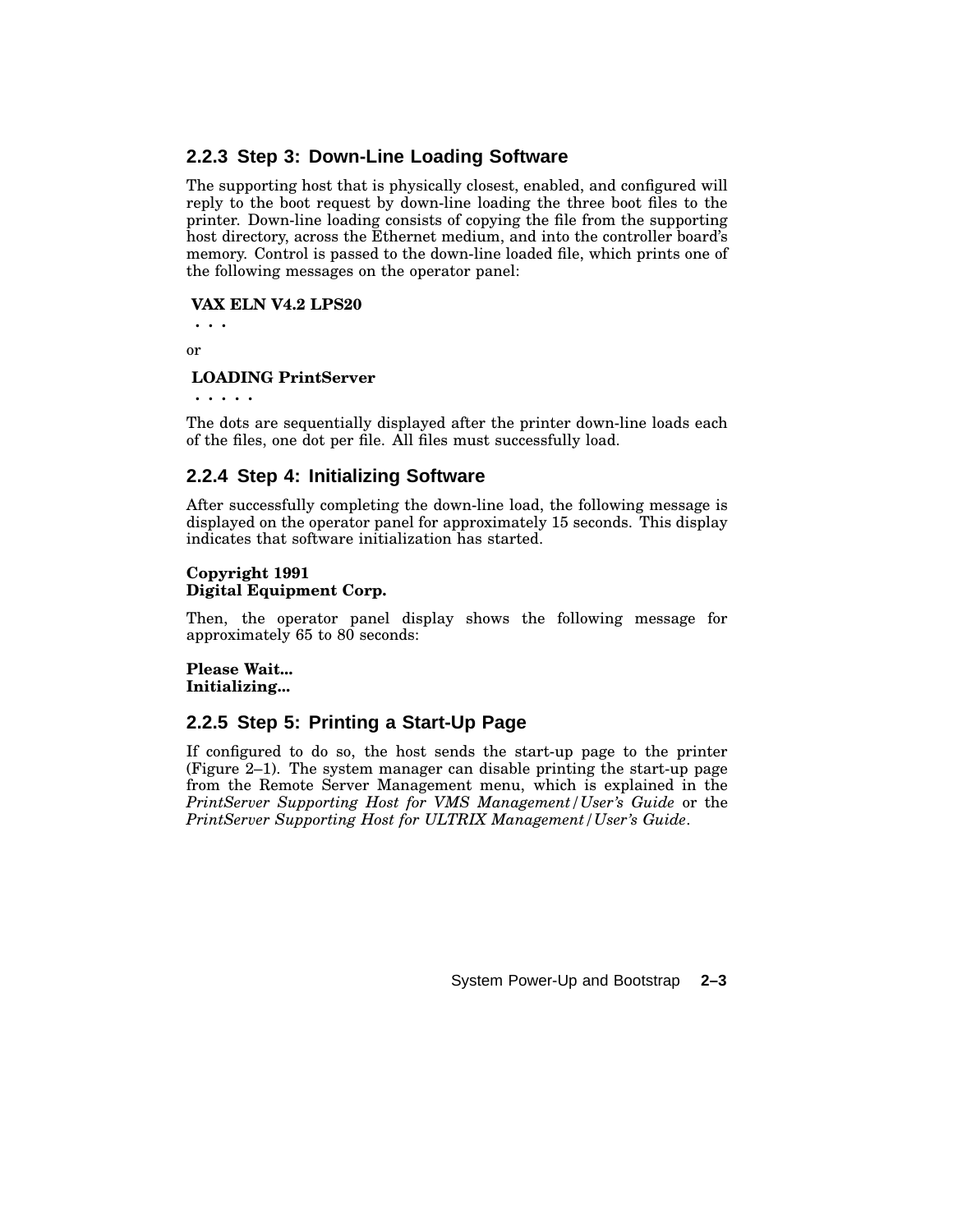#### **Figure 2–1: Start-Up Page**

MLO–003024 21.6 PICAS

### **2.2.6 Step 6: Displaying the Ready Status**

Finally, the operator panel displays one of the following messages:

**Ready** or **Single Job Mode-Press Resume To Continue**

**2–4** PrintServer 20 and turbo PrintServer 20 Service Guide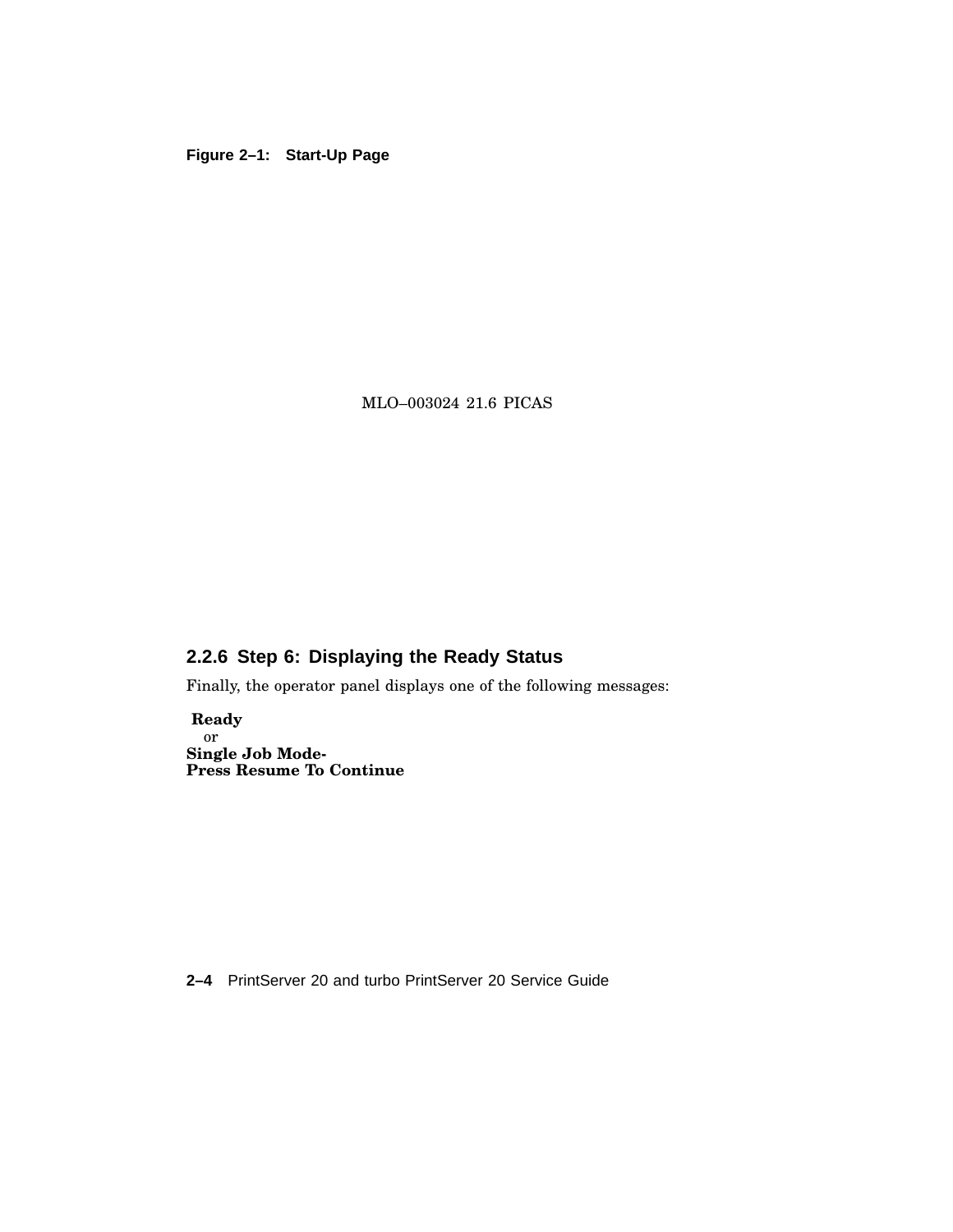# **Chapter 3 Switches and Indicators**

This chapter lists and describes the switches and indicators on the following components of the PrintServer:

- Operator panel
- Power supply
- Controller board
- Print engine drive board
- Duplexer/LCIT drive board

# **3.1 Operator Panel Switches and Indicators**

The operator panel is used to display information and enter commands. The operator panel is a microcomputer system that uses a data communication protocol to operate as a peripheral device to the print engine drive board. The liquid crystal display (LCD) shows power-up and boot status.

In operational mode, the operator panel displays print job status and tells the user to clear jams, close panels, attend to the input/output trays, or call the operator or Customer Services. In Field Test Mode, the operator panel is used to run the controller self-test and input field test commands, such as print test sheet. Figure 3–1 shows the operator panel elements. Table 3–1 details the functions of each key of each display.

Switches and Indicators **3–1**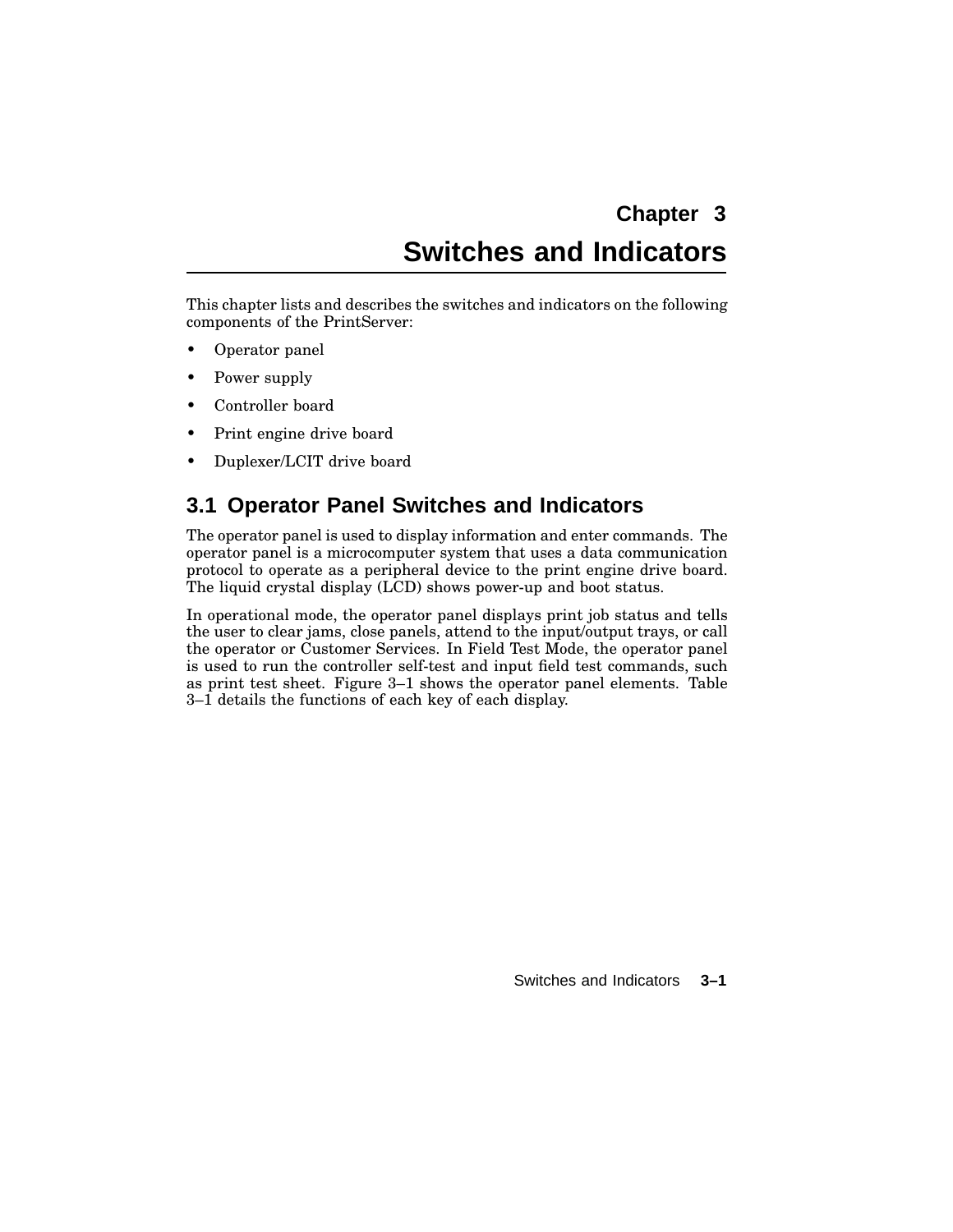#### **Figure 3–1: Operator Panel**

#### MLO–003021 10.6

**Table 3–1: Operator Panel Keys and Indicators**

| <b>Key or Indicator</b> | <b>Function</b>                                                                                                                                                                |  |  |  |
|-------------------------|--------------------------------------------------------------------------------------------------------------------------------------------------------------------------------|--|--|--|
| 1. Keypad               | In operational and test set-up modes, the keys perform functions,<br>such as Pause or Resume. In Field Test Mode, the keys translate to<br>numbers; for example, Pause $= 1$ . |  |  |  |
| 2. Contrast Switch      | Changes the contrast of the LCD message display.                                                                                                                               |  |  |  |
| 3. LCD Display          | Displays the status of the printer.                                                                                                                                            |  |  |  |
| 4. Error Indicator      | The printer requires attention. The LCD and graphic displays show<br>the error message and location.                                                                           |  |  |  |
| 5. Graphic Display      | The graphic display indicators show the following:                                                                                                                             |  |  |  |
|                         | Green input/output tray indicators show the selected tray.                                                                                                                     |  |  |  |
|                         | Red input/output tray indicators show an error condition, an<br>٠<br>empty input tray, or a full output tray.                                                                  |  |  |  |
|                         | The red paper path indicators show the location of a jam or<br>٠<br>interlock.                                                                                                 |  |  |  |
|                         | The red error indicator signals that attention is needed.<br>٠                                                                                                                 |  |  |  |
|                         | <b>Note:</b> In the Ready state, the red indicators flash to attract<br>attention. In Field Test Mode, the indicators do not flash.                                            |  |  |  |
|                         |                                                                                                                                                                                |  |  |  |

**3–2** PrintServer 20 and turbo PrintServer 20 Service Guide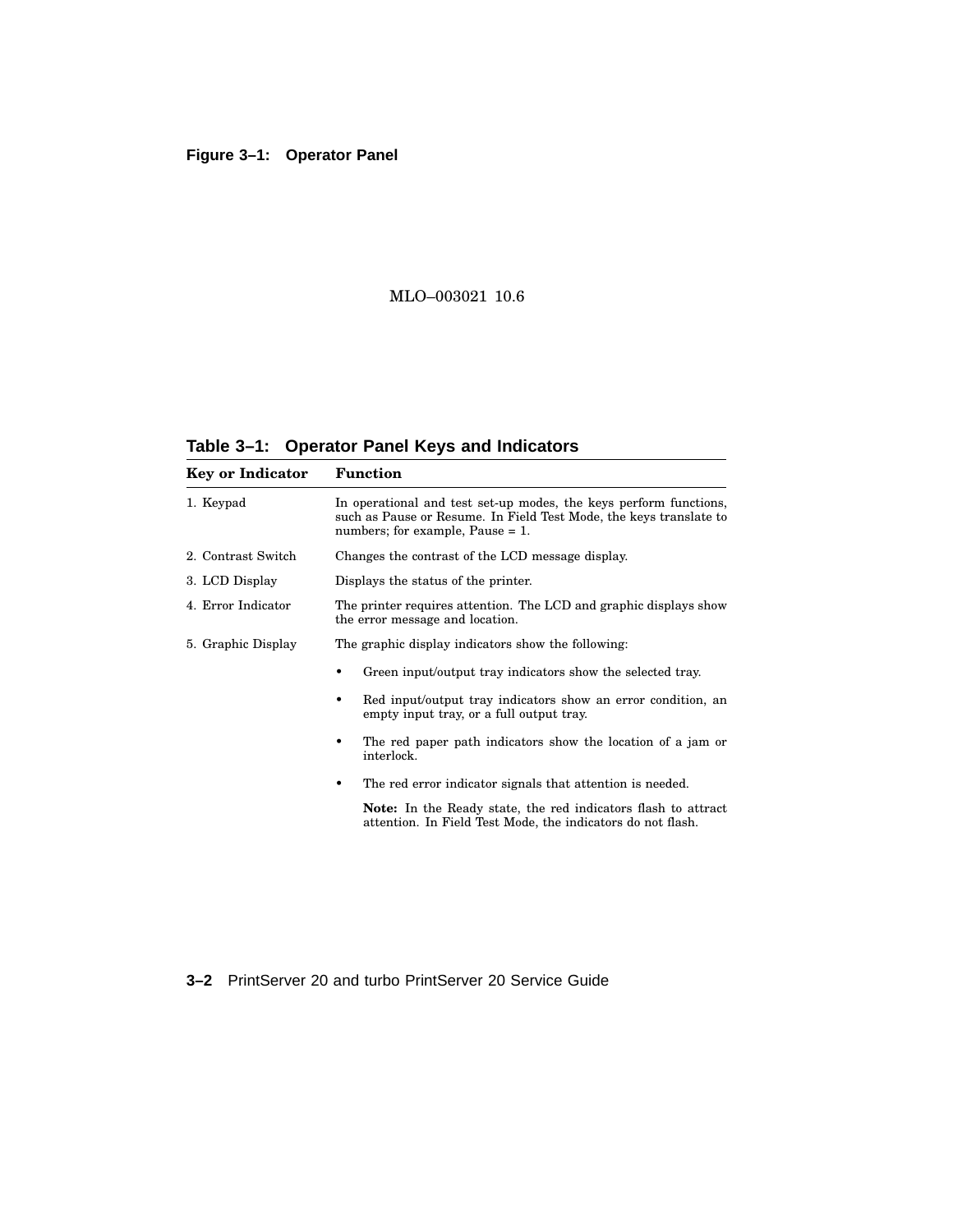**Table 3–1 (Cont.): Operator Panel Keys and Indicators**

| <b>Key or Indicator</b> | <b>Function</b>                                                                                                                                                                                                                                                                                      |
|-------------------------|------------------------------------------------------------------------------------------------------------------------------------------------------------------------------------------------------------------------------------------------------------------------------------------------------|
| Pause [1]               | Places the printer in the paused (off-line) state to stop printing<br>functions. When the Pause key is pressed, the following two lines<br>are displayed:                                                                                                                                            |
|                         | Please wait                                                                                                                                                                                                                                                                                          |
|                         | Paused – Press Resume to Continue                                                                                                                                                                                                                                                                    |
| Active Jobs [2]         | Displays the current node, user name, server job number, and time<br>the job began.                                                                                                                                                                                                                  |
| Supplies Needed [3]     | When the amber indicator lights, the toner supply is low, the<br>cleaning unit is full, or scheduled maintenance is needed. Press<br>the Supplies Needed key to display the required supply. If there<br>is more than one message, the LCD display alternately blinks each<br>message for 5 seconds. |
| Resume [4]              | In operational mode, the Resume key toggles the printer from the<br>off-line (Pause) state to the on-line (Ready) state.                                                                                                                                                                             |
|                         | In Single Job Mode, the Resume key processes the next print job.                                                                                                                                                                                                                                     |
| Test $[5]$              | Prints a single-sided test page. The printer must be paused (off line)<br>to perform this function.                                                                                                                                                                                                  |
| Test Set-Up [6]         | When the printer is in the Ready state, the key does nothing. When<br>the printer is paused, the key invokes the test set-up mode, so you<br>can select test parameters.                                                                                                                             |
| Rear panel T            | The T switch is not used during the operational mode or the Field<br>Test Mode.                                                                                                                                                                                                                      |

#### Switches and Indicators **3–3**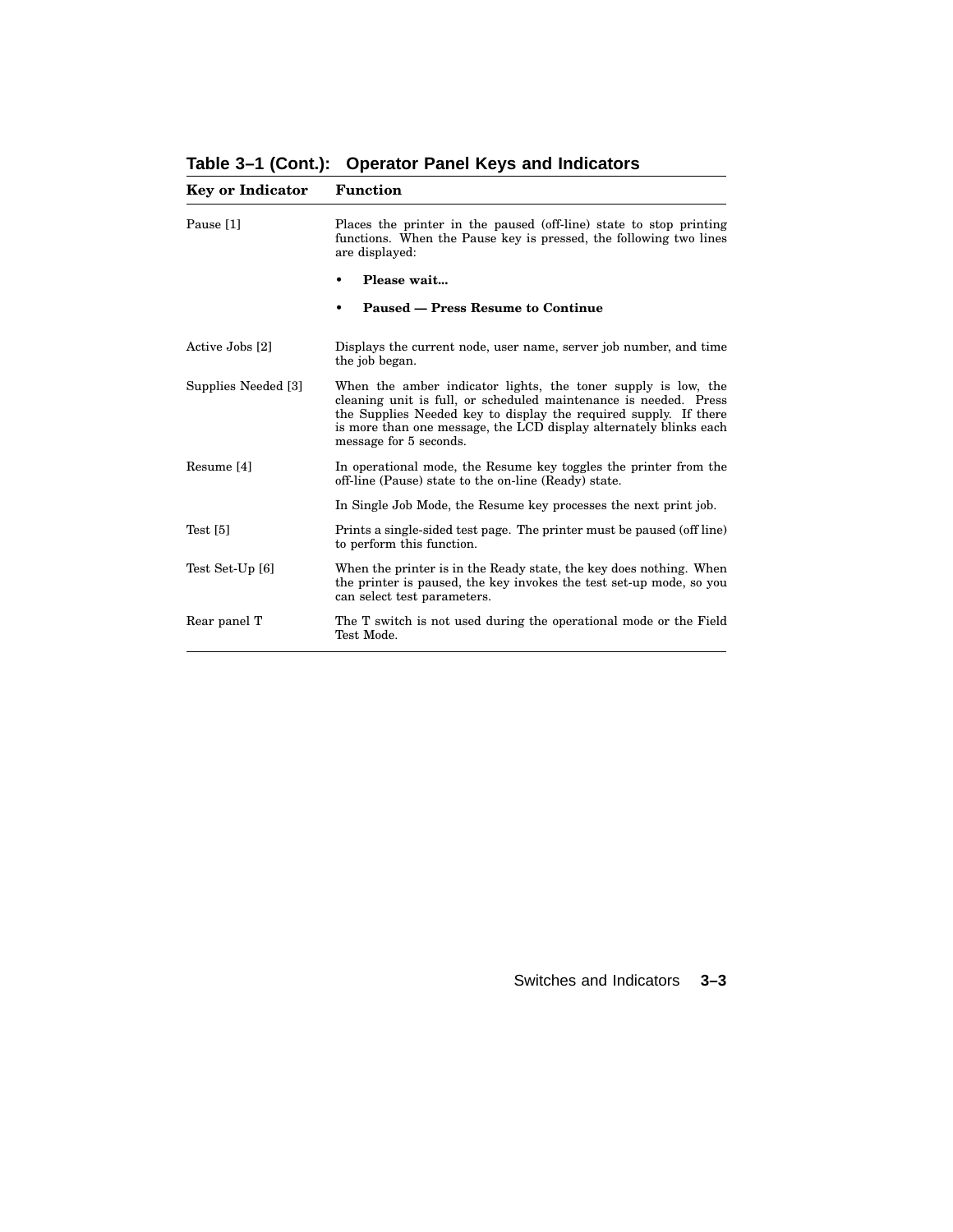# **3.2 Power Supply Indicators**

Four LED indicators are mounted on the circuit board of the low-voltage power supply unit (PSU). The LEDs are wired to the power supply output terminals and turn on when the supply voltage is present.

To see the LEDs, open the front cover of the print engine and look through the slots of the PSU's metal cabinet. If you see four glowing LEDs, the lowvoltage PSU is working correctly. From the front to the rear of the print engine, the LEDs correspond to the following voltages:

**+**24 Volts **–**12 Volts **+**12 Volts **+**5 Volts

# **3.3 Controller Board Indicators**

After removing the board cage cover, you can see five LEDs mounted on the edge of the controller board. Four LEDs are yellow; one LED is green.

The green LED indicates the low-voltage PSU is supplying +5 volts dc.

The four yellow LED indicators on the controller board display a binary coded subtest number. The same number is displayed on the operator panel when an error occurs. The operator panel messages are discussed in Section 6.2.

During error-free operation, the LEDs quickly display a changing countdown as the subtests run. If a fatal error is detected, the subtest loops, causing the displayed subtest number to flash.

Table 3–2 lets you decode the controller board LED display. The subtests run in the order listed.

**3–4** PrintServer 20 and turbo PrintServer 20 Service Guide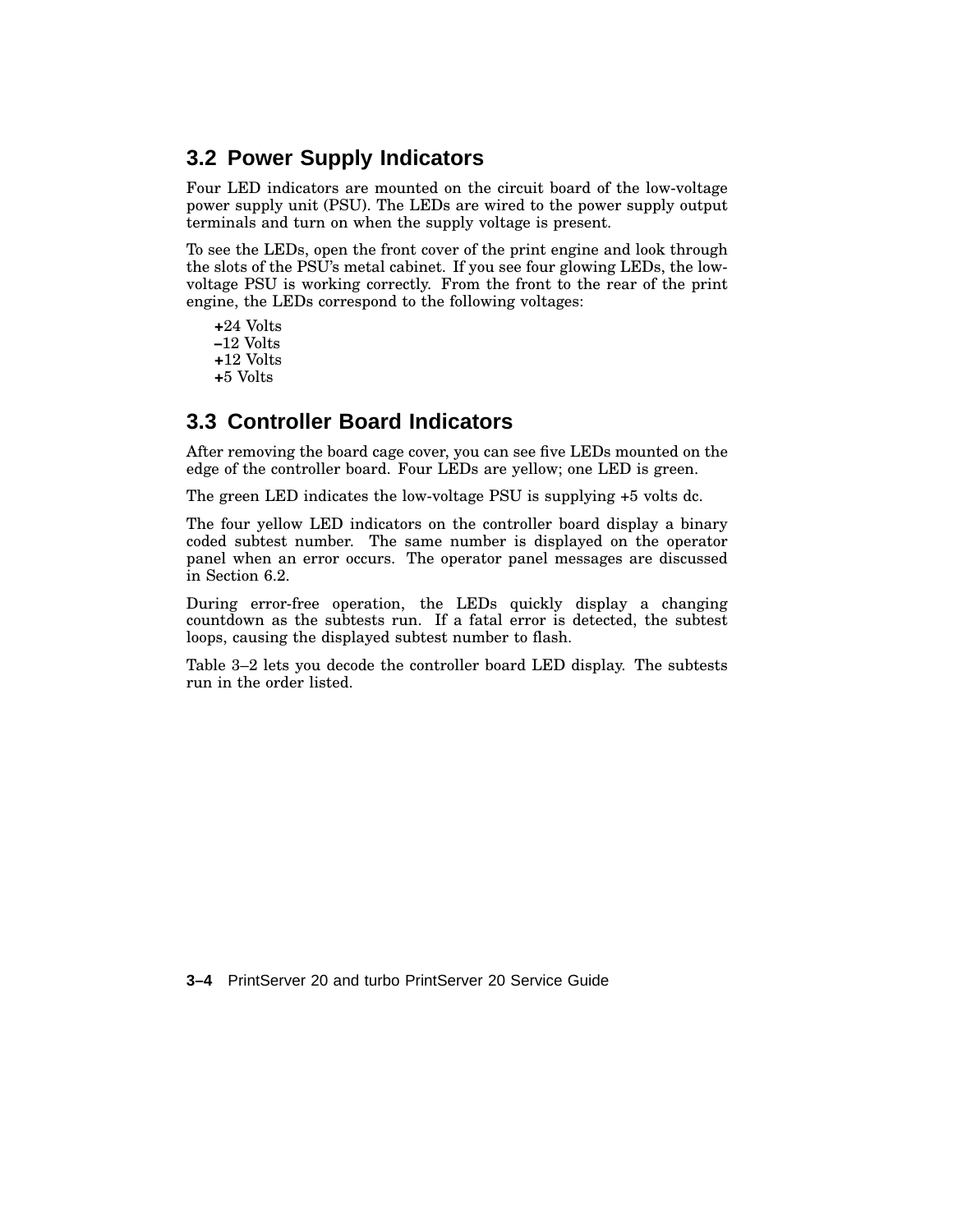| <b>LEDs</b><br><b>Display</b> | <b>LCD</b><br><b>Display</b> | <b>Note</b>                                                                                                                                                              |  |  |  |
|-------------------------------|------------------------------|--------------------------------------------------------------------------------------------------------------------------------------------------------------------------|--|--|--|
| 211111                        | 0 <sub>0</sub>               | The restart (RST) test is invoked at power-up or by a Field Test<br>Mode command.                                                                                        |  |  |  |
| 00013                         | 01                           | Controller board ROM checksum test.                                                                                                                                      |  |  |  |
| 0010                          | 02                           | MicroVAX system support chip (SSC) test(s).<br>This display<br>indicates a bad controller board.                                                                         |  |  |  |
| 0011                          | 03                           | Controller board CPU test.                                                                                                                                               |  |  |  |
| 0100                          | 04                           | Controller board floating point unit (FPU) test.                                                                                                                         |  |  |  |
| 0101                          | 0 <sub>5</sub>               | Memory sizing test.                                                                                                                                                      |  |  |  |
| 0110                          | 06                           | Memory parity test.                                                                                                                                                      |  |  |  |
| 0111                          | 07                           | Memory data addressing.                                                                                                                                                  |  |  |  |
| 1000                          | 08                           | Memory OR function tests.                                                                                                                                                |  |  |  |
| 1001                          | 09                           | Print engine data interface (PDI) tests.                                                                                                                                 |  |  |  |
| 1010                          | 0A                           | Memory scan mode tests.                                                                                                                                                  |  |  |  |
| 1011                          | 0 <sub>B</sub>               | Local area network controller exerciser (LANCE) tests.                                                                                                                   |  |  |  |
| 1100                          | 0C                           | Electrically erasable programmable read only memory (EEPROM)<br>tests.                                                                                                   |  |  |  |
| 1101                          | 0 <sub>D</sub>               | The print control status interface external test (PCSI_EXT)<br>invokes the print engine self-test and obtains status during<br>normal and Field Test Modes of operation. |  |  |  |
| 1110                          | 0E                           | Engine status tests.                                                                                                                                                     |  |  |  |
| 11113                         | <b>BLANK</b>                 | Operator panel external loopback tests.<br>No display at the<br>operator panel.                                                                                          |  |  |  |
| 00013                         | 11                           | Field mode functions.                                                                                                                                                    |  |  |  |

**Table 3–2: Controller Board Indicators**

 $1$  LED display of 1 means the LED is illuminated.

² The left LED is the most significant digit (MSD).

<sup>3</sup> The 1111 (F) and 001 (1) controller board displays are used twice.

Switches and Indicators **3–5**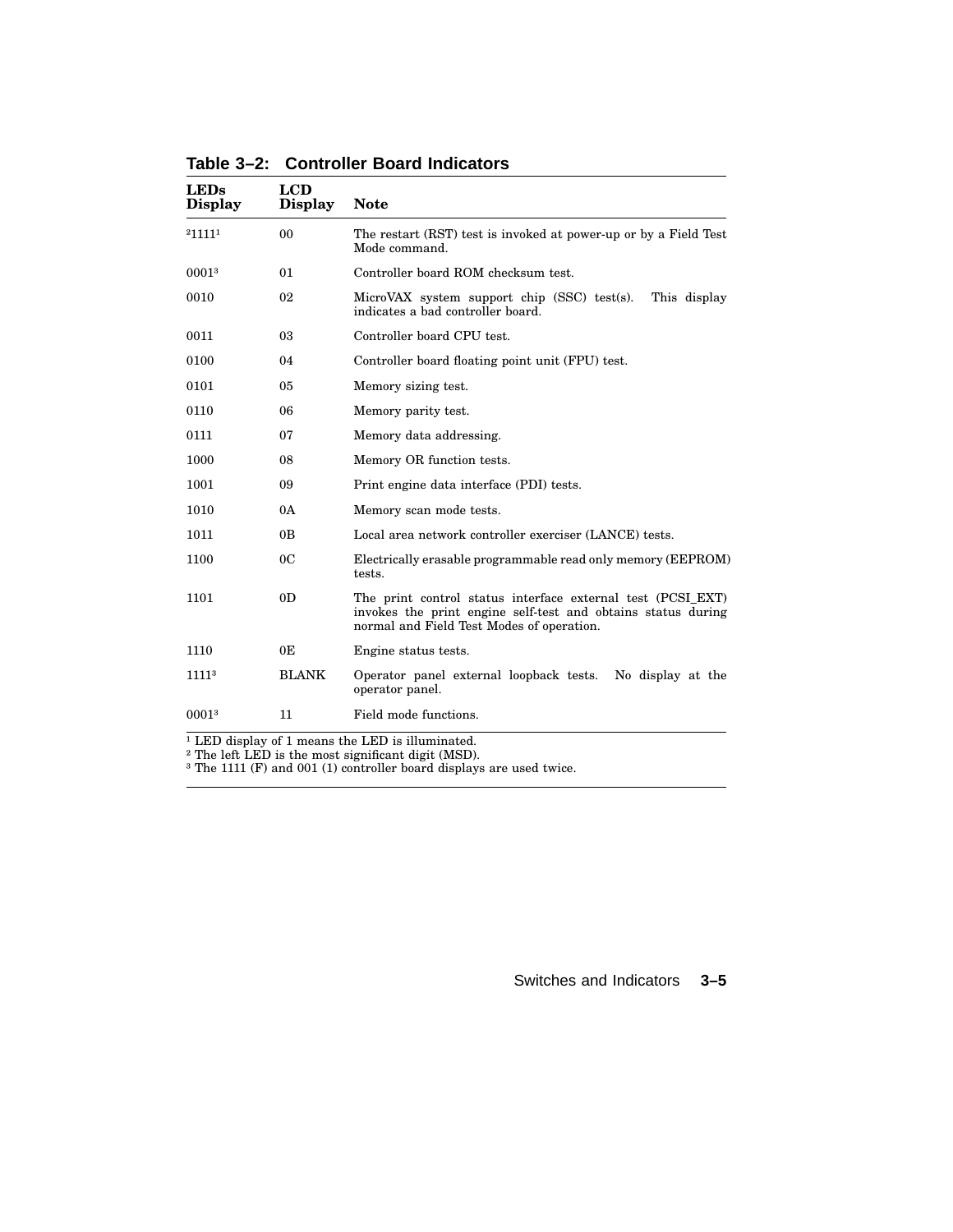#### **3.4 Controller Board Switches**

**NOTE:** *The following section applies to the PrintServer 20 only. For the turbo PrintServer 20, switch 1 is down and switches 2 through 4 are up.*

Switch 4 of the controller board switchpack determines which bootstrap protocol is used. Switch 4 is the rightmost switch of the switchpack.

**NOTE:** *Switch 1 is down and switches 2 and 3 are up.*

- To boot the printer from an ULTRIX supporting host, switch 4 must be on, down, or closed. This setting causes the controller board to boot using the Internet protocols.
- To boot the printer from a VMS supporting host, switch 4 must be off, up, or open. This setting causes the controller board to boot using the maintenance operations protocol (MOP).

### **3.5 Print Engine Drive Board LED**

The print engine drive board uses the one red LED mounted on the printed circuit board to indicate several levels of status. The LED blinks and you have to time the blinks; then look up the condition in Table 3–3. This is considered a primitive method of status display. It is recommended that you use the operator panel diagnostic displays instead. See Table 3–2.

| In Seconds              | Condition                                             |
|-------------------------|-------------------------------------------------------|
| On $3$ to off $3$       | $B$ yte <sup>1</sup> 02                               |
| On $2$ to off $2$       | $Bvte^1$ 03                                           |
| On $0.25$ to off $0.25$ | Byte <sup>1</sup> 13 or bit 5 of byte <sup>1</sup> 14 |
| On $0.5$ to off $0.5$   | $B$ yte <sup>1</sup> 07                               |
| On $1.0$ to off $1.0$   | Jam or media in printer                               |
| On $0.4$ to off $0.4$   | Hardware is in the warm-up state                      |
| On $0.2$ to off $0.2$   | Tray is busy                                          |
| On steady               | Printer is in the ready state                         |

**Table 3–3: Print Engine Drive Board LED Blink Rate**

 $1$  See Table 5–1 to interpret this condition. Nth status is the series of bytes sent to the controller board from the print engine drive board. You can find this information easier by using the Query Mode.

**3–6** PrintServer 20 and turbo PrintServer 20 Service Guide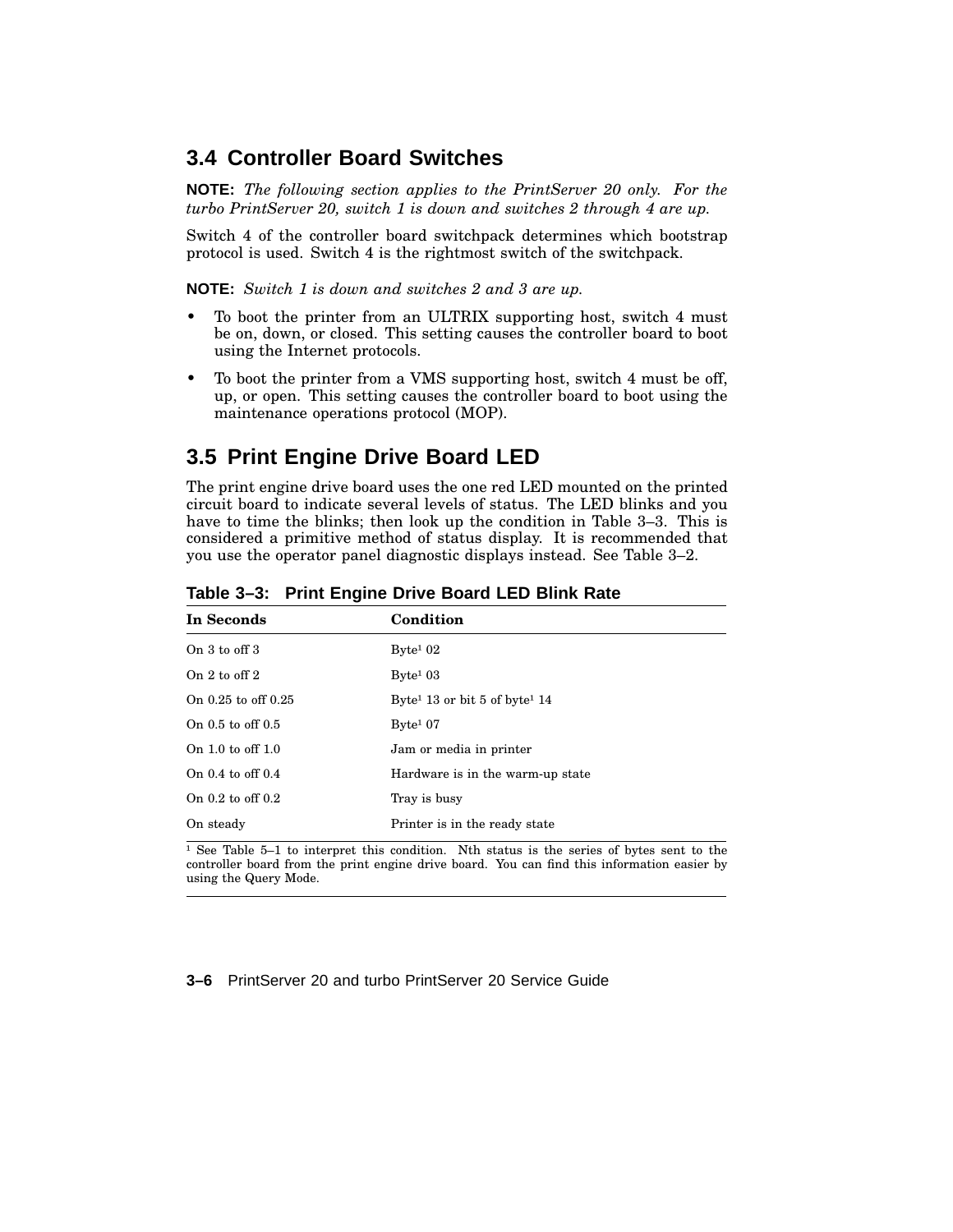# **3.6 Print Engine Drive Board Switches**

For the most part, the drive board switches should not be used in the field. You can use the onboard diagnostics and Field Test Mode to service the printer.

You must set the drive board switches to the normal operational configuration, as shown in Table 3–4, for protocol communication with the controller board.

| $1805$ $-1$ $-1$ $-1111$ $-1110$ $-100$ $-100$ |     |     |     |  |         |               |     |                                                                                                  |
|------------------------------------------------|-----|-----|-----|--|---------|---------------|-----|--------------------------------------------------------------------------------------------------|
|                                                | 2   | 3   | 4   |  |         | $5 \t 6 \t 7$ |     | Action                                                                                           |
| Off                                            | Off | Off | Off |  | Off Off | Off           | Off | Normal operational posi-<br>tion. All switches must be<br>down or off for normal oper-<br>ation. |

**Table 3–4: Print Drive Board Switches**

**CAUTION:** *The PrintServer system can be damaged by the misuse of the switches on the engine and duplexer/LCIT drive boards. Use of the switches in the field is not advised. When replacing the drive boards, make sure you set the switches to the normal operational position shown in Tables 3–4 and 3–5.*

# **3.7 Duplexer/LCIT Drive Board Switches**

Two switchpacks are mounted on the duplexer/LCIT drive board. DPS100 has four switches and is used to set the self-test mode of operation. DPS101 has eight switches and is factory configured to adjust the position of the image on paper fed from the cabinet.

**CAUTION:** *The PrintServer system can be damaged by the misuse of the switches on the engine and duplexer/LCIT drive boards. Use of the switches in the field is not advised. When replacing the drive boards, make sure you set the switches to the normal operational position shown in Tables 3–4 and 3–5.*

#### **3.7.1 DPS100**

The duplexer/LCIT drive board switches are used to test the cabinet in standalone mode, without a print engine. The print engine should not be removed from the cabinet in the field. Misuse of the DPS100 switches can damage the print engine or cabinet.

Switches and Indicators **3–7**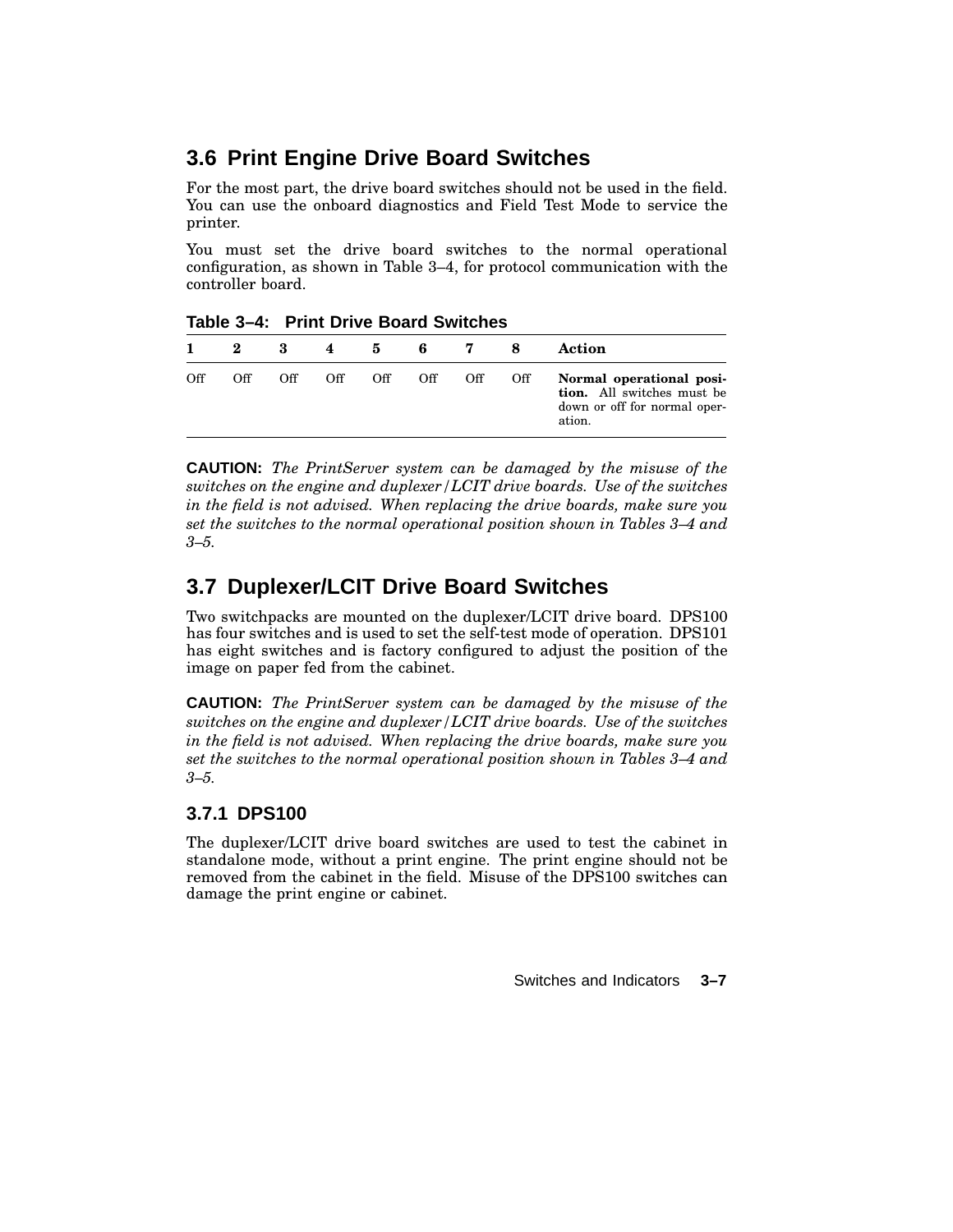You must set DPS100 switches to the normal operational configuration, as shown in Table 3–5, for protocol communication with the engine drive board.

| Table 3-5: DPS100 Switches |  |  |
|----------------------------|--|--|
|----------------------------|--|--|

|     | ഩ   |     |     | Action                     |
|-----|-----|-----|-----|----------------------------|
| Off | Off | Off | Off | Normal operational setting |

#### **3.7.2 DPS101**

Switchpack DPS101 contains eight switches, which compensate for mechanical tolerances. In most instances, you do not need to adjust the switches. Record the settings of the eight dip switches before adjusting them. If you replace the duplexer/LCIT drive board, make sure the old board and the new board have the same switch settings.

Switches 1 through 4 adjust the image position of the paper fed from the duplex unit. Switch 4 is the most significant digit and has the greatest effect on registration. The switches are adjusted at the factory to ensure that side 2 is within 1.5 mm of side 1.

Switches 5 through 8 adjust the image position of the paper fed from the large capacity input tray (LCIT). Switch 8 is the most significant digit and has the greatest effect on registration.

You can adjust registration only in the scan direction, which is between the front and back of the print engine. You cannot adjust the registration in the subscan direction, which is from the leading and trailing edge.

The laser scans the OPC drum in the scan direction. The subscan direction is perpendicular to the scan direction and is related to the drum rotation. The scan and subscan rates determine the resolution (300 DPI) of the printer and are synchronized with the system video controller.

Each 4-bit bank of switches allows you to make 16 adjustments. Each adjustment moves the print registration aproximately 0.68 mm.

**3–8** PrintServer 20 and turbo PrintServer 20 Service Guide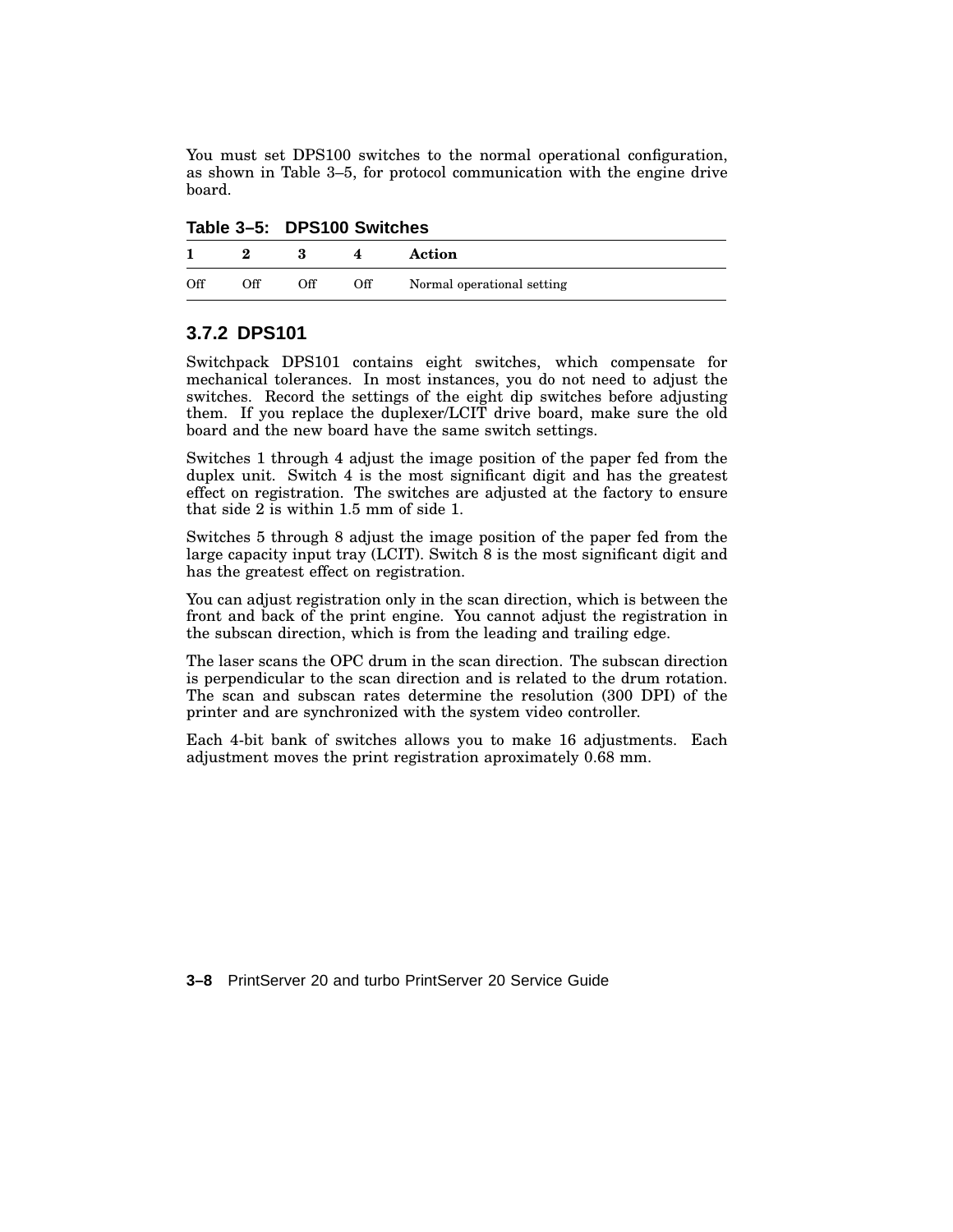**Chapter 4 Field Test Mode**

# **4.1 Description**

Field Test Mode allows you to set up the printer and manually operate the controller board self-tests. Under manual operation, you can perform the following tasks:

- Invoke controller board and Ethernet tests
- Test and exercise the print engine drive board
- Print test patterns
- Boot the system
- Select input and output trays

# **4.2 Invoking**

To invoke the Field Test Mode, press the Pause key while the self-test is running and after the numbers 9, 8, appear on the panel. You cannot invoke the Field Test Mode after the self-test numbers count down past zero. The appearance of the field test prompt, Figure 4–1, tells you that the Field Test Mode is invoked. Once the Field Test Mode is invoked, you must wait for the self-test to end before you can enter commands.

Field Test Mode **4–1**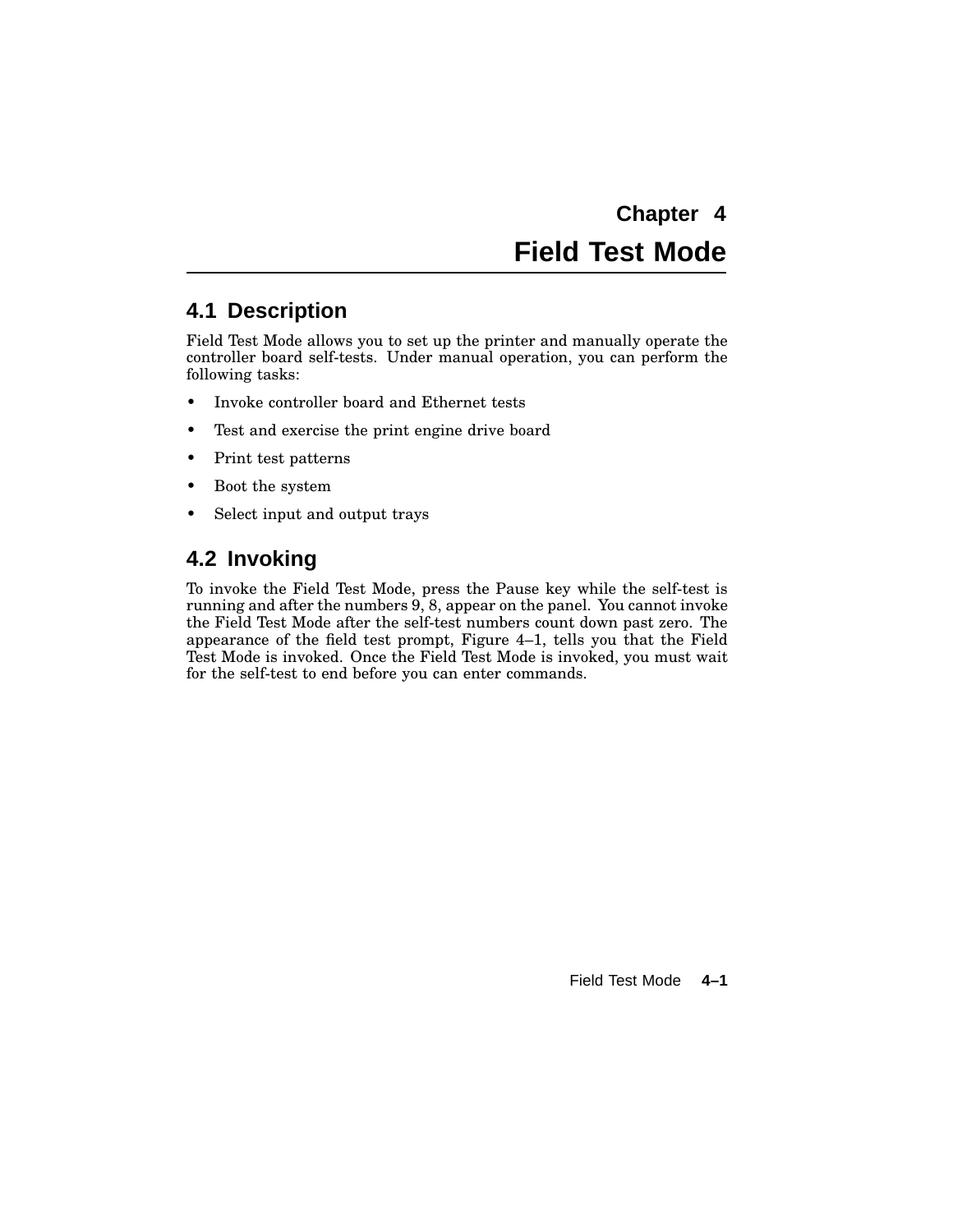#### **Figure 4–1: Field Test Prompt**

#### MLO–003025 12.6 PICAS

If the self-test finds an error, it displays a self-test error message. If the self-test is successful, the countdown numbers are cleared and you can enter commands.

# **4.3 Entering Commands**

You use the six operator panel keys to enter commands in Field Test Mode. You enter commands, using keys 1, 2, 3, 4, and 5, then execute the command by pressing the 6 key. You may find the 6 key referred to as the Return key in other documentation.

The following prompts may appear next to the Field Test Mode prompt:

| Prompt              | <b>Meaning</b>                               |
|---------------------|----------------------------------------------|
|                     | Field test mode is ready to accept commands. |
|                     | You entered a command incorrectly.           |
| $\ddot{\mathbf{r}}$ | The command successfully executed.           |

#### **4–2** PrintServer 20 and turbo PrintServer 20 Service Guide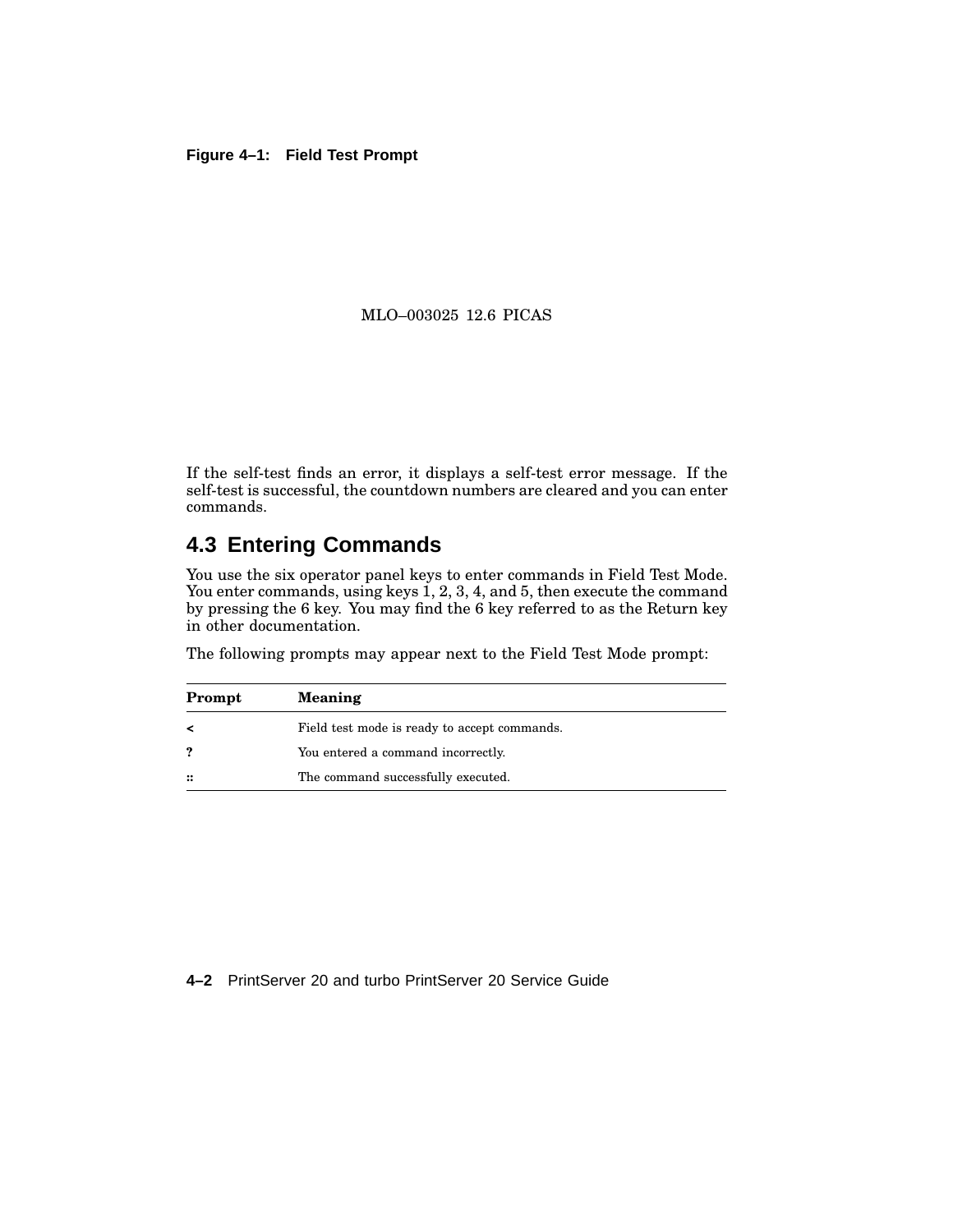# **4.3.1 Invoking Controller Board and Ethernet Tests**

Table 4–1 explains how to invoke controller board and Ethernet tests.

| <b>To Run This Test</b>                                      | <b>Press Keys</b> | <b>Note</b>                                                                                                                                                                                |
|--------------------------------------------------------------|-------------------|--------------------------------------------------------------------------------------------------------------------------------------------------------------------------------------------|
| Complete self-test (once)                                    | 1, 1, 6           | The normal self-test countdown is<br>displayed along with the Field Test<br>Mode prompt.                                                                                                   |
| Complete self-test (continuous)                              | 1,6               | The countdown numbers appear on the<br>display. Press Pause to stop.                                                                                                                       |
| Processor self-test (once)                                   | 1, 2, 6           | Displays the $9, 8, ::$<br>countdown<br>numbers.                                                                                                                                           |
| Memory subtest (once)                                        | 1, 3, 6           | Displays the amount of memory and<br>countdown numbers.<br>For example,<br>$12M$ 7, 6, 5, 4, 3, 2, $\ldots$                                                                                |
| LANCE <sup>1</sup> (once)                                    | 1, 4, 6           | Displays the countdown number 1. The<br>DESTA must be correctly terminated.<br>An Ethernet loopback must be installed<br>if the DESTA is not used. An active<br>Ethernet is not necessary. |
| NIE <sup>2</sup>                                             | 1, 5, 6           | Sends and retrieves packets to other<br>nodes on the Ethernet. If an active<br>Ethernet is not connected, the program<br>hangs and shows a blank display.                                  |
| <sup>1</sup> LANCE, local area network controller exerciser. |                   |                                                                                                                                                                                            |

**Table 4–1: Invoking Controller Board and Ethernet Tests**

<sup>1</sup> LANCE, local area network controller exerciser.

² NIE, network interface exerciser.

Field Test Mode **4–3**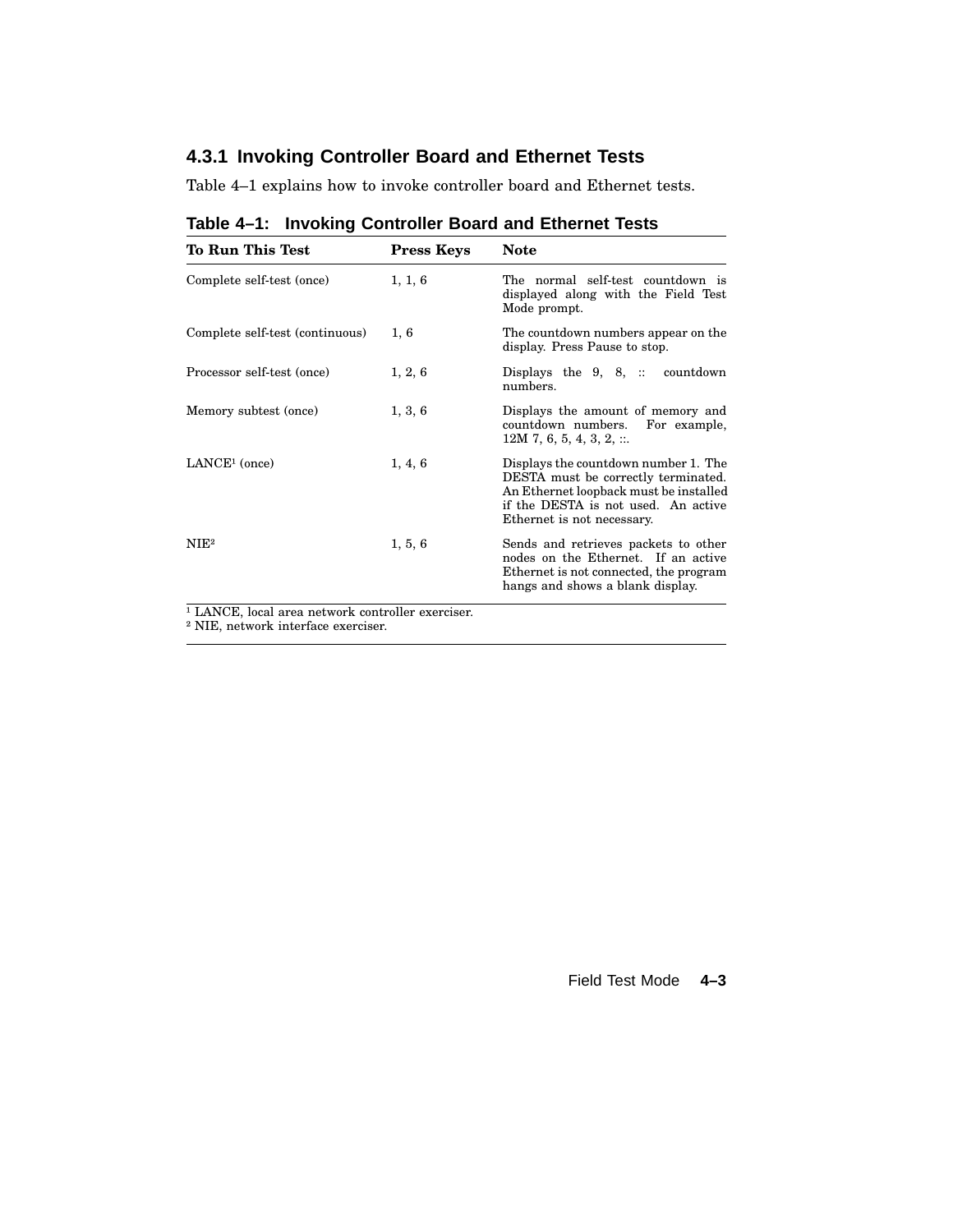## **4.3.2 Testing and Running the Print Engine Drive Board**

Table 4–2 explains how to test and run the print engine drive board.

| <b>To Run This Test</b>      | <b>Press Keys</b> | <b>Note</b>                                                                                                                                                                                     |
|------------------------------|-------------------|-------------------------------------------------------------------------------------------------------------------------------------------------------------------------------------------------|
| Printer interface test       | 2, 6              | Displays the $3, 2, \dots$ countdown<br>numbers and tests the communication<br>between the controller and print<br>engine drive boards.                                                         |
| Operator panel test          | 2, 1, 6           | The operator panel and graphic dis-<br>plays show test patterns. Displays the<br>0: count down number when complete.                                                                            |
| To Perform This Action       | <b>Press Keys</b> | <b>Note</b>                                                                                                                                                                                     |
| Initialize the print engine. | 2, 2, 6           | Resets the printer to a default status.<br>If the printer is in the ready state,<br>you hear the motors cycle on and off,<br>and you see and hear the LCOT offset<br>motors jog left and right. |
| Invoke Query Mode            | 2, 3, 6           | See Chapter 5.                                                                                                                                                                                  |
| Update the operator panel    | 2, 4, 6           | Use to obtain and display up-to-date<br>engine status on the operator panel<br>and graphic display of the operator<br>panel. Old status is erased.                                              |
| Clear maintenance requests   | 2, 5, 6           | After performing the scheduled Cus-<br>tomer Services maintenance, after ap-<br>proximately 300K images, you enter this<br>command to clear the operator panel                                  |

and reset the controller board counters.

**Table 4–2: Testing and Running the Print Engine Drive Board**

**4–4** PrintServer 20 and turbo PrintServer 20 Service Guide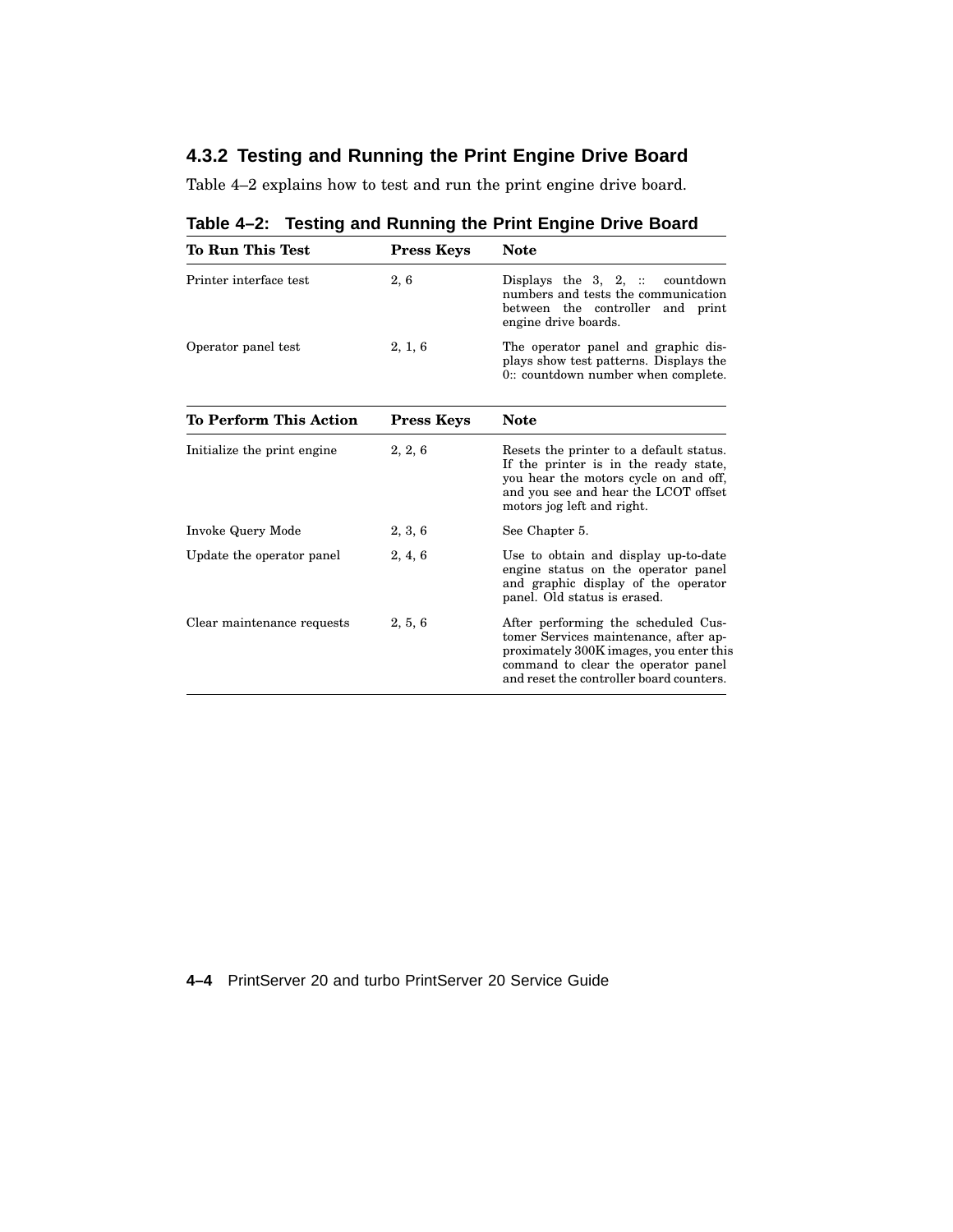# **4.3.3 Printing Test Patterns**

Table 4–3 explains how to print test patterns.

| <b>To Print This Pattern</b> | <b>Press Keys</b> | <b>Note</b>                                  |
|------------------------------|-------------------|----------------------------------------------|
| Controller board             | 3,6               | One/simplex.                                 |
| Engine drive board           | 3, 1, 6           | One/duplex print.                            |
| Engine drive board           | 3, 3, 6           | Continuous/simplex (Press Pause to<br>stop). |
| Engine drive board           | 3, 4, 6           | Continuous/duplex (Press Pause to<br>stop).  |
| Controller board             | 3, 5, 6           | Continuous/simplex (Press Pause to<br>stop). |
|                              |                   |                                              |

## **Table 4–3: Printing Test Patterns**

Field Test Mode **4–5**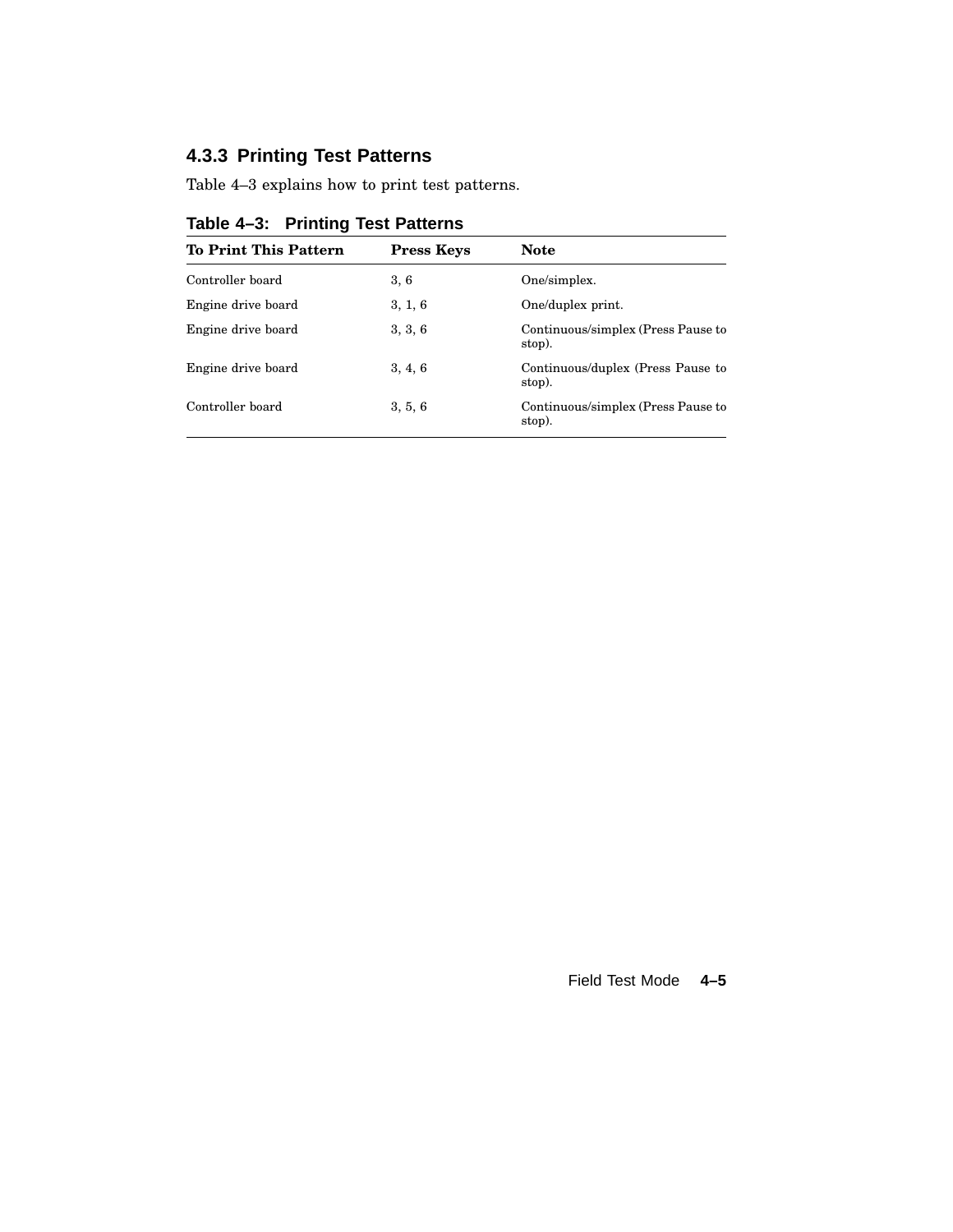Figure 4–2 shows the engine drive board test pattern, which resides on the print engine drive board.

**Figure 4–2: Engine Drive Board Test Pattern**

MLO-003022 23 picas

**4–6** PrintServer 20 and turbo PrintServer 20 Service Guide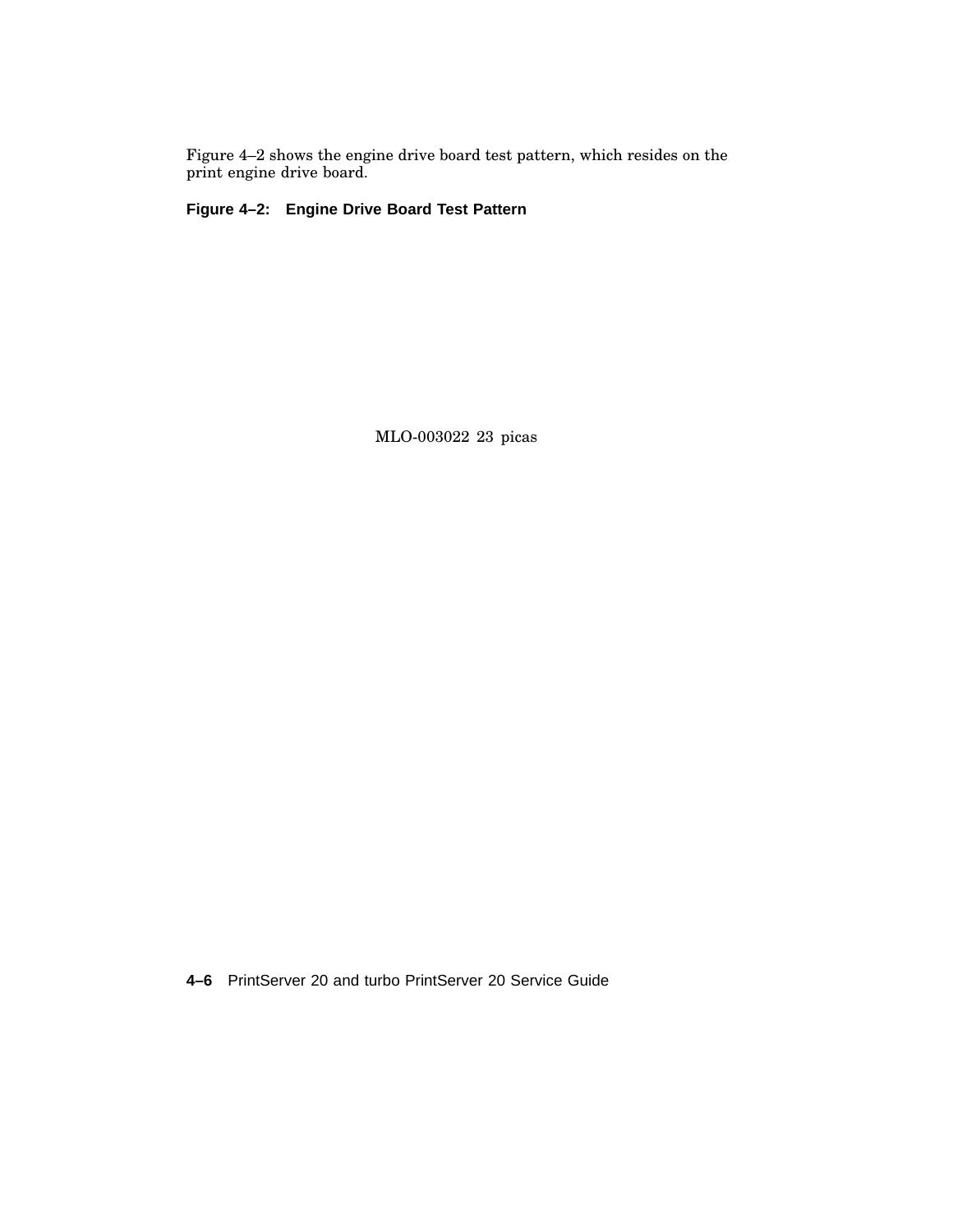Figure 4–3 shows the controller board test pattern, which resides on the controller board ROM memory.

**Figure 4–3: Controller Board Test Pattern**

MLO-003023 21.6 picas

Field Test Mode **4–7**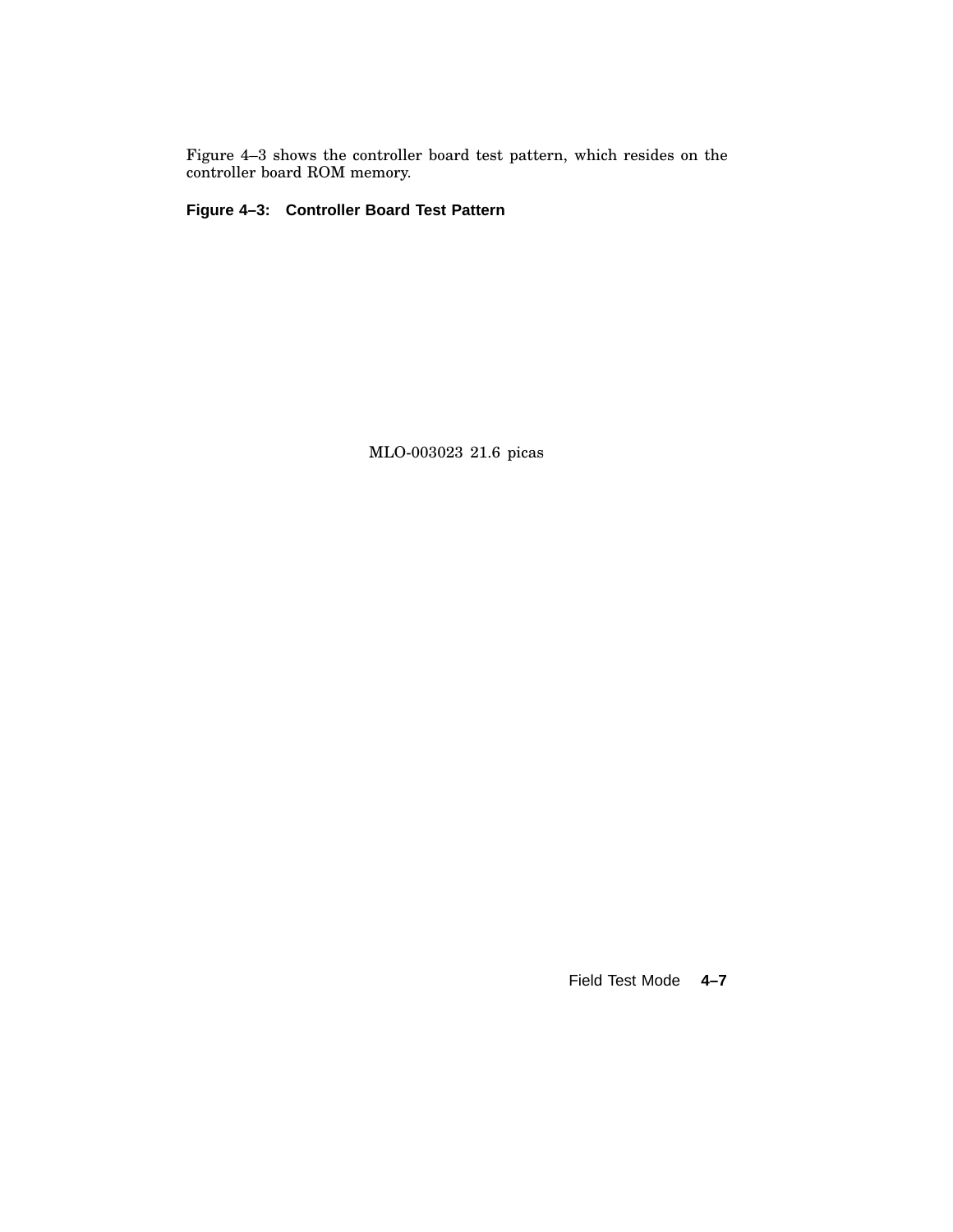Figure 4–4 shows a second controller board pattern, which only prints on the turbo PrintServer 20. See Chapter 8 to use this pattern as a test for print quality.

**Figure 4–4: Controller Board Test Pattern for turbo PrintServer 20**

mlo-005740 24.5 picas

### **4.3.4 Booting**

You can boot the system in Field Test Mode by pressing keys 4 and 6. This command clears the Field Test Mode prompt and starts the boot process, which is described in Chapter 2.

**4–8** PrintServer 20 and turbo PrintServer 20 Service Guide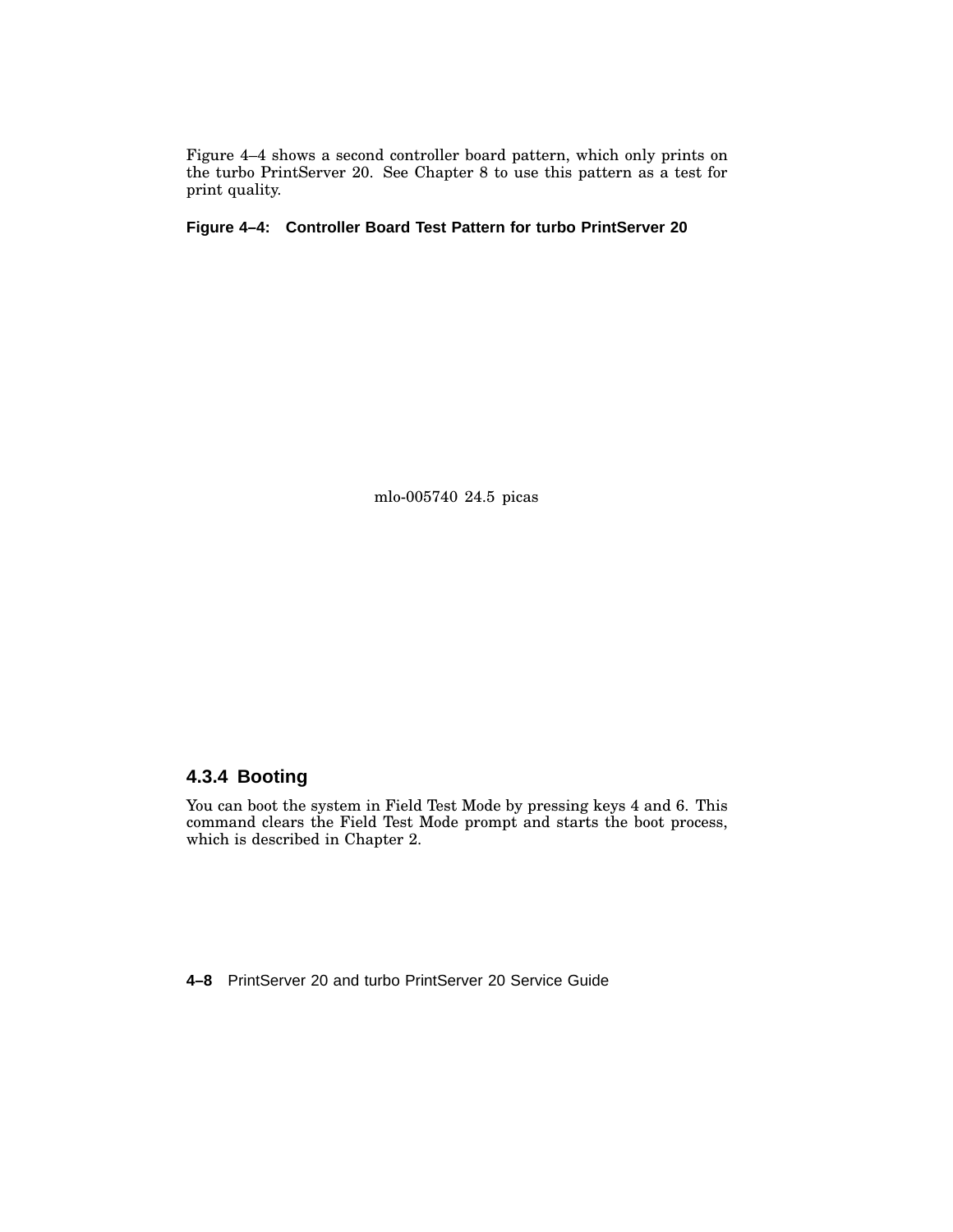## **4.3.5 Selecting Input and Output Trays**

Table 4–4 explains how to select input and output trays for testing purposes. The graphic panel shows the new selection.

| To Select This Tray<br><b>Press Keys</b> |         |  |
|------------------------------------------|---------|--|
| Upper cassette                           | 4, 1, 6 |  |
| Lower cassette                           | 4, 2, 6 |  |
| <b>LCIT</b>                              | 4, 3, 6 |  |
| Upper LCOT                               | 5, 1, 6 |  |
| Lower LCOT                               | 5, 2, 6 |  |
| Side tray                                | 5, 3, 6 |  |
|                                          |         |  |

**Table 4–4: Selecting Input and Output Trays**

# **4.4 Exiting**

To leave Field Test Mode, do one of the following:

- Power the printer off then on.
- Press the 1 key as the countdown is displayed. The Field Test Mode prompt disappears.
- Press keys 4 and 6 sequentially.

Field Test Mode **4–9**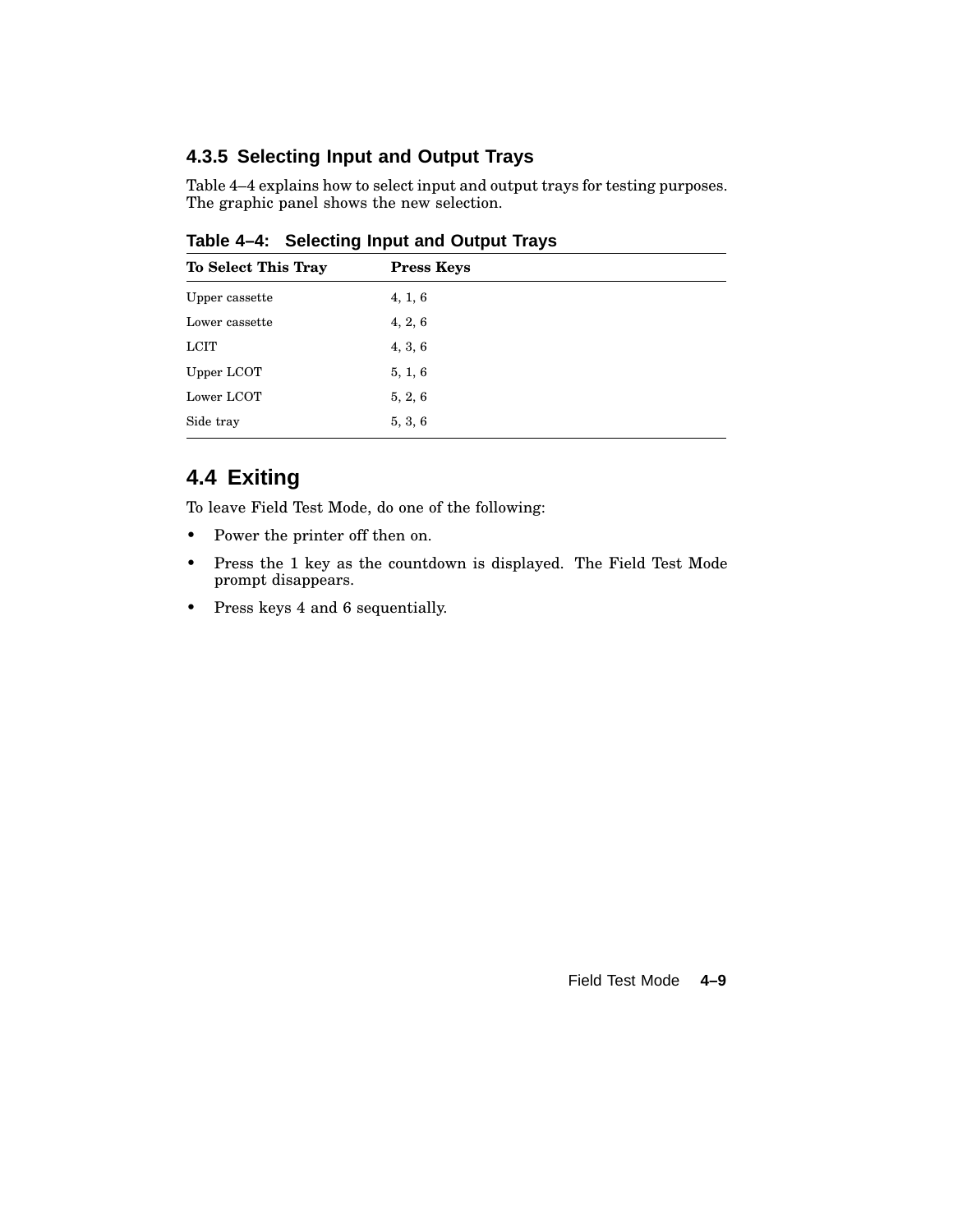# **Chapter 5 Query Mode**

# **5.1 Description**

Query Mode allows you to obtain and display the Nth status bytes, a series of data bytes sent to the controller board from the print engine drive board. The bytes are hexadecimally numbered and are displayed in sequential order starting with byte N00 and ending with byte N0F.

**NOTE:** *The single light emitting diode (LED) mounted on the print engine drive board displays the Nth status in a primitive fashion. See Section 3.5 for information.*

# **5.2 Invoking**

To examine Nth status bytes, you must first enter Query Mode from Field Test Mode. Press keys 2, 3, and 6 to invoke the Query Mode and obtain and display N00. Press any key to obtain and display the next byte. The graphic panel status is updated after the N0F byte is displayed.

The status display appears as follows:

**N00 bbbbbbbb BIT #76543210**

Where:

N is the Nth byte designator. 00 is the hexadecimal byte number. b is the 1/0 setting. 7 to 0 represent the bit weights.

Query Mode **5–1**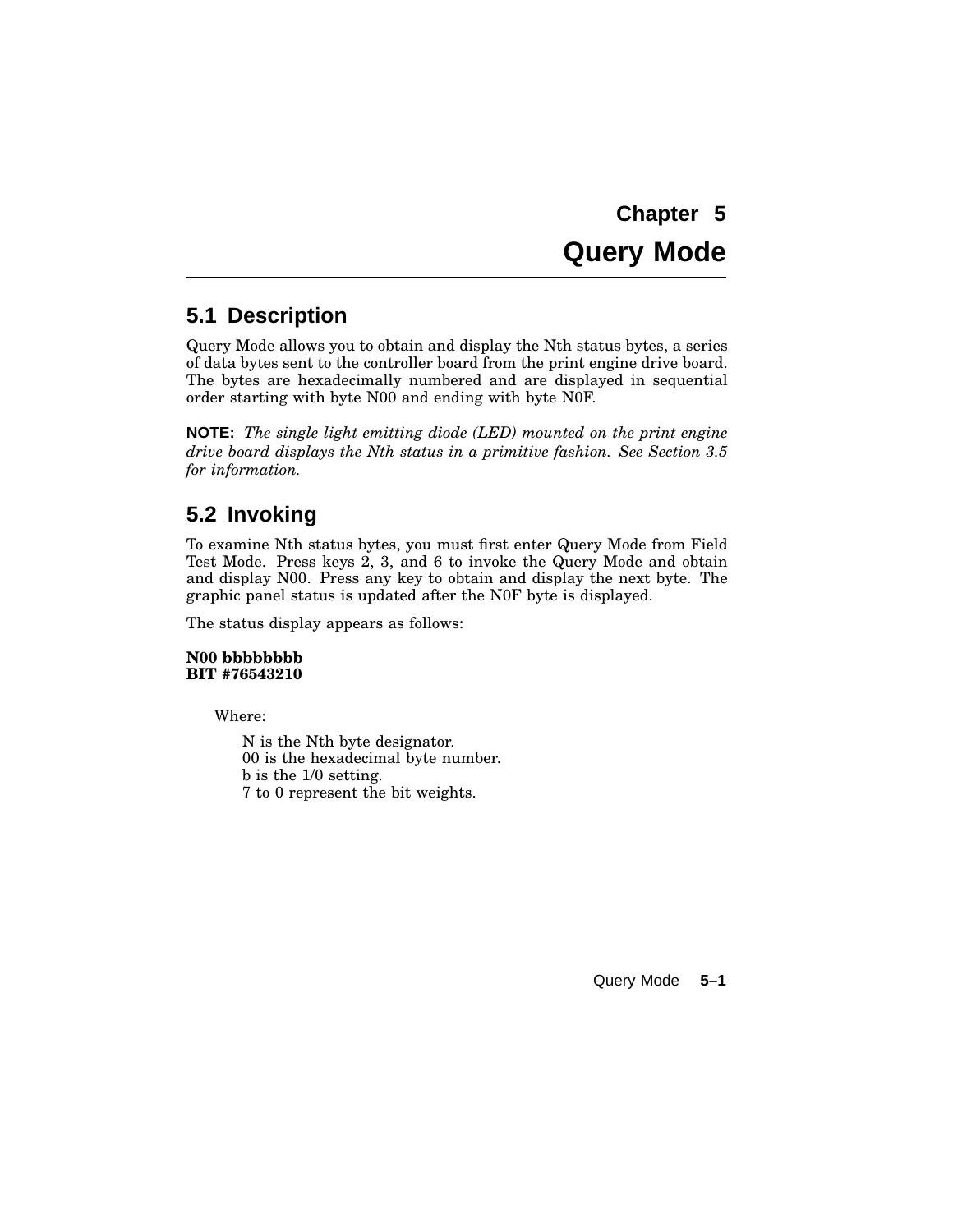# **5.3 Reading the Query Byte Bits**

You can spot a problem by viewing the Nth status bytes. Each of a byte's eight bits is a set state conditional display.

If the bit is set to 0, the condition is normal, operational, or not significant. If the bit is set to 1, that bit needs attending to.

For example, if bit 1 of byte 4 is set to 1, the LCIT tray motor error signal is asserted and the motor will not turn on.

Table 5–1 lists the conditions that set bits to 0. Some bits, however, are always set to 0. Those bits are marked NA in the table.

**5–2** PrintServer 20 and turbo PrintServer 20 Service Guide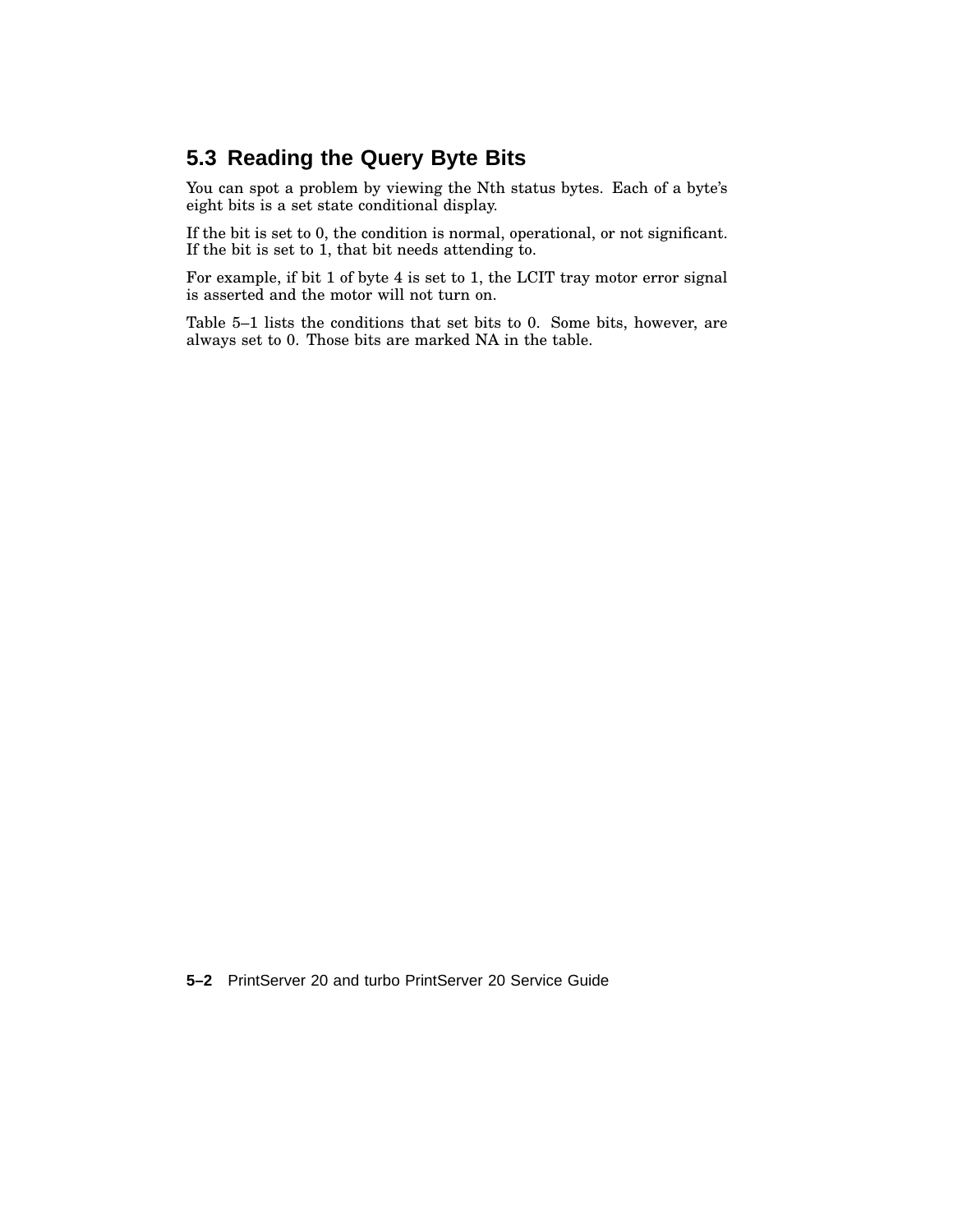| Byte 0       | <b>General Status</b>                                         |                |
|--------------|---------------------------------------------------------------|----------------|
| <b>Bit</b>   | If This Bit Is Set to 1                                       | Refer To       |
| 7            | NA                                                            |                |
| 6            | NA.                                                           |                |
| 5            | NA.                                                           |                |
| 4            | NA                                                            |                |
| 3            | NA.                                                           |                |
| $\mathbf{2}$ | NA                                                            |                |
| 1            | The printer is in the nonready or busy state.                 | NA-Information |
| $\theta$     | The engine drive board test pattern video<br>generator is on. | NA—Information |

**Table 5–1: Query Mode Status**

#### **Byte 1 Warm-up Status**

| <b>Bit</b> | If This Bit Is Set to 1                                                                                                                              | Refer To       |
|------------|------------------------------------------------------------------------------------------------------------------------------------------------------|----------------|
| 7          | NA.                                                                                                                                                  |                |
| 6          | NA.                                                                                                                                                  |                |
| 5          | NA.                                                                                                                                                  |                |
| 4          | NA.                                                                                                                                                  |                |
| 3          | NA.                                                                                                                                                  |                |
| 2          | The printer is rounding, an operational mode<br>where all the motors and fans are run and tested.<br>You can hear the printer clicking and whirring. | NA—Information |
|            | The printer is warming up.                                                                                                                           | NA-Information |
| $\theta$   | The main motor is running.                                                                                                                           | NA-Information |

Query Mode **5–3**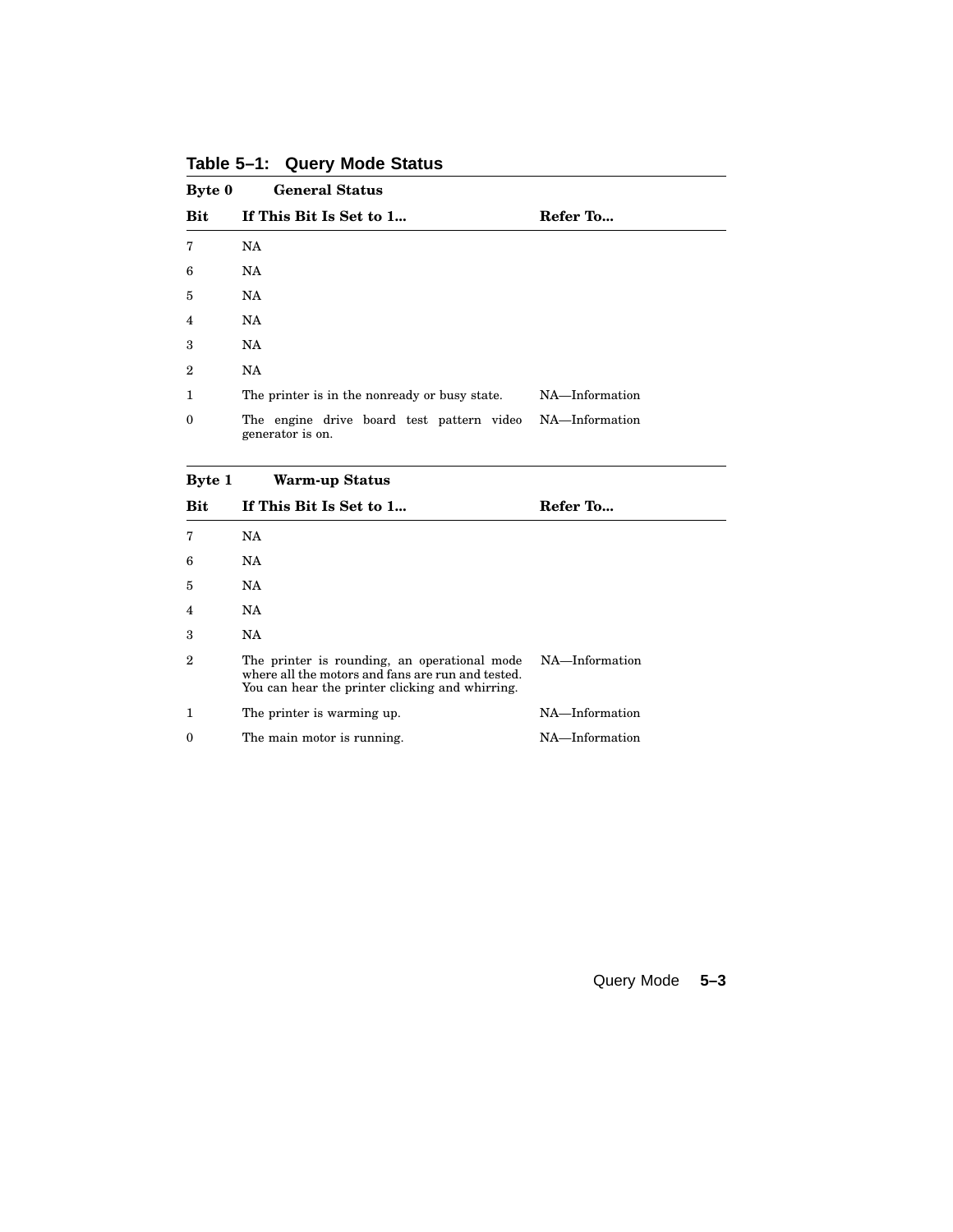| Byte 2           | <b>Fault Status</b>                           |               |
|------------------|-----------------------------------------------|---------------|
| <b>Bit</b>       | If This Bit Is Set to 1                       | Refer To      |
| 7                | NA.                                           |               |
| 6                | NA.                                           |               |
| 5                | NA.                                           |               |
| $\overline{4}$   | An interlock error has occurred.              | Section 7.5.6 |
| 3                | The low-voltage PSU error signal is set.      | Section 7.5.5 |
| $\boldsymbol{2}$ | The main motor will not operate.              | Section 7.5.4 |
| 1                | The development motor will not operate.       | Section 7.5.3 |
| $\Omega$         | A print engine drive board error is detected. | Section 7.5.2 |
|                  |                                               |               |

**Table 5–1 (Cont.): Query Mode Status**

**Byte 3 Engine Fault Status**

| Bit              | If This Bit Is Set to 1               | Refer To              |  |
|------------------|---------------------------------------|-----------------------|--|
| 7                | NA.                                   |                       |  |
| 6                | The fusing unit thermistor is broken. | Section 7.5.12        |  |
| 5                | The fusing temperature is too high.   | Section 7.5.11        |  |
| $\overline{4}$   | The fusing temperature is too low.    | <b>Section 7.5.10</b> |  |
| 3                | NA.                                   |                       |  |
| $\boldsymbol{2}$ | The detector pulse is missing.        | Section 7.5.9         |  |
|                  | The polygon motor error is set.       | Section 7.5.8         |  |
| $\theta$         | The laser diode power error is set.   | Section 7.5.7         |  |

**5–4** PrintServer 20 and turbo PrintServer 20 Service Guide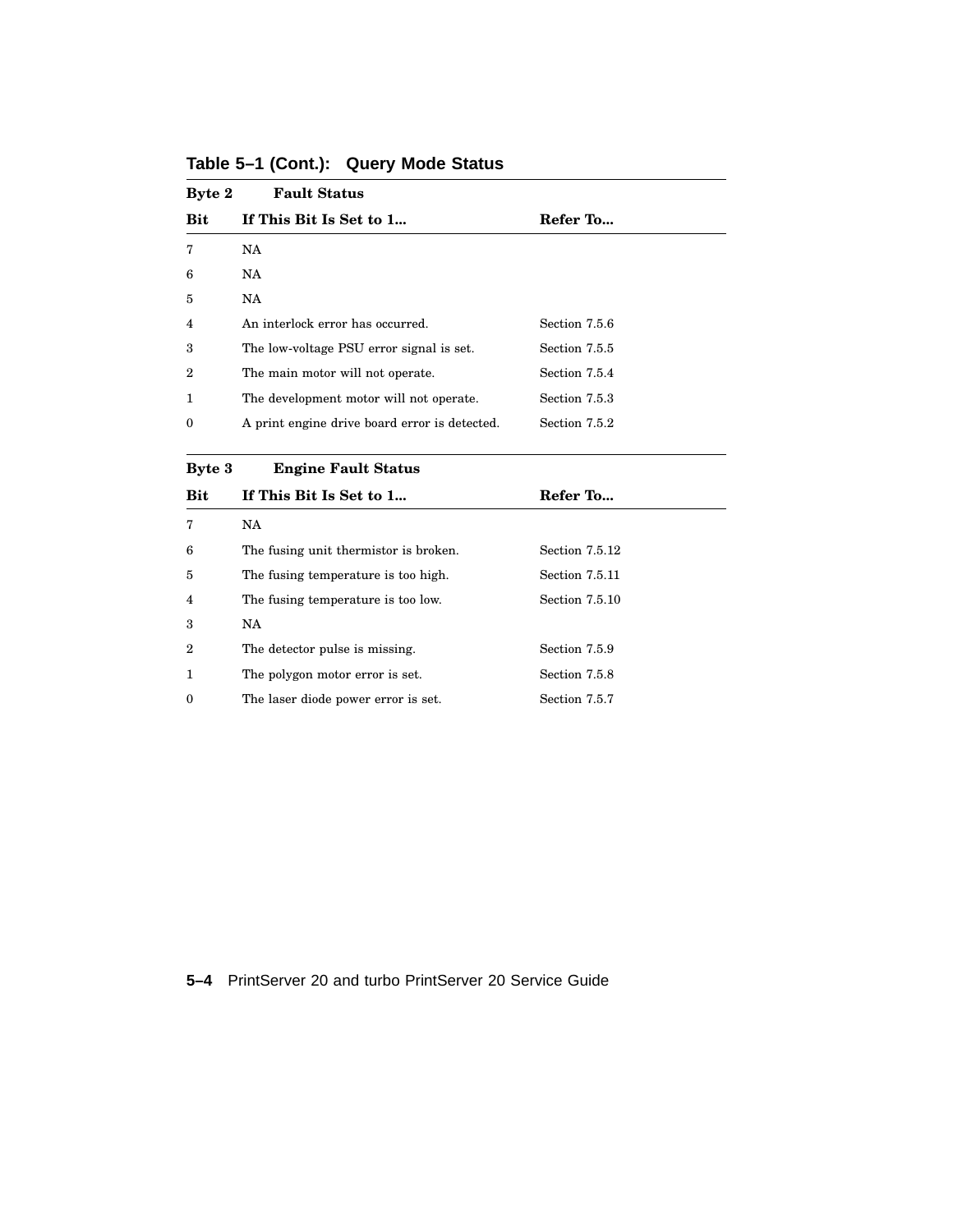| Byte 4            | <b>LCIT Fault Status</b>                                      |                |
|-------------------|---------------------------------------------------------------|----------------|
| <b>Bit</b>        | If This Bit Is Set to 1                                       | Refer To       |
| 7                 | NA                                                            |                |
| 6                 | NA                                                            |                |
| 5                 | NA.                                                           |                |
| $\overline{4}$    | NA.                                                           |                |
| 3                 | NA                                                            |                |
| $\mathcal{D}_{1}$ | The controller board cannot communicate with<br>the LCIT CPU. | Section 7.5.15 |
| 1                 | The LCIT tray motor error is set.                             | Section 7.5.14 |
| $\Omega$          | An LCIT CPU error has occurred.                               | Section 7.5.13 |

**Table 5–1 (Cont.): Query Mode Status**

**Byte 5 Duplexer Unit Status**

| Bit            | If This Bit Is Set to 1                                                               | Refer To       |
|----------------|---------------------------------------------------------------------------------------|----------------|
| 7              | NA                                                                                    |                |
| 6              | NA                                                                                    |                |
| 5              | NA                                                                                    |                |
| 4              | NA                                                                                    |                |
| 3              | NA                                                                                    |                |
| $\overline{2}$ | The controller board cannot communicate with Section 7.5.15<br>the duplexer unit CPU. |                |
| 1              | NA                                                                                    |                |
| $\theta$       | An error occurred in the duplexer/LCIT drive<br>board.                                | Section 7.5.13 |

Query Mode **5–5**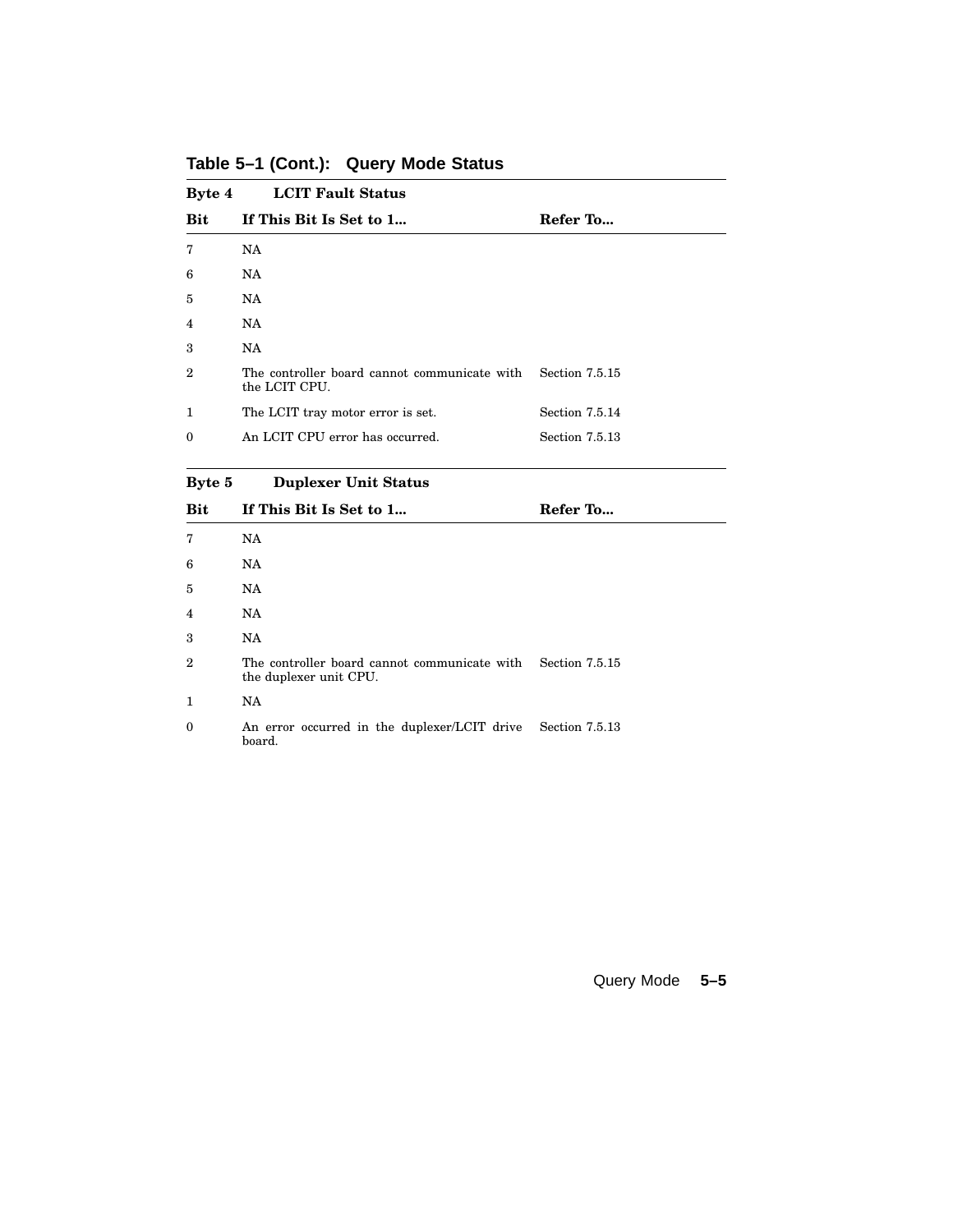| Byte 6         | <b>Unused Option</b>    |          |
|----------------|-------------------------|----------|
| Bit            | If This Bit Is Set to 1 | Refer To |
| 7              | NA                      |          |
| 6              | NA                      |          |
| $\bf 5$        | NA                      |          |
| $\overline{4}$ | NA                      |          |
| 3              | NA                      |          |
| $\mathbf{2}$   | NA                      |          |
| $\mathbf{1}$   | NA                      |          |
| $\mathbf{0}$   | NA                      |          |
|                |                         |          |

**Table 5–1 (Cont.): Query Mode Status**

| <b>Byte 7</b>    | <b>Open Cover Status</b>              |                |
|------------------|---------------------------------------|----------------|
| <b>Bit</b>       | If This Bit Is Set to 1               | Refer To       |
| 7                | NA.                                   |                |
| 6                | NA.                                   |                |
| 5                | The duplex transport is open.         | Section 7.5.20 |
| 4                | One of the LCIT covers is open.       | Section 7.5.19 |
| 3                | NA.                                   |                |
| $\boldsymbol{2}$ | The engine's left side cover is open. | Section 7.5.18 |
| 1                | The LCOT's left side cover is open.   | Section 7.5.17 |
| $\theta$         | The engine's front cover is open.     | Section 7.5.16 |

**5–6** PrintServer 20 and turbo PrintServer 20 Service Guide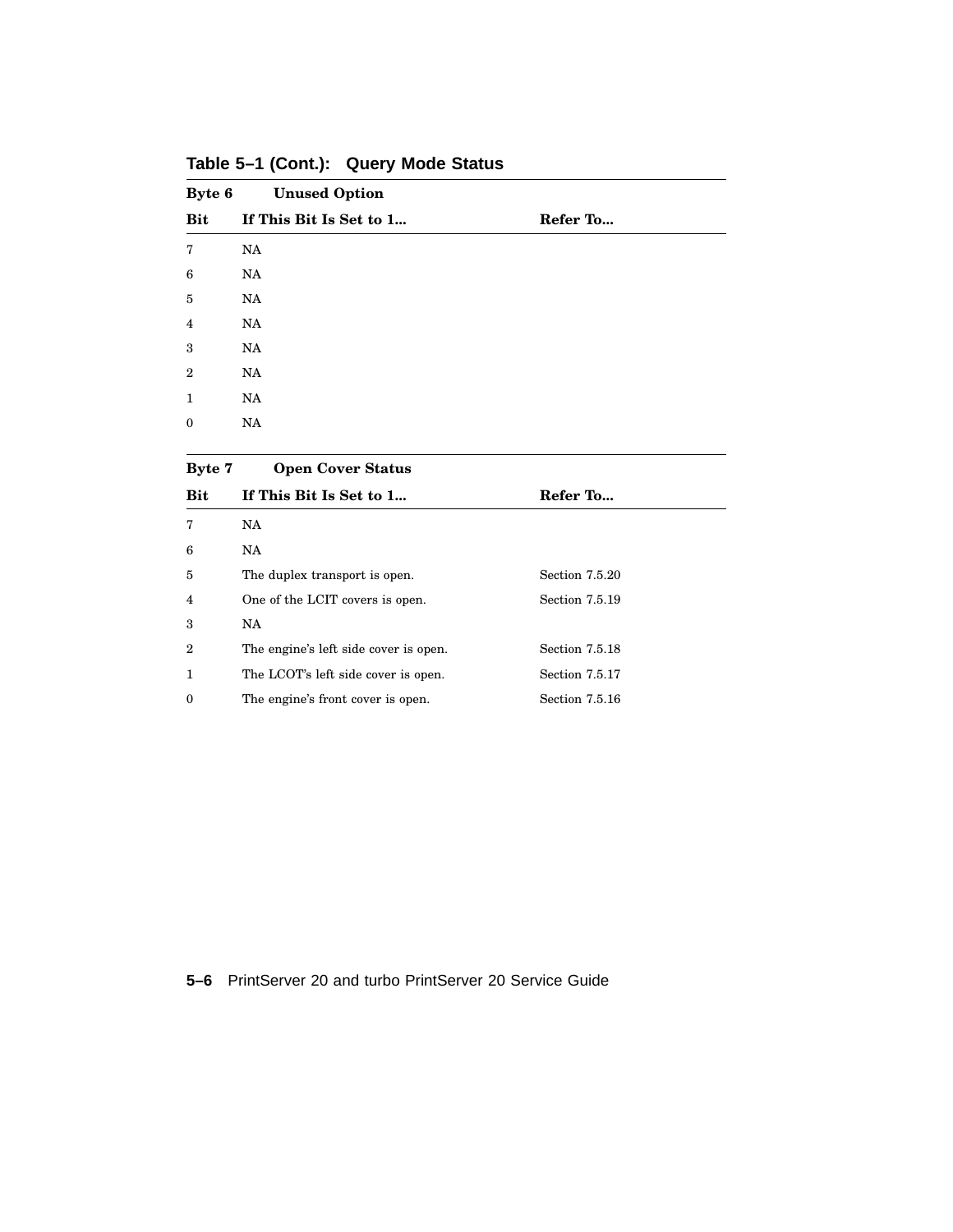| Byte 8           | <b>Motor Status</b>                       |                |
|------------------|-------------------------------------------|----------------|
| <b>Bit</b>       | If This Bit Is Set to 1                   | Refer To       |
| 7                | NA.                                       |                |
| 6                | NA.                                       |                |
| $\overline{5}$   | NA.                                       |                |
| 4                | NA.                                       |                |
| 3                | The LCOT upper offset motor error is set. | Section 7.5.24 |
| $\boldsymbol{2}$ | The LCOT lower offset motor error is set. | Section 7.5.23 |
| 1                | The lower cassette motor error is set.    | Section 7.5.22 |
| $\bf{0}$         | The upper cassette motor error is set.    | Section 7.5.21 |

**Table 5–1 (Cont.): Query Mode Status**

**Byte 9 Input Tray Status**

| <b>Bit</b> | If This Bit Is Set to 1                                      | Refer To       |
|------------|--------------------------------------------------------------|----------------|
|            | NA.                                                          |                |
| 6          | Paper is detected in the duplexer unit.                      | NA-Information |
| 5          | The LCIT is busy.                                            | NA-Information |
| 4          | The LCIT is out of paper.                                    | Section 7.5.27 |
| 3          | The lower cassette is out of paper.                          | Section 7.5.26 |
| 2          | The upper cassette is out of paper.                          | Section 7.5.26 |
|            | The lower cassette is missing or not installed<br>correctly. | Section 7.5.25 |
| $\theta$   | The upper cassette is missing or not installed<br>correctly. | Section 7.5.25 |

Query Mode **5–7**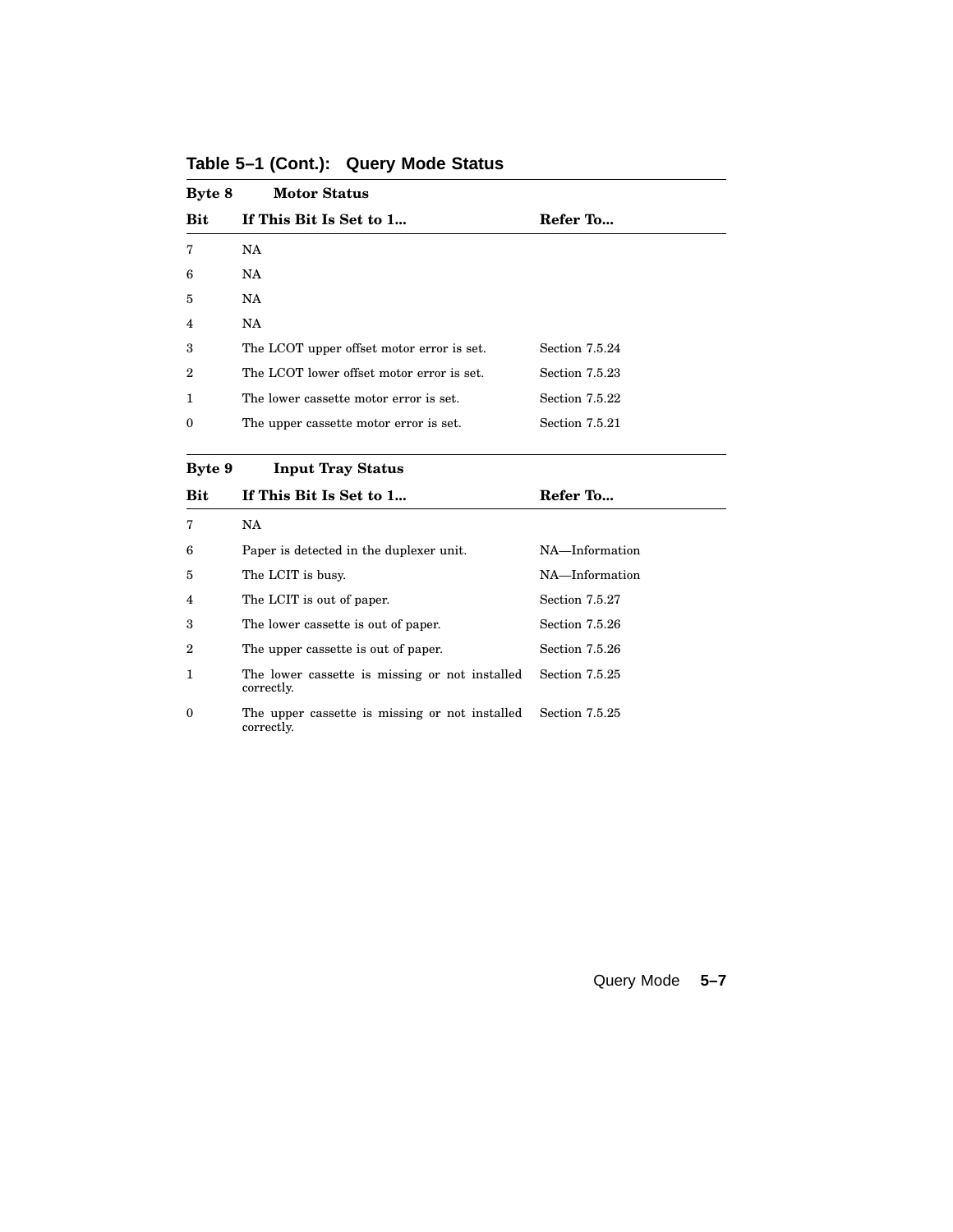| <b>Paper Output Tray Error</b><br><b>Byte A</b> |                |
|-------------------------------------------------|----------------|
| If This Bit Is Set to 1                         | Refer To       |
| NA                                              |                |
| NA.                                             |                |
| NA.                                             |                |
| NA                                              |                |
| The left side tray is full.                     | Section 7.5.30 |
| The LCOT upper tray is full.                    | Section 7.5.29 |
| The LCOT lower tray is full.                    | Section 7.5.29 |
| The left side tray is not lowered.              | Section 7.5.28 |
|                                                 |                |

**Table 5–1 (Cont.): Query Mode Status**

## **Byte B and Byte C Are Unused Options**

| <b>Bit</b>     | If This Bit Is Set to 1 | Refer To |  |
|----------------|-------------------------|----------|--|
| 7              | NA                      |          |  |
| 6              | NA                      |          |  |
| $\bf 5$        | NA                      |          |  |
| $\overline{4}$ | NA                      |          |  |
| 3              | NA                      |          |  |
| $\overline{2}$ | NA                      |          |  |
| 1              | NA                      |          |  |
| $\bf{0}$       | NA                      |          |  |

**5–8** PrintServer 20 and turbo PrintServer 20 Service Guide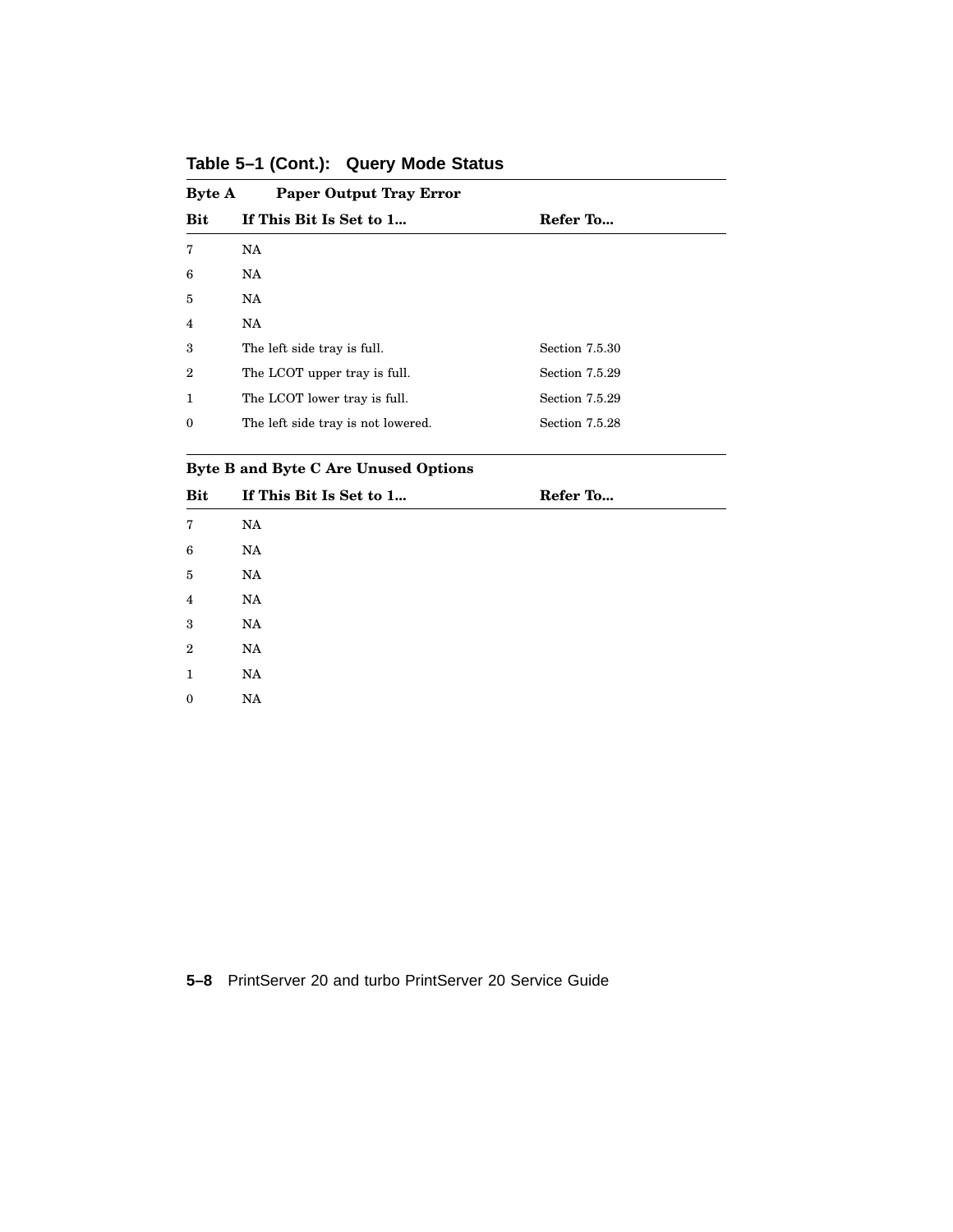| <b>Byte D</b> | <b>Assemblies Missing</b>                               |                |
|---------------|---------------------------------------------------------|----------------|
| <b>Bit</b>    | If This Bit Is Set to 1                                 | Refer To       |
| 7             | NA                                                      |                |
| 6             | NA                                                      |                |
| 5             | NA.                                                     |                |
| 4             | NA.                                                     |                |
| 3             | The fusing unit is missing or not fully seated.         | Section 7.5.34 |
| 2             | The cleaning unit is missing or not fully seated.       | Section 7.5.33 |
| 1             | The OPC drum unit is missing or incorrectly<br>mounted. | Section 7.5.32 |
| $\Omega$      | The development unit is missing or not fully<br>seated. | Section 7.5.31 |

**Table 5–1 (Cont.): Query Mode Status**

| <b>Byte E</b> |  | <b>User Maintenance Status</b> |  |
|---------------|--|--------------------------------|--|
|---------------|--|--------------------------------|--|

| Bit              | If This Bit Is Set to 1                  | Refer To              |
|------------------|------------------------------------------|-----------------------|
| 7                | <b>NA</b>                                |                       |
| 6                | The development unit is out of toner.    | NA-Information        |
| 5                | The cleaning unit is full.               | Section 7.5.37        |
| 4                | The OPC drum needs to be replaced.       | Section 7.5.36        |
| 3                | NA.                                      |                       |
| $\boldsymbol{2}$ | Customer Services maintenance is needed. | Section 7.5.35        |
| 1                | NA.                                      |                       |
| $\theta$         | User maintenance is needed.              | <b>Section 7.5.35</b> |

Query Mode **5–9**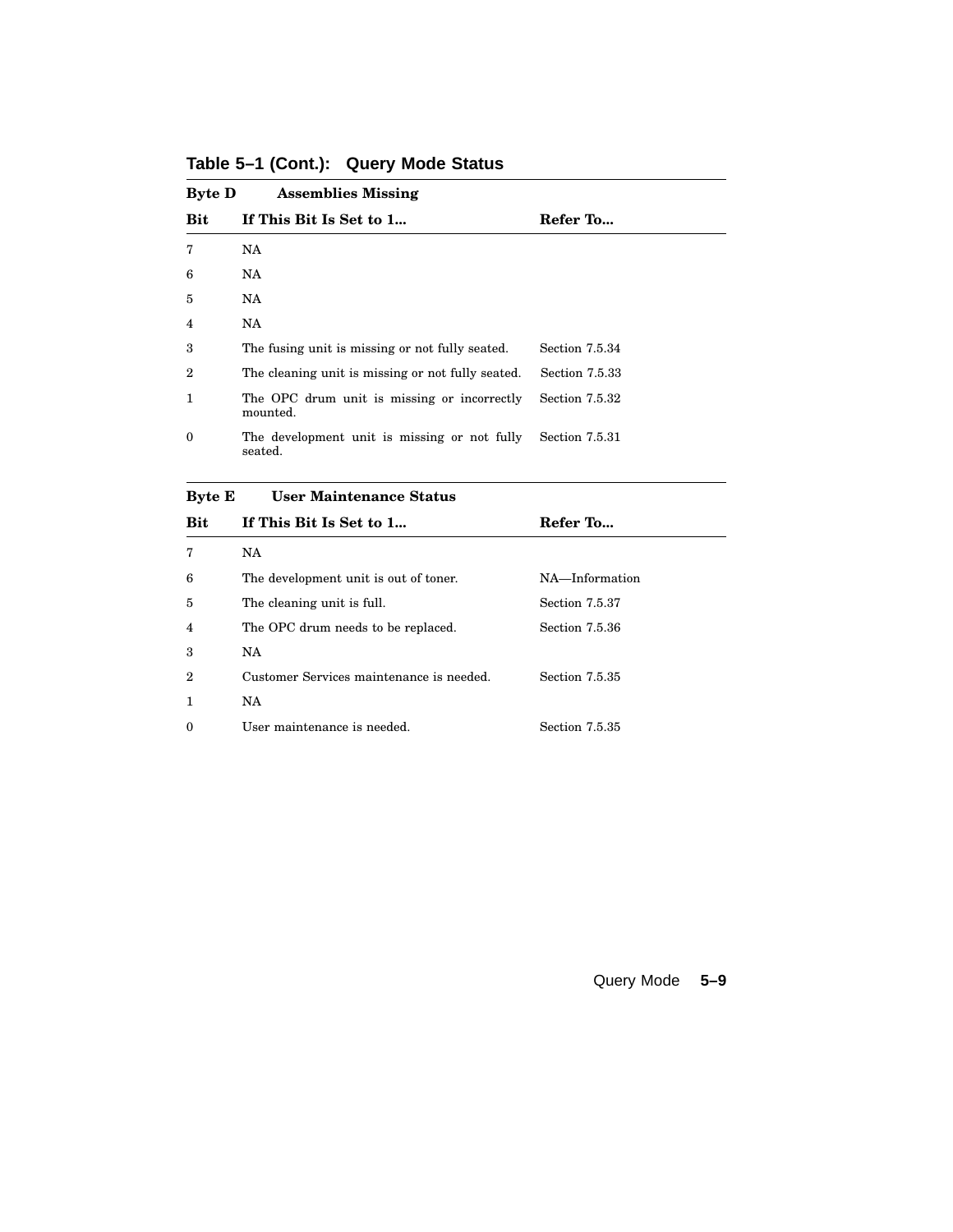| <b>Byte F</b>     | <b>Paper Mismatch or Buffer Status</b>                                                                                                                                                                   |                |
|-------------------|----------------------------------------------------------------------------------------------------------------------------------------------------------------------------------------------------------|----------------|
| <b>Bit</b>        | If This Bit Is Set to 1                                                                                                                                                                                  | Refer To       |
| 7                 | NA.                                                                                                                                                                                                      |                |
| 6                 | An incorrect paper path is selected.                                                                                                                                                                     | NA-Information |
| 5                 | The LCIT size dial has changed during printing.                                                                                                                                                          | Section 7.5.40 |
| 4                 | The lower cassette paper size key changed<br>during printing.                                                                                                                                            | Section 7.5.39 |
| 3                 | The upper cassette paper size key changed<br>during printing.                                                                                                                                            | Section 7.5.39 |
| $\mathcal{D}_{1}$ | The LCIT paper size dial is in the detent<br>position.                                                                                                                                                   | Section 7.5.41 |
| 1                 | The LCIT is incorrectly loaded.                                                                                                                                                                          | Section 7.5.42 |
| $\Omega$          | The engine drive board command buffer is nearly<br>The command buffer holds data used<br>full.<br>in routine status and handshaking functions<br>between the controller board and engine drive<br>board. | NA             |

**Table 5–1 (Cont.): Query Mode Status**

**5–10** PrintServer 20 and turbo PrintServer 20 Service Guide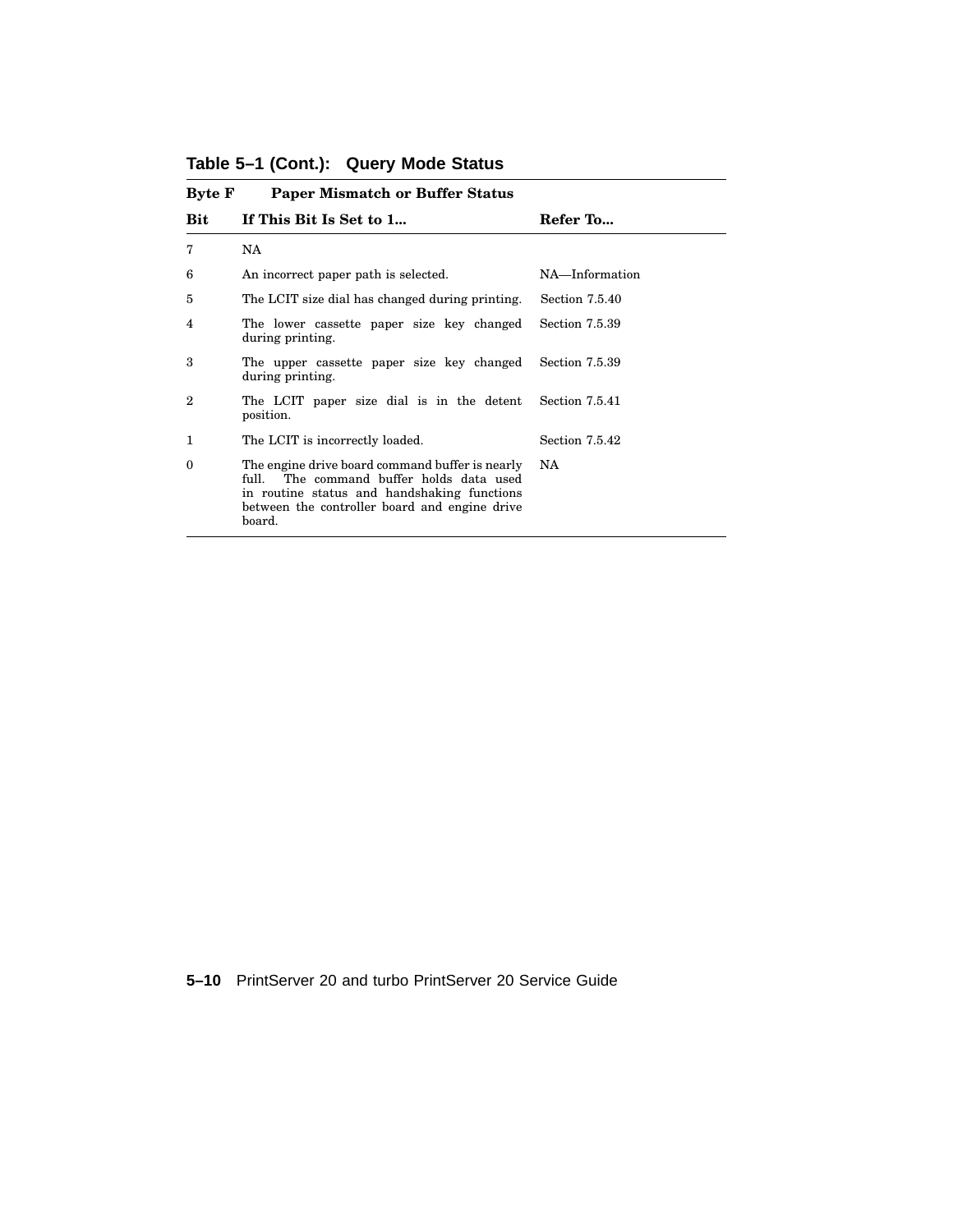# **Messages**

The operator panel displays informational and error messages. This chapter defines the following messages:

- Operational messages
- Diagnostic error messages
- Interlock error messages
- Tray error messages
- Miscellaneous messages
- Call Field Service messages

Refer to Chapter 7 for fault isolation procedures.

## **6.1 Operational Messages**

The following messages appear on the operator panel during normal operation:

| <b>Message</b>                      | <b>Explanation</b>                                                                                                                                                                                   |
|-------------------------------------|------------------------------------------------------------------------------------------------------------------------------------------------------------------------------------------------------|
| Print engine is in<br>warm-up state | The printer is warming up and cannot be used. This process<br>takes approximately 2.5 minutes from a cold start. This occurs<br>when you power up close a door or cover.                             |
| Ready                               | The printer is functioning correctly and is waiting for a job to<br>process.                                                                                                                         |
| Processing                          | The printer is processing one or more jobs.                                                                                                                                                          |
| Printing                            | The printer is printing a page.                                                                                                                                                                      |
| Paused                              | The printer is in the off-line state caused when the Pause key<br>was pressed. In the paused state, you can print test sheets and<br>perform the operator functions listed in the operator's manual. |

Messages **6–1**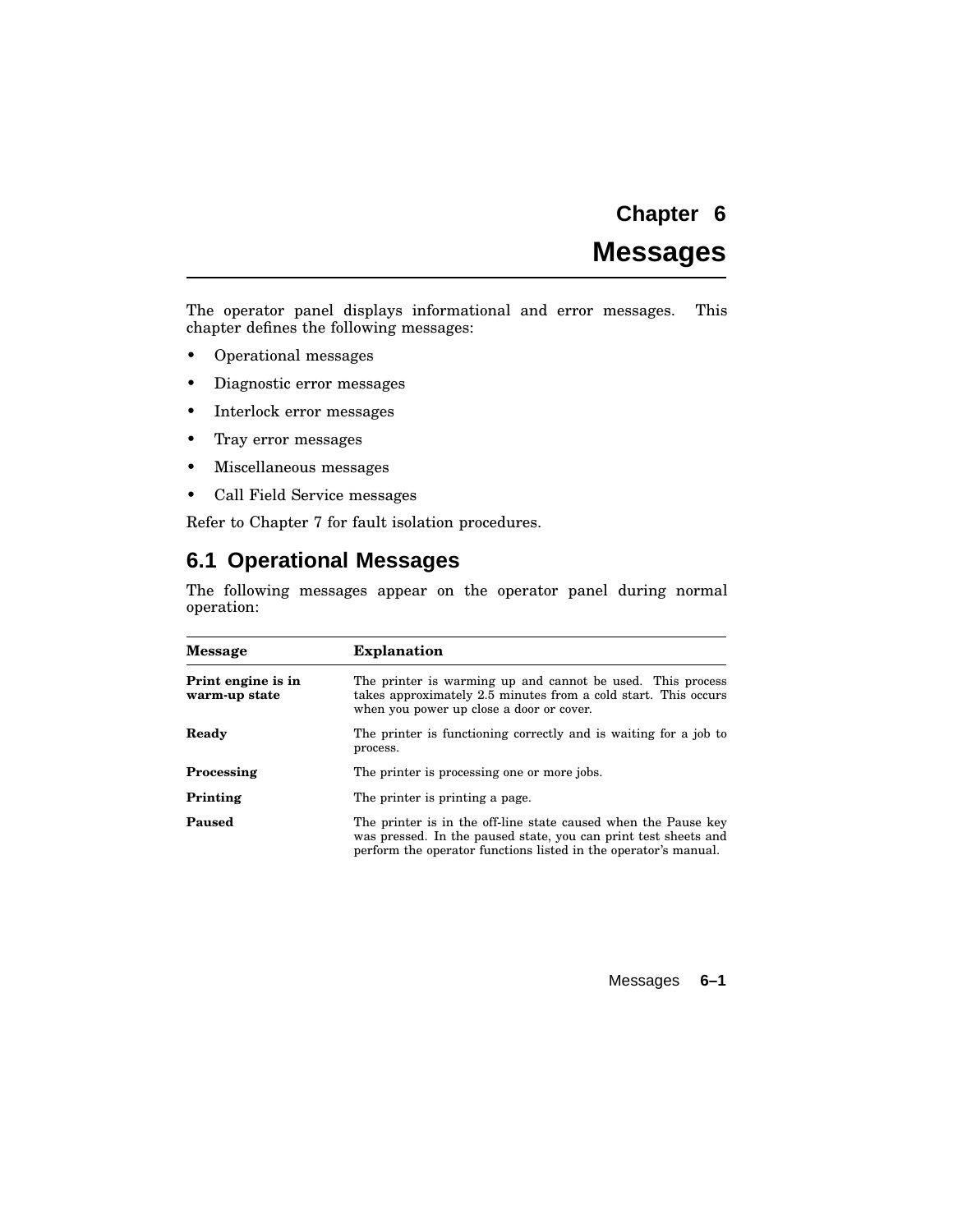| <b>Message</b>                                                                   | <b>Explanation</b>                                                                                                                                                                                         |
|----------------------------------------------------------------------------------|------------------------------------------------------------------------------------------------------------------------------------------------------------------------------------------------------------|
| Single Job Mode -<br><b>Press Resume</b><br>To Continue                          | Single Job Mode is set by the remote server management utility<br>on the supporting host. When the mode is invoked, press the<br>Resume key to process each print job.                                     |
|                                                                                  | Consult the PrintServer Supporting Host for VMS<br>Management/User's Guide or PrintServer Supporting Host for<br>ULTRIX Management/User's Guide for additional information<br>about using Single Job Mode. |
| <b>Deleting Current Job</b>                                                      | The printer is deleting the current job from processing.                                                                                                                                                   |
| Perform User<br>Maintenance                                                      | The printer needs various components cleaned or replaced to<br>maintain print quality. See the individual kit guides for user<br>maintenance procedures.                                                   |
| <b>Field Service</b><br><b>Maintenance Required</b><br><b>Call Field Service</b> | The printer needs various components cleaned or replaced<br>to maintain print quality. See Chapter 10 for maintenance<br>procedures.                                                                       |

# **6.2 Diagnostic Error Messages**

During an automatic self-test or in Field Test Mode, the operator panel may display diagnostic error messages.

#### **6.2.1 Format**

The following format is used in the diagnostic error messages:

#### **TTFF.EEEE**

Where:

TT is the number of the failing subtest. FF identifies the problem area. EEEE is the unique error code for that subtest.

**6–2** PrintServer 20 and turbo PrintServer 20 Service Guide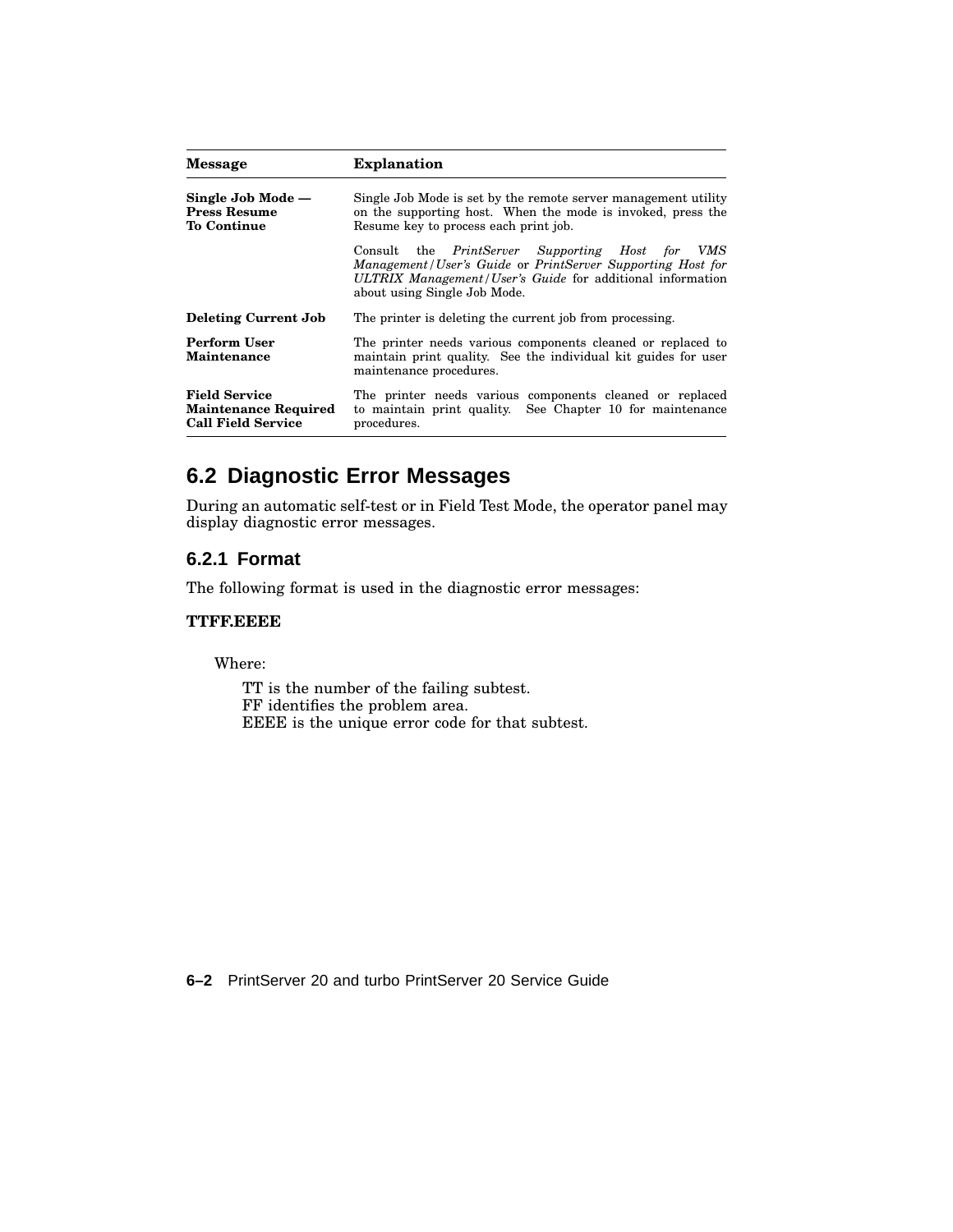When you see a diagnostic error message, refer to Chapter 7 to find the appropriate fault isolation procedure. Table 6–1 shows how to find the problem area from reading the diagnostic error message. Chapter 7 explains how to fix the errors.

| If FF Is This Number | This Is the Problem Area          |
|----------------------|-----------------------------------|
| 01                   | Controller or network connections |
| 02                   | Optional memory board             |
| 08                   | Front panel display               |
| 09                   | Print engine-general              |
| 10                   | Paper feeder                      |
| $11\,$               | Fuser                             |
| 12                   | <b>LCOT</b>                       |
| 13                   | OPC drum                          |
| 14                   | Development unit                  |
| 15                   | Toner cartridge                   |
| 16                   | Cleaning unit                     |
| 17                   | Print engine-general              |
| 18                   | Low-voltage power supply          |
| 19                   | Main motor                        |
| 1A                   | Development motor                 |
| 1B                   | Optical housing unit              |
| 1 <sup>C</sup>       | LCIT paper feeder                 |
| 1D                   | Duplexer/LCIT unit PCB            |
| 1E                   | Maintenance                       |

**Table 6–1: Diagnostic Error Messages**

Messages **6–3**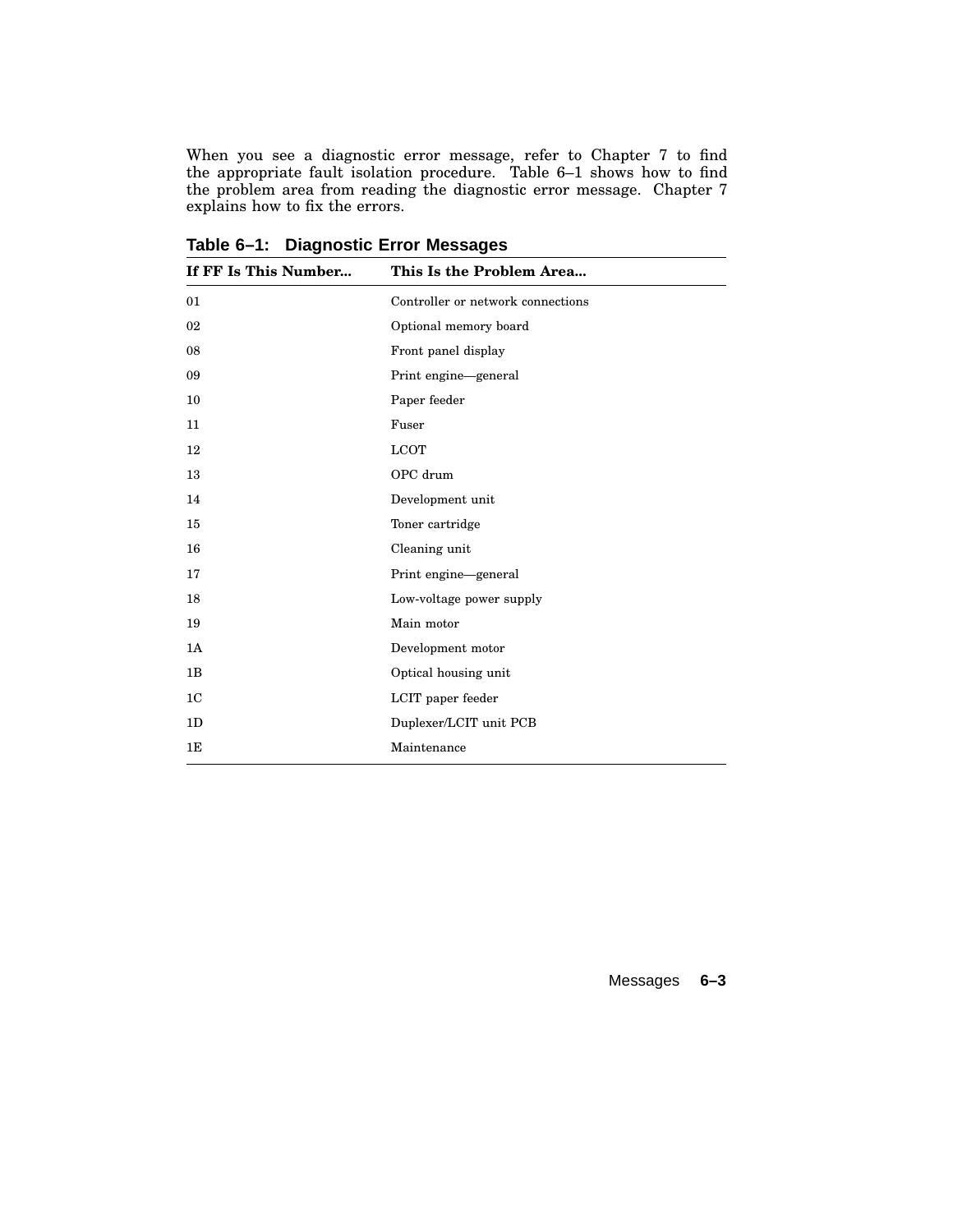# **6.3 Interlock Error Messages**

The following interlock messages appear on the operator panel:

- **Close Cover**
- **Close Upper Side Door**
- **Close Lower Side Door**
- **Close Paper Tray Door**
- **Raise Duplex Transport Guide**
- **Interlock 1**
- **Interlock 2**
- **Interlock 3**
- **Interlock 4**

To troubleshoot these messages, refer to Chapter 7.

## **6.3.1 Definition**

An interlock error occurs when a cover is open or an internal assembly is not fully closed or latched. When an interlock is sensed, the controller board stops specific motors, takes the printer off line, and displays status on the operator panel. The LCD display informs the operator to close the cover or to look up a course of action in the operator's guide. When the cover or drawer is fully closed, the interlock clears and, after a brief warm-up period, the printer returns to the Ready state.

## **6.3.2 How Interlocks Are Sensed**

Interlocks are sensed by photointerruptor type sensors, mechanically actuated switches, or in the case of the fusing unit, a hardwire connection that is made when the fusing unit is fully installed. Dual-pole switches usually serve two different interlock circuits. One pole shorts the controller board signal to ground. The second pole is wired in series with the +24 volt power supply that feeds the print engine motors. This dual-pole safety device ensures that people cannot put their hands into a running printer.

The interlock switch for the fusing unit will not produce an interlock error. The fusing heater switch uses both poles to break the 120 Vac power source for the fusing heater. If this switch malfunctions, the following message is displayed:

#### **Hardware Error 34, Call Field Service**

**6–4** PrintServer 20 and turbo PrintServer 20 Service Guide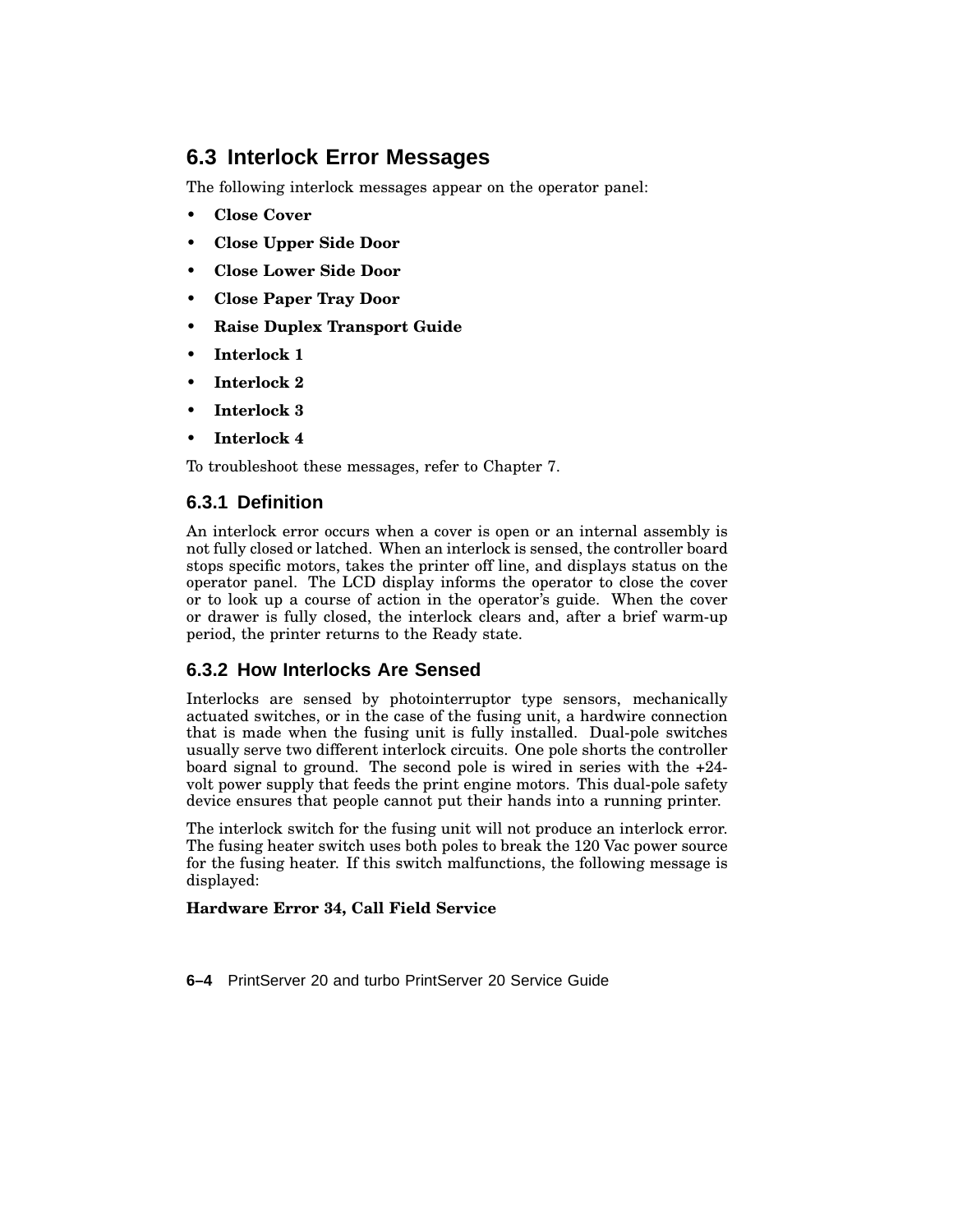# **6.4 Tray Error Messages**

Tray errors are normal operator panel messages that tell the user to empty, fill, or attend to an input or output tray. When a tray error exists, the following occurs:

- 1. The error indicator lights to signal attention.
- 2. The LCD display prints a text message.
- 3. The graphic panel shows the tray that caused the error.

For example, the LCD message displays **Output Tray Full**, and the upper LCOT tray indicator lights. Under normal operations, a user empties the tray and the error disappears.

The following tray errors appear on the operator panel:

- **Reinsert cassette**
- **Insert paper cassette**
- **Wrong size paper in cassette**
- **Add paper**
- **Set paper size dial**
- **Align paper flush against back of tray**
- **Open side tray**
- **Output tray full**
- **Wrong size paper in path**

To troubleshoot tray errors, refer to Chapter 7.

# **6.5 Miscellaneous Messages**

Miscellaneous messages are normal operational or status messages and do not have a diagnostic error pointing to a failing FRU.

The following miscellaneous messages appear on the operator panel:

- **Replace toner cartridge**
- **Replace OPC drum**
- **Cleaning unit full**
- **Perform user maintenance**

Messages **6–5**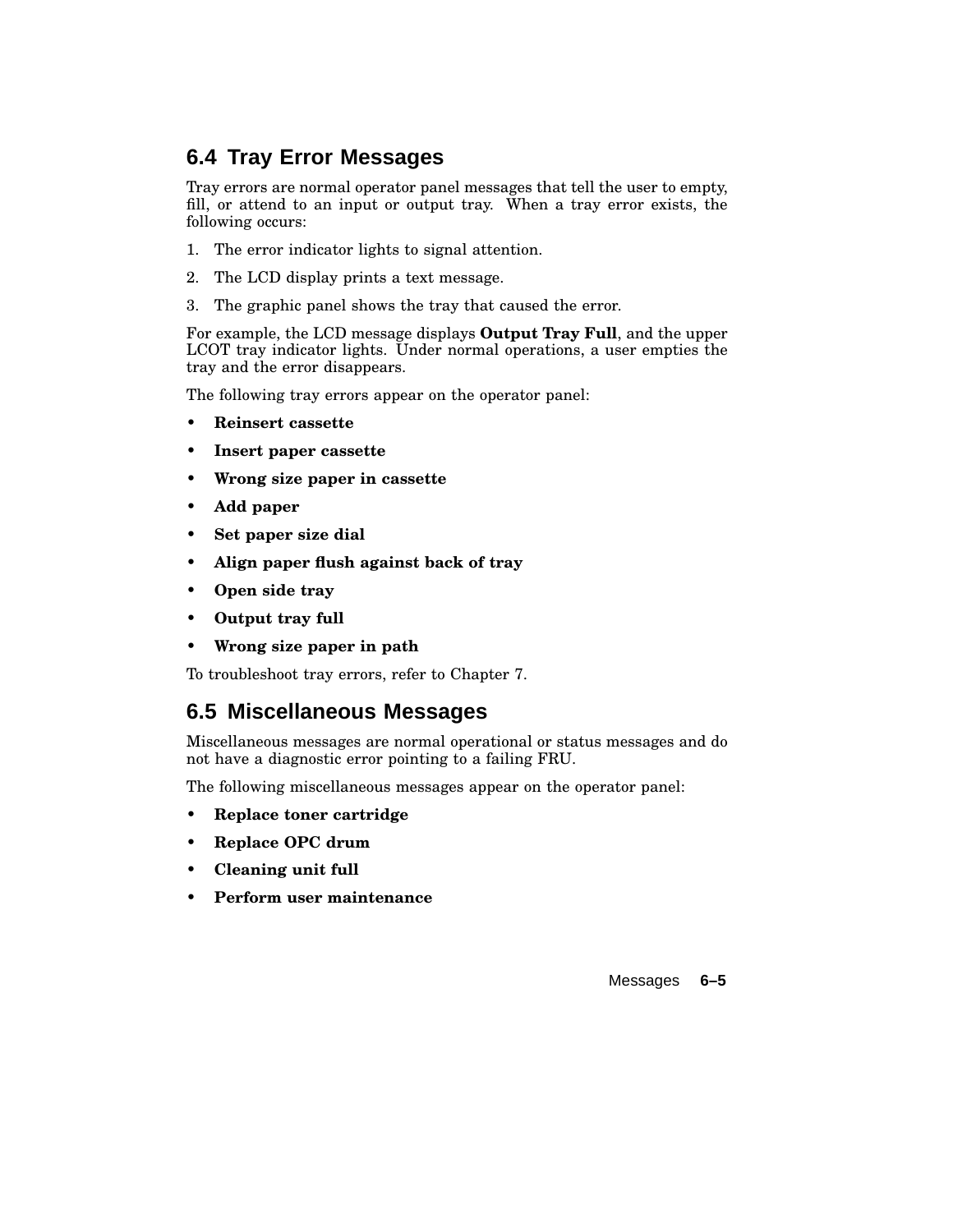#### • **Field Service Maintenance Required Call Field Service.**

If the message does not clear, refer to Chapter 7.

**6–6** PrintServer 20 and turbo PrintServer 20 Service Guide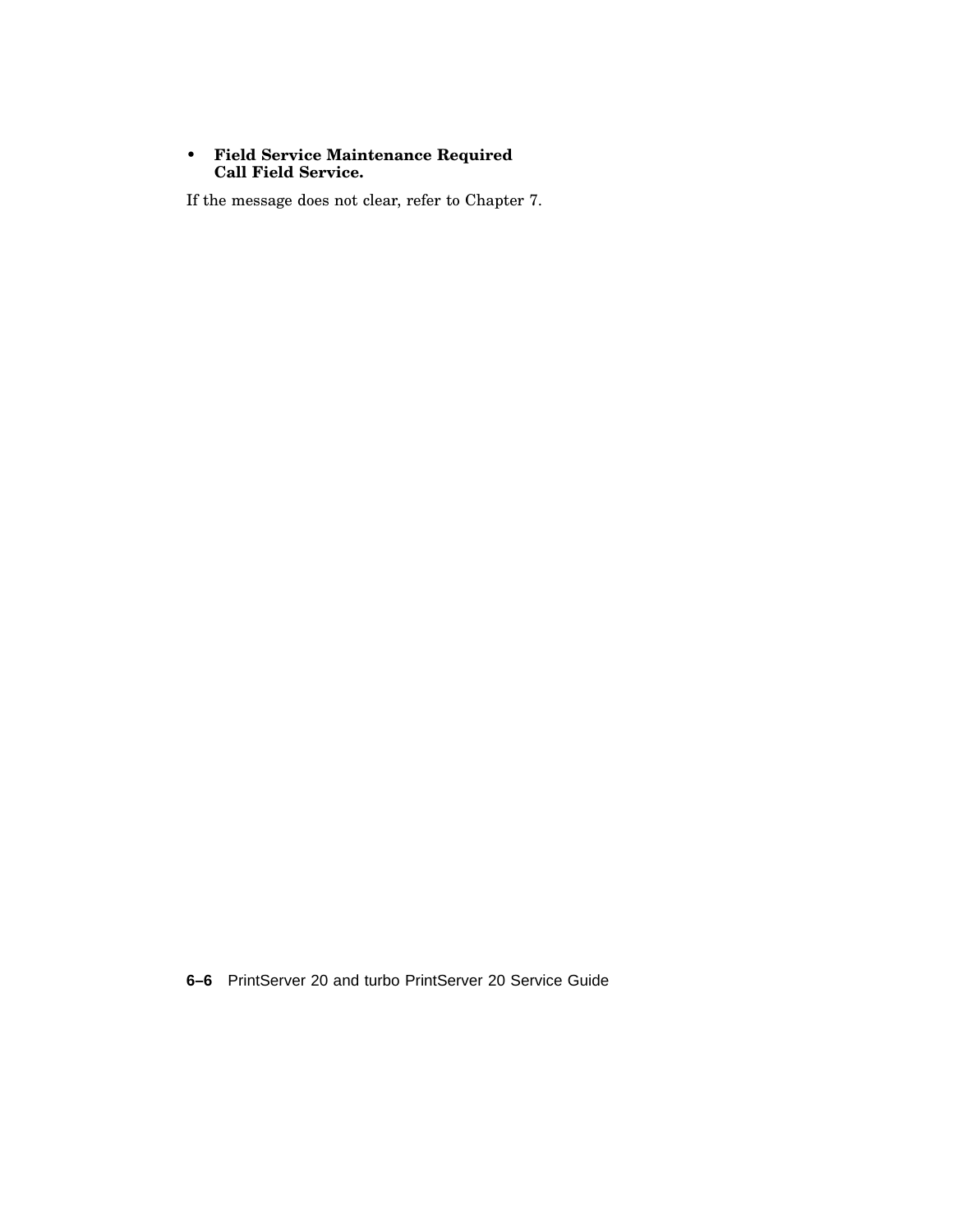# **Fault Isolation Procedures**

# **7.1 Definition**

Fault isolation procedures (FIPs) are a collection of yes/no flow charts and tables. The FIPs provide a way to fix or ensure the correct operation of the hardware.

Table 7–1 explains the organization of this chapter.

| This Section | <b>Explains How to Fix</b>                           |
|--------------|------------------------------------------------------|
| Section 7.2  | The PrintServer when you are not sure of the problem |
| Section 7.3  | Power problems                                       |
| Section 7.4  | Front panel error messages                           |
| Section 7.5  | Front panel FIPs                                     |
| Section 7.6  | Paper jams                                           |

**Table 7–1: FIP Directory**

Fault Isolation Procedures **7–1**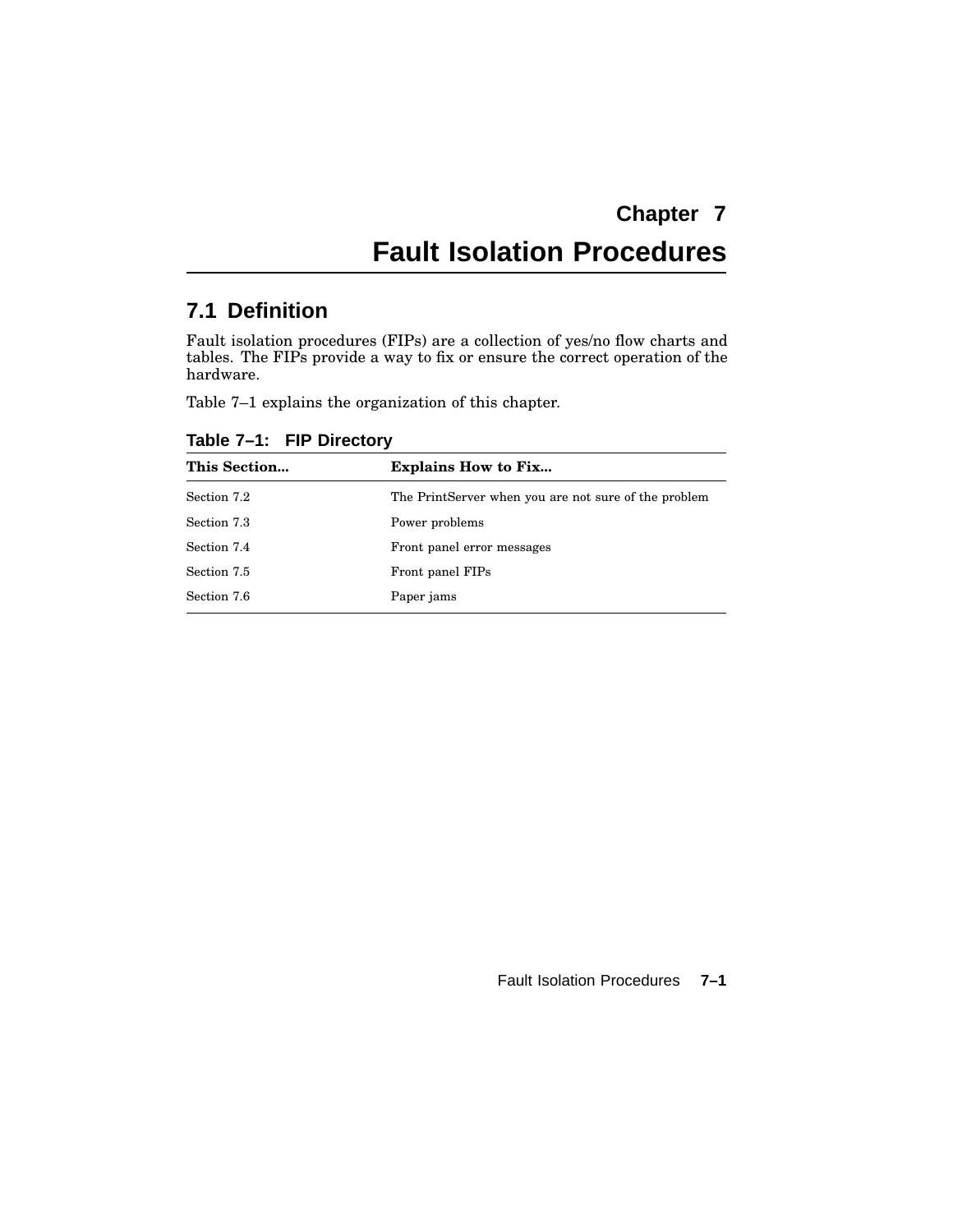# **7.2 Start FIP**



#### **7–2** PrintServer 20 and turbo PrintServer 20 Service Guide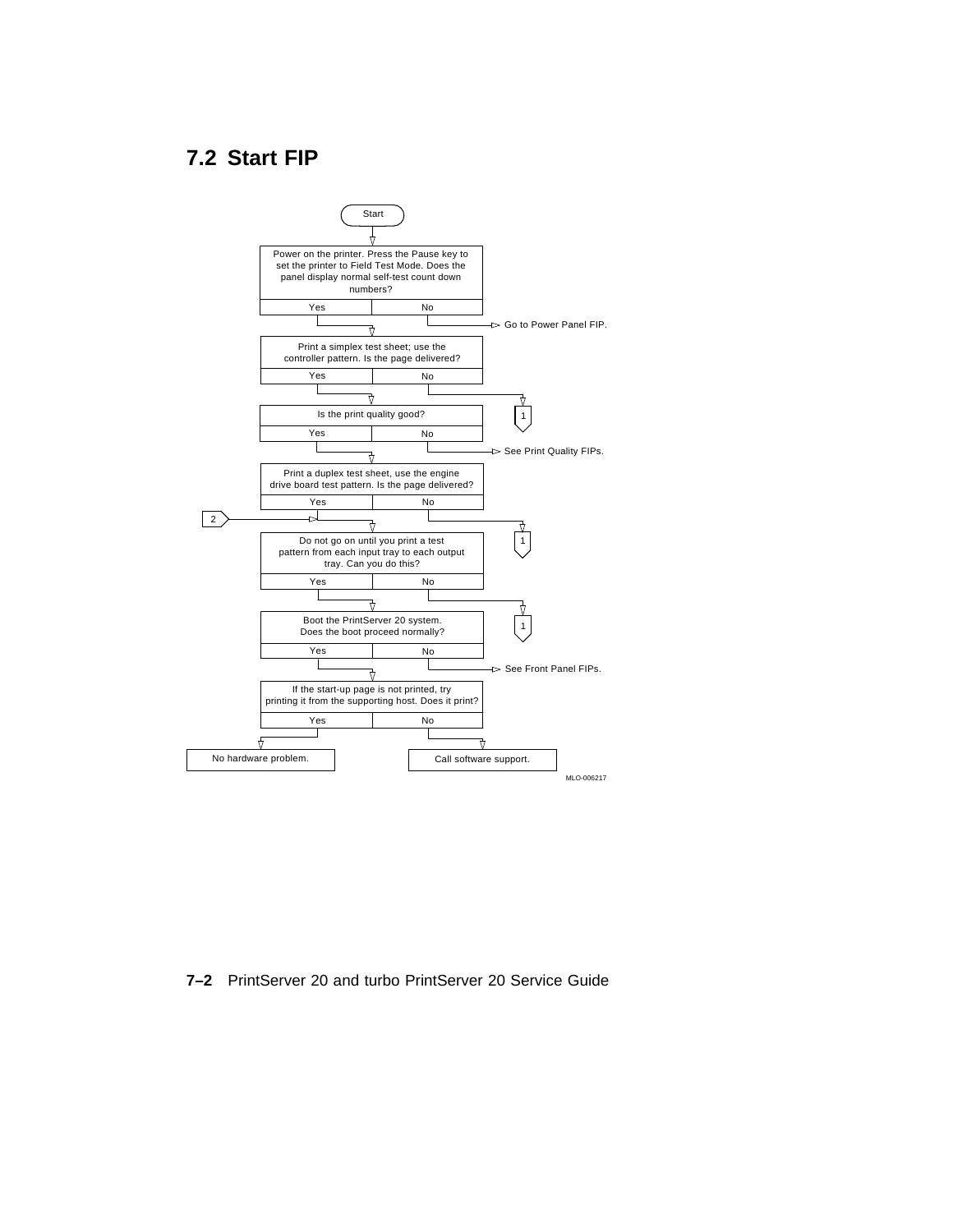### **Start FIP Continued (2 of 2)**



Fault Isolation Procedures **7–3**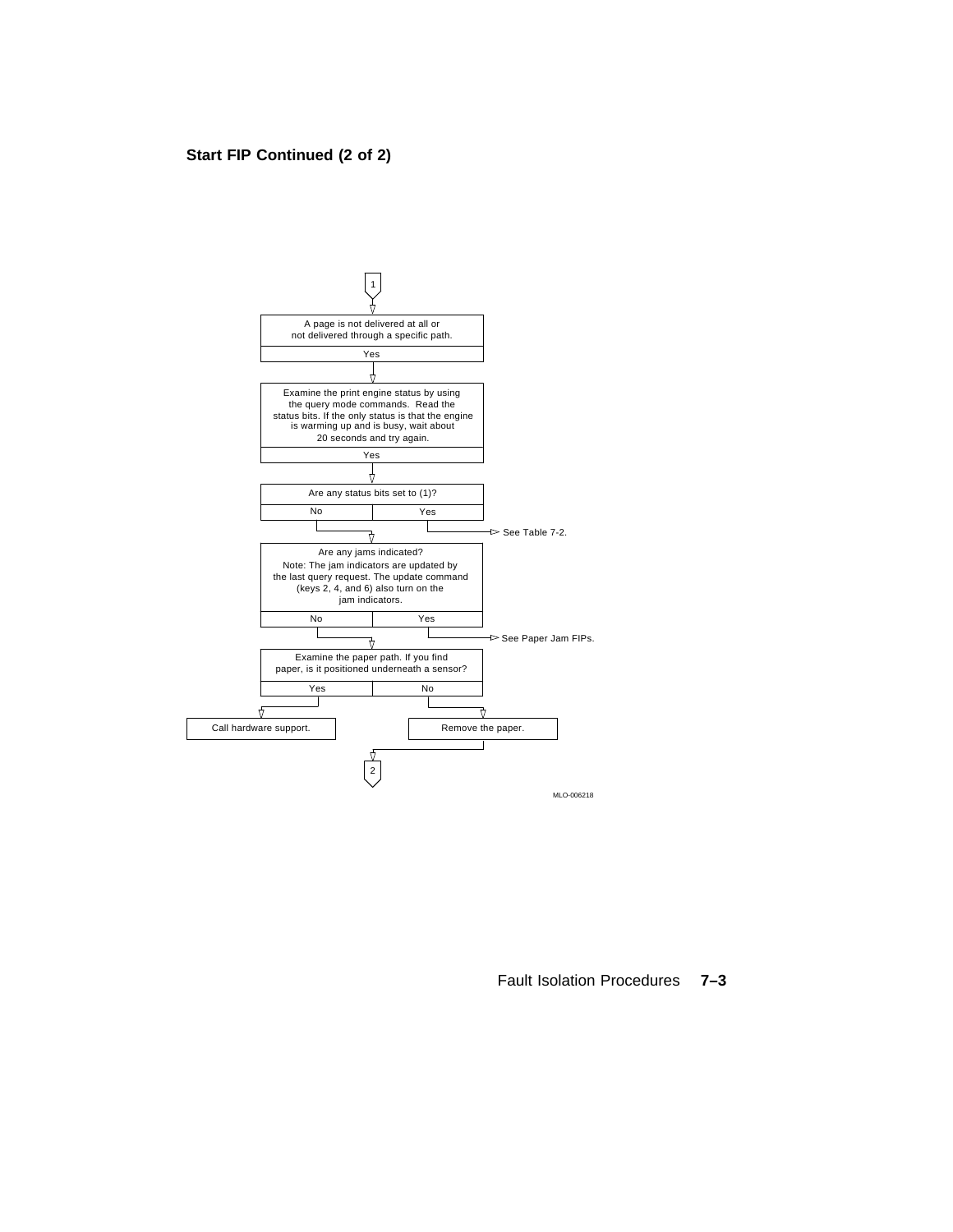# **7.3 Power/Panel FIP**



**7–4** PrintServer 20 and turbo PrintServer 20 Service Guide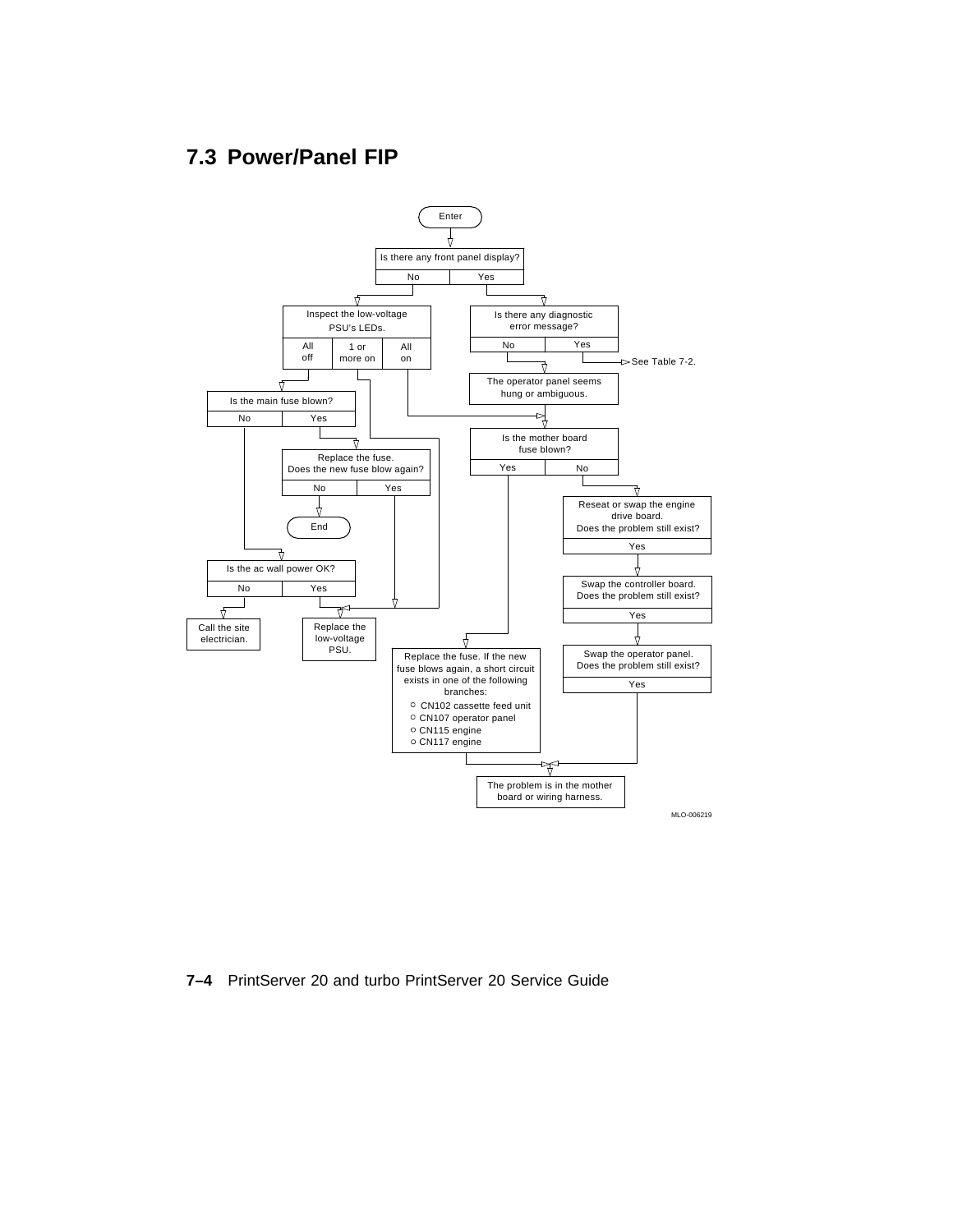# **7.4 Front Panel Error Messages**

Table 7–2 lists the messages that appear on the front panel, the associated diagnostic messages, the query bits, and descriptions of the problems. The last column of the table directs you to the appropriate FIP.

#### **NOTES:**

*If the diagnostic error code begins with 0F, refer to diagnostic error codes that begin with 11. For example, 0F09.0070 is the same as 1109.0070.*

*If diagnostic error codes begin with 0B, check the following for bad connections or faulty components:*

Ethernet connections DESTA

Network configuration Controller board

Harness from the mother board to the transceiver connector

*Typical errors for this are:*

- *• 0101.1002—The Ethernet address ROM is not installed properly or is missing from the controller board.*
- *• 0B01.7004—The ThinWire is not connected at the DESTA's BNC connector.*
- *• 0B01.7008—ThinWire connections are not terminated properly.*
- *• 0B01.7010—The Ethernet is not connected at the D-sub transceiver connector.*

*The following format is used in diagnostic error codes:*

#### *TTFF.EEEE*

- FF Identifies the problem area.
- EEEE Is the unique error code for the subset.

*If diagnostic error codes begin with numbers from 00 to 0A or 0C to 0E, look at the FRU designation.*

- *• If FF = 01, replace the controller board.*
- *• If FF = 02, replace the memory option board.*
- *• If FF = 03, replace the controller board or a memory option board.*

Fault Isolation Procedures **7–5**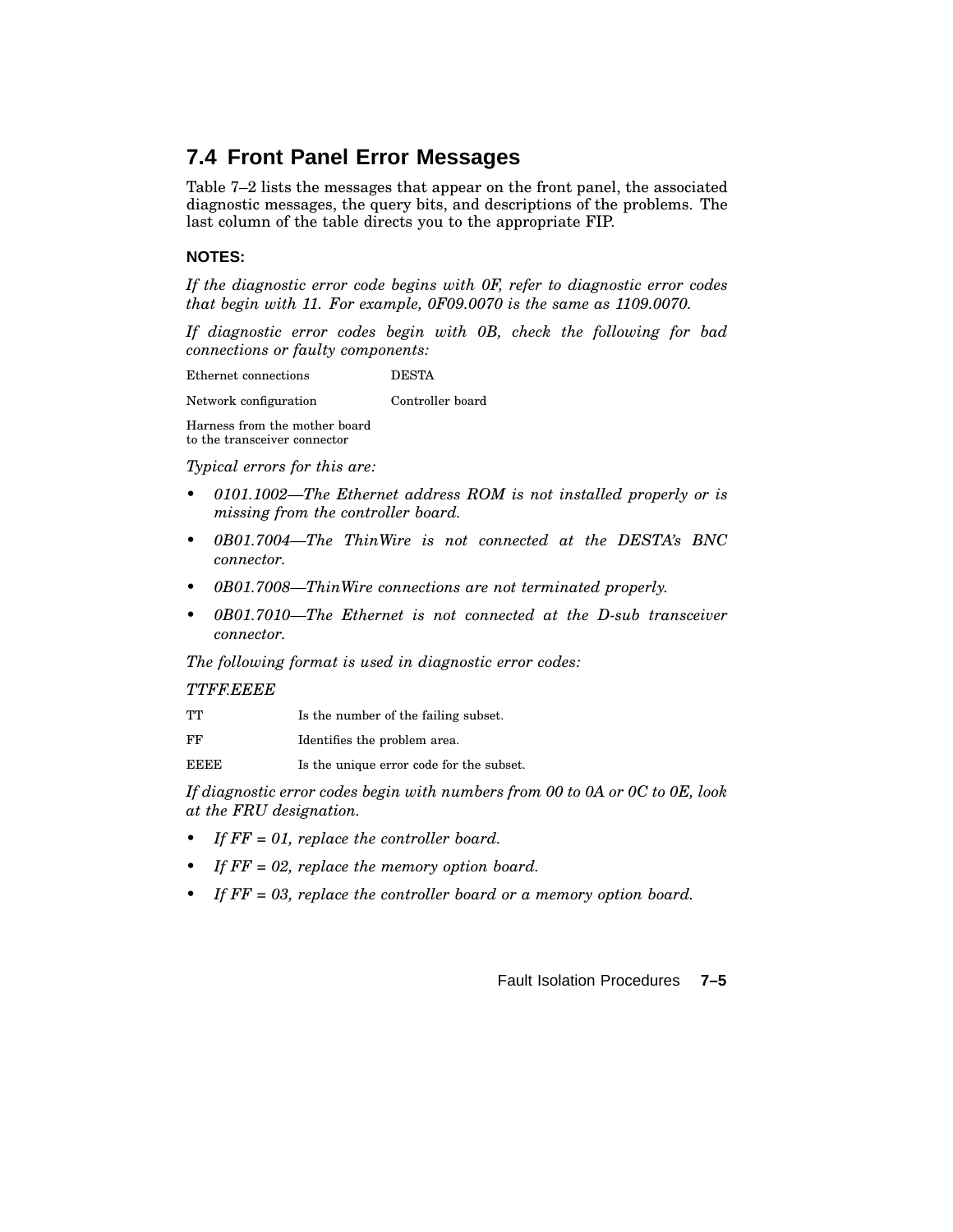| <b>Message</b>                                        | Diag<br>Error          | <b>Query Bit</b> | <b>Description</b>                  | Refer to            |
|-------------------------------------------------------|------------------------|------------------|-------------------------------------|---------------------|
| NA                                                    | 10xx.0002 <sup>1</sup> |                  | DIS_DTR or TRM_OUT<br>not set       | Section 7.5.1       |
| NA                                                    | $10xx.0004^1$          |                  | DIS CTS not set                     | Section 7.5.1       |
| NA                                                    | 10xx.0006 <sup>1</sup> |                  | No ID response from<br>panel        | Section 7.5.1       |
| NA                                                    | 10xx.0008 <sup>1</sup> |                  | Incorrect device ID<br>response     | Section 7.4         |
| NA                                                    | 10xx.000A <sup>1</sup> |                  | Panel test response time-<br>out.   | Section 7.5.1       |
| NA                                                    | 10xx.000C <sup>1</sup> |                  | Front panel self-test fails         | Section 7.5.1       |
| NA                                                    | 10xx.000E <sup>1</sup> |                  | Incorrect response from<br>panel    | Section 7.5.1       |
| NA                                                    | $10xx.0010^1$          |                  | Device ID response time-<br>out     | Section 7.5.1       |
| NA                                                    | $10xy0012^1$           |                  | Multibyte response time-<br>out     | Section 7.5.1       |
|                                                       |                        | $N0-0$           | Self video<br>generation<br>mode    | NA-Information $^2$ |
|                                                       |                        | $N0-1$           | Print engine is not ready           | Use Query Mode.     |
|                                                       |                        | $N1-0$           | Main motor is running               | NA-Information      |
| Print Engine is in warmup<br>state                    |                        | $N1-1$           | Engine is in warmup<br>state        | NA-Information      |
|                                                       |                        | $N1-2$           | Engine is rounding                  | NA-Information      |
| <b>Hardware Error 20</b><br><b>Call Field Service</b> | 11xx.0020              | $N2-0$           | Print engine CPU error              | Section 7.5.2       |
| <b>Hardware Error 21</b><br><b>Call Field Service</b> | 11xx.0021              | $N2-1$           | Development motor error             | Section 7.5.3       |
| <b>Hardware Error 22</b><br><b>Call Field Service</b> | 11xx.0022              | $N2-2$           | Main motor error                    | Section 7.5.4       |
| <b>Hardware Error 23</b><br><b>Call Field Service</b> | 11xx.0023              | $N2-3$           | Low-voltage power sup-<br>ply error | Section 7.5.5       |
| <b>NA</b>                                             | 11xx.0024              | $N2-4$           | Cover interlock error               | Section 7.5.6       |
| <b>Hardware Error 30</b><br><b>Call Field Service</b> | 11xx.0030              | $N2-0$           | Laser diode power error             | Section 7.5.7       |

**Table 7–2: Front Panel Messages Directory**

<sup>1</sup>All diagnostic codes begin with 10. If  $xx = 08$ , a front panel error is detected.

<sup>2</sup>NA means no action is required.

**7–6** PrintServer 20 and turbo PrintServer 20 Service Guide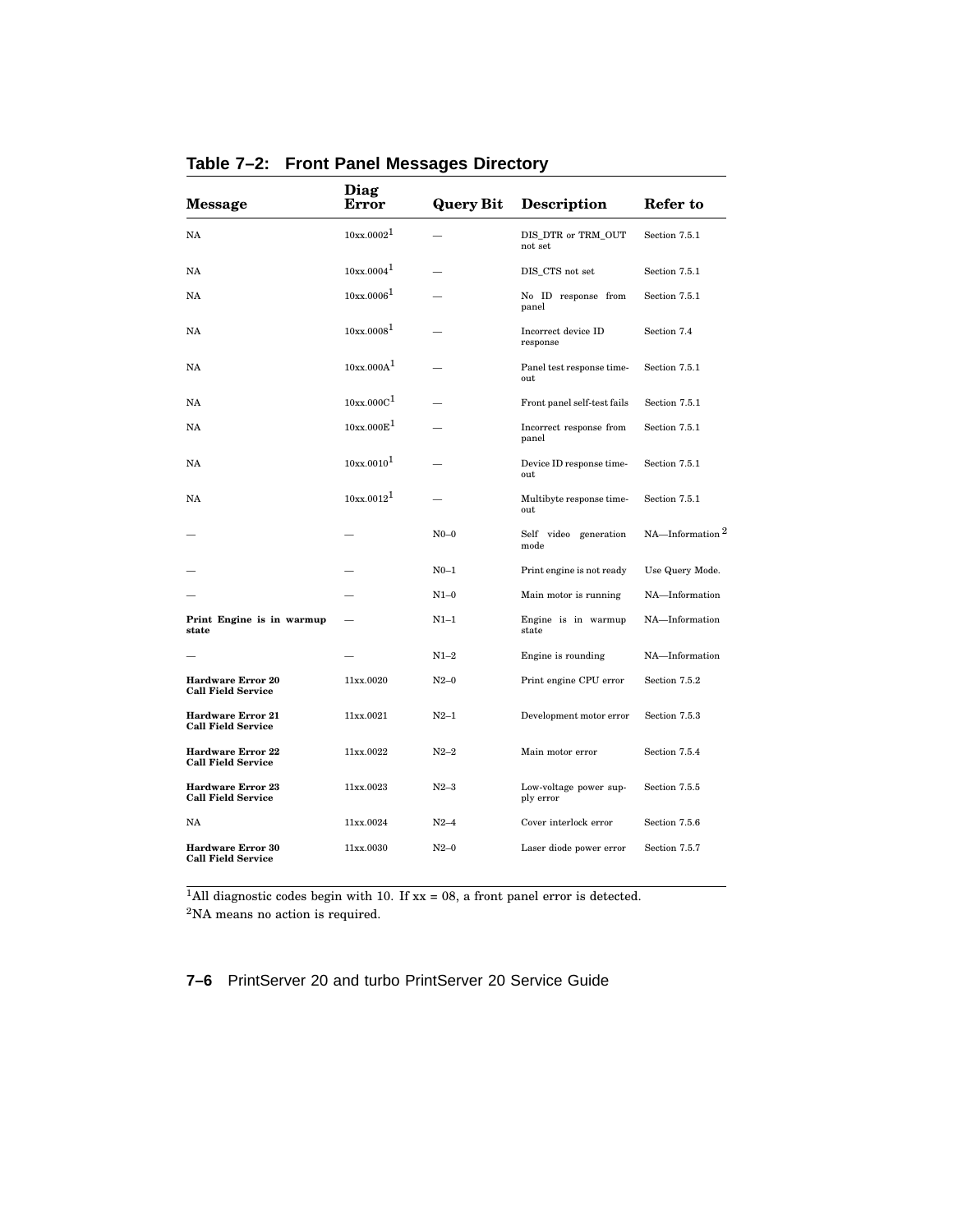| <b>Message</b>                                         | Diag<br>Error | <b>Query Bit</b> | <b>Description</b>                 | Refer to       |
|--------------------------------------------------------|---------------|------------------|------------------------------------|----------------|
| <b>Hardware Error 31</b><br><b>Call Field Service</b>  | 11xx.0031     | $N3-1$           | Polygon motor error                | Section 7.5.8  |
| <b>Hardware Error 32</b><br><b>Call Field Service</b>  | 11xx.0032     | $N3-2$           | Detector pulse missing             | Section 7.5.9  |
| <b>Hardware Error 34</b><br><b>Call Field Service</b>  | 11xx.0034     | $N3-4$           | Fuser temperature too<br>low       | Section 7.5.10 |
| Temperature too high<br><b>POWER DOWN IMMEDIATELY!</b> | 11xx.0035     | $N3-5$           | Fuser temperature too<br>high      | Section 7.5.11 |
| <b>Hardware Error 36</b><br><b>Call Field Service</b>  | 11xx.0036     | $N3-6$           | Fuser thermistor broken            | Section 7.5.12 |
| <b>Hardware Error 40</b><br><b>Call Field Service</b>  | 11xx.0040     | $N4-0$           | LCIT CPU error                     | Section 7.5.13 |
| <b>Hardware Error 41</b><br><b>Call Field Service</b>  | 11xx.0041     | $N4-1$           | LCIT tray motor error              | Section 7.5.14 |
| <b>Hardware Error 42</b><br><b>Call Field Service</b>  | 11xx.0042     | $N4-2$           | LCIT communication er-<br>ror      | Section 7.5.15 |
| <b>Hardware Error 50</b><br><b>Call Field Service</b>  | 11xx.0050     | $N5-0$           | Duplexer CPU error                 | Section 7.5.13 |
| Hardware Error 52<br><b>Call Field Service</b>         | 11xx.0052     | $N5-2$           | Duplexer communication<br>error    | Section 7.5.15 |
| <b>Close front cover</b>                               | 11xx.0070     | $N7-0$           | Print engine front cover<br>open   | Section 7.5.16 |
| Close upper side door                                  | 11xx.0071     | $N7-1$           | LCOT cover open                    | Section 7.5.17 |
| Close lower side door                                  | 11xx.0072     | $N7-2$           | Print engine side cover<br>open    | Section 7.5.18 |
| Close paper tray door                                  | 11xx.0074     | $N7-4$           | $LCIT$ cover(s) open               | Section 7.5.19 |
| Open cabinet door, raise<br>duplex transport guide     | 11xx.0075     | N7–5             | Duplex guide unlatched             | Section 7.5.20 |
| Reinsert upper cassette                                | 11xx.0080     | $N8-0$           | Upper cassette motor<br>error      | Section 7.5.21 |
| <b>Reinsert lower cassette</b>                         | 11xx.0081     | $N8-1$           | Lower cassette motor<br>error      | Section 7.5.22 |
| <b>Hardware Error 82</b><br><b>Call Field Service</b>  | 11xx.0082     | $N8-2$           | LCOT lower offset mo-<br>tor error | Section 7.5.23 |
| <b>Hardware Error 83</b><br><b>Call Field Service</b>  | 11xx.0083     | $N8-3$           | LCOT upper offset mo-<br>tor error | Section 7.5.24 |
| Insert paper cassette                                  |               | $N9-0$           | Upper cassette missing             | Section 7.5.25 |

## **Table 7–2 (Cont.): Front Panel Messages Directory**

Fault Isolation Procedures **7–7**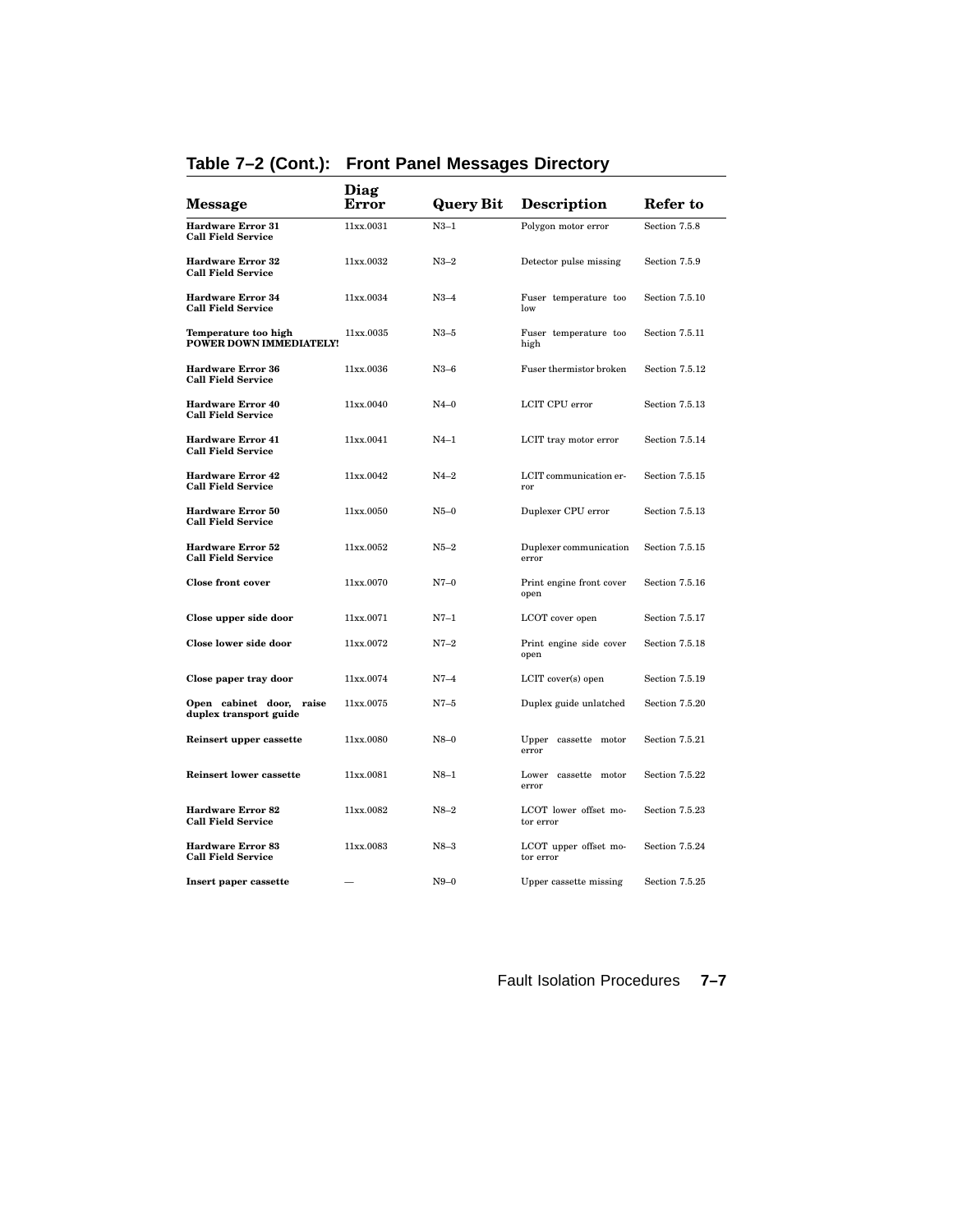| <b>Message</b>                                                                   | Diag<br>Error | <b>Query Bit</b> | <b>Description</b>               | Refer to        |
|----------------------------------------------------------------------------------|---------------|------------------|----------------------------------|-----------------|
| Insert paper cassette                                                            |               | $N9-1$           | Lower cassette missing           | Section 7.5.25  |
| Add paper                                                                        |               | $N9-2$           | Upper cassette empty             | Section 7.5.26  |
| Add paper                                                                        |               | $N9-3$           | Lower cassette empty             | Section 7.5.26  |
| Add paper                                                                        |               | $N9-4$           | LCIT is empty or not<br>raised   | Section 7.5.27  |
| NA                                                                               |               | $N9-5$           | LCIT is not ready                | Use Query Mode. |
| NA                                                                               |               | N9–6             | Duplexer paper registered        | NA-Information  |
| <b>Open Side Tray</b>                                                            |               | $NA-0$           | Side output tray is not<br>set   | Section 7.5.28  |
| <b>Output Tray Full</b>                                                          |               | $NA-1$           | Lower output tray full           | Section 7.5.29  |
| <b>Output Tray Full</b>                                                          |               | $NA-2$           | Upper output tray full           | Section 7.5.29  |
| <b>Output Tray Full</b>                                                          |               | NA-3             | Side output tray full            | Section 7.5.30  |
| <b>Interlock Error 3</b><br><b>See Operator Guide</b>                            | 11xx.00D0     | $ND-0$           | Developer unit absent            | Section 7.5.31  |
| <b>Interlock Error 2</b><br><b>See Operator Guide</b>                            | 11xx.00D1     | $ND-1$           | OPC drum absent                  | Section 7.5.32  |
| <b>Interlock Error 1</b><br><b>See Operator Guide</b>                            | 11xx.00D2     | $ND-2$           | Cleaning unit absent             | Section 7.5.33  |
| <b>Interlock Error 4</b><br>See Operator Guide                                   | 11xx.00D3     | $ND-3$           | Fusing unit absent               | Section 7.5.34  |
| <b>Perform User Maintenance</b>                                                  | 11xx.00E0     | $NE-0$           | User maintenance is<br>needed    | Section 7.5.35  |
| <b>Field Service</b><br><b>Maintenance Required</b><br><b>Call Field Service</b> | 11xx.00E2     | $NE-2$           | 300K maintenance is<br>needed    | Section 7.5.35  |
| Replace OPC drum                                                                 | 11xx.00E4     | $NE-4$           | OPC drum needs to<br>be replaced | Section 7.5.36  |
| <b>Cleaning Unit Full</b><br>See Operator Guide                                  | 11xx.00E5     | $NE-5$           | Cleaning unit is full            | Section 7.5.37  |
| Replace toner cartridges                                                         | 11xx.00E6     | $NE-6$           | Toner level is low               | NA-Information  |
| NA                                                                               | 11xx.1002     |                  | Protocol timeout                 | Section 7.5.38  |
| NA                                                                               | 11xx.1004     |                  | Init error-PE fault              | Use Query Mode. |
| NA                                                                               | 11xx.1006     |                  | Init error-LCIT fault            | Use Query Mode. |

## **Table 7–2 (Cont.): Front Panel Messages Directory**

**7–8** PrintServer 20 and turbo PrintServer 20 Service Guide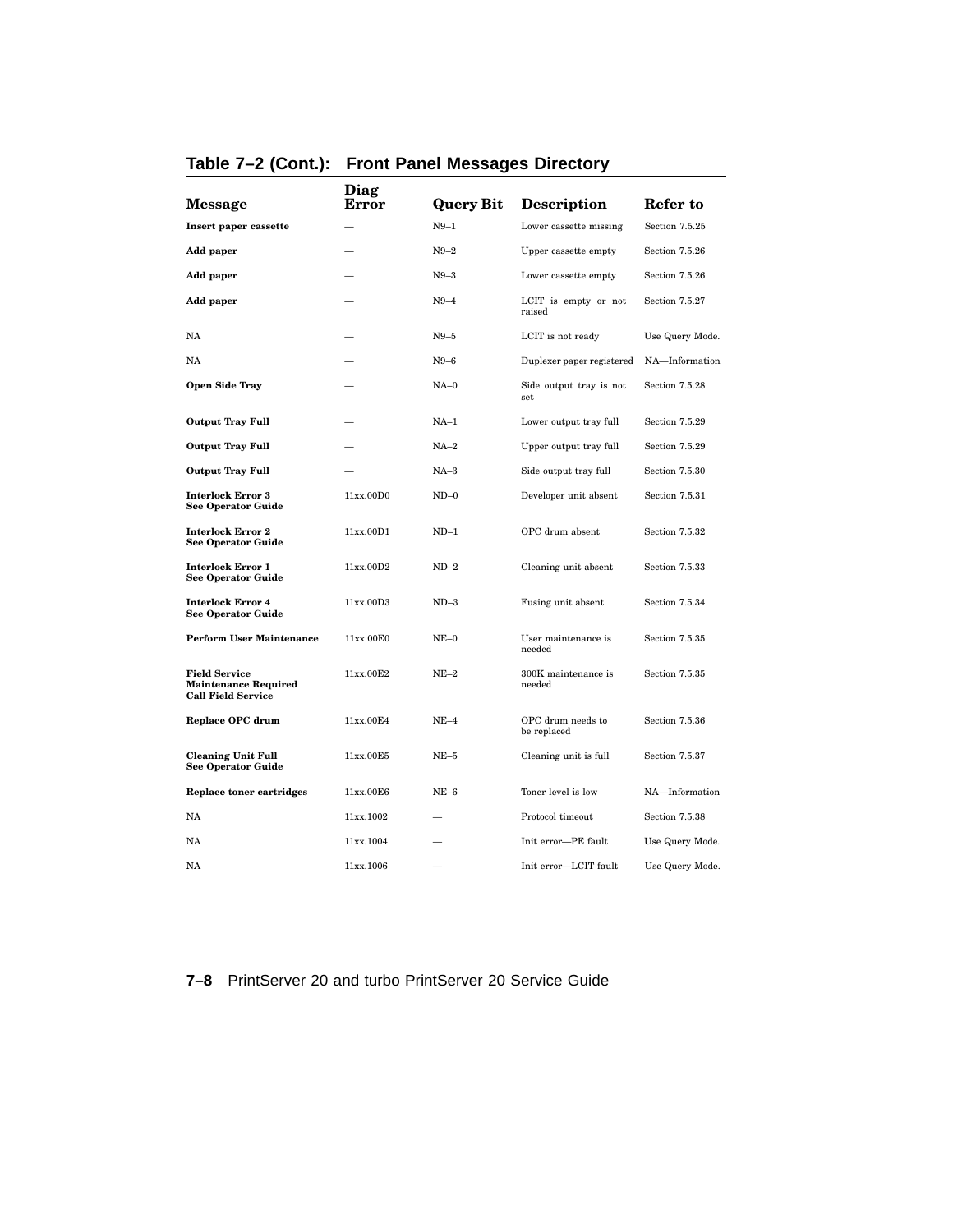| <b>Message</b>           | Diag<br>Error | <b>Query Bit</b> | <b>Description</b>                | Refer to                    |
|--------------------------|---------------|------------------|-----------------------------------|-----------------------------|
| NA                       | 11xx.1008     |                  | Init error-DPX fault              | Use Query Mode.             |
| NA                       | 11xx.100C     |                  | Init error-LCIT Comm<br>error     | Section 7.5.15              |
| NA                       | 11xx.100E     |                  | Init error-DPX Comm<br>error      | Section 7.5.15              |
| <b>NA</b>                | 11xx.2002     |                  | Set input tray failed             | See footnote <sup>3</sup> . |
| NA                       | 11xx.2004     |                  | Set output tray failed            | See footnote $^2$ .         |
| NA                       | 11xx.2006     |                  | Feed command not ac-<br>cepted    | See footnote $^3$ .         |
| NA                       | 11xx.2008     |                  | Printer busy during feed          | See footnote <sup>3</sup> . |
| NA                       | 11xx.200A     |                  | Print command not ac-<br>cepted   | See footnote 3.             |
| NA                       | 11xx.200C     |                  | Early page eject                  | See footnote 3.             |
| NA                       | 11xx.200E     |                  | Set test mode failed              | See footnote 3.             |
| NA                       | 11xx.2010     |                  | Unexpected reply from<br>engine   | See footnote <sup>3</sup> . |
| NA                       | 11xx.2012     |                  | Error during<br>printing          | See footnote <sup>3</sup> . |
| NA                       | 11xx.2014     |                  | Set duplex mode<br>failed         | See footnote <sup>3</sup> . |
| NA                       | 11xx.2016     |                  | DPX print not<br>accepted         | See footnote 3.             |
| NA                       | 11xx.2018     |                  | Timeout waiting for page<br>eject | See footnote $^3$ .         |
| NA                       | 11xx.2020     |                  | Failed to reset test mode         | See footnote 3.             |
| NA                       | 11xx.2022     |                  | Failed to reset<br>duplex mode    | See footnote 3.             |
| NA (See Section 7.5.35.) | 11xx.2024     |                  | Failed to reset 300K<br>request   | See footnote <sup>3</sup> . |
| NA                       | 11xx.2026     |                  | Not enough memory                 | See footnote 3.             |
| NA                       | 11xx.8083     | $N2-x, N3-x$     | Engine unit fault<br>received     | Use Query Mode.             |

**Table 7–2 (Cont.): Front Panel Messages Directory**

<sup>2</sup>NA means no action is required.

 ${}^{3}$ Key sequence functions in Field Service Mode cannot be performed because the engine is busy or has errors or faults. Use Query Mode and monitor paper paths to identify the FRU. If paper jams, see the Paper Jam FIPs.

Fault Isolation Procedures **7–9**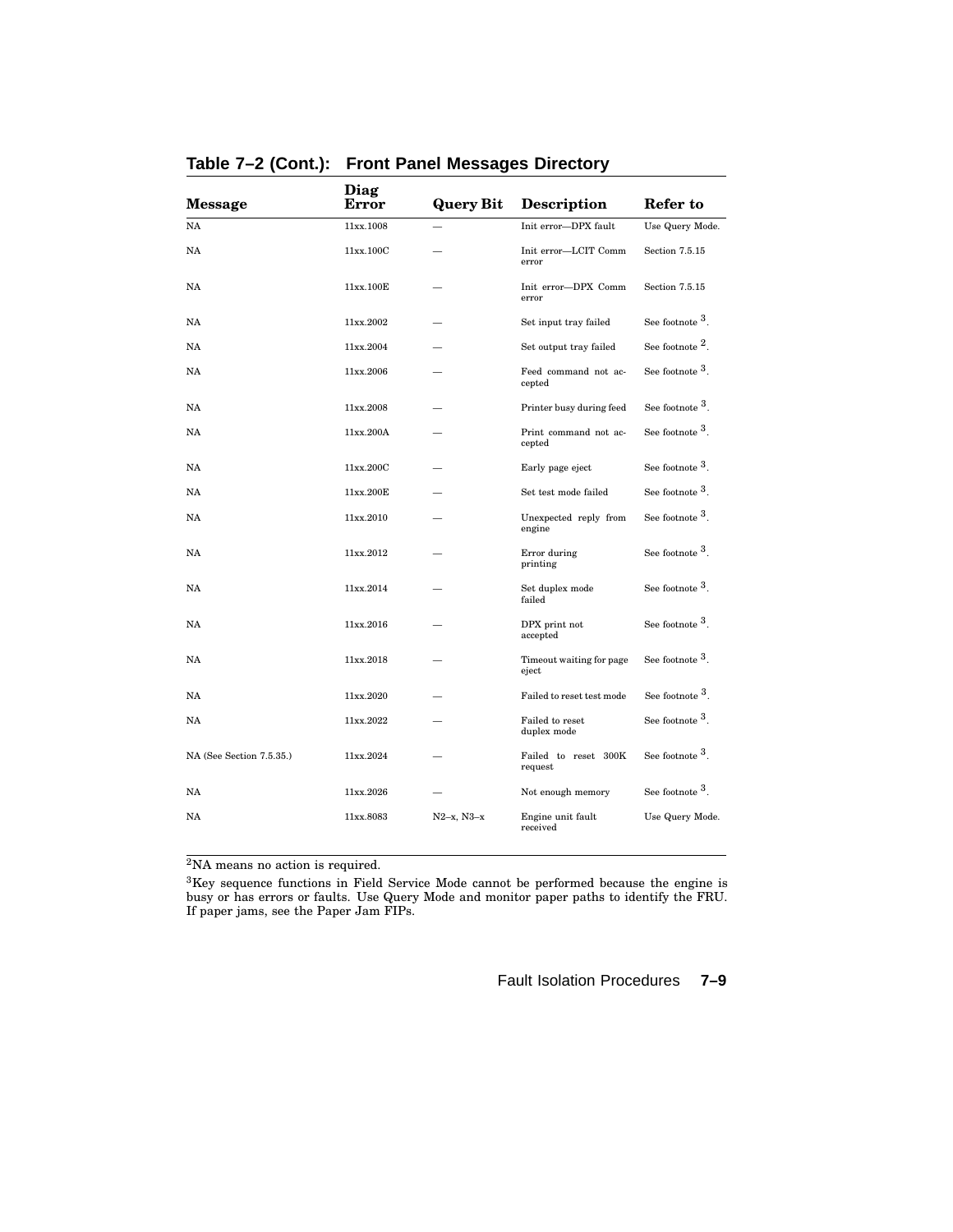| <b>Message</b>                                        | Diag<br>Error | <b>Query Bit</b> | <b>Description</b>                      | Refer to        |
|-------------------------------------------------------|---------------|------------------|-----------------------------------------|-----------------|
| NA                                                    | 11xx.8085     | $N4-x$           | LCIT unit fault<br>received             | Use Query Mode. |
| NA                                                    | 11xx.8087     | $N5-x$           | Duplex unit fault<br>received           | Use Query Mode. |
| <b>Close front cover</b>                              | 11xx.808B     | $N7-0$           | Front cover open<br>event received      | Use Query Mode. |
| Close upper side door                                 | 11xx.808D     | N7-1             | LCOT cover open<br>event received       | Use Query Mode. |
| Close lower side door                                 | 11xx.808F     | $N7-2$           | Side cover open<br>event received       | Use Query Mode. |
| Close paper tray door                                 | 11xx.8091     | $N7-4$           | LCIT cover(s) open<br>event received    | Use Query Mode. |
| Open cabinet door, raise<br>duplex transport guide    | 11xx.8093     | $N7-5$           | Duplex transport<br>unlatched event     | Use Query Mode. |
| <b>Reinsert Upper cassette</b>                        | 11xx.8097     | $N8-0$           | Upper cassette<br>motor error           | Use Query Mode. |
| <b>Reinsert Lower cassette</b>                        | 11xx.8099     | $N8-1$           | Lower cassette<br>motor error           | Use Query Mode. |
| <b>Hardware Error 82</b><br><b>Call Field Service</b> | 11xx.809B     | $N8-2$           | LCOT lower offset<br>motor error        | Use Query Mode. |
| <b>Hardware Error 83</b><br><b>Call Field Service</b> | 11xx.809D     | $N8-3$           | LCOT upper offset<br>motor error        | Use Query Mode. |
| NA                                                    | 11xx.80A1     |                  | Undefined event sent<br>from engine     | Use Query Mode. |
| NA                                                    | 11xx.80A3     |                  | Jam just occurred<br>event received     | Jam FIPs        |
| Jam locations and instructions                        | 11xx.80A5     |                  | Jam location just<br>fixed event        | Jam FIPs        |
| NA                                                    | 11xx.80C1     | $NF-6$           | Inappropriate paper path<br>is selected | NA-Information  |
| Jam locations and instructions                        | 11xx.80C3     |                  | Paper remains in<br>system event        | Jam FIPs        |
| Wrong size paper in<br>upper cassette                 | 11xx.80C5     | $NF-3$           | Upper cassette                          | Section 7.5.39  |
| Wrong size paper in<br>lower cassette                 | 11xx.80C7     | $NF-4$           | Lower cassette                          | Section 7.5.40  |
| Wrong size paper in paper<br>tray                     | 11xx.80C9     | $NF-5$           | LCIT paper size<br>error event          | Section 7.5.40  |

## **Table 7–2 (Cont.): Front Panel Messages Directory**

**7–10** PrintServer 20 and turbo PrintServer 20 Service Guide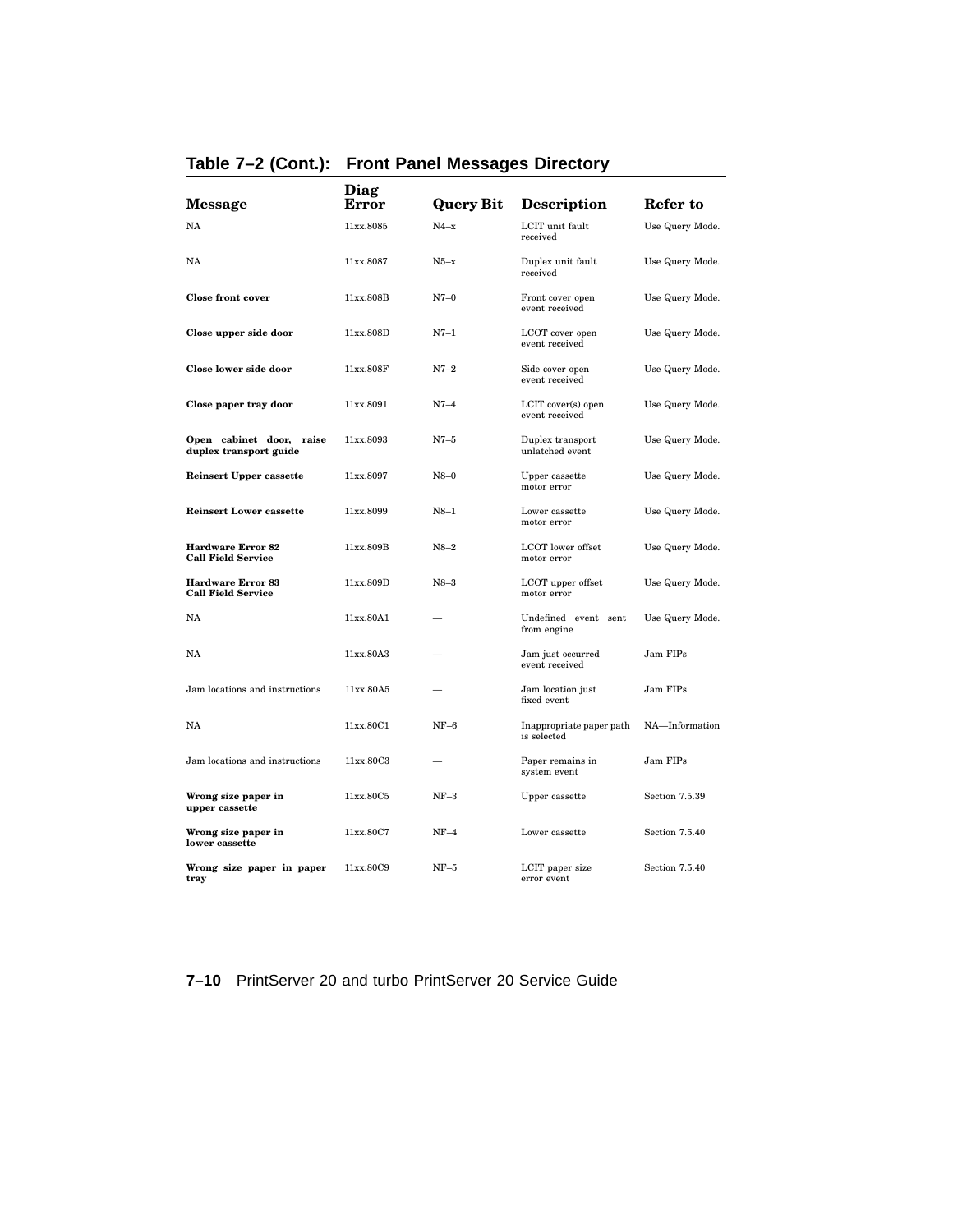| <b>Message</b>                                       | Diag<br>Error    | <b>Query Bit</b> | <b>Description</b>                          | Refer to        |
|------------------------------------------------------|------------------|------------------|---------------------------------------------|-----------------|
| Set paper size dial                                  | 11xx.80CD        | $NF-2$           | LCIT selection dial incor-<br>rectly set    | Section 7.5.41  |
| Align paper flush against<br>back of tray            | 11xx.80CF        | $NF-1$           | LCIT paper loading po-<br>sition incorrect. | Section 7.5.42  |
|                                                      |                  | $NF-1$           | Print engine nearly full                    | NA-Information  |
| <b>NA</b>                                            | 11xx.80D7        | $ND-x$           | Any component in the<br>drawer missing      | Use Query Mode. |
| NA                                                   | 11xx.80E3        | $N9 - 5$         | LCIT is not ready                           | NA-Information  |
| <b>Output Tray Full</b>                              | 11xx.80E5        | $NA-3$           | Side eject tray is full                     | Section 7.5.30  |
| <b>Fatal software error</b><br>Reboot or cycle power | <b>NA</b>        |                  | PostScript is in "hung"<br>state            | Reboot system   |
| <b>NA</b>                                            | 15xx 0001 or 254 |                  | Timeout error-Boot fail-<br>ures retry      | Section 7.5.43  |
| <b>NA</b>                                            | 15xx.0002        |                  | Fatal error, boot<br>failure                | Section 7.5.44  |

## **Table 7–2 (Cont.): Front Panel Messages Directory**

Fault Isolation Procedures **7–11**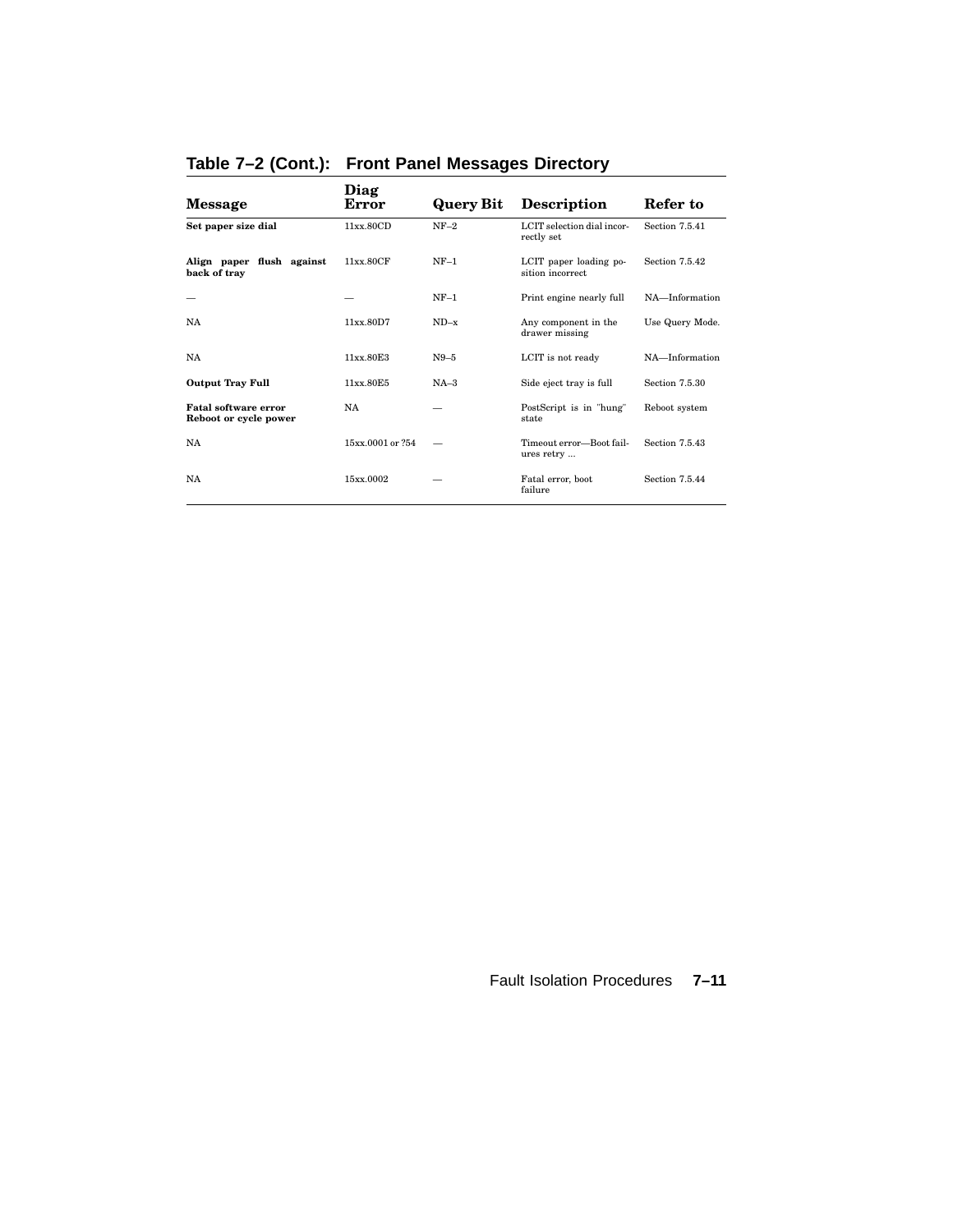# **7.5 Front Panel FIPs**

Before using the FIPs, use the following checklist:

- Record the symptoms and recycle/reboot the printer to see if the problem goes away first. Refer to Section 7.2.
- Follow the procedures in order.
- Check that voltage levels at the checkpoints are  $\pm 5\%$ , unless otherwise stated.
	- Voltage level "low" means 0 to .5V.
	- Voltage level "high" means  $+5V \pm .5V$ .

(Reference GND is chassis ground.)

• The front panel does not update to the engine status automatically. Therefore, after each corrective step, recycle the power or initialize the engine by pressing keys 2, 1, and 6 and update the front panel by pressing keys 2, 4, and 6 in Field Test Mode.

#### **7.5.1 Front Panel Unit Error**

*Explanation:* The front panel fails during a power-up self-test or fails the controller/front panel interface power-up self-test.

*Action:*

- 1. Replace the front panel unit.
- 2. Replace the controller board.
- 3. Replace the mother board (not likely).

**7–12** PrintServer 20 and turbo PrintServer 20 Service Guide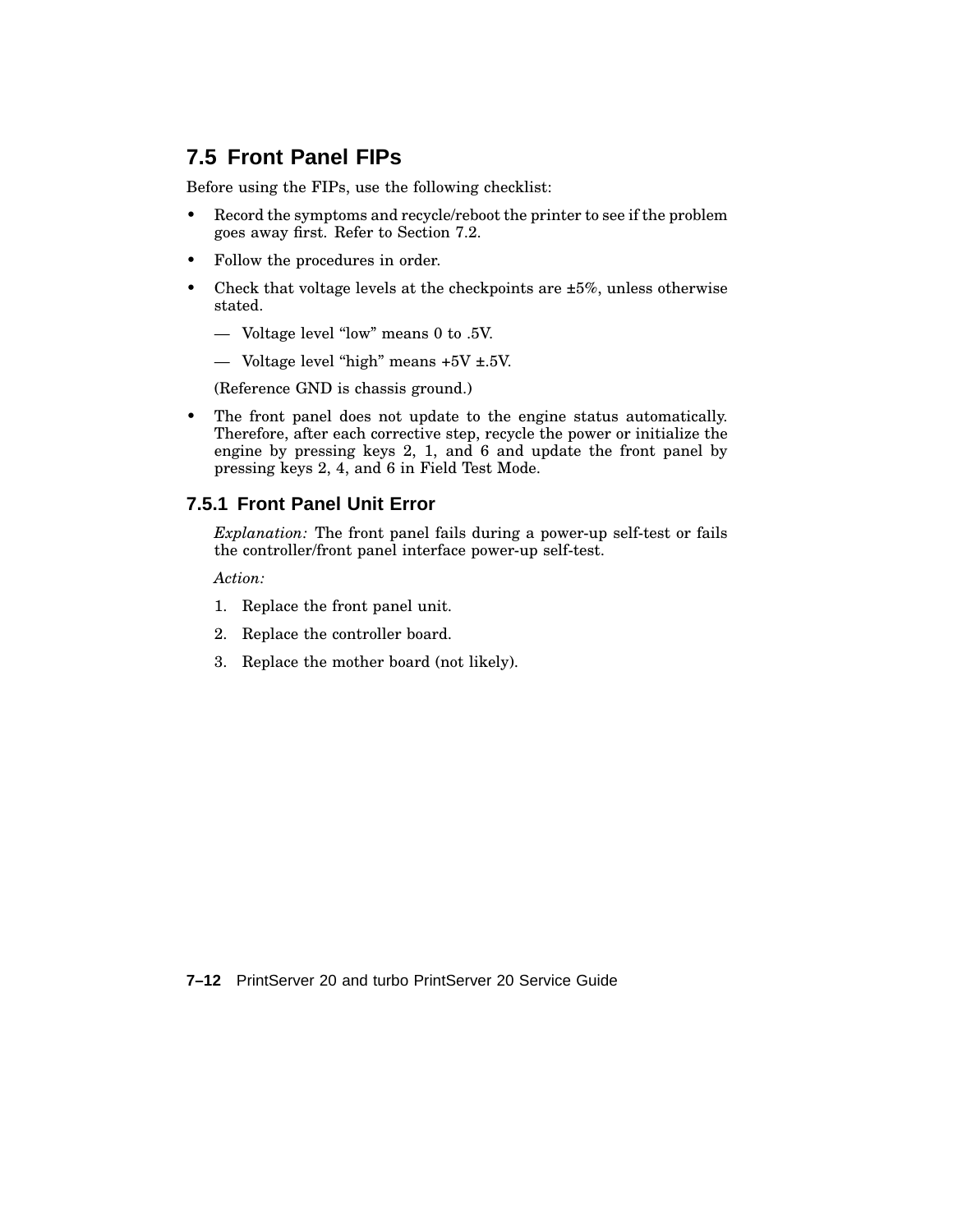# **7.5.2 Print Engine CPU Error**

*Explanation:* The print engine drive board self-test fails during power up or while executing the INITIALIZE command. The print engine drive board detects an error during memory tests or I/O loopback tests.

*Action:*

- 1. Recycle power from the main switch.
- 2. If the problem still exists, replace the print engine drive board.

### **7.5.3 Development Motor Error**

*Explanation:* The development motor is not up to speed .5 second after being turned on by /DMTR signal. (Signal /DMLOK remains high for more than .5 second after the motor is on. This signal should go low when the motor is up to speed.) After the motor runs for 2 seconds, the motor error is not detected.

*Action:*

- 1. Check connector CN108 on the mother board.
- 2. Check for any binding drive mechanism.
- 3. Replace the development motor assembly.
- 4. Replace the print engine drive board (not likely).
- 5. Replace the mother board (not likely).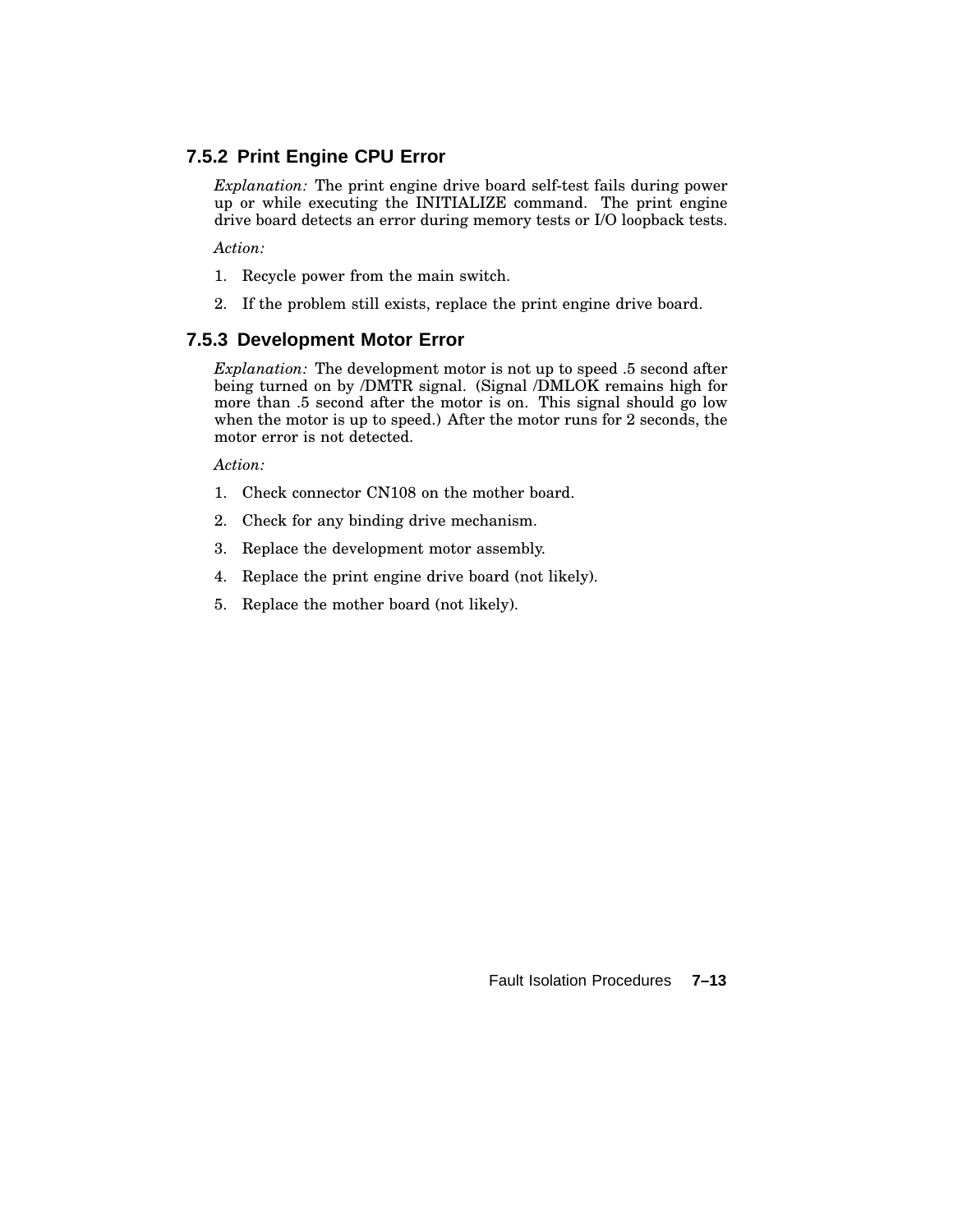### **7.5.4 Main Motor Error**

*Explanation:* The development motor is not up to speed .5 second after being turned on by the *TMTR* signal. (Signal */TMLOK remains high* for more than .5 second after the motor is on. This signal should go low when the motor is up to speed.) After the motor runs for 2 seconds, the motor error is not detected.

*Action:*

- 1. Check connector CN109 on the mother board.
- 2. Check for any binding drive mechanism.
- 3. Replace the main motor assembly.
- 4. Replace the print engine drive board (not likely).
- 5. Replace the mother board (not likely).

### **7.5.5 Low-Voltage Power Supply Error**

*Explanation:* One of the DC outputs (+12V, -12V, or +24V), except +5V, is abnormally low for more than 400 milliseconds.

*Action:*

- 1. Check the cable harness at connector CN111 from the mother board to the power supply unit.
- 2. Replace the low-voltage power supply.
- 3. Replace the print engine drive board (not likely).
- 4. Replace the mother board (not likely).

**7–14** PrintServer 20 and turbo PrintServer 20 Service Guide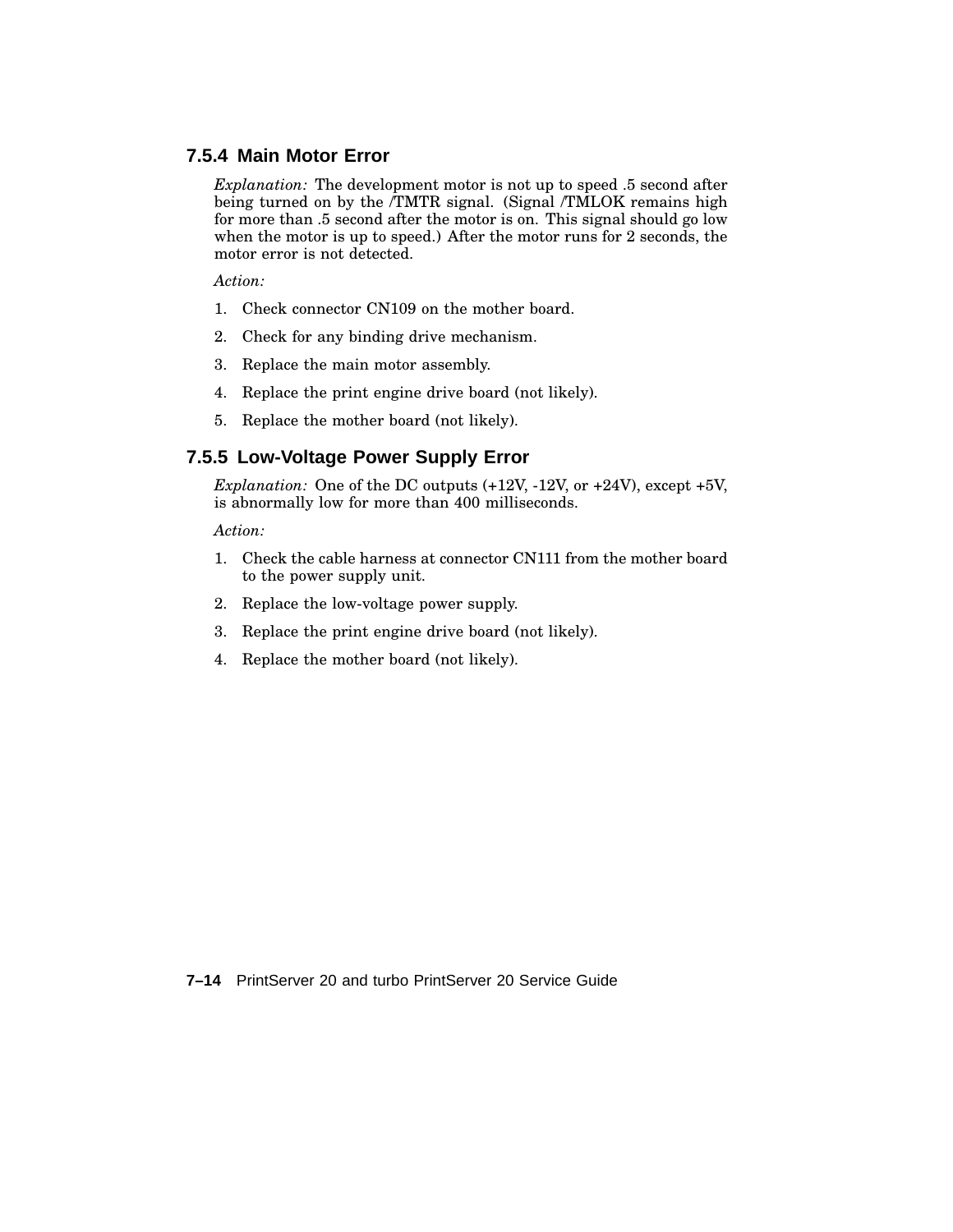## **7.5.6 Cover Interlock Error**

*Explanation:* The +24 volts from the mother board go serially through three interlocks: side cover, front cover, and LCOT cover. The engine covers have satisfied the engine interlock circuit, but the +24V circuit is open.

*Action:*

- 1. Check for a bowed front cover; push in the front cover. If the problem goes away, replace the bowed cover.
- 2. Close all three doors and check the following on the mother board:
	- If CN113–1 is not at +24V, check the power supply cable harness to connector CN111. Replace the low-voltage power supply.
	- If CN113–2 is not at +24V, open the front cover and remove inner-left cover.
		- If the top pin of the side cover interlock switch is not at +24V while the side cover is closed, replace the side cover interlock switch.
		- If the front cover +24V jumper interlock and its receptacle on the total counter assembly are damaged, replace them.
	- If CN118-2 is not at  $+24V$  while all three covers are closed, replace the LCOT for a bad interlock switch.
	- Replace the print engine drive board (not likely).
	- Replace the mother board (not likely).

### **7.5.7 Laser Diode Power Error**

*Explanation:* During power up or printing, the print engine drive board detects low or high laser power from laser diode unit.

*Action:*

- 1. Check the cable harness from CN117 to the optical unit.
- 2. Replace the optical unit.
- 3. Replace the print engine drive board.
- 4. Replace the mother board (not likely).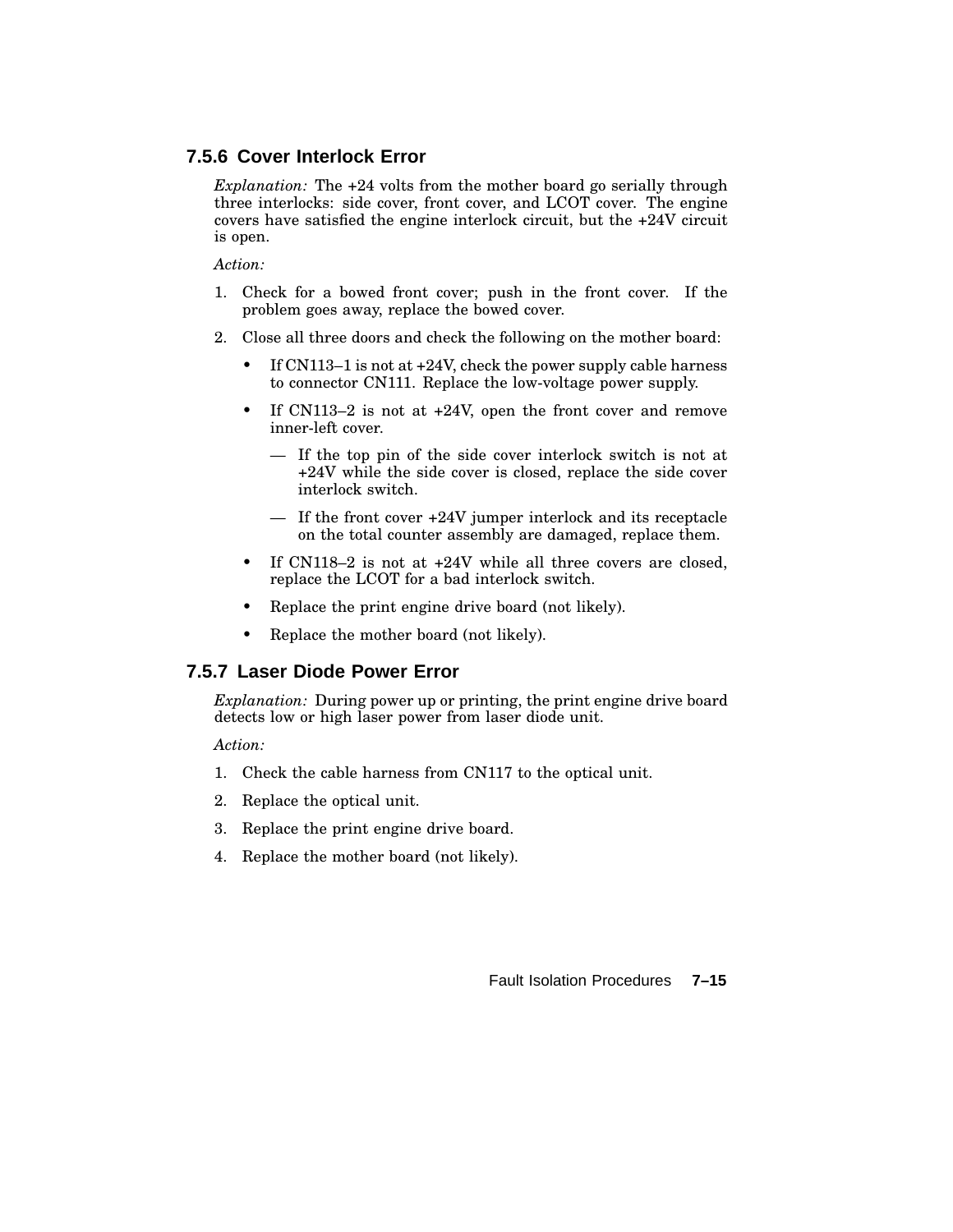## **7.5.8 Polygon Motor Error**

*Explanation:* The polygon motor is not up to speed .5 second after power up. (Signal PMLOK remains high for more than .5 second after the motor is on. This signal should go low when the motor is up to speed.) After the motor runs for 15 seconds, the motor error is not detected.

*Action:*

- 1. Check the cable harness from CN117 to the optical unit.
- 2. Replace the optical unit.
- 3. Replace the print engine drive board.
- 4. Replace the mother board (not likely).

## **7.5.9 Detector Pulse Missing**

*Explanation:* The print engine drive board cannot find a line sync pulse from the scan line sync signal PDDEPT after 30 milliseconds of printing. The pulse is checked during the printing cycle, at power up, and during a cover close reset cycle.

*Action:*

- 1. Check the optical cable connection from CN121 to the optical unit.
- 2. Clean the optical cable's ends.
- 3. Replace the optical unit.
- 4. Replace the print engine drive board.
- 5. Replace the mother board (not likely).

**7–16** PrintServer 20 and turbo PrintServer 20 Service Guide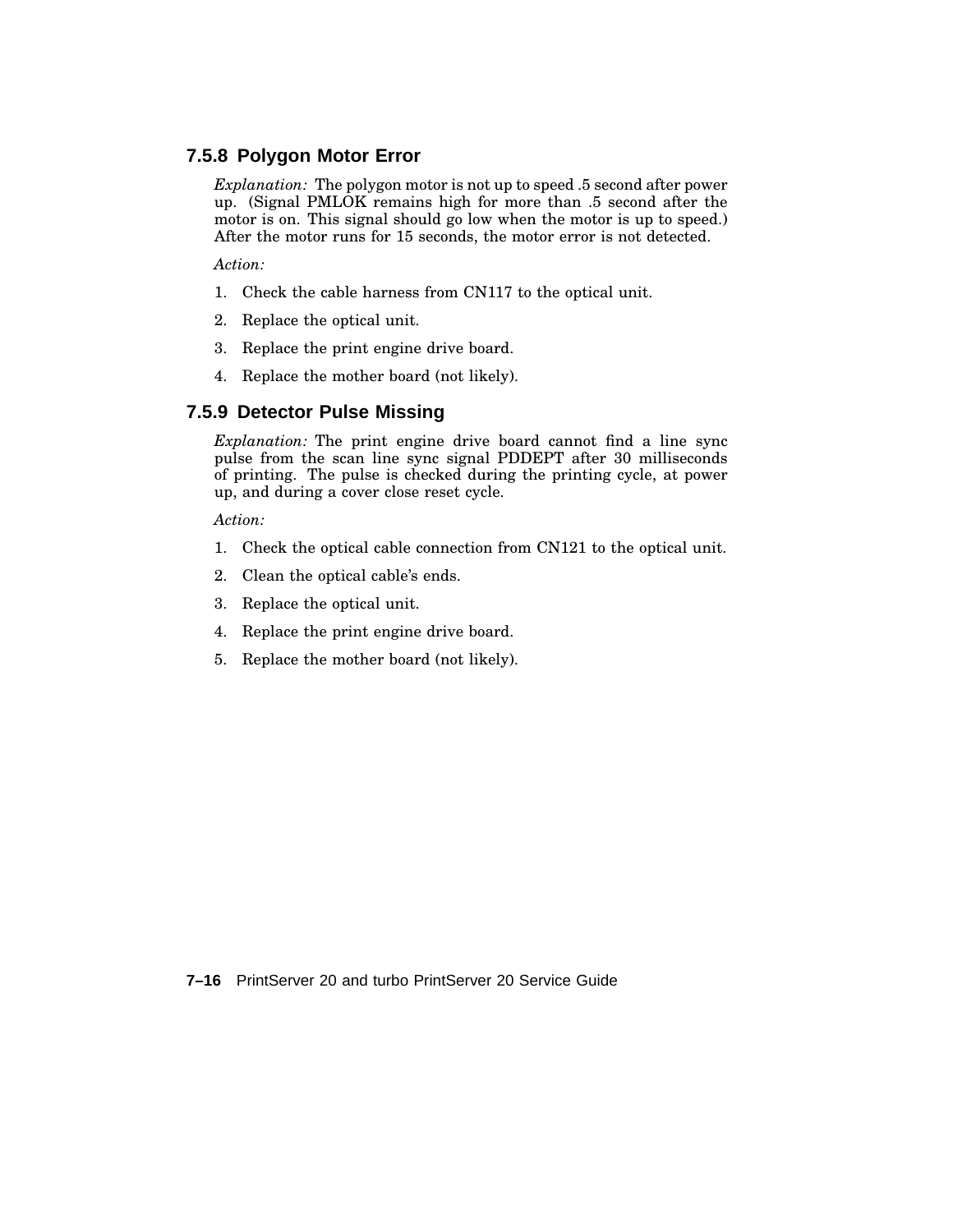#### **7.5.10 Fuser Temperature Too Low**

*Explanation:* The thermistor analog signal THERM indicates that the surface of the fusing roller did not reach the operating temperature of 175°C after the /HEAT signal was active for 150 seconds.

*Action:*

- 1. Use the ohmmeter and check if the thermal fuse is blown. If the fuse is open, refer to the corrective actions in Section 7.5.11.
- 2. Perform the following steps:
	- a. Power off the printer.
	- b. Keep the front cover closed.
	- c. Remove the back cover.
	- d. Use the ohmmeter to check the continuity through the two outer pins (pins 1, 2) and through the two inner pins (pins 3, 4) of the fusing interlock switch. Replace the fusing unit interlock switch if necessary.
- 3. Check the lamp's terminals, the cable harness from CN115 to the fuser connector, and the harness from CN1 of the power supply to the fuser connector.
- 4. Replace the fusing unit.
- 5. Replace the low-voltage power supply.
- 6. Replace the print engine drive board (not likely).
- 7. Replace the mother board (not likely).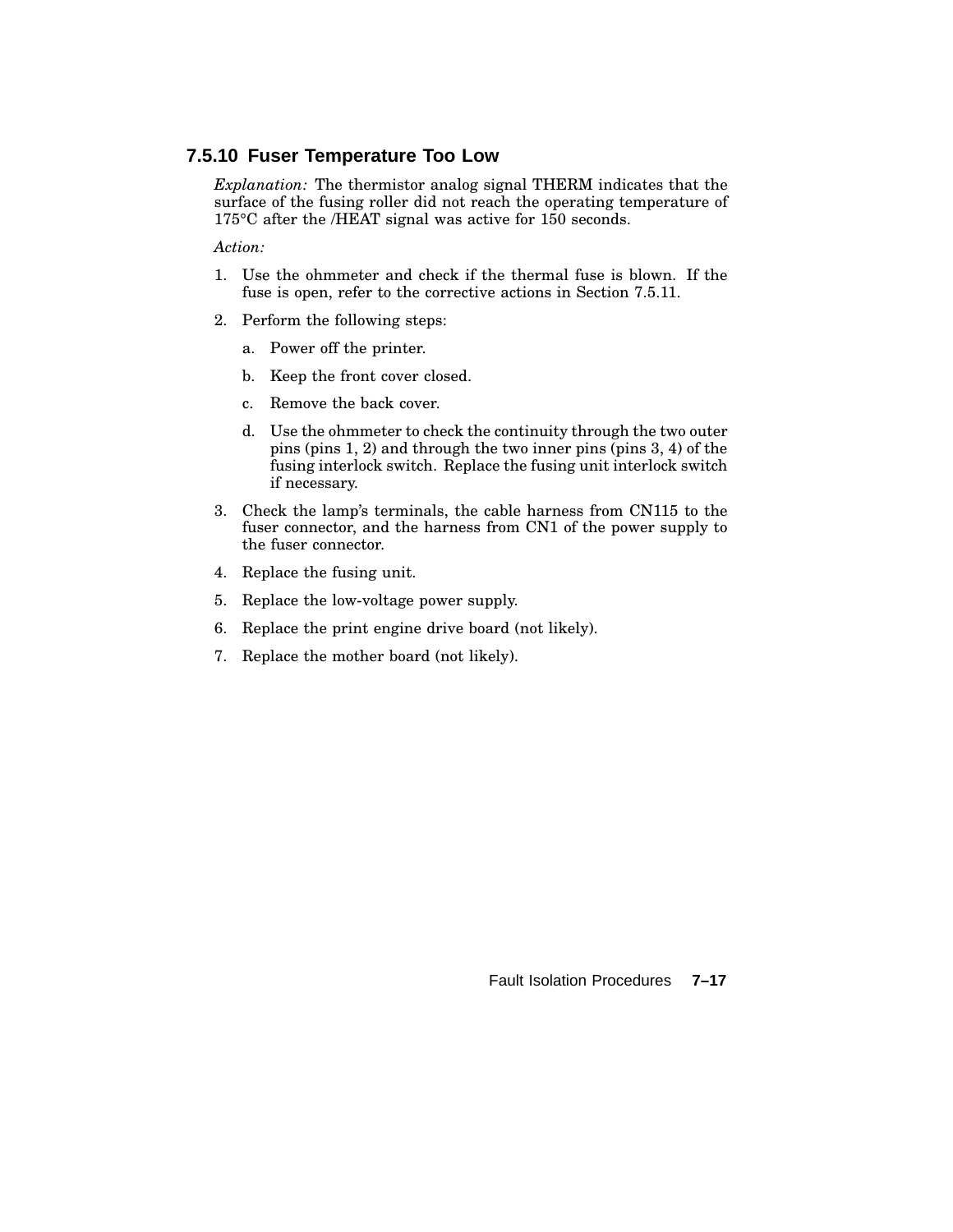### **7.5.11 Fuser Temperature Too High**

*Explanation:* The thermistor analog signal THERM indicates that the surface of the fusing roller keeps rising too high over the desired setting temperature after the /HEAT signal was inactive.

**NOTE:** *The fusing unit has a thermal fuse that cuts off the AC supply to the heater if the temperature reaches approximately 320°C. Normal temperature should be 170°C ± 10°C. If the thermistor senses correctly, the print engine drive board will turn off the heater (/HEAT = high) as soon as the temperature of the roller reaches 210°C.*

*Action:*

1. Inspect the fusing unit rollers.

If the rollers are not damaged by heat and the thermal fuse is still intact, replace the low-voltage power supply unit.

If the roller is damaged by heat, replace the low-voltage power supply unit and the fusing unit.

- 2. Replace the print engine drive board (not likely).
- 3. Replace the mother board (not likely).

**7–18** PrintServer 20 and turbo PrintServer 20 Service Guide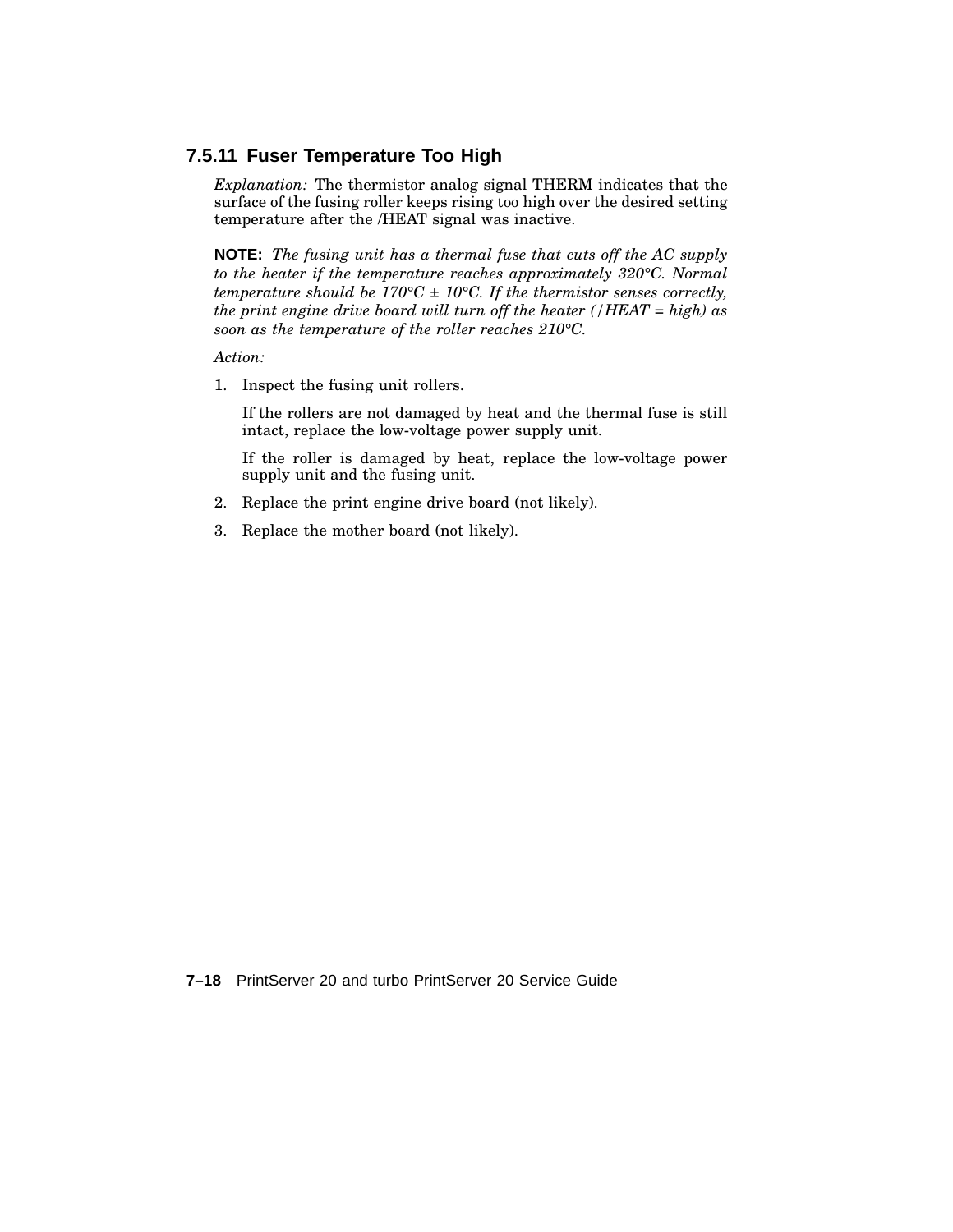# **7.5.12 Fuser Thermistor Broken**

*Explanation:* The voltage level of the THERM signal is too low (close to 0V) after the /HEAT signal was active for more than 2 seconds.

*Action:*

1. Remove the fusing unit and use the ohmmeter to check the resistance across the thermistor (upper two white wires).

If it is open, replace the thermistor assembly in the fusing unit.

If it is not open, check the cable harness for continuity of signal CN115–B13 to the fusing connector and the THERM signal from the fusing connector to CN115–B12.

- 2. Replace the fusing interlock switch assembly.
- 3. Replace the print engine drive board (not likely).
- 4. Replace the mother board (not likely).

### **7.5.13 LCIT/Duplexer CPU Error**

*Explanation:* The print engine drive board received a self-test failure message from the duplexer/LCIT drive board during an initialization ROM checksum and the RAM read/write tests.

*Action:*

Replace the duplexer/LCIT drive board.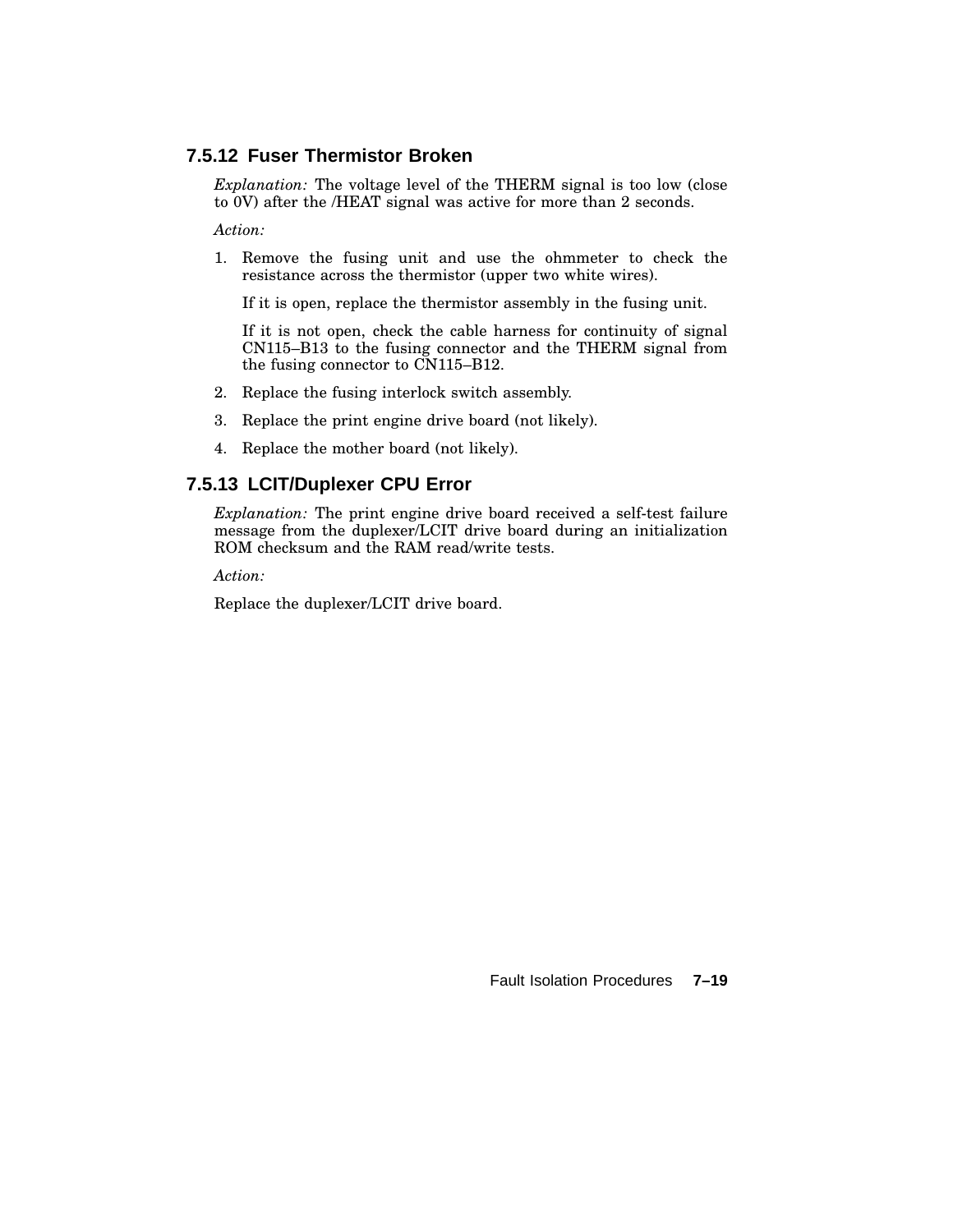#### **7.5.14 LCIT Tray Motor Error**

*Explanation:* The LCIT motor drive signal ELVMU or ELVMD is active and the paper-height signal UPLMT does not go low within 12 seconds, or the lower limit signal LWLMT does not go high within 12 seconds. If the user loads paper under the LCIT tray, the LCIT and the duplexer/LCIT drive board will be damaged.

| <b>ELVMU</b><br><b>CN407-1</b> | <b>ELVMD</b><br><b>CN407-2</b> | <b>Tray</b><br><b>Direction</b>  |
|--------------------------------|--------------------------------|----------------------------------|
| $0V^*$                         | $0V^*$                         | Does not move                    |
| $+24V$                         | $0V^*$                         | Moves up                         |
| $0V^*$                         | $+24V$                         | Moves down                       |
| $+24V$                         | $+24V$                         | Duplexer/LCIT drive board is bad |

\* Note: The low level for these two signals ranges from 0 to +6V.

*Action:*

- 1. Check the cable harness from the LCIT to the duplexer/LCIT drive board.
- 2. Close the LCIT covers and check the following:
	- If CN407-4 is low (less than +24V), replace the duplexer/LCIT drive board.
	- If CN407–3 is low, the interlock switch that disconnects the +24V is faulty. Replace the LCIT.
- 3. Keep the LCIT covers closed and wait 15 seconds. If ELVMU or ELVMD is +24V, replace the duplexer/LCIT drive board.

Normally, when this problem occurs, the tray cannot move up or down. If the tray is up, recycle power and press the tray down key. If signal ELVMD (CN407–2) does not reach +24V within 12 seconds, replace the duplexer/LCIT drive board. Otherwise, replace the LCIT.

If the tray is not up, recycle power and check signal ELVMU (CN407–1). If the signal does not reach +24V within 12 seconds, replace the duplexer/LCIT drive board. Otherwise, replace the LCIT.

**7–20** PrintServer 20 and turbo PrintServer 20 Service Guide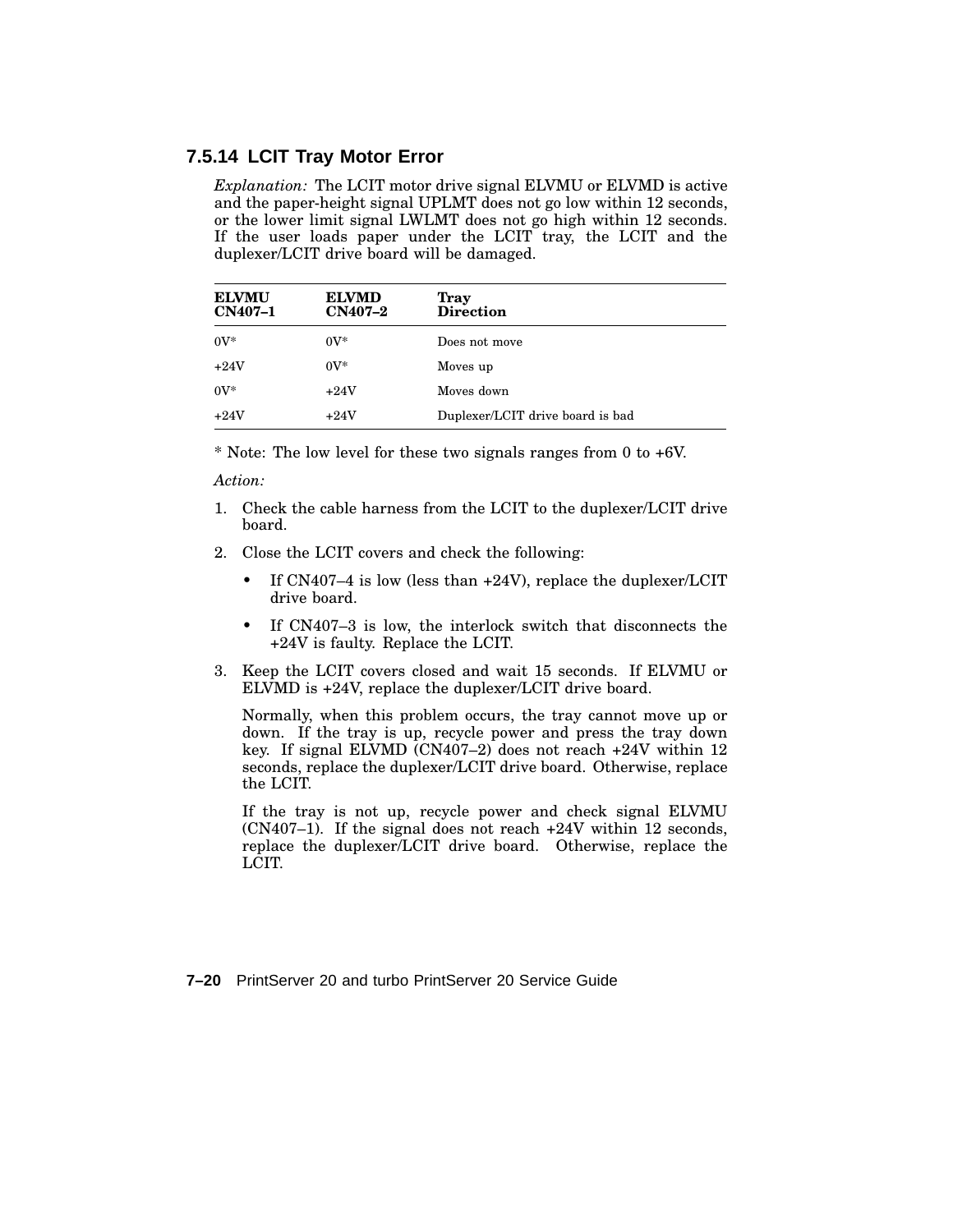# **7.5.15 LCIT/Duplexer Communication Error**

*Explanation:* The duplexer/LCIT drive board does not send a reply to the print engine drive board commands.

*Action:*

- 1. Check the connection of the optical cable from the mother board to the duplexer/LCIT drive board.
- 2. Make sure the silver squares of the connector face out.

If the power is not present at CN401 of the duplexer/LCIT drive board (CN401–1 is GND, CN401–2 is +5V, and CN401–3 is +24V), check the cable harness from the low-voltage power supply unit to the duplexer/LCIT drive board.

If DC power is not present at the power supply, replace the lowvoltage power supply.

- 3. Replace the duplexer/LCIT drive board.
- 4. Replace the print engine drive board (not likely).
- 5. Replace the mother board (not likely).

### **7.5.16 Print Engine Front Cover Is Open**

*Explanation:* Signal CCLSE1 is high (+5V) at the engine drive board.

*Action:*

1. Keep the front door closed and check the signal CCLSE1 at CN115– A7 on the mother board.

If the signal is +5V, replace the total counter assembly, which includes the bad optical sensor.

If the CN115–A7 is 0V, replace the print engine drive board.

2. Replace the mother board (not likely).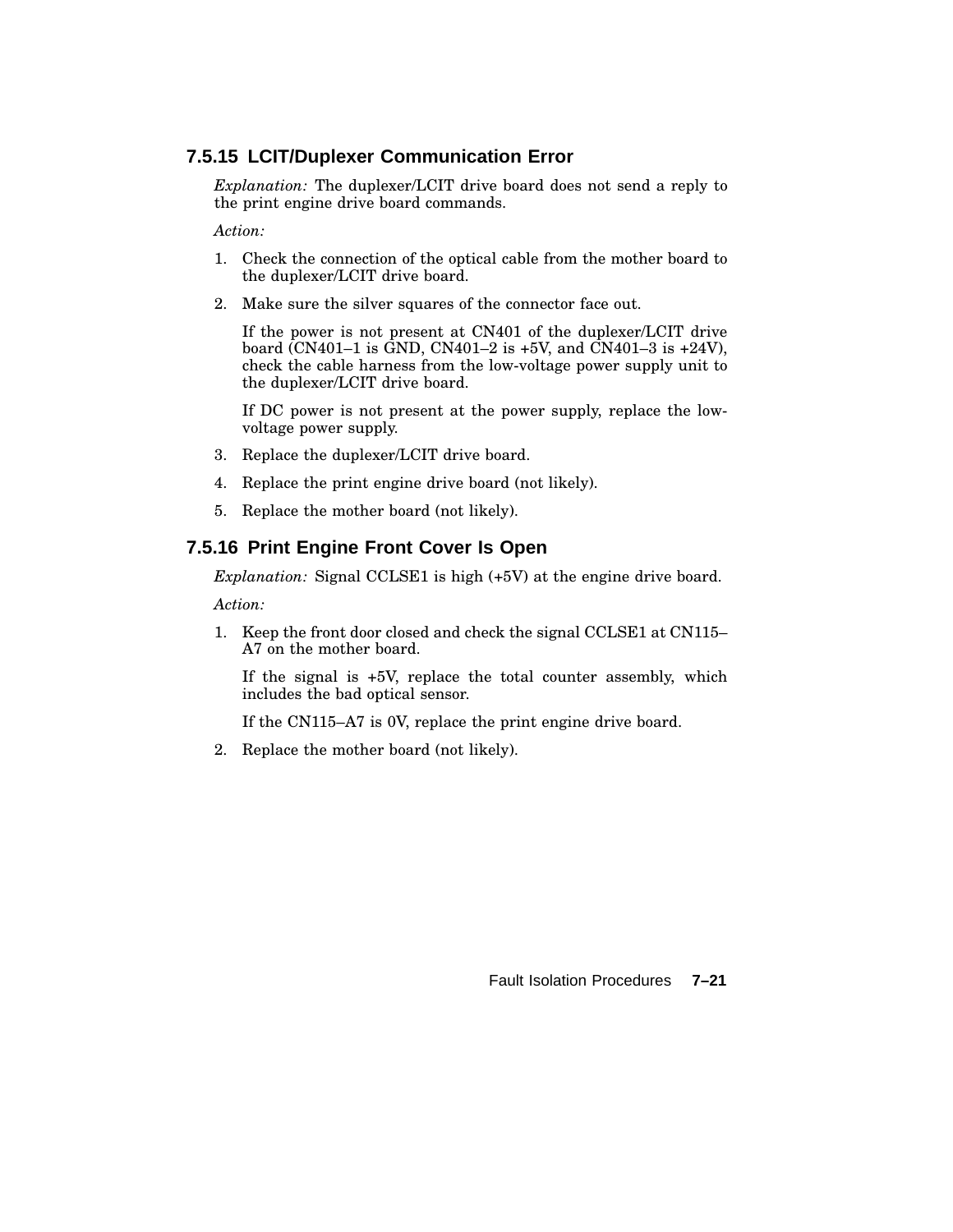# **7.5.17 LCOT Cover Is Open**

*Explanation:* Signal CCLSE3 is high (+5V) at the engine drive board. *Action:*

1. Close the LCOT cover and check the signal CCLSE3 at CN118–5 on the mother board.

If the signal is +5V, the interlock switch is faulty. Replace the LCOT.

If the signal is 0V, replace the print engine drive board.

2. Replace the mother board (not likely).

### **7.5.18 Print Engine Side Cover Is Open**

*Explanation:* Signal CCLSE2 is high (+5V) at the engine drive board.

*Action:*

1. Close the side cover and check the signal CCLSE2 at CN113–4 on the mother board.

If the signal is +5V, replace the side cover interlock assembly.

If the signal is 0V, replace the print engine drive board.

2. Replace the mother board (not likely).

### **7.5.19 LCIT Cover Is Open**

*Explanation:* Signal LCOPN is high (+5V) at the duplexer/LCIT drive board.

*Action:*

- 1. Check the two LCIT covers' interlock tabs and replace the LCIT main cover if the tab is broken.
- 2. Check the cable harness from the duplexer/LCIT drive board to the LCIT.
- 3. Replace the LCIT.
- 4. Replace the duplexer/LCIT drive board.

**7–22** PrintServer 20 and turbo PrintServer 20 Service Guide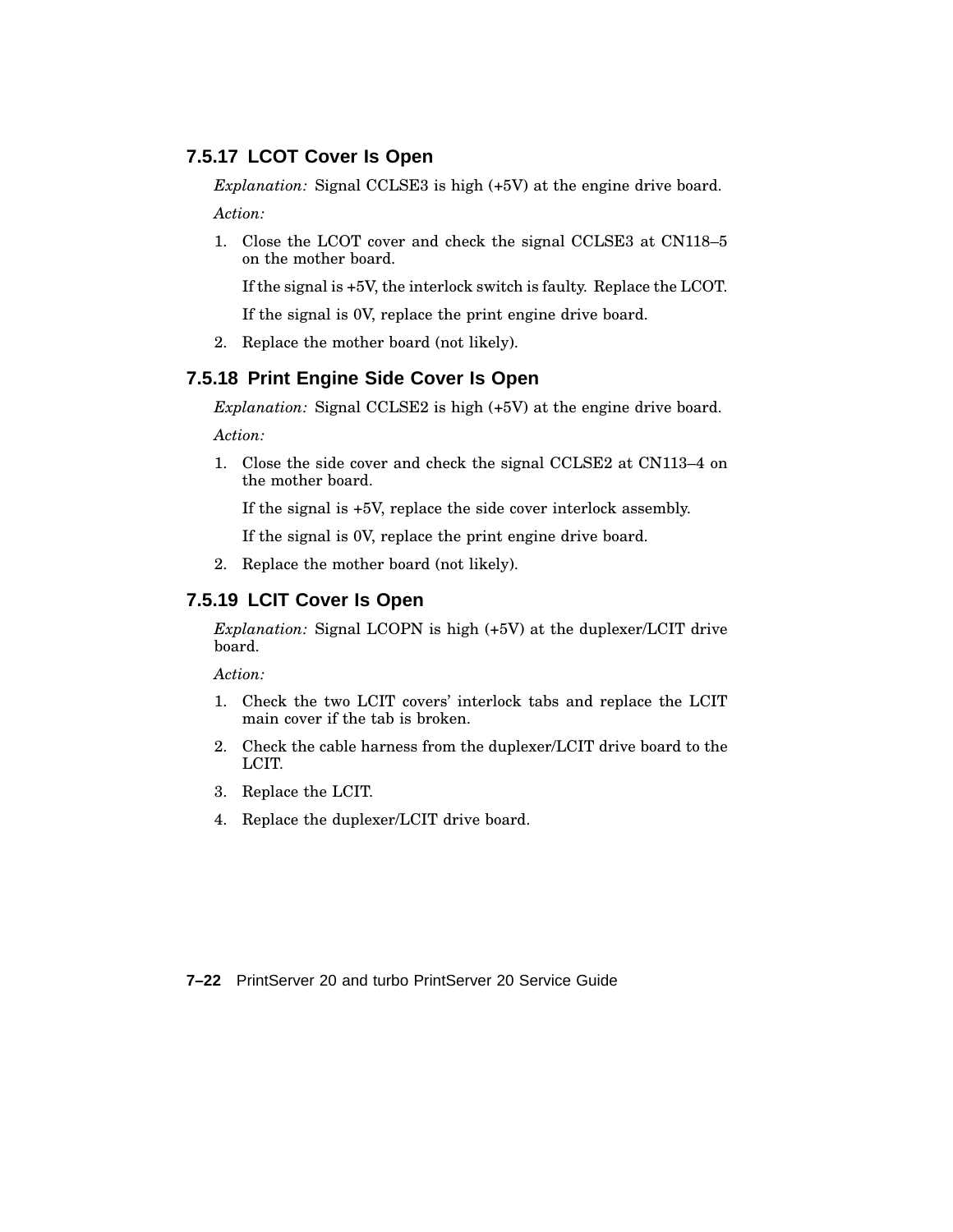### **7.5.20 Duplexer Transport Guide Unlatch**

*Explanation:* Signal DXOPN is high (+5V) at the duplexer/LCIT drive board.

*Action:* Latch the duplexer transport guide and check the signal DXOPN at CN408–7 on the duplexer/LCIT drive board.

If the signal is +5V, remove the duplexer and check for any damage at the optical interlock sensor. Replace the duplexer unit if necessary.

If the signal is 0V, replace the print engine drive board.

#### **7.5.21 Upper Cassette Motor Error**

*Explanation:* Signal UPRIS at CN562–10 is high and signal UPPHT does not go high within 4 seconds, or signal UPFAL at CN562–9 is high and signal UPPHT does not go low within 4 seconds. CN562 is located on the paper feed assembly distribution board.

*Action:*

- 1. Check for damaged tabs on the cassette and replace the cassette if necessary.
- 2. Check the cable harness from CN102 of the mother board to the distribution board of the paper feed unit.
- 3. Replace the cassette feed unit.
- 4. Replace the print engine drive board.
- 5. Replace the duplexer/LCIT drive board (not likely).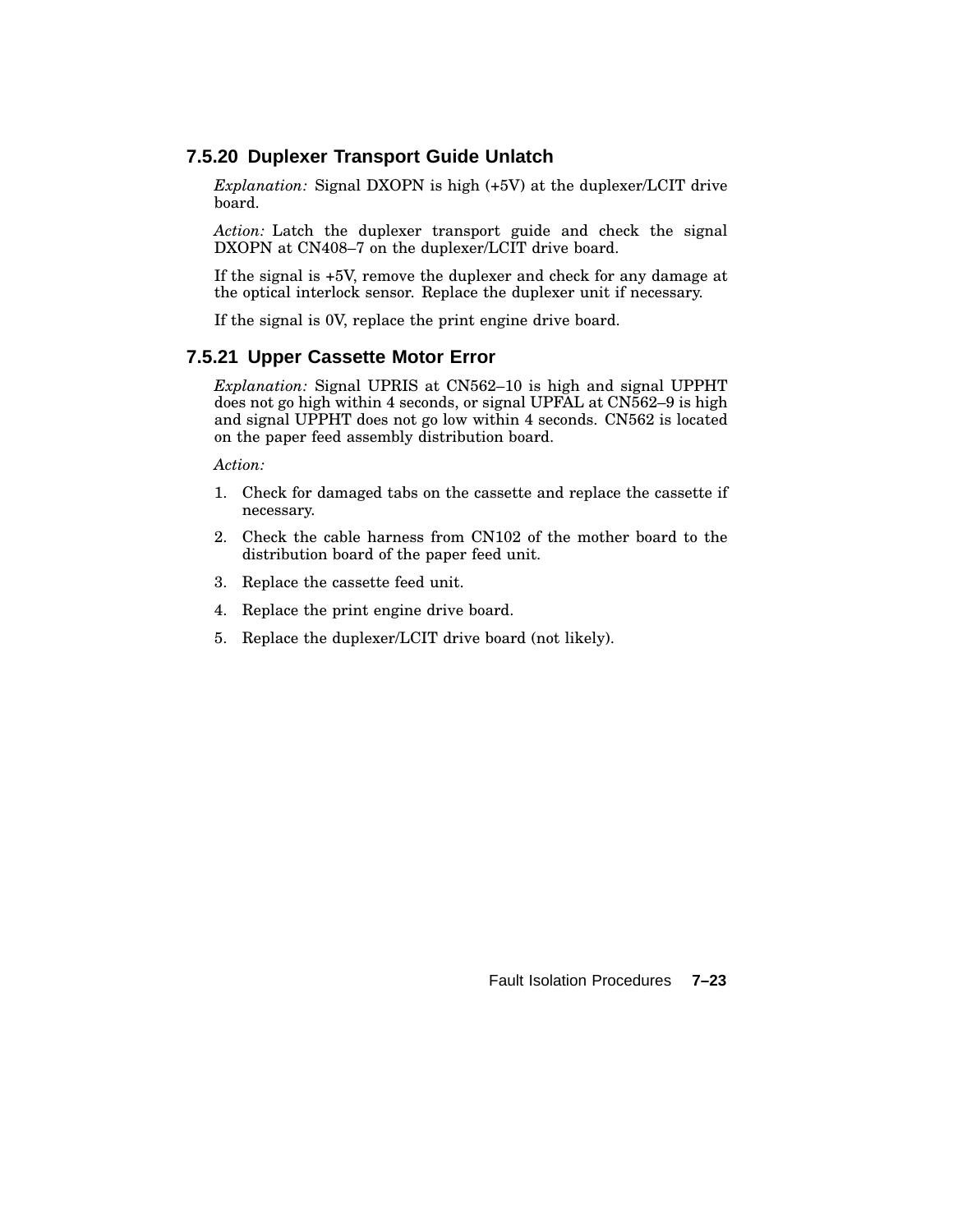### **7.5.22 Lower Cassette Motor Error**

*Explanation:* Signal LWRIS at CN562–7 is high and signal LWPHT does not go high within 4 seconds, or signal LWFAL at CN562–8 is high and signal LWPHT does not go low within 4 seconds. CN562 is located on the paper feed assembly distribution board.

*Action:*

- 1. Check for damaged tabs on the cassette and replace the cassette if necessary.
- 2. Check cable harness from CN102 of the mother board to the distribution board of the paper feed unit.
- 3. Replace the cassette feed unit.
- 4. Replace the print engine drive board.
- 5. Replace the duplexer/LCIT drive board (not likely).

# **7.5.23 LCOT Lower Offset Motor Error**

*Explanation:* The signal LJSHM/LJSOS does not go high after signal LJSRT/LJSLT turns the lower offset motor on. This is not a fatal error. The printer still works if you select the other output tray or disable the offset feature.

*Action:*

- 1. Check for any obstruction, such as a binding cam, jammed paper, and so on, at the exit rollers.
- 2. Replace the LCOT.
- 3. Replace the engine drive board (not likely).
- 4. Replace the mother board (not likely).

**7–24** PrintServer 20 and turbo PrintServer 20 Service Guide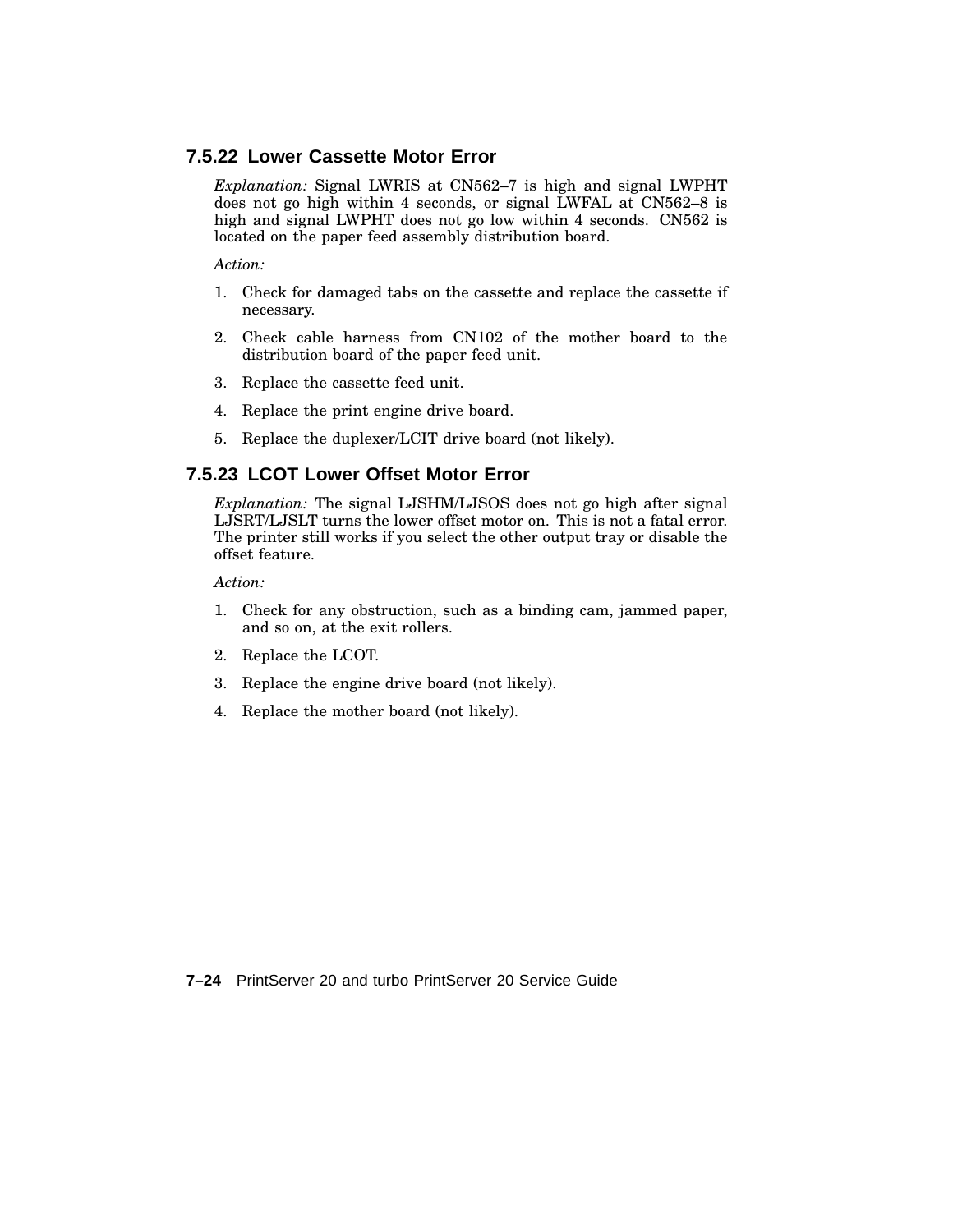# **7.5.24 LCOT Upper Offset Motor Error**

*Explanation:* The signal UJSHM/UJSOS does not go high after signal LJSRT/LJSLT turns the upper offset motor on. This is not a fatal error. The printer still works if you select the other output tray or disable the offset feature.

*Action:*

- 1. Check for any obstruction, such as a binding cam, jammed paper, and so on, at the exit rollers.
- 2. Replace the LCOT.
- 3. Replace the engine drive board (not likely).
- 4. Replace the mother board (not likely).

# **7.5.25 Upper/Lower Paper Cassette Missing**

*Explanation:* The paper size key is not seen by the upper/lower cassette paper size optical sensor.

*Action:*

- 1. Make sure the paper size key is properly installed on the cassette.
- 2. Make sure the cassette seats properly in the slot.
- 3. If the same problem exists on both cassettes' slots, check the cable harness from CN102 of the mother board to the cassette feed assembly. Replace cassette paper feed unit.
- 4. If there is clicking noise, the tray is rising and dropping repeatedly because the paper-height sensor is not activated. Replace the paperheight sensor at the end of the pickup roller.
- 5. Replace the cassette paper feed unit.
- 6. Replace the print engine drive board.
- 7. Replace the mother board (not likely).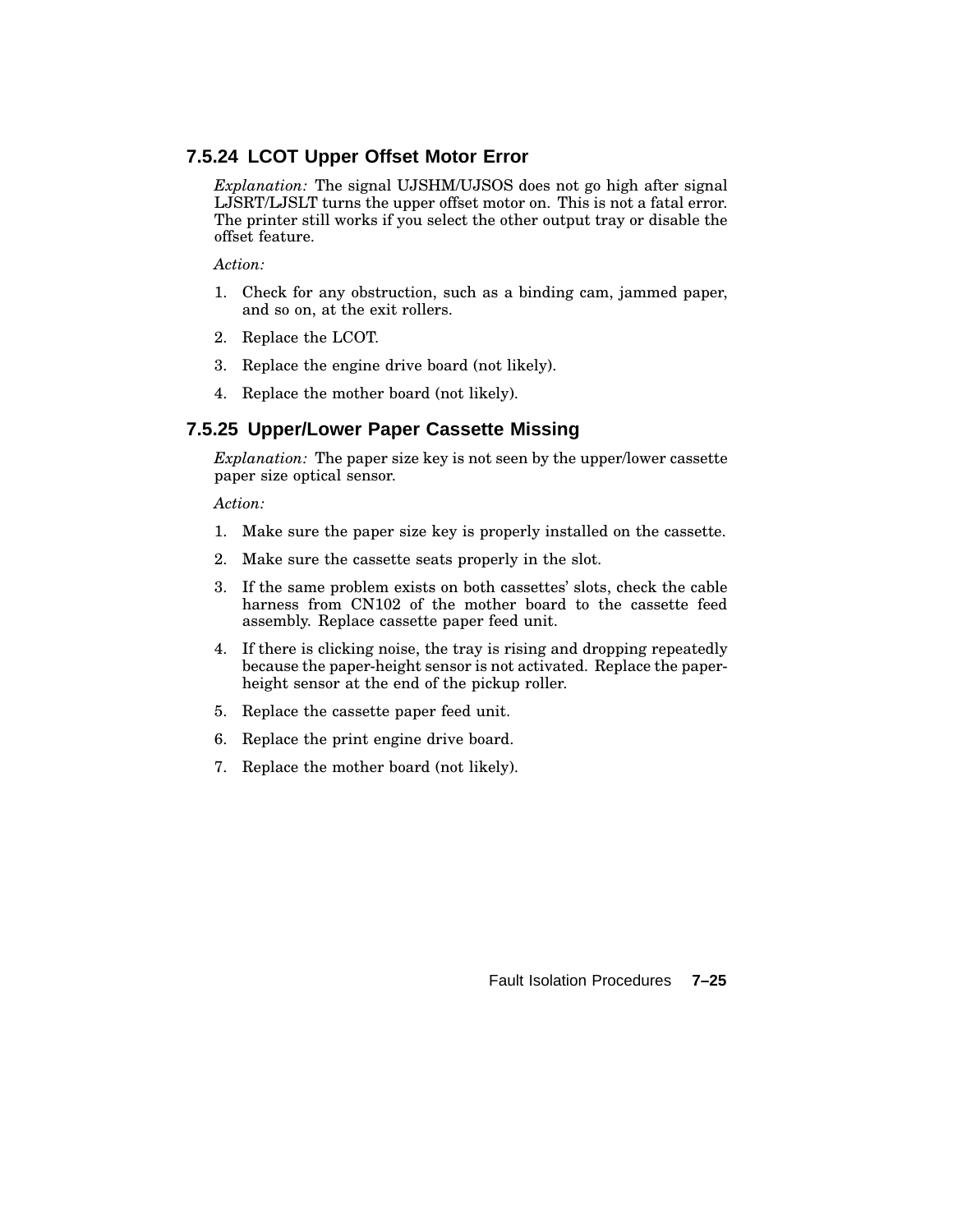### **7.5.26 Upper/Lower Paper Cassette Empty**

*Explanation:* The upper/lower cassette paper-height signal UPPHT/LWPHT is low and the paper-end signal UPEND/LWEND is high.

*Action:*

- 1. Loosen two screws to slide the high-voltage power supply to the right to gain access to the paper feed unit distribution board.
- 2. Insert a paper cassette with some paper in it and wait until it rises and stops at the operating position:

Check signal UPEND (CN562–4) and LWEND (CN563–10) of the paper feed unit distribution board.

- If the signal is 0V, check the cable harness to CN102 of the mother board. Replace the print engine drive board.
- If the signal is 5V, the paper-end sensor is faulty. Replace the cassette paper feed assembly.
- 3. If the paper cassette does not rise after being inserted, check for an obstruction caused by the paper pickup roller being stuck at the upper position.

If the pickup roller moves up and down freely, but the cassette does not rise, the paper-height sensor is faulty. Replace the paper feed assembly.

4. Replace the mother board (not likely).

**7–26** PrintServer 20 and turbo PrintServer 20 Service Guide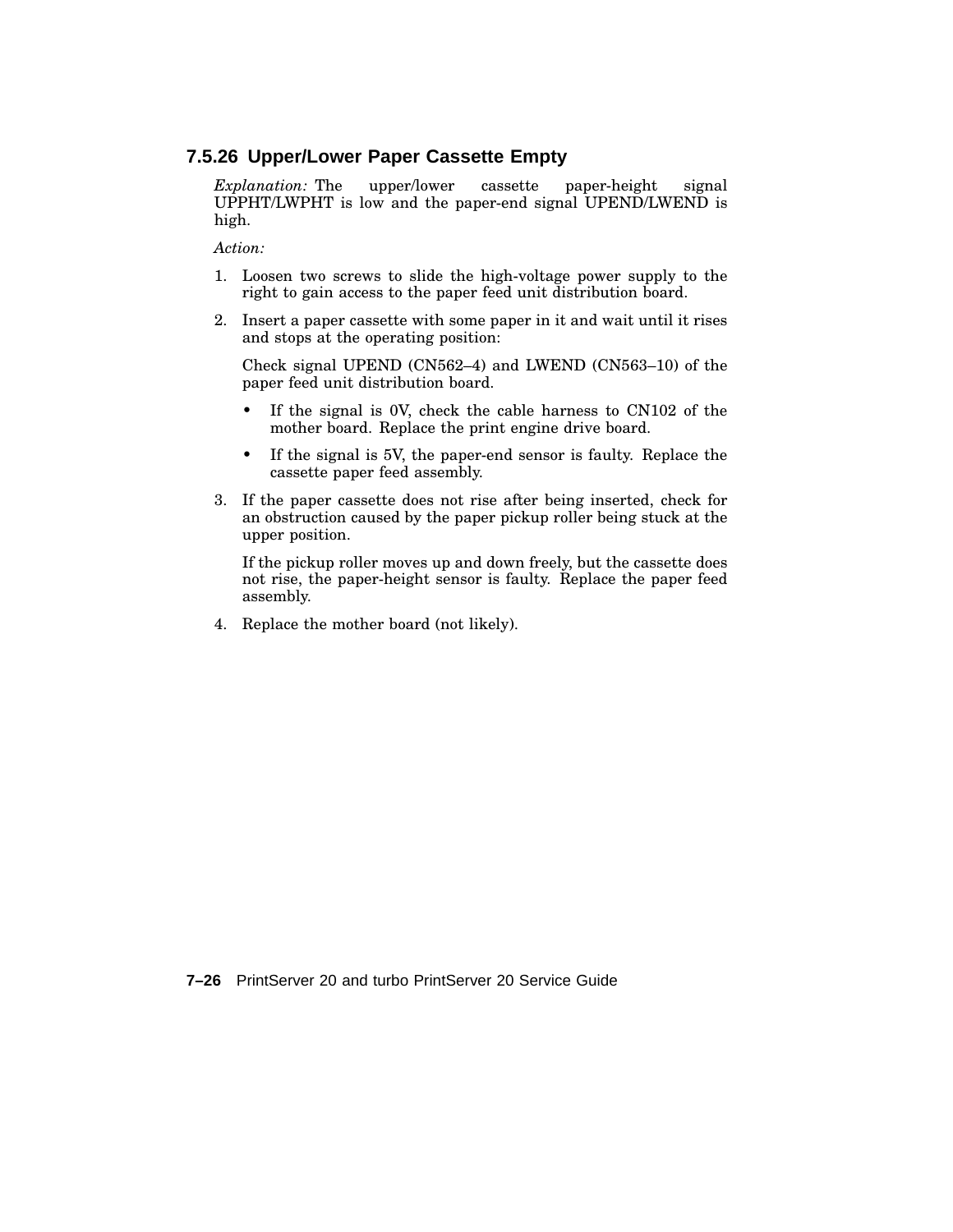# **7.5.27 LCIT Empty or Paper Stack Is Not at Operating Height**

*Explanation:* The paper-height signal UPLMT is low and the paper-end signal LCEND is high, or the paper stack is not at the sufficient height.

**NOTE:** *When the LCIT button is pressed without opening or closing the LCIT door, the engine will lower the LCIT tray and the front panel will display an Add paper message.*

*Action:*

1. Open the LCIT door, load some paper, and close the LCIT door.

If the tray reaches the top and then lowers right away, check for a faulty paper-out sensor. Replace the LCIT feed unit if necessary.

If the tray does not rise, see if the pickup roller is stuck at the upper position.

If the pickup roller can move up and down freely, check signal UPLMT at CN405–4.

If the signal is low, the paper-height sensor is faulty. Replace the LCIT feed unit.

If the signal UPLMT is high, the tray lower switch may be stuck on the LCIT panel. Replace the LCIT.

2. Replace the duplexer/LCIT controller board.

# **7.5.28 Side Output Tray Is Not Set Error**

*Explanation:* The side output tray is folded up, not ready to be used. Signal STCLS is high at the print engine drive board.

*Action:*

1. If the side output tray is open and the error remains, check signal STCLS at CN115–B4 of the mother board.

If the signal is high, the optical sensor is faulty. Replace the transport unit exit (also known as the fork gate unit).

If the signal is low, replace the print engine drive board.

2. Replace the mother board (not likely).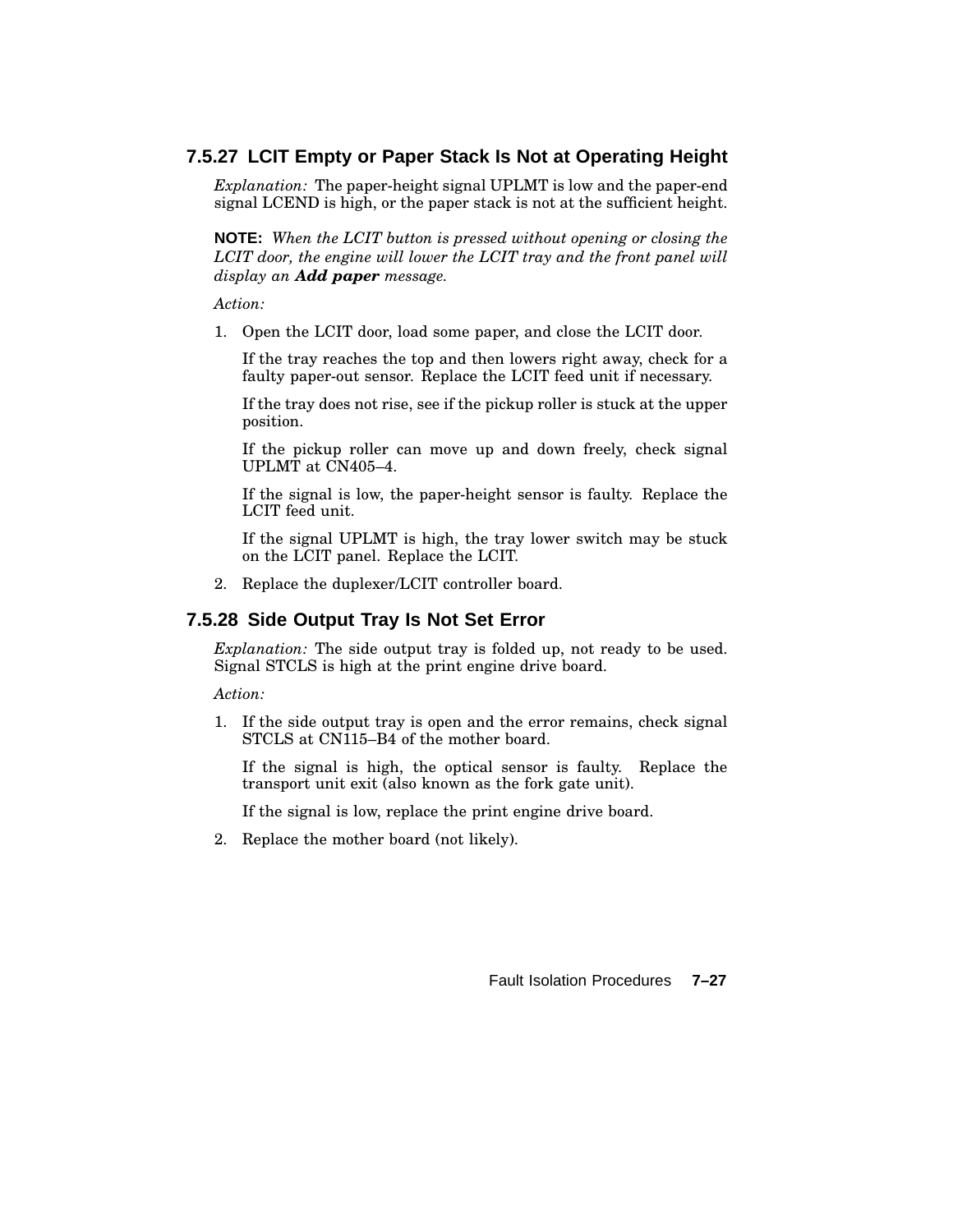# **7.5.29 Upper/Lower Output Tray Full**

*Explanation:* Signal UPOVF or LWOVF is low for more than 8 seconds.

*Action:*

- 1. See if the sensor is stuck at the upper position.
- 2. Make sure no paper is in the output tray and the actuator is at the lower position.
- 3. Check signals UPOVF (CN114–B3) and LWOVF (CN114–A1).

If the signals are low, the optical sensor is faulty. Replace the LCOT.

If the signals are high, replace the print engine drive board.

4. Replace the mother board (not likely).

# **7.5.30 Side Output Tray Full**

*Explanation:* Signal SDOVF is low for more than 8 seconds.

*Action:*

- 1. See if the sensor is stuck in the upper position.
- 2. Make sure no paper is in the output tray and the actuator is at the lower position.
- 3. Check signal SDOVF at CN115–B1.

If the signal is low, the optical sensor is faulty. Replace the transport exit unit (also known as the fork gate unit).

If the signal is high, replace the print engine drive board.

4. Replace the mother board (not likely).

**7–28** PrintServer 20 and turbo PrintServer 20 Service Guide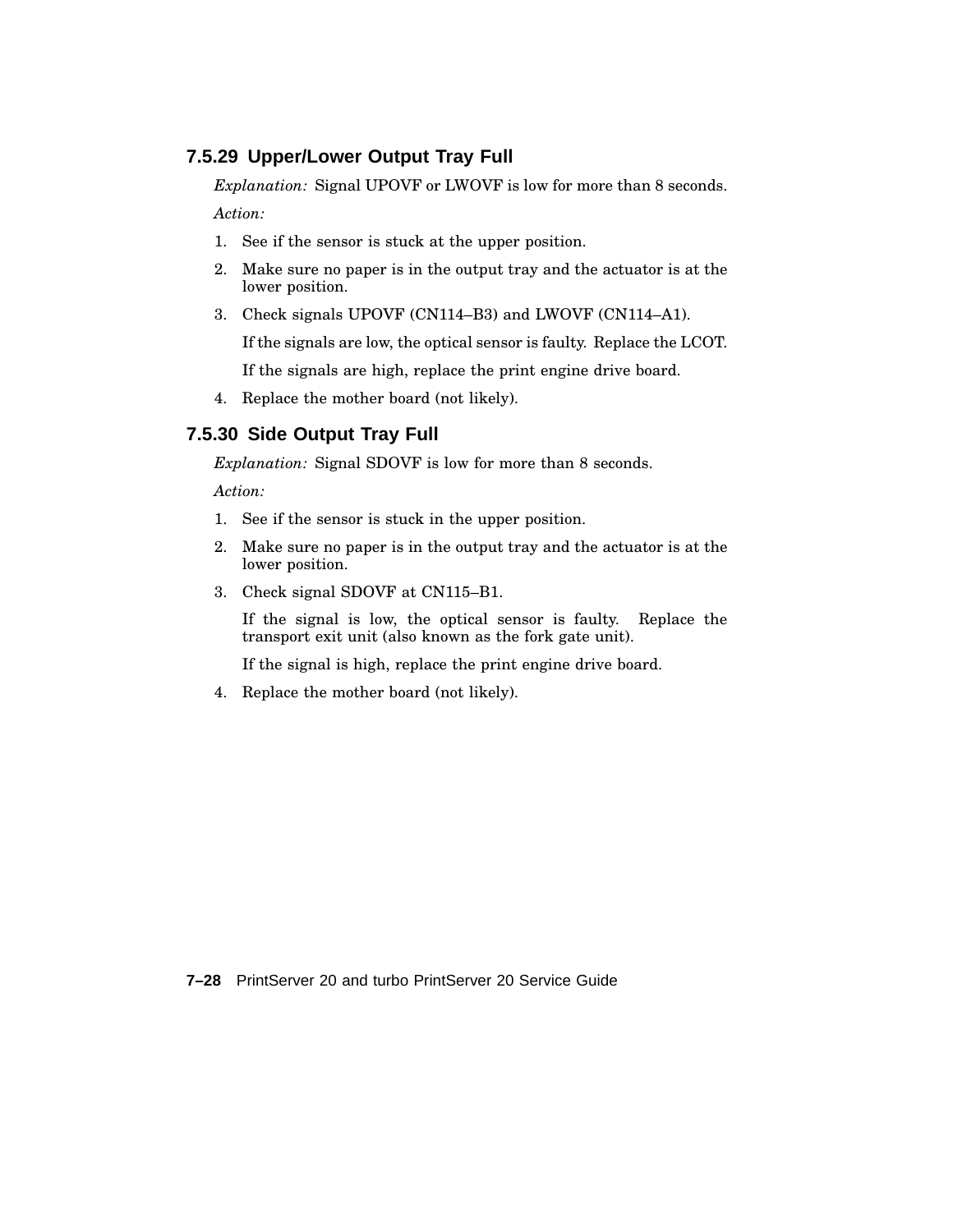#### **7.5.31 Development Unit Absent**

*Explanation:* Signal TNCST is low at the engine drive board.

*Action:*

- 1. Make sure the development unit cover is seated properly on the development unit.
- 2. Make sure the development unit is seated properly in the drawer and the drawer is latched properly.
- 3. Check the alignment between the developer cover's tab and the optical sensor on the chassis.
- 4. Push the drawer in and check signal TNCST at CN107–B3.

If the signal is low, replace the optical sensor.

If the signal is high, replace the print engine drive board.

# **7.5.32 OPC Drum Unit Absent**

*Explanation:* Signal DRST is low at the print engine drive board.

*Action:*

- 1. Make sure the OPC drum is seated properly in the drawer and the drawer is latched properly.
- 2. Push the drawer in and check signal DRST at CN107–A2.

If the signal is low, replace the optical drum sensor.

If the signal is high, replace the print engine drive board.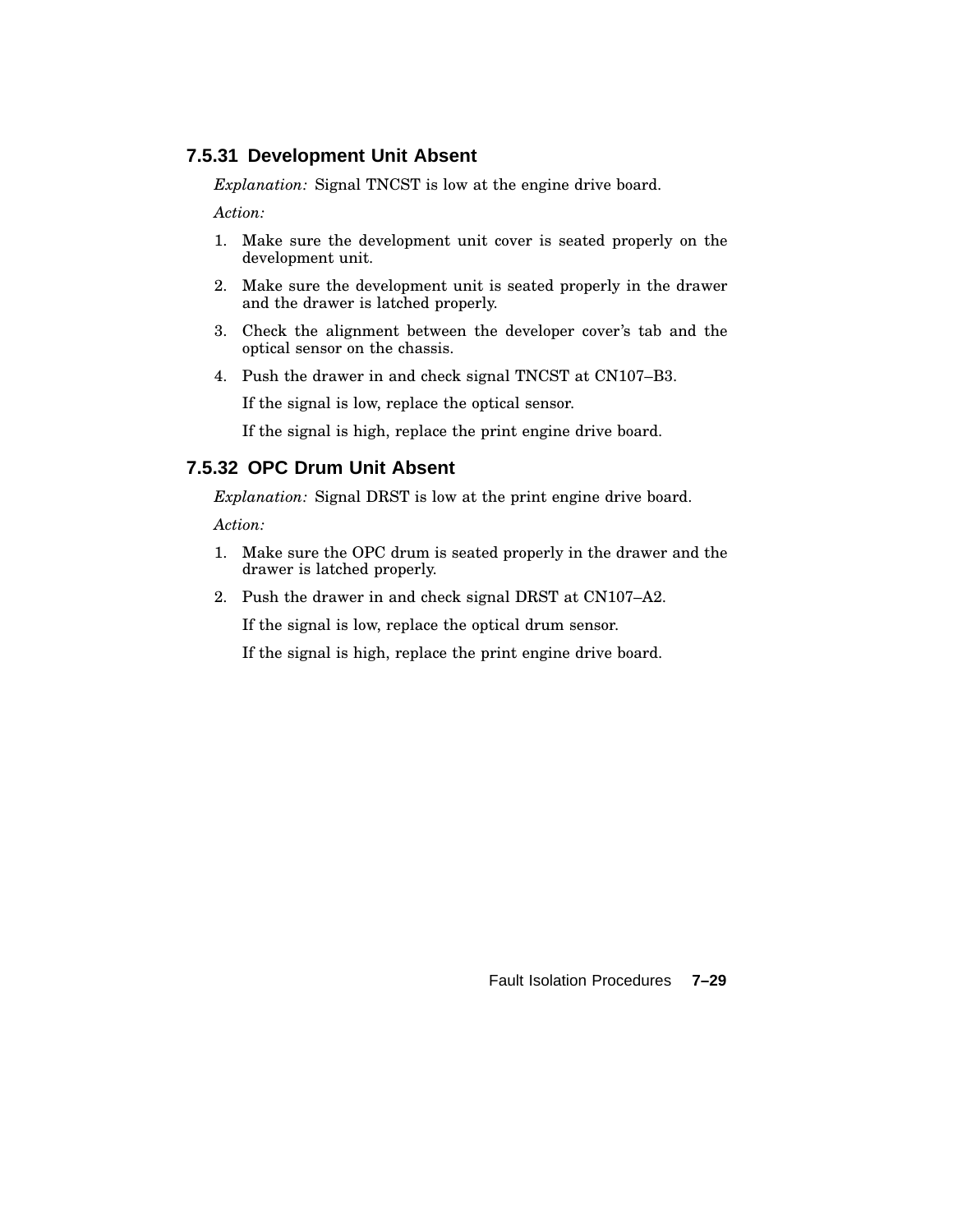### **7.5.33 Cleaning Unit Absent**

*Explanation:* Signal CLNST is low at the print engine drive board.

*Action:*

- 1. Check the cleaning unit for a tab that is broken, bent, or not aligned with the sensor on the chassis.
- 2. Make sure the cleaning unit is seated properly in the drawer and the drawer is latched properly.
- 3. Push the drawer in and check signal CLNST at CN107–A7.

If the signal is low, replace the optical cleaning unit sensor.

If the signal is high, replace the print engine drive board.

## **7.5.34 Fusing Unit Absent**

*Explanation:* Signal FUSST is high at the print engine drive board.

*Action:*

- 1. Make sure the fusing unit is latched properly.
- 2. Inspect the blue loopback jumper wire on the fusing unit for continuity.
- 3. Check the cable harness from CN115 of the mother board to the fuser socket adapter.
- 4. Check signal FUSST at CN115–B14 on the mother board.

If the signal is low, replace the print engine drive board.

If the signal is high, the connector on the fuser is faulty. Replace the fusing interlock switch assembly.

**7–30** PrintServer 20 and turbo PrintServer 20 Service Guide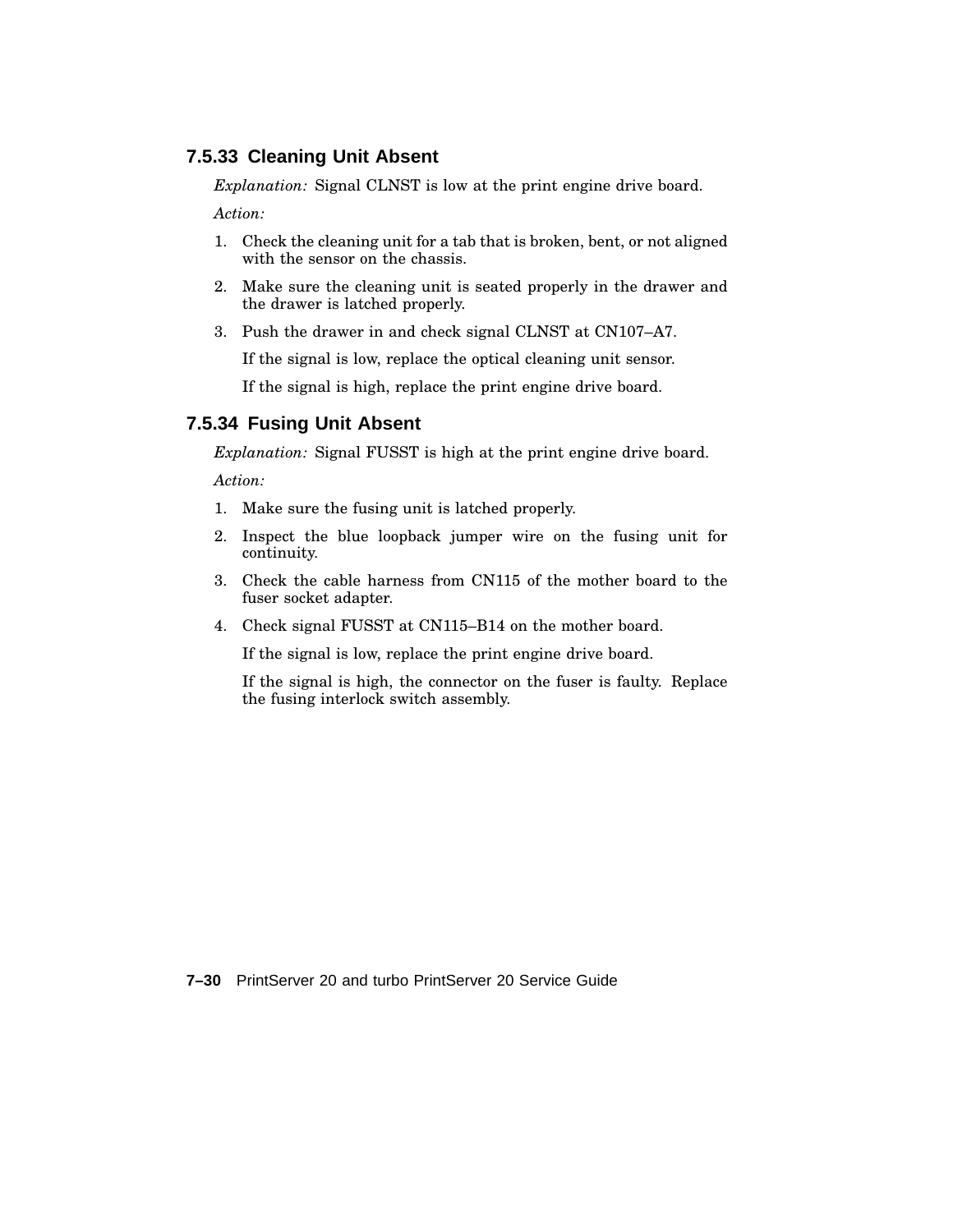# **7.5.35 Failed to Reset Maintenance Counter**

*Explanation:* The electronic counter indicates maintenance is required.

*Action:*

1. If this message cannot be cleared, reset the counter one more time and enter the key code sequence correctly.

To clear (reset) the user maintenance counter:

- a. Boot the system.
- b. Press the Pause key to place the printer off line.
- c. Press the Test Set-Up key.
- d. Using the keypad, enter the code 3, 2, 1, 5, 5, 2.

To clear (reset) service maintenance (300K) counter, invoke Field Service Mode and press keys 2, 5, and 6.

- 2. If the maintenance message does not clear, replace the following components:
	- Mother board
	- Print engine drive board
	- Controller board (not likely)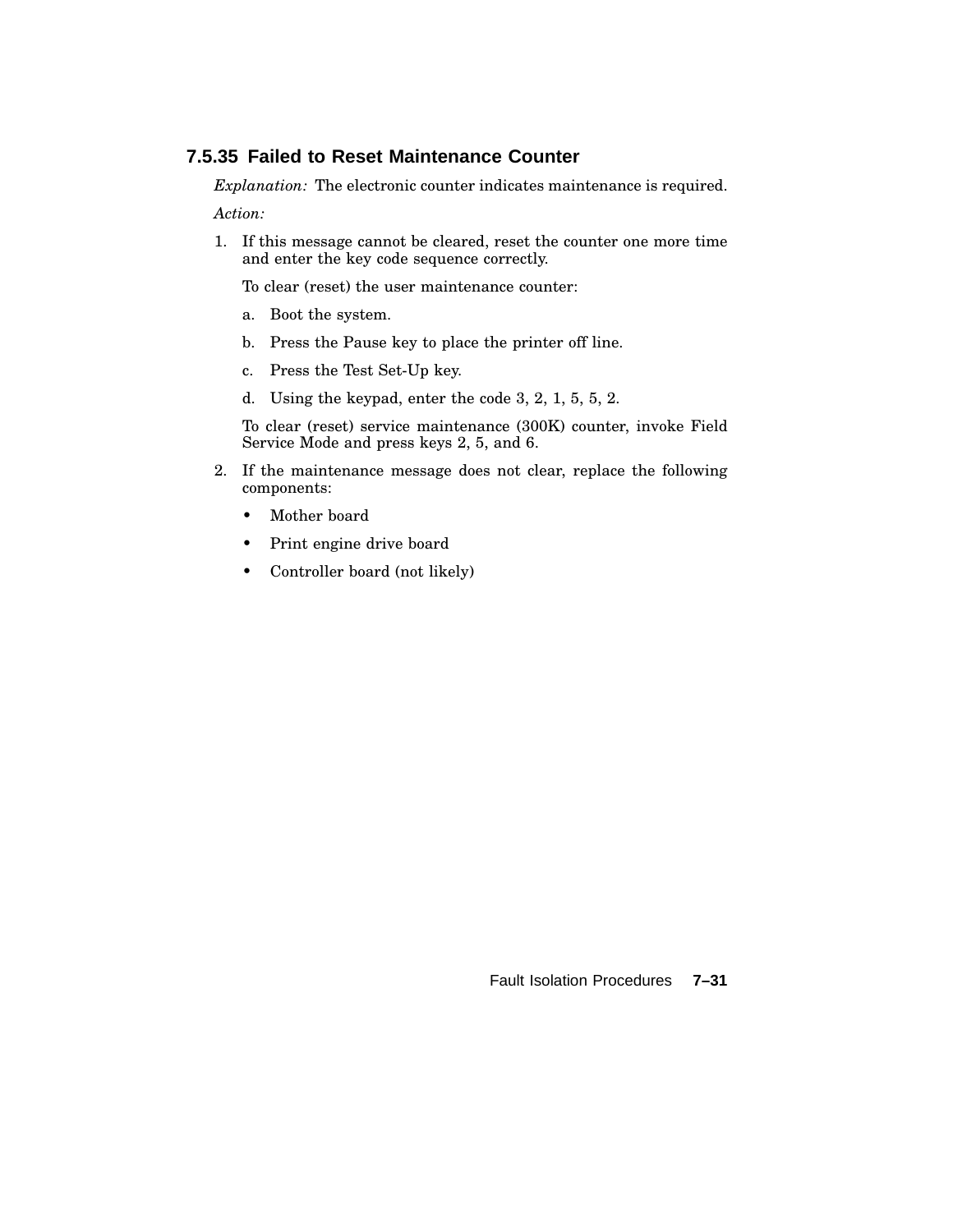### **7.5.36 Fail to Clear "Replace OPC Drum" Message**

*Explanation:* The electronic counter indicates that the OPC drum needs to be replaced. Signal DRCHG goes low, resets the counter, and clears the request.

*Action:*

- 1. Install a new OPC drum. (This is a customer task.)
- 2. Remove the back cover and manually activate the drum change sensor by pushing the metal actuator bracket to the left.

Clear the center of the optical drum sensor. Hold it still and check signal DRCHG at CN107–A4.

If the signal is high, replace the drum change sensor.

If the signal is low, replace the mother board.

3. Replace the print engine drive board.

### **7.5.37 Cleaning Unit Is Full**

*Explanation:* The toner overflow signal TNOVR is low at the print engine drive board.

*Action:*

- 1. Replace the cleaning unit.
- 2. Inspect the magnet on top of the new cleaning unit. The magnet should stay lower than the top of the cleaning unit.
- 3. Install an empty cleaning unit, latch the drawer, and check signal TNOVR at CN115–B7.

If the signal is low, replace the toner overflow sensor.

If the signal is high, replace the print engine drive board.

**7–32** PrintServer 20 and turbo PrintServer 20 Service Guide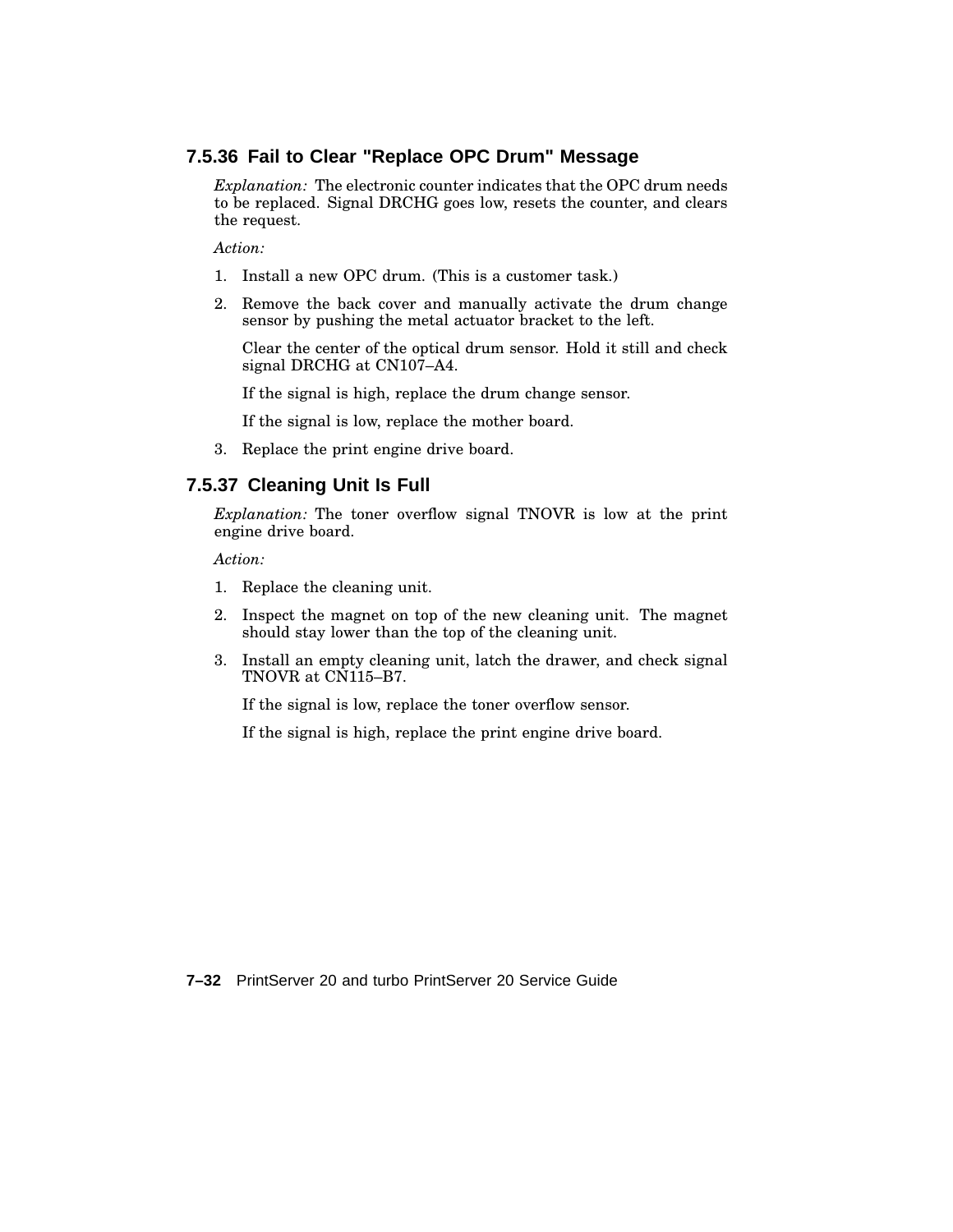### **7.5.38 Protocol Timeout Error**

*Explanation:* The controller fails the interface test with the print engine drive board.

*Action:*

- 1. Replace the print engine drive board.
- 2. Replace the controller board.
- 3. Replace the mother board (not likely).

## **7.5.39 Upper/Lower Cassette Paper-Size Error**

*Explanation:* While printing a job, the engine detects a paper-size key changed in the current selected cassette.

The paper-size key cannot be changed during a print job from the selected cassette because the prebuilt image pages in the buffer do not match the physical size. The user should not insert a cassette with a different key to the active slot during a print job in response to an **Add paper** message.

*Action:* If this problem happened by itself (not by operator error), perform the following:

- 1. Check if cassette is seated properly.
- 2. Check for damage to the tabs on the cassette.
- 3. Check if the key was installed properly.
- 4. Replace the cassette paper feed unit for a possible bad optical papersize sensor.

# **7.5.40 LCIT Paper-Size Error**

*Explanation:* While printing, the engine detects that the paper-size dial changed.

The paper-size dial cannot be changed within a print job from the selected input tray because those prebuilt image pages in the buffer do not match the physical size. The user should not change the dial setting within a print job in response to an **Add paper** message.

*Action:* If this problem happened by itself (not by operator error), replace the LCIT unit because of a possible bad optical paper-size sensor.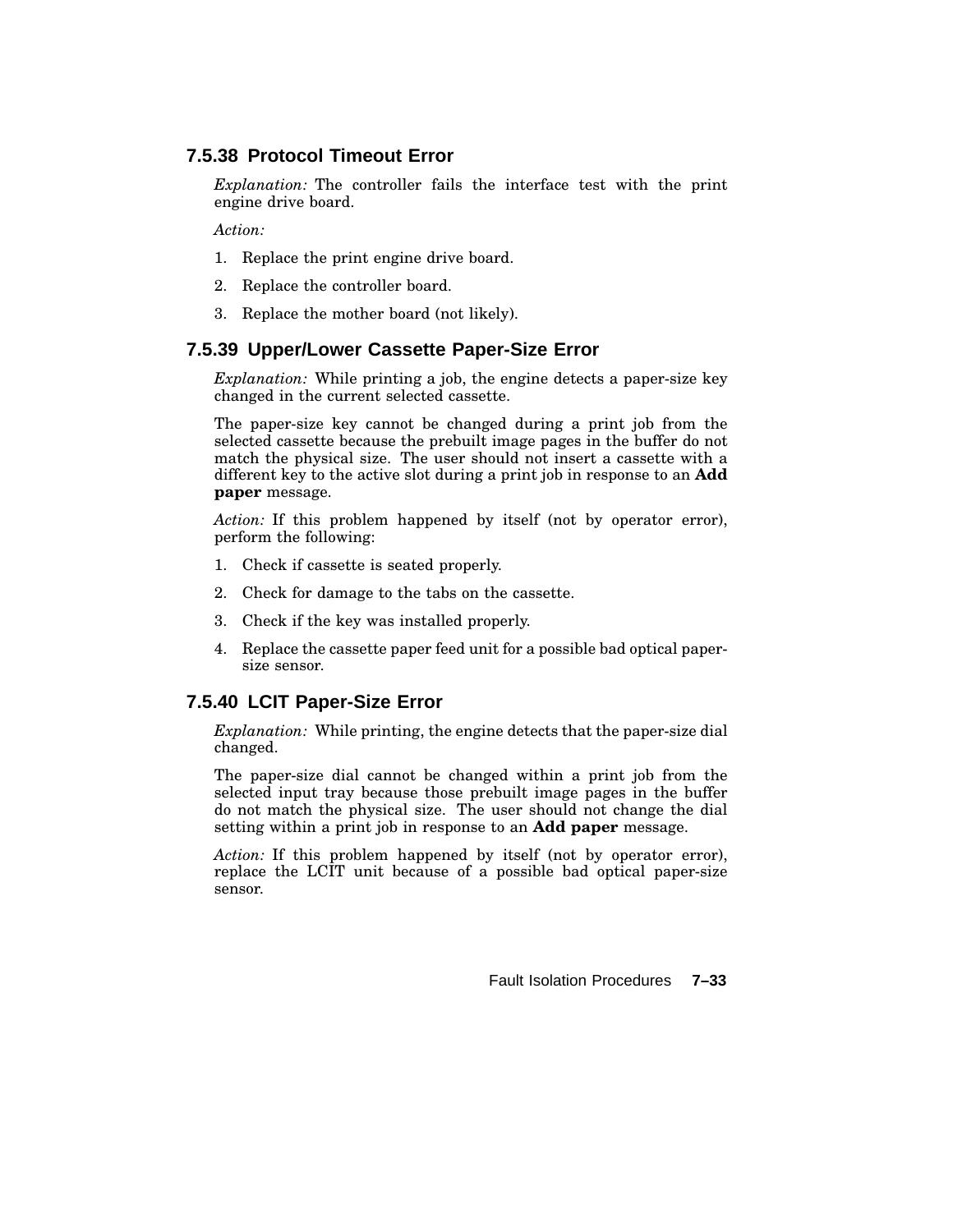### **7.5.41 LCIT Dial Wheel Incorrectly Set**

*Explanation:* Signal DIALE is low. The duplexer/LCIT drive board lowers the tray to the bottom position and activates the Paper Mis-set indicator.

*Action:*

- 1. Open the LCIT door and turn the dial wheel slowly. When you hear a clicking sound, the dial is set correctly. Close the LCIT.
- 2. Replace the LCIT.
- 3. Replace the duplexer/LCIT drive board.

## **7.5.42 LCIT Paper Misplaced**

*Explanation:* The PPSER signal is detected. The duplexer/LCIT drive board lowers the tray to the bottom position and activates the paper jam indicator. Normally the paper-height sensor stops the tray from going too high and activates the over-travel protection sensor.

*Action:*

- 1. Make sure the paper is flush against the far wall of the LCIT tray.
- 2. Open the LCIT, load some paper, and close the cover. If the tray does not rise, perform the following:
	- Remove the rear cover of the LCIT and check if the over-travel bar is stuck at the upper position.
	- Check signal PPSER at pin 3 (top pin) of the over-travel protection sensor:
		- If the signal is high, replace the duplexer/LCIT drive board.
		- If the signal is low, replace the LCIT.
	- If the tray rises and immediately lowers and the Paper Mis-set indicator illuminates, check signal UPLMT at CN405–4 of the duplexer/LCIT drive board.
		- If the signal is high, replace the LCIT feed unit sensor.
		- If the signal drops from high to low when the tray reaches the upper limit and then rises again when the tray moves down, replace the duplexer/LCIT drive board.

**7–34** PrintServer 20 and turbo PrintServer 20 Service Guide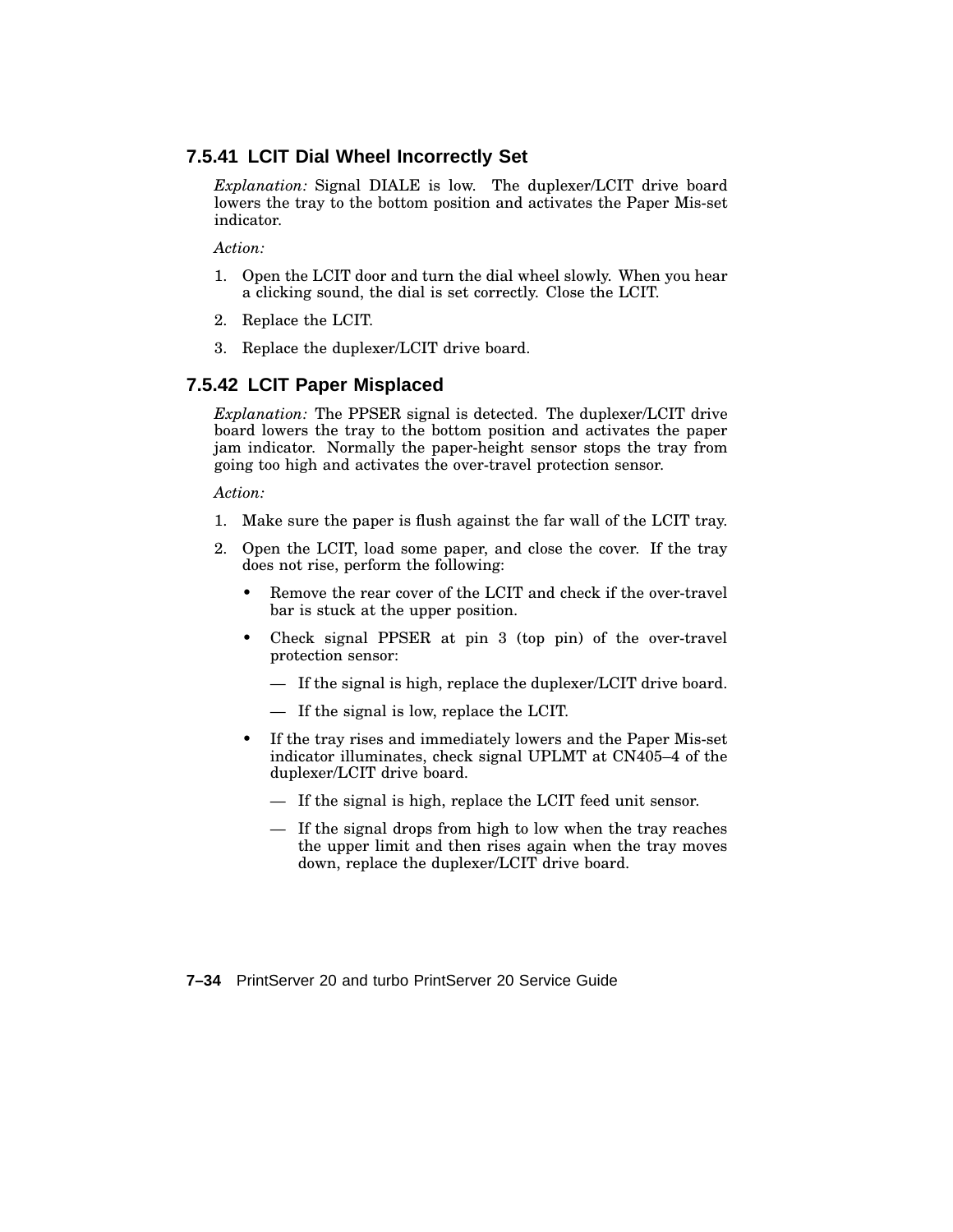#### **7.5.43 Time Out Error—Boot Failure... Retry...**

*Explanation:* The controller and network hardware are set up correctly, but no host system is available. The printer keeps trying to boot.

*Action:* Have a privileged user check the following:

- A host system is available in the network.
- The correct version of host software is installed.
- No LAN bridge boot-request-filter is on between the host and the printer.
- The proxy setup is correct in the authorization file (VMS only).
- For VMS, Versions 3.2 to 4.0, the logical LPS\$SUPPORT points to SYS\$SYSDEVICE:[LPS\$SERVER].
- For VMS, Version 4.0 and higher, LPS\$ROOT is defined as SYS\$SYSDEVICE:[LPS\$SERVER]. The down-line loaded image files point to SYS\$SYSDEVICE:[LPS\$SERVER].
- Issue the REPLY/ENABLE command at the operator console terminal and check for load requests from the printer. Check the OPCOM reports for details about the requests (VMS only).
- The network devices are configured correctly. If OPCOM messages recognize the boot request, but the host system aborts from a line communication error/device time out, check the following devices:

| <b>DELNI</b> | <b>DEMPR</b> |
|--------------|--------------|
| H4000        | H4005        |

DESTA

Check heart-beat enable/disable setting as well.

• Correct data is in the network data base. Issue the following command from NCP:

NCP> SHOW NODE printer\_node\_name CHARACTERISTICS

- Verify the Ethernet hardware address.
- Verify the load-file name and location.
- Verify the host circuit.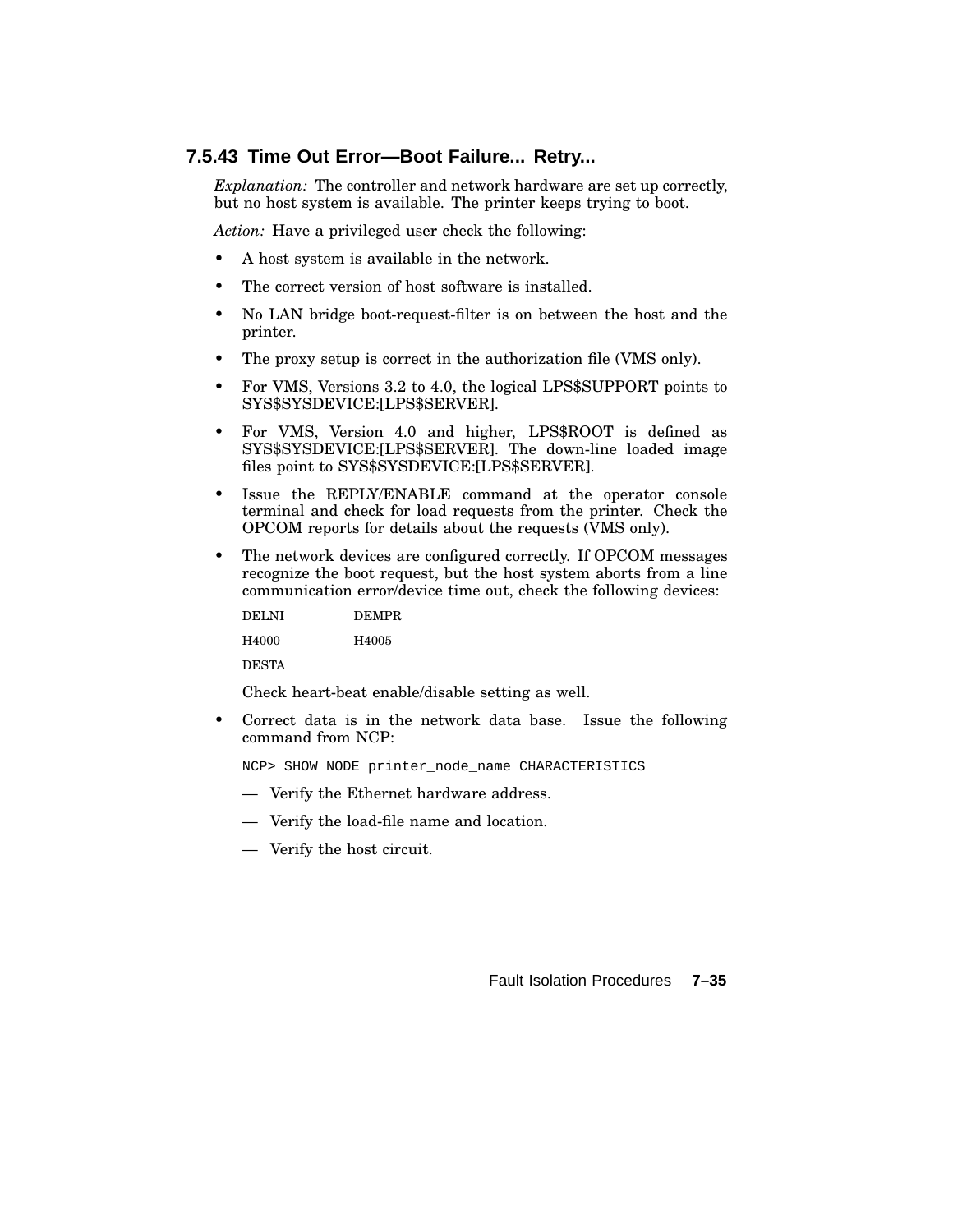#### **7.5.44 Fatal Error—Boot Failure**

*Explanation:* The controller detected a fatal error when it tried to boot. This problem should never appear if the controller diagnostics have passed.

*Action:*

- 1. Check the network devices and connections.
- 2. Recycle the power.
- 3. Replace the controller board.

# **7.6 Paper Jam FIPs**

When a jam occurs, the print engine:

- 1. Stops the print engine.
- 2. Sets the printer to a busy state.
- 3. Sends a byte of status information to the controller board.

The controller board:

- 1. Determines the location and jam path of each sheet of paper in the paper path.
- 2. Prints a message on the LCD display instructing the operator to go to the jam clearance labels and clear the jam.
- 3. Indicates the location and path of the jam on the operator panel.
- 4. Transmits the jam information to the supporting host event log file.

The operator panel paper path indicators identify the location of paper stalled in the paper path and the feed path. One or more of the indicators light for a single sheet of paper. Multiple indicators light if several sheets are stalled in the printer at a time.

The operator panel indicators do not directly correspond to a paper path sensor. The sensors dynamically track and detect the paper traveling through the printer. The sensors also detect stalled paper if the sheet is directly underneath the sensor. Figure 7–1 shows the location and gives a name to each indicator. Figure 7–2 shows the location and names each paper path sensor.

**7–36** PrintServer 20 and turbo PrintServer 20 Service Guide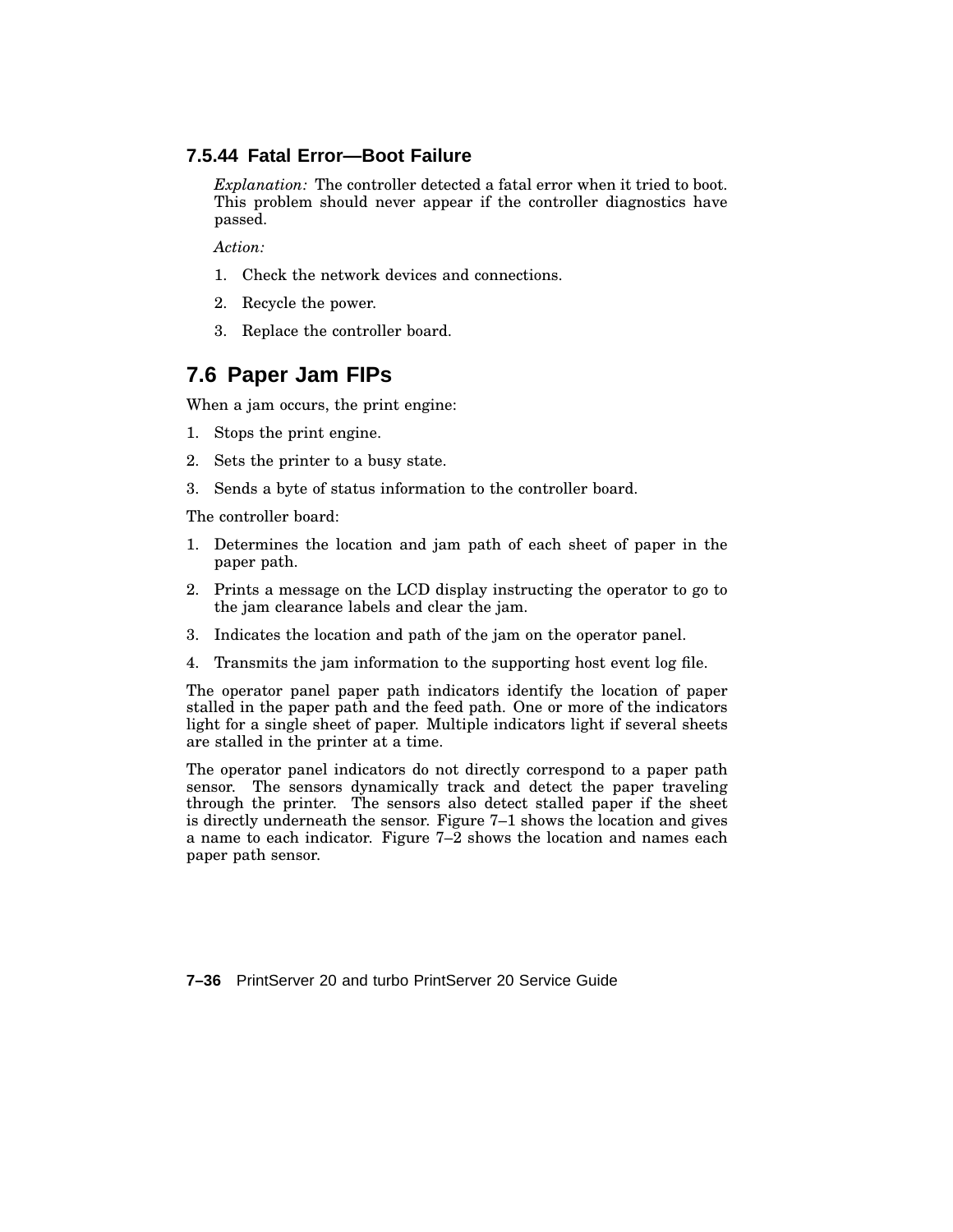**Figure 7–1: Paper and Jam Path Indicators**

MLO-003029 PICAS 14.6

**Figure 7–2: Paper Path Sensors**

MLO–003030 16 PICAS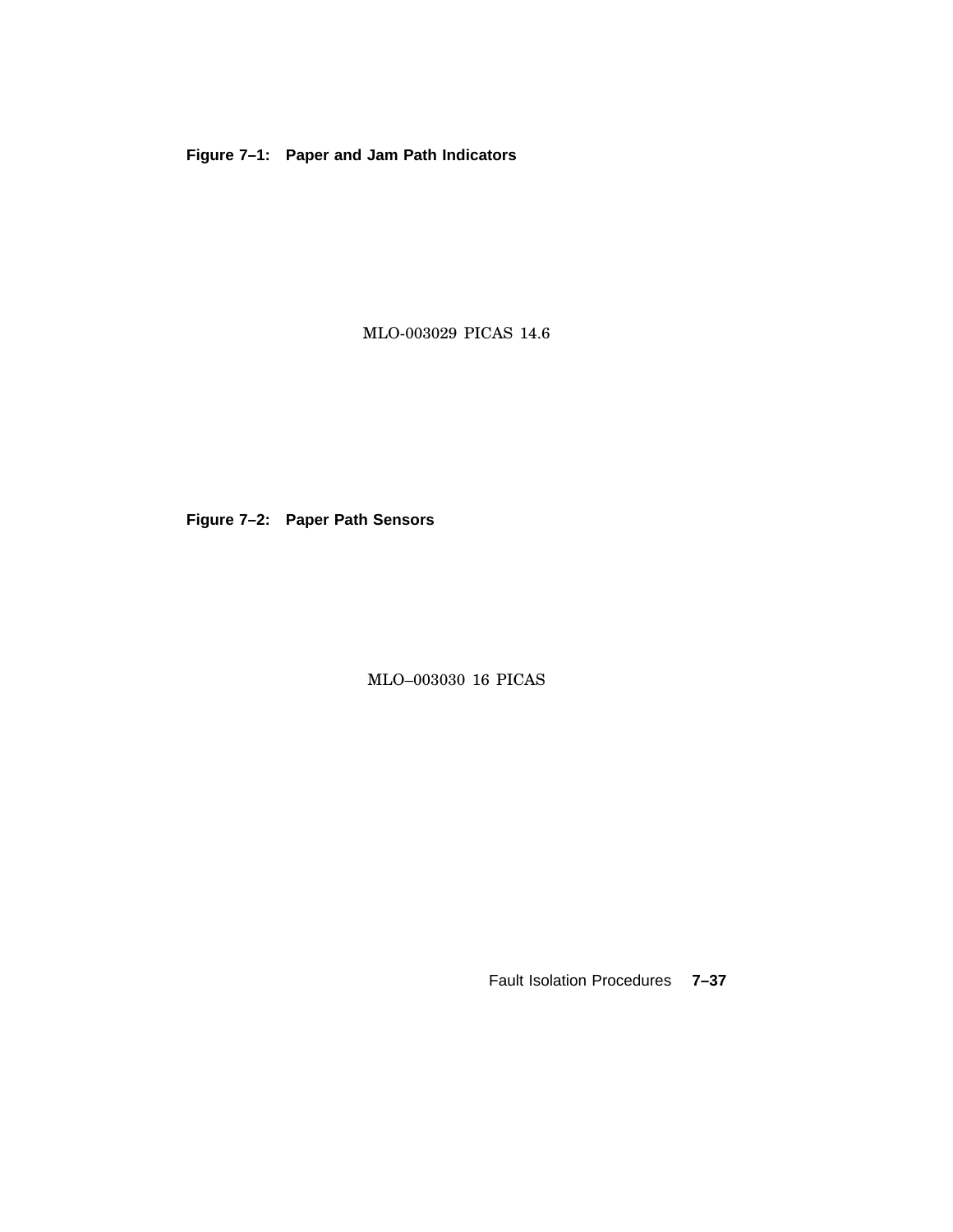Normally, an operator must remove all paper from the printer to clear the jam indication and restore the printer to the Ready state.

# **7.6.1 Jam FIP Director List**

Table 7–3 describes the paper path and section and directs you to a FIP. Using the indicators and the table, you must first isolate the paper path and see the recommended FIP.

| Table 7-3: Paper Jam FIPs |  |  |  |
|---------------------------|--|--|--|
|---------------------------|--|--|--|

| The Following Occurred                                                                                                                 | <b>Go to This Section</b><br>Section 7.6.3 |  |
|----------------------------------------------------------------------------------------------------------------------------------------|--------------------------------------------|--|
| Paper fed from the upper or<br>lower cassette did not reach the<br>registration sensor or roller in<br>time.                           |                                            |  |
| Paper from the LCIT or duplexer<br>unit did not reach or leave the<br>exit sensor of the feed unit.                                    | Section 7.6.4                              |  |
| Paper fed from the registration<br>roller did not clear the registra-<br>tion sensor or arrive at the en-<br>gine exit sensor in time. | Section 7.6.5                              |  |
| Paper did not arrive at the<br>LCOT entrance sensor.                                                                                   | Section 7.6.6                              |  |
| Paper failed to clear the exit<br>sensor or arrive at the duplex<br>entrance sensor in time.                                           | Section 7.6.6                              |  |
| The paper is fed to the duplex<br>exit sensor but did not arrive at<br>the duplex exit sensor in time.                                 | Section 7.6.7                              |  |
|                                                                                                                                        |                                            |  |

**7–38** PrintServer 20 and turbo PrintServer 20 Service Guide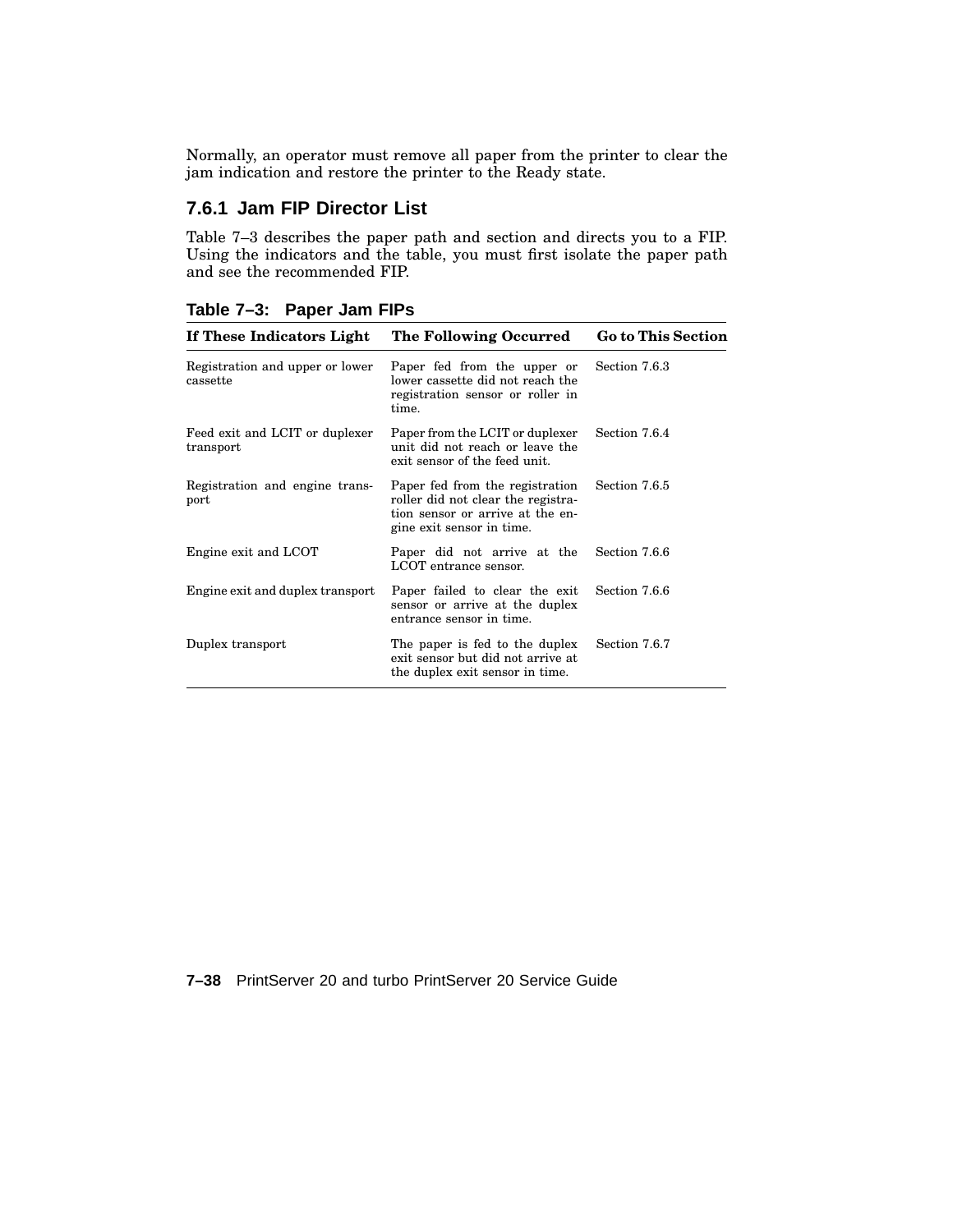# **7.6.2 Using the Remote Error Logging Facility**

For random or intermittent jams, ask the customer to enable the remote error logging facility for an extended period of time to capture an adequate number of events.

**NOTE:** *Instructions for enabling and disabling the error logging facility and the location of the event log file are in the PrintServer Supporting Host for VMS Management/User's Guide or PrintServer Supporting Host for ULTRIX Management/User's Guide.*

Check for the following messages:

#### **Paper Jam First Occurred in Upper Feedpath**

*Location of the Error:* The upper cassette feed unit—between the upper cassette and registration

#### *Explanation:*

- The paper from the upper cassette did not reach the registration sensor on time after the feed clutch turned on.
- The registration sensor detected a piece of paper when it powered on or during the warm-up cycle.

*Action:* See Section 7.6.3.

#### **Paper Jam First Occurred in Lower Feedpath**

*Location of the Error:* The lower cassette feed unit—between the lower cassette and registration

#### *Explanation:*

- The paper from the lower cassette did not reach the registration sensor on time after the feed clutch turned on.
- The registration sensor detected a piece of paper when it powered on or during the warm-up cycle.

*Action:* See Section 7.6.3.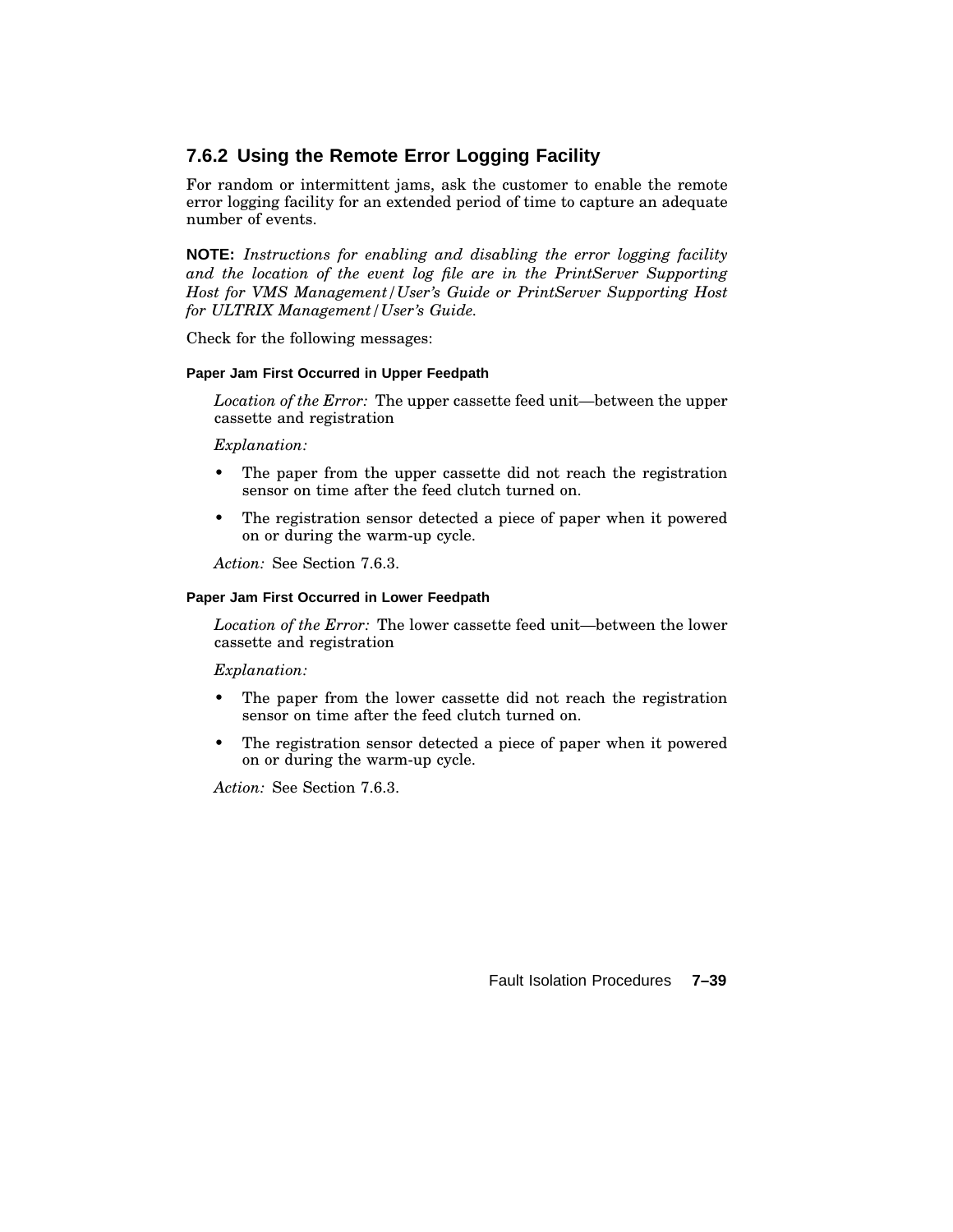#### **Paper Jam First Occurred in LCIT Feedpath**

*Location of the Error:* The LCIT feed unit—between the LCIT and the registration path

#### *Explanation:*

- The paper did not reach the feed exit sensor on time after the LCIT feed solenoid turned on.
- The paper did not leave the feed exit sensor on time.
- The paper from the LCIT did not reach the registration sensor on time.

*Action:* See Section 7.6.4.

#### **Paper Jam First Occurred in Duplex Feedpath**

*Location of the Error:* The duplex feed unit—between the duplex exit sensor and the registration unit

#### *Explanation:*

- The paper did not reach the feed exit sensor on time after the duplex feed motor turned on.
- The paper did not leave the duplex exit sensor on time after it reached the feed exit sensor.
- The paper did not leave the feed exit sensor on time after it left the duplex exit sensor.
- The paper from the duplexer did not reach the registration sensor on time after it reached the feed exit sensor.
- The feed exit sensor detected a piece of paper when it powered on or during the warm-up cycle.

*Action:* See Section 7.6.4.

**7–40** PrintServer 20 and turbo PrintServer 20 Service Guide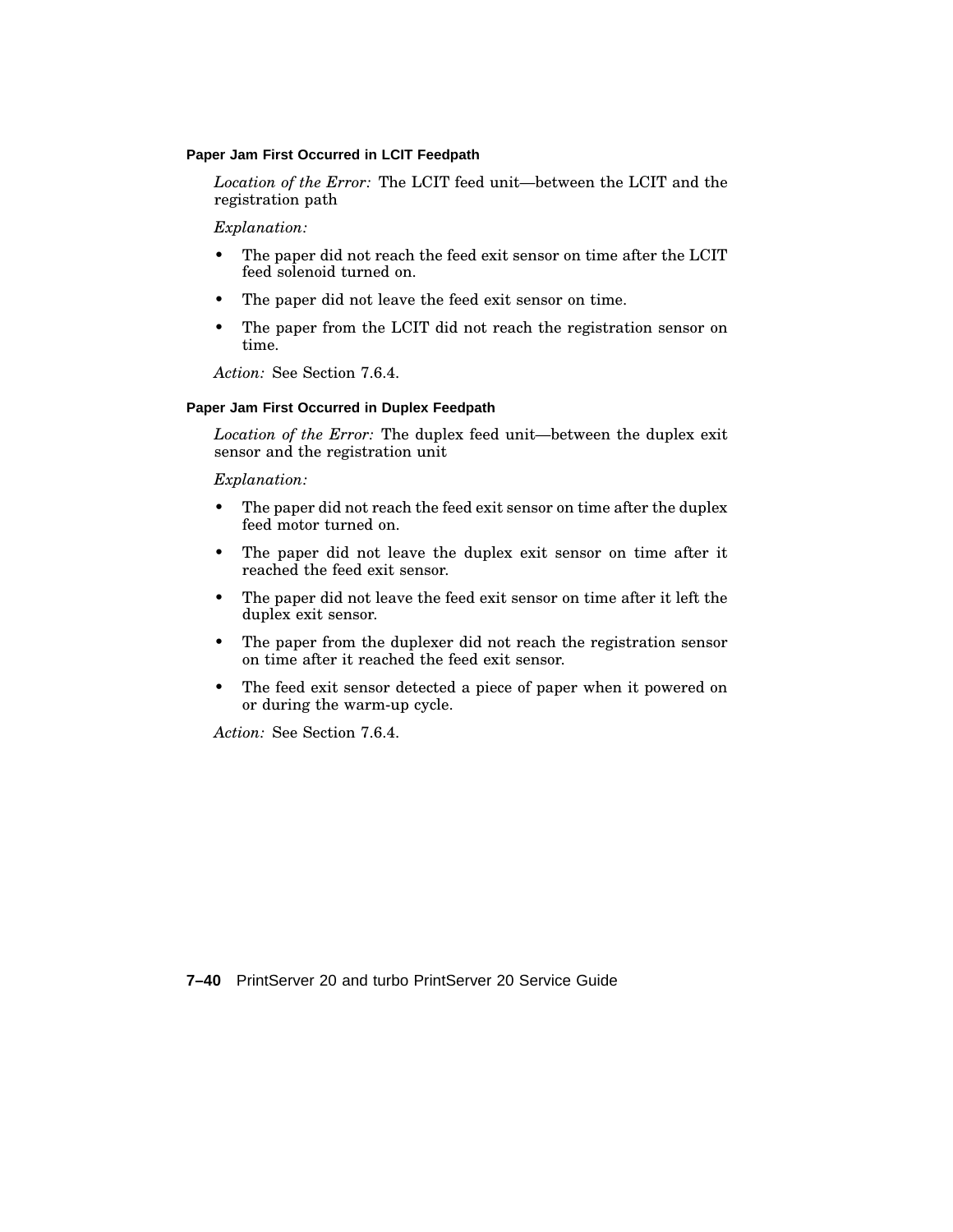#### **Paper Jam First Occurred in Duplex Transport Station**

*Location of the Error:* The duplex transport station—in the duplexer unit

#### *Explanation:*

- The paper did not reach the duplex exit sensor on time after it reached the duplex entrance sensor.
- The duplex entrance sensor or the duplex exit sensor detected a piece of paper at power up or during the warm-up cycle.

*Action:* See Section 7.6.7.

#### **Paper Jam First Occurred in Main Transport Area**

*Location of the Error:* The engine transport area—between the registration unit and the fork gate unit

*Explanation:*

- The paper did not reach the engine exit sensor on time after the registration clutch turned on.
- The registration sensor detected a piece of paper when it powered on or during the warm-up cycle.

*Action:* See Section 7.6.5.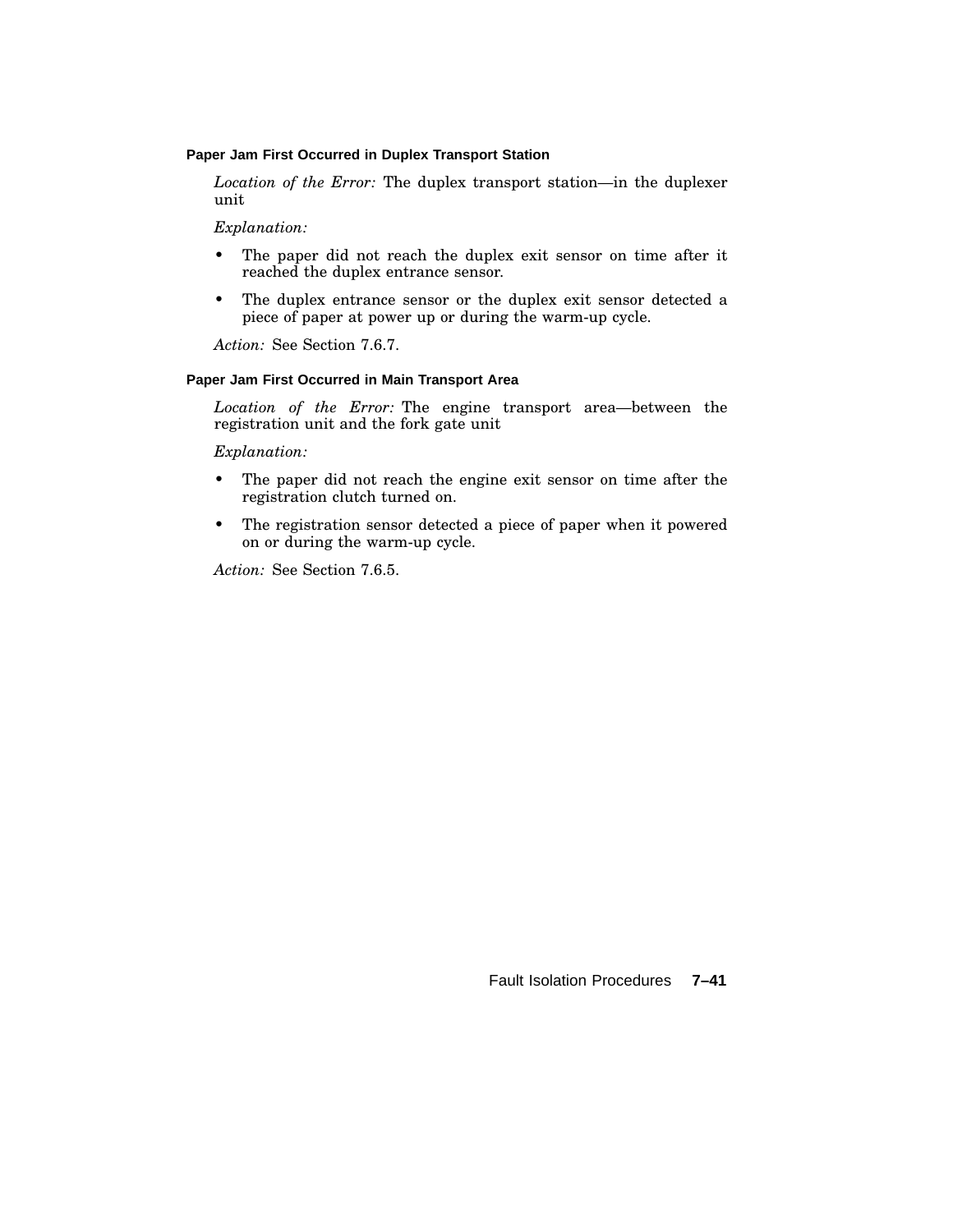#### **Paper Jam First Occurred in Upper Transport Area**

*Location of the Error:* The fork gate unit—between the fork gate unit and the lower LCOT sensor path

*Explanation:* The paper did not reach the lower LCOT sensor on time after it reached the engine exit sensor.

*Action:* See Section 7.6.6.

#### **Paper Jam First Occurred in Eject Area**

*Location of the Error:* In the LCOT

*Explanation:*

- The paper did not leave the lower LCOT sensor on time.
- The paper did not reach the upper LCOT sensor on time after it reached the lower LCOT sensor.
- The paper did not leave the upper LCOT sensor on time.
- The upper/lower LCOT sensor detected a piece of paper at power up or during the warm-up cycle.

*Action:* See Section 7.6.6.

**7–42** PrintServer 20 and turbo PrintServer 20 Service Guide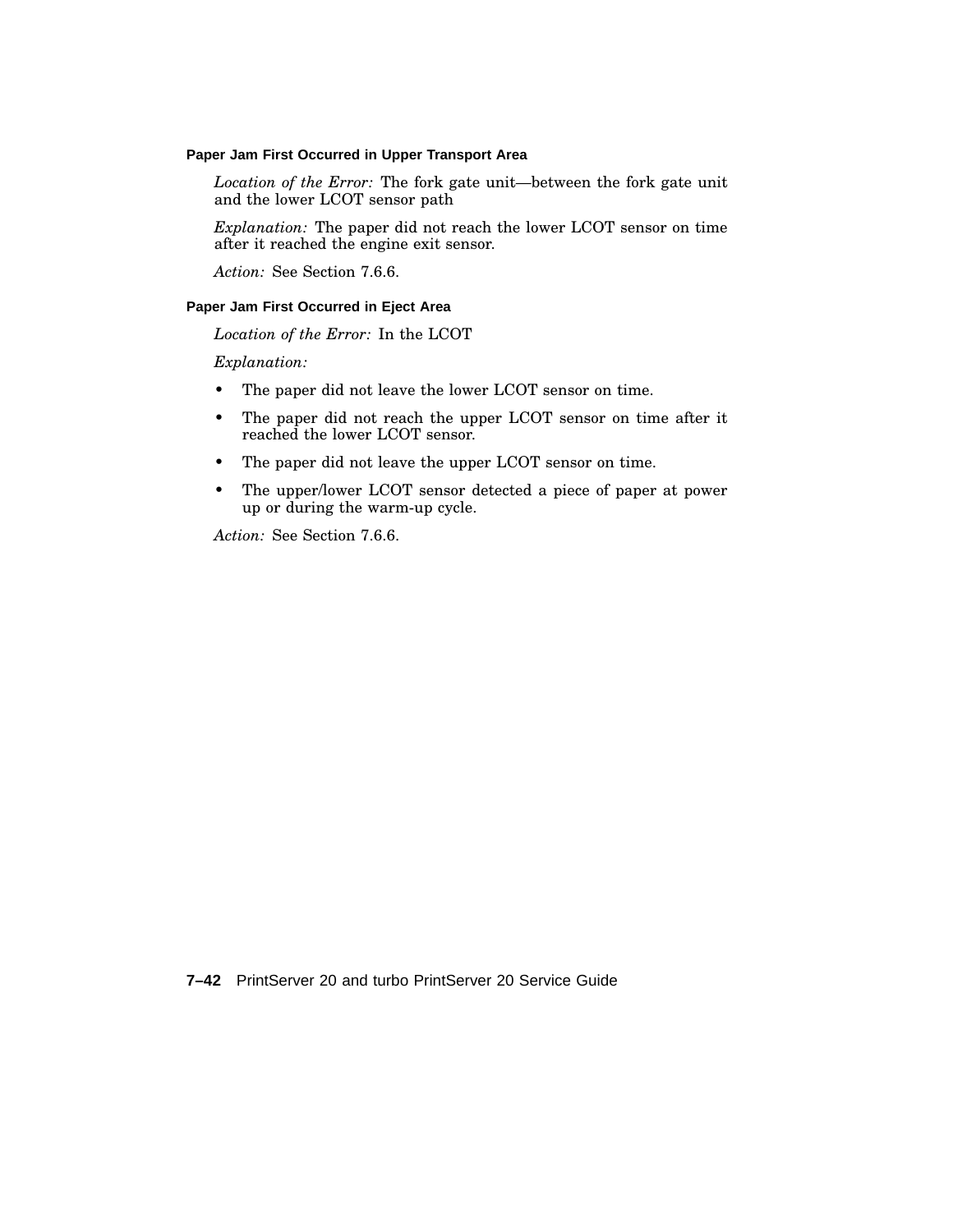#### **Paper Jam First Occurred in Lower Transport Area**

*Location of the Error:* The duplex unit entrance—between the fork gate unit and the duplex entrance path

*Explanation:*

- The paper did not reach the duplex entrance sensor on time after the duplex feed motor turned on.
- The paper did not leave the duplex entrance sensor on time.

*Action:* See Section 7.6.6.

#### **Paper Jam First Occurred in Fuser Area**

*Location of the Error:* The engine exit—between the fusing unit and the fork gate unit

*Explanation:*

- The paper did not leave the engine exit sensor on time.
- The engine exit sensor detected a piece of paper at power up or during the warm-up cycle.

*Action:* See Section 7.6.6.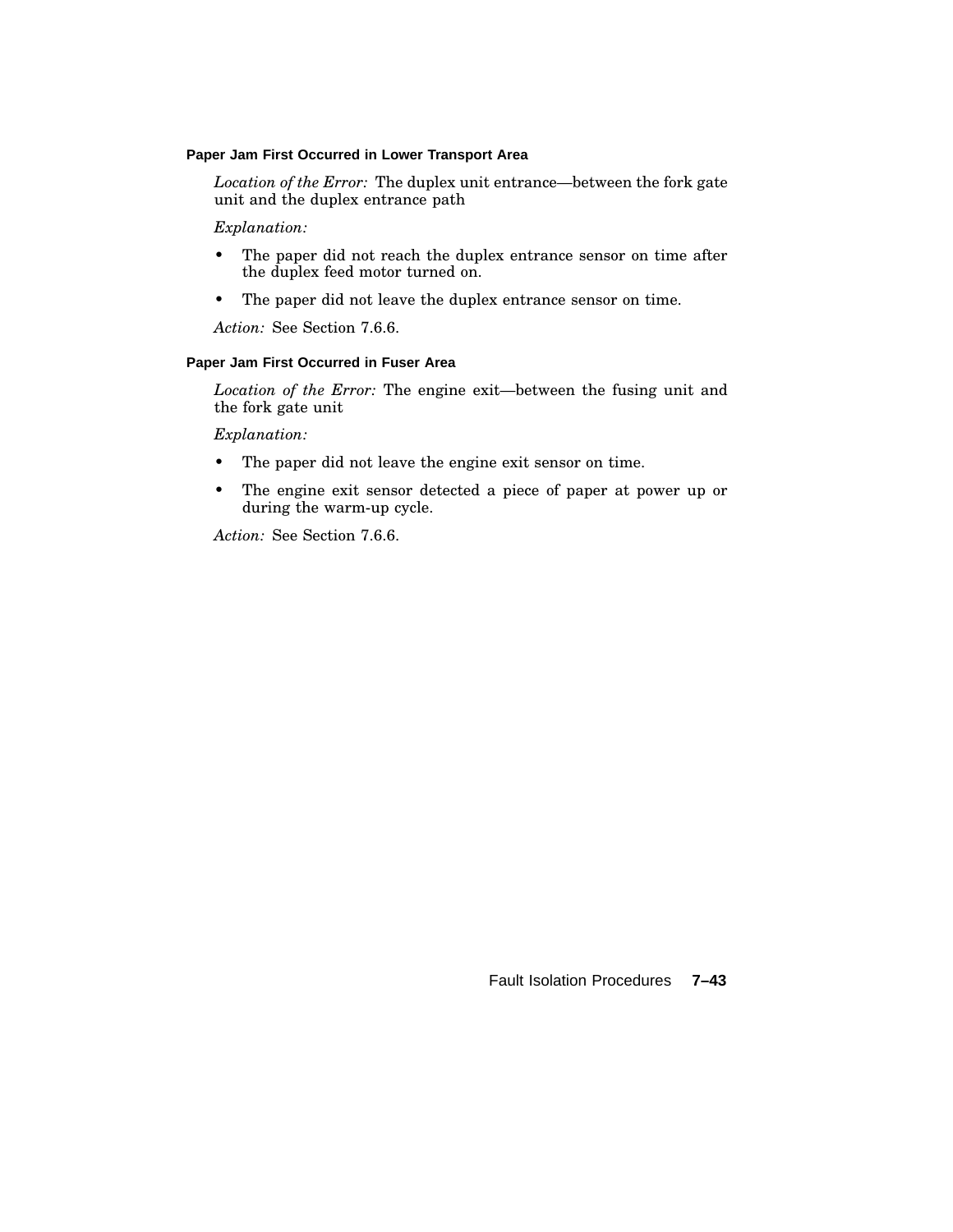#### **Paper Jam First Occurred in Cabinet**

*Location of the Error:* The cabinet

*Explanation:* The printer detected a paper jam in the cabinet.

*Action:* If the error occurs during simplex printing from the LCIT, see Section 7.6.4. If the error occurs during duplex printing, see Section 7.6.6 and Section 7.6.7.

#### **Paper Jam First Occurred due to Cover Open**

*Location of the Error:* Any location

*Explanation:* The printer shut down and indicated a paper jam because it detected a cover interlock error.

*Action:* See Sections 7.5.16, 7.5.17, 7.5.18, and 7.5.19.

#### **Paper Jam First Occurred due to Engine Fault**

*Location of the Error:* Any location.

*Explanation:* The printer shut down and indicated a paper jam because it detected a fatal engine error.

*Action:* The fatal error message should be on the front panel. See Table 7–2 for the appropriate FIP.

**7–44** PrintServer 20 and turbo PrintServer 20 Service Guide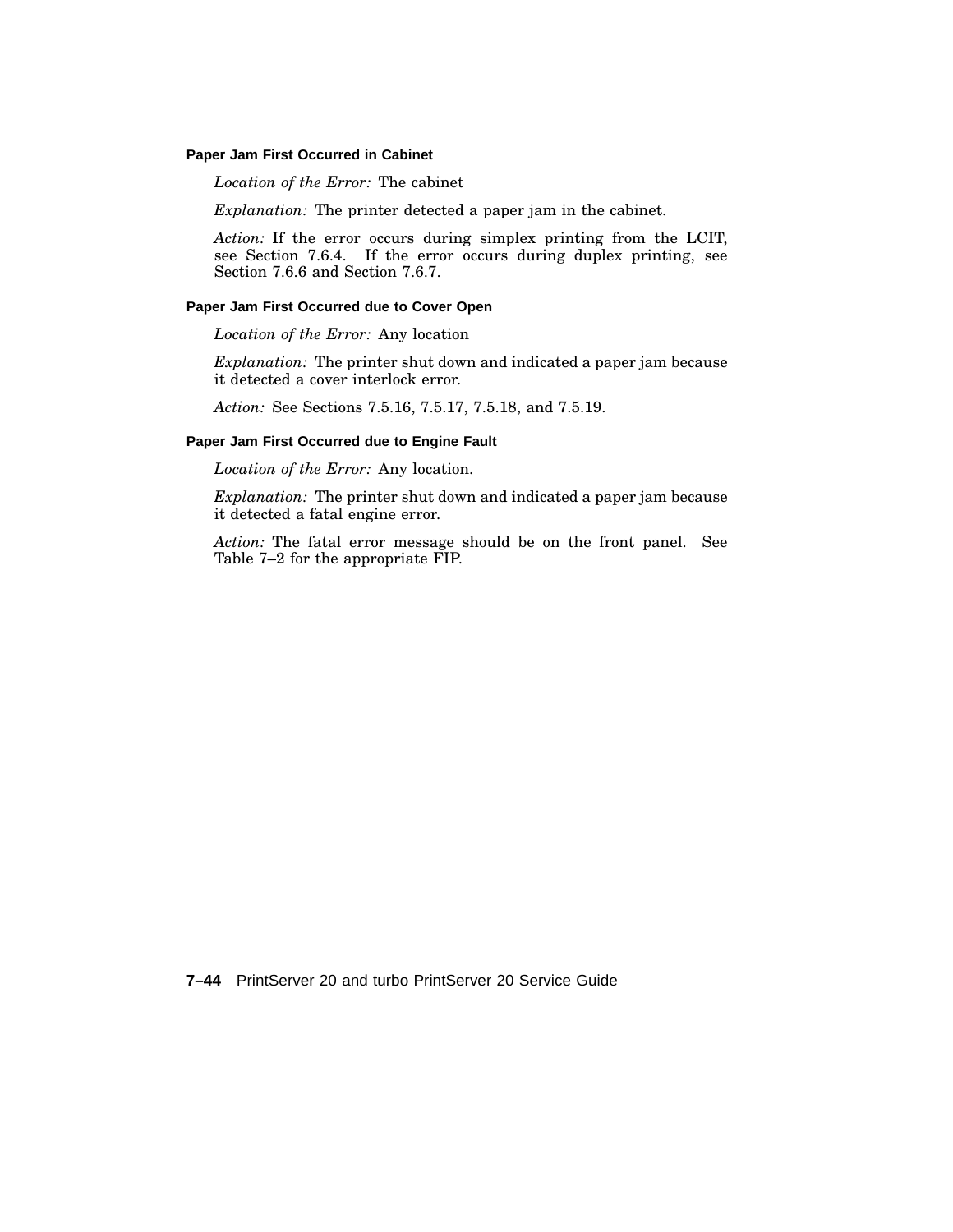

# **7.6.3 Registration and Cassette Feed Path Jam FIP**

Fault Isolation Procedures **7–45**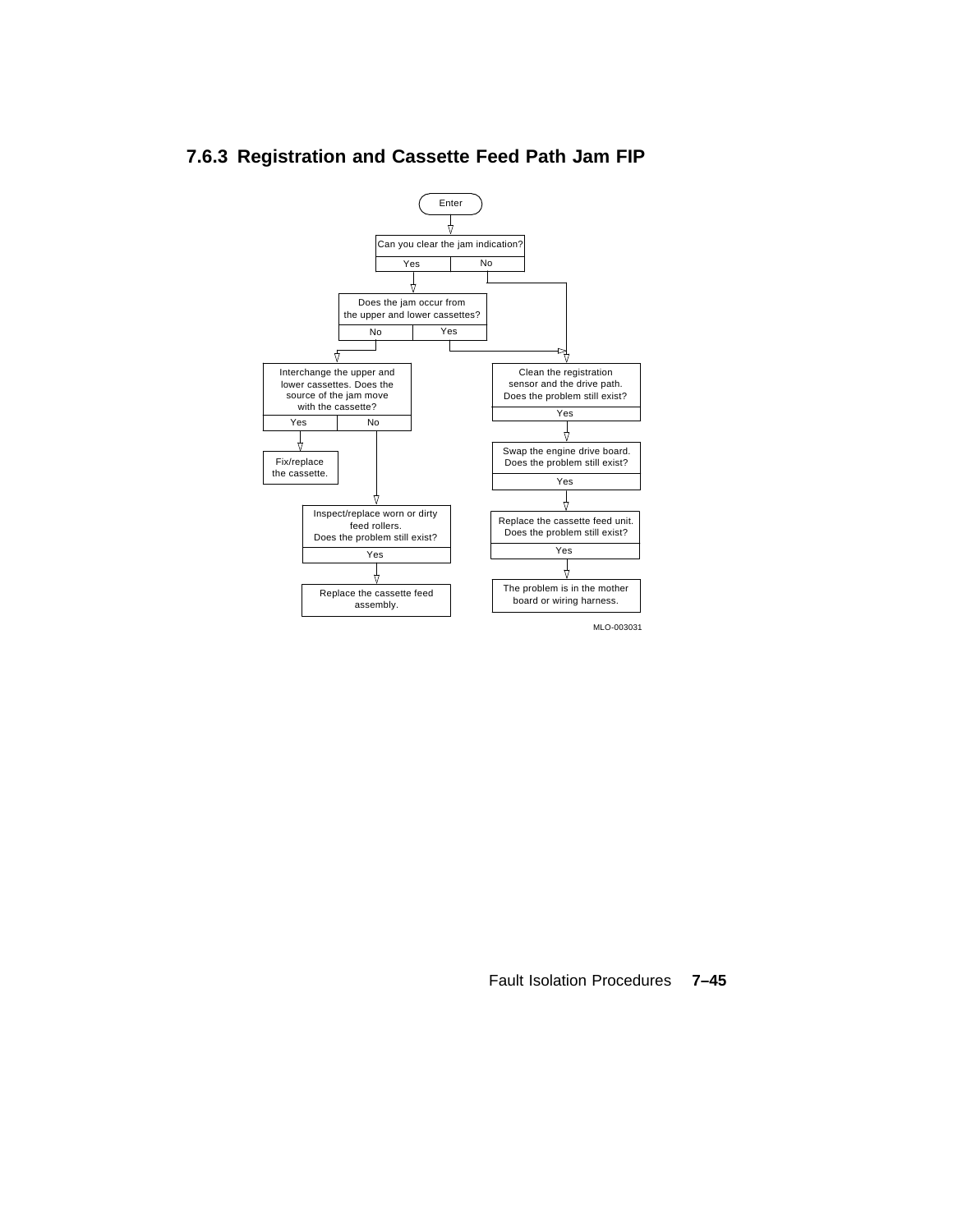# **7.6.4 Cabinet Exit Jam FIP**



#### **7–46** PrintServer 20 and turbo PrintServer 20 Service Guide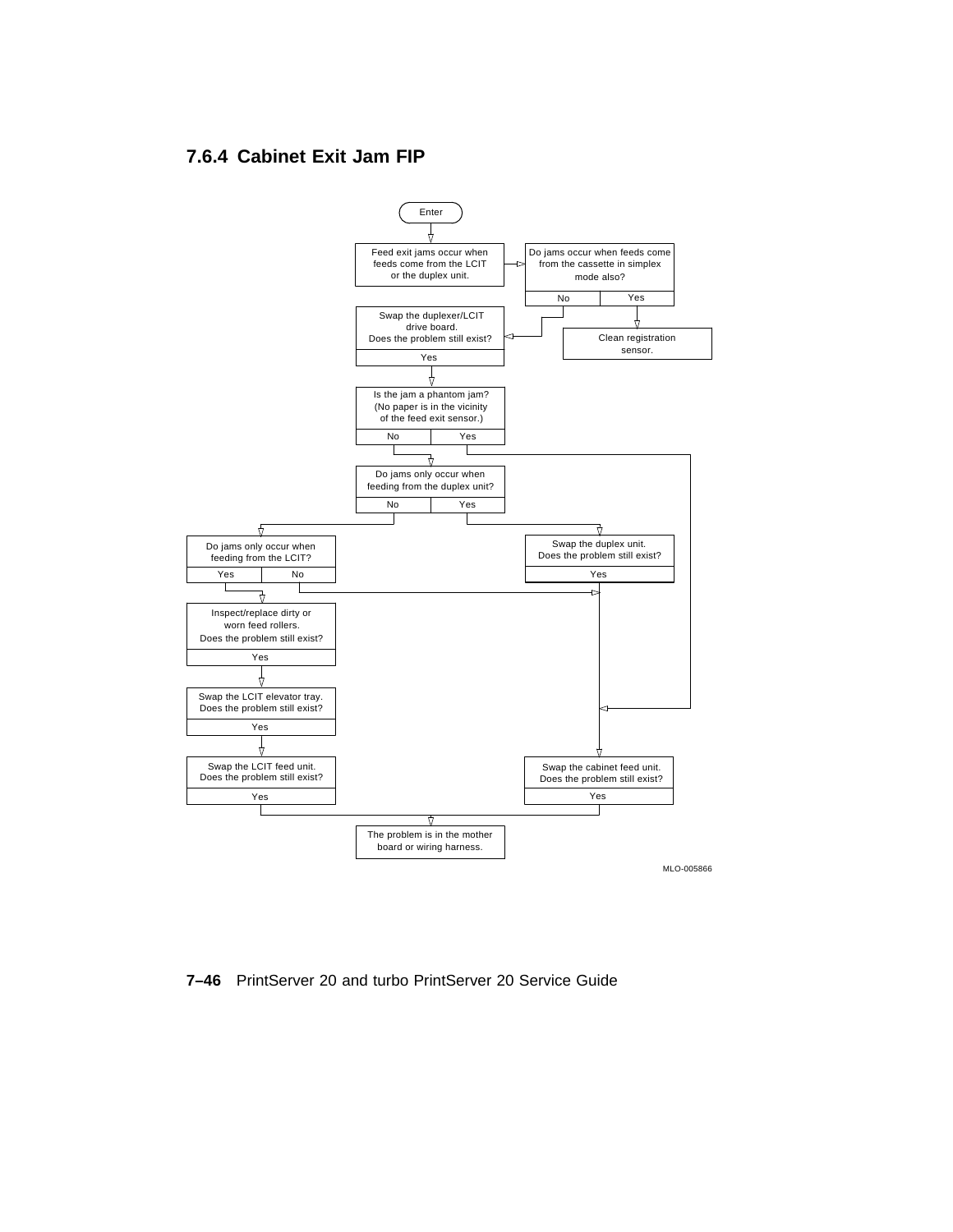# **7.6.5 Drum and Transport Area Jam FIP**



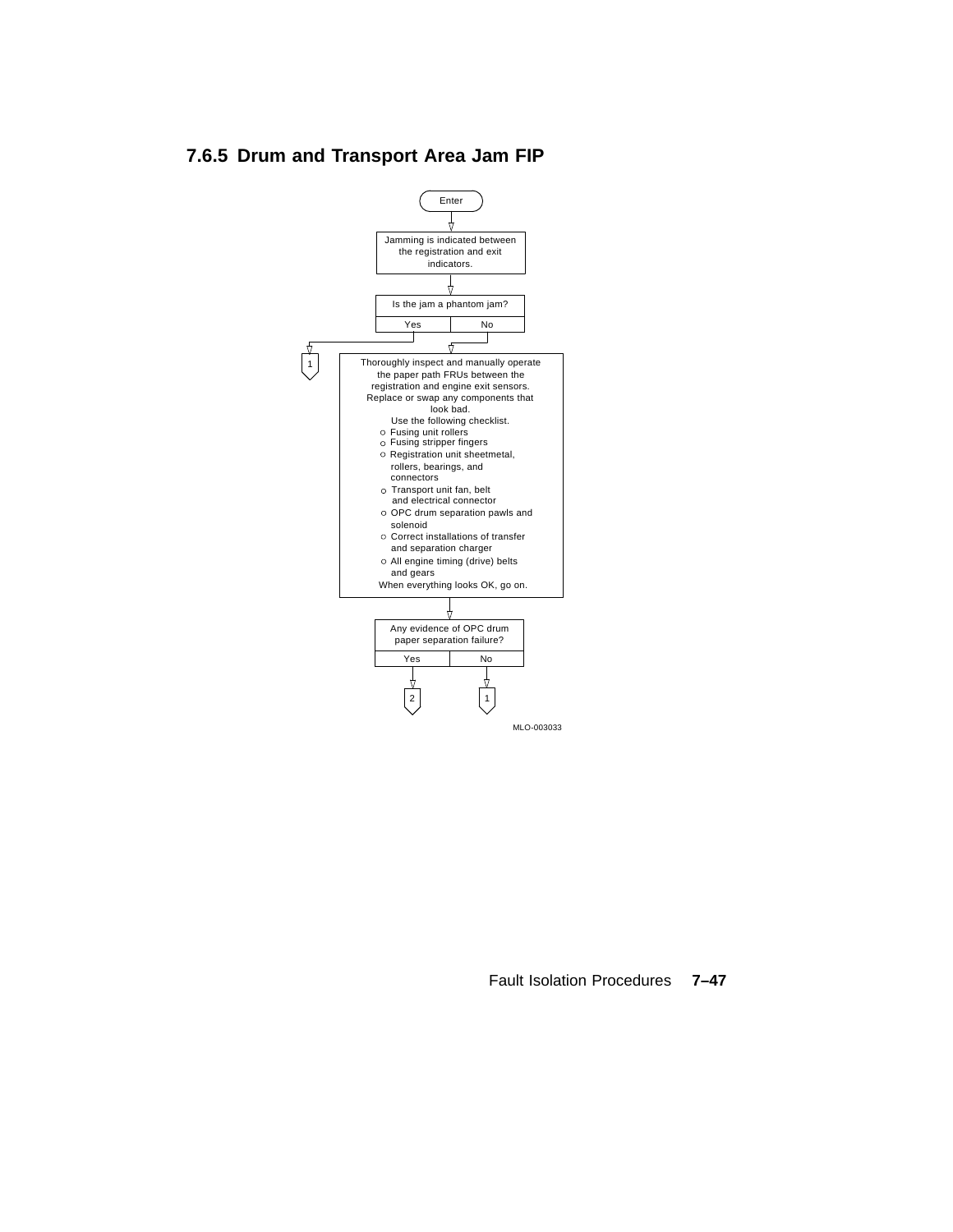

**Drum and Transport Area Jam FIP Continued (2 of 4)**

**7–48** PrintServer 20 and turbo PrintServer 20 Service Guide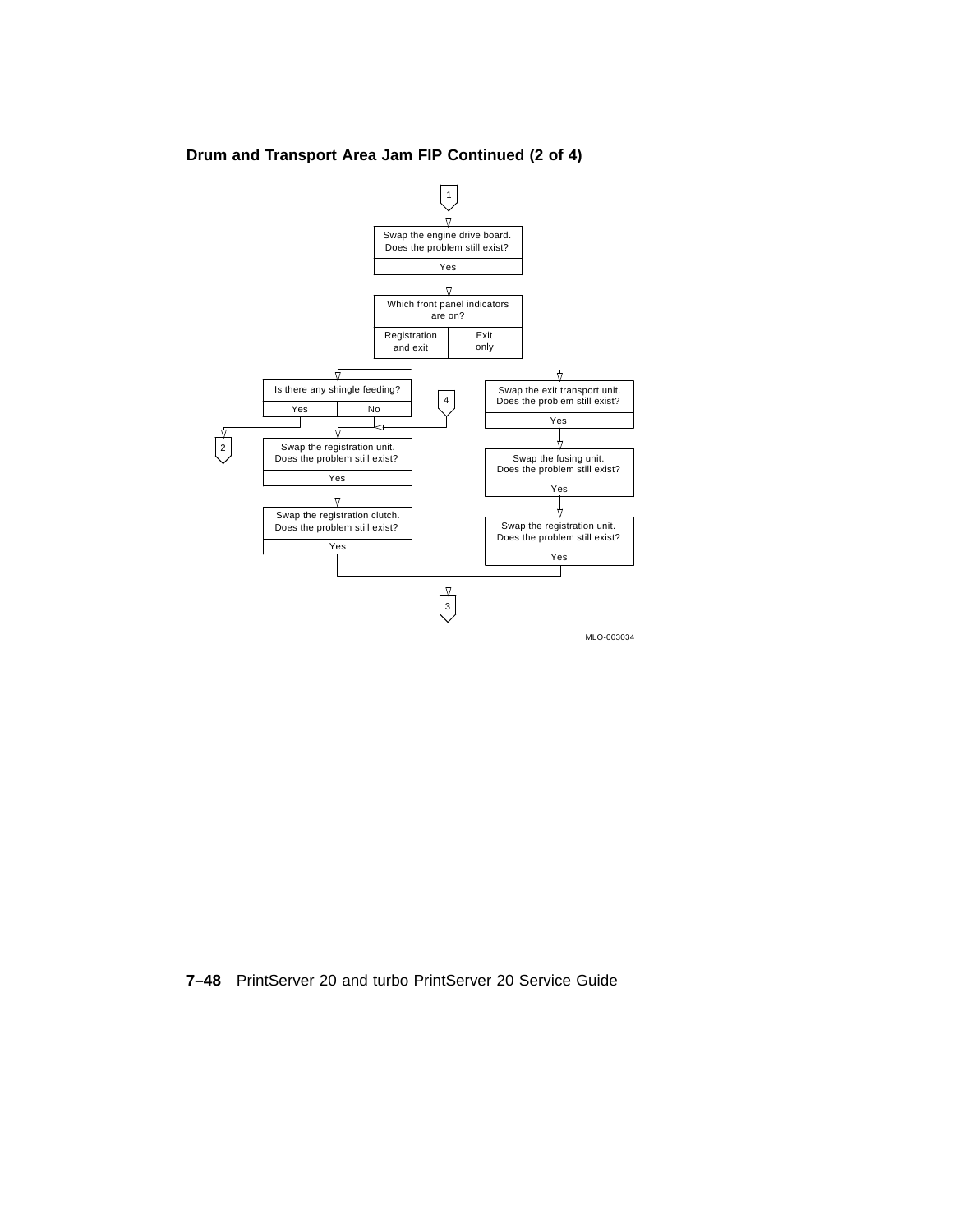### **Drum and Transport Area Jam FIP Continued (3 of 4)**



Fault Isolation Procedures **7–49**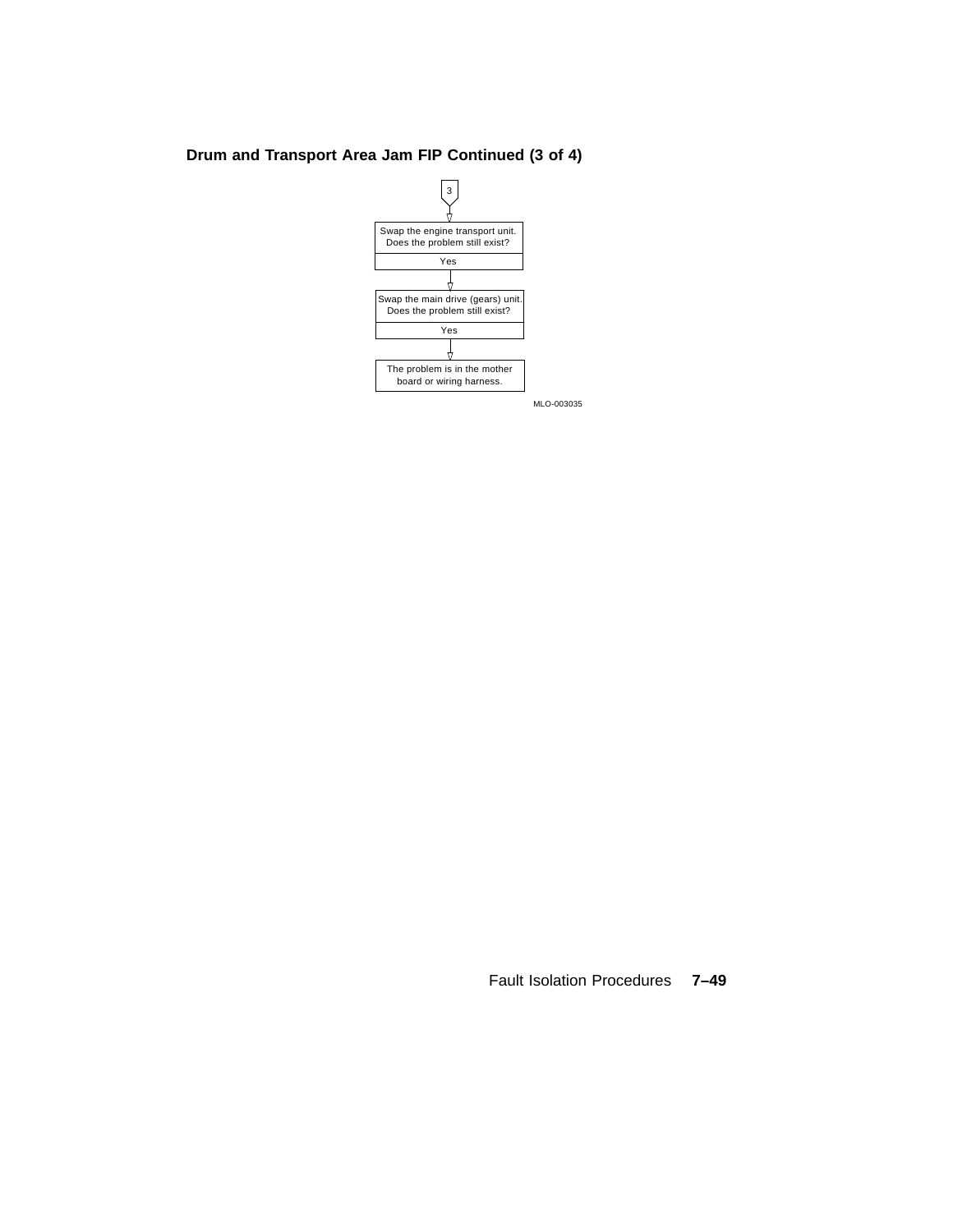**Drum and Transport Area Jam FIP Continued (4 of 4)**



**7–50** PrintServer 20 and turbo PrintServer 20 Service Guide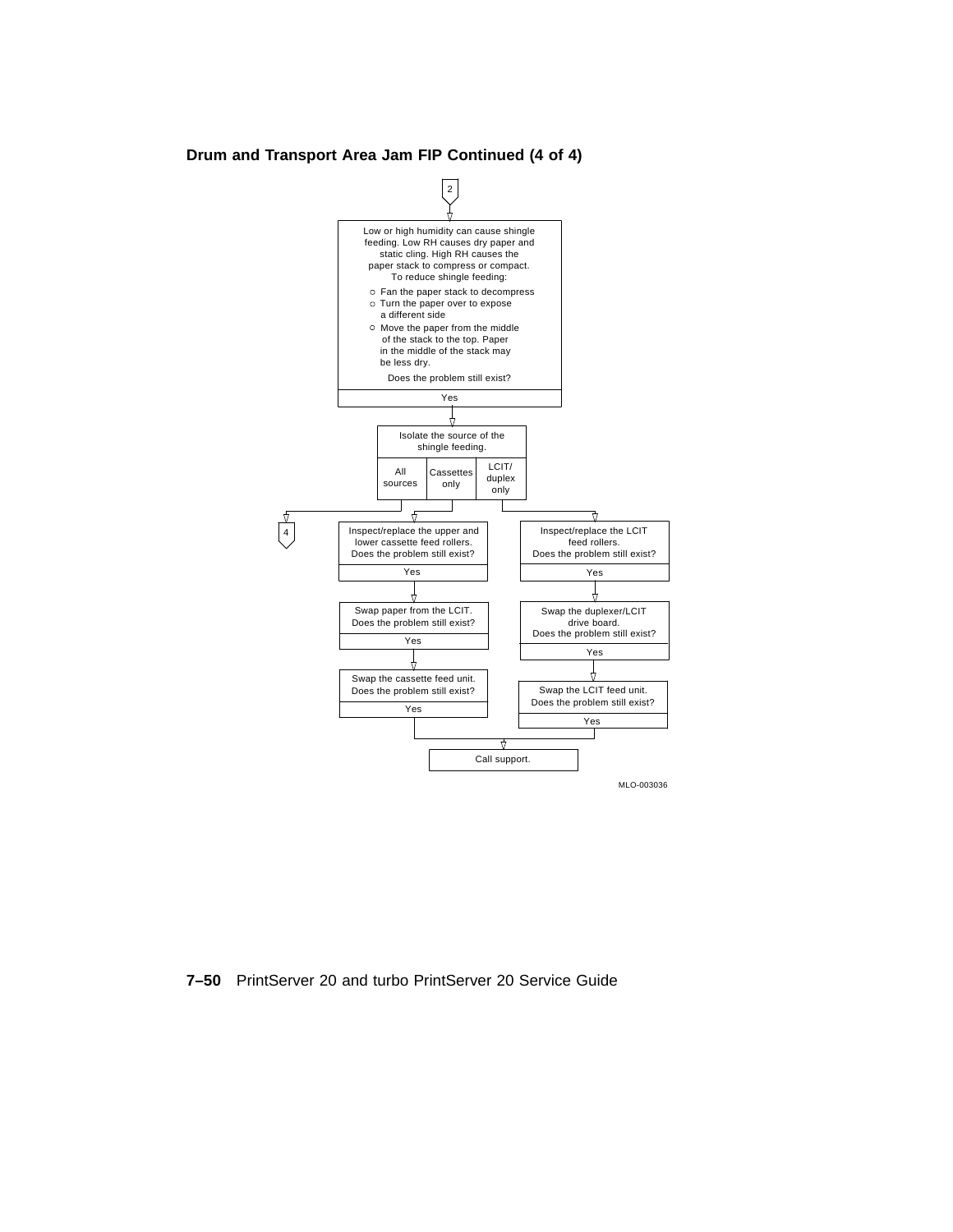## **7.6.6 Engine Exit Jam FIP**



MLO-003037

Fault Isolation Procedures **7–51**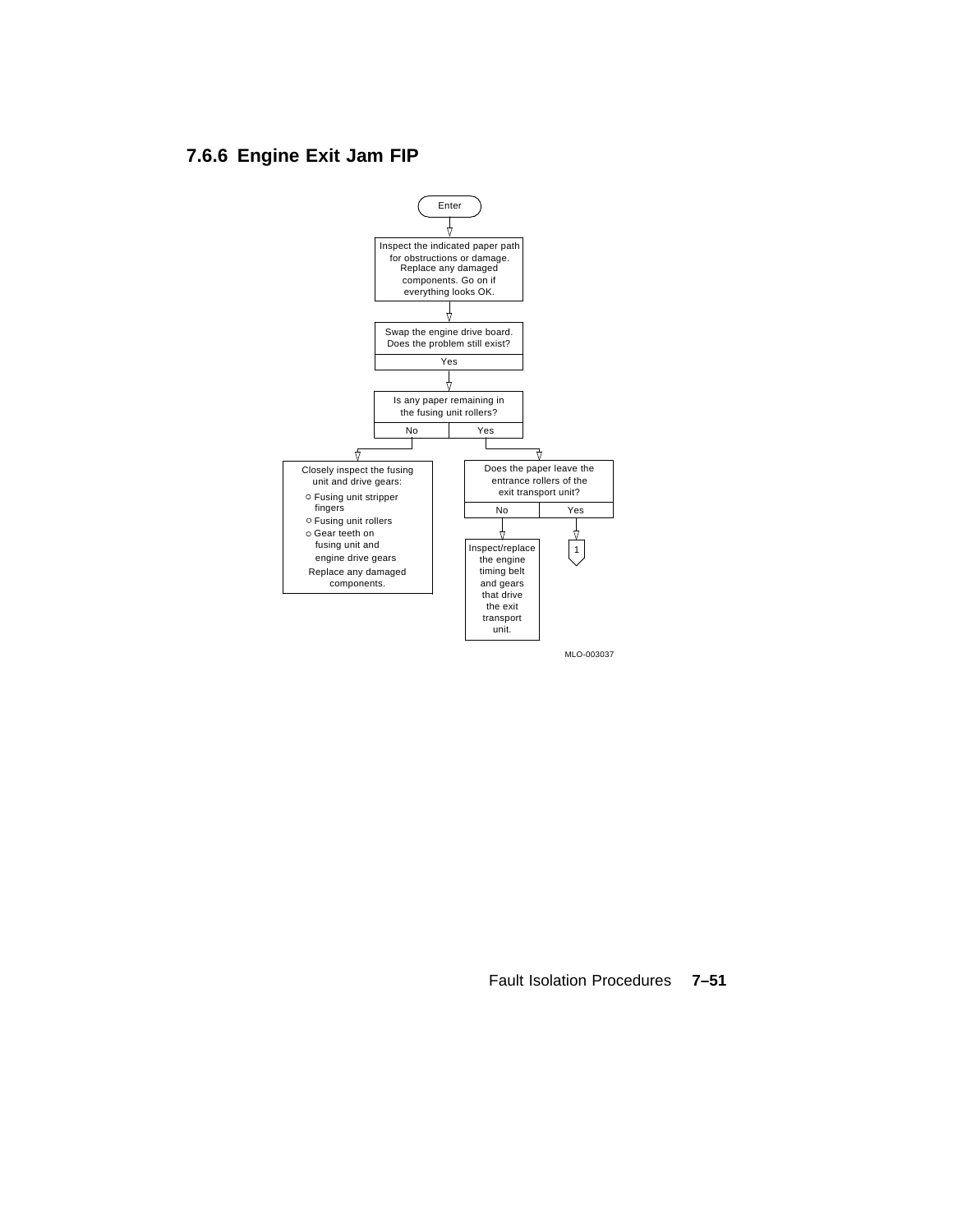### **Engine Exit Jam FIP, Continued (2 of 2)**



**7–52** PrintServer 20 and turbo PrintServer 20 Service Guide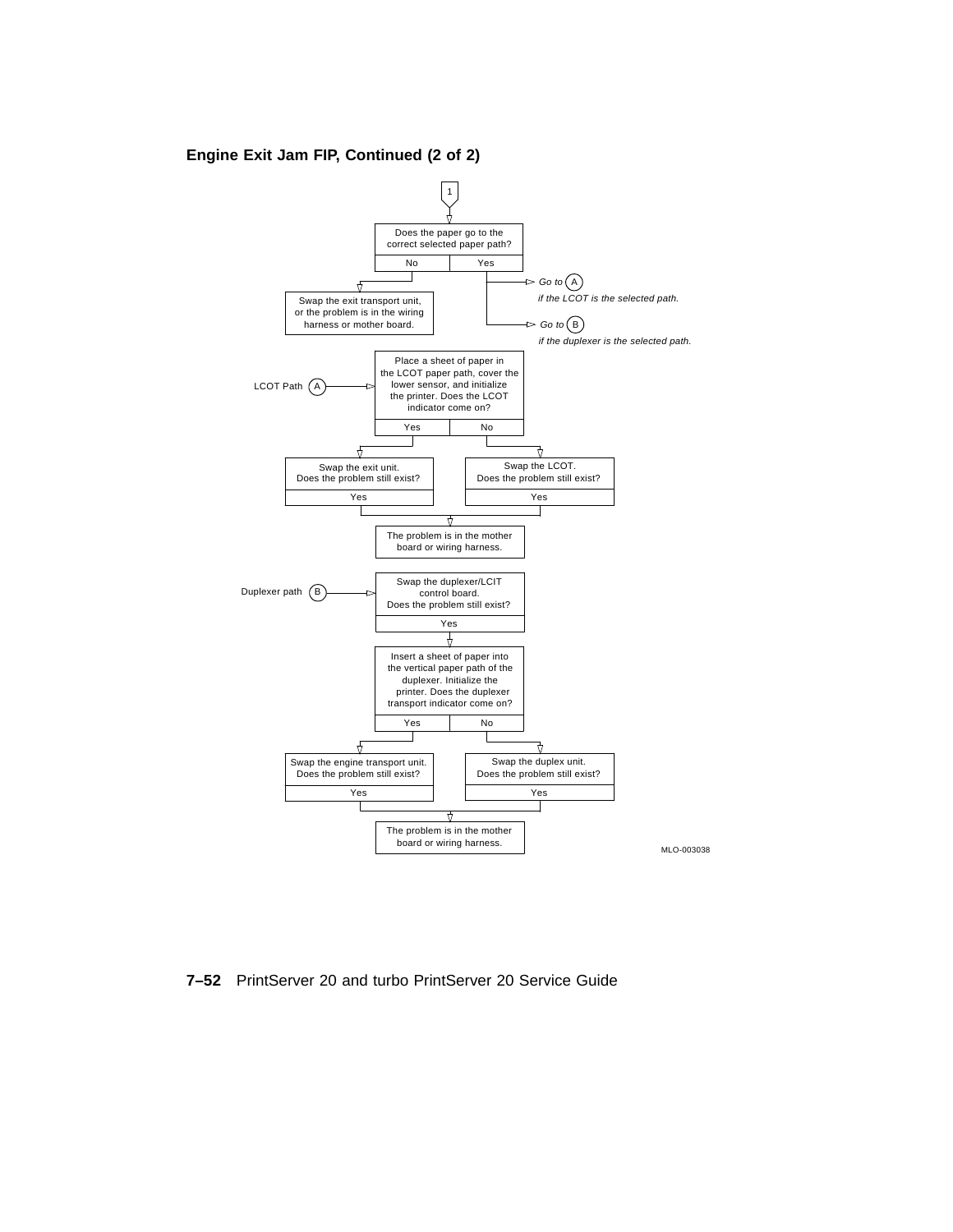## **7.6.7 Duplex Transport Jam FIP**



MLO-003039

Fault Isolation Procedures **7–53**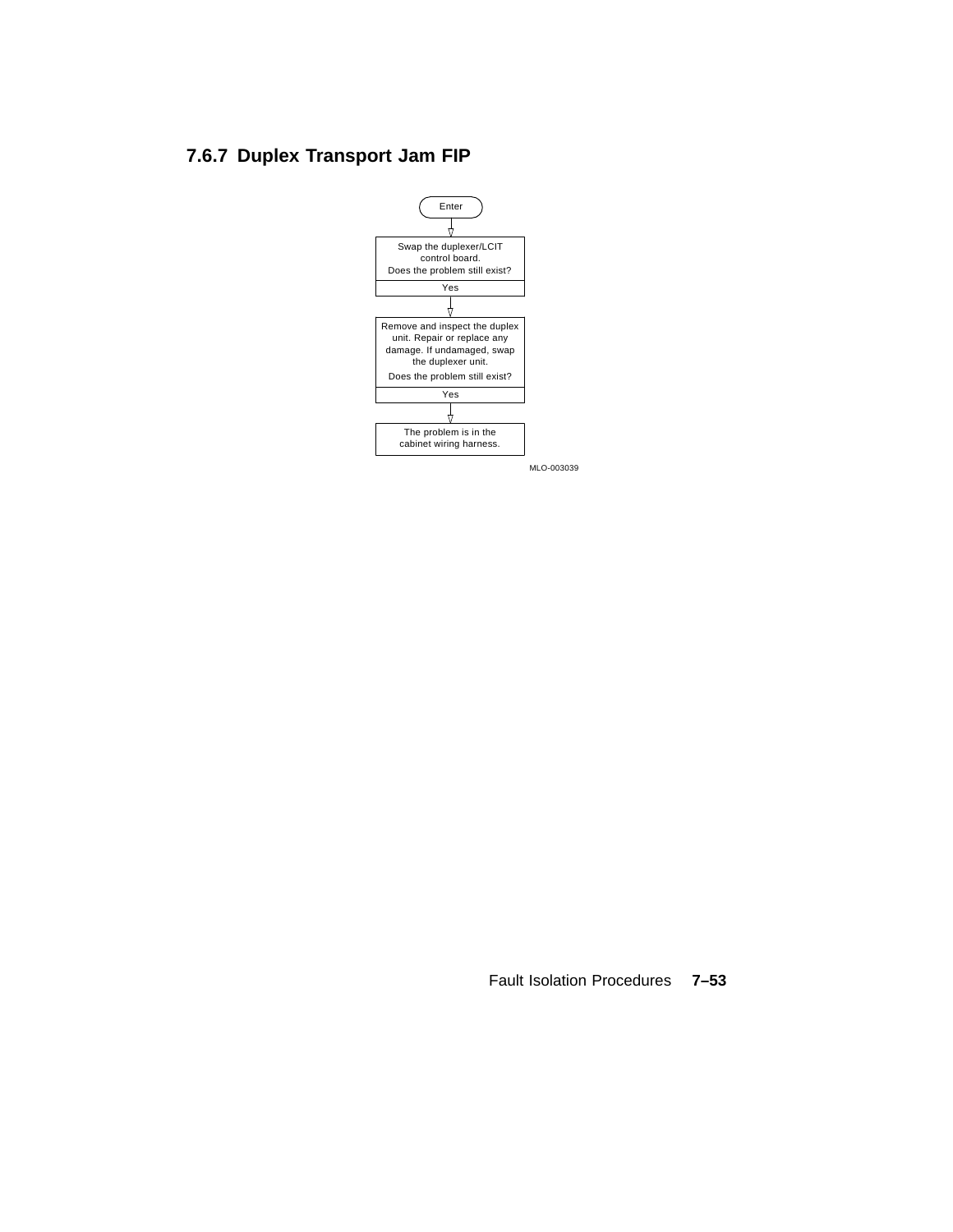# **Chapter 8 Print Quality**

This chapter provides the symptoms of poor print quality and the solutions. Table 8–1 explains the organization of this chapter.

**Table 8–1: Print Quality Directory**

| This Section | Explains                          |
|--------------|-----------------------------------|
| Section 8.1  | How to assess print quality       |
| Section 8.2  | How to fix print quality problems |

## **8.1 Checking Print Quality**

As a preventive measure, follow the total call concepts in Appendix B to maintain customer satisfaction.

To check print quality, perform the following steps:

- 1. Check that the printer is clean and level. Make sure the trays are approximately half filled with undamaged, clean, dry, good quality, white paper. High rag content, colored, extra light, or heavy paper may give misleading results.
- 2. Print a test page:
	- a. **For the PrintServer 20**, issue the following command to print the 0103 test page (see Figure 8–15):
		- **\$ PRINT/QUE=quename/PARA=DATA=post - SYS\$SYSDEVICE:[LPS\$SERVER]LPS\_20\_0103.;**

**NOTE:** *The file name of the test page may be different. Check the LPS\$SUPPORT directory for the file name or contact the system manager.*

b. **For the turbo PrintServer 20**, print the 0103 test page and the controller board test pattern B. Press keys 3 and 6 in Field Test Mode to generate test pattern B. (See Figure 8–14.)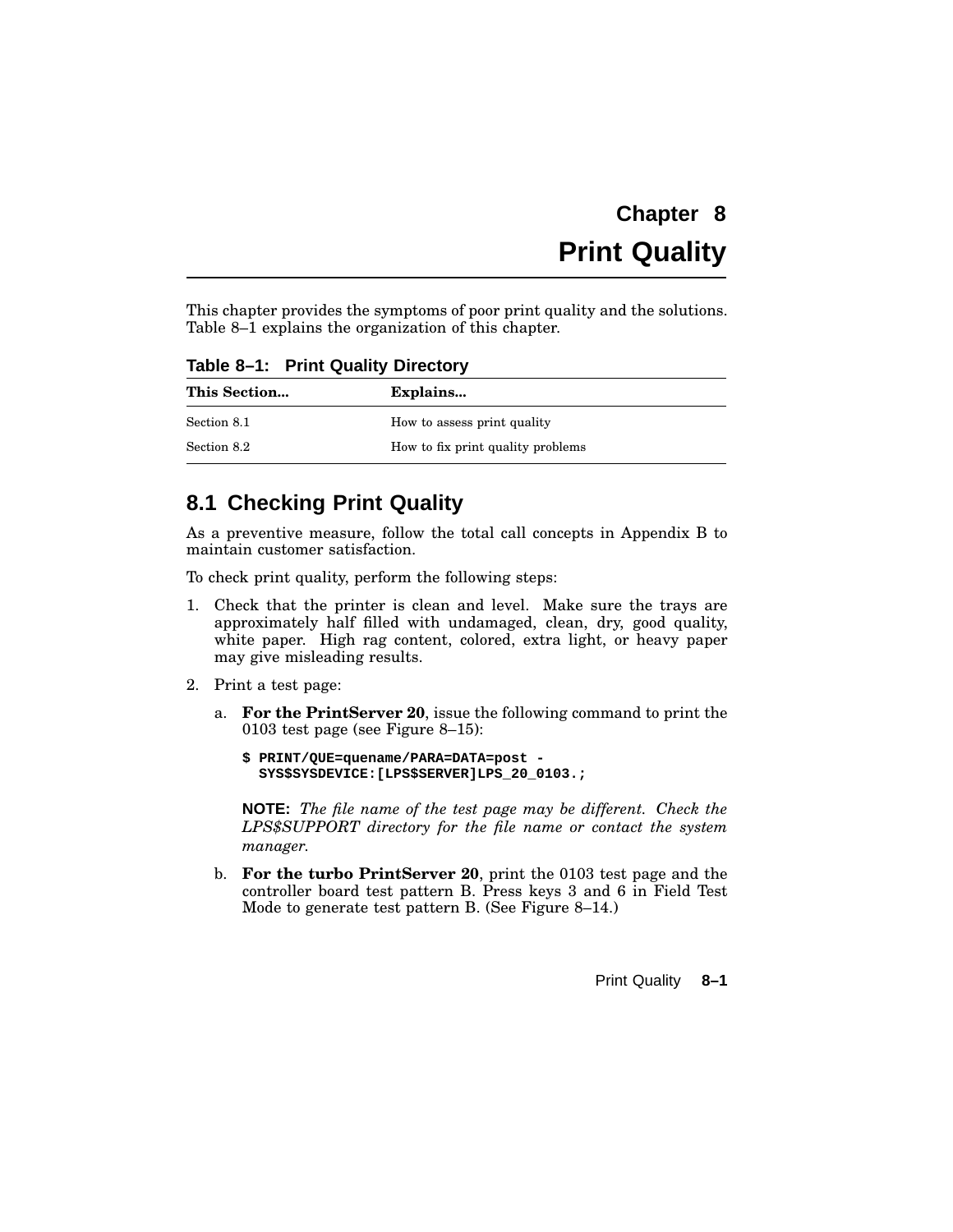**NOTE:** *Controller board test pattern B is available only on the turbo PrintServer 20.*

- 3. Check the test pattern for signs of poor print quality. More than one print quality symptom may exist for each problem. Two or three FIPS may apply. See the following sections for solutions.
- 4. If the customer is not satisfied with the performance of the printer after you have examined the test pattern and corrected the problem, print five simplex copies and five duplex copies of test pattern 0103. Mail them with sample customer prints to:

Digital Equipment Corporation CSCMA SHR3 334 South Street Shrewsbury MA 01545–4112 Attn: PrintServer team

1–800–272–2001

**8–2** PrintServer 20 and turbo PrintServer 20 Service Guide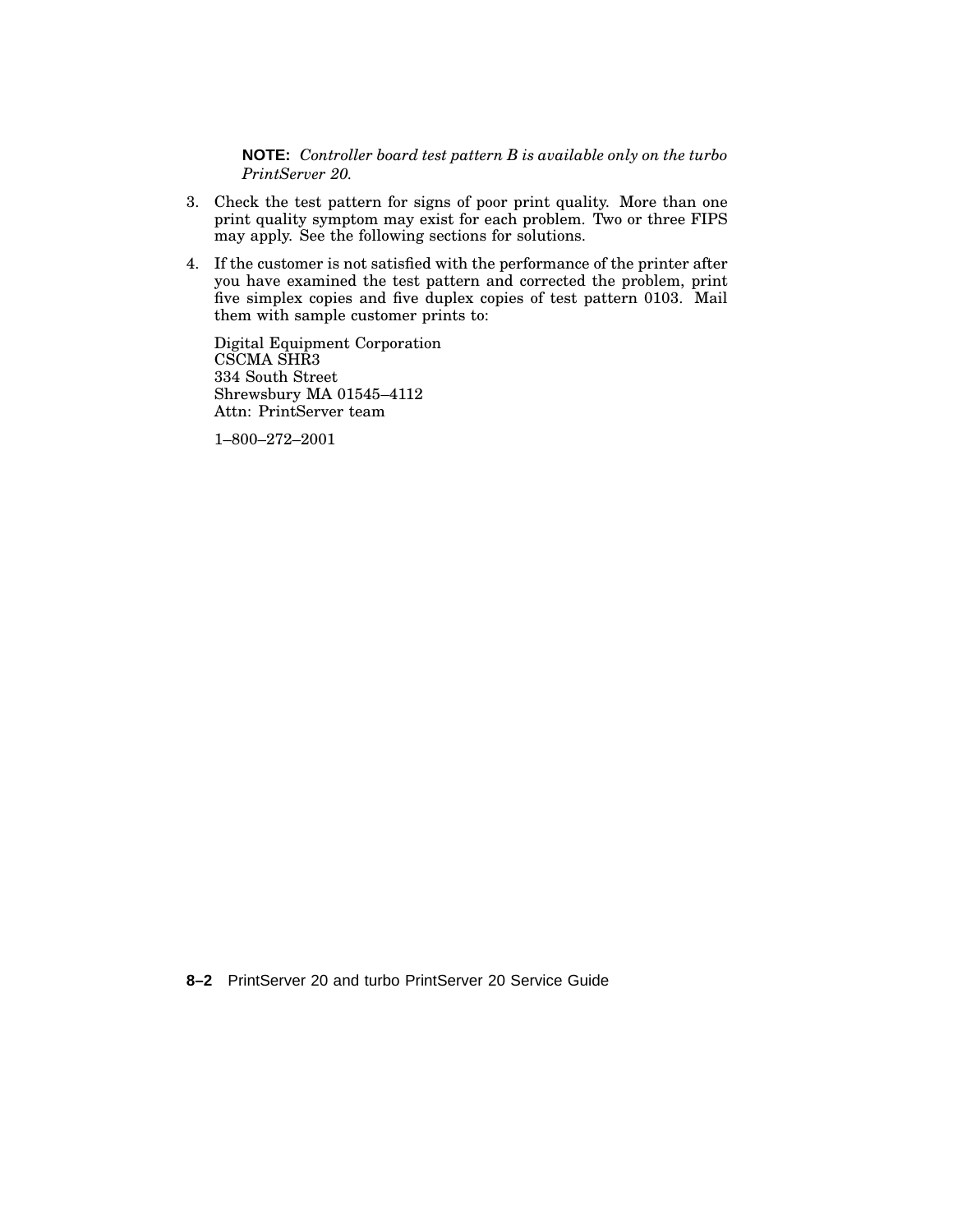## **8.2 Print Quality FIPs**

The following sections specify the symptoms of poor print quality. Each symptom is accompanied by an analysis and solution. Refer to the associated figures for examples of print quality.

## **8.2.1 Image Density Evenness FIP**

### *Symptom:*

The print density (darkness) varies across the sheet. Light patches appear in dark areas. Light areas are faded out.

*Analysis:*

Image density problems are caused by any of the following:

Toner transfers unevenly between the development unit and the OPC drum.

The OPC drum charges unevenly.

The OPC drum surface is deteriorated due to light or contamination. The OPC drum unevenly transfers images to the paper.

*Solution:*

Check the following:

- 1. Check for adequate toner in the development unit. Toner should be level. Perform the leveling procedure and run 50 sheets. Try fresh paper. Paper in trays could be damp.
- 2. Examine and clean the main charger. Check the contacts between the charger and the high-voltage supply socket. Replace components if necessary.
- 3. Examine and clean the transfer/separation charger. Check the contacts between the charger and the high-voltage supply socket. Replace components if necessary. Replace the OPC drum.
- 4. Make sure the development unit is tight against the OPC drum check springs and camming action of development unit and interface of drive gear as the drawer is closed.
- 5. Replace the high-voltage power supply.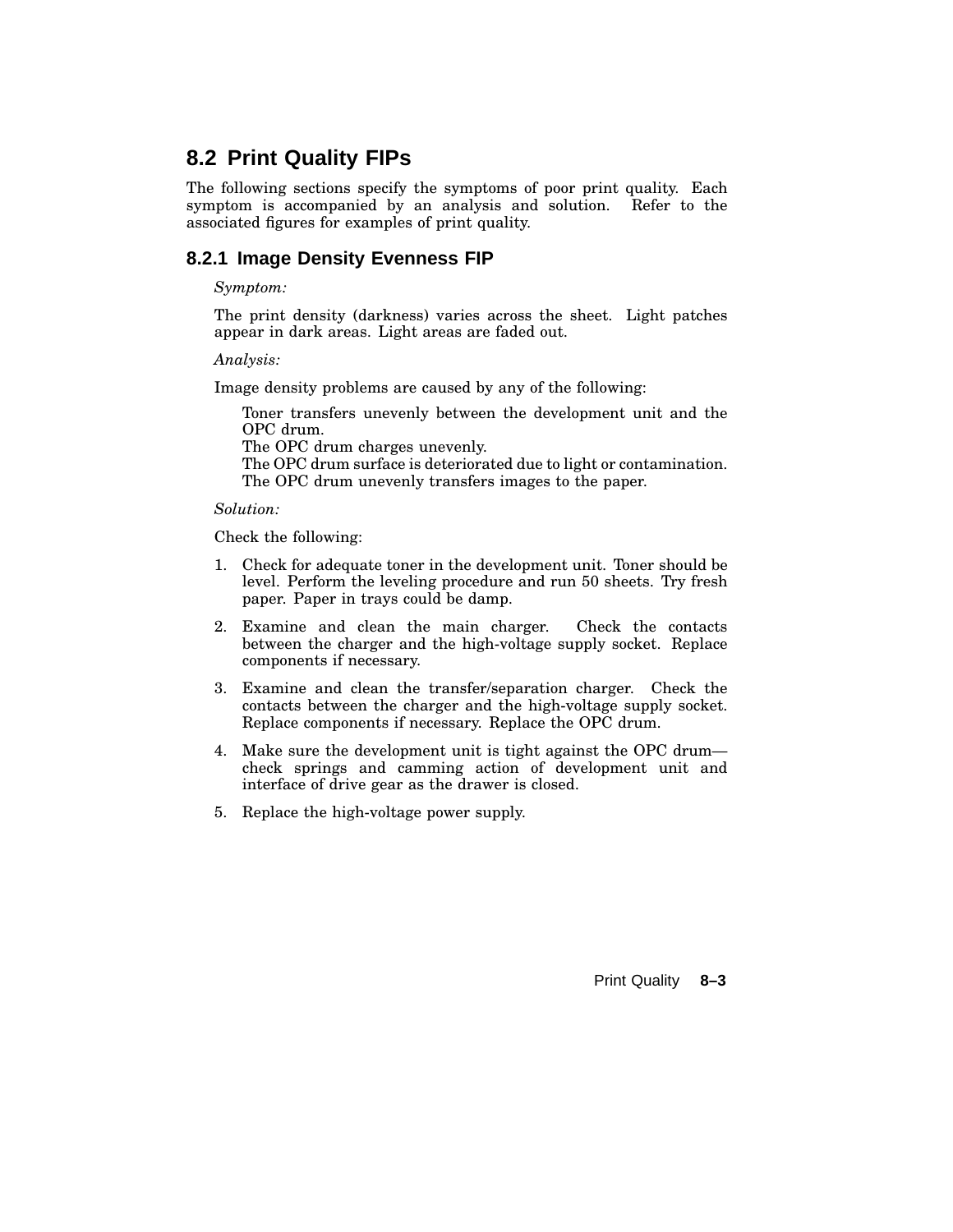### **8.2.2 Blank Image FIP**

*Symptom:*

The image is very light or completely missing.

*Analysis:*

The image is not being written on the OPC drum or no toner transfers to or from the OPC drum.

*Solution:*

Check the following:

- 1. Check for toner.
- 2. Check for a developed image on the OPC drum.

If **an image appears on the OPC drum** but does not transfer to the paper, check the following:

- 1. Check the transfer/separation charger and connections. Replace if necessary.
- 2. Replace the high-voltage power supply.

If **no image appears on the OPC drum**, a problem exists with a main charger, developer, or laser. Check the following:

- 1. Make sure the development unit is tight against the OPC drum.
- 2. The development roller not turning. Remove the developer unit and rotate the development roller gear clockwise. Check that the toner coats evenly. Replace components if necessary.
- 3. Check and clean the OPC drum ground contact.
- 4. Replace the print engine drive board.
- 5. Replace the high-voltage power supply.
- 6. Replace the zener diode and capacitor unit on the underside of the main charger guide or replace the main fan unit.
- 7. Replace the optical unit.

**8–4** PrintServer 20 and turbo PrintServer 20 Service Guide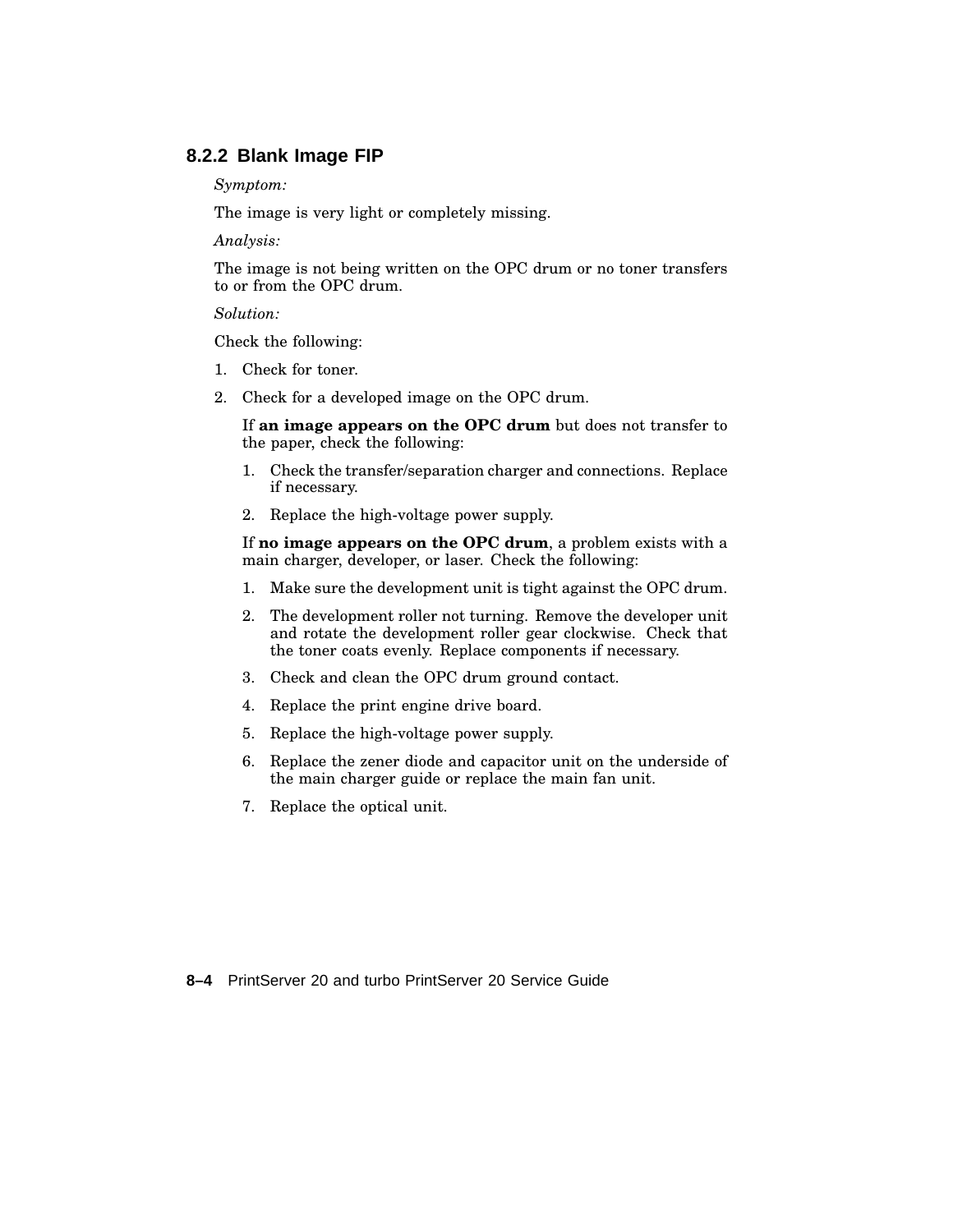### **8.2.3 Black Image FIP**

### *Symptom:*

The OPC drum is not being charged or the laser is always writing.

*Analysis:*

Cover portion of the shield glass and run a test sheet.

If the sheet does not show a blank area, the printer has a **charging problem.**

If the sheet has a blank area, the printer has a **laser problem.**

*Solution:*

### **Charging Problem**

- 1. Check and clean the main charger. Check the contacts between the high-voltage socket and the charger. Replace as necessary.
- 2. Replace the high-voltage power supply.
- 3. Replace the print engine drive board.

### **Laser Problem**

Run the engine drive board test.

- 1. If the test sheet is correct, replace the controller board.
- 2. If the test sheet is black, replace the print engine drive board or the optical unit.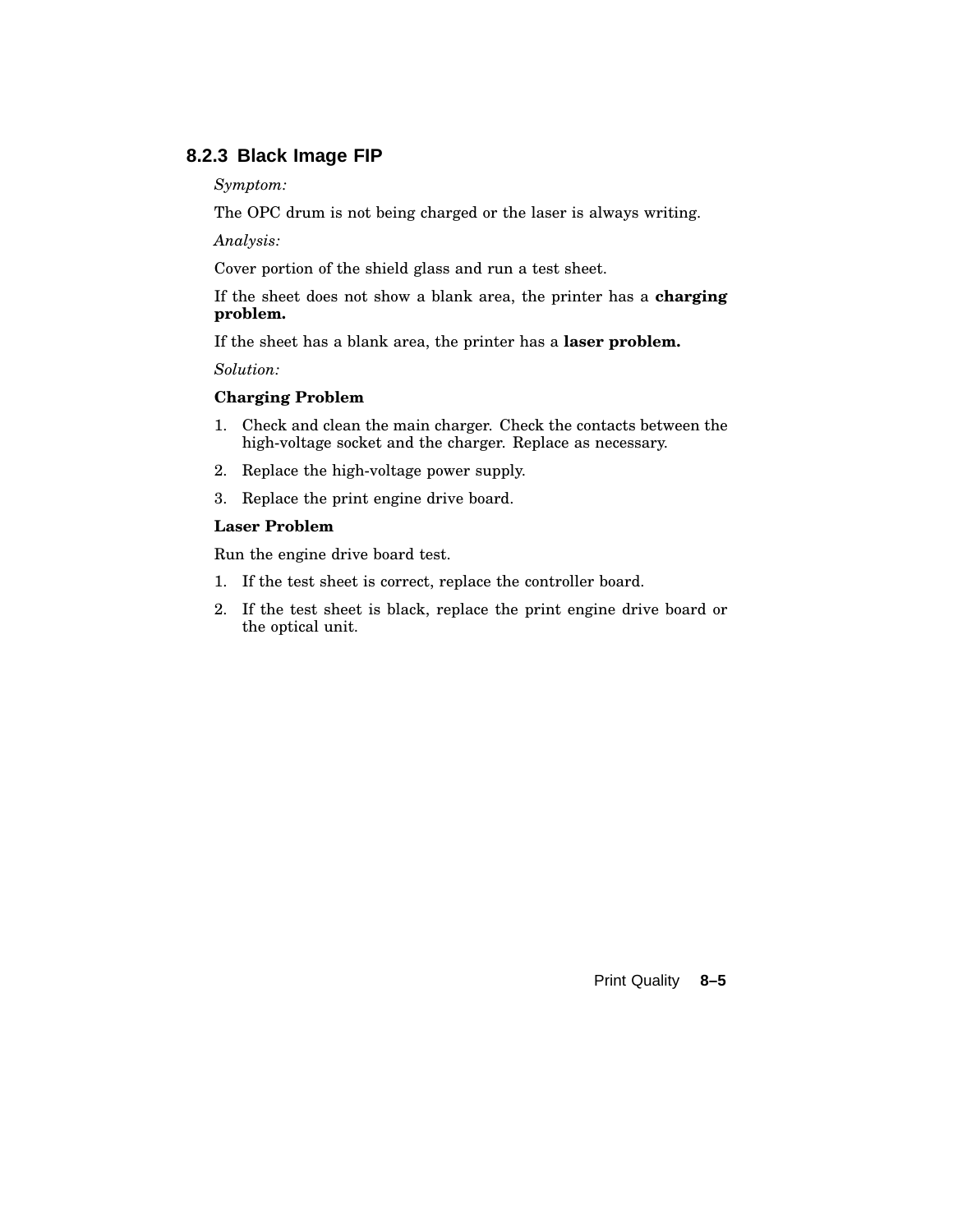### **8.2.4 White Lines or Bands (Faded Areas) FIP**

*Symptom:*

White lines or bands appear.

*Analysis:*

The problem could be one of the following:

The laser is not discharging the drum correctly. Toner is not transferring correctly from the development unit to OPC drum. The OPC drum is contaminated or streaked by light. Toner is not correctly transferring from the OPC drum to the paper. The fusing unit is dirty.

### *Solution:*

Check the following:

- 1. Check the toner level.
- 2. Examine the development unit and its connections. Replace if necessary.
- 3. Check and clean the transfer/separation charger. Replace if necessary.
- 4. Examine the OPC drum. Replace if necessary.
- 5. Examine the shield glass. Replace if necessary.

**8–6** PrintServer 20 and turbo PrintServer 20 Service Guide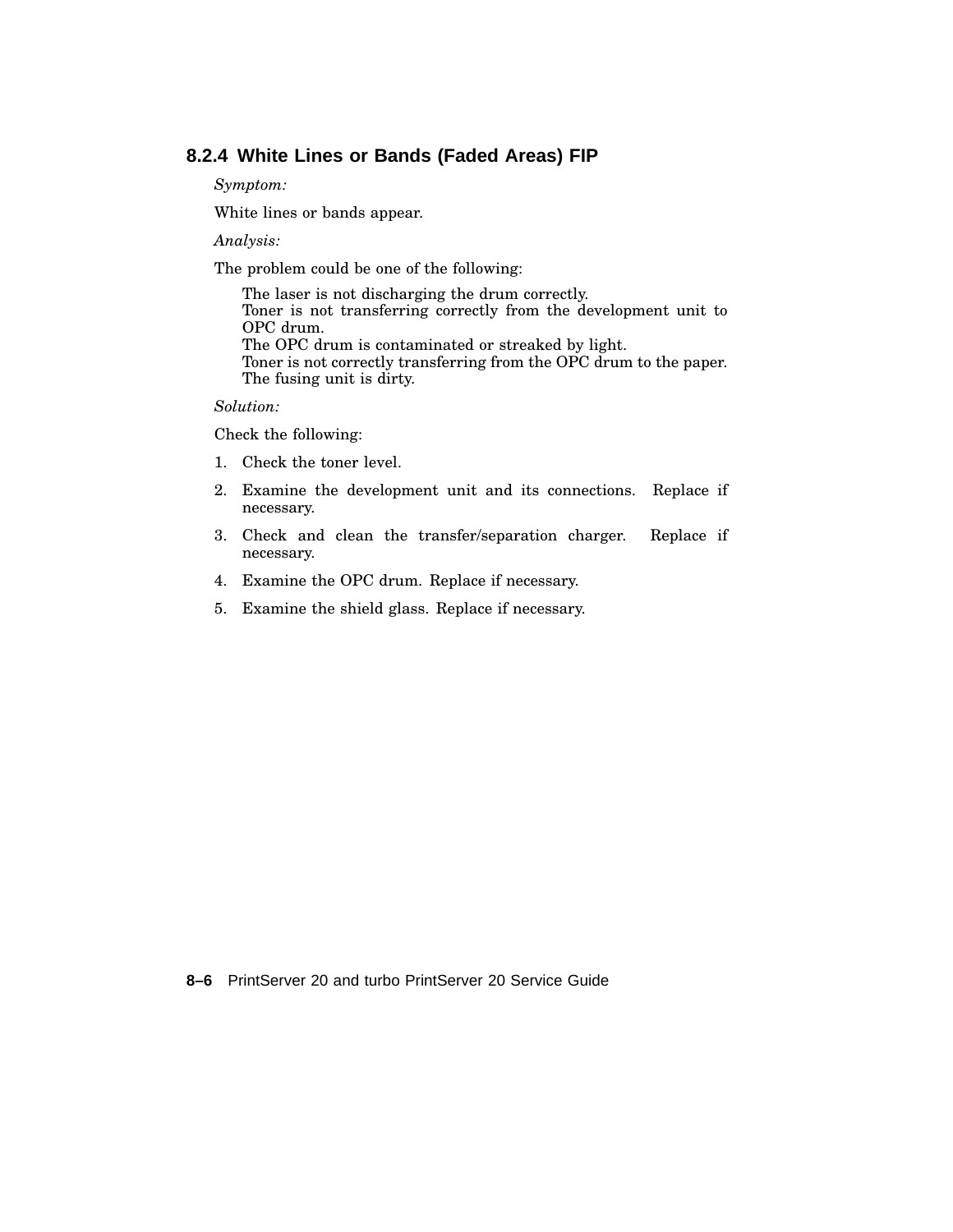## **8.2.5 Repetitive Marks FIP**

*Symptom:*

Marks repeat parallel to paper movement.

*Analysis:*

This problem is normally caused by damage to rollers that are part of the printing process. The distance between marks depends on the diameter of the damaged roller.

### *Solution:*

Measure the distance between the marks to determine the solution the problem.

| $1.5$ inches $(38 \text{ mm})$ | Examine the development roller. Remove contamina-<br>tion if possible and run 20 or more sheets. If the roller<br>is physically damaged, replace the development unit. |
|--------------------------------|------------------------------------------------------------------------------------------------------------------------------------------------------------------------|
| $7.40$ inches $(188$ mm)       | Examine the OPC drum and replace if necessary.                                                                                                                         |

**NOTE:** *The fusing unit may be hot. Allow it to cool before handling.*

| $3.7$ inches $(94 \text{ mm})$ | Examine the fusing unit rollers for defects. |
|--------------------------------|----------------------------------------------|
|                                |                                              |

If the red lower roller contains rips or gouges, find and remove the cause and replace the fusing unit.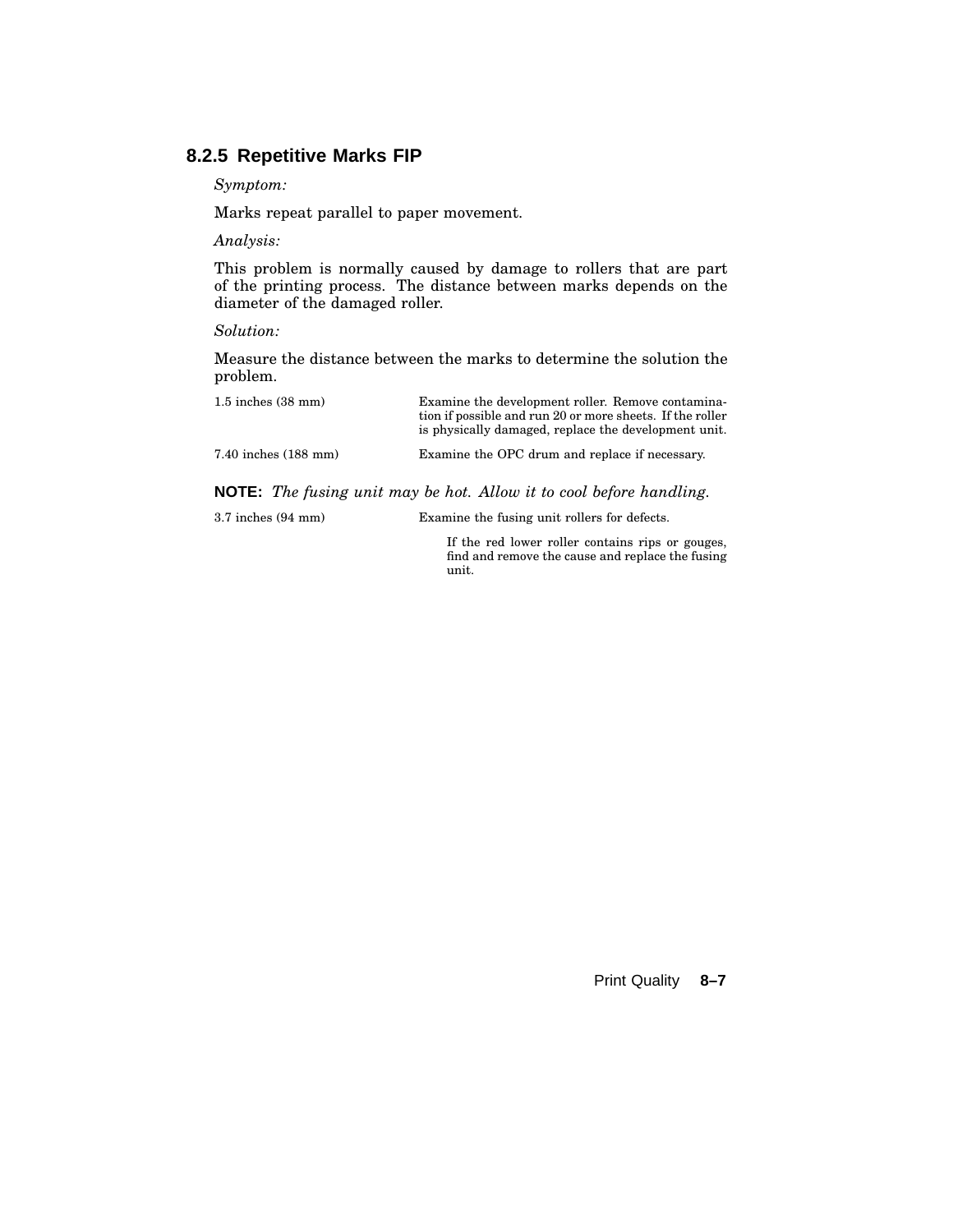### **8.2.6 Blurred or Smudged Image FIP**

*Symptom 1:*

The image is smudged or blurred and can be rubbed off the page.

*Analysis 1:*

The image is unfused; the toner is not fusing on the page. This problem should also cause a message on the front panel. There may be a fault in one of the following components:

Fusing unit Power supply Print engine drive board Controller board

*Solution 1:*

Replace the fusing unit.

### *Symptom 2:*

The image is smudged or blurred but does not rub off the page.

*Analysis 2:*

There may be a difference in the speed between these pairs of components:

OPC drum and developer roller Paper and OPC drum Paper and fusing rollers

*Solution 2:*

Examine the image on the OPC drum.

If the image is **blurred**, check the developer drive and the OPC drive.

- 1. Replace the developer drive.
- 2. Replace the development unit.

If the image is **not blurred**, perform the following:

- 1. Examine the registration roller and clutch. Replace if necessary.
- 2. Examine, clean, or replace the transfer/separation charger.
- 3. Examine the paper feed rollers for wear or contamination that could cause paper to slip.

**8–8** PrintServer 20 and turbo PrintServer 20 Service Guide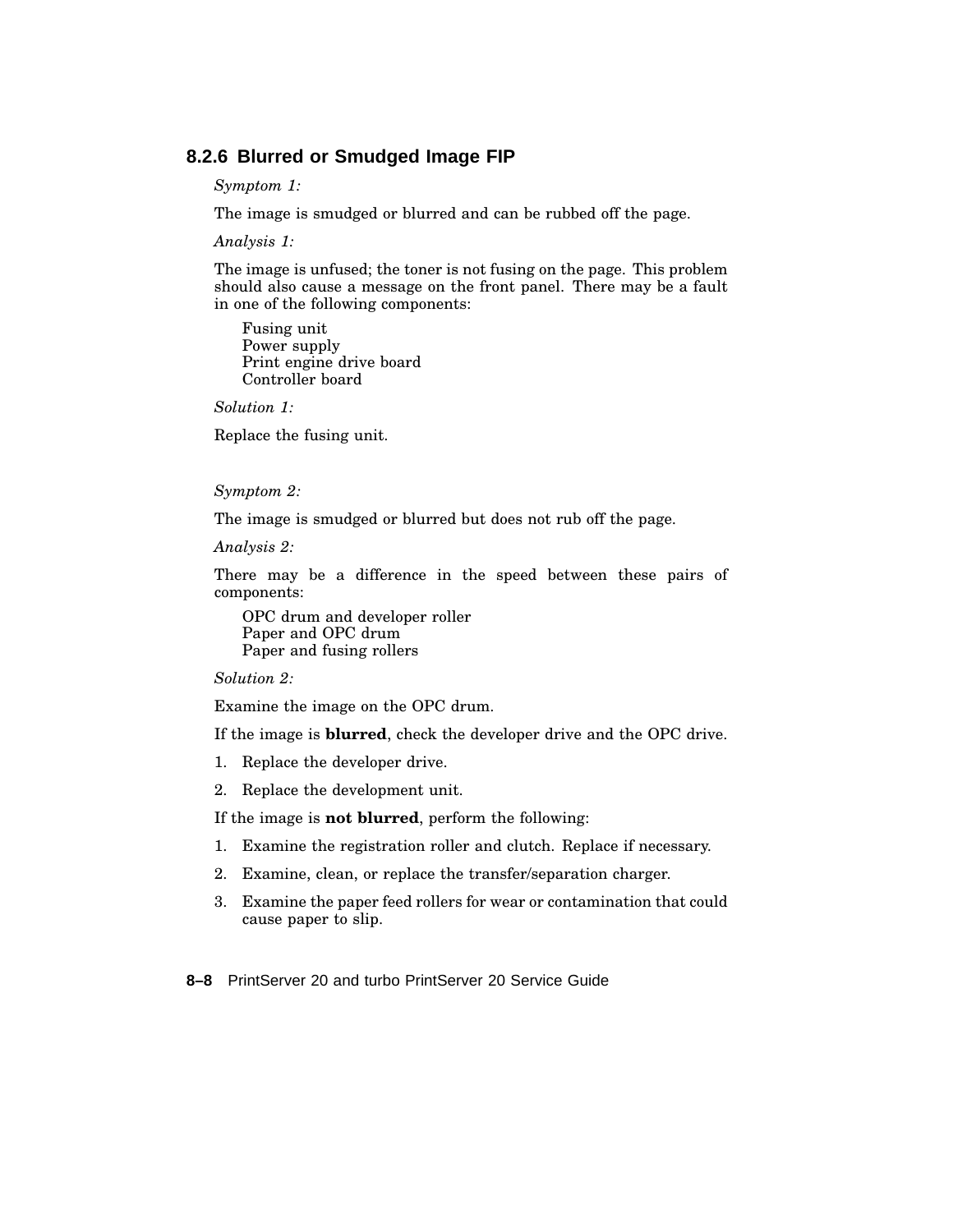- 4. Examine the fuser drive, fuser spring pressure, and entrance paper guides. Replace them if necessary.
- 5. Look for loose items rubbing on the paper or other interference that disturbs the image before entering the fusing unit.

### **8.2.7 Distorted or Wavy Image FIP**

### *Symptom:*

The image twists in a wavelike pattern between the leading and trailing edges.

*Analysis:*

The scan line is not in sync.

*Solution:*

Check the following components. Clean and tighten as necessary.

- 1. High-voltage terminal contacts
	- Main charger wire
	- Main charger grid terminal
- 2. Grounding contacts
	- Development unit
	- OPC grounding terminal

Replace the following, in order:

- 1. Print engine drive board
- 2. Optical unit
- 3. Main processor fan
- 4. High-voltage power supply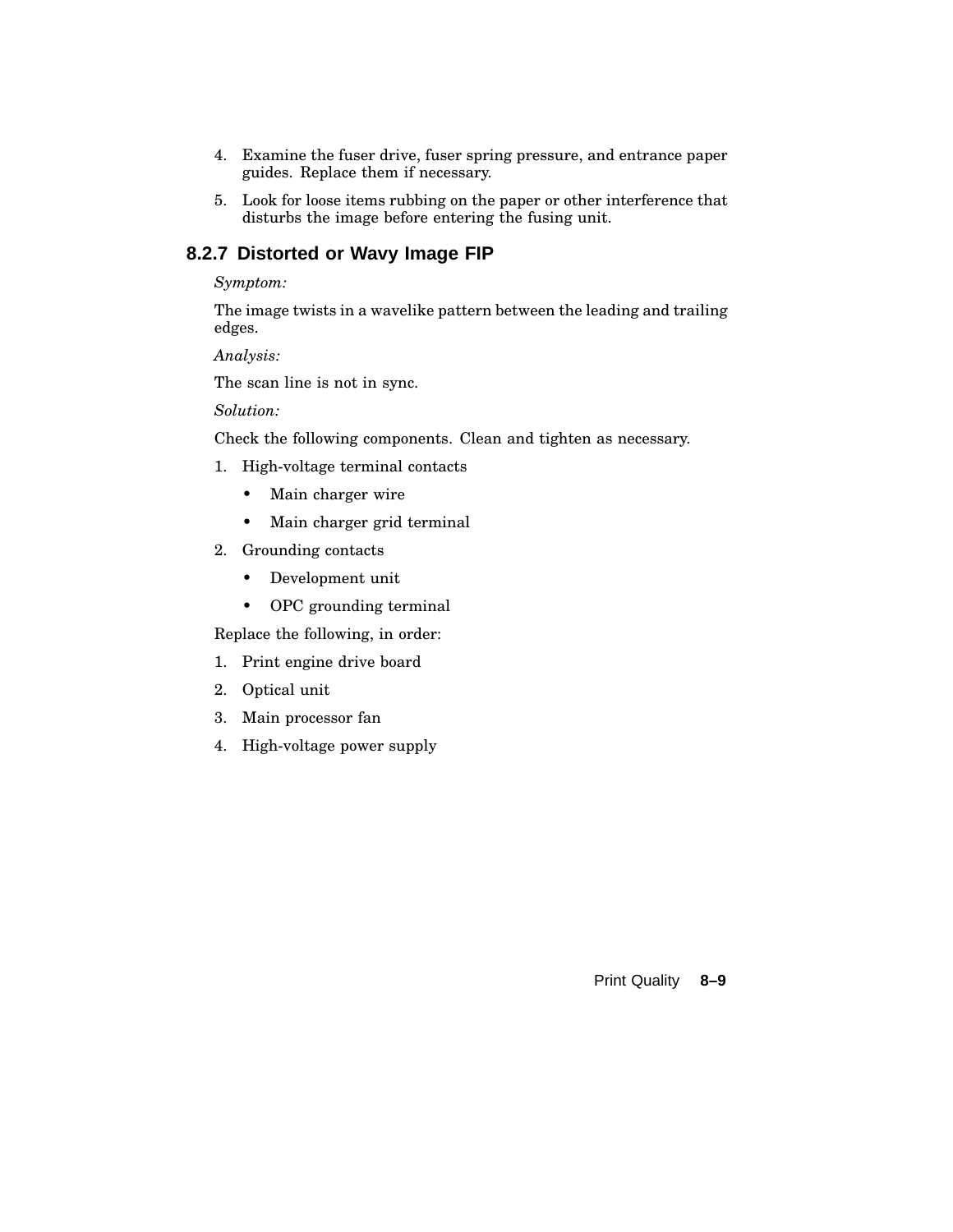### **8.2.8 Random Toner Spots or Clusters FIP**

*Symptom:*

Random toner spots or clusters appear on the paper.

*Analysis 1:*

Toner is leaking from the development unit or cleaning unit. The cleaning unit could be full and the warning circuit is not working.

Shaking the cleaning unit or excessively closing the drawer can trap the cleaning unit full flag in the empty position (toward the OPC drum).

*Solution 1:*

Perform the following:

- 1. Inspect the area around the developer roller. If there is evidence of leaking, replace development unit.
- 2. Examine the area around the cleaning unit. If the unit is full, replace it.

*Solution 2:*

If the flag is in the full position and the Cleaning Unit Full message does not appear, check the sensor on the main fan unit.

**NOTE:** *Vacuum all loose toner from the development unit drawer.*

**8–10** PrintServer 20 and turbo PrintServer 20 Service Guide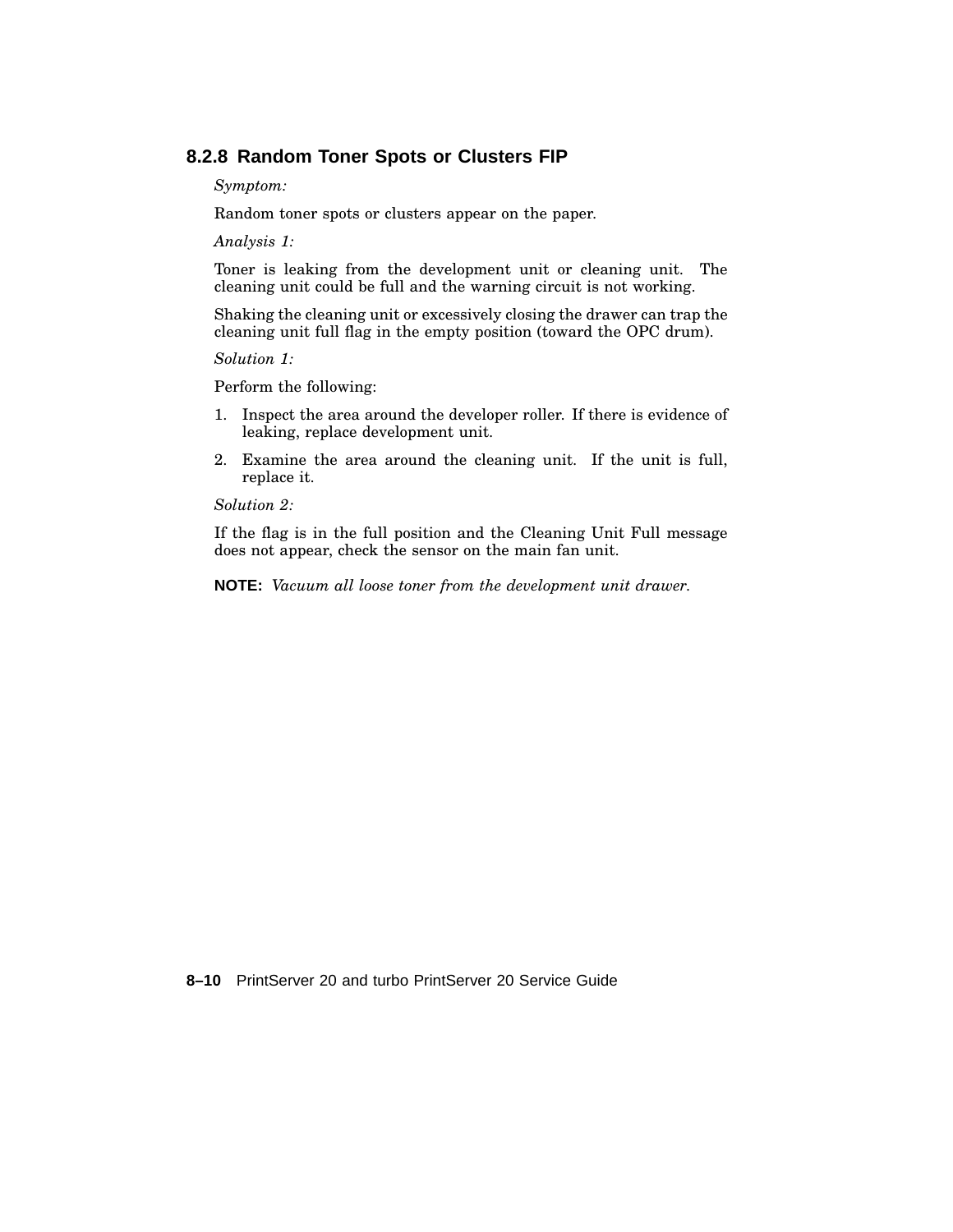### **Symptom Analysis**

The paper has creases and/or wrinkles and dog ears. The image printed over the defects.

On a duplex page, the image printed over the defect on both sides.

The paper has wrinkles, creases, and folds along the leading or trailing edges. The image is skewed.

The damage occurred before the paper reached the transfer/separation charger.

Damage occurred before the paper reached the transfer/separation charger.

Before reaching the transfer/separation charger, the paper is skewed, causing the paper damage. Check the following components for wear or damage:

- Feed rollers
- Paper cassettes
- LCIT side rails

Check the paper path for objects that may block the paper.

The damage occurred after the paper left the transfer/separation charger.

Damage occurred during the second pass, after the paper left the transfer/separation charger.

Damage occurred during the first pass, after the paper left the transfer/separation charger. Check for:

- Defective pressure roller
- Uneven contact between heat and pressure rollers
- Interference
- Defective or binding rollers in the paper path

**NOTE:** *Folds, creases, wrinkles, or dog ears that occur from the feed area to the fusing unit are pressed flat by the fusing unit or registration rollers. Defects that occur after the fusing unit are not creased or pressed flat.*

Print Quality **8–11**

The paper has creases, wrinkles, or folds over the printing and the printing is distorted.

On a duplex page, both sides show a distorted image.

On a duplex page, the front side is printed over the defect but the back side image is distorted.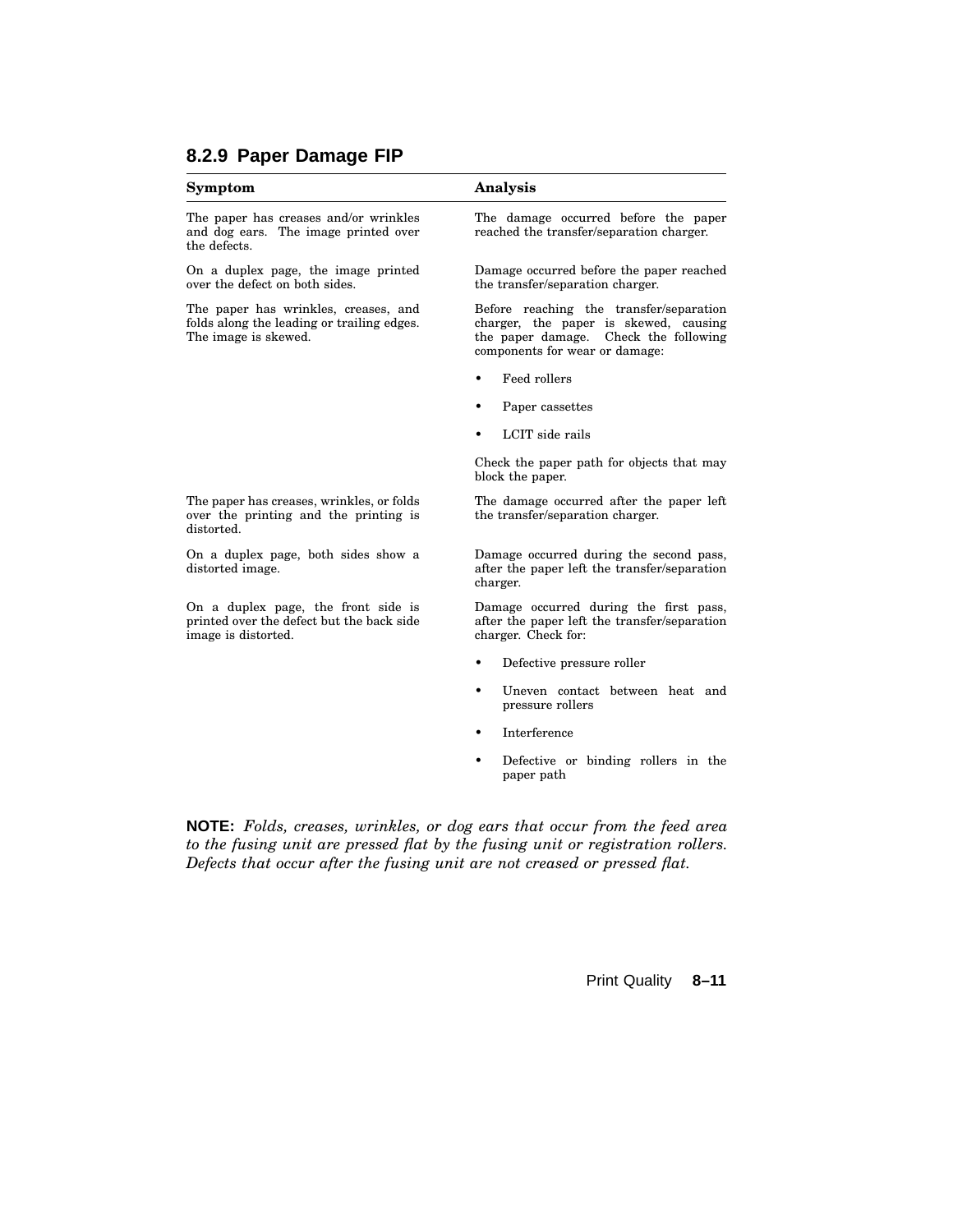| Symptom                                                     | Analysis                                                                                                                     |
|-------------------------------------------------------------|------------------------------------------------------------------------------------------------------------------------------|
| The paper has tears or other damage to<br>its leading edge. | If damage occurs only when the paper is<br>sent to a certain output tray, check from the<br>fusing unit to that output tray. |
|                                                             | If damage occurs when paper is sent to any<br>output tray, check from the fusing unit to<br>the feed unit.                   |

**8–12** PrintServer 20 and turbo PrintServer 20 Service Guide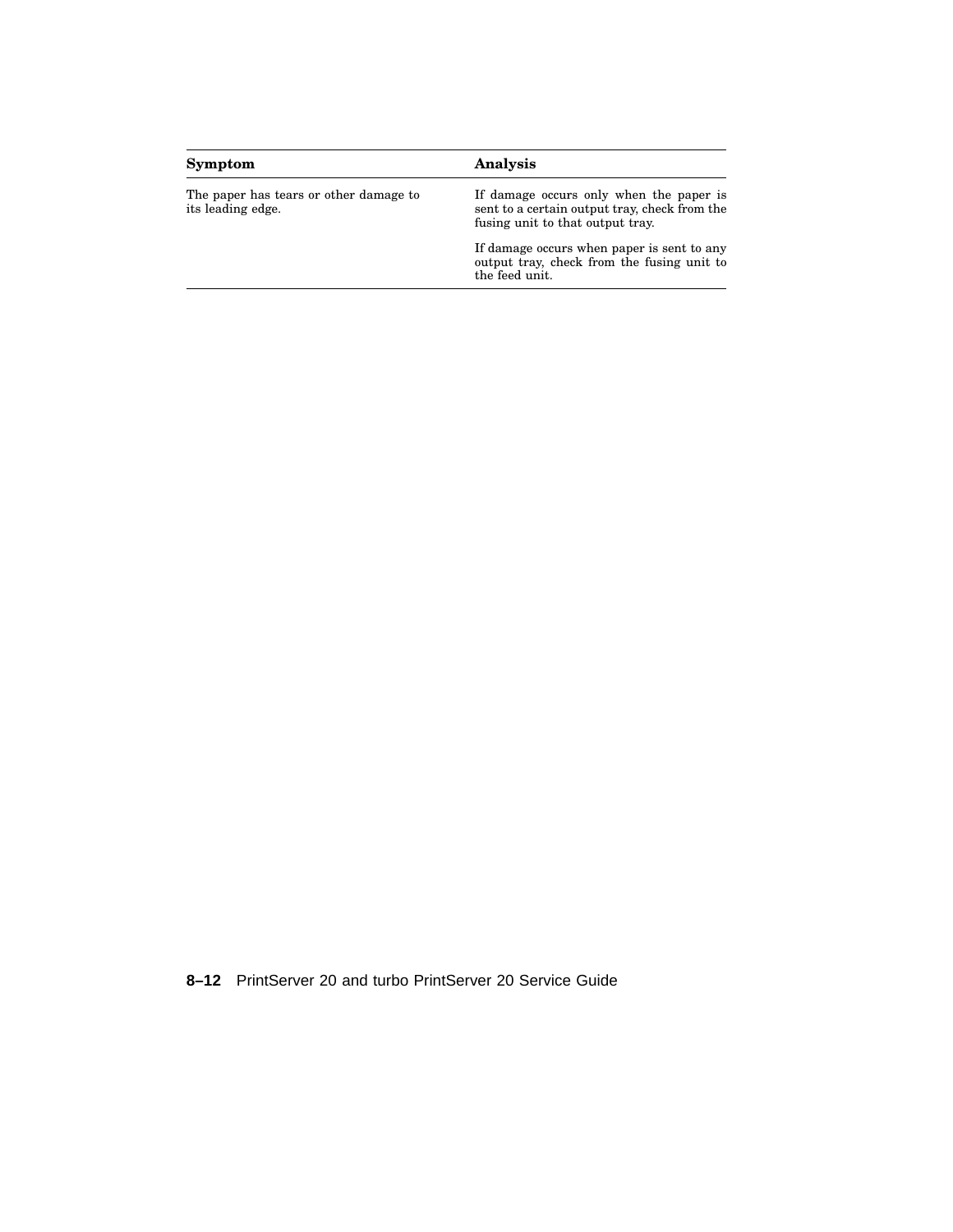### **8.2.10 Solid Area Density FIP**

### *Symptom:*

The area is not completely black and has voids or fading. The edges and corners are not sharp and straight. The area is not a consistent matte black.

*Reference:*

Figure 8–14 or Figure 8–15 Area 1

*Allowable Level:*

Compare with Figure 8–1. Allowable level: 1.25

*Analysis:*

Toner is not being distributed adequately.

*Solution:*

Perform the following:

See Section 8.2.1 and/or use the TCC procedures. Check/replace the charging units. Check/replace development unit. Check/replace the OPC drum. Check/replace the high-voltage power supply.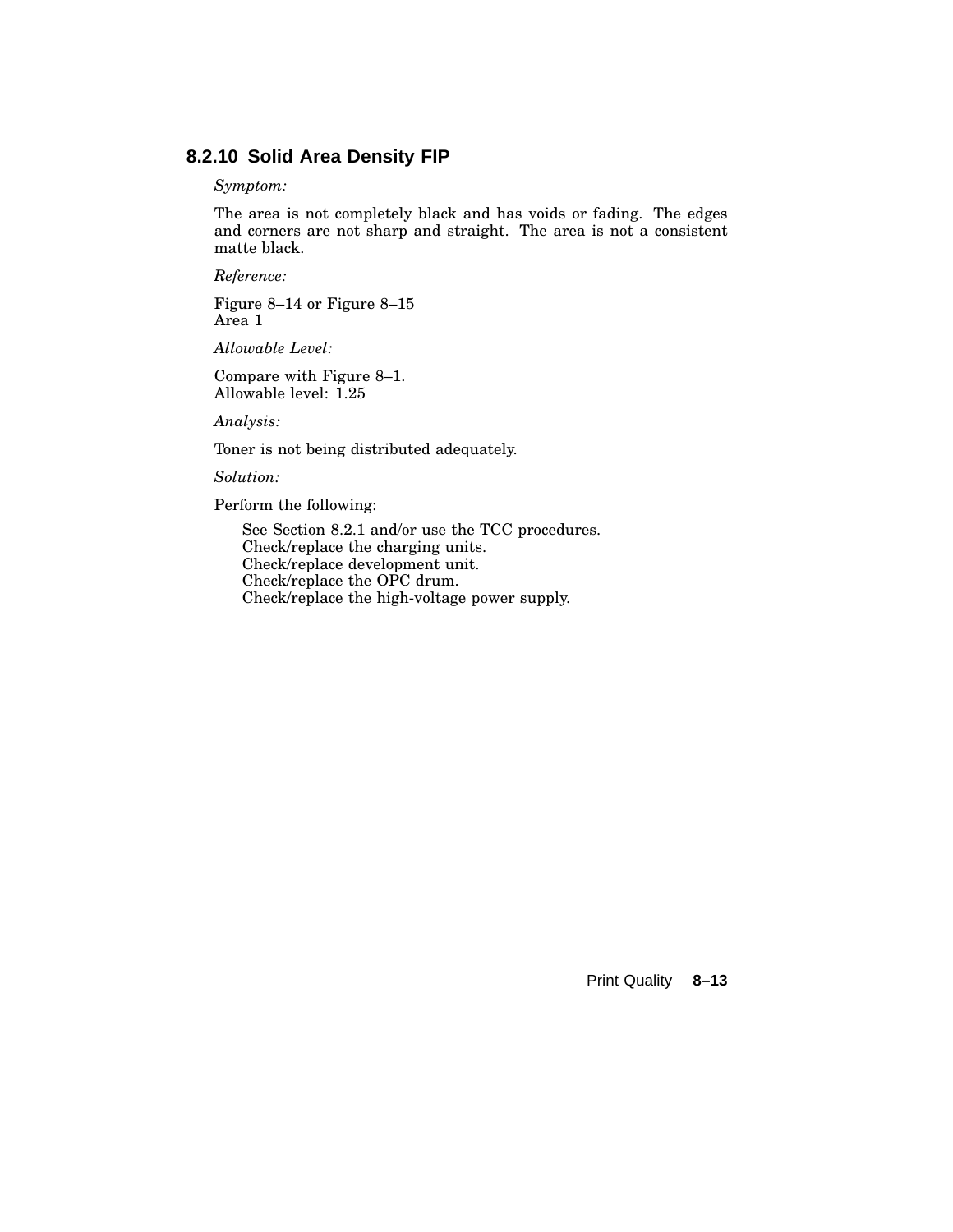### **8.2.11 Density Evenness FIP**

### *Symptom:*

One or more of the five locations are not similar; their appearance differs more than 20%. (A 20% difference is just perceptible.)

*Reference:*

Figure 8–14 or Figure 8–15 Area 1

*Analysis:*

Examine several prints. If the uneven density appears at the same distance from the side of the page, but varies in the direction of the print, the OPC drum is contaminated or deteriorated. If the uneven density appears in random spots, suspect the development unit and connections, detach, and transfer charge units.

*Solution:*

Perform the following:

Replace the OPC drum. Replace the charge units. Replace the development unit.

**8–14** PrintServer 20 and turbo PrintServer 20 Service Guide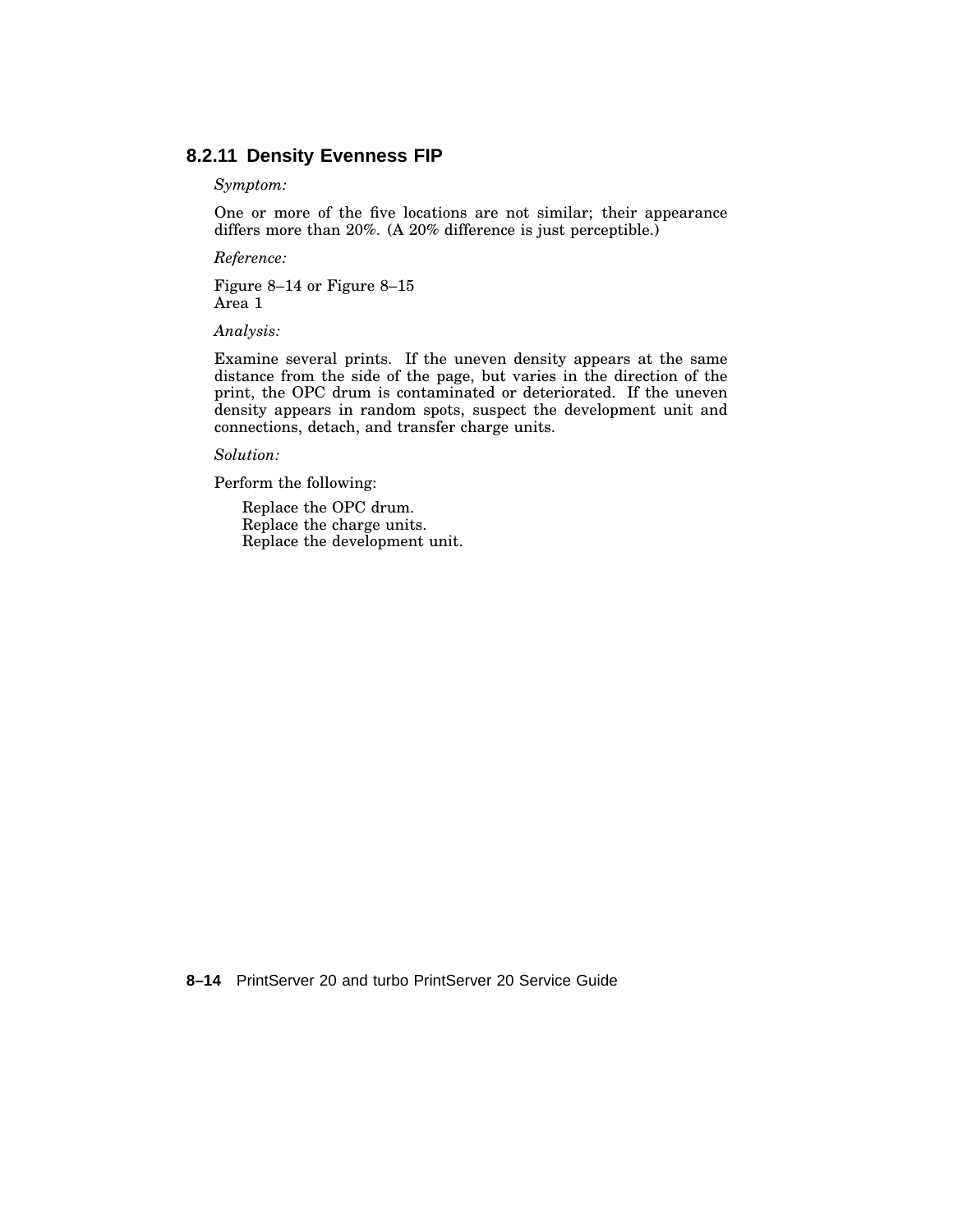## **8.2.12 Background Density FIP**

*Symptom:*

The white background of the page is graying.

*Reference:*

Figure 8–14 Any unprinted area

*Allowable Level:*

Compare with Figure 8–2. Allowable level: 4.0

*Analysis:*

The OPC drum is picking up toner on blank areas or is not being completely cleaned.

*Solution:*

Perform the following:

Use the TCC procedures. Examine/replace the cleaning unit. Examine/replace the quenching lamp. Clean/replace the charging units. Replace the OPC drum if it is deteriorated or dirty. Replace the high-voltage power supply. If the laser power is low, replace the optical unit.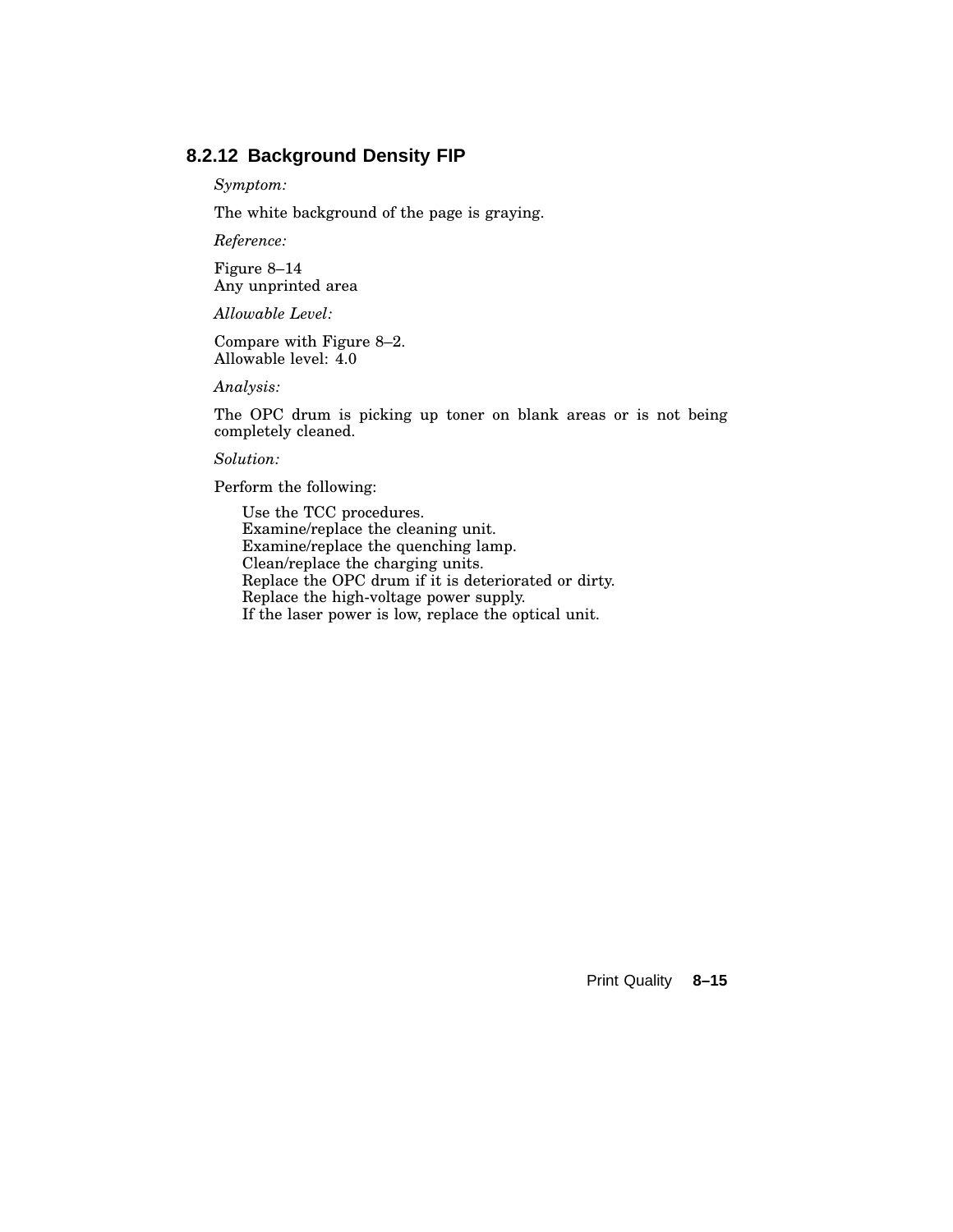## **8.2.13 Resolution Filling FIP**

*Symptom:*

The pattern consists of two black lines with a white line on either side.

The lines are unclear and may have voids. Blackening appears between the lines.

*Reference:*

Figure 8–14 or Figure 8–15 Areas 2 and 3

*Allowable Level:*

Compare with Figure 8–3. Allowable level: 4.0

*Analysis:*

Toner is being distributed unevenly.

*Solution:*

Perform the following:

Use TCC procedures. See Section 8.2.1.

**8–16** PrintServer 20 and turbo PrintServer 20 Service Guide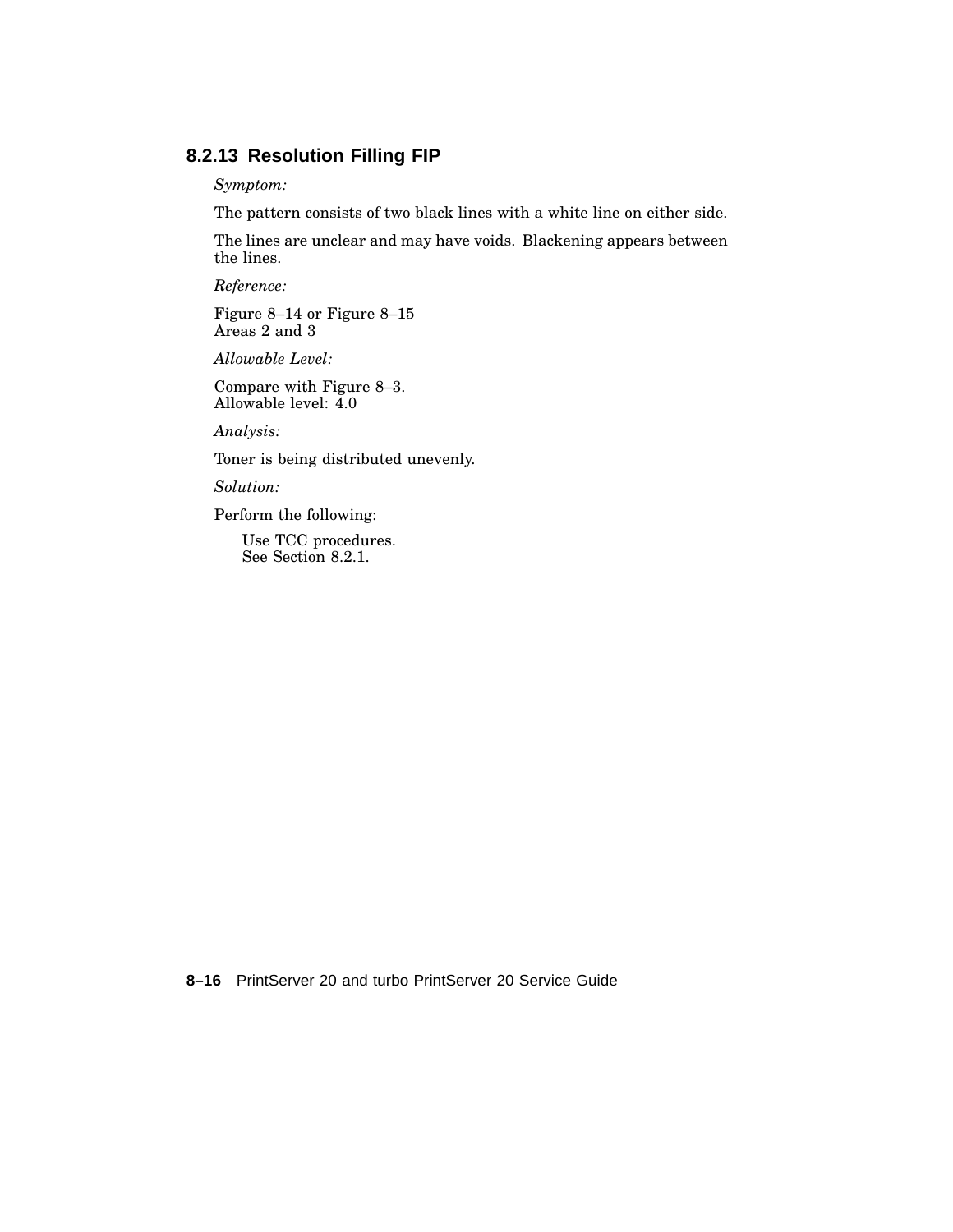## **8.2.14 Resolution FIP**

*Symptom:*

The large (C) and (R) symbols are unclear with broken lines and some degree of filling.

*Reference:*

Figure 8–15

*Allowable Level:*

Compare with Figure 8–4. Allowable level: 4.5

*Analysis:*

The toner is being distributed too lightly or too heavily.

The print may show other symptoms, such as dirty background, voids, or character edge fade.

*Solution:*

Perform the following:

See Section 8.2.1. Use the TCC procedures. Check/replace the quenching lamp.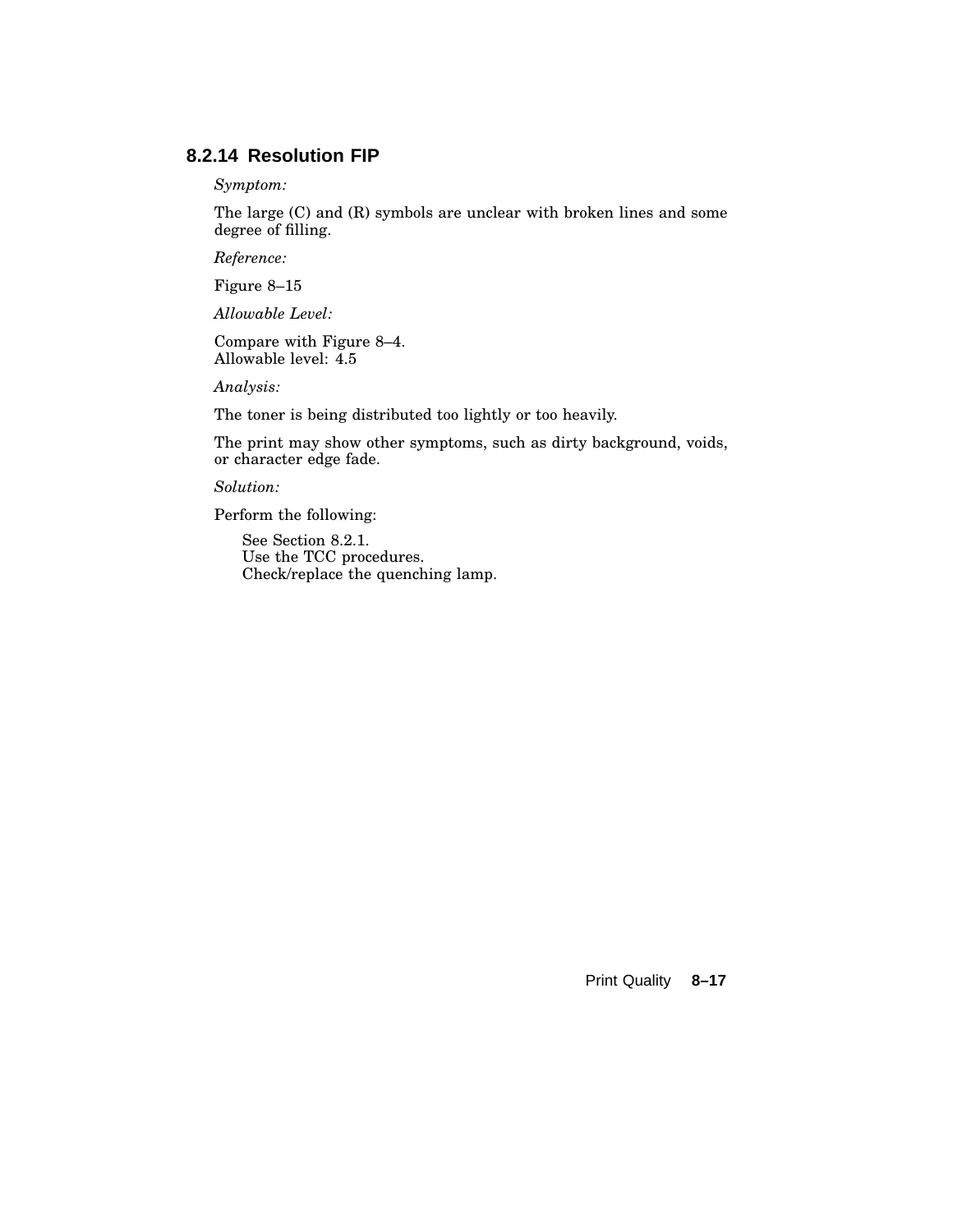### **8.2.15 Magnification FIP**

*Symptom:*

Dimensional lines are shorter than normal and text appears cramped.

*Reference:*

Figure 8–14

*Allowable Level:*

This is intended as a check for dimensional accuracy of the printer. Pattern B is generated from a ROM bitmap with no programming involved. Pattern B may be used as a reference against the customer's print size problems.

The size of perimeter box is  $9\frac{3}{4}$  inches  $\frac{+}{18}$  inch (247 mm  $\frac{+}{2.50}$ ) mm wide) x 7 3/4 inches +/- 3/32 inch (195 mm +/- 2.00 mm). Accuracy is based on common markings available on rules.

*Analysis 1:*

**Along** the scan line, the optical unit is responsible for the dimensions.

*Analysis 2:*

**Across** the scan line, the paper speed is responsible for the dimensions.

*Solution 1:*

Replace the optical unit.

*Solution 2:*

Examine the following components:

Main motor Registration roller unit OPC drum Transport unit belt Fusing unit, including pulleys, drive belts, gears, and so on.

Examine the continuity of the line in Figure 8–14 for further clues.

**8–18** PrintServer 20 and turbo PrintServer 20 Service Guide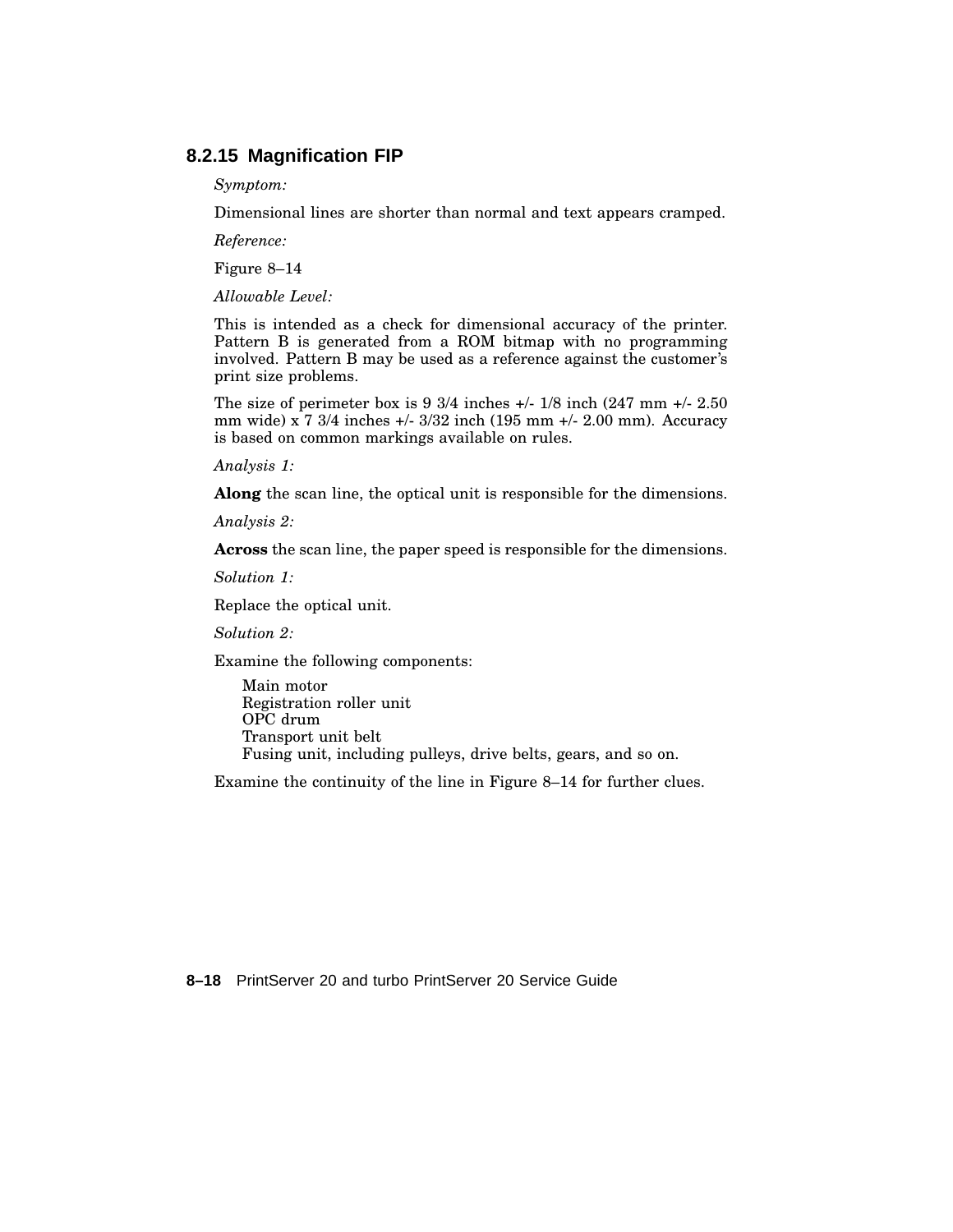## **8.2.16 Skew FIP**

*Symptom:*

The image is correct, but skewed with reference to the edge of the paper.

*Reference:*

Figure 8–14 or Figure 8–15

*Analysis:*

The paper does not align with the OPC drum.

*Solution:*

Mark an 8-inch (200-mm) section of perimeter line. Measure both points on the line to the adjacent edge of the paper. Subtract the smaller distance from the larger distance. The result should be less than 3/32 inch (2 mm). This amount of skew is noticeable with the naked eye and may be objectionable, even though it is within specification.

Check the input trays for correct adjustment. Check the input and registration rollers for wear. Check the quality of the paper.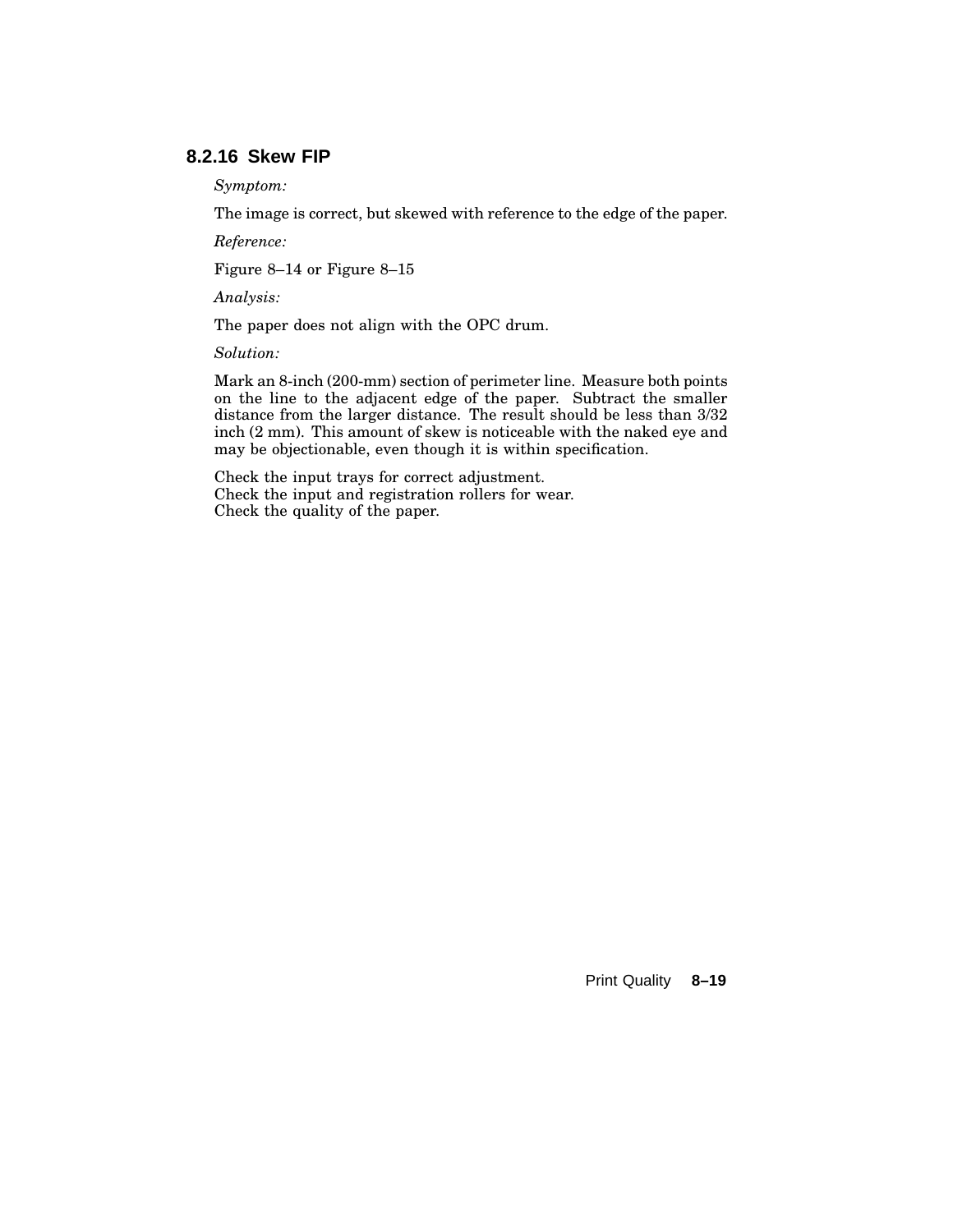## **8.2.17 Legible Character FIP**

*Symptom:*

The characters in the text string "a quick brown fox . . . " are broken or filled.

*Reference:*

Figure 8–15

*Allowable Level:*

Compare with Figure 8–5. Allowable level: 4.5

*Analysis:*

The toner is being distributed too heavily or lightly. The problem may be accompanied by background voids, character edge fade, or other problems.

*Solution:*

See Section 8.2.1 and/or TCC procedures.

**8–20** PrintServer 20 and turbo PrintServer 20 Service Guide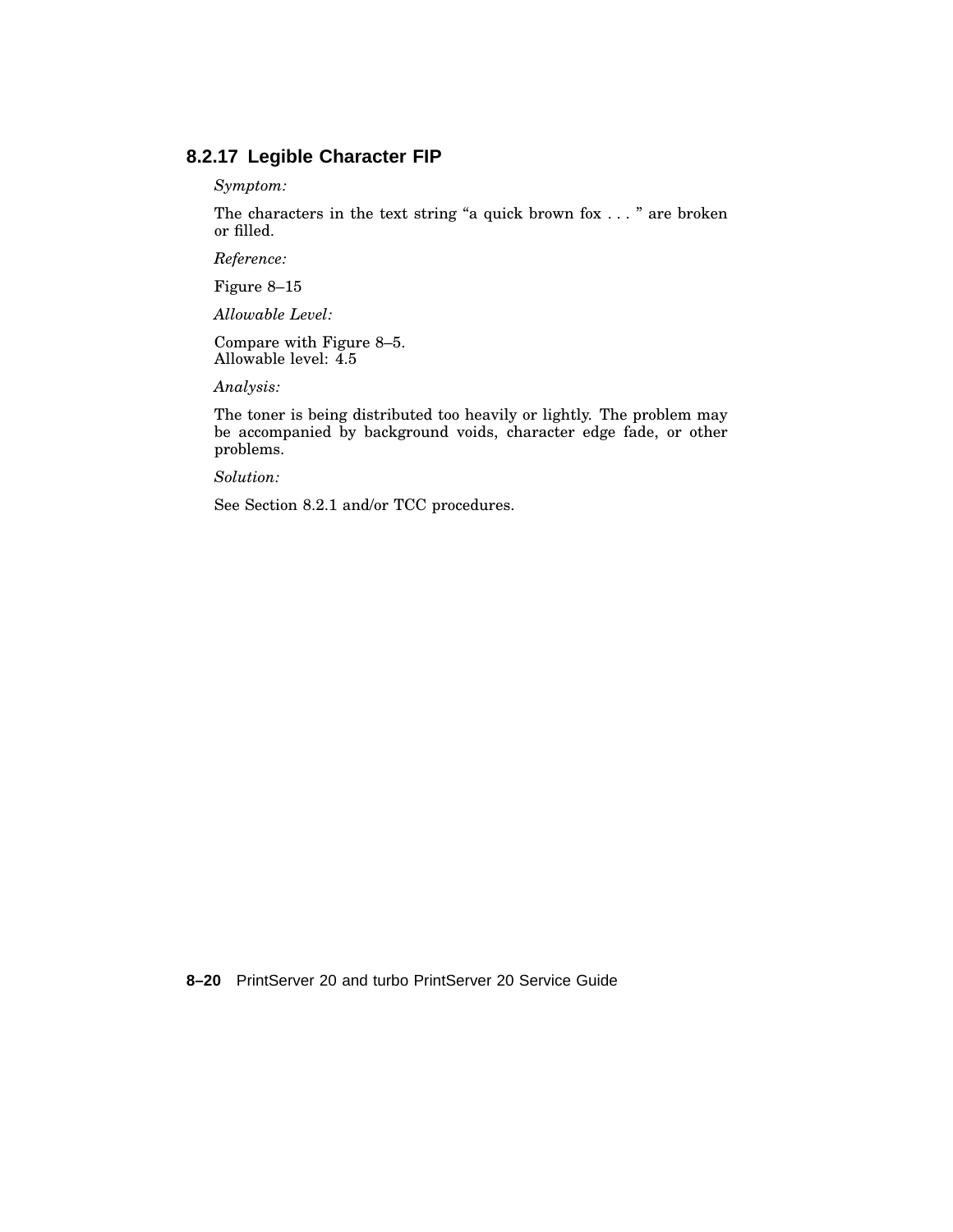### **8.2.18 Character Edge Fade FIP**

*Symptom:*

The lines are straight and square but fade at the corners.

*Reference:*

Figure 8–14 or Figure 8–15 Area 4

*Allowable Level:*

Compare with Figure 8–6. Allowable level: 4.0

*Analysis:*

The following may be causing the problem:

The toner is not being distributed evenly. The OPC drum is not being charged properly. The toner is not transferring correctly from the OPC drum to the paper.

*Solution:*

See Section 8.2.1 and/or use the TCC procedures.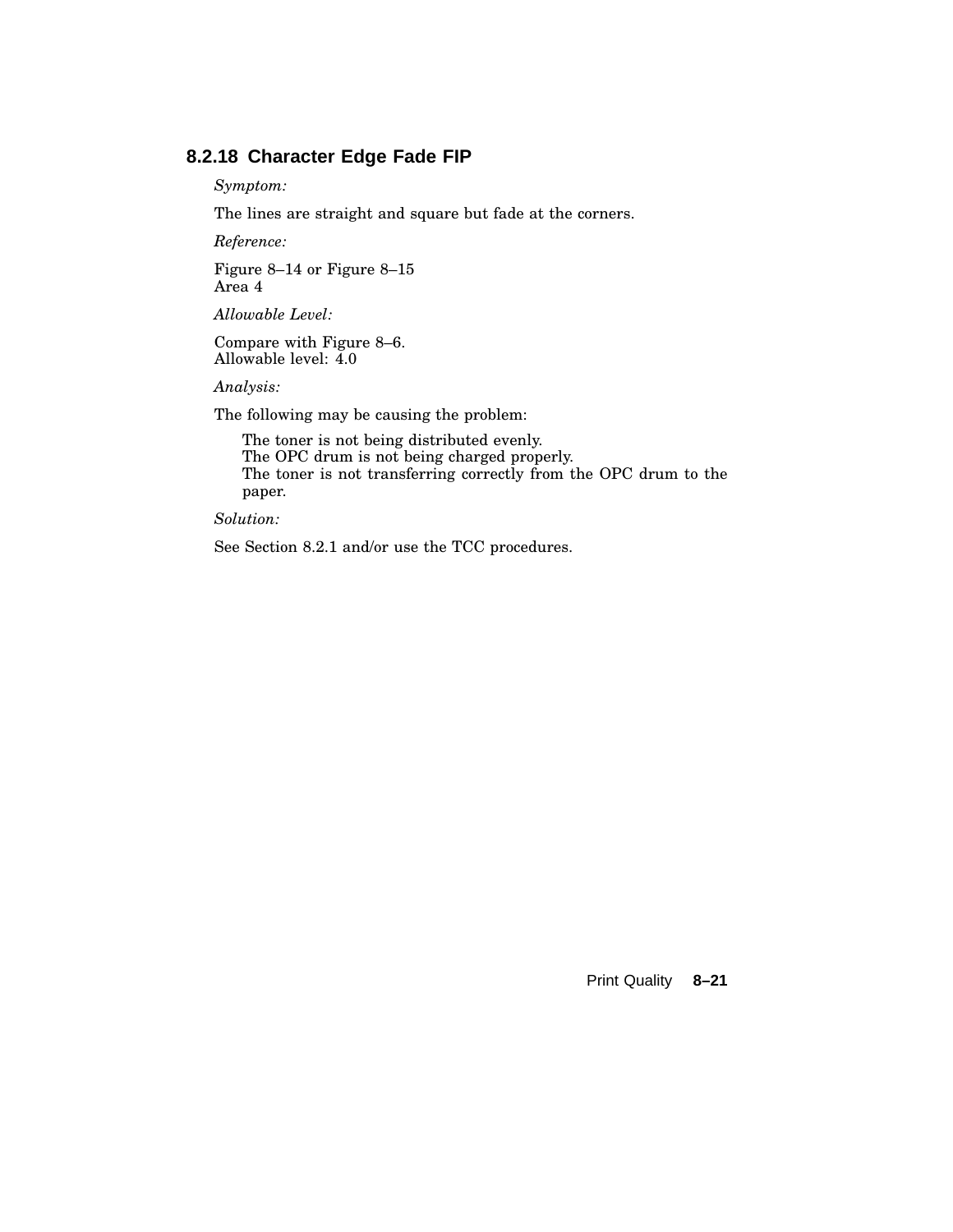### **8.2.19 White Line Jitter FIP**

*Symptom:*

The black/white line pattern has an uneven gray appearance. Unevenness appears in the marked area and the white lines exceed the normal width.

*Reference:*

Figure 8–14 or Figure 8–15

*Allowable Level:*

Compare with Figure 8–7. Allowable level: 3.0.

*Analysis:*

This problem is caused by uneven paper or drum motion.

*Solution:*

Check the drive components: main motor, belts, belt tension, pulleys, dry bearings, and worn and binding gears.

**8–22** PrintServer 20 and turbo PrintServer 20 Service Guide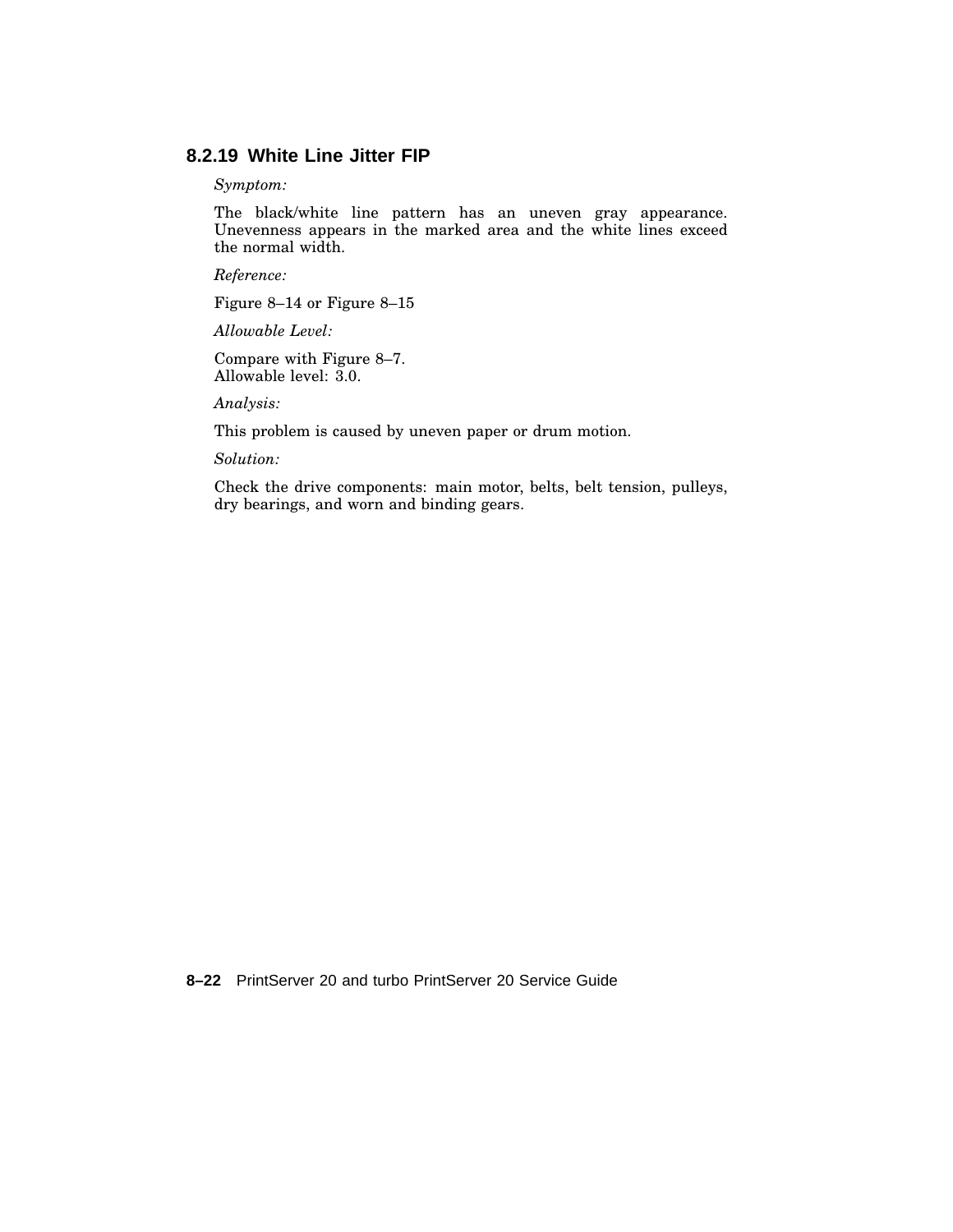### **8.2.20 Black Line Jitter FIP**

*Symptom:*

The black lines thicken slightly, giving the appearance of a dark bar.

This problem may appear about 2 inches from the bottom of pattern 0103 in the right vertical bar pattern.

*Reference:*

Figure 8–15

*Allowable Level:*

Compare with Figure 8–8. Allowable level: 4.0

*Analysis:*

This problem is caused by the fluttering of the paper against the drum, such as when the trailing edge of the paper is released from the registration rollers.

*Solution:*

Check the registration unit, transport belt, and fan.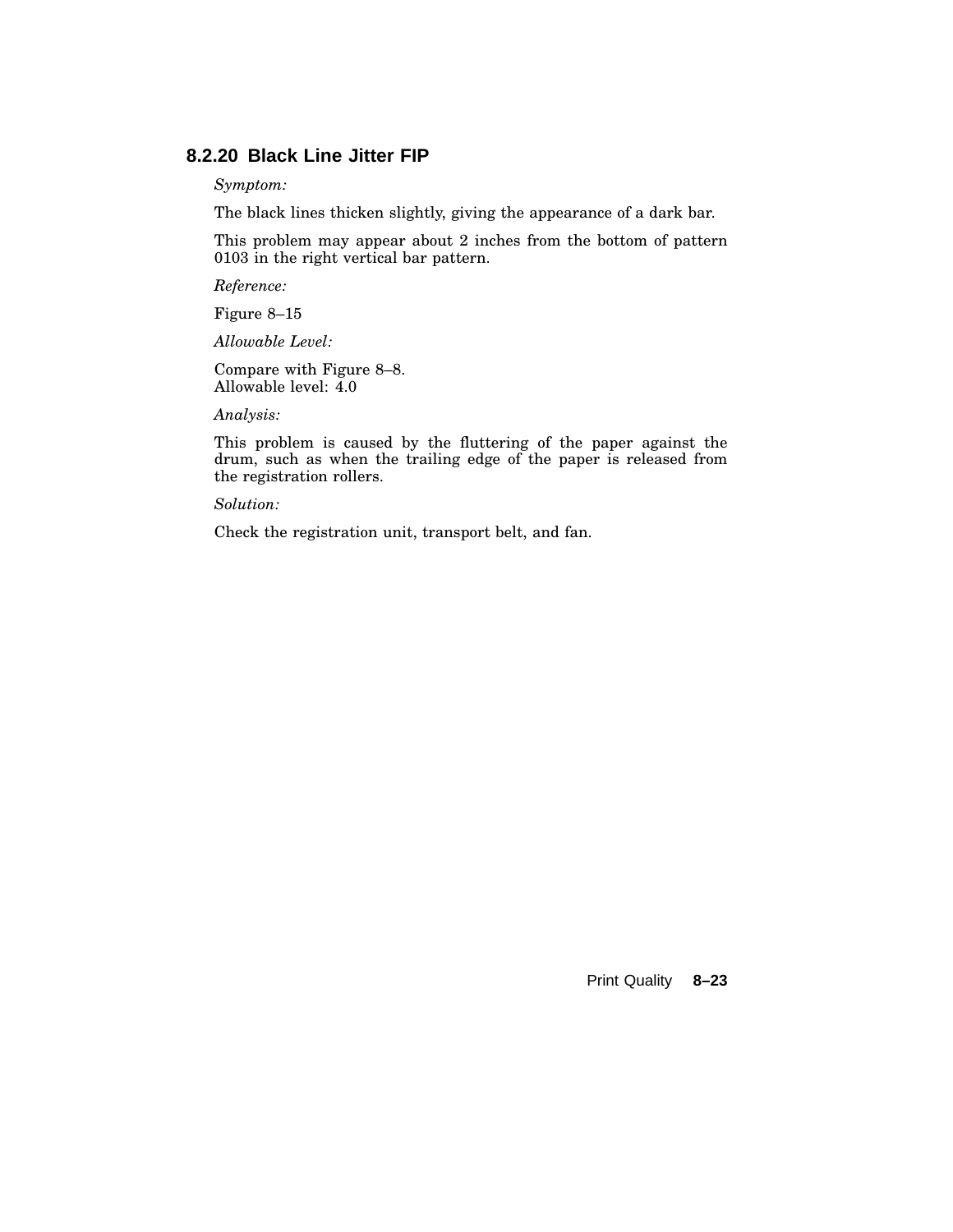### **8.2.21 White Spot FIP**

*Symptom:*

Black or grey areas contain white spots.

*Reference:*

Any solid area

*Allowable Level:*

Compare with Figure 8–10. Allowable level: 3.0

*Analysis 1:*

**If the spots are random**, the problem is caused by poor charging, developing, or transfer.

*Analysis 2:*

**If the spots appear at regular intervals**, the problem is caused by blemishes in the OPC drum or development unit areas.

*Solution 1:*

See Section 8.2.1 and/or use the TCC procedures.

*Solution 2:*

See Section 8.2.4.

**8–24** PrintServer 20 and turbo PrintServer 20 Service Guide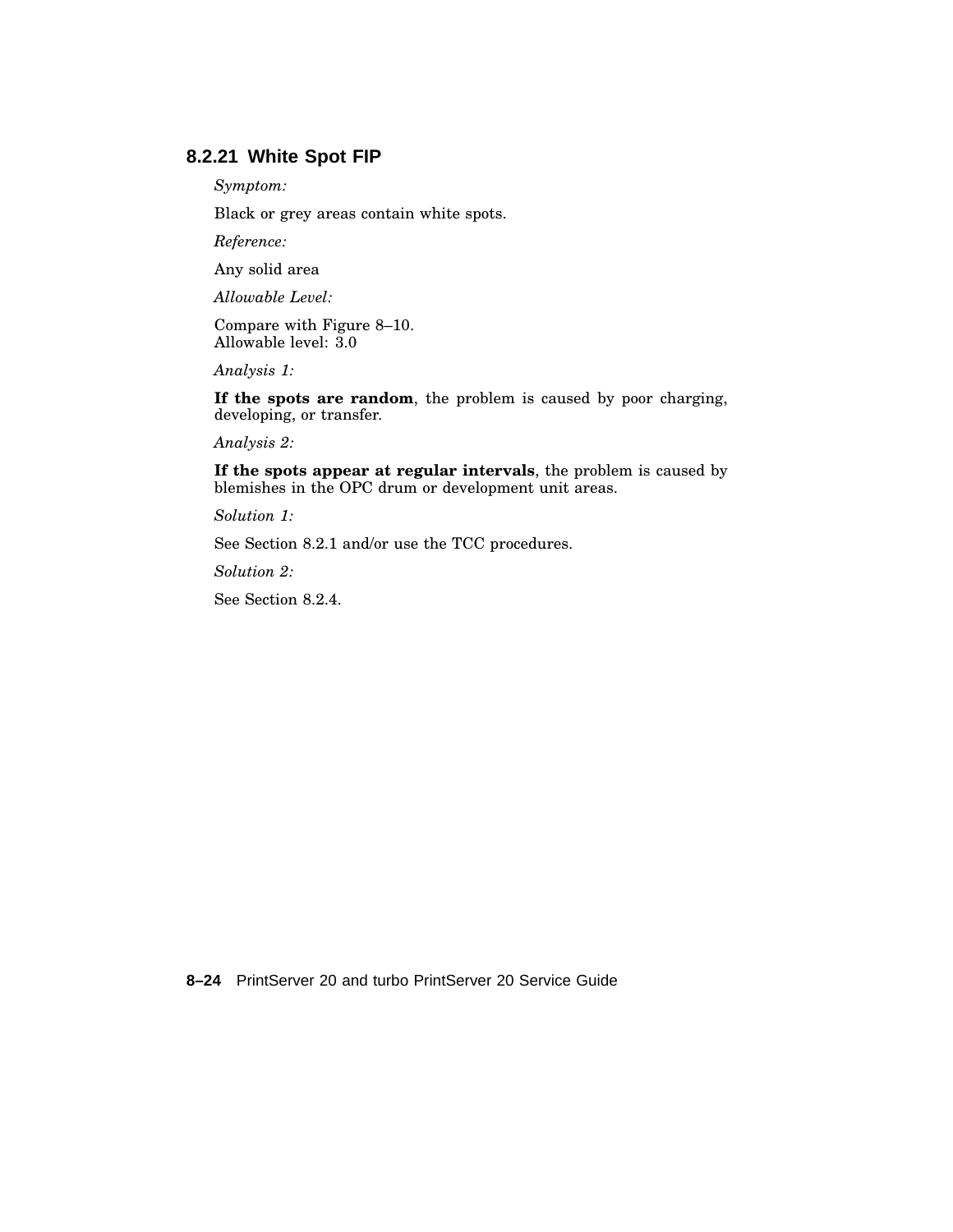## **8.2.22 Black Spot FIP**

*Symptom:*

White areas of the page contain black spots.

*Reference:*

Unprinted areas

*Allowable Level:*

Compare with Figure 8–9. Allowable level: 4.0

*Analysis:*

This problem is caused by toner spilling.

*Solution:*

See Section 8.2.8.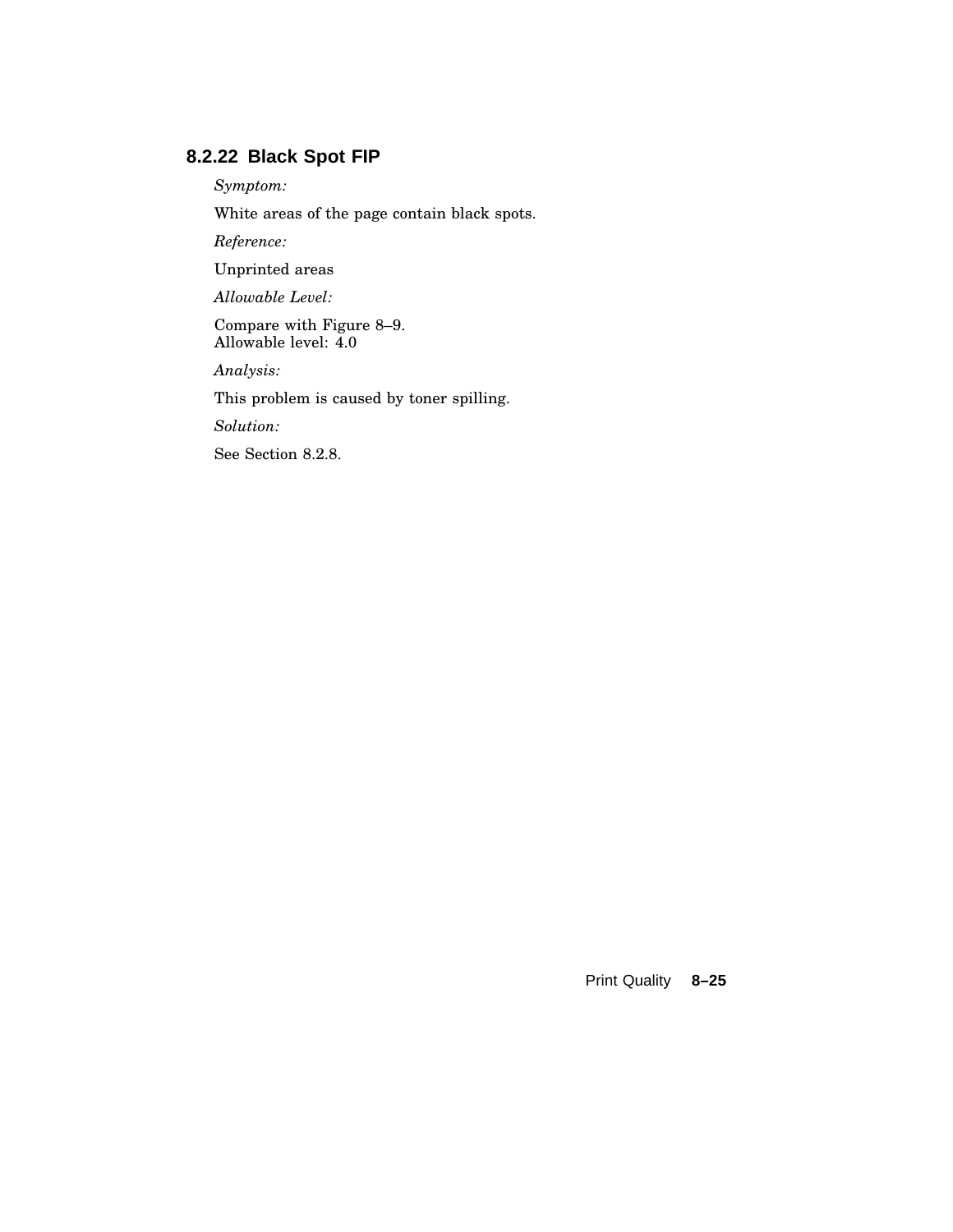## **8.2.23 White Void FIP**

*Symptom:*

Closely printed areas fade.

*Reference:*

Any print with solids or half tone areas.

*Allowable Level:*

Compare with Figure 8–10. Allowable level: 3.0.

*Analysis:*

The problem may be caused by the following:

Low toner Poor development Dirty areas on the OPC drum Dirty fusing unit rollers

*Solution:*

See Section 8.2.1 and/or use the TCC procedures.

**8–26** PrintServer 20 and turbo PrintServer 20 Service Guide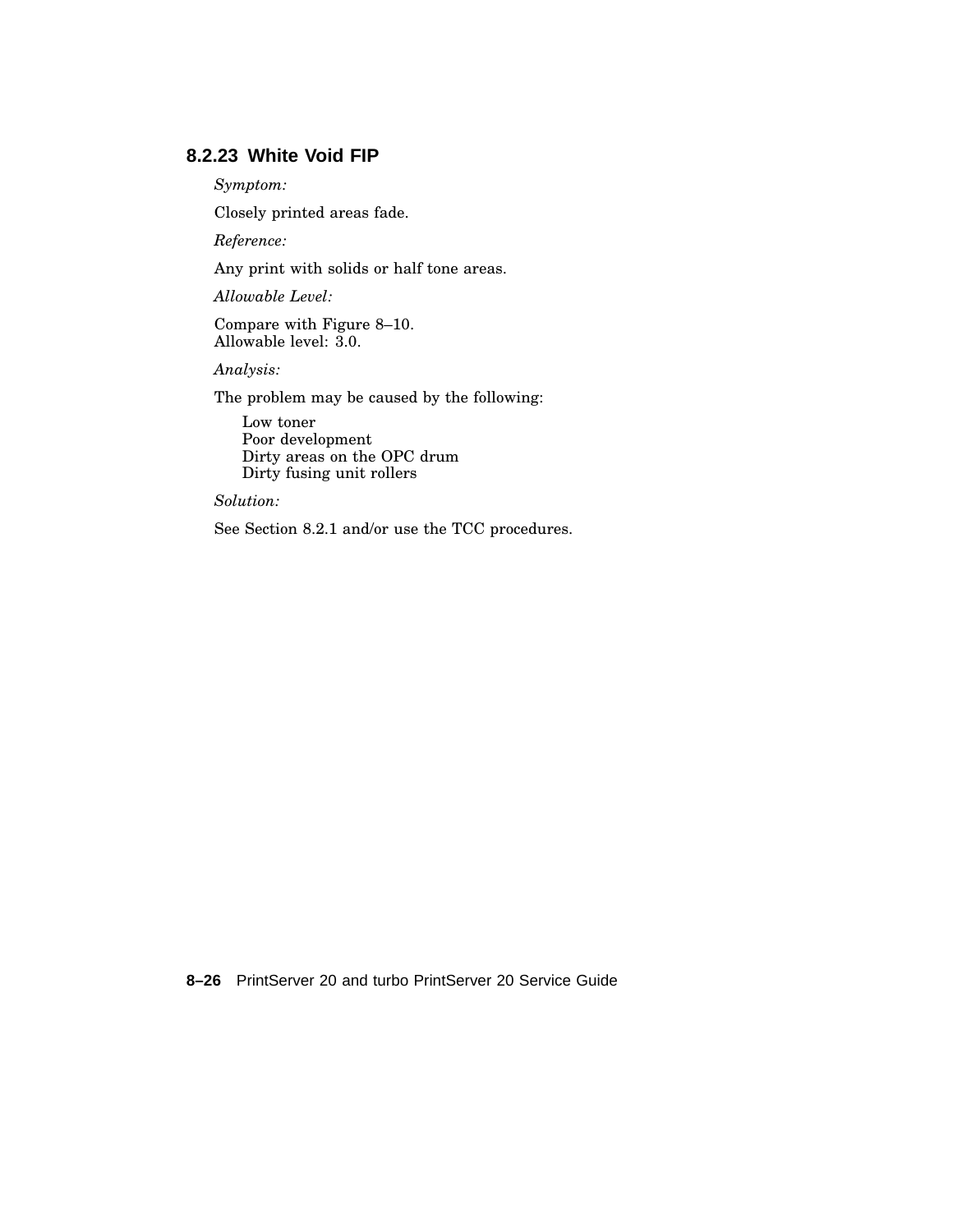### **8.2.24 Black Line FIP**

*Symptom:*

Random lines appear in unprinted areas. This is not the same as black line jitter.

*Reference:*

Any print

*Allowable Level:*

Compare with Figure 8–11. Allowable level: 3.0

*Analysis:*

The problem may result from the following:

Spurious streaks of toner from the development unit Improperly cleaned OPC drum Damaged transfer wires Leaking cleaning unit

*Solution:*

Perform the following:

Examine the cleaning unit's mylar blade for damage. Examine the OPC drum and fusing unit rollers. Examine the development roller. Clean/replace the main charger.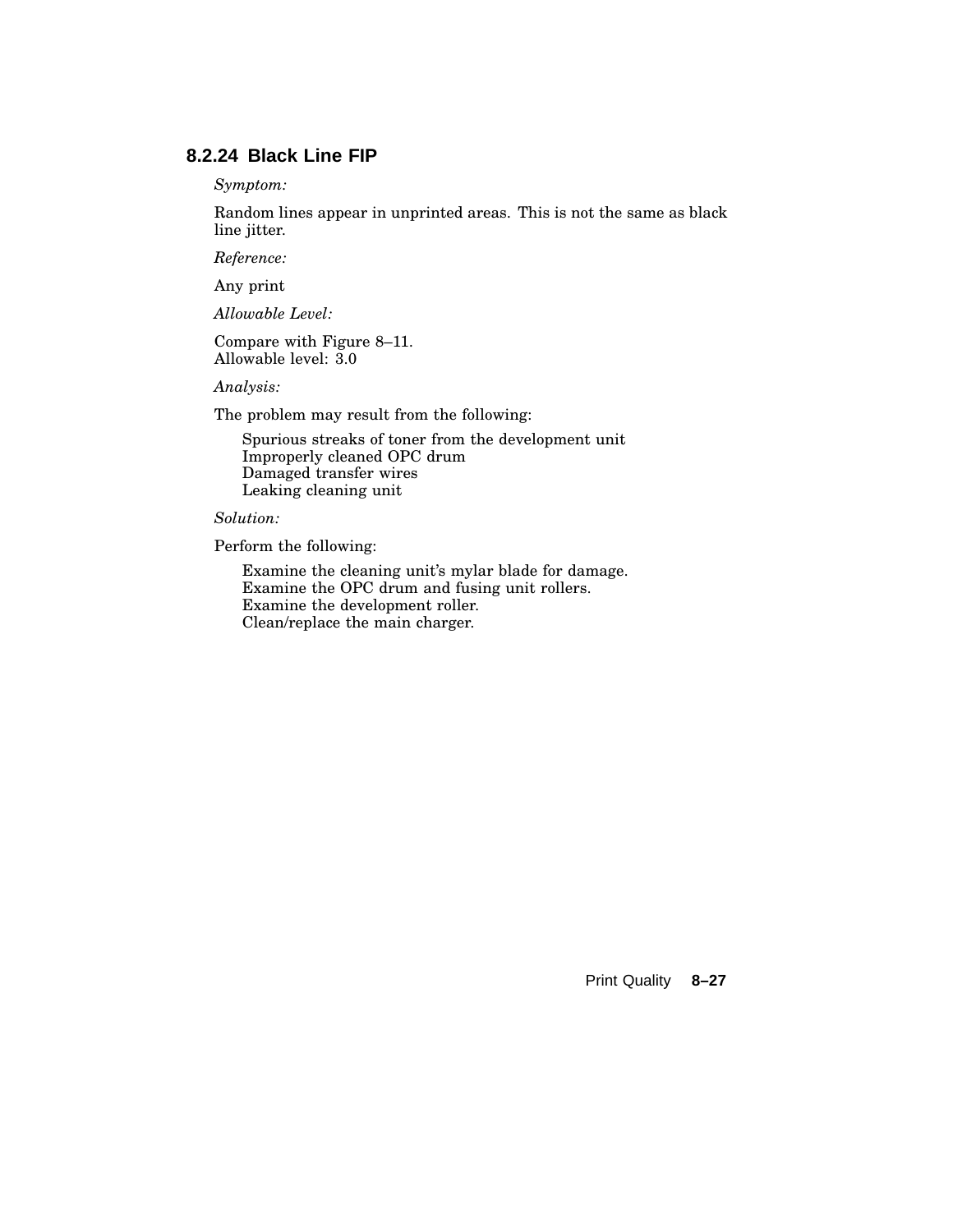## **8.2.25 White Line FIP**

*Symptom:*

White lines or deletions appear on a print. This is not the same as white line jitter.

*Reference:*

Any print

*Allowable Level:*

Compare with Figure 8–12. Allowable level: 3.0

*Analysis:*

The problem may result from the following:

Toner is not available for transfer to or from the OPC drum. A mechanical defect is scraping toner from the unfused page. The laser beam is obstructed.

*Solution:*

Perform the following:

Clean the optical unit shield glass. Examine the development roller for obstructions. Examine the OPC drum and fusing unit rollers for grooves.

**8–28** PrintServer 20 and turbo PrintServer 20 Service Guide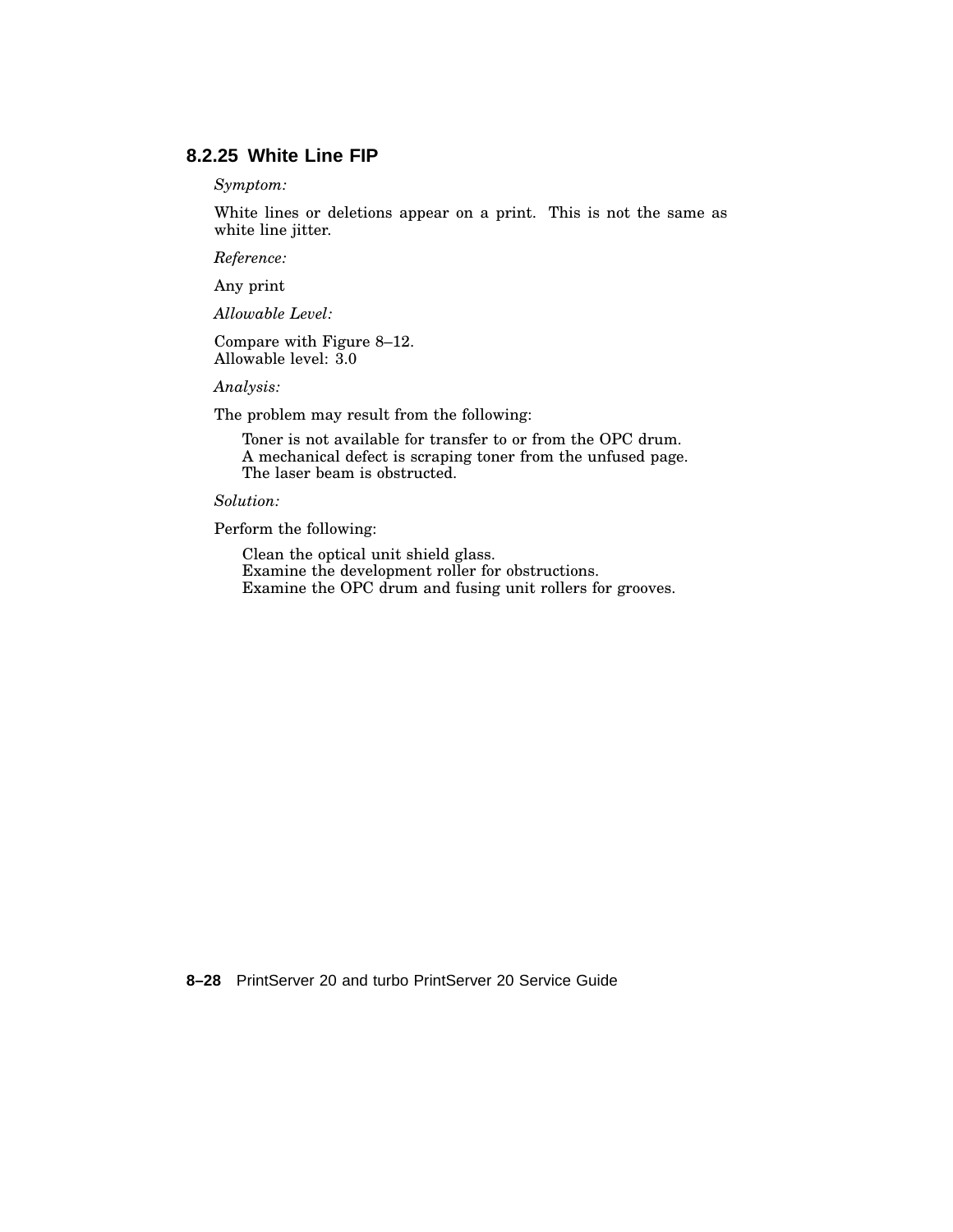## **8.2.26 Dirty Edges FIP**

*Symptom:*

A dark background appears around a 1/4-inch (5-mm) border.

*Reference:*

Duplexed page

*Allowable Level:*

Compare with Figure 8–13. Allowable level: 4.0

*Analysis:*

The problem may result from the following:

The OPC drum is being incorrectly charged. The OPC drum is not being cleaned adequately.

*Solution:*

Perform the following:

Use the TCC procedures. Check/replace the quenching lamp. Check/replace the cleaning unit. Check/replace the transfer charger. Check/replace the main charger. Check the high-voltage connections. Replace the high-voltage power supply.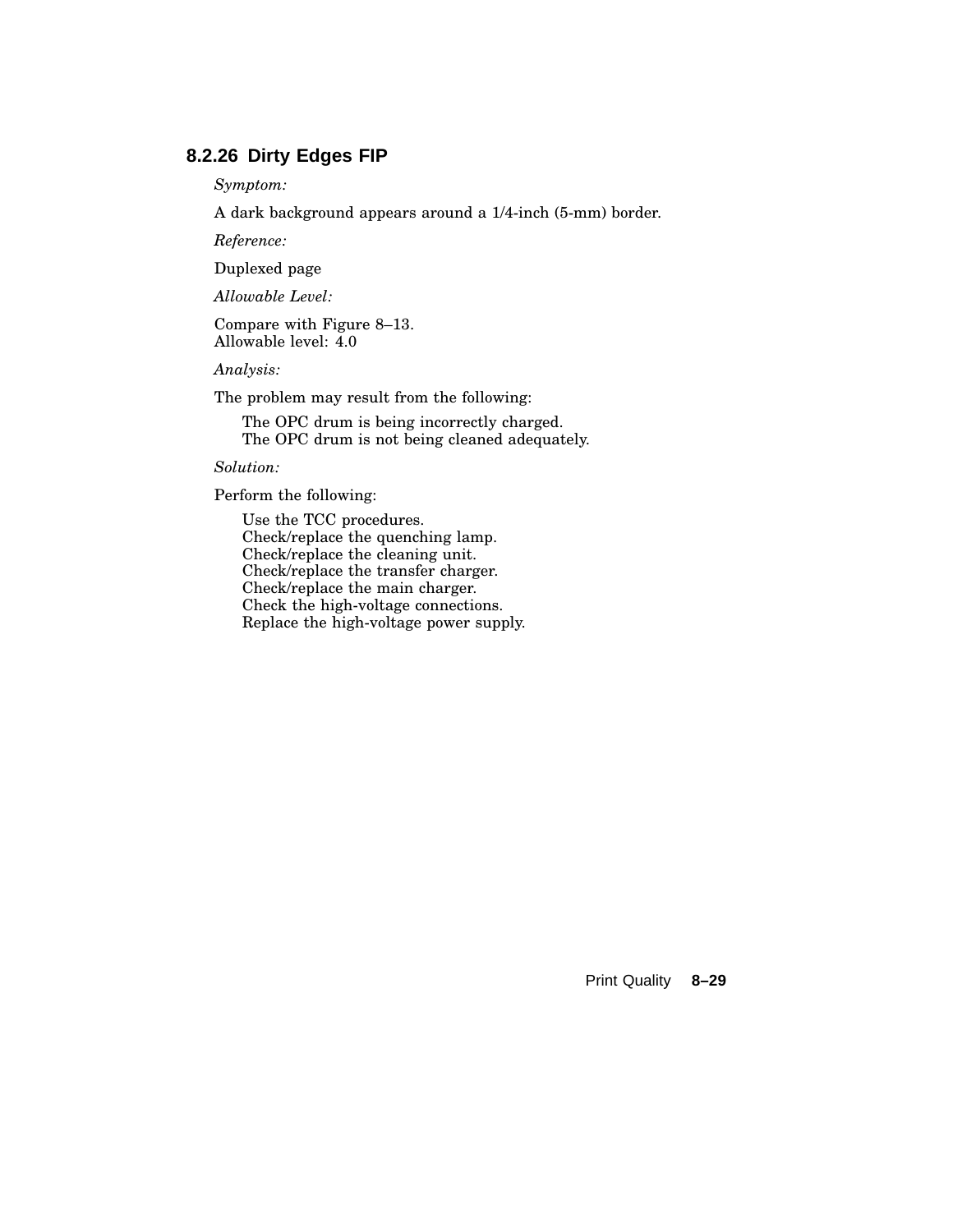### **8.2.27 Dirty Second Side FIP**

*Symptom:*

The second side has a barely perceptible graying, compared with an unused sheet.

*Reference:*

Simplexed sheet

*Allowable Level:*

Compare with Figure 8–2. (Same as background density.) Allowable level: 4.0

*Analysis:*

The problem may result from the following:

The OPC drum is not being completely charged. The OPC drum is not being cleaned adequately.

*Solution:*

Perform the following:

Use the TCC procedures. Check/replace the quenching lamp. Check/replace the cleaning unit. Check/replace the main and transfer/separation chargers. Check the high-voltage contacts. Replace the high-voltage power supply.

**NOTE:** *If a dirty second side occurs during the first pass of a duplex operation, the problem could be confused with background density on the second printed side.*

**8–30** PrintServer 20 and turbo PrintServer 20 Service Guide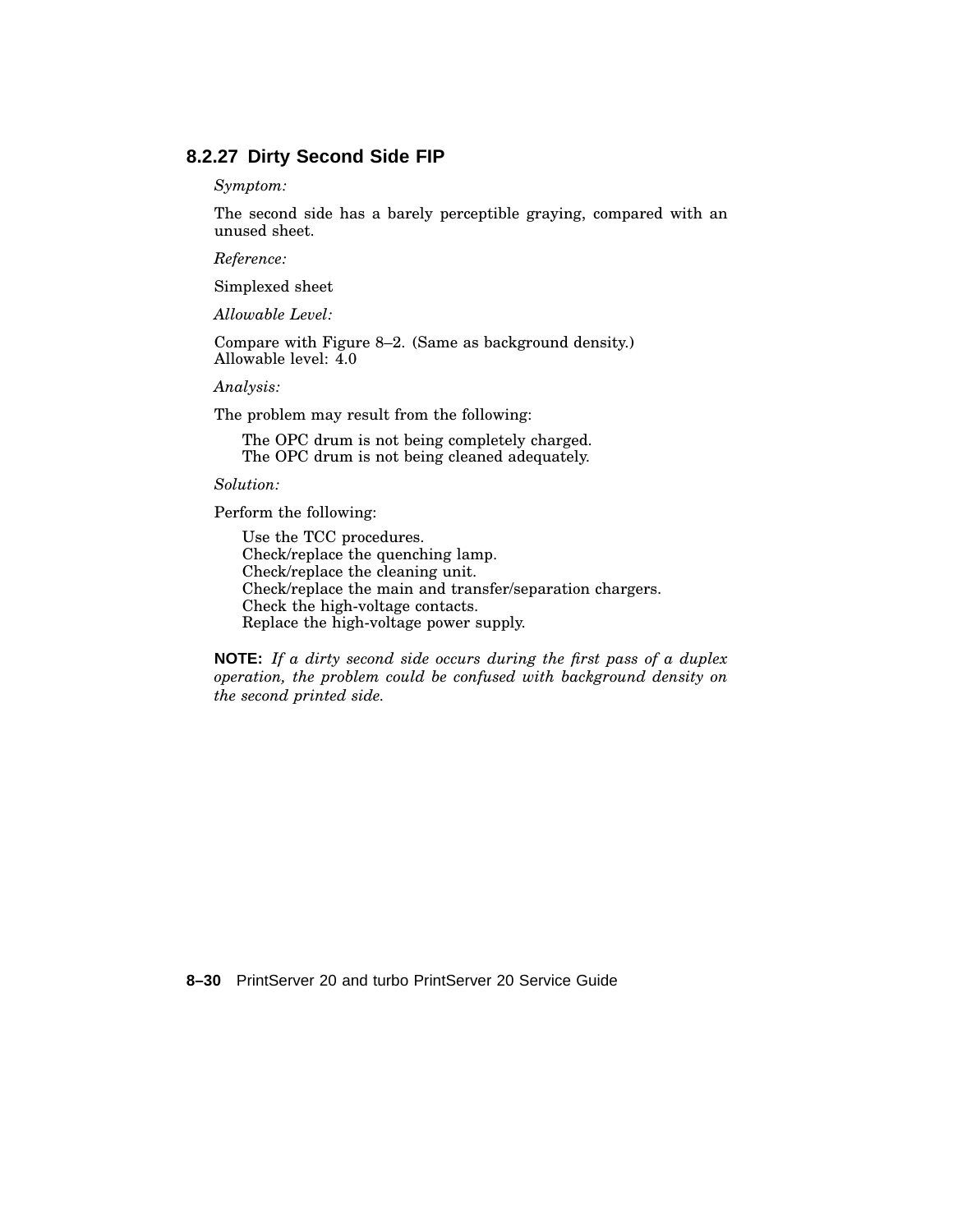**Figure 8–1: Image Density**

mlo-006570B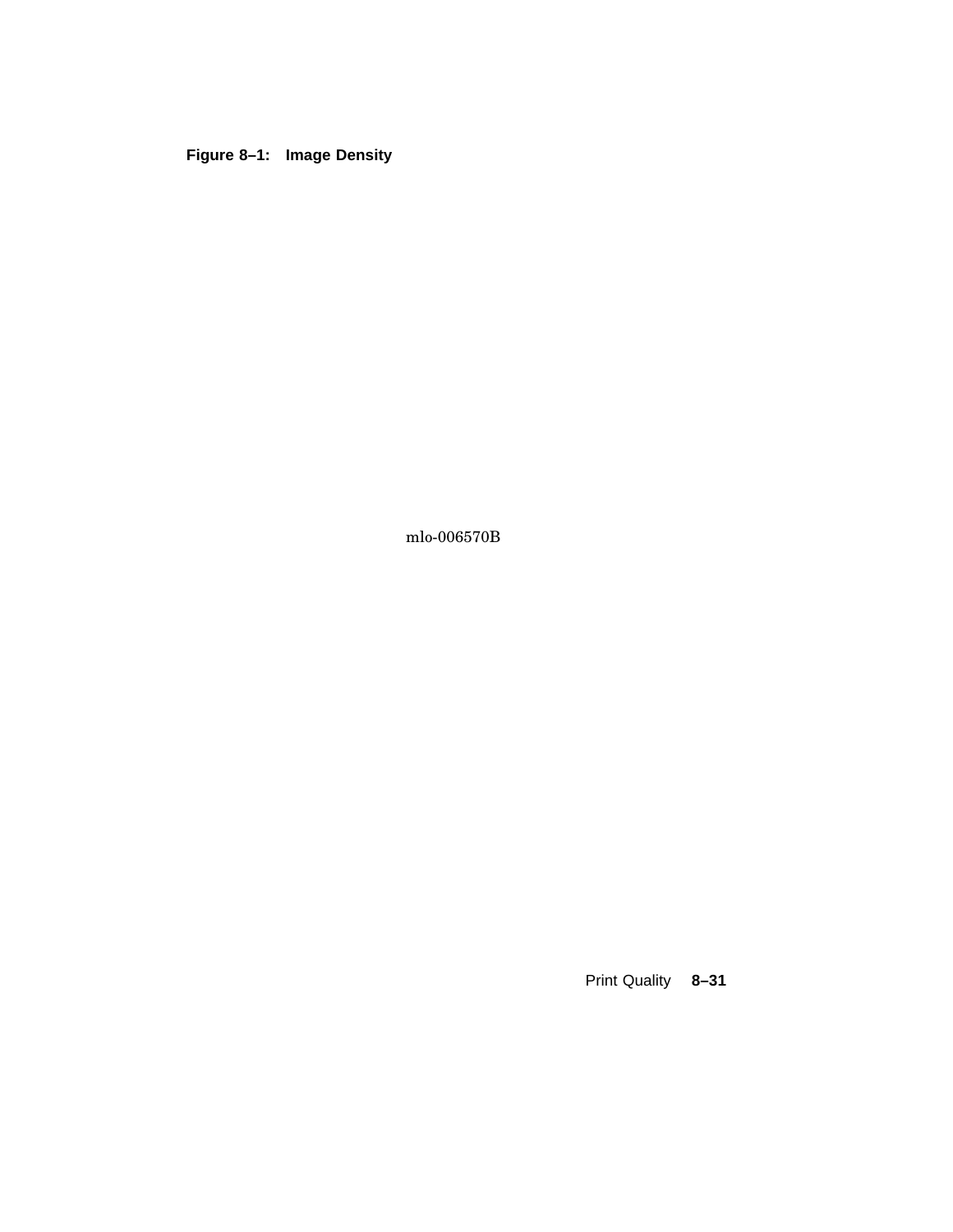#### **Figure 8–2: Background Density**

MLO-006130

**8–32** PrintServer 20 and turbo PrintServer 20 Service Guide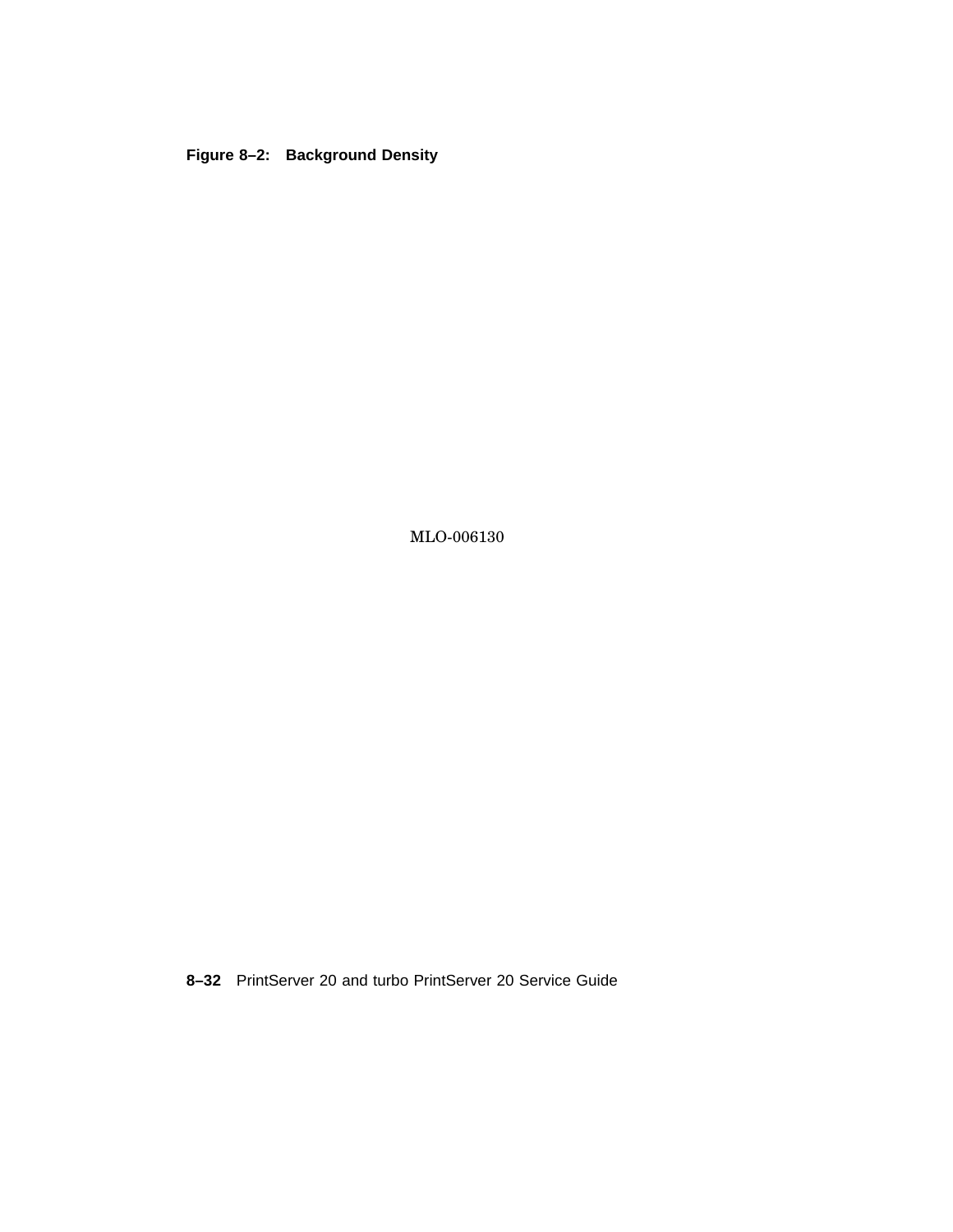**Figure 8–3: Filling**

MLO-006134

Print Quality **8–33**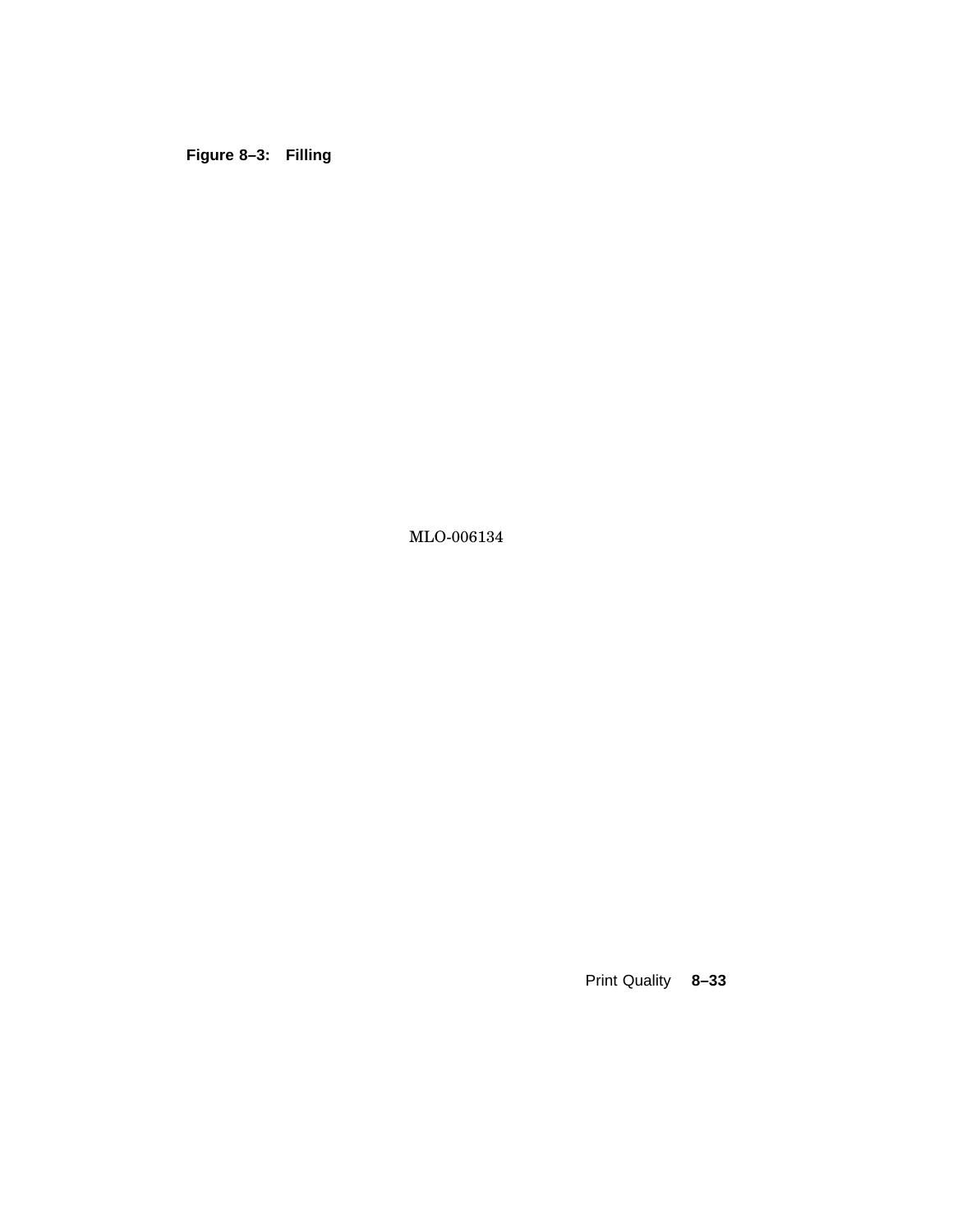**Figure 8–4: Letter Quality Resolution**

MLO-006131

**8–34** PrintServer 20 and turbo PrintServer 20 Service Guide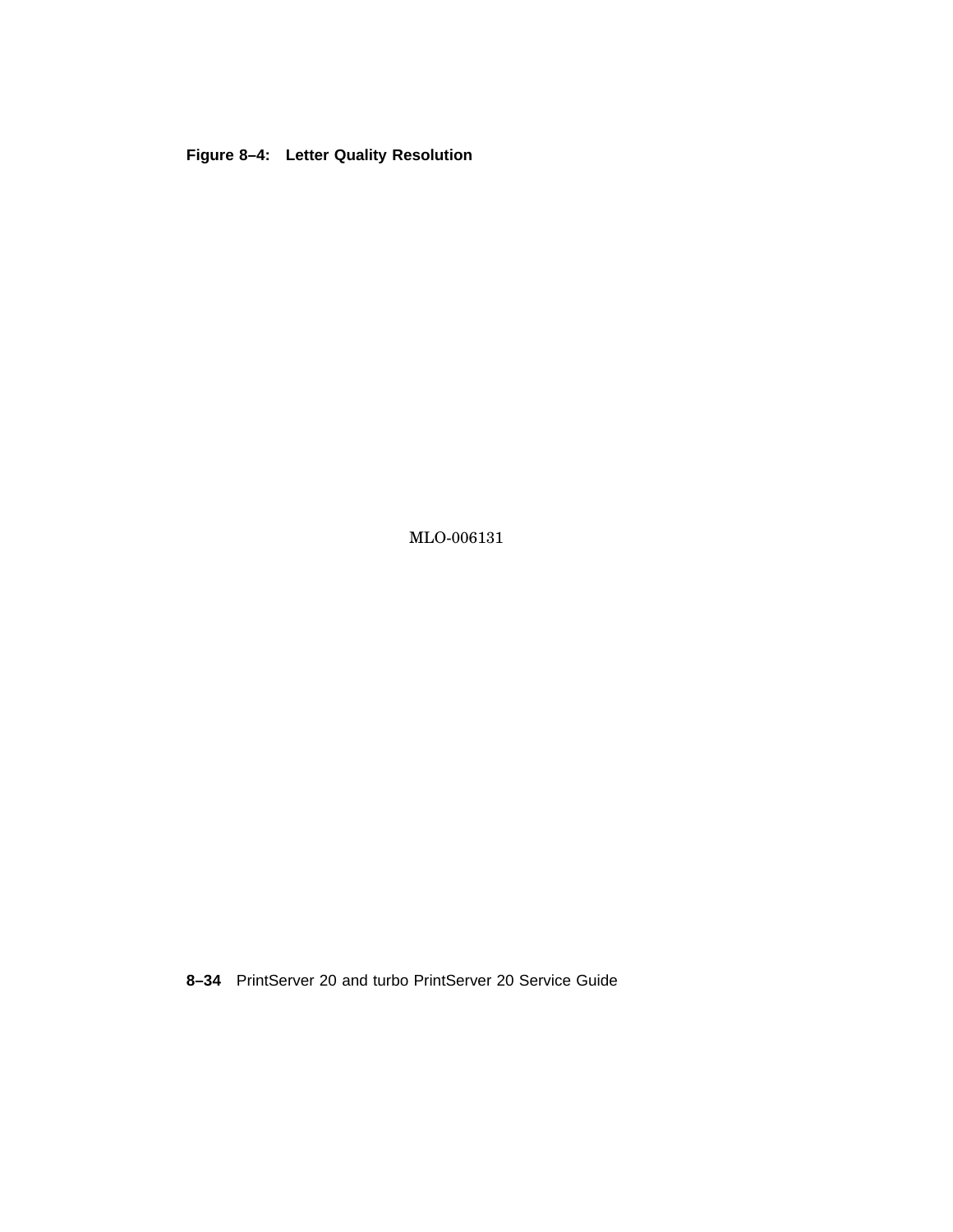**Figure 8–5: Legible Character**

MLO-006136

Print Quality **8–35**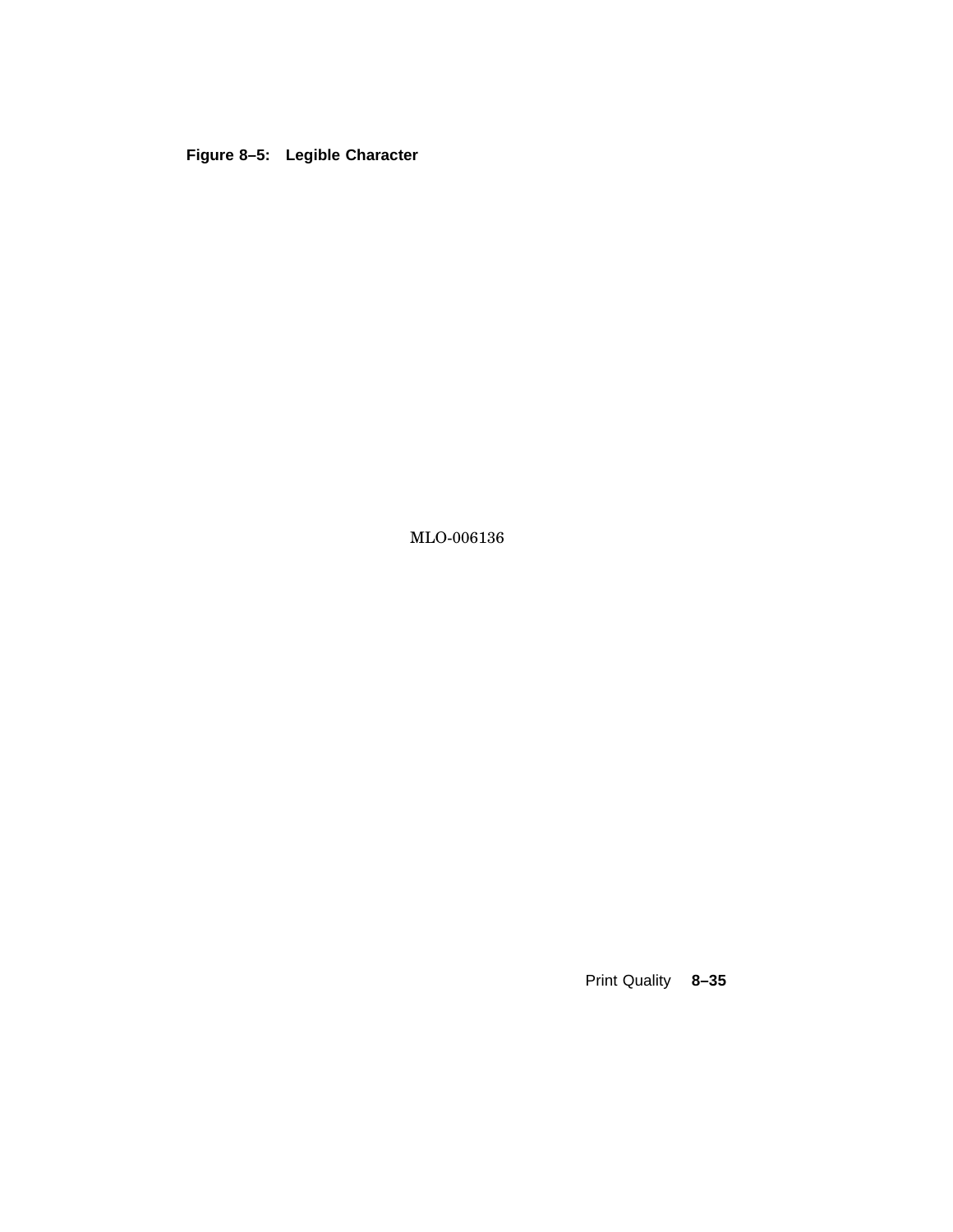**Figure 8–6: Character Edge Fading**

MLO-006135

**8–36** PrintServer 20 and turbo PrintServer 20 Service Guide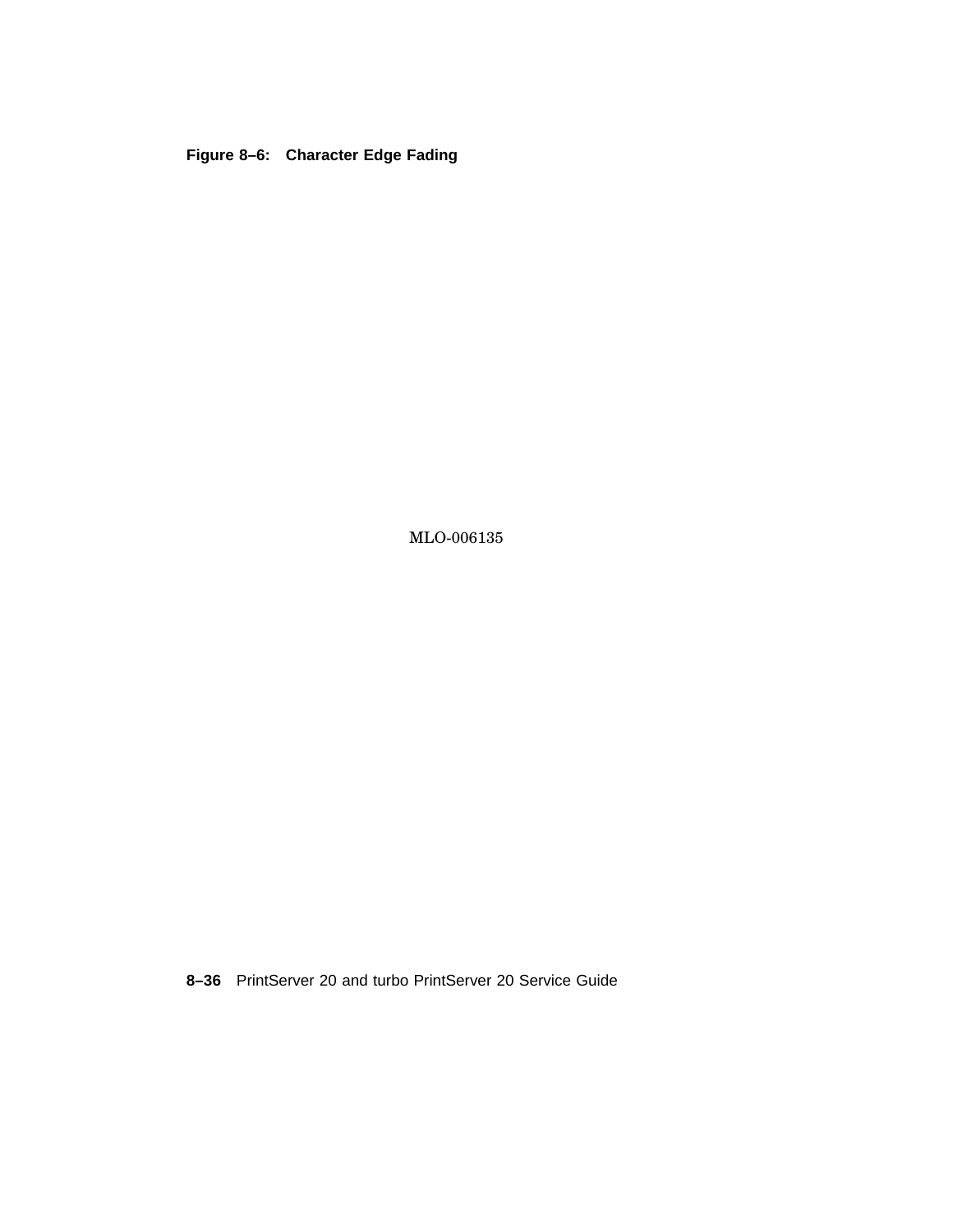**Figure 8–7: White Line Jitter**

MLO-006139

Print Quality **8–37**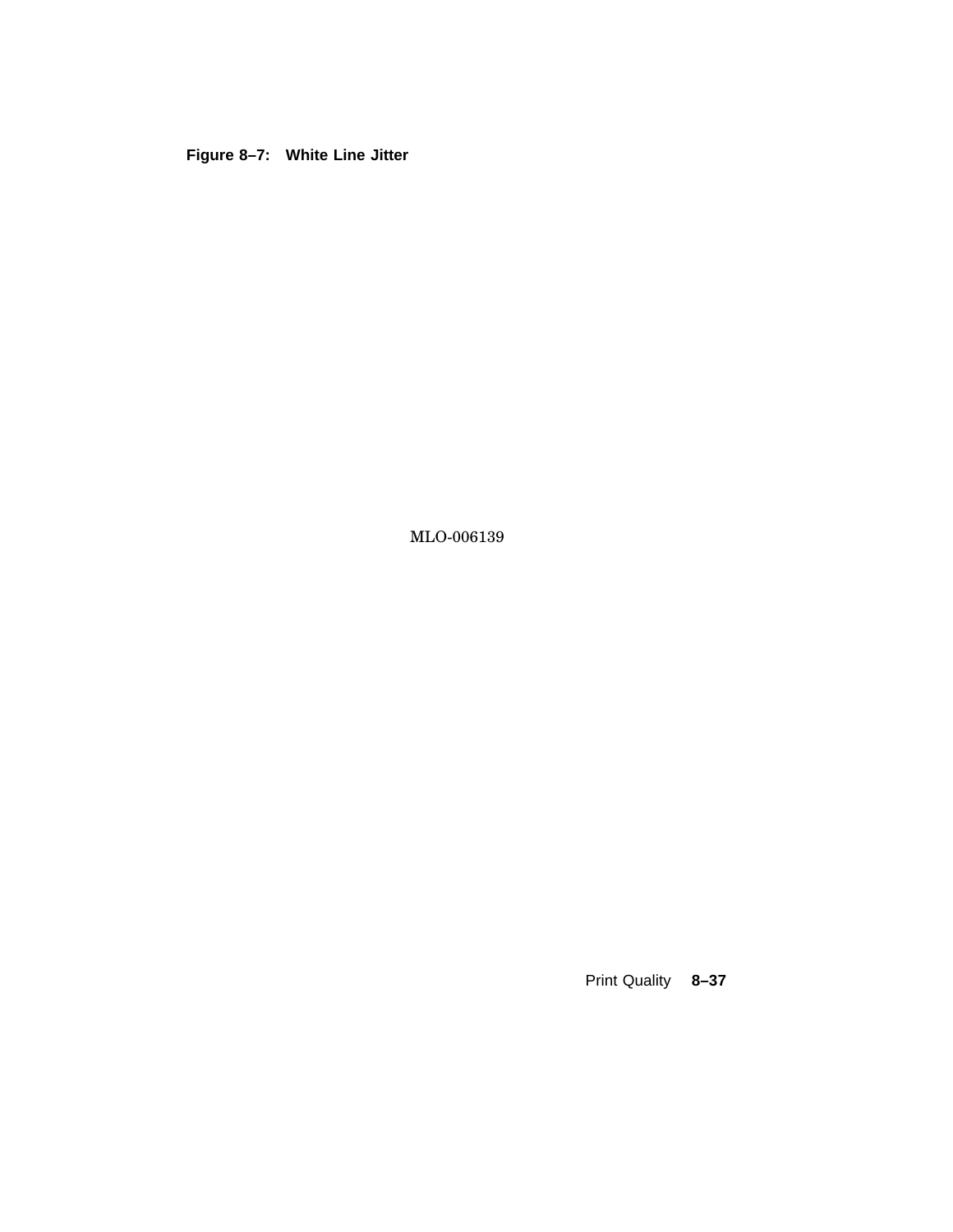**Figure 8–8: Black Line Jitter**

MLO-006140

**8–38** PrintServer 20 and turbo PrintServer 20 Service Guide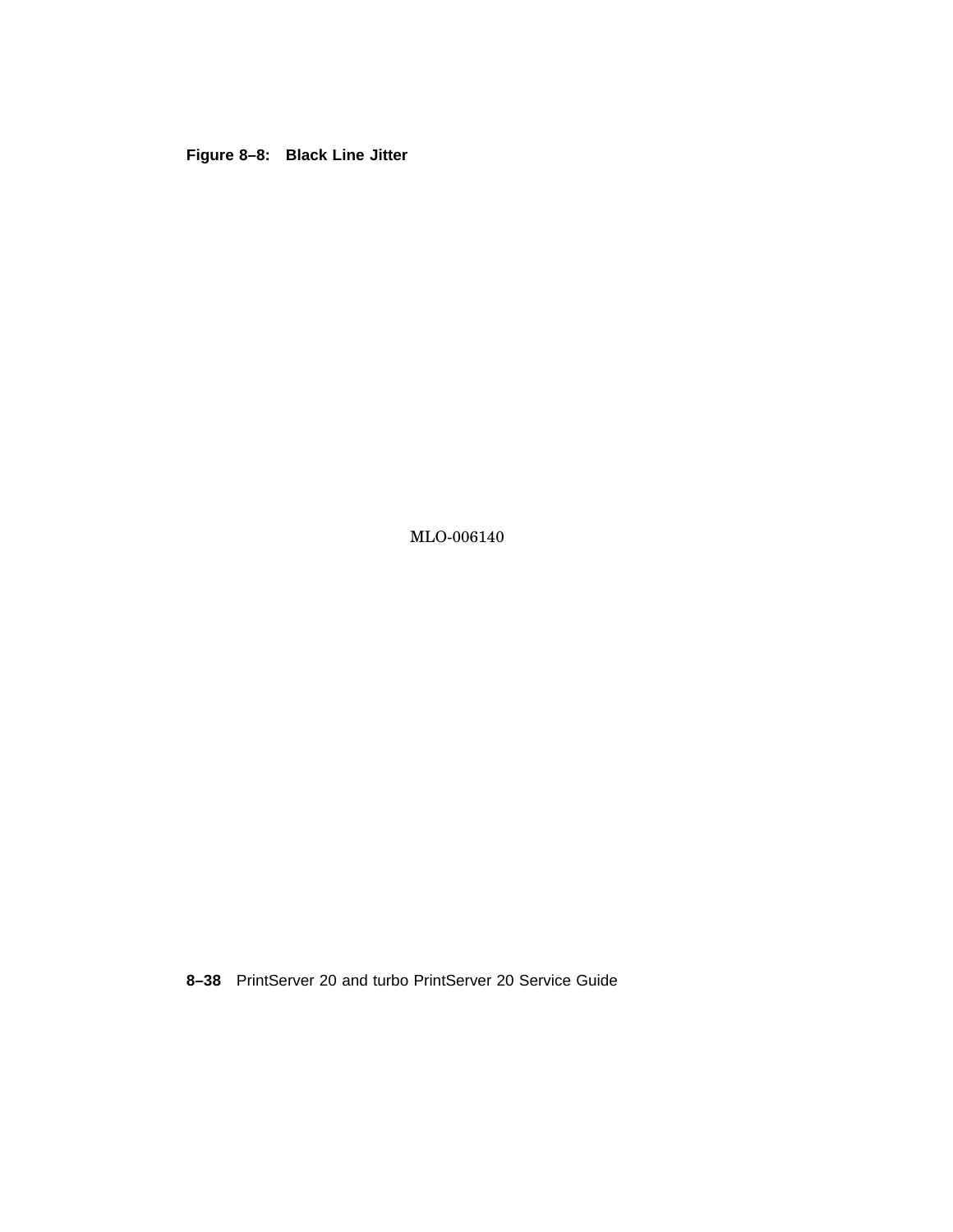**Figure 8–9: Black Spot**

MLO-006143

Print Quality **8–39**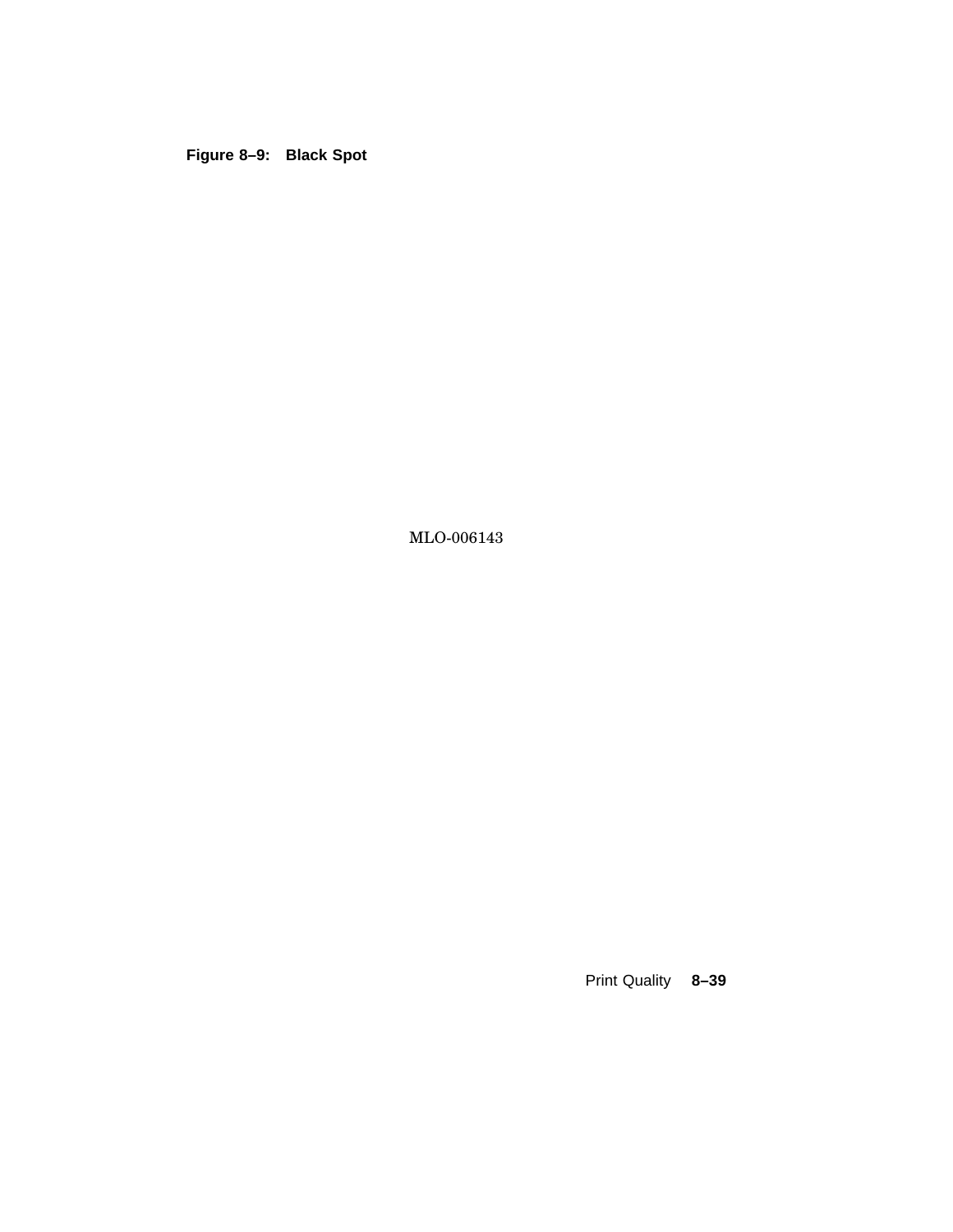**Figure 8–10: White Void**

MLO-006142

**8–40** PrintServer 20 and turbo PrintServer 20 Service Guide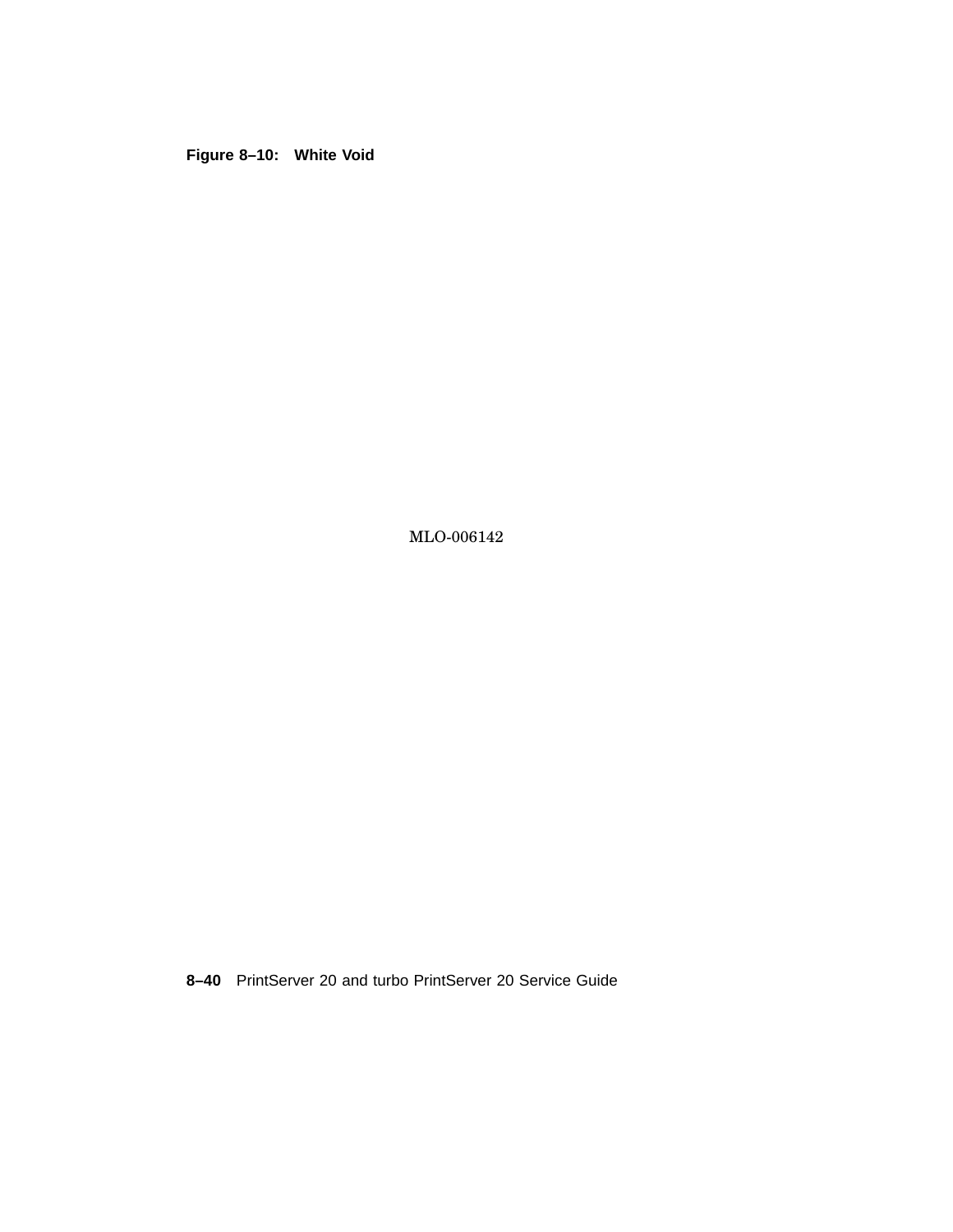**Figure 8–11: Black Line**

MLO-006138

Print Quality **8–41**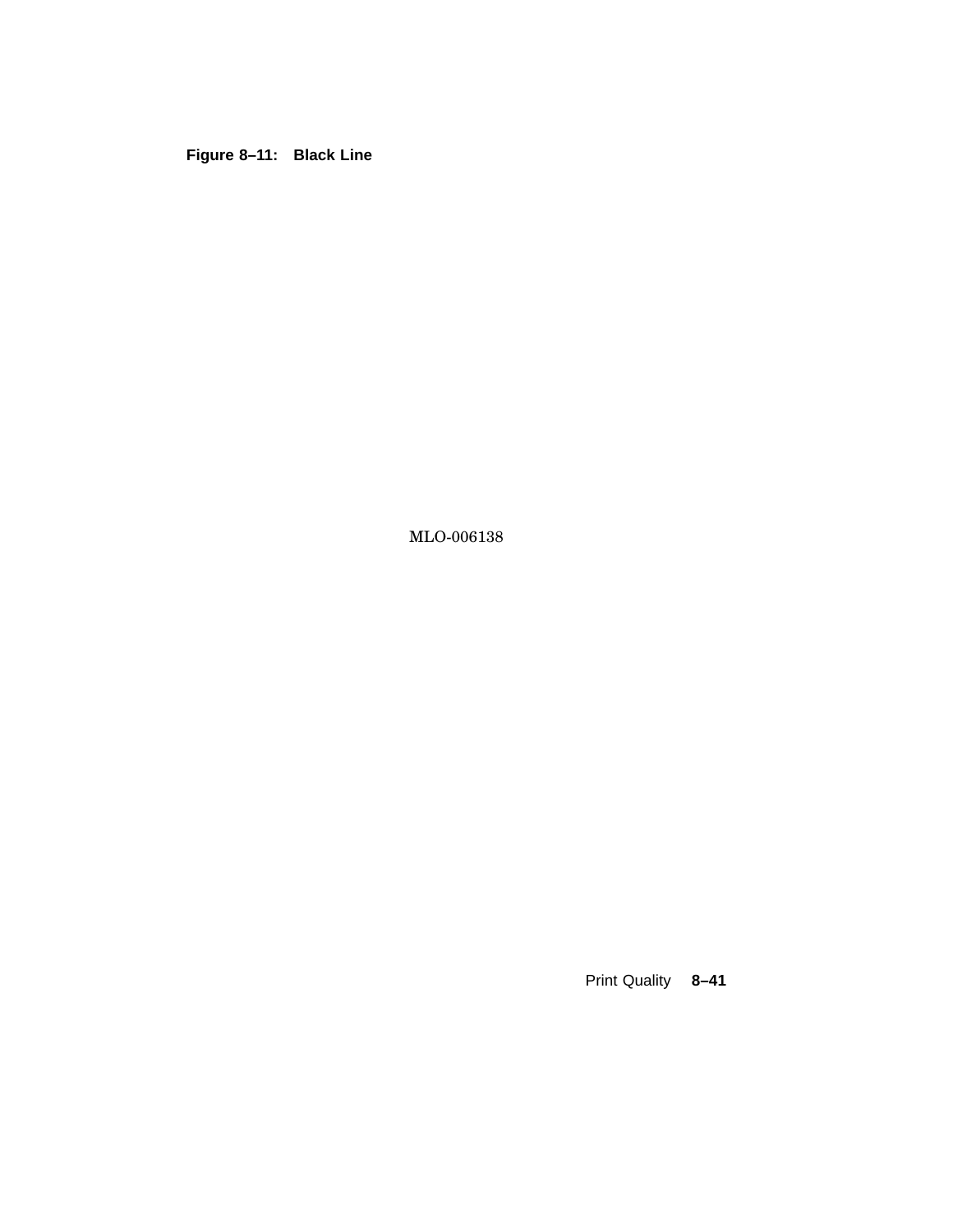**Figure 8–12: White Line**

MLO-006137

**8–42** PrintServer 20 and turbo PrintServer 20 Service Guide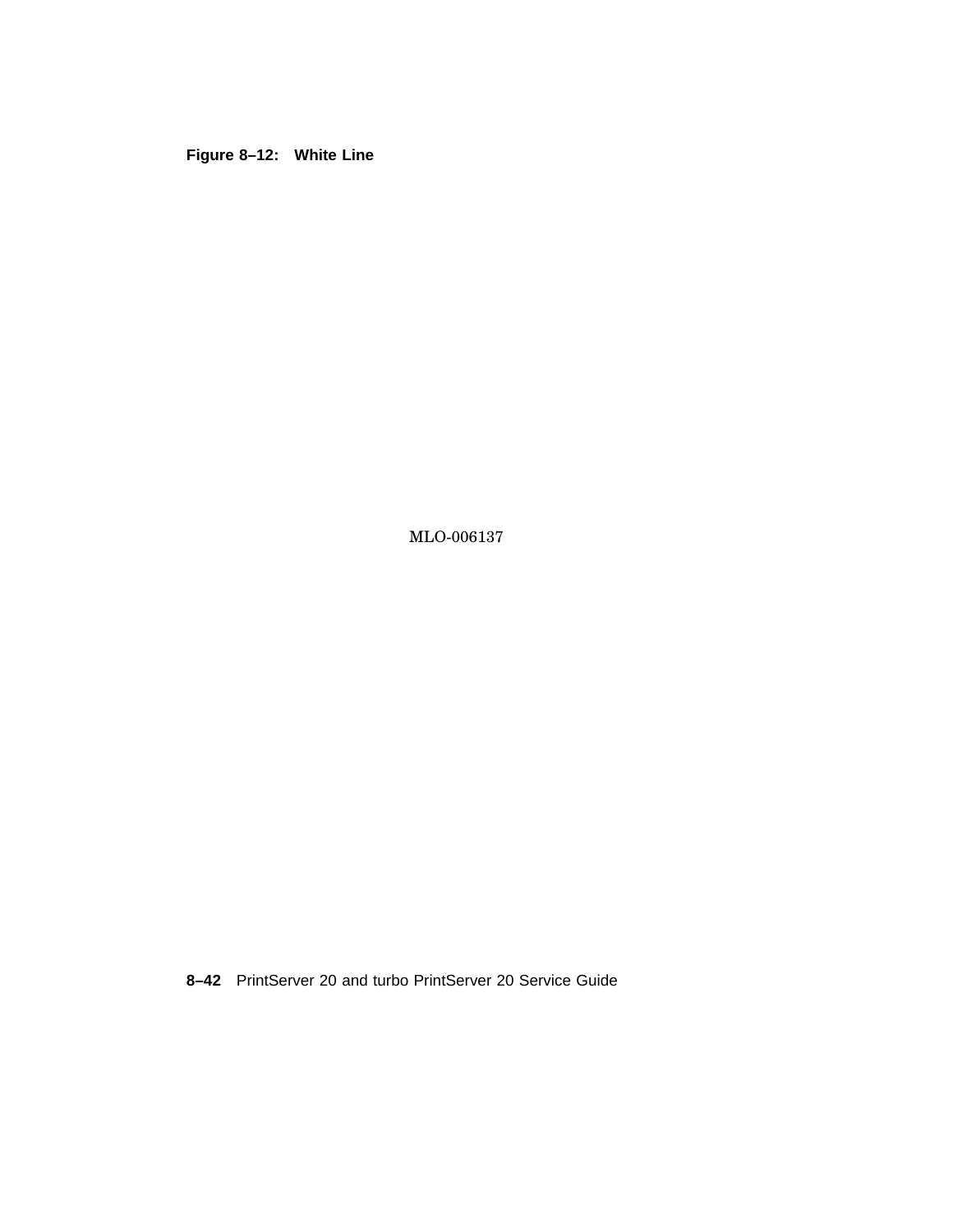**Figure 8–13: Dirty Edges**

MLO-006144

Print Quality **8–43**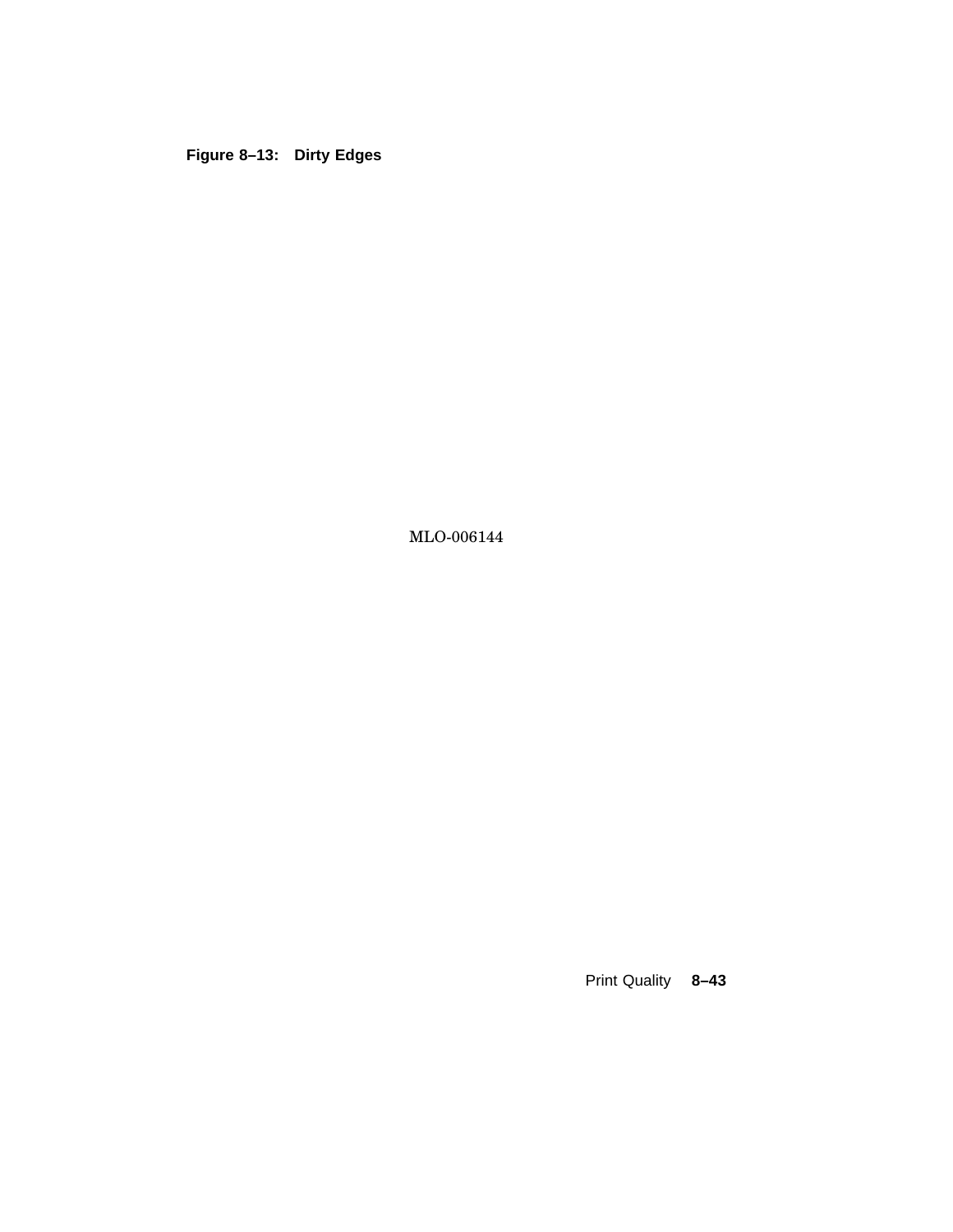**Figure 8–14: Pattern B**

MLO-006561-B

**8–44** PrintServer 20 and turbo PrintServer 20 Service Guide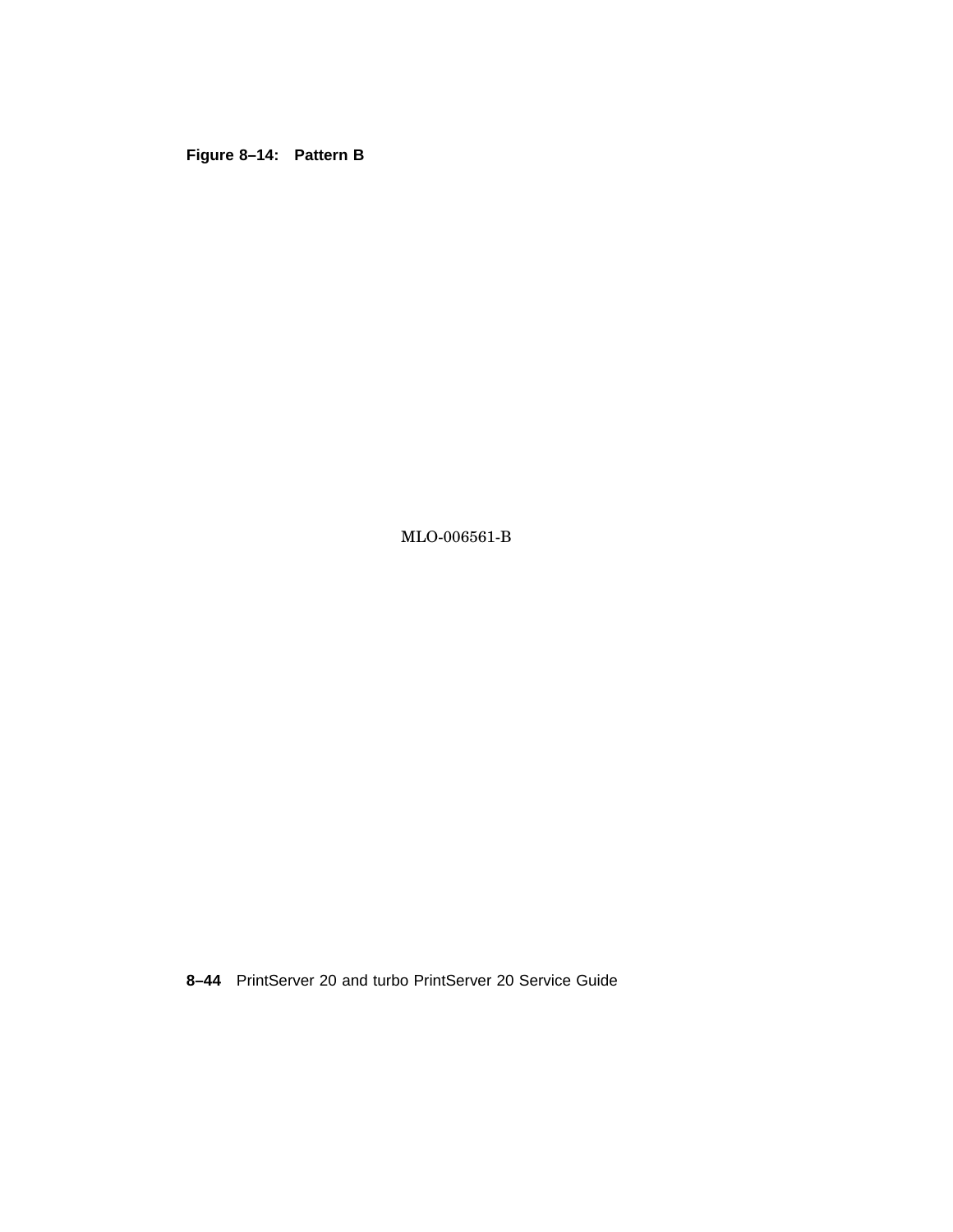**Figure 8–15: Pattern 0103**

MLO-006555-B

Print Quality **8–45**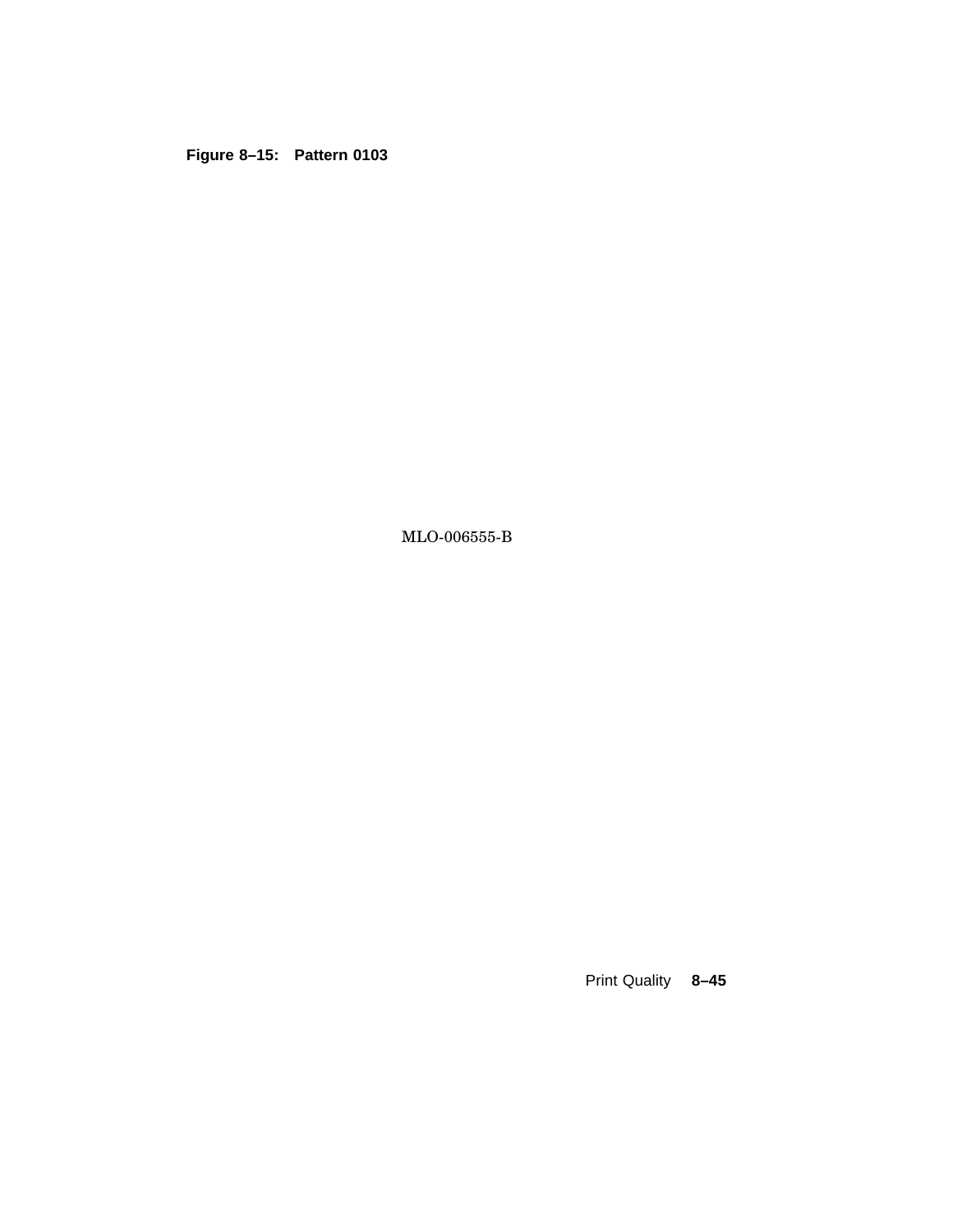# **FRU Removal and Replacement**

This chapter explains how to remove and replace field replaceable units (FRUs) and associated parts in the PrintServer. Each procedure provides steps for removing the FRU. To replace the unit, perform the steps in reverse.

**WARNING:** *To prevent personal injury, be sure the power is off before removing or replacing any parts. Also, the metal edges on some parts are very sharp; be careful when removing or replacing parts.*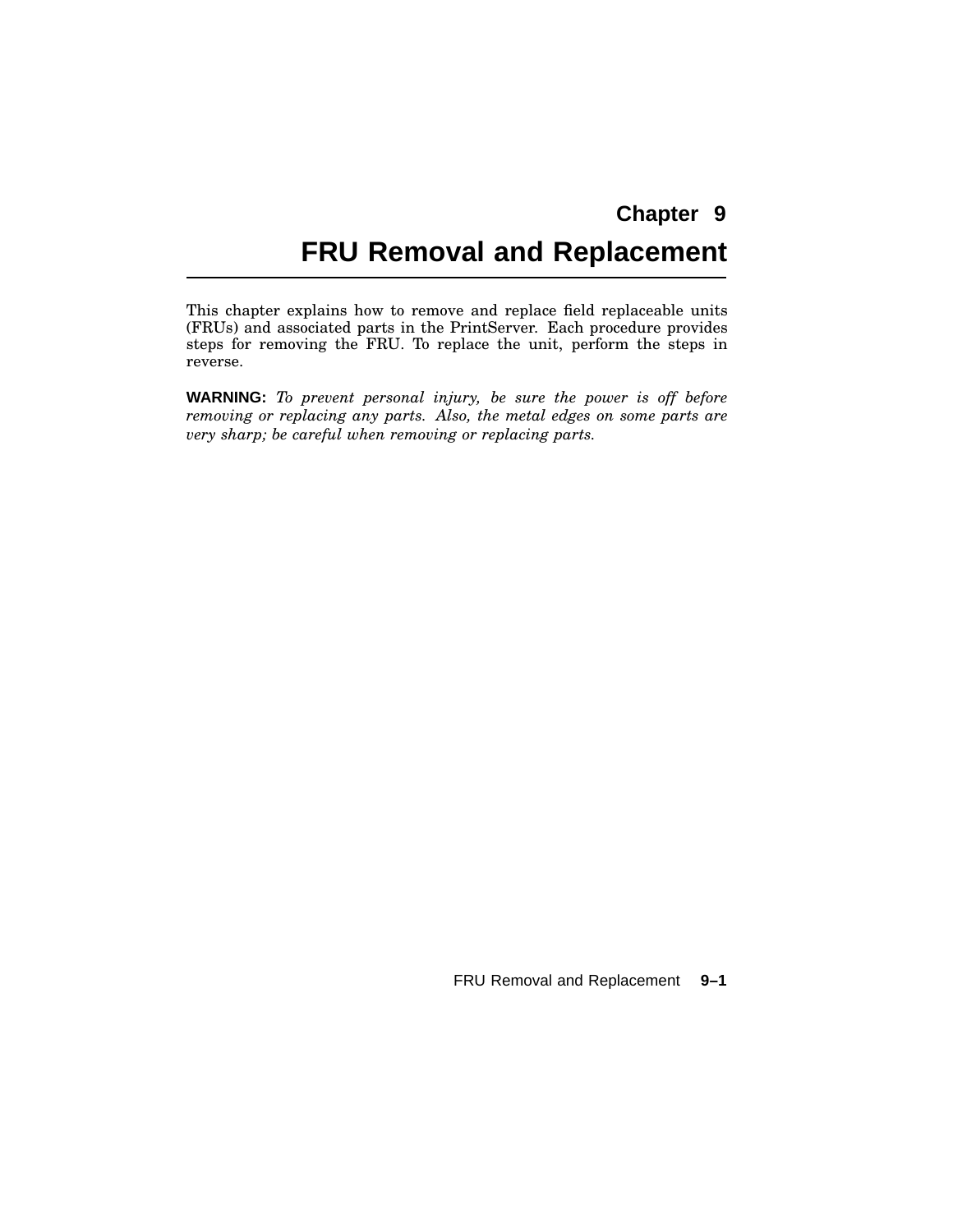### **9.1 Engine Drive Board, Controller Board, and Memory Board**

Remove the printed circuit board as follows:

- 1. Open the operator panel cover.
- 2. Remove the card cage cover by loosening its two screws.
- 3. Remove the grounding bracket by loosening its two screws.

**Figure 9–1: Removing the Card Cage Cover and Grounding Bracket**

MLO–003052 19 PICAS

**9–2** PrintServer 20 and turbo PrintServer 20 Service Guide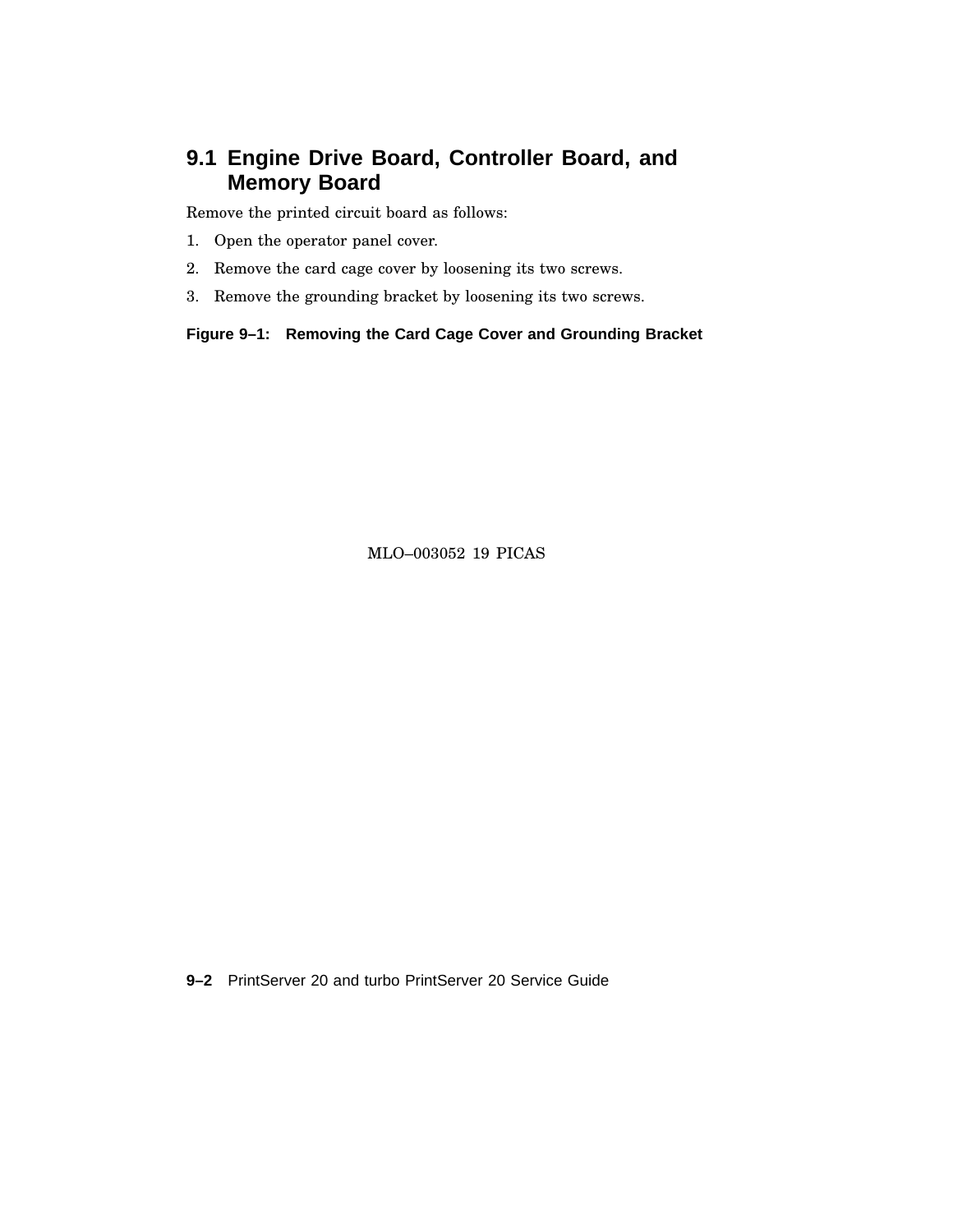4. Remove the circuit board by pulling open the release handles on each side of the board.

**Figure 9–2: Removing Circuit Boards**

MLO–003053 13 PICAS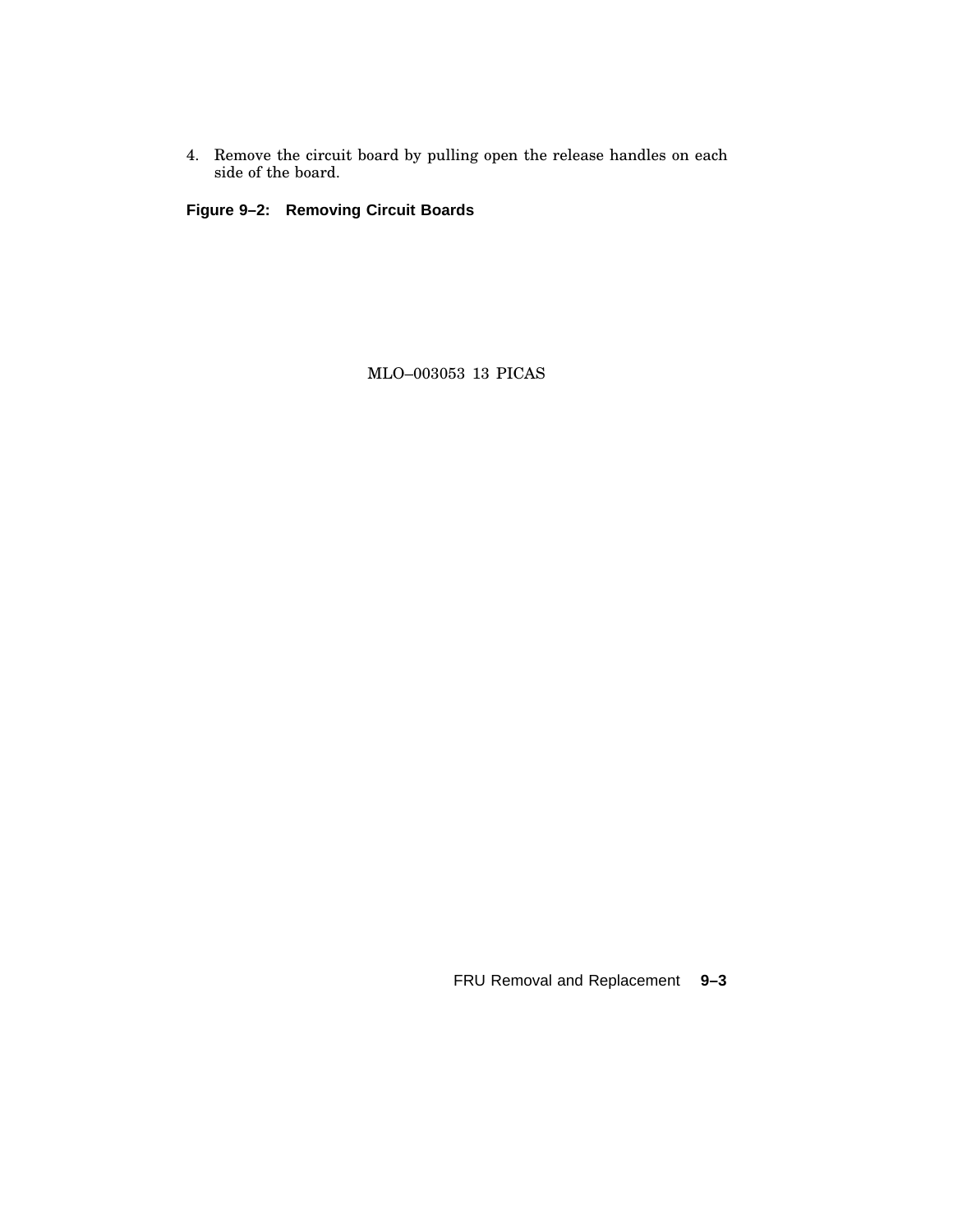### **9.2 Operator Panel**

Remove the operator panel as follows:

- 1. Open the operator panel cover.
- 2. Disconnect the operator panel cable.
- 3. Remove the bracket by removing its two screws.
- 4. Lift out the operator panel.

**Figure 9–3: Removing the Operator Panel**

MLO–003054 21 PICAS

**9–4** PrintServer 20 and turbo PrintServer 20 Service Guide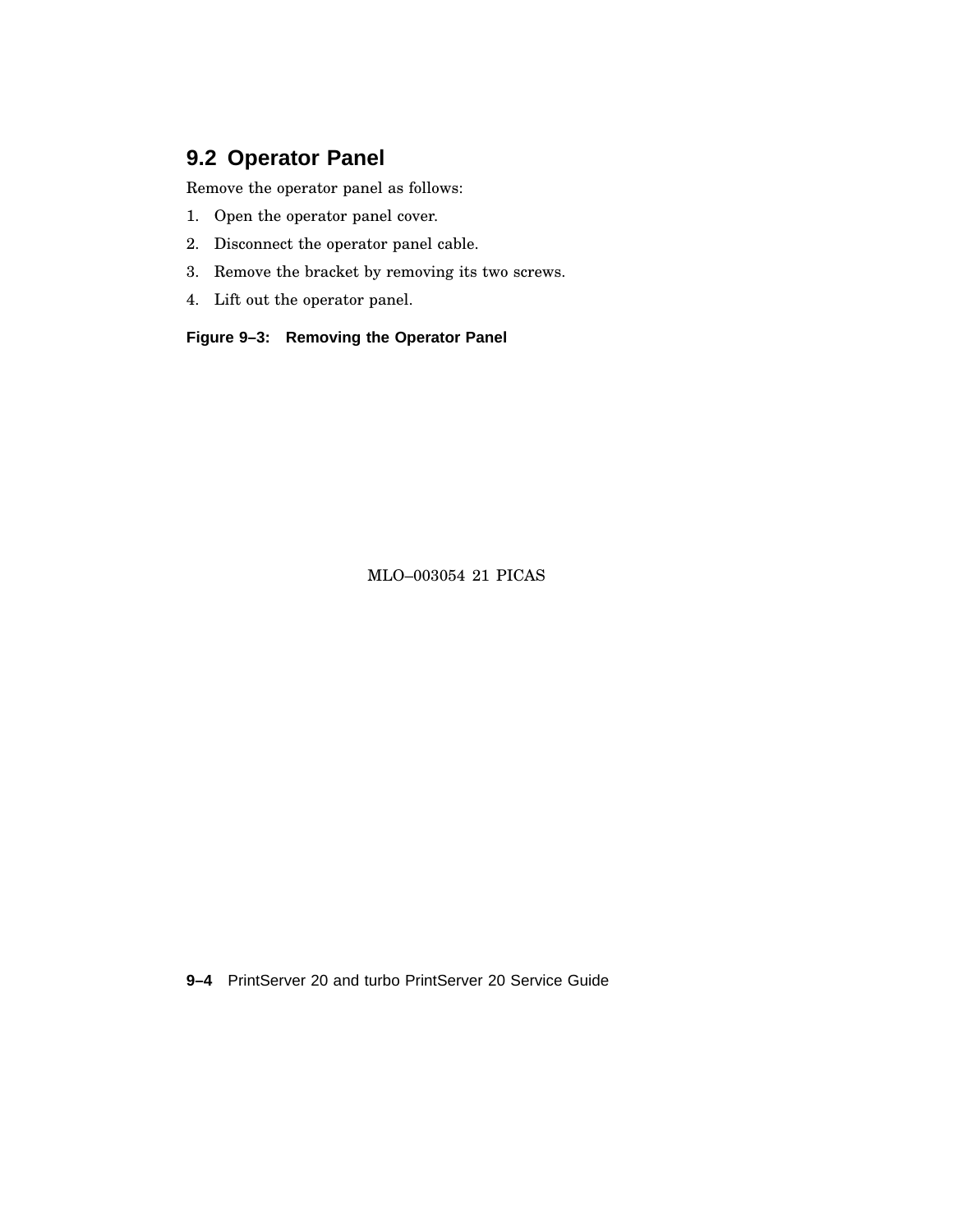### **9.3 Rear Cover**

Remove the rear cover as follows:

- 1. Disconnect the power cable.
- 2. Disconnect the Ethernet cable.
- 3. Remove the DESTA (if present).
- 4. Remove the DESTA bracket.
- 5. Remove the rear cover by loosening its two screws.

**Figure 9–4: Removing the Rear Cover**

MLO–003055 22 PICAS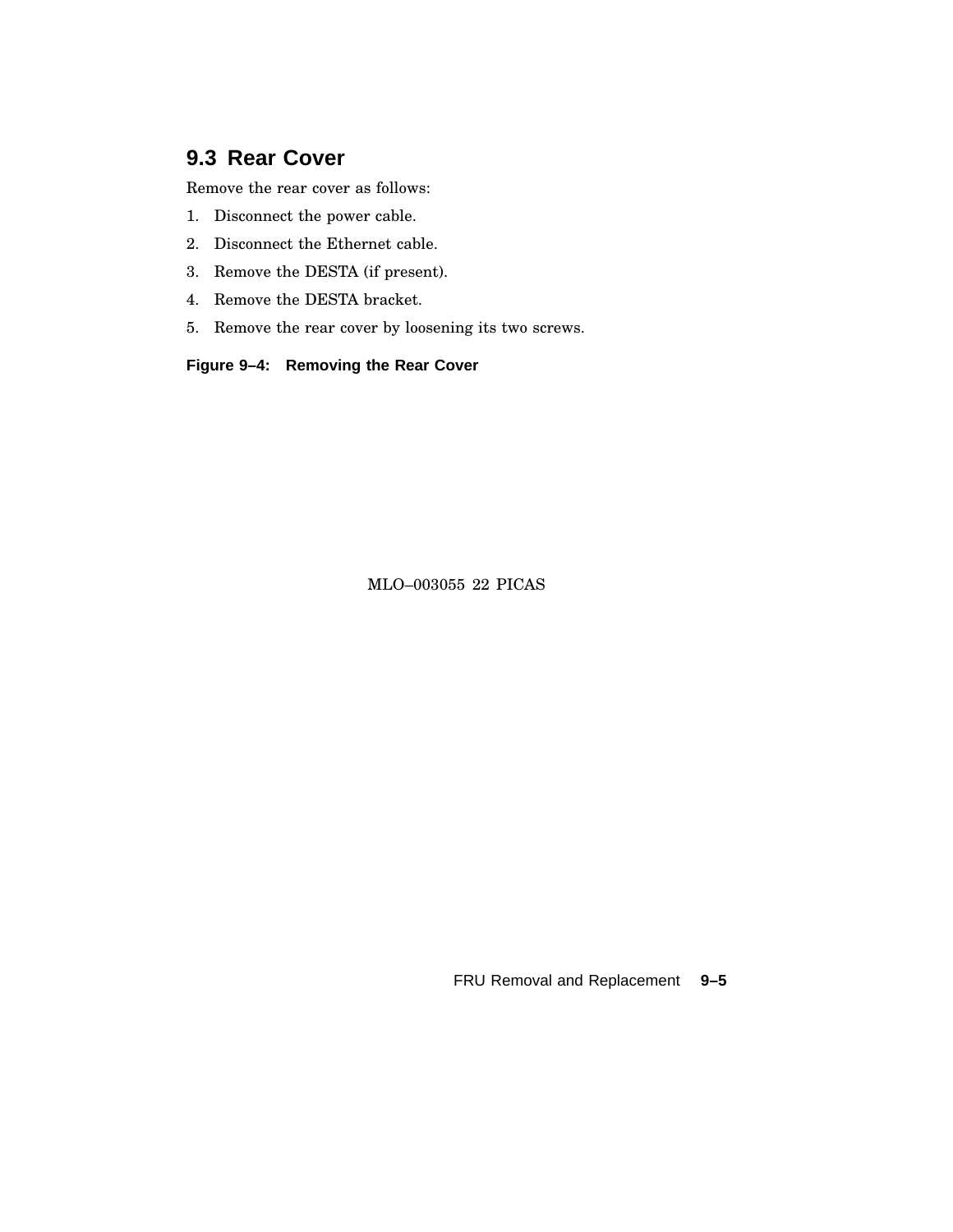# **9.4 Large Capacity Output Tray (LCOT)**

Remove the LCOT as follows:

- 1. Remove the top output paper tray.
- 2. Remove the rear cover (Section 9.3).
- 3. Disconnect the two LCOT cables from the mother board (CN114 and CN118).

**Figure 9–5: Disconnecting the LCOT Cables**

MLO–003056 16.5 PICAS

**9–6** PrintServer 20 and turbo PrintServer 20 Service Guide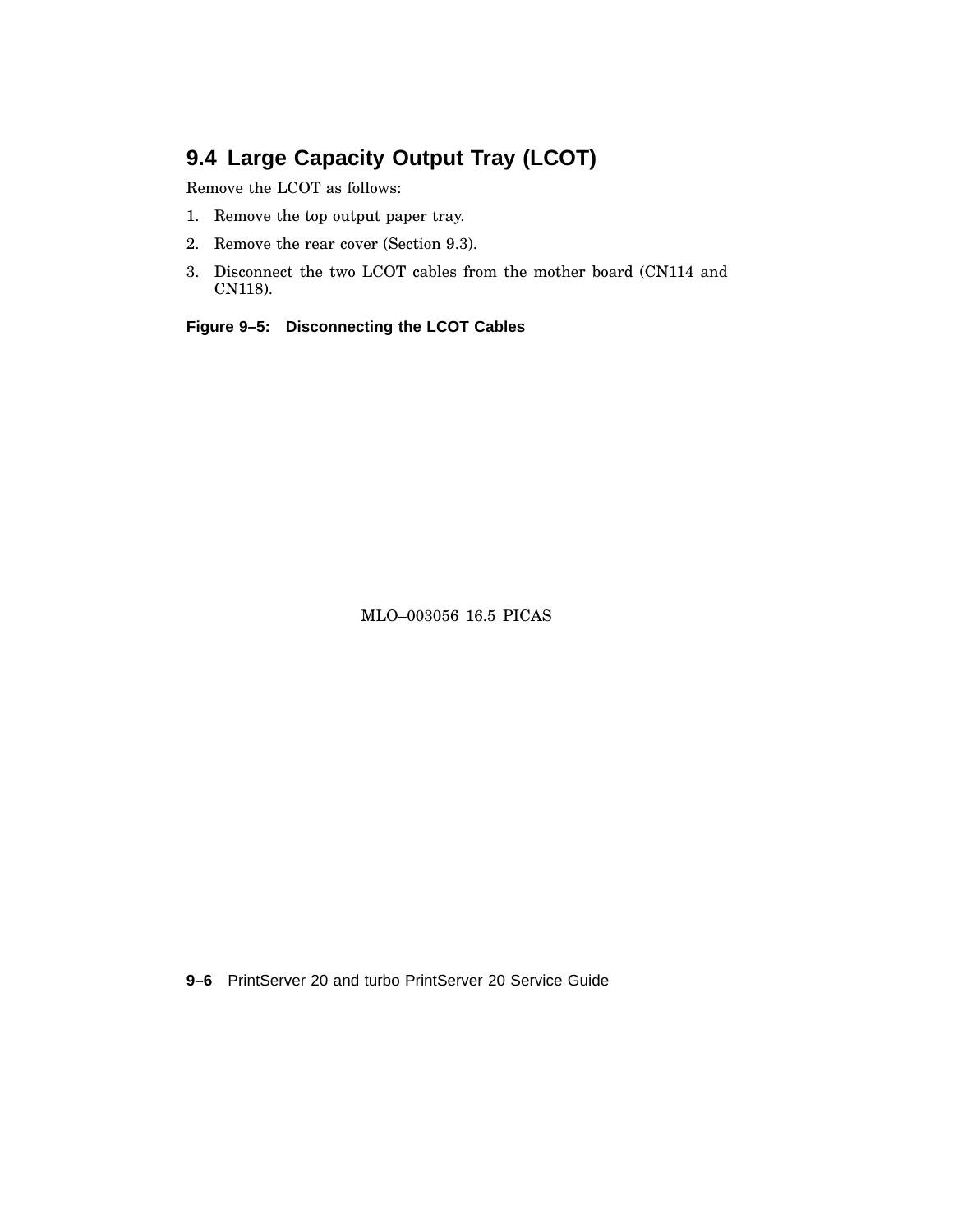- 4. Open the LCOT side door and loosen the four screws.
- 5. Remove the LCOT by sliding it out the side of the printer.

**Figure 9–6: Removing the LCOT**

MLO–003057 21 PICAS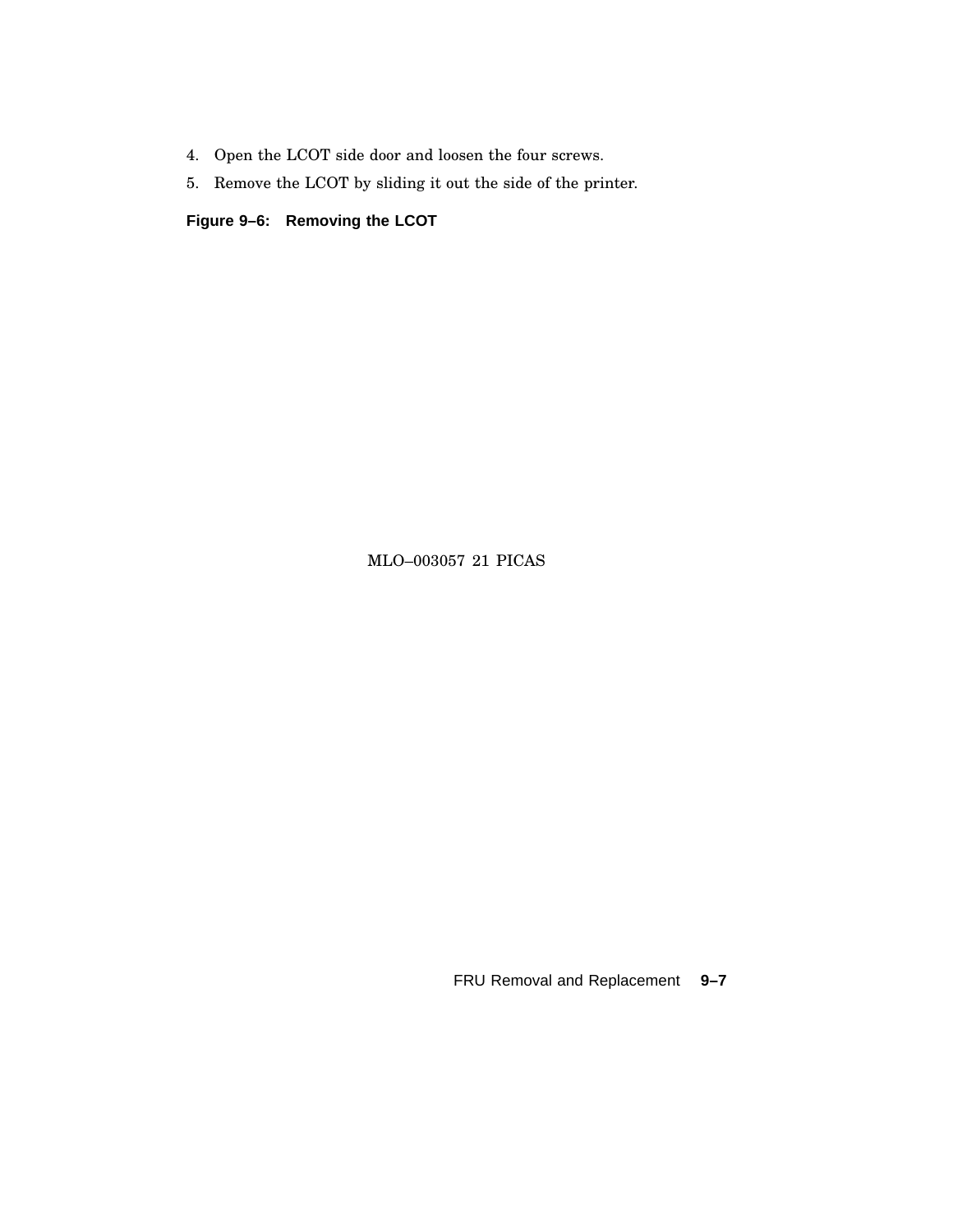#### **9.5 Cassette Paper Feed Unit**

Remove the cassette paper feed unit as follows:

- 1. Remove the paper cassettes.
- 2. Remove the rear cover (Section 9.3).
- 3. Remove the top output paper tray.
- 4. Open the operator panel cover.
- 5. Remove the top cover by loosening its four screws.

**Figure 9–7: Removing the Top Cover**

MLO–003058 24 PICAS

**9–8** PrintServer 20 and turbo PrintServer 20 Service Guide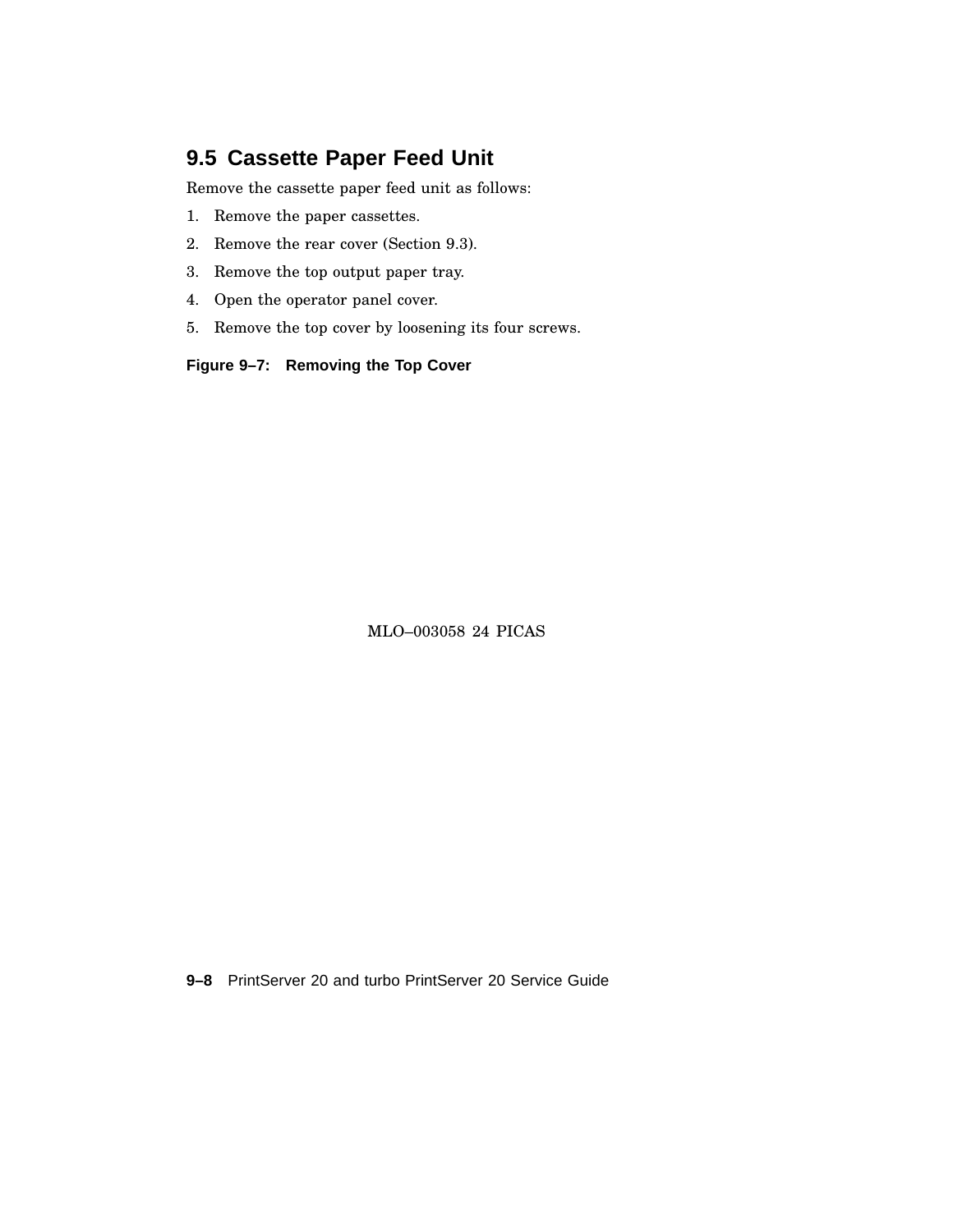6. Remove the right side cover by loosening its two screws.

**Figure 9–8: Removing the Right Side Cover**

MLO–003059 20 PICAS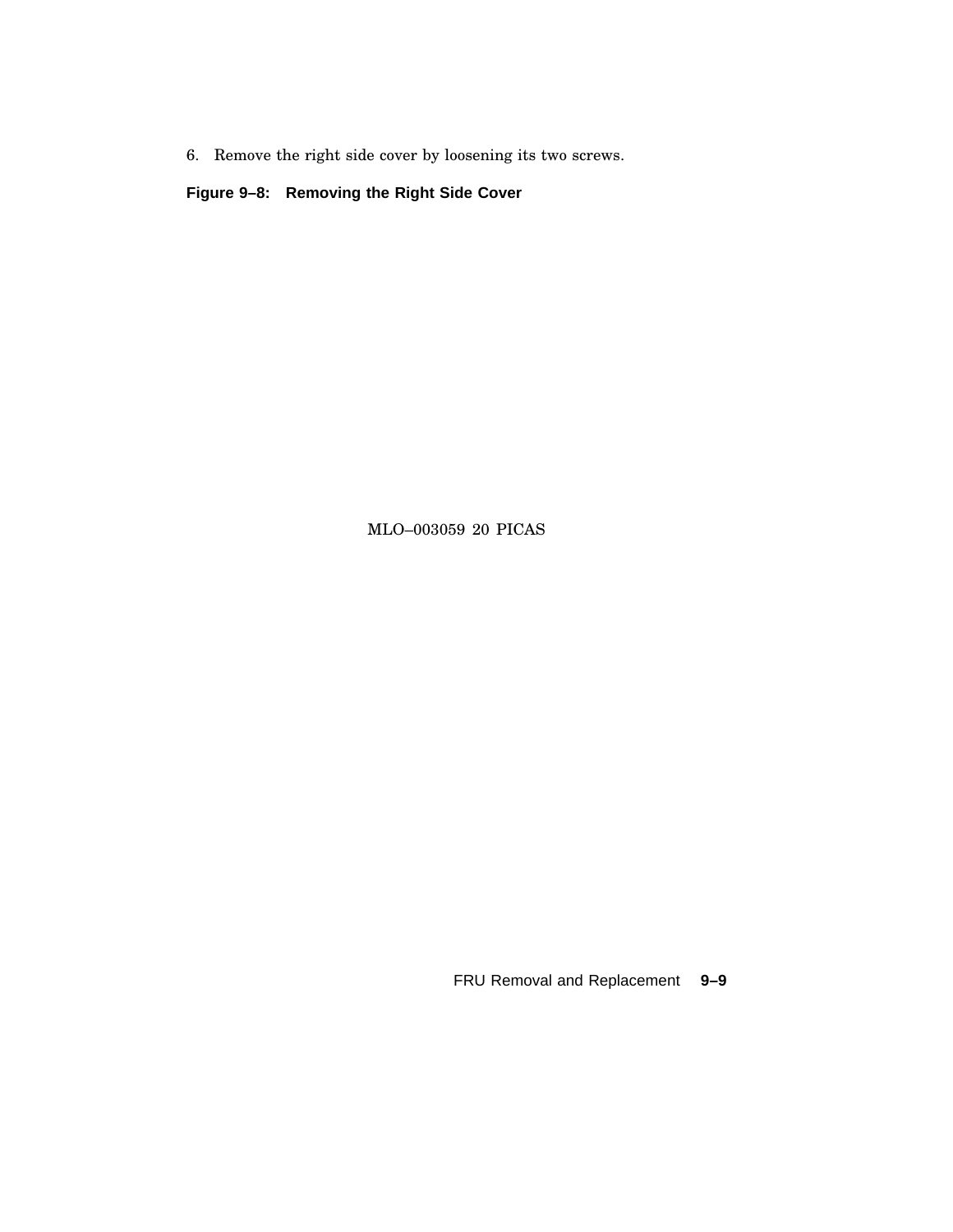- 7. Loosen the four paper feed unit screws.
- 8. Pull the paper feed unit out a few inches and disconnect the top cable from the feed unit circuit board.
- 9. Remove the feed unit by pulling it out of the printer.

**Figure 9–9: Removing the Cassette Paper Feed Unit**

MLO–003060 25 PICAS

**9–10** PrintServer 20 and turbo PrintServer 20 Service Guide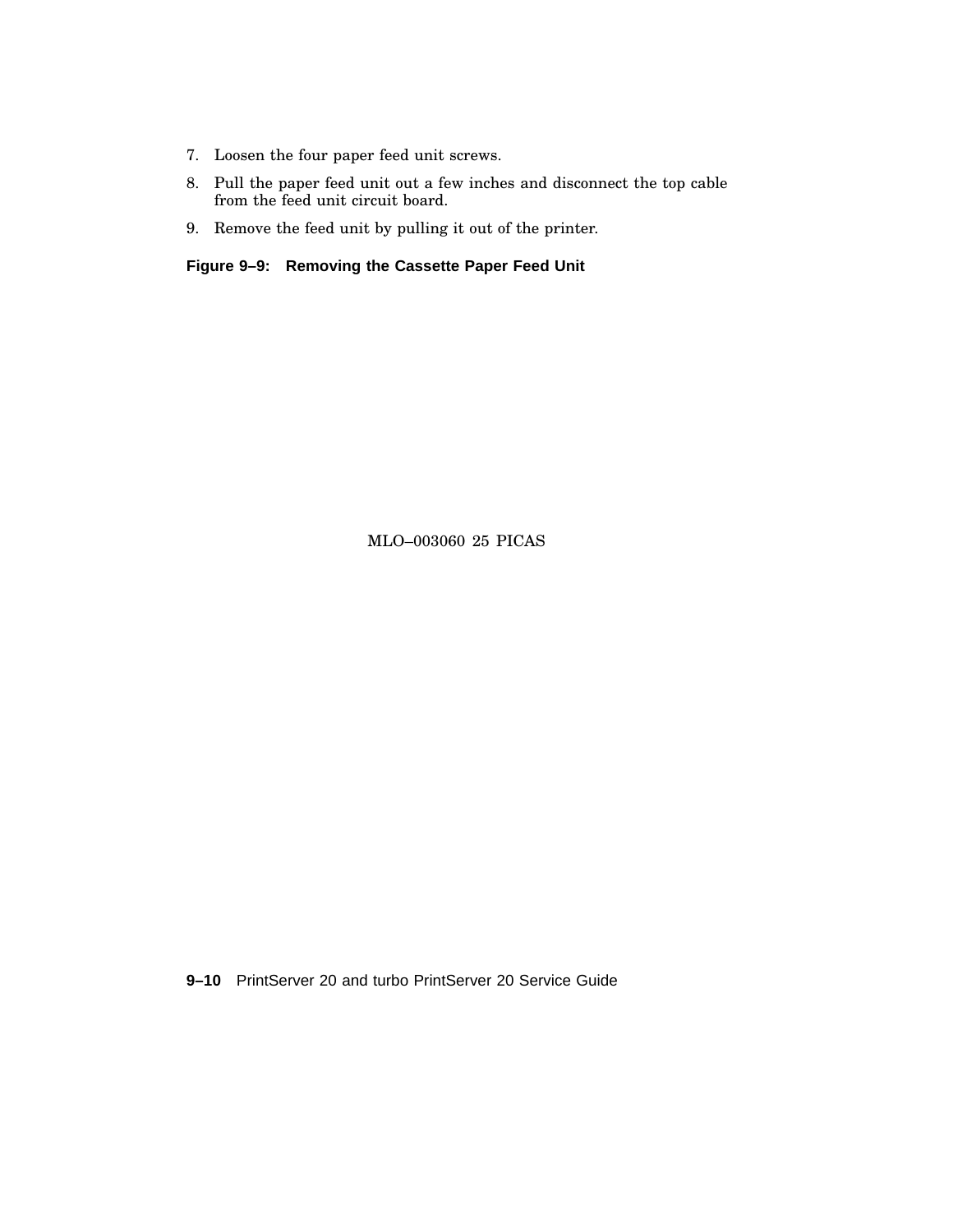# **9.6 Large Capacity Input Tray (LCIT)**

Remove any paper in the LCIT and remove the tray as follows:

- 1. Remove the top and bottom paper cassettes.
- 2. Open the small cable door on the cabinet below the LCIT and disconnect the large and small cables.
- 3. Lift the LCIT up slightly and slide it out from the printer.

**Figure 9–10: Removing the LCIT**

MLO–003061 26.5 PICAS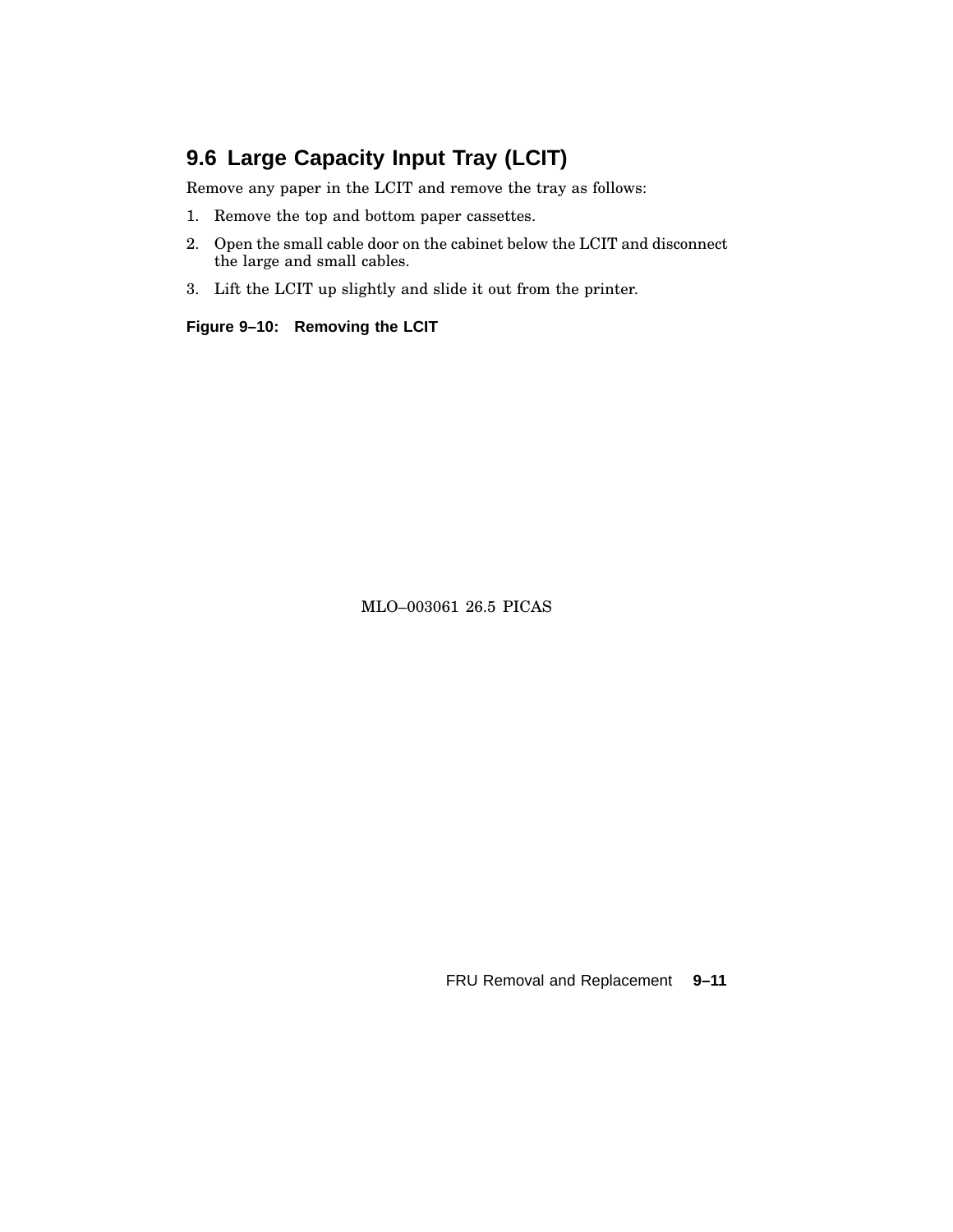### **9.7 LCIT Feed Unit**

Remove the LCIT feed unit as follows:

- 1. Remove the LCIT (Section 9.6).
- 2. Remove the four feed unit screws.

**Figure 9–11: Removing the LCIT Feed Unit Screws (Side of Cabinet)**

MLO–3062 18.6 PICAS

**9–12** PrintServer 20 and turbo PrintServer 20 Service Guide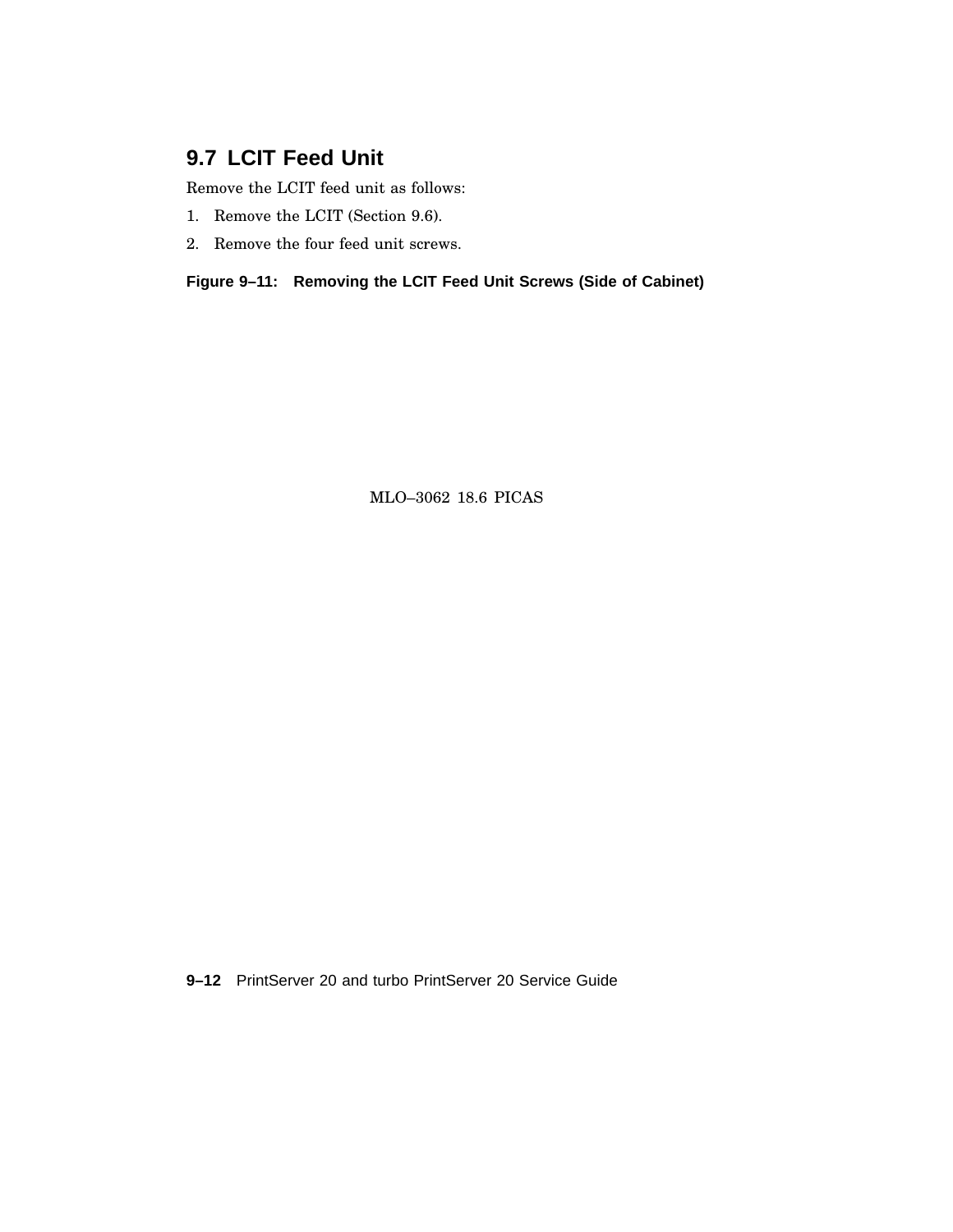3. Open the cabinet door and remove the two feed unit screws.

#### **Figure 9–12: Removing the LCIT Feed Unit Screws (Front of Cabinet)**

MLO–003063 24 PICAS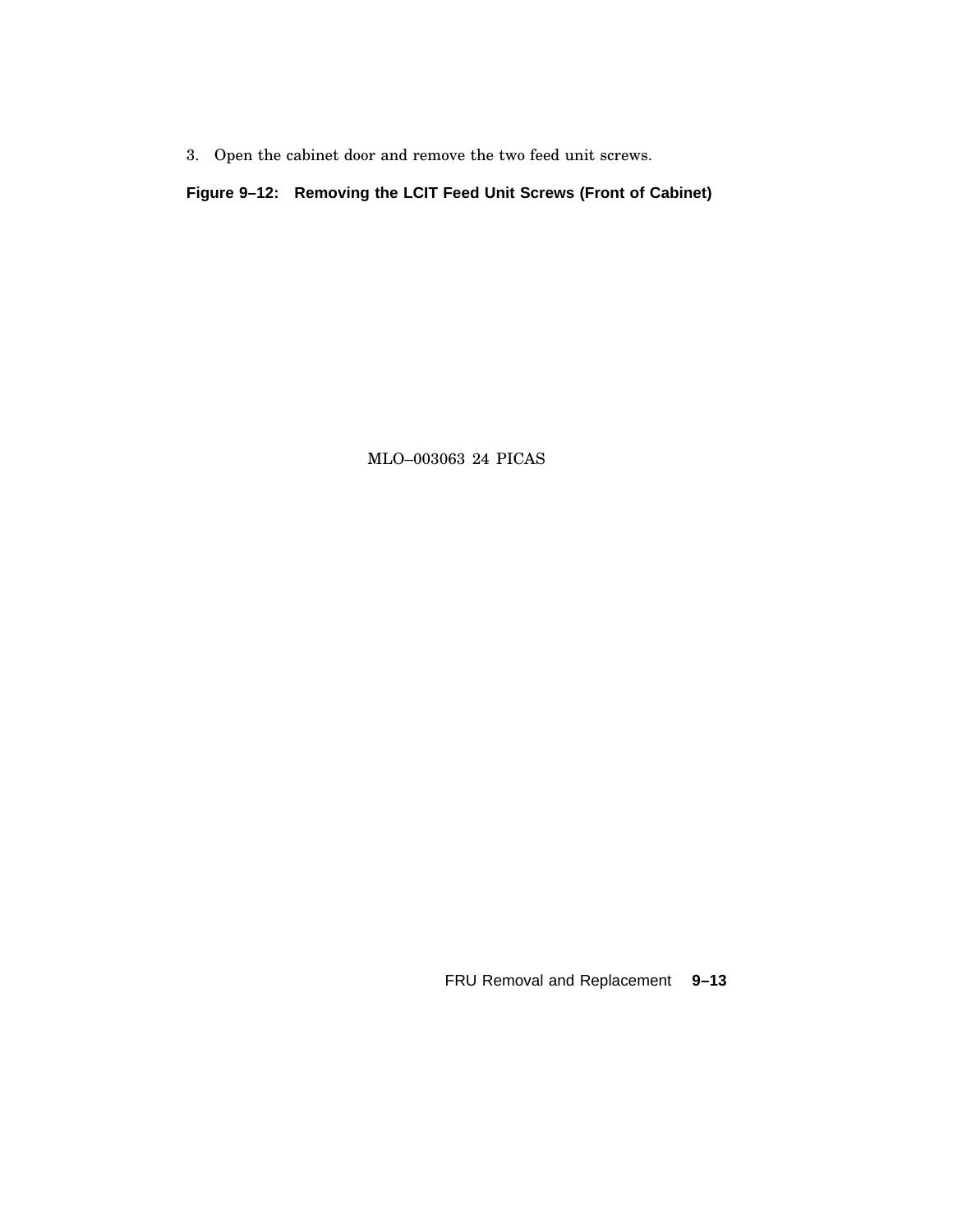- 4. Remove the rear cabinet cover by removing its two screws.
- 5. Remove the two feed unit screws.
- 6. Disconnect the feed unit cables (CN404 and CN405) from the duplexer/LCIT drive board and remove the cables from the wiring harness retainer.

**Figure 9–13: Removing the LCIT Feed Unit Screws (Rear of Cabinet)**

MLO–003064 19.6 PICAS

**9–14** PrintServer 20 and turbo PrintServer 20 Service Guide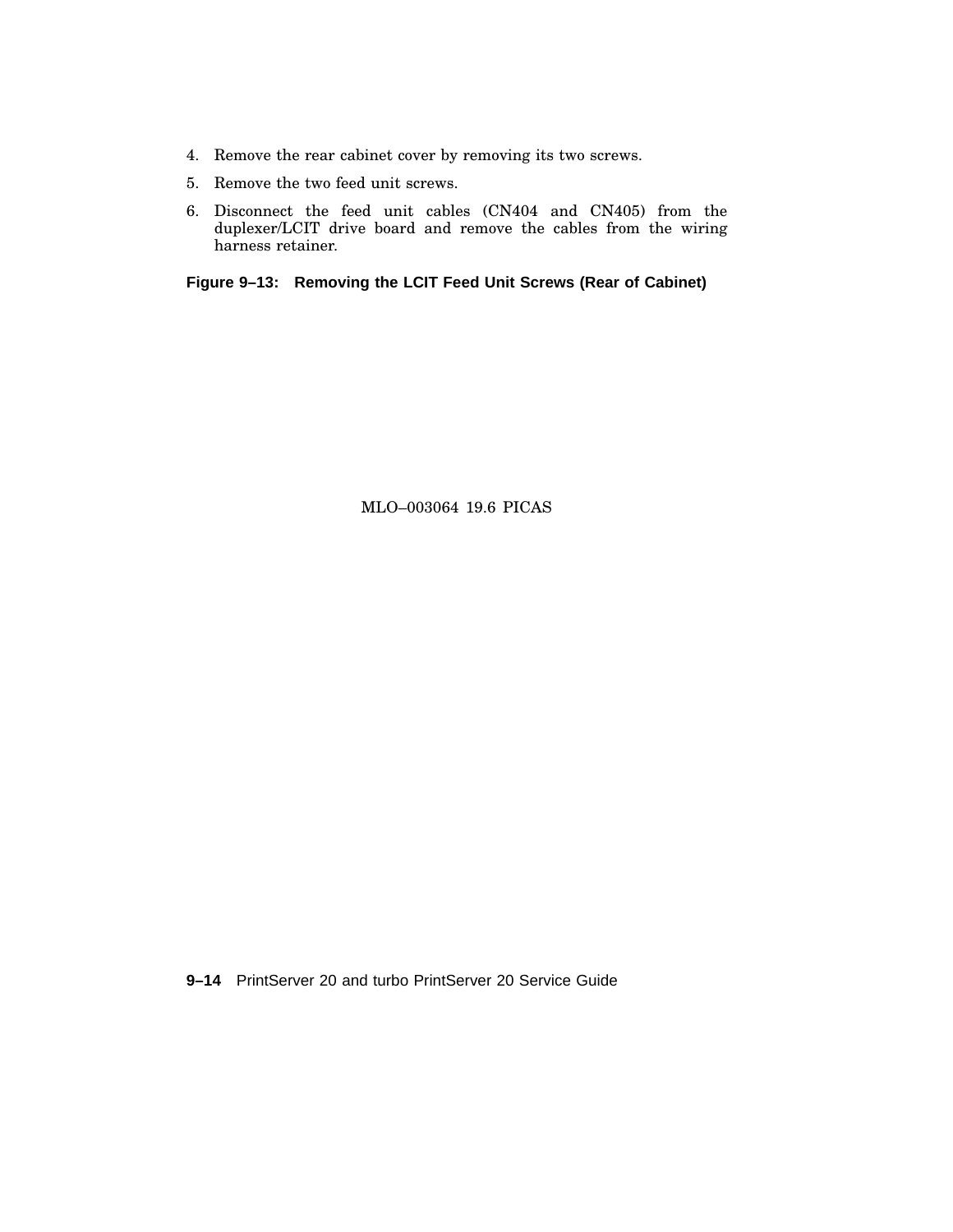7. Slide the feed unit out of the printer.

**CAUTION:** *Be sure not to bend the grounding clip on the right side of the cabinet opening when removing or installing the feed unit.*

**Figure 9–14: Removing the LCIT Feed Unit**

MLO–003065 20 PICAS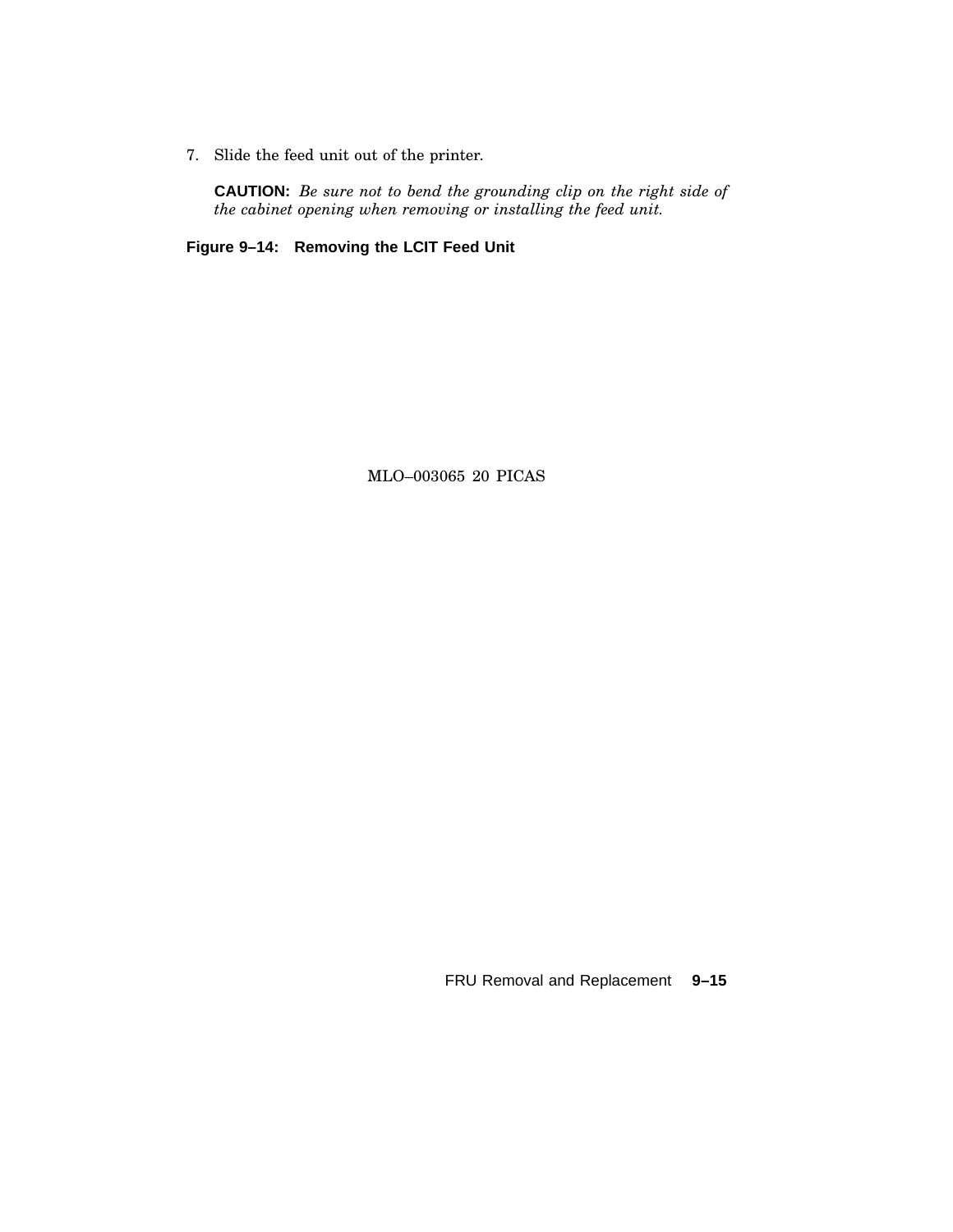#### **9.8 Cabinet Paper Feed Unit**

Remove the cabinet paper feed unit as follows:

- 1. Remove the LCIT (Section 9.6).
- 2. Remove the LCIT feed unit (Section 9.7).
- 3. Disconnect the feed unit cable from the duplexer/LCIT drive board (CN403).

**Figure 9–15: Disconnecting the Cabinet Paper Feed Unit Cable**

MLO–003066 30 PICAS

**9–16** PrintServer 20 and turbo PrintServer 20 Service Guide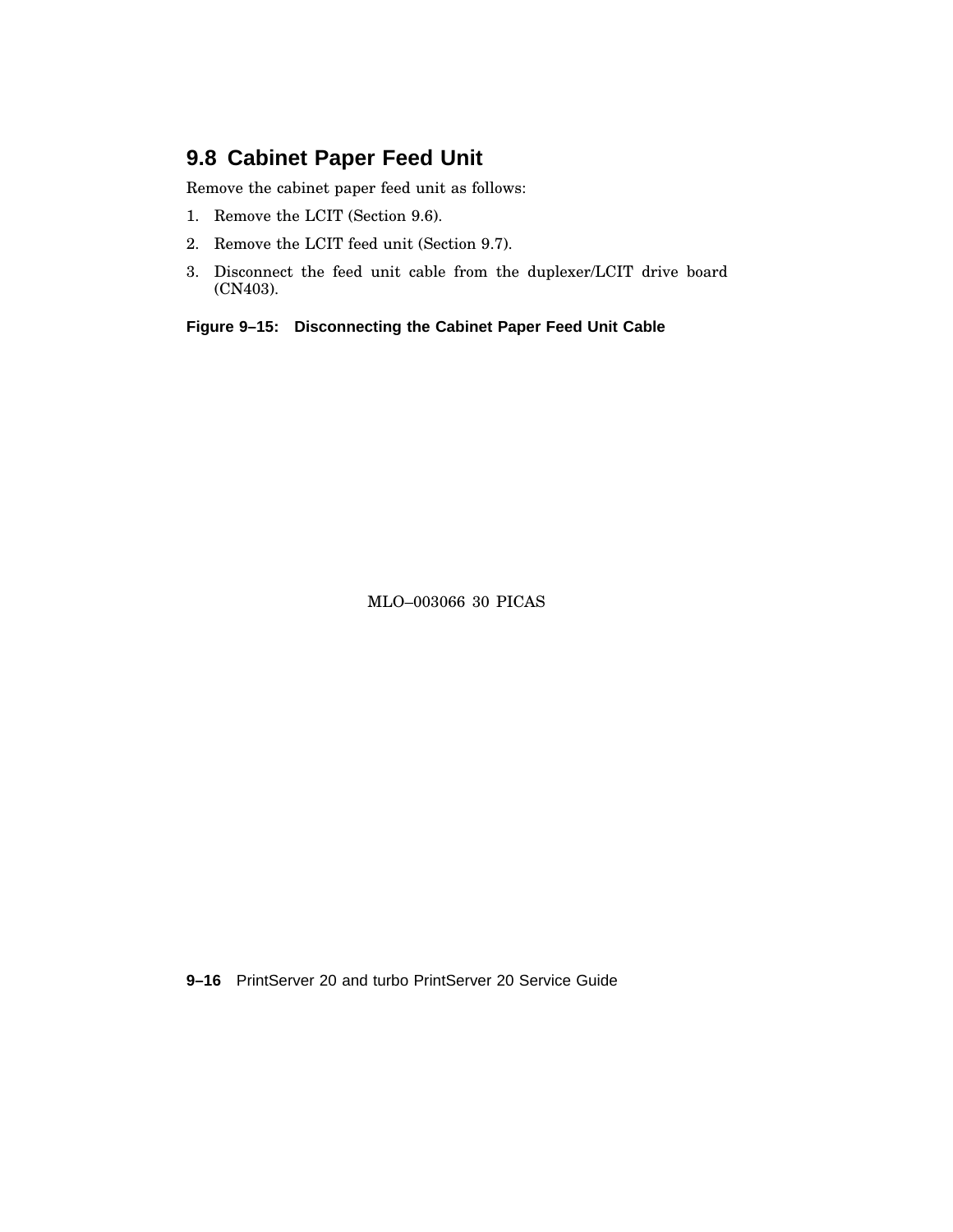4. Lift the feed unit up from the bottom just enough to clear the alignment pins on the mounting bracket and then pull the unit out.

**NOTE:** *The feed unit requires an exact position in the cabinet to feed paper properly. Because of this close tolerance, the feed unit may fit tightly in the cabinet. When installing the feed unit, insert it so that the top is in position first and then slide the bottom over the alignment pins on the mounting bracket.*

**Figure 9–16: Removing the Cabinet Paper Feed Unit**

MLO–003067 20.6 PICAS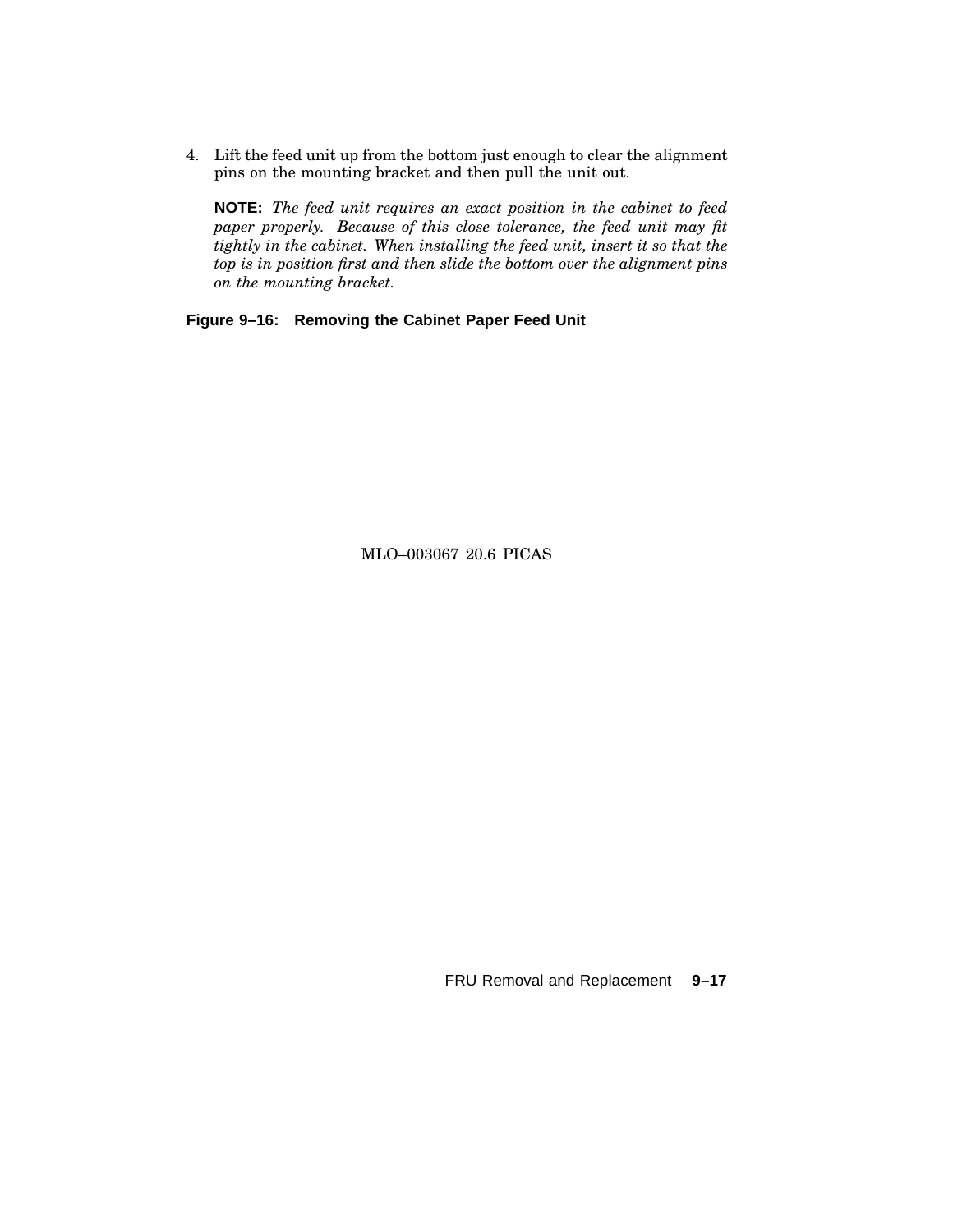# **9.9 Duplexer Unit**

Remove the duplexer unit as follows:

- 1. Remove the rear cover of the cabinet by loosening its two screws.
- 2. Disconnect the duplexer unit cables (CN408 and CN409) from the duplexer/LCIT drive board.

**Figure 9–17: Disconnecting the Duplexer Cables**

MLO–003068 21 PICAS

**9–18** PrintServer 20 and turbo PrintServer 20 Service Guide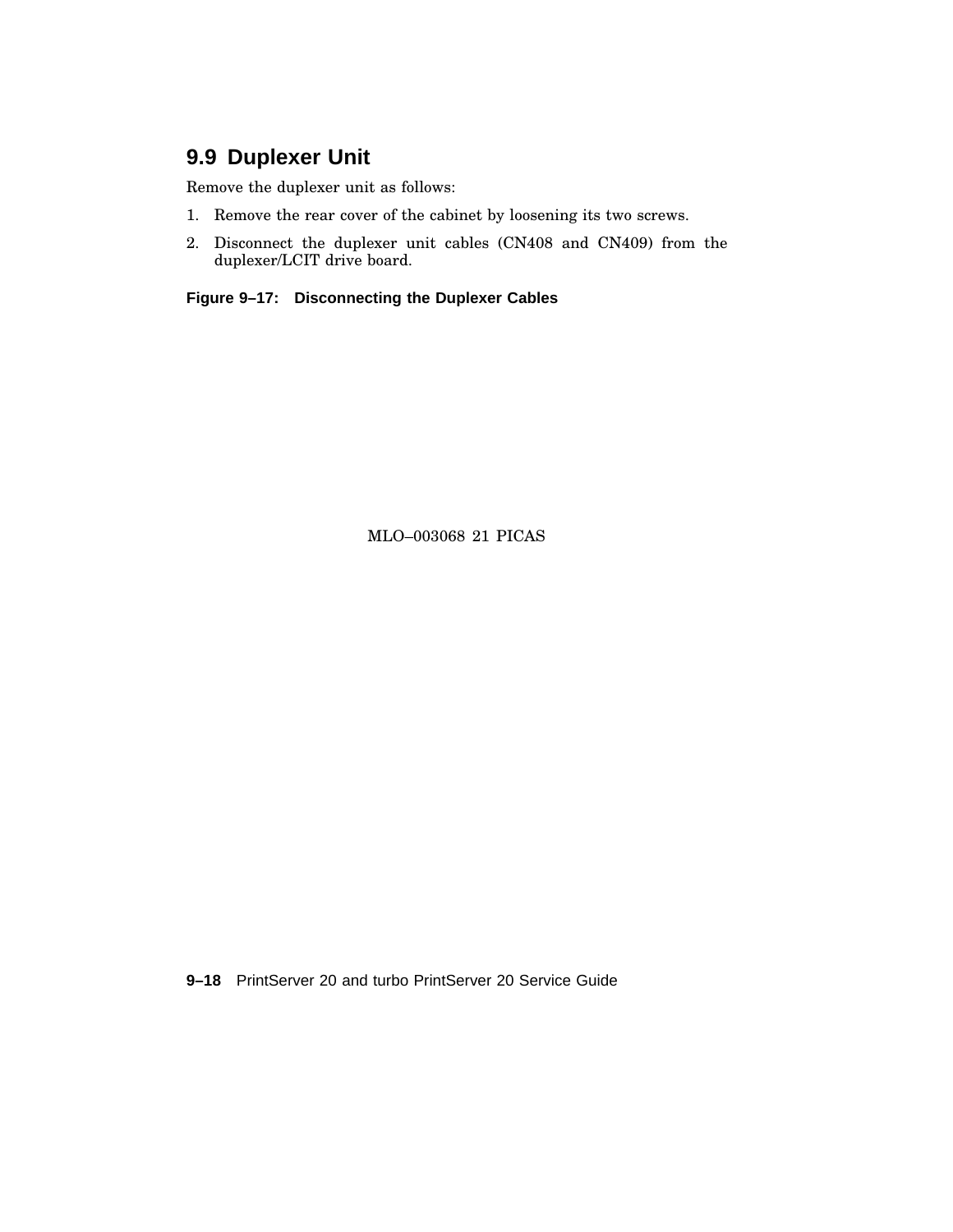- 3. Open the cabinet door.
- 4. Remove the duplexer unit by loosening its two screws.

**Figure 9–18: Removing the Duplexer Unit**

MLO–003069 22 PICAS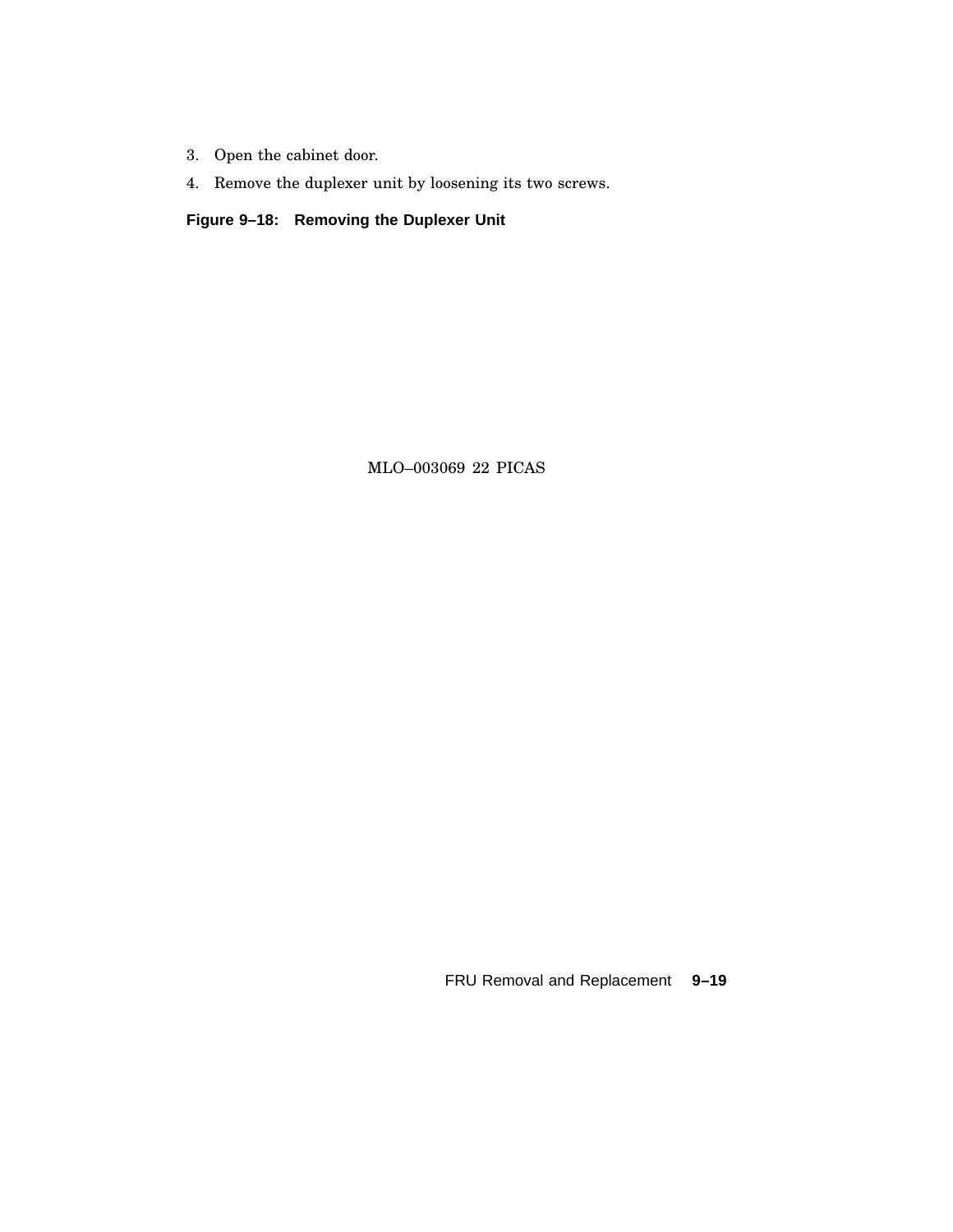### **9.10 Fork Gate Unit**

Remove the fork gate unit as follows:

1. Open the left side door and loosen the two exit transport screws.

**Figure 9–19: Loosening the Fork Gate Unit Screws**

MLO–003070 19.6 PICAS

**9–20** PrintServer 20 and turbo PrintServer 20 Service Guide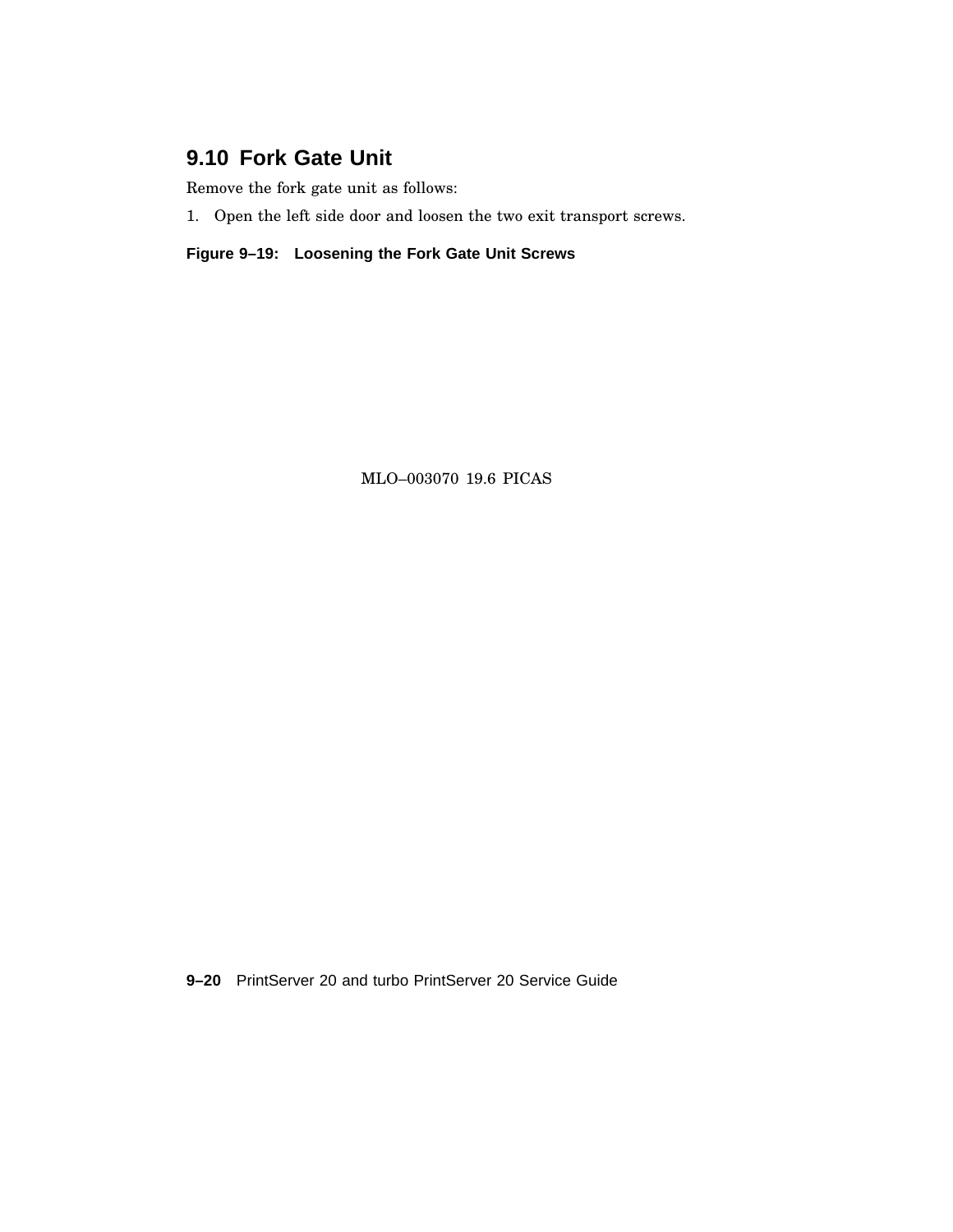- 2. Lower the fork gate unit and disconnect its two cables (one 6-pin and one 7-pin) from the print engine.
- 3. Remove the snap-ring from the stand-off on the left side of the print engine.
- 4. Slide the transport arm off the stand-off to remove the transport unit.

**Figure 9–20: Disconnecting the Cables and Snap-Ring**

MLO–003071 21.6 PICAS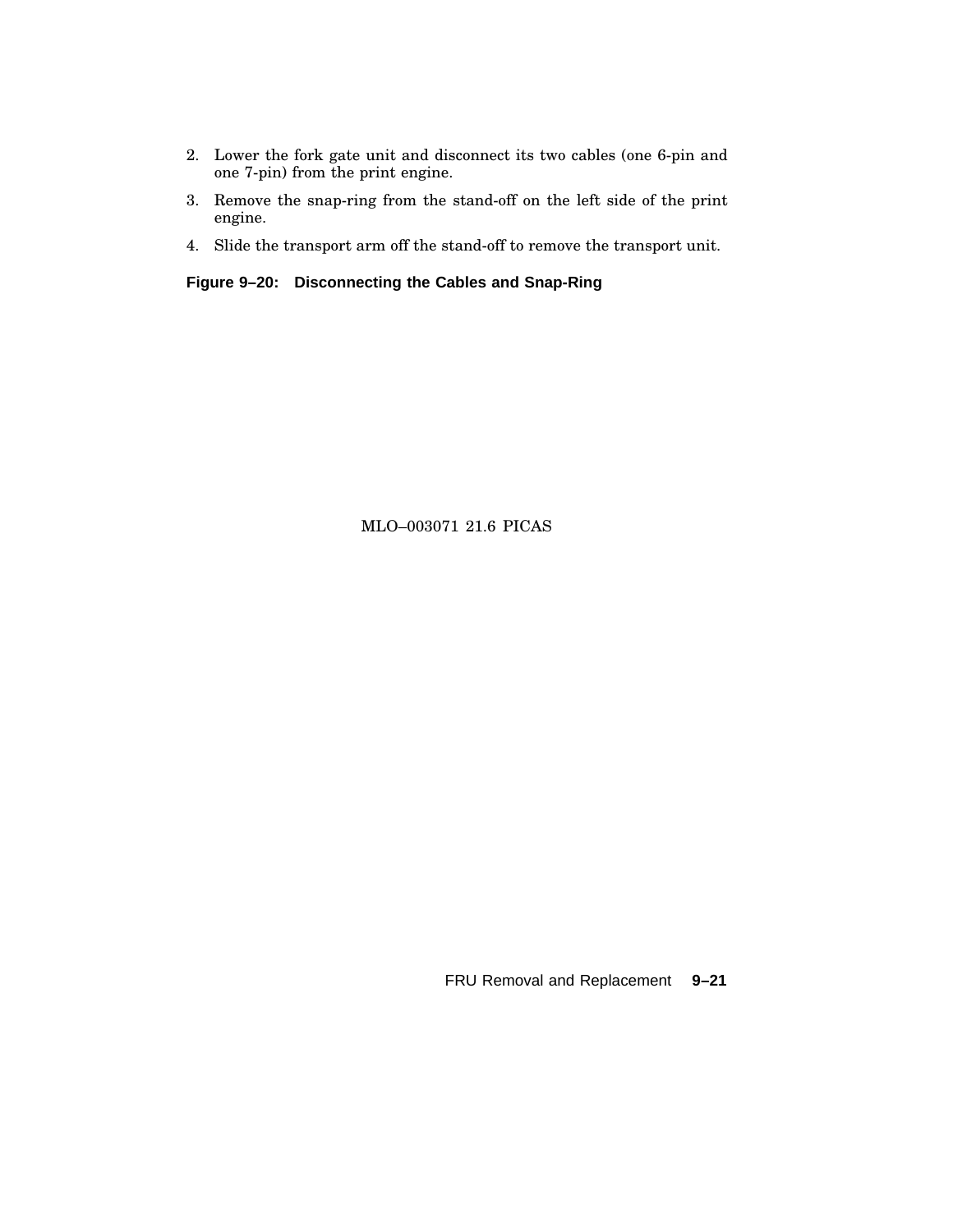# **9.11 Optical Unit**

Remove the optical unit as follows:

1. Open the front cover and remove the shield glass.

**Figure 9–21: Removing the Shield Glass**

Use MLO-003072 22 PICAS.

**9–22** PrintServer 20 and turbo PrintServer 20 Service Guide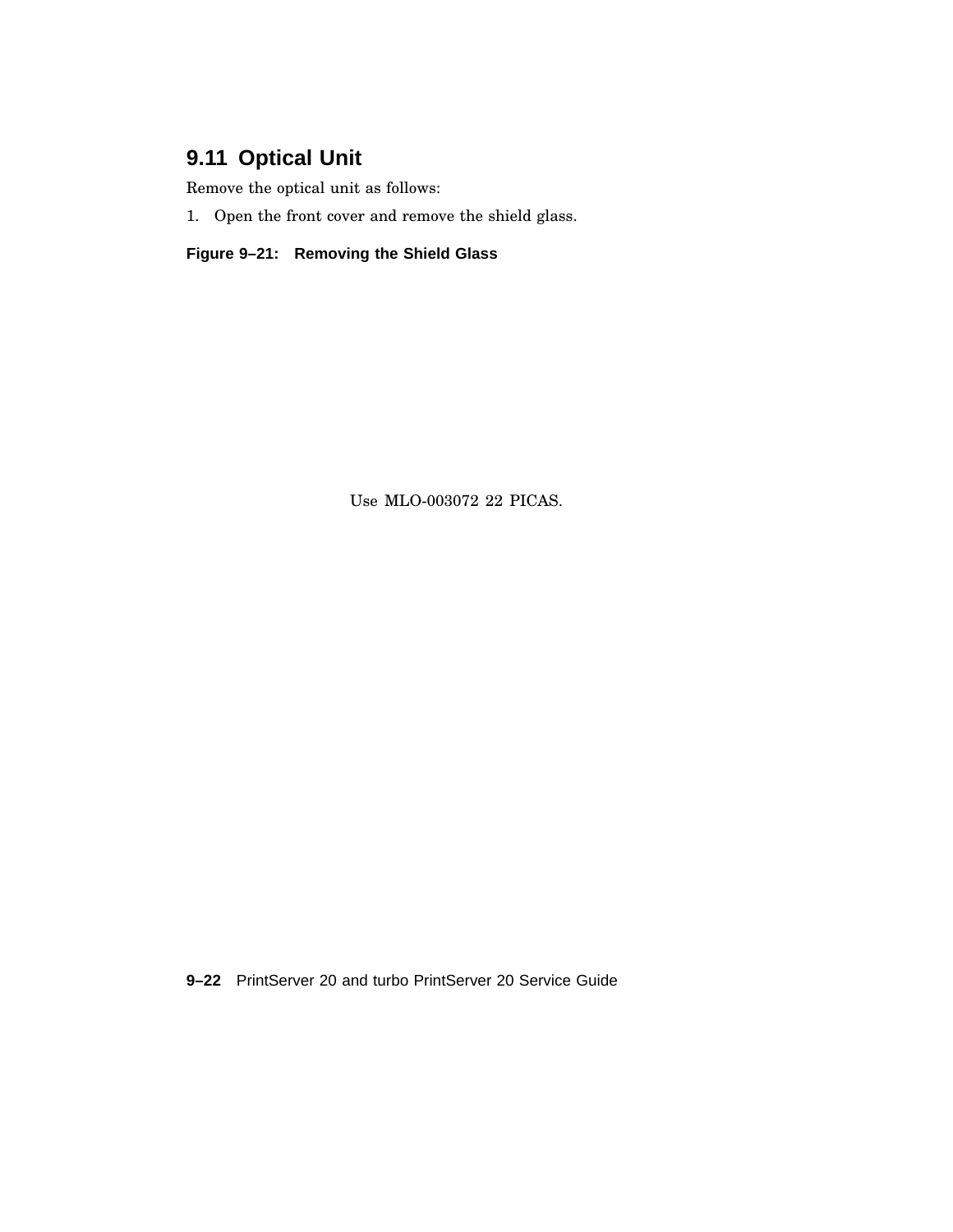2. Open the lower left side door and loosen the two fork gate unit screws.

**Figure 9–22: Loosening the Fork Gate Unit Screws**

MLO–003073 19.6 PICAS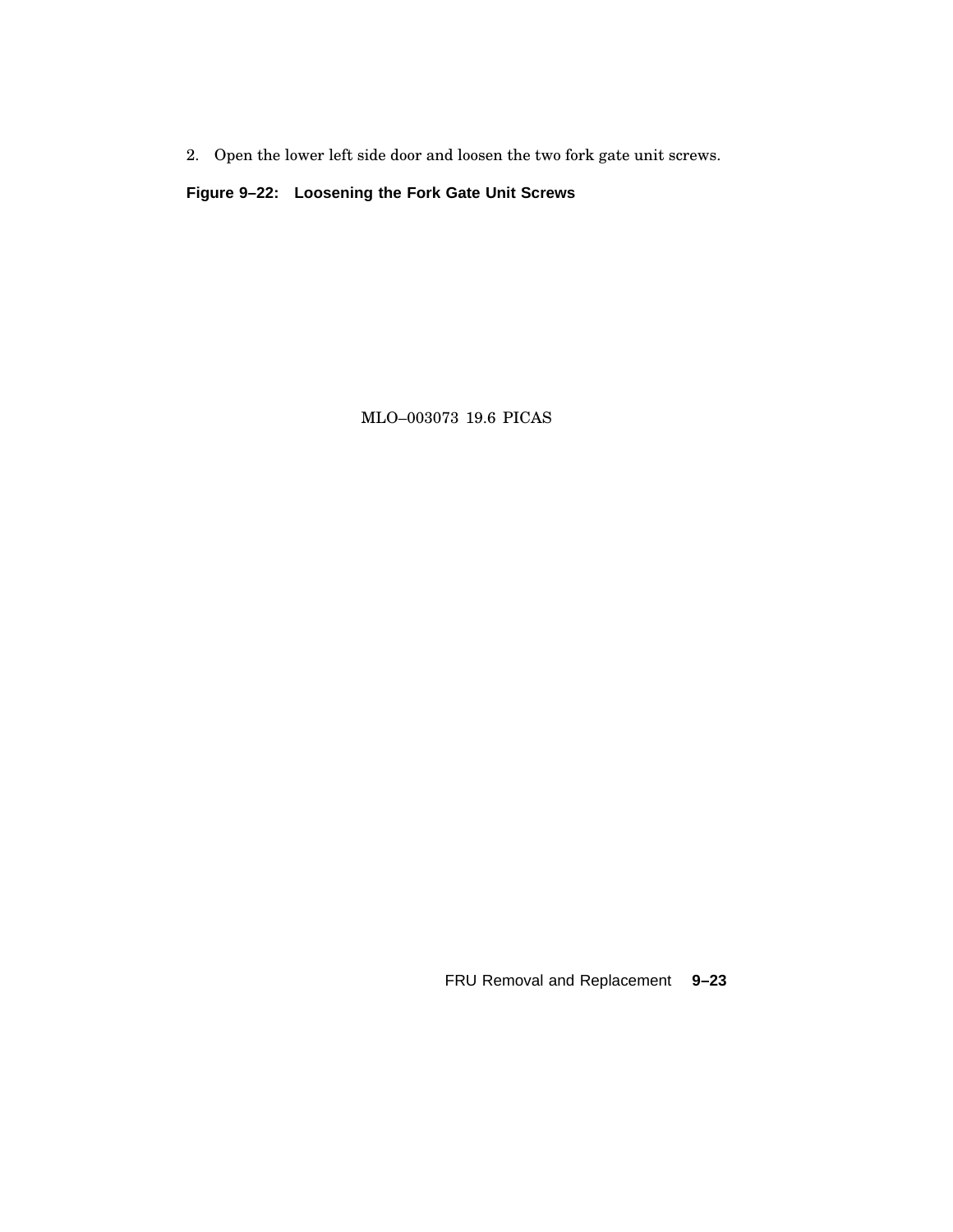3. Lower the fork gate unit and disconnect the three cables from the optical unit.

**CAUTION:** *Be sure to carefully disconnect the optical cable by its plug and not by its cable. Disconnecting it by pulling on the cable can result in damage to the optic wire.*

**Figure 9–23: Disconnecting the Cables from the Optical Unit**

MLO–003074 15.6 PICAS

**9–24** PrintServer 20 and turbo PrintServer 20 Service Guide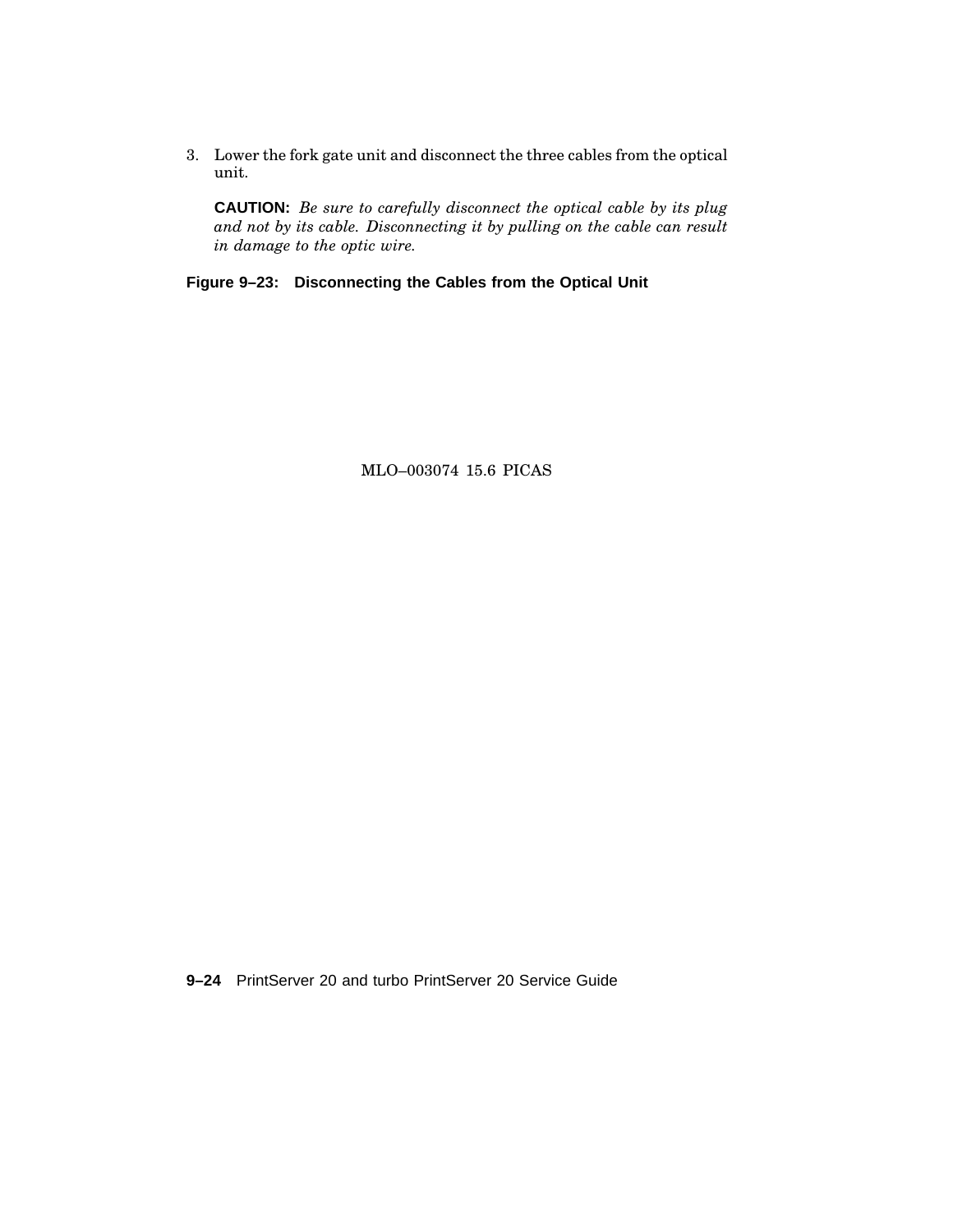4. Remove the optical unit from the printer by loosening its two screws and sliding the unit out.

**Figure 9–24: Removing the Optical Unit**

MLO–003075 20.6 PICAS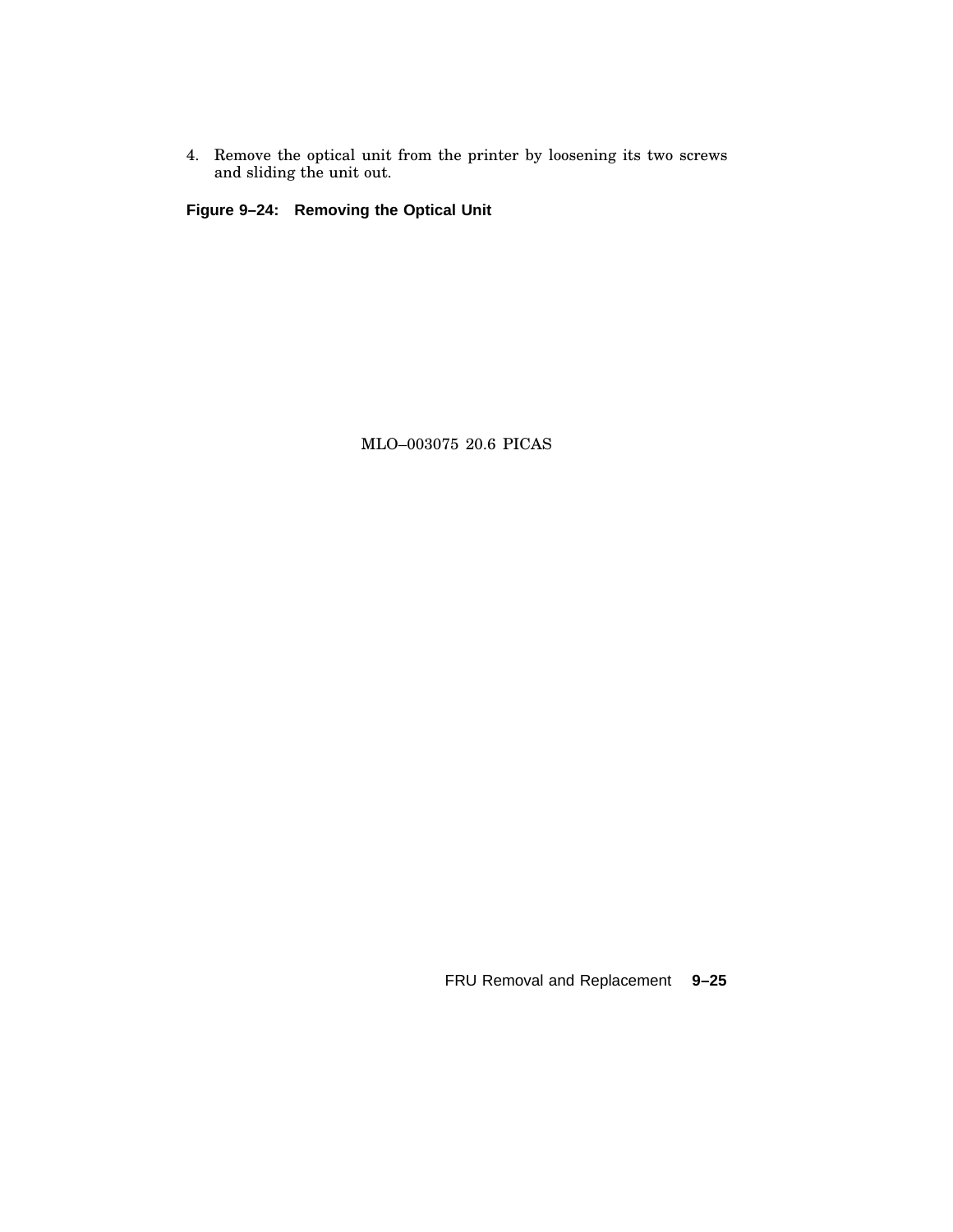# **9.12 Card Cage Fan**

Remove the card cage fan as follows:

- 1. Remove the top output paper tray.
- 2. Remove the rear cover (Section 9.3).
- 3. Open the operator panel cover.
- 4. Remove the top cover by loosening its four screws.

**Figure 9–25: Removing the Top Cover**

MLO–003058 24 PICAS

**9–26** PrintServer 20 and turbo PrintServer 20 Service Guide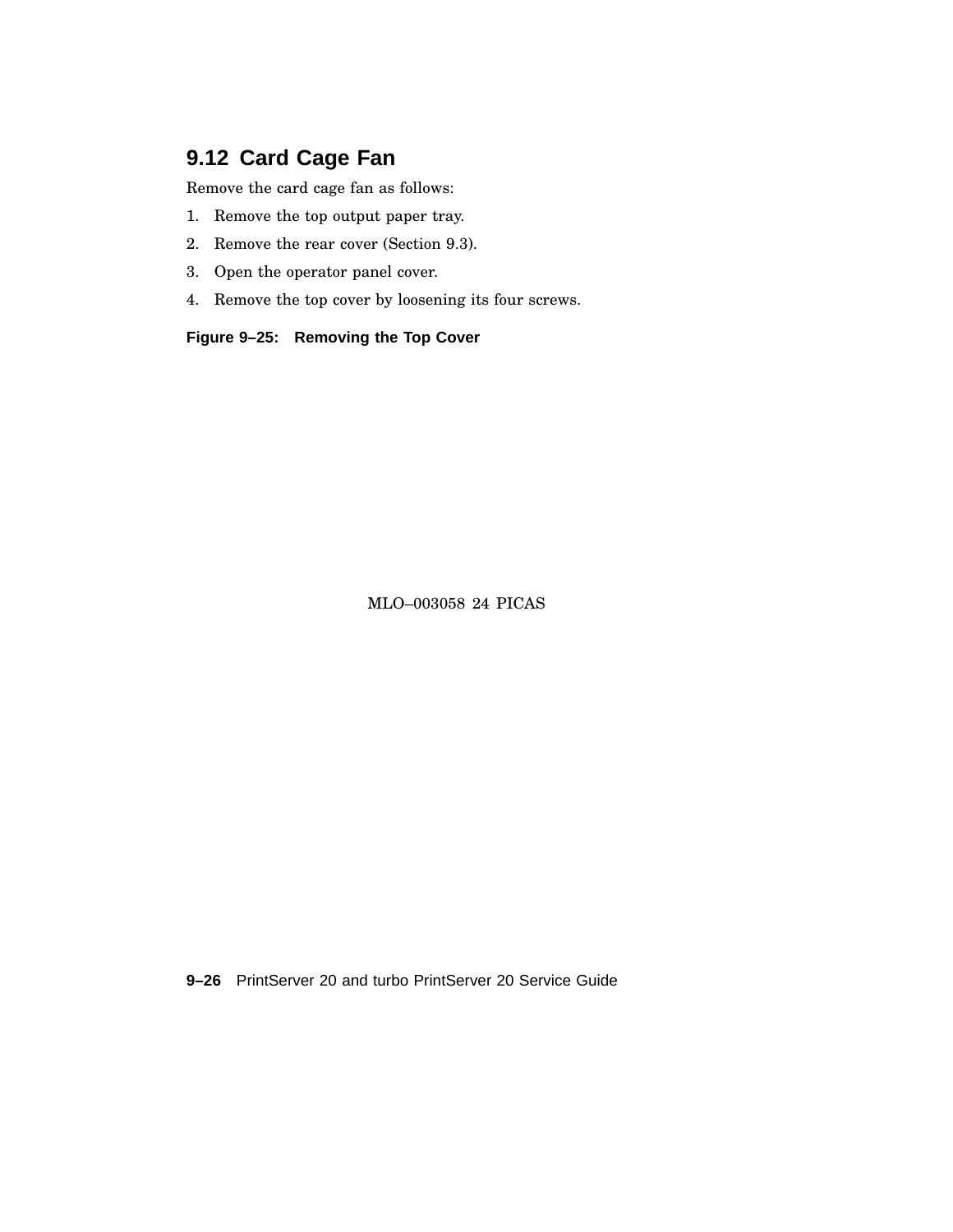- 5. Disconnect the fan cable (CN123) from the mother board and remove it from the wiring harness retainers.
- 6. Remove the fan (with bracket) by removing the three bracket screws.

**Figure 9–26: Removing the Card Cage Fan**

MLO–003076 21.6 PICAS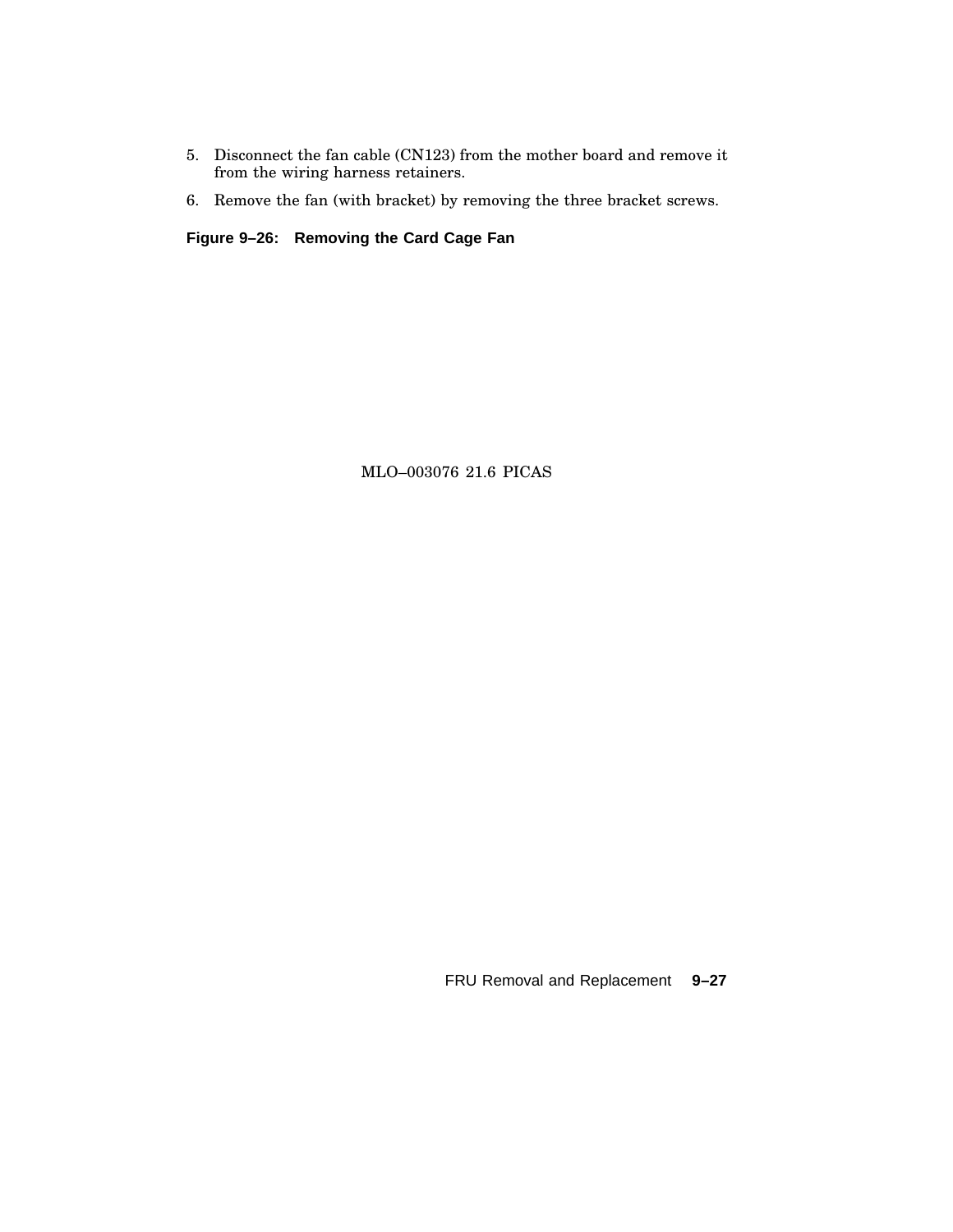# **9.13 Mother Board**

Remove the mother board as follows:

- 1. Remove all the circuit boards from the card cage (Section 9.1).
- 2. Remove the rear cover (Section 9.3).
- 3. Remove the top output paper tray.
- 4. Remove the top cover by loosening its four screws.

**Figure 9–27: Removing the Top Cover**

MLO–003058 24 PICAS

**9–28** PrintServer 20 and turbo PrintServer 20 Service Guide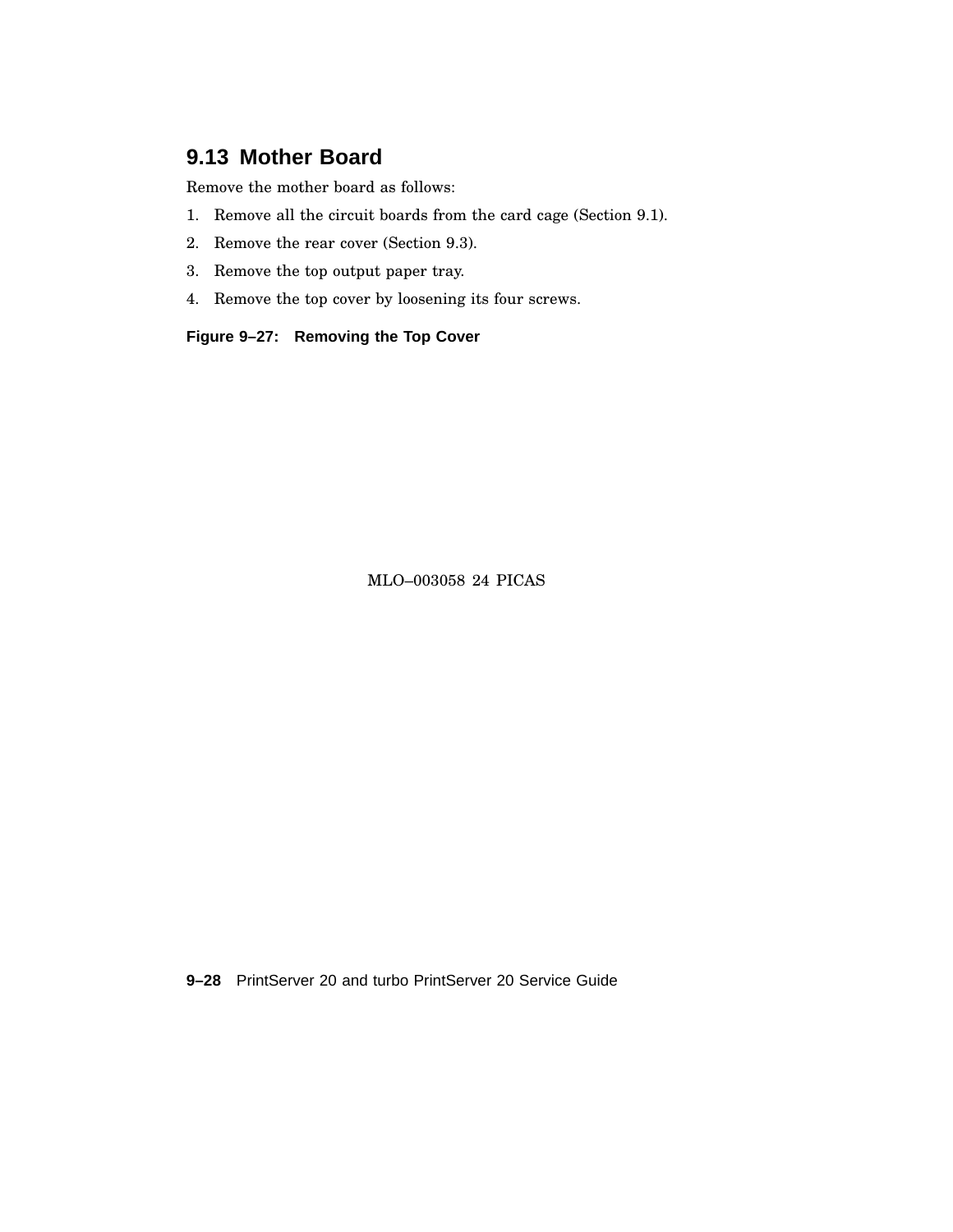- 5. Disconnect the two interface bracket cables (CN116 and CN122) from the mother board.
- 6. Loosen the bottom bracket screw.
- 7. Remove the interface bracket by removing its three screws.

**Figure 9–28: Removing the Interface Bracket**

MLO–003077 16.6 PICAS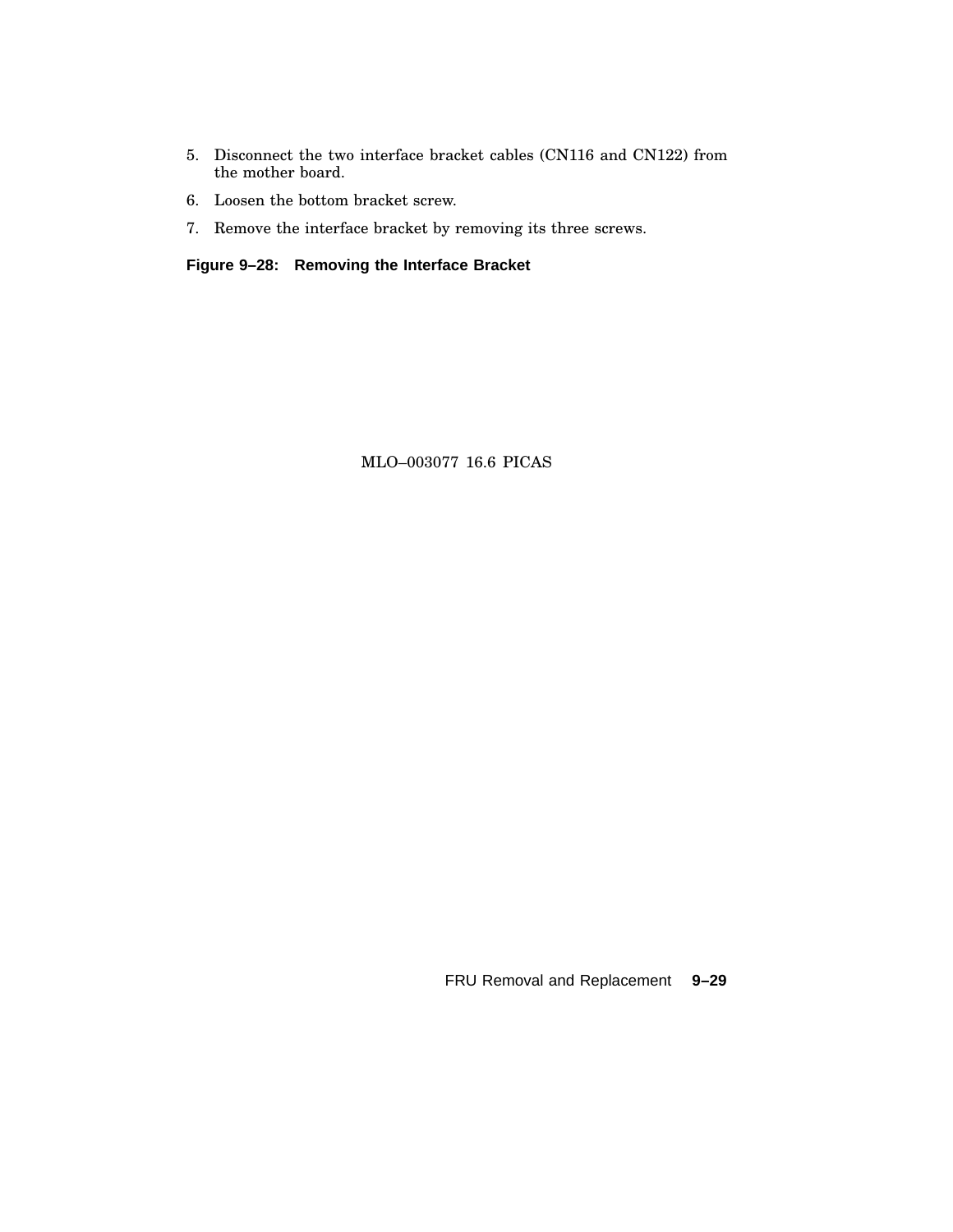8. Disconnect the remaining cables from the mother board.

**CAUTION:** *Be sure to carefully disconnect the two optical cables by their plugs and not by their cables. Disconnecting them by pulling on their cables can result in damage to the optic wire.*

9. Remove the mother board (with its bracket) by removing its five screws.

**Figure 9–29: Removing the Mother Board**

MLO–003079 17.6 PICAS

**9–30** PrintServer 20 and turbo PrintServer 20 Service Guide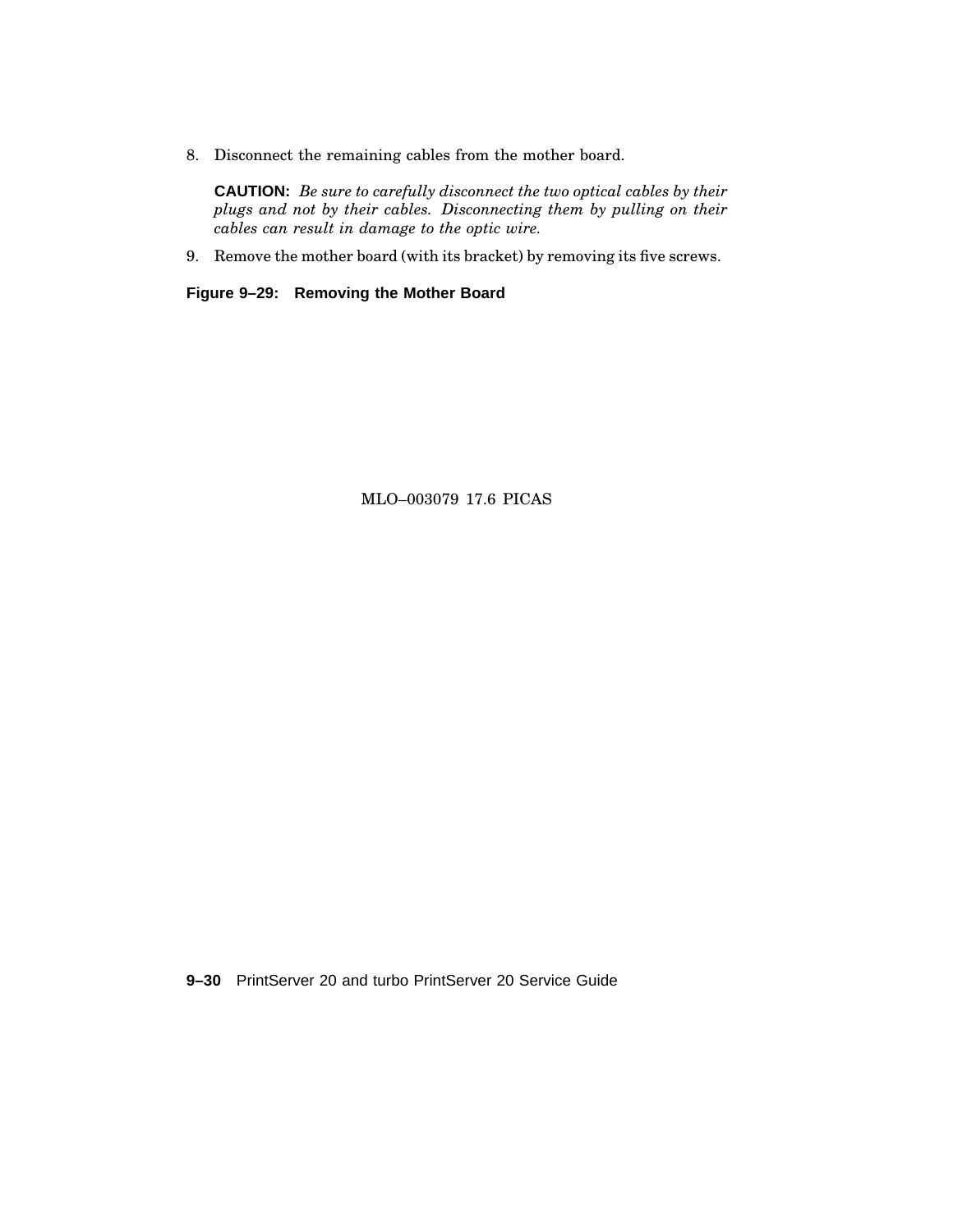# **9.14 Fusing Unit**

Remove the fusing unit as follows:

**WARNING:** *The fusing unit may be hot. Be sure printer has been turned off and has had sufficient time to cool down before handling the fusing unit.*

- 1. Open the front cover.
- 2. Push the fusing unit release lever to the left and pull the fusing unit out until it stops.

**Figure 9–30: Pulling Out the Fusing Unit**

Use MLO-003078 23 PICAS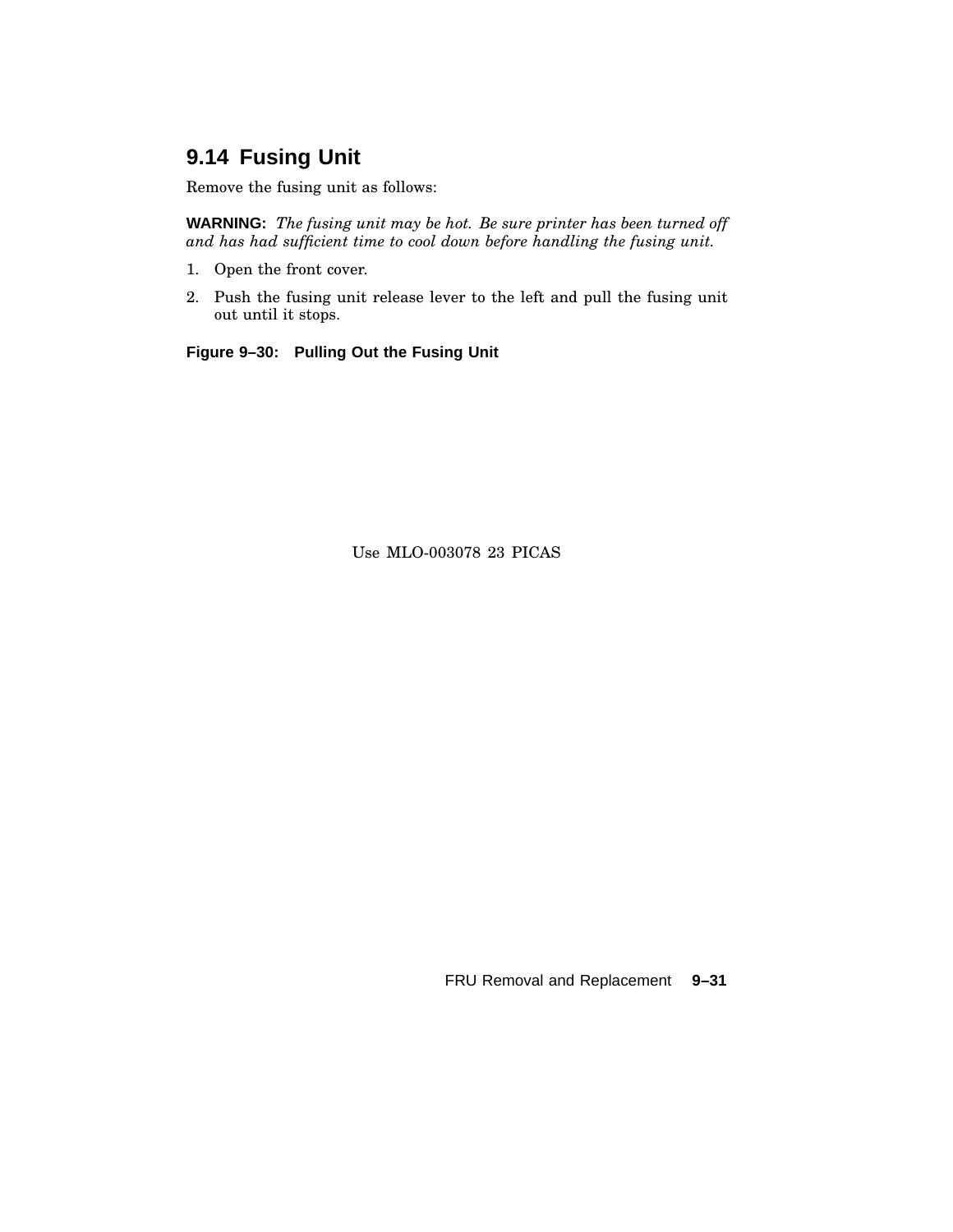3. While supporting the fusing unit with your hand, push the release lever to the left once again and pull the fusing unit out of the printer.

**Figure 9–31: Removing the Fusing Unit**

Use MLO-003084 22.6 PICAS

**9–32** PrintServer 20 and turbo PrintServer 20 Service Guide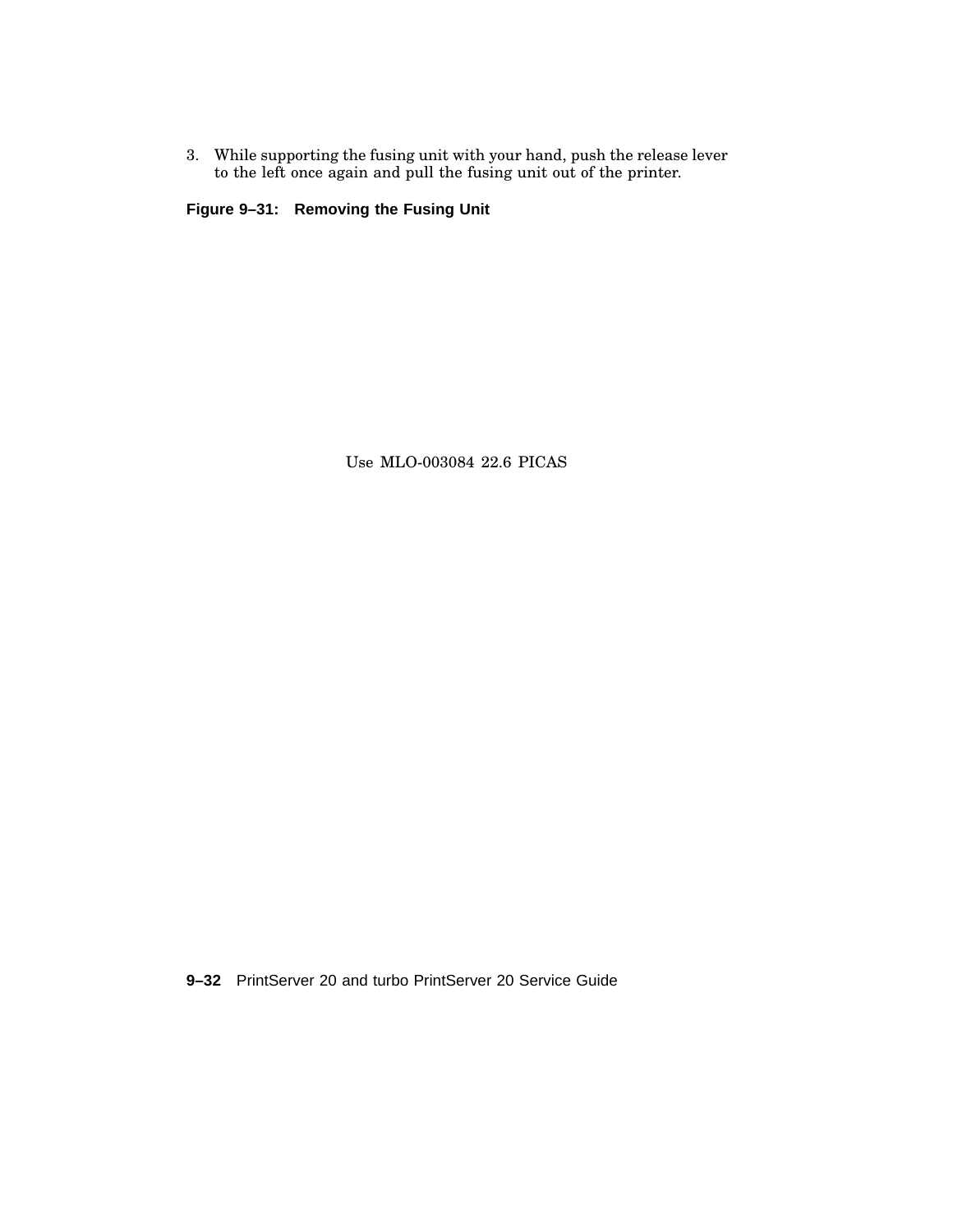# **9.15 Transport Unit**

Remove the transport unit as follows:

- 1. Remove the fusing unit (Section 9.14).
- 2. Disconnect the transport unit cable from the print engine.

**Figure 9–32: Disconnecting the Transport Unit Cable**

MLO–003085 21.6 PICAS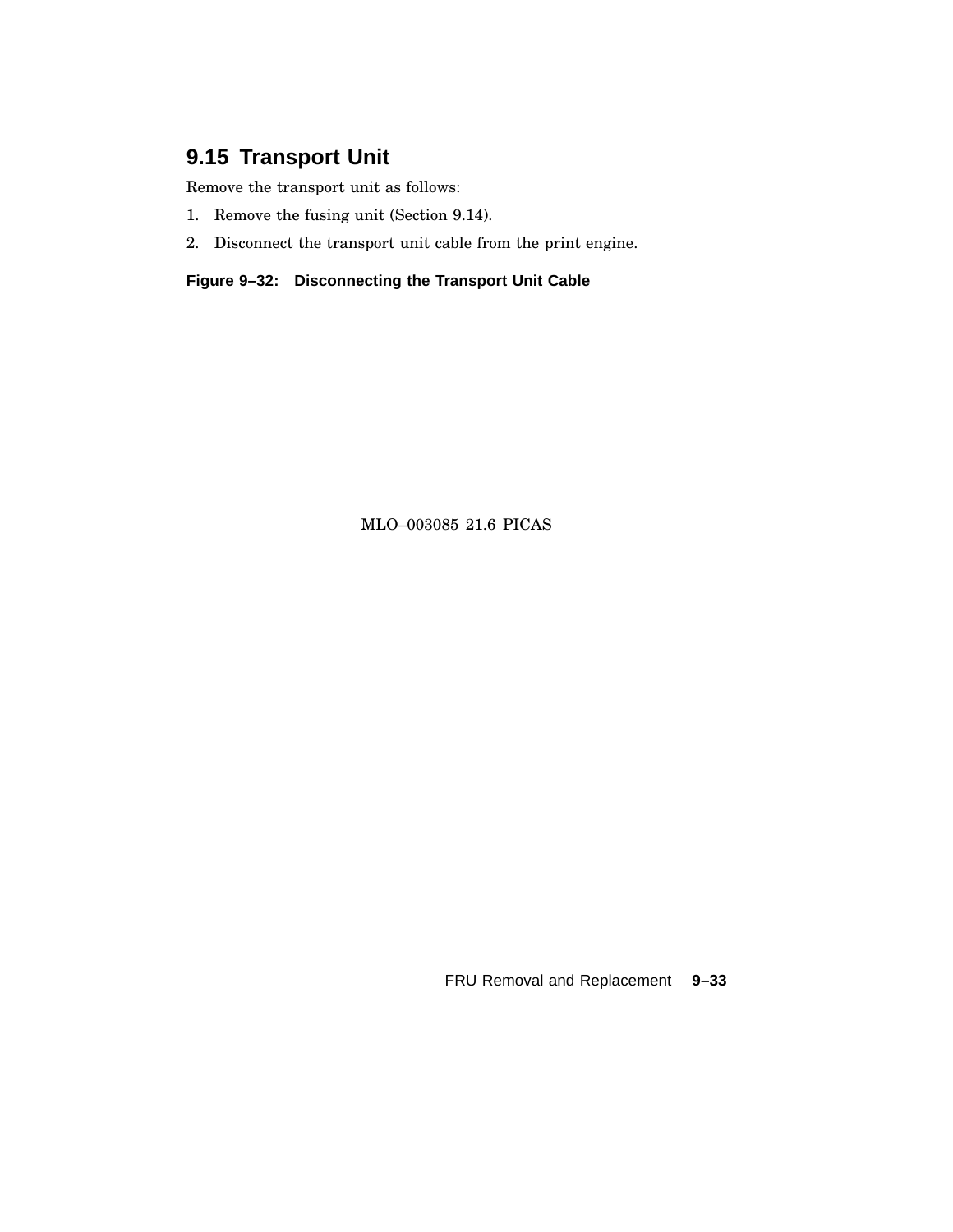- 3. Lower the transfer/separation charger guide.
- 4. Slide the transport unit out from the printer by loosening its screw.

**Figure 9–33: Removing the Transport Unit**

MLO–003086 24 PICAS

**9–34** PrintServer 20 and turbo PrintServer 20 Service Guide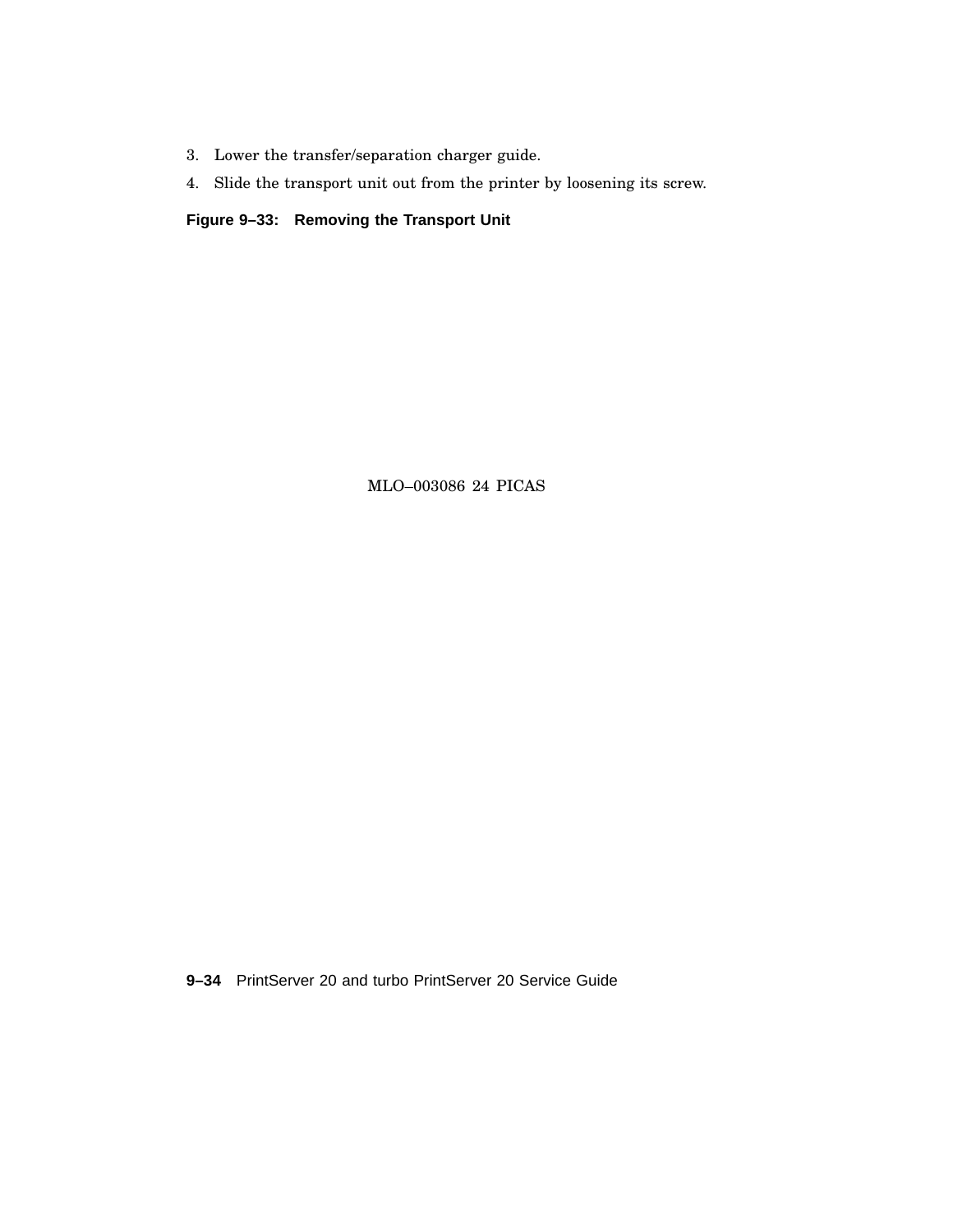#### **9.16 Development Unit**

Remove the development unit as follows:

- 1. Open the front cover and the development drawer.
- 2. Turn the development unit release lever clockwise to disengage the development unit from its operating position.
- 3. Remove the development unit (with the toner cartridge) by lifting it up and out of the drawer.

**CAUTION:** *Be careful not to damage the OPC drum when removing or replacing the development unit.*

**Figure 9–34: Removing the Development Unit**

Use MLO-003087 25 PICAS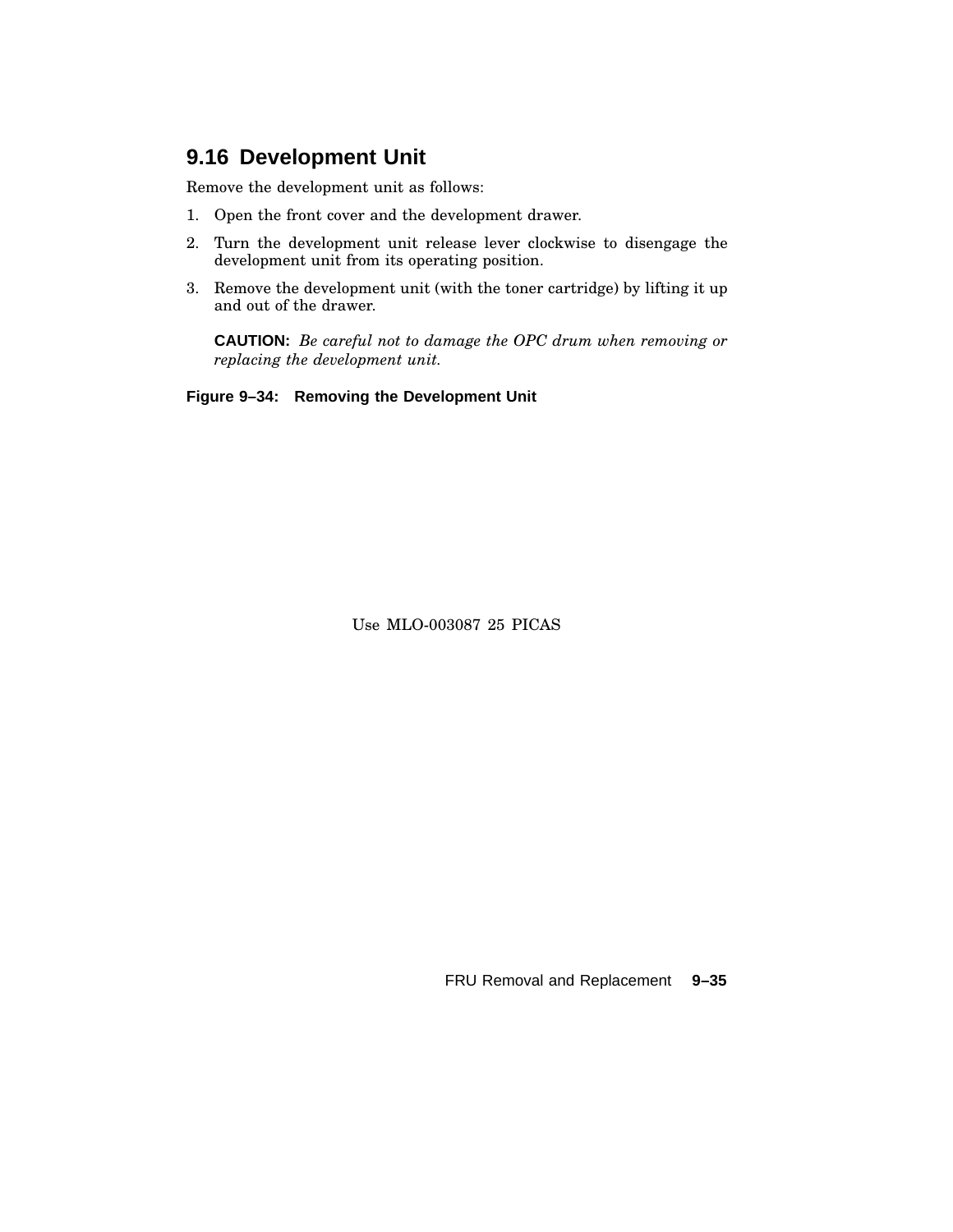## **9.17 Registration Roller Unit**

Remove the registration roller unit as follows:

- 1. Open the front cover and the development drawer.
- 2. Lower the transfer/separation charger guide.
- 3. Remove the registration roller unit by removing its two screws.

**CAUTION:** *When handling the registration roller unit, take care to not damage or bend the mylar strips on the roller.*

*The flanges at the end of the registration roller unit are somewhat flexible and the metal roller has a certain amount of play from side to side. When reinstalling the registration roller unit, be sure the coil-spring anchors are aligned over the metal roller ball bearings and not in the roller grooves.*

**9–36** PrintServer 20 and turbo PrintServer 20 Service Guide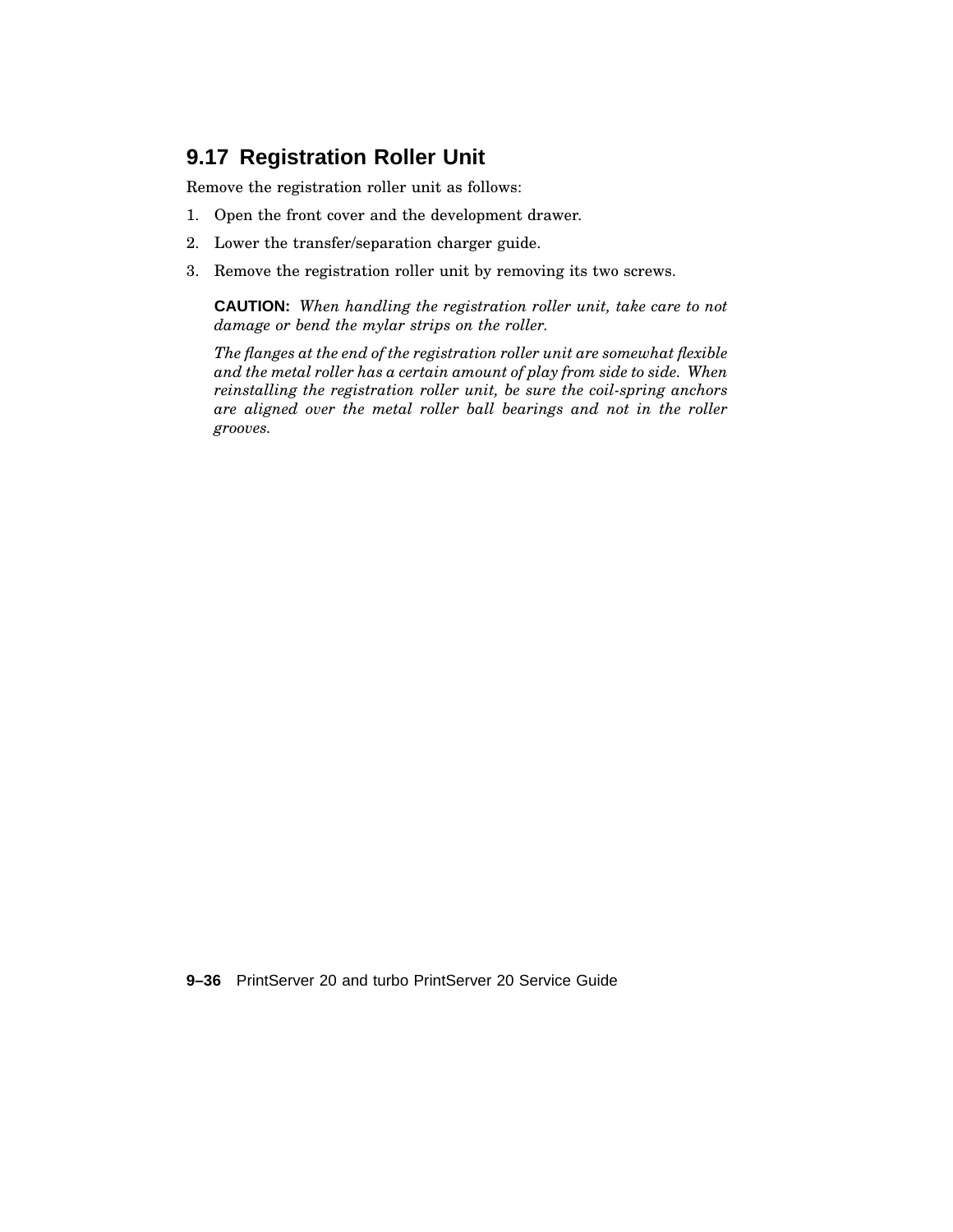**Figure 9–35: Removing the Registration Roller Unit**

MLO–003088 25 PICAS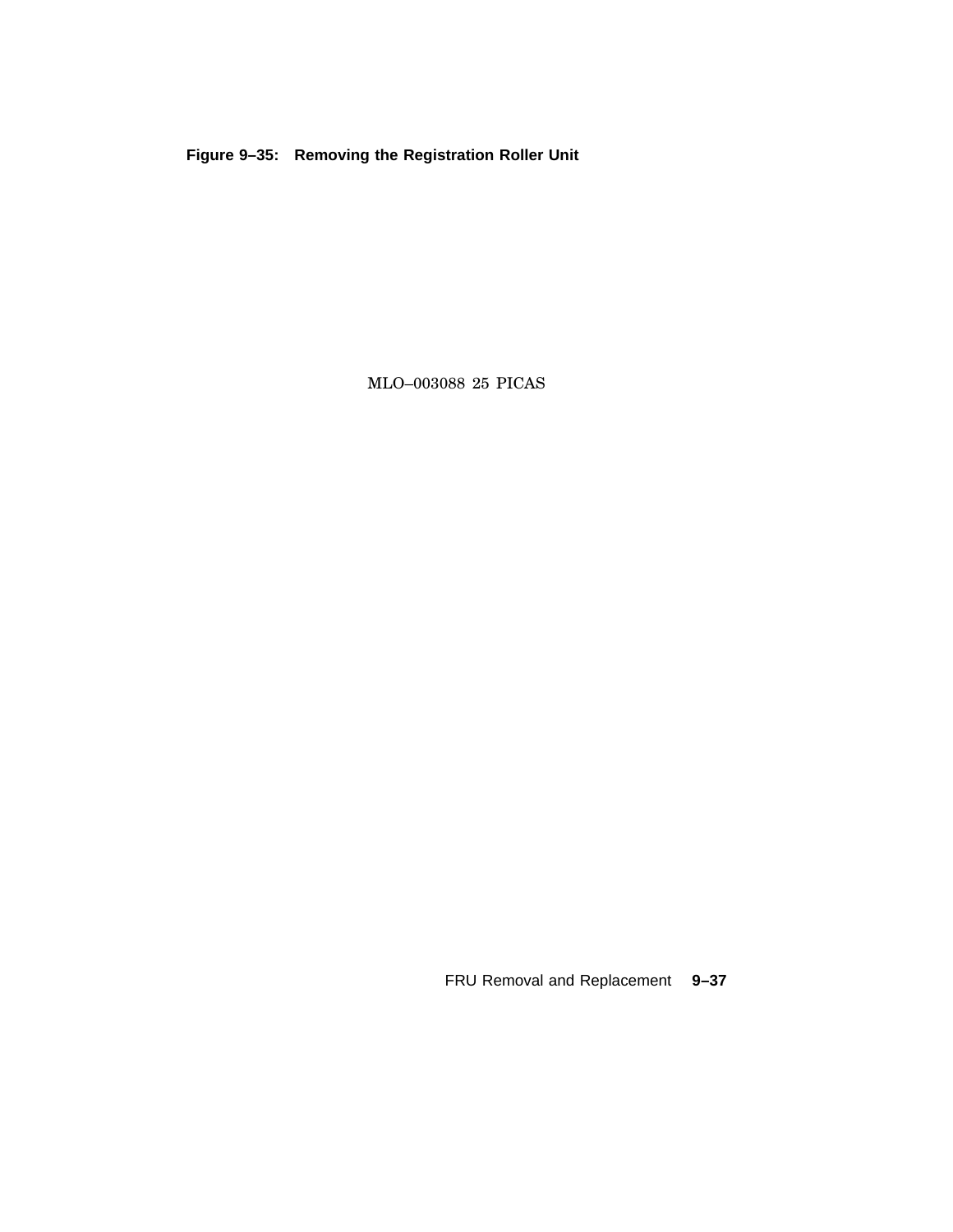# **9.18 Development Drawer**

Remove the development drawer as follows:

**CAUTION:** *Do not remove the development drawer without first removing the registration roller unit and charger guide as listed in this procedure. Failure to remove these components can result in bent paper guides and/or grounding contacts.*

*Carefully remove and replace the transfer/separation charger, making sure the charger slides along the guides.*

- 1. Open the front cover.
- 2. Remove the transfer/separation charger.

**Figure 9–36: Removing the Transfer/Separation Charger**

MLO–003089 18.6 PICAS

**9–38** PrintServer 20 and turbo PrintServer 20 Service Guide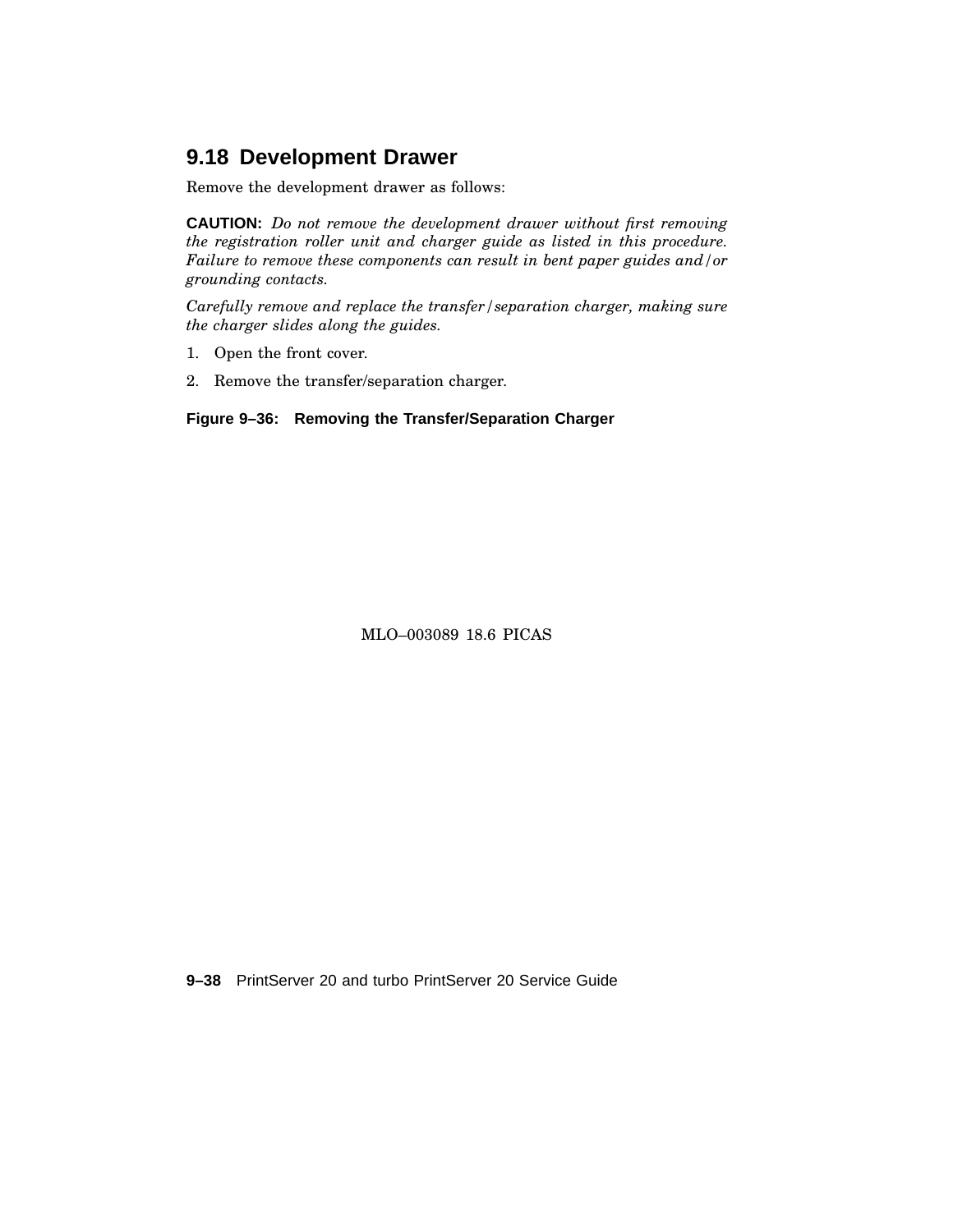- 3. Remove the registration roller unit (Section 9.17).
- 4. Remove the plastic snap-ring at the rear (left side) of the charger guide.
- 5. Move the charger guide to the left to remove it from the rear bracket.

#### **Figure 9–37: Removing the Transfer/Separation Charger Guide**

MLO–003090 17 PICAS

- 6. Turn the development unit release lever clockwise to disengage the development unit from its operating position.
- 7. Remove the development unit (with the toner cartridge) by lifting it up and out of the drawer.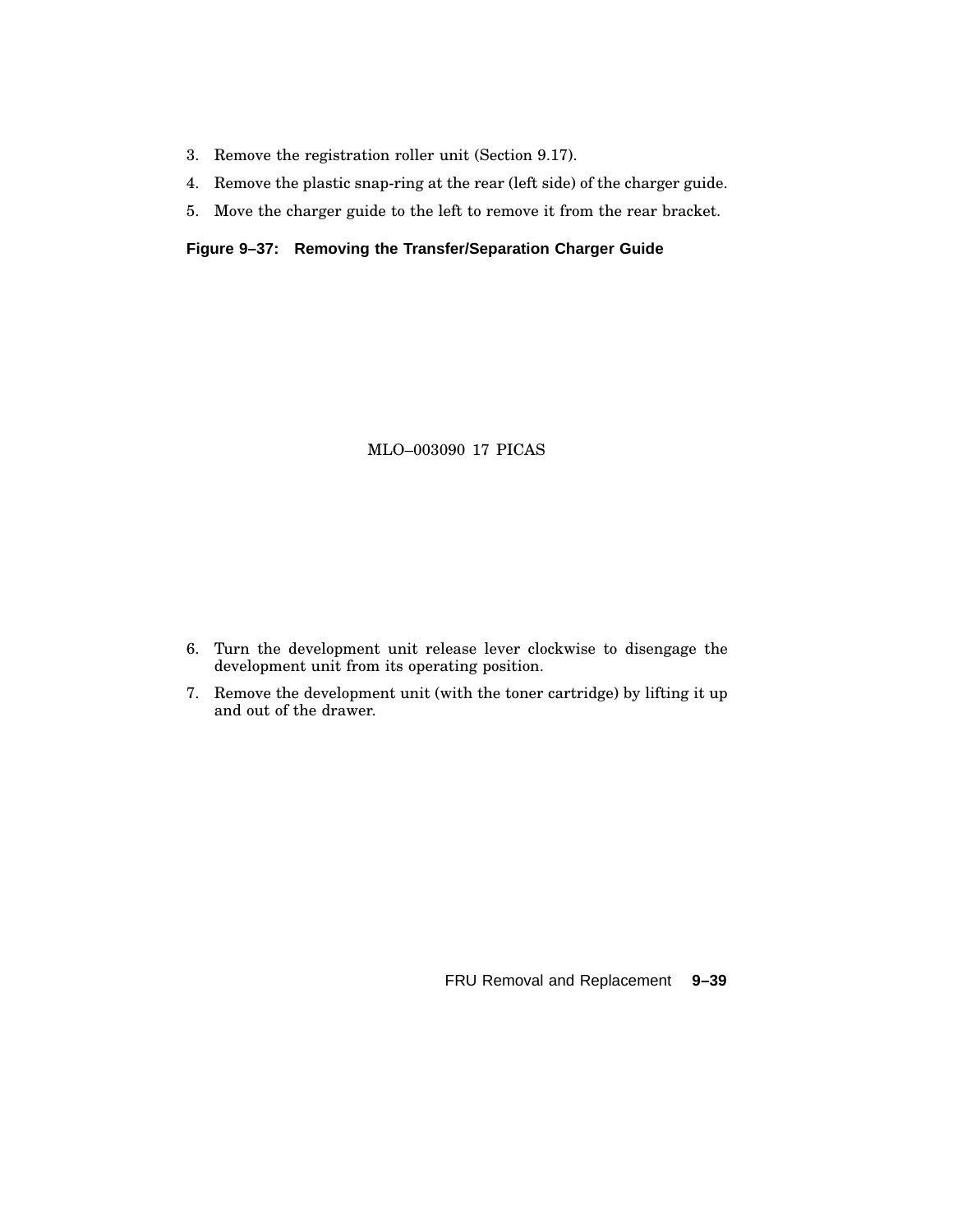- 8. Press the top of the cleaning unit release lever to disengage the cleaning unit from its operating position.
- 9. Remove the cleaning unit from the drawer.
- 10. Remove the OPC drum from the drawer.

**CAUTION:** *Place the drum on a clean cloth or paper and cover it to protect the drum surface from exposure to light. When handling the drum, do not get fingerprints on the drum surface. Fingerprints damage the surface of the drum and produce print quality problems.*

**Figure 9–38: Removing the Drawer Components**

MLO–003091 28 PICAS

**9–40** PrintServer 20 and turbo PrintServer 20 Service Guide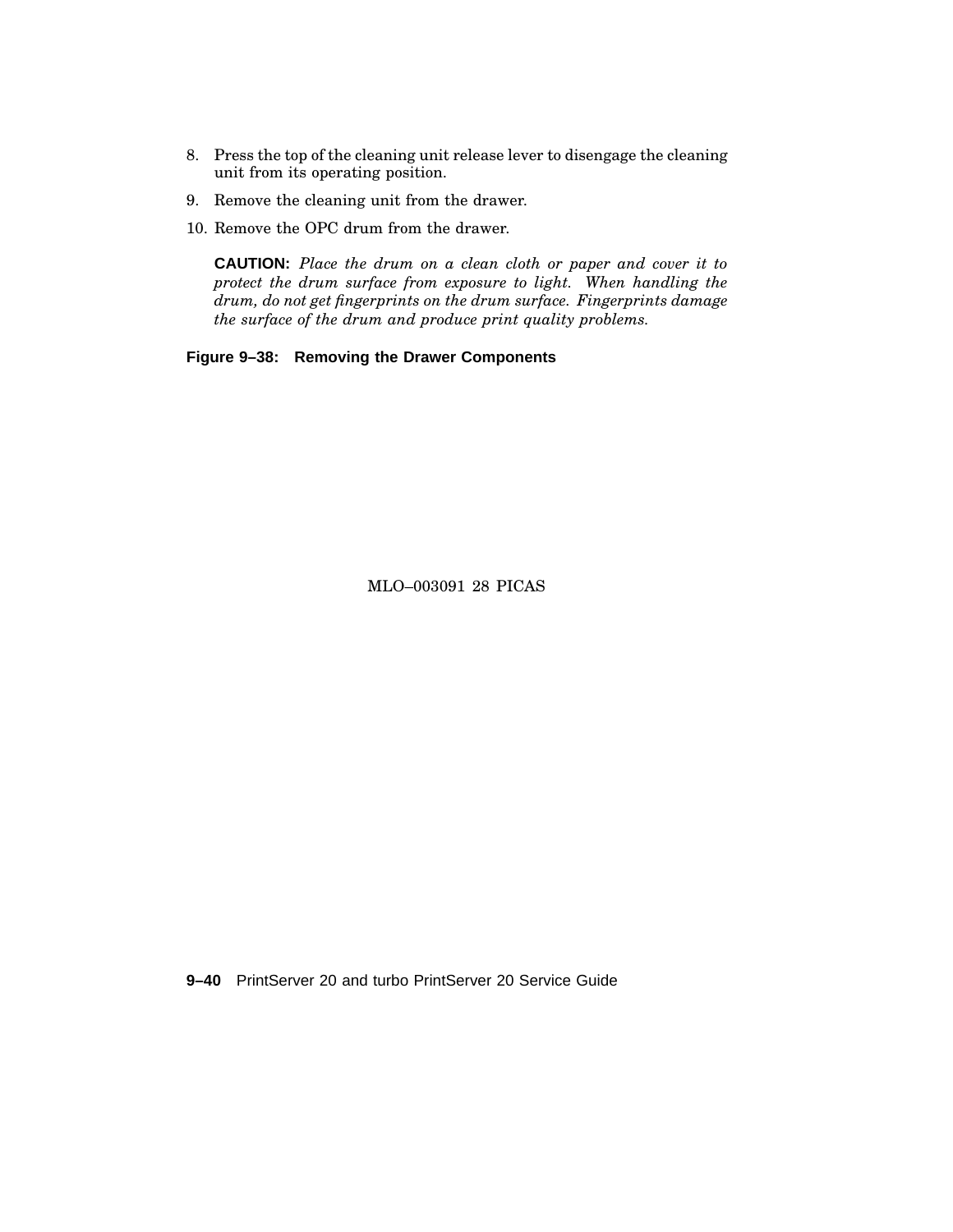11. Loosen the drawer lock screws (left and right sides) and slide them forward.

 $\rightarrow$  Retighten the screws in the forward position.

12. Remove the drawer by sliding it straight out.

**Figure 9–39: Removing the Development Drawer**

MLO–003092 20 PICAS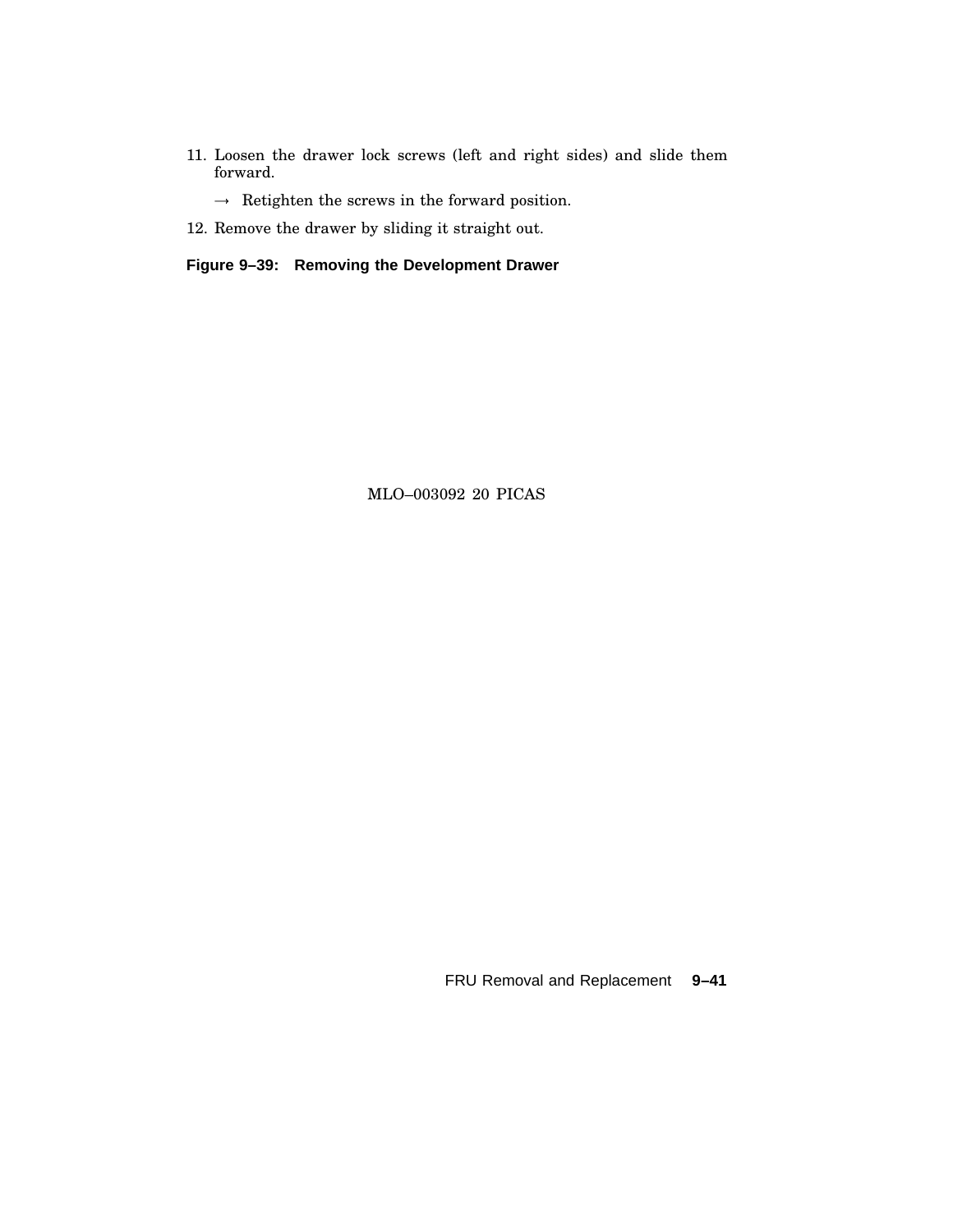# **9.19 Main Fan**

Remove the main fan as follows:

- 1. Remove the main charger.
- 2. Remove the quenching lamp.

**Figure 9–40: Removing the Main Charger and Quenching Lamp**

MLO–003093 20.6 PICAS

**9–42** PrintServer 20 and turbo PrintServer 20 Service Guide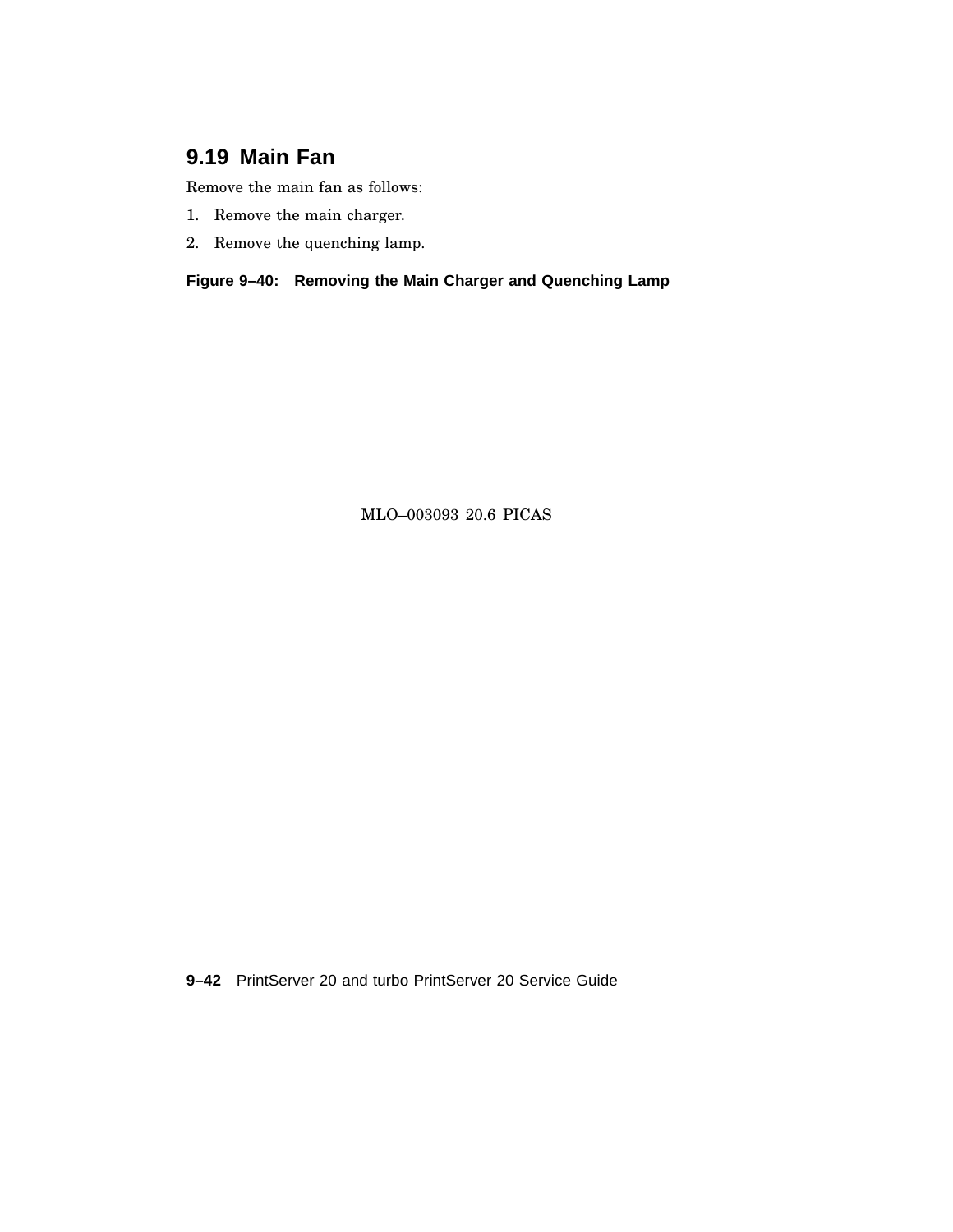- 3. Remove the development drawer (Section 9.18).
- 4. Remove the front cover chain screw (left side).
- 5. Remove the left inside cover by loosening its two screws.

**Figure 9–41: Removing the Left Inside Cover**

MLO–003094 16.5 PICAS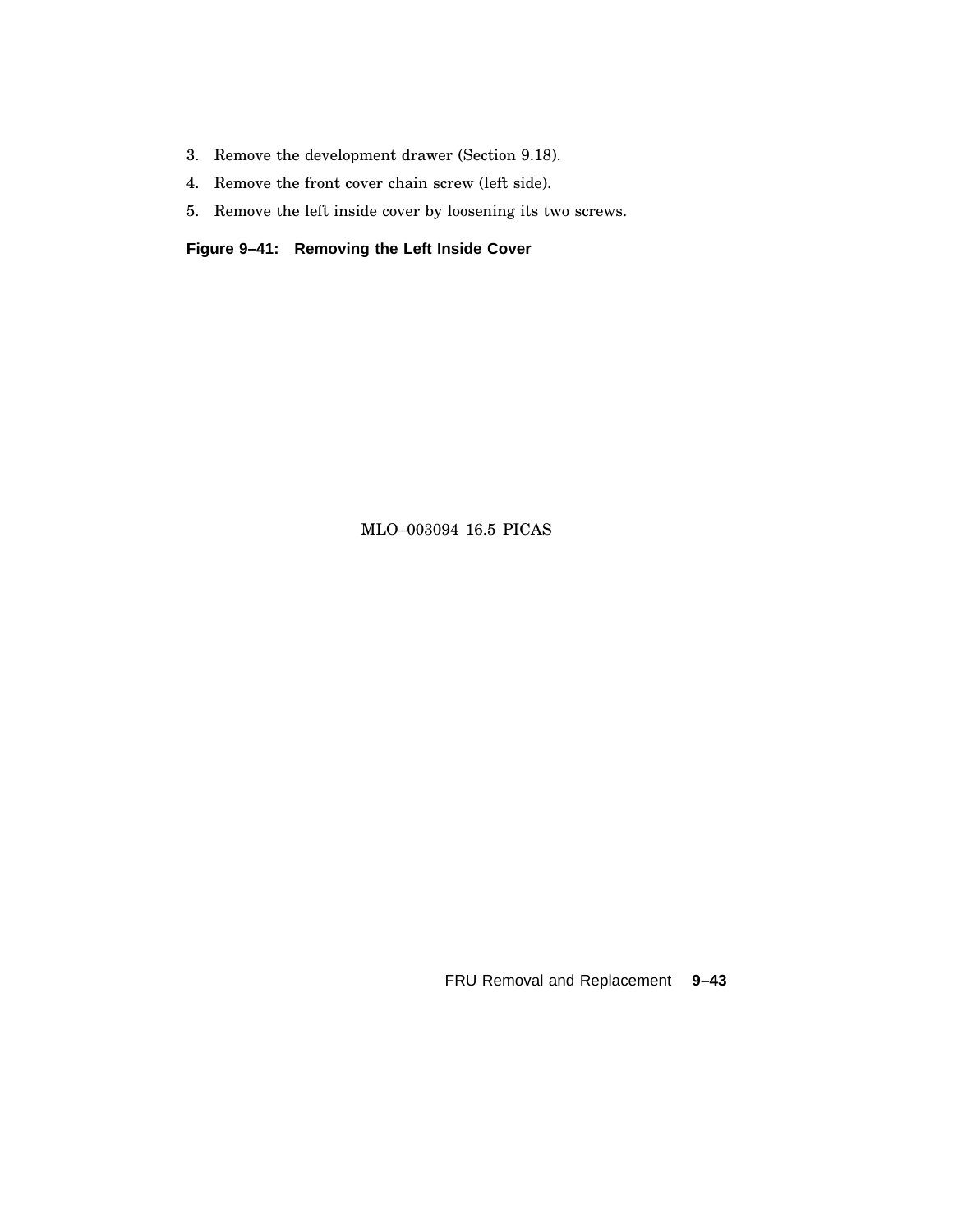- 6. Disconnect the main fan cable and pass it through the hole in the frame.
- 7. Remove the fan by removing its screw.

**Figure 9–42: Removing the Main Fan**

MLO–003095 24 PICAS

**9–44** PrintServer 20 and turbo PrintServer 20 Service Guide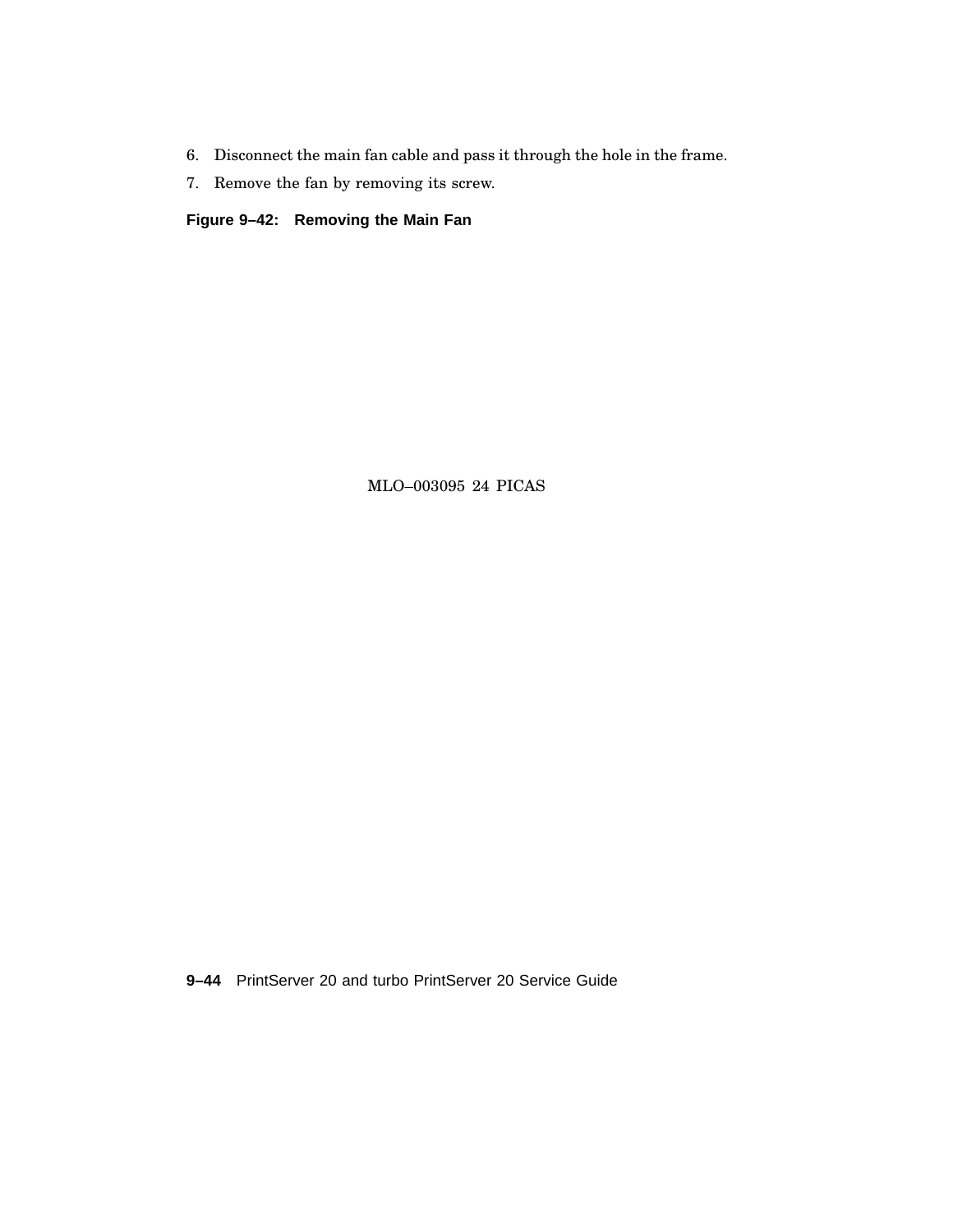#### **9.20 Low-Voltage Power Supply**

Remove the low-voltage power supply as follows:

- 1. Remove the rear cover (Section 9.3).
- 2. Remove the five power supply screws.

**NOTE:** *When replacing the power supply, be sure to secure the grounding wire to the chassis by using one of the grounding type screws.*

- 3. Disconnect the 16-pin cable and the 3-pin cable (CN2 and CN3) from the power supply.
- 4. Pull the power supply out a few inches and disconnect the 2-pin cable (CN1) from the power supply.
- 5. Remove the power supply by pulling it straight out of the printer.

#### **Figure 9–43: Removing the Low-Voltage Power Supply**

MLO–003096 19 PICAS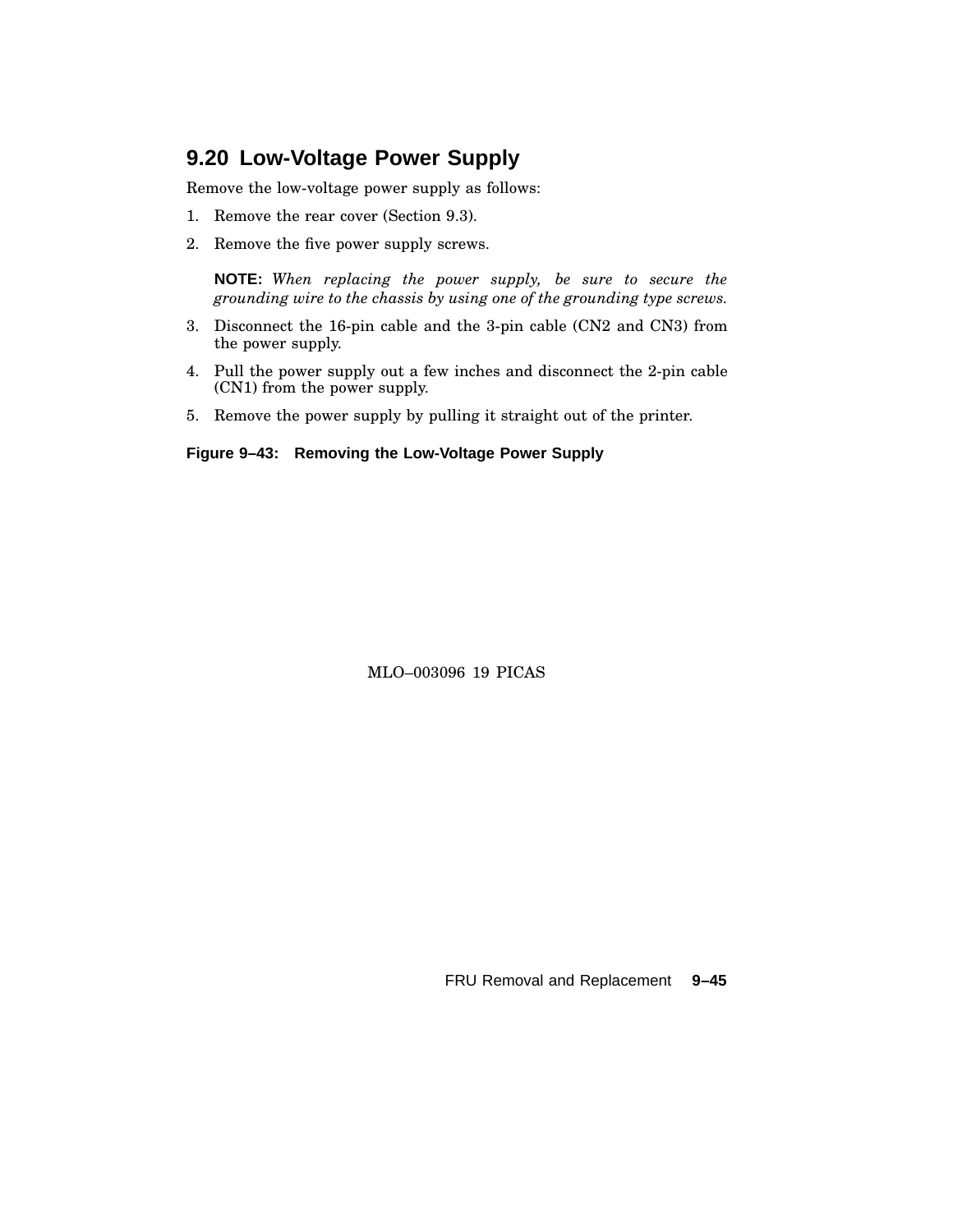### **9.21 High-Voltage Power Supply**

Remove the high-voltage power supply as follows:

- 1. Remove the rear cover (Section 9.3).
- 2. Disconnect the three high-voltage cables (S, T, and C) from the power supply.
- 3. Disconnect the power supply cable (CN106) from the mother board and remove the cable from the wiring harness retainer.
- 4. Disconnect cable BA from the printer and remove the cable from its wiring harness retainers.
- 5. Disconnect cable BB from the printer.
- 6. Remove the power supply by loosening its two screws.

#### **Figure 9–44: Removing the High-Voltage Power Supply**

MLO–003097 18.6 PICAS

**9–46** PrintServer 20 and turbo PrintServer 20 Service Guide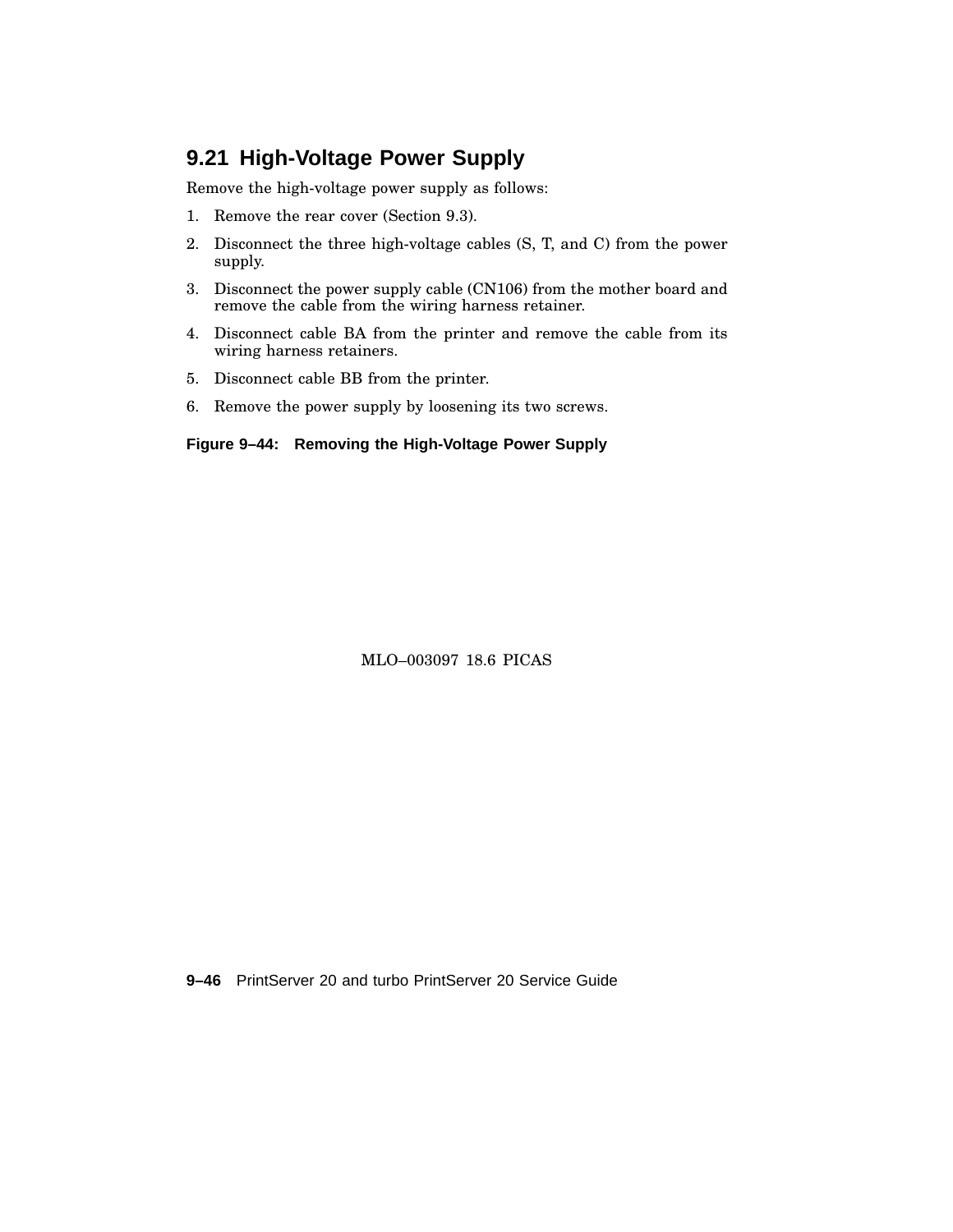### **9.22 Development Motor Unit**

Use the following procedure to remove the development motor unit:

- 1. Remove the cassette paper feed unit (Section 9.5).
- 2. Remove the high-voltage power supply (Section 9.21).
- 3. Remove the vertical support brace by removing its two screws.
- 4. Loosen the allen screw on the pulley.
- 5. Remove the pulley, timing belt, and bearing from the engine by sliding them off their shafts.

**Figure 9–45: Removing the Support Brace, Pulley, and Belt**

MLO–003098 22.6 PICAS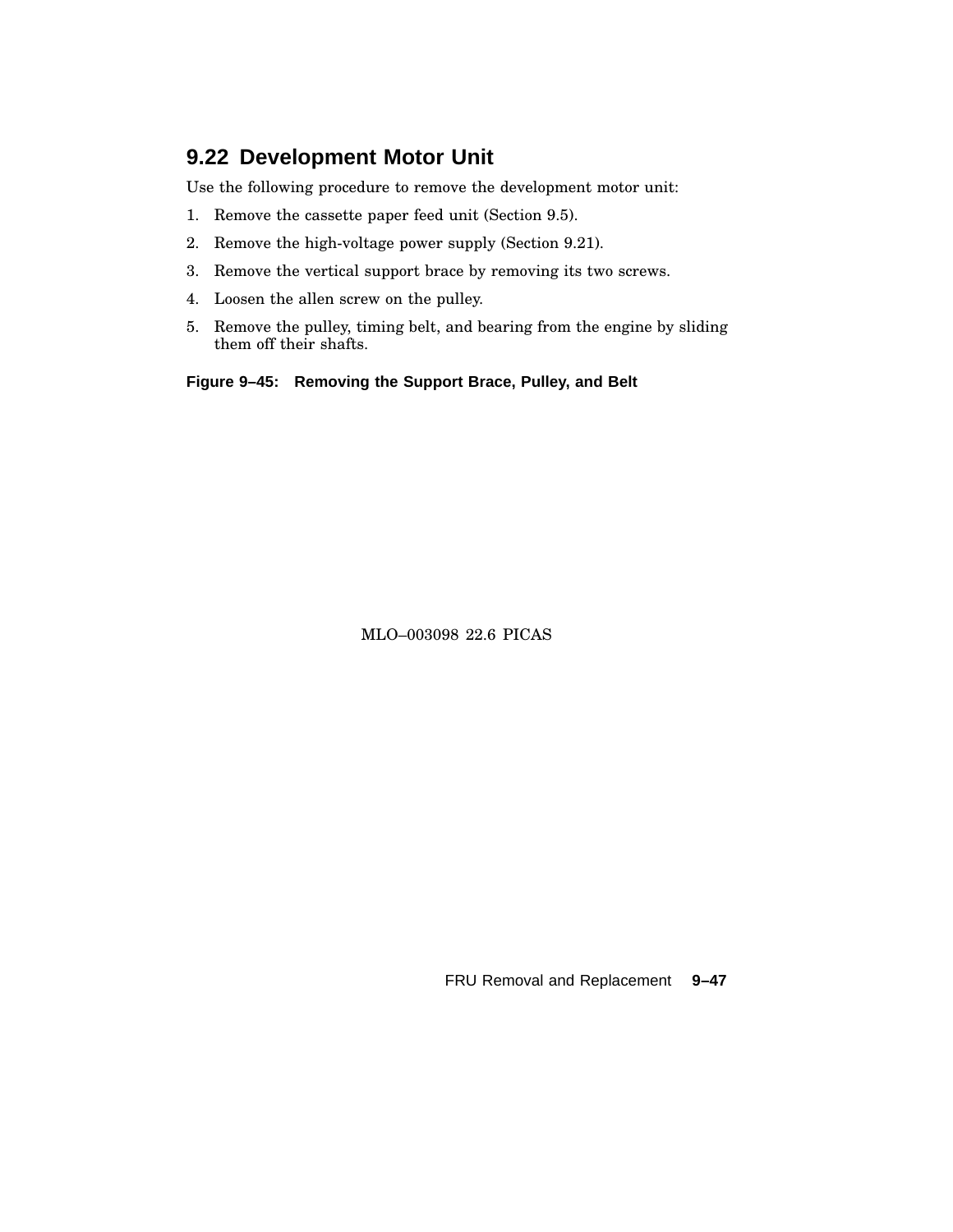- 6. Open the front cover and pull out the development drawer.
	- $\rightarrow~$  Cover the OPC drum with several sheets of paper, so it will not be exposed to the light.

**Figure 9–46: Covering the OPC Drum**

MLO–003099 22 PICAS

**9–48** PrintServer 20 and turbo PrintServer 20 Service Guide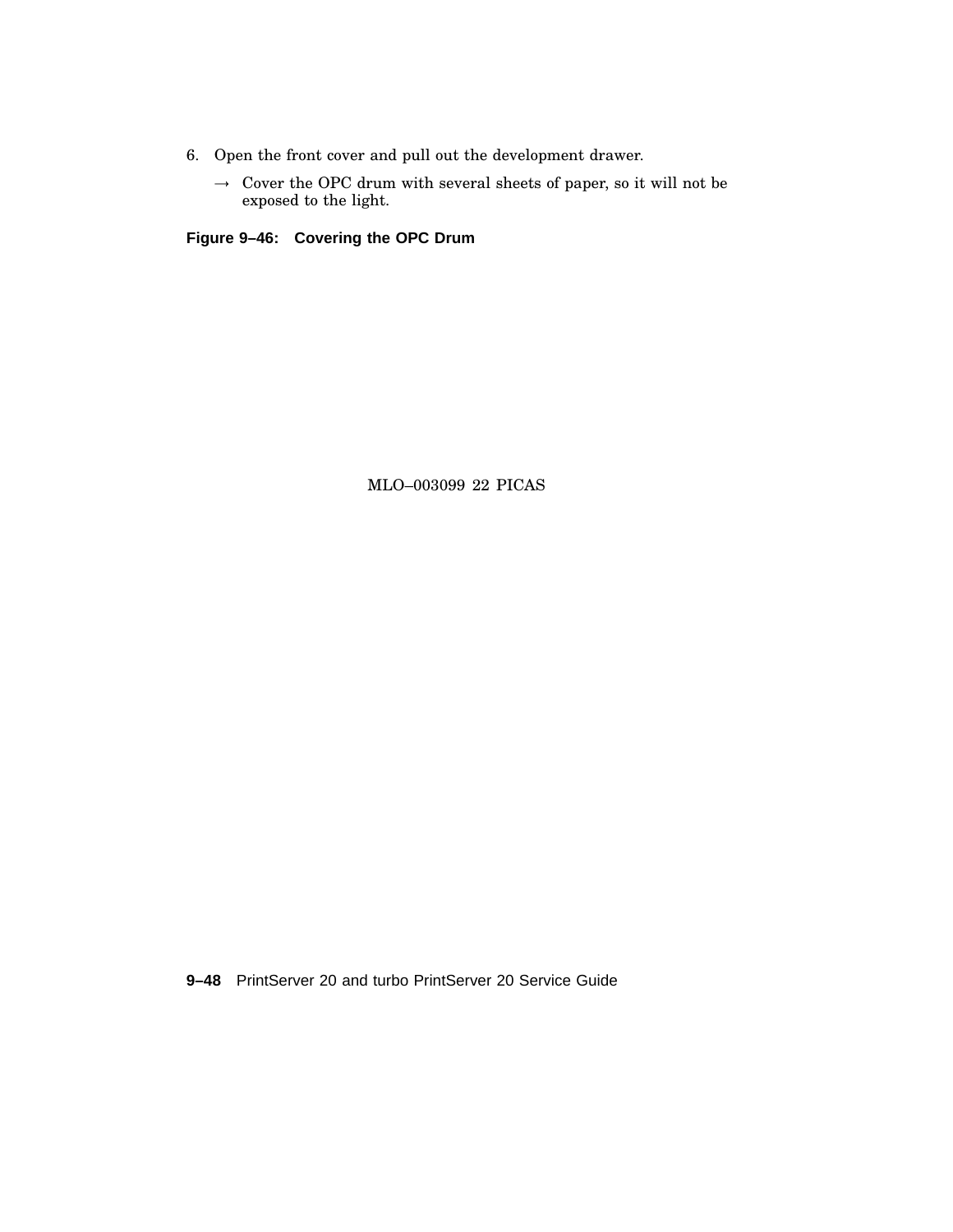- 7. Disconnect the development motor cable (CN108) from the mother board.
- 8. Disconnect the paper feed cable (CN102) from the mother board.

**Figure 9–47: Connector Locations**

MLO–006558B 17 PICAS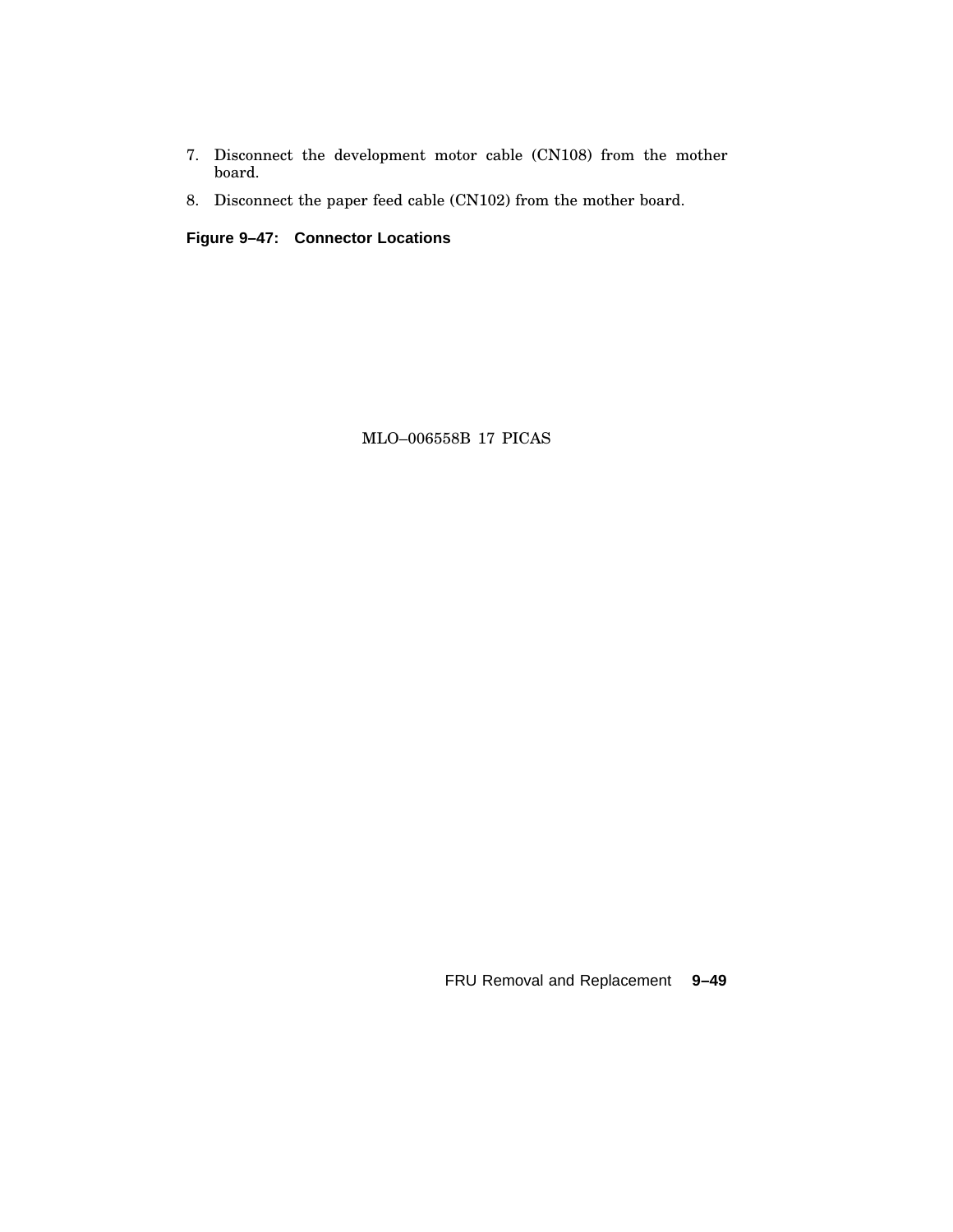9. Disconnect the following two sensor cables from their sensors.

**NOTE:** *The best way to access these sensors is from the right side of the printer through the opening where the cassette paper feed unit usually resides.*

- a. Disconnect the toner cartridge sensor cable from its sensor and run it through the hole in the chassis.
- b. Disconnect the toner low sensor cable from its sensor and run both sensor cables through the hole in the development motor unit.

**Figure 9–48: Cable and Sensor Locations**

MLO–003101 25 PICAS

**9–50** PrintServer 20 and turbo PrintServer 20 Service Guide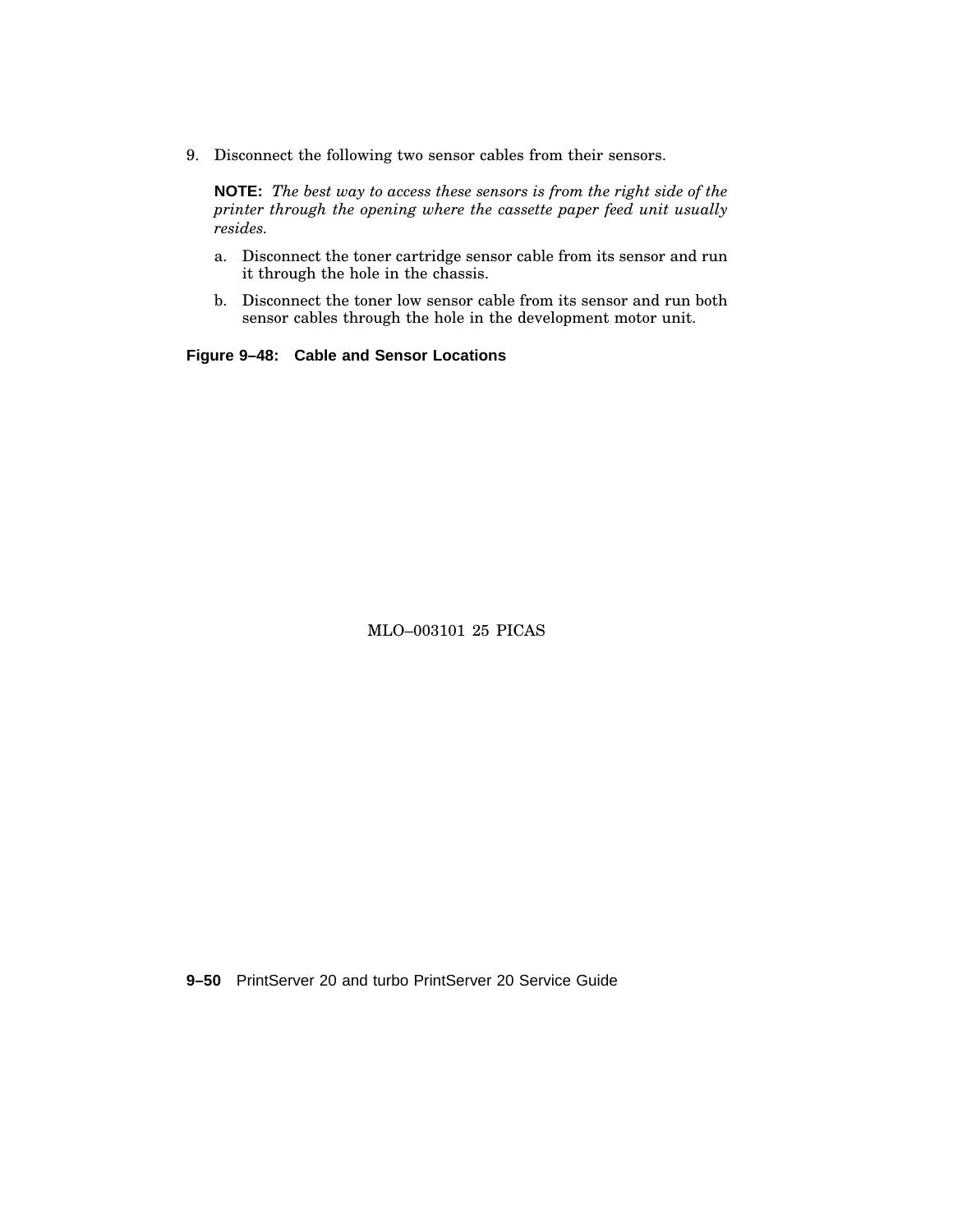- 10. Remove the OPC drum change sensor screw.
- 11. Remove the support bracket and development motor unit .

**NOTE:** *Use the hole in the frame to access the lower left screw.*

**Figure 9–49: Removing the Development Motor Unit**

MLO–006562B 14.5 PICAS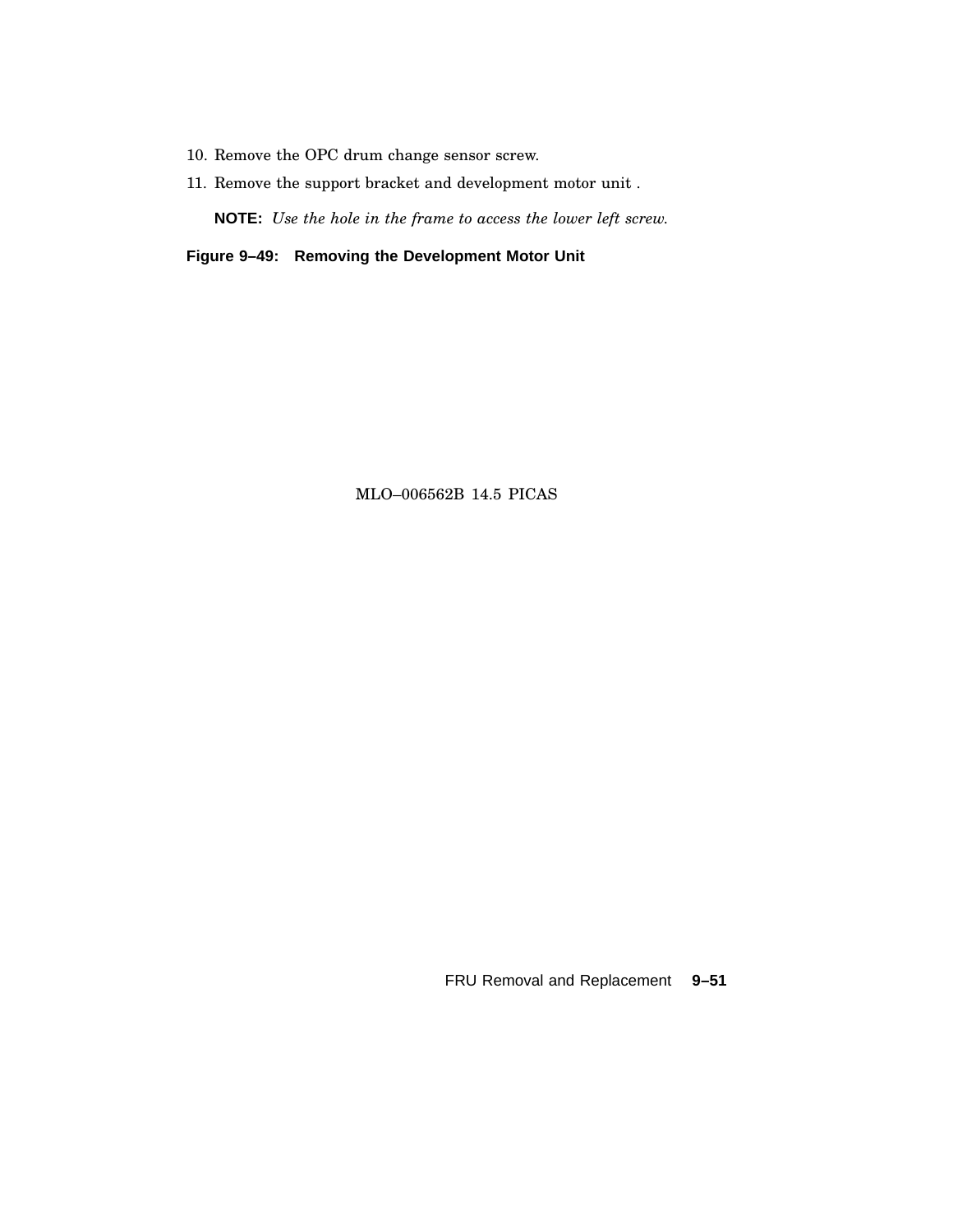**NOTE:** *To attach the support bracket, slide the bracket downward until it contacts the pin on the side plate of the main drive unit. Then tighten the screws to secure the bracket.*

**Figure 9–50: Replacing the Support Bracket**

MLO-006559-B

**9–52** PrintServer 20 and turbo PrintServer 20 Service Guide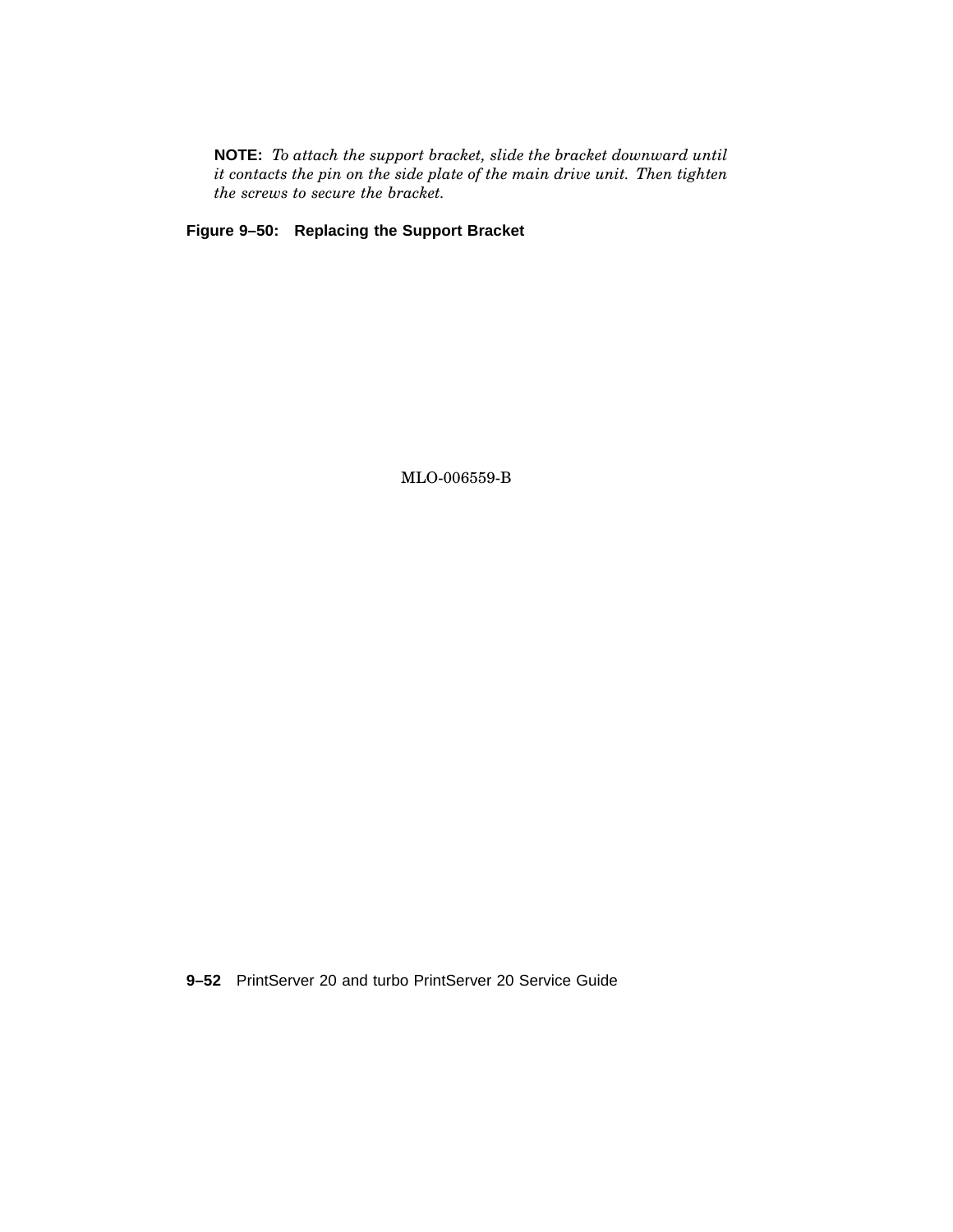## **9.23 Duplexer/LCIT Drive Board**

Remove the duplexer/LCIT drive board as follows:

- 1. Remove the rear cabinet cover by removing its two screws.
- 2. Disconnect all the cables from the drive board.
- 3. Remove the drive board by removing its nine screws.

**NOTE:** *When installing a new duplexer/LCIT drive board:*

- *• Set the dip-switches on the two switchpacks to match the settings on the old board. (See Chapter 3.)*
- *• Place the plastic insulators between the mounting bracket and the two heat sinks on the bottom transistors.*
- *• Plug the fiber optics cable correctly into the connector. The connector is keyed and the plug should fit snugly. If the cable is plugged in the wrong direction, jobs will not print.*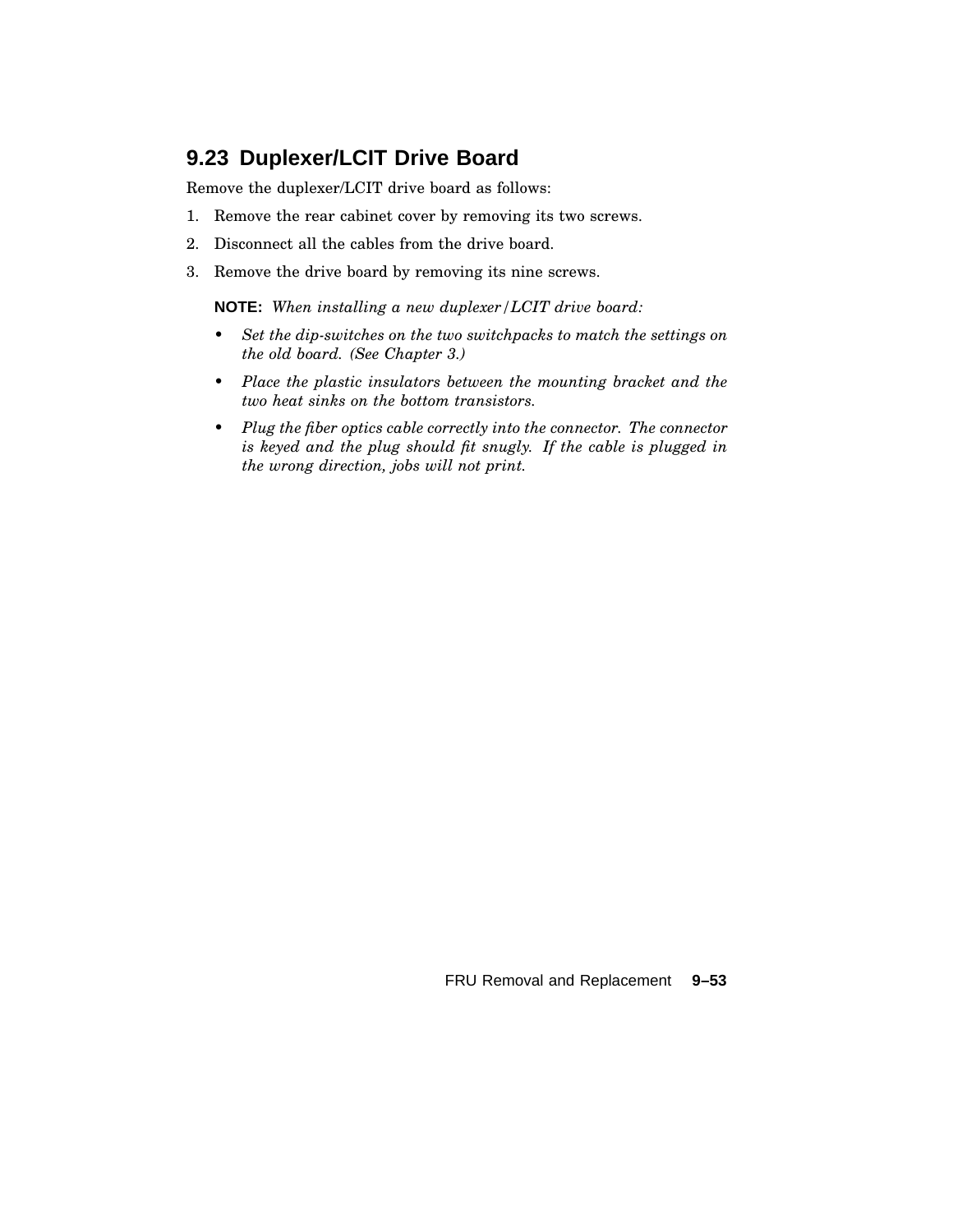**Figure 9–51: Removing the Duplexer/LCIT Drive Board**

MLO–003102 21 PICAS

**9–54** PrintServer 20 and turbo PrintServer 20 Service Guide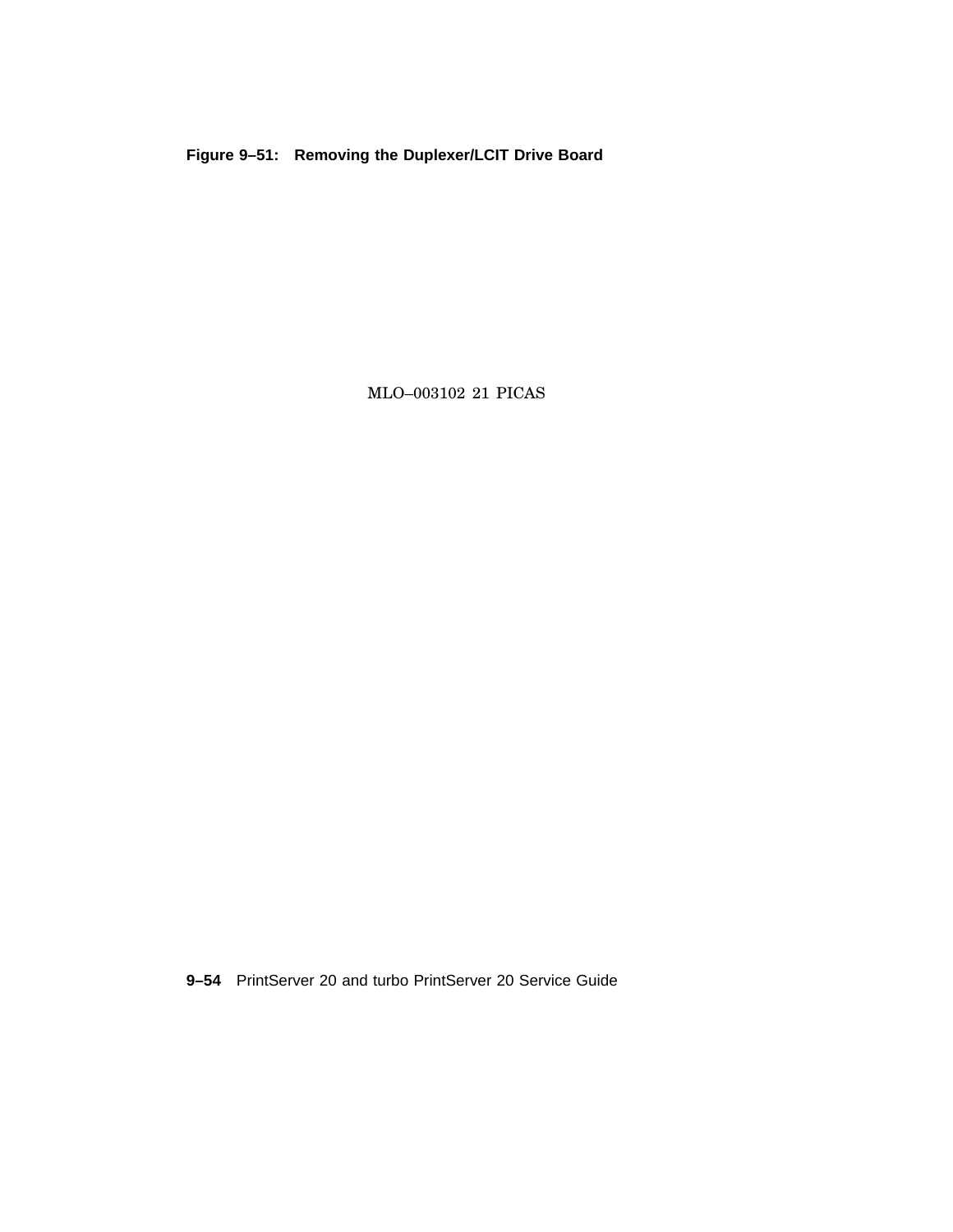# **9.24 Main Drive Unit and Drive Belt**

Remove the main drive unit and belt as follows:

**WARNING:** *Be careful when working around running machinery.*

- 1. Remove the rear cover (Section 9.3).
- 2. Remove the vertical support brace by removing its two screws.
- 3. Loosen the allen screw on the pulley.
- 4. Remove the pulley, timing belt, and bearing from the engine by sliding them off their shafts.

**Figure 9–52: Removing the Support Brace, Pulley, and Belt**

MLO–003098 22.6 PICAS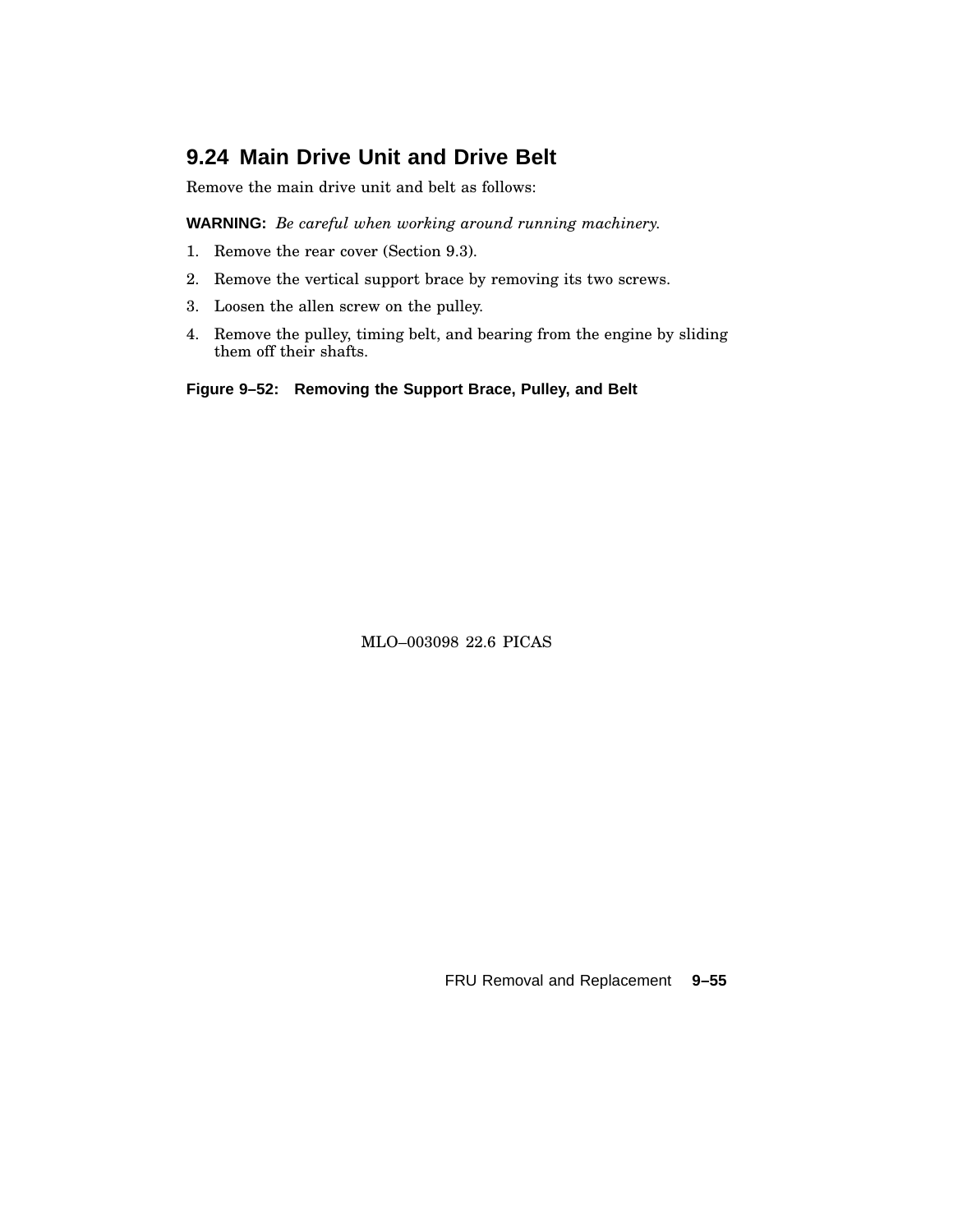5. Loosen the idler arm screw.

*Reassembly Step:* Dynamically adjust the main timing belt tension.

- a. Turn on the printer power and loosen the idler arm screw.
- b. After warm-up, when the main motor runs, you will see the main timing belt tighten up.
- c. Tighten the idler arm screw.
- 6. Remove the four screws from the main drive unit.
- 7. Remove the main drive unit by pulling it out while pushing down on the idler arm to relieve tension on the drive belt.

**Figure 9–53: Removing the Main Drive Unit and Belt**

MLO–003103 25 PICAS

**9–56** PrintServer 20 and turbo PrintServer 20 Service Guide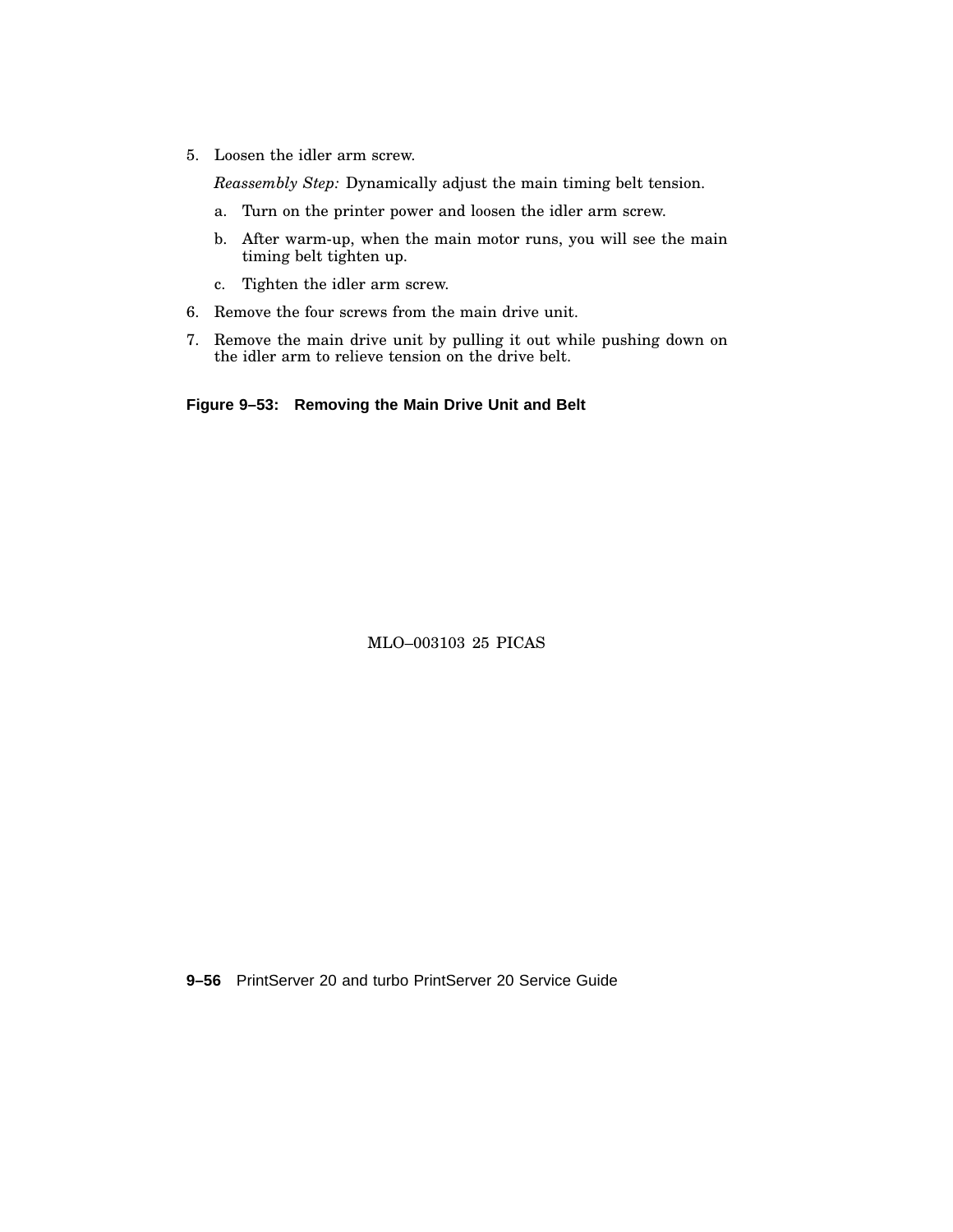### **9.25 Registration Clutch**

Remove the registration clutch as follows:

- 1. Remove the main drive unit (Section 9.24).
- 2. Disconnect the registration clutch cable from its wiring connector.
- 3. Remove the registration clutch by removing its two screws.

**CAUTION:** *Be careful not to damage the high-voltage power supply cables that run through the cable retainer on the registration clutch. These cables should be gently pulled from the retainer when removing the clutch.*

**Figure 9–54: Removing the Registration Clutch**

MLO–003104 16 PICAS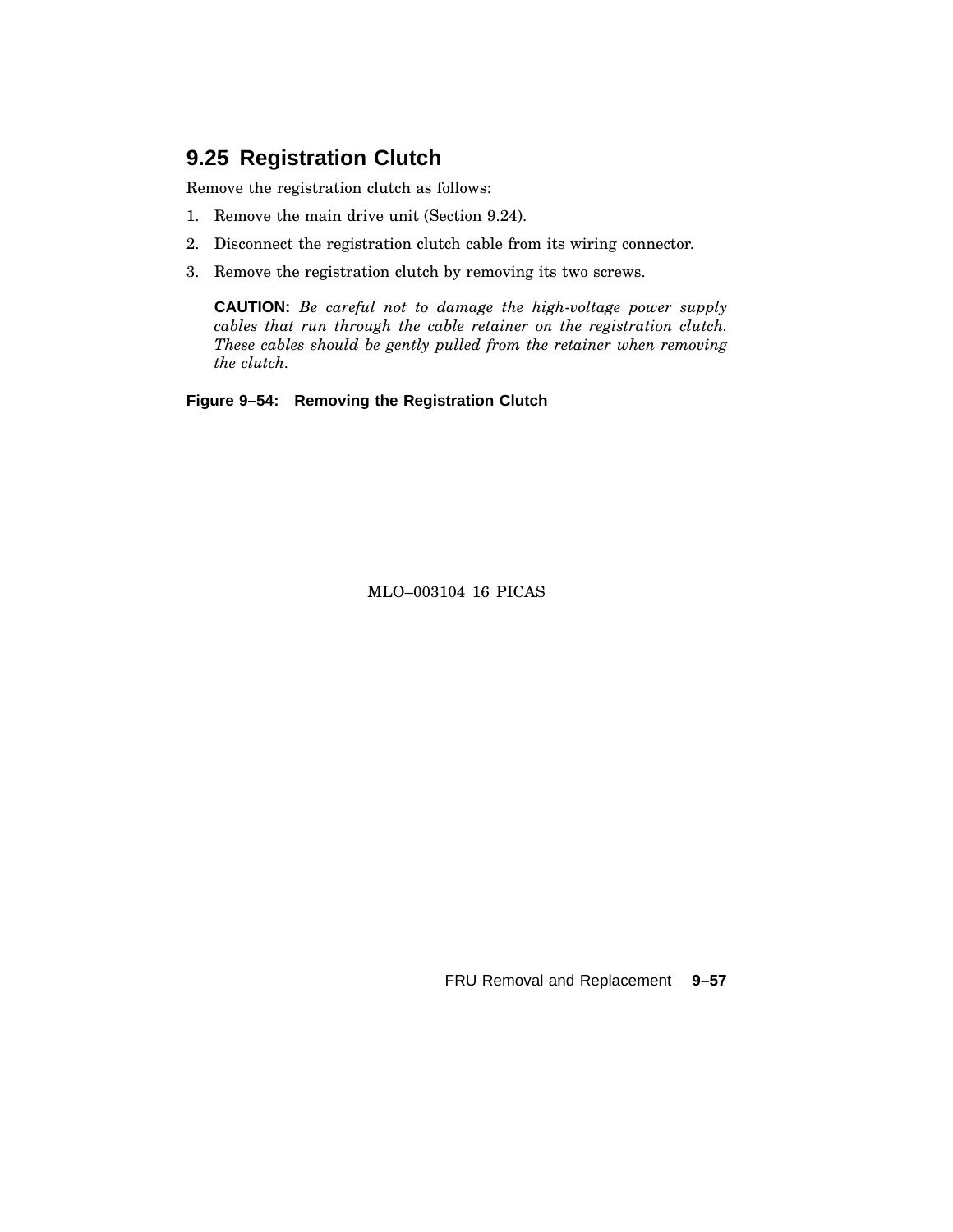# **9.26 Main Motor**

Replace the main motor as follows:

- 1. Remove the main drive unit (Section 9.24).
- 2. Disconnect the cable (CN1) from the main motor circuit board.
- 3. Gently remove the high-voltage power supply cables from their retainers on the motor bracket and the engine chassis.
- 4. Remove the main motor by removing its three screws.

**Figure 9–55: Removing the Main Motor**

MLO–003105 16.6 PICAS

**9–58** PrintServer 20 and turbo PrintServer 20 Service Guide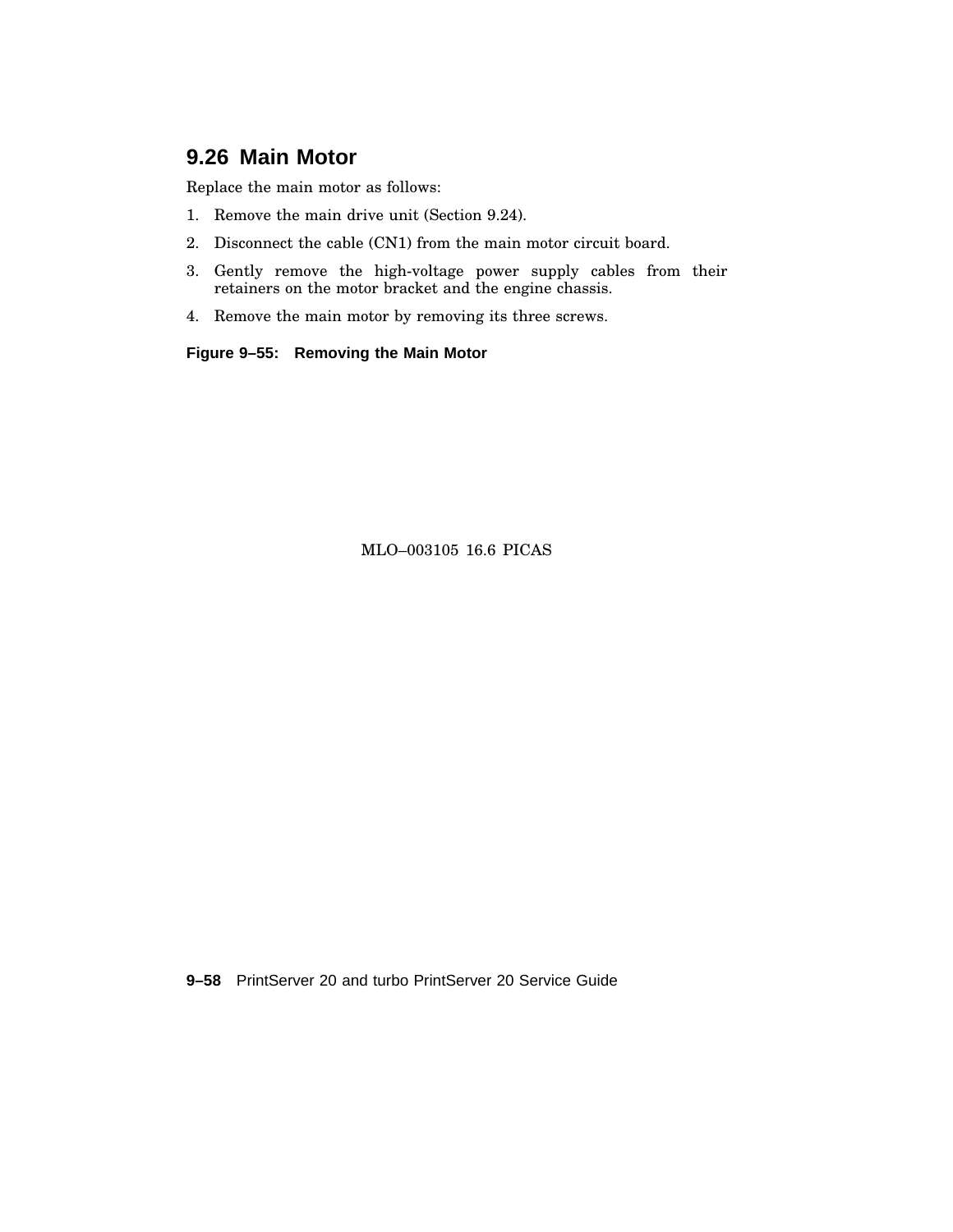# **9.27 Ozone Filter Fans**

Remove the ozone filter fans as follows:

**NOTE:** *This procedure explains how to remove both ozone fans. When troubleshooting, you may only have to replace one of the fans.*

- 1. Remove the rear cover (Section 9.3).
- 2. Disconnect the two fan cables.

**Figure 9–56: Disconnecting the Ozone Fan Cables**

MLO–003106 22 PICAS

FRU Removal and Replacement **9–59**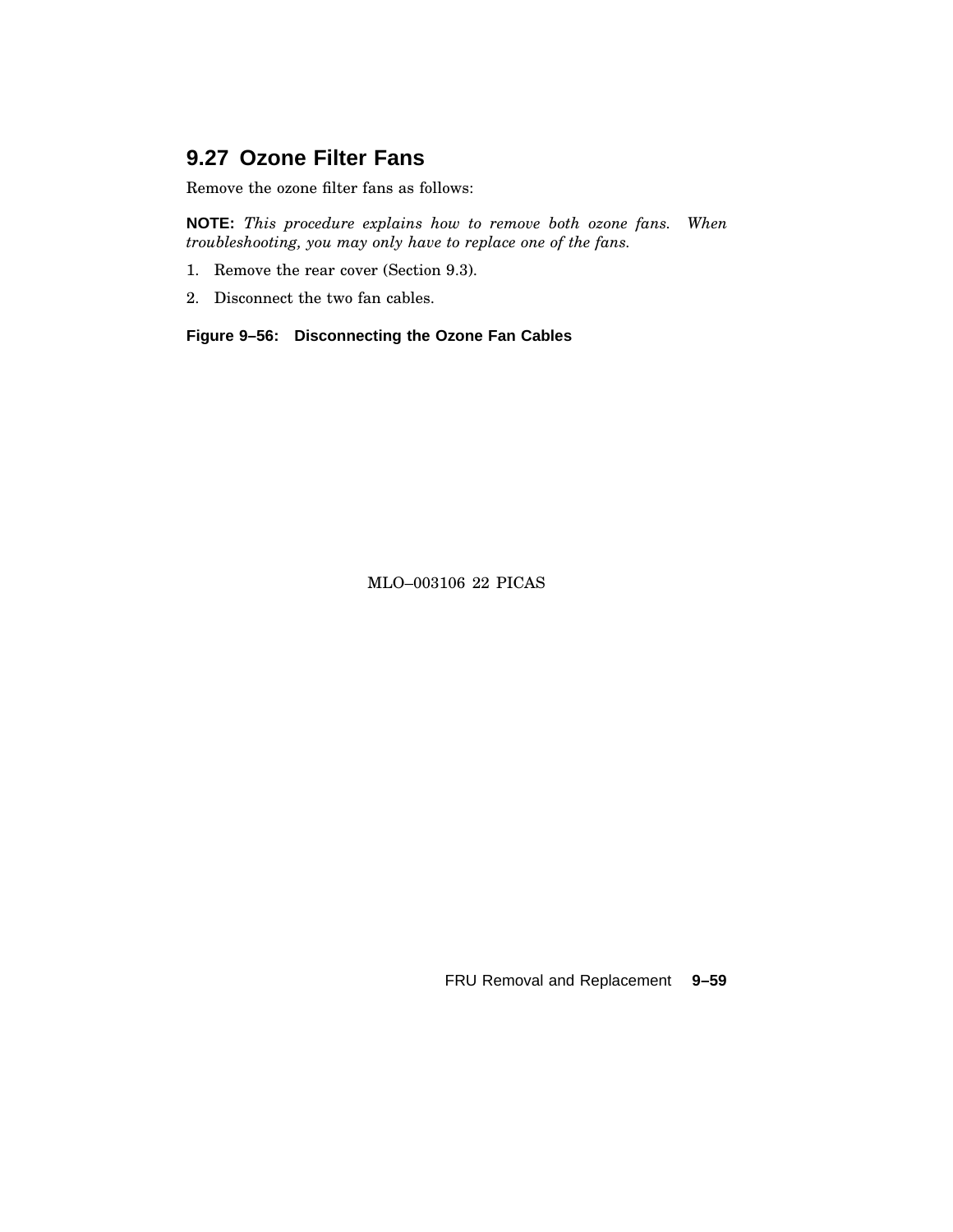- 3. Remove the ozone filter cartridge.
- 4. Remove the fans by removing their four screws and nuts.

**Figure 9–57: Removing the Ozone Fans**

MLO–003107 27 PICAS

**9–60** PrintServer 20 and turbo PrintServer 20 Service Guide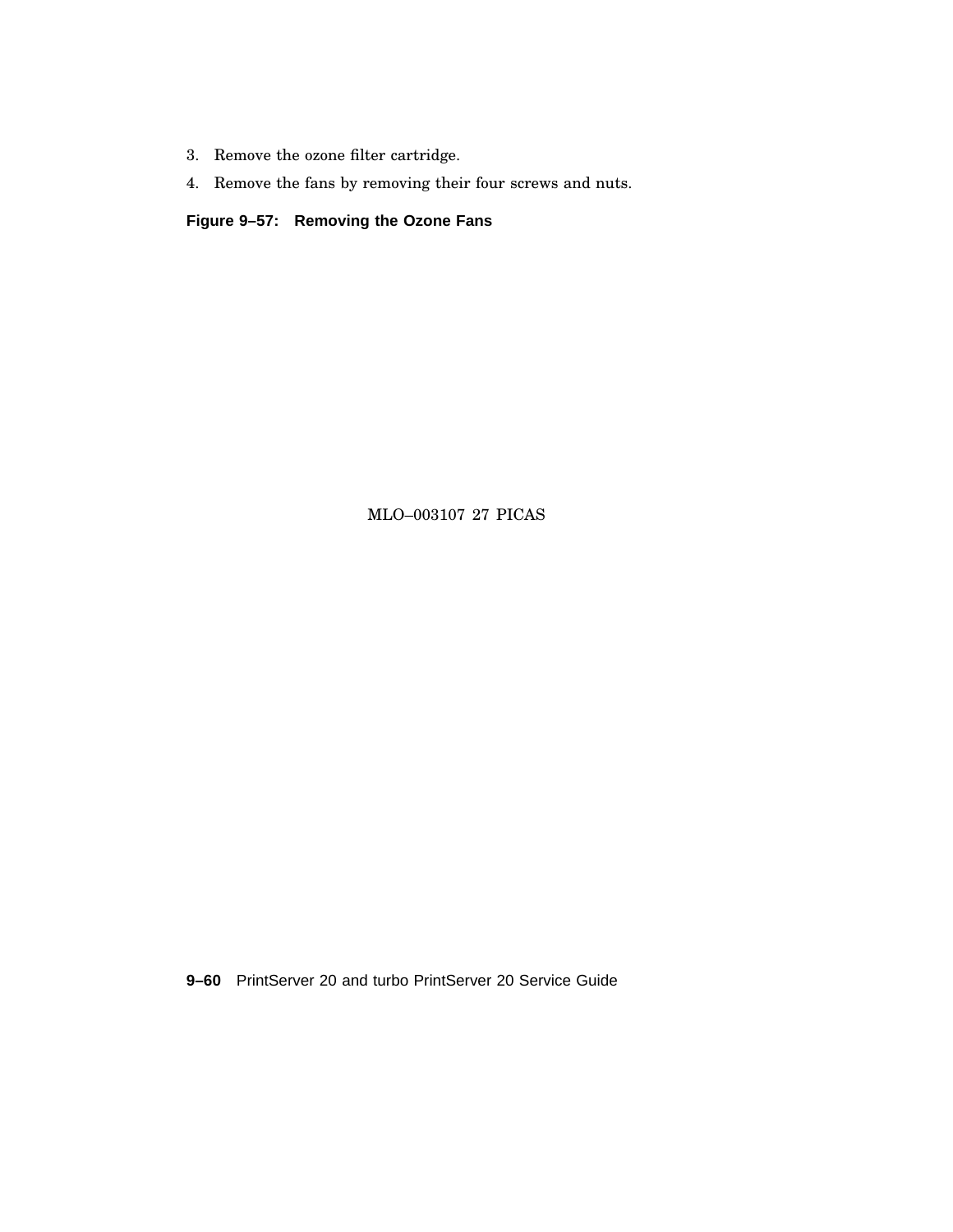# **Chapter 10 300K Maintenance**

When the PrintServer requires 300K maintenance, it displays the following message:

#### **Field Service Maintenance Required Call Field Service**

This chapter explains how to replace and clean components when 300K maintenance is required. In addition to the maintenance kit, you will need:

- A toner kit
- A toner vacuum
- A clean damp cloth

If you do not have a clean cloth, you can lay several sheets of paper around the OPC drum to protect it from light.

**WARNING:** *To prevent personal injury, power off the printer before performing 300K maintenance.*

The following items are *replaced* when performing 300K maintenance:

- Fusing unit
- Development unit
- Feed rollers (3)
- Prefeed rollers (3)
- Separation rollers (3)

The following items are *cleaned* when performing 300K maintenance:

- Development drawer
- Registration roller unit
- Transport unit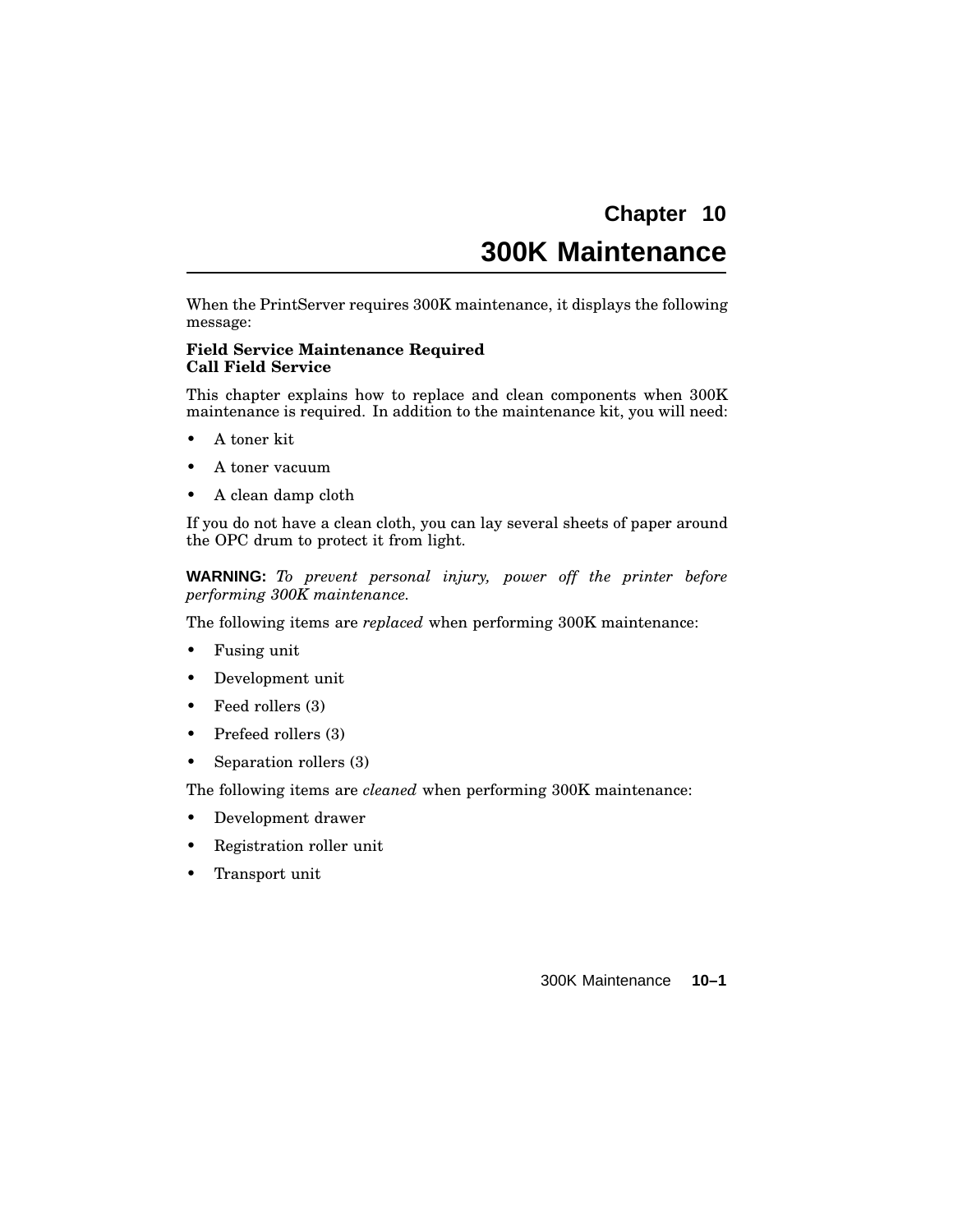# **10.1 Cleaning the Development Drawer**

Use the following procedures to clean the development drawer:

#### 1. **Remove the development drawer components.**

- a. Open the front cover and the development drawer.
- b. Release the development unit release lever.
- c. Remove the OPC drum from the development drawer.

**CAUTION:** *Place the drum on a clean cloth or paper, and cover the drum to protect it from exposure to light. The drum will be reinstalled when 300K maintenance is completed. Fingerprints will also damage the drum surface, so be sure to handle the drum by its ends.*

- d. Remove the development unit from the development drawer.
	- $\rightarrow$  Discard the development unit.

**10–2** PrintServer 20 and turbo PrintServer 20 Service Guide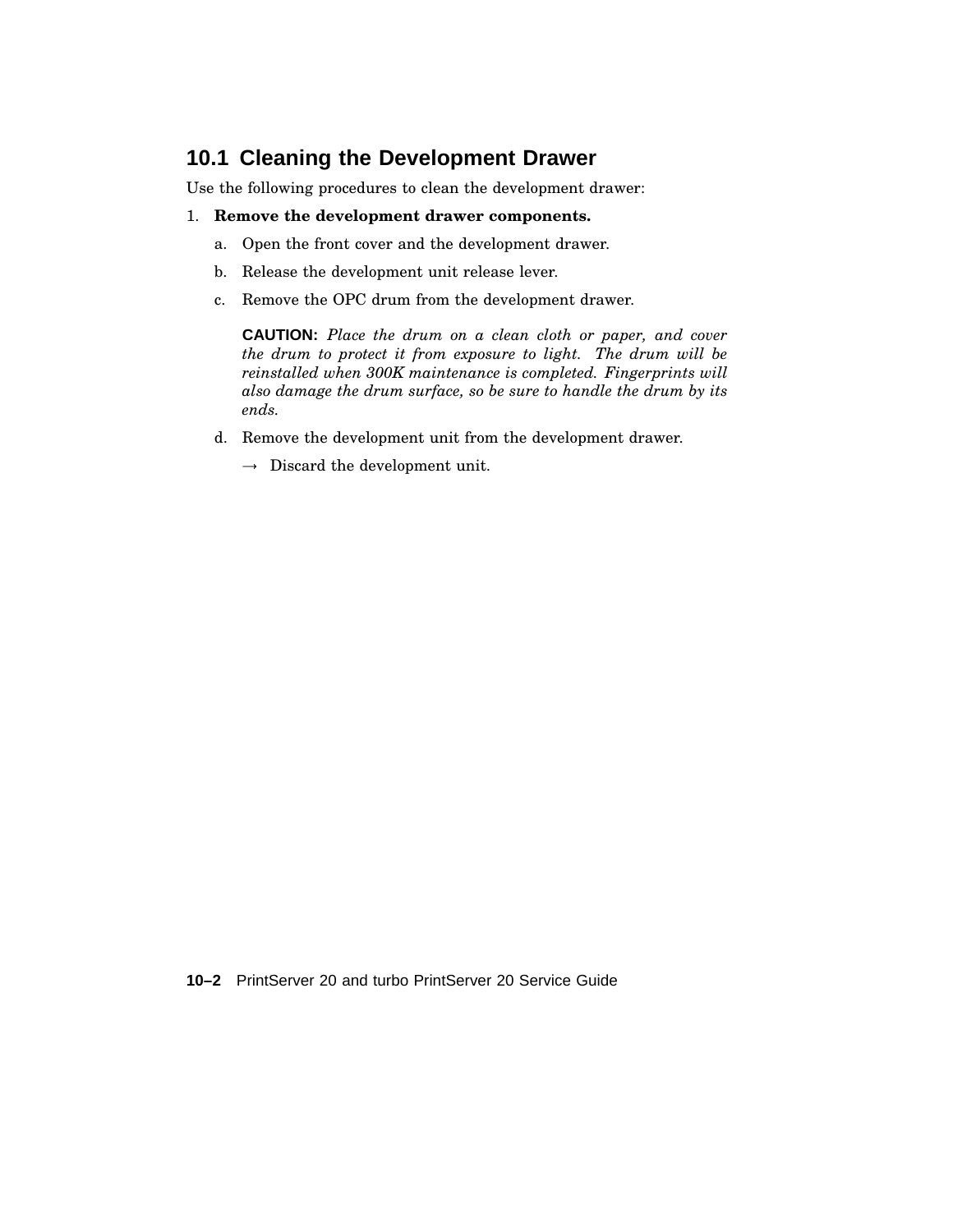**Figure 10–1: Removing the Development Drawer Components**

MLO–005739 28 PICAS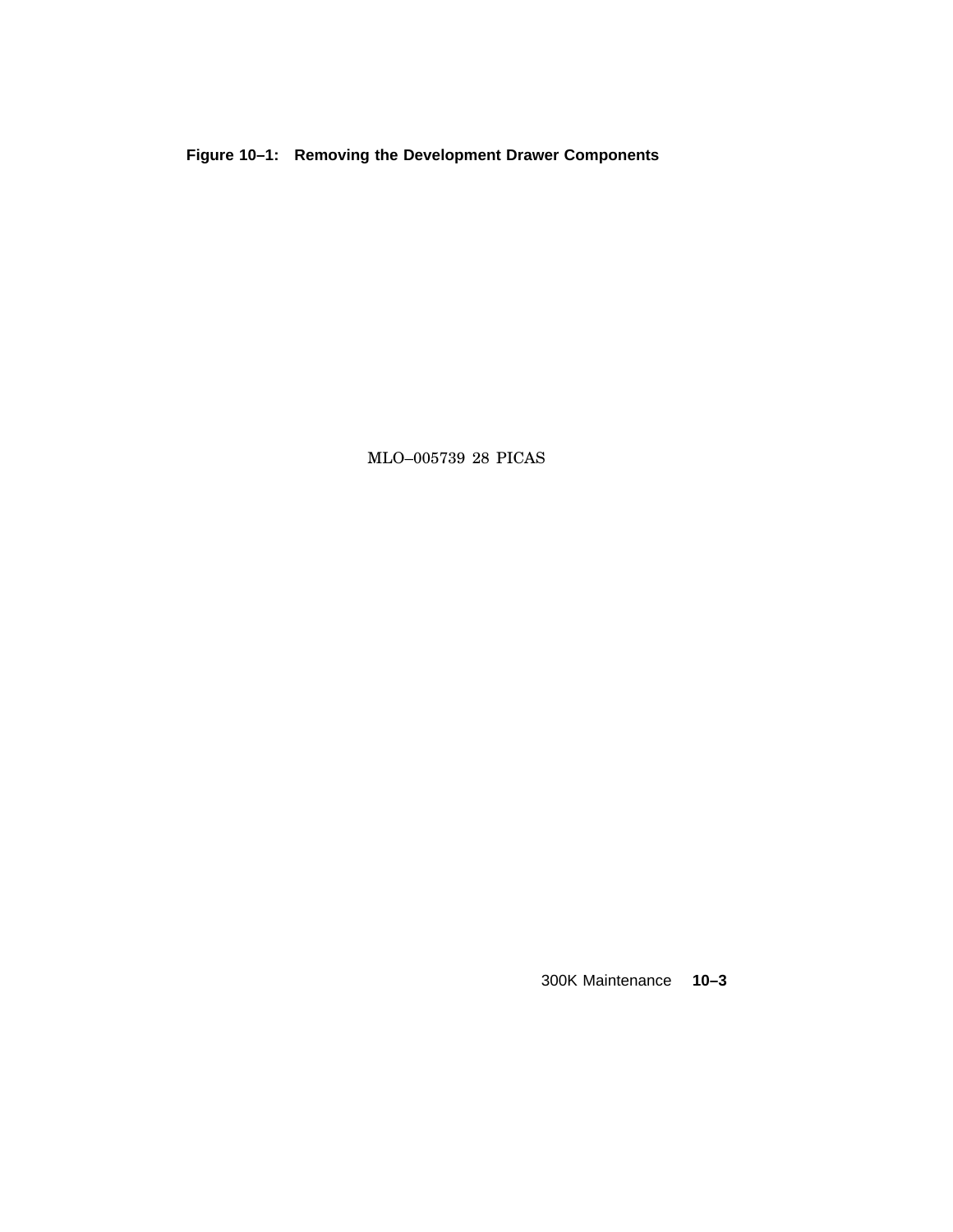- e. Lower the transfer/separation charger guide.
- f. Remove the registration roller unit by removing its two screws.

**CAUTION:** *Take care not to damage or bend the mylar edge of the registration roller unit.*

**Figure 10–2: Removing the Registration Roller Unit**

MLO–003088 25 PICAS

**10–4** PrintServer 20 and turbo PrintServer 20 Service Guide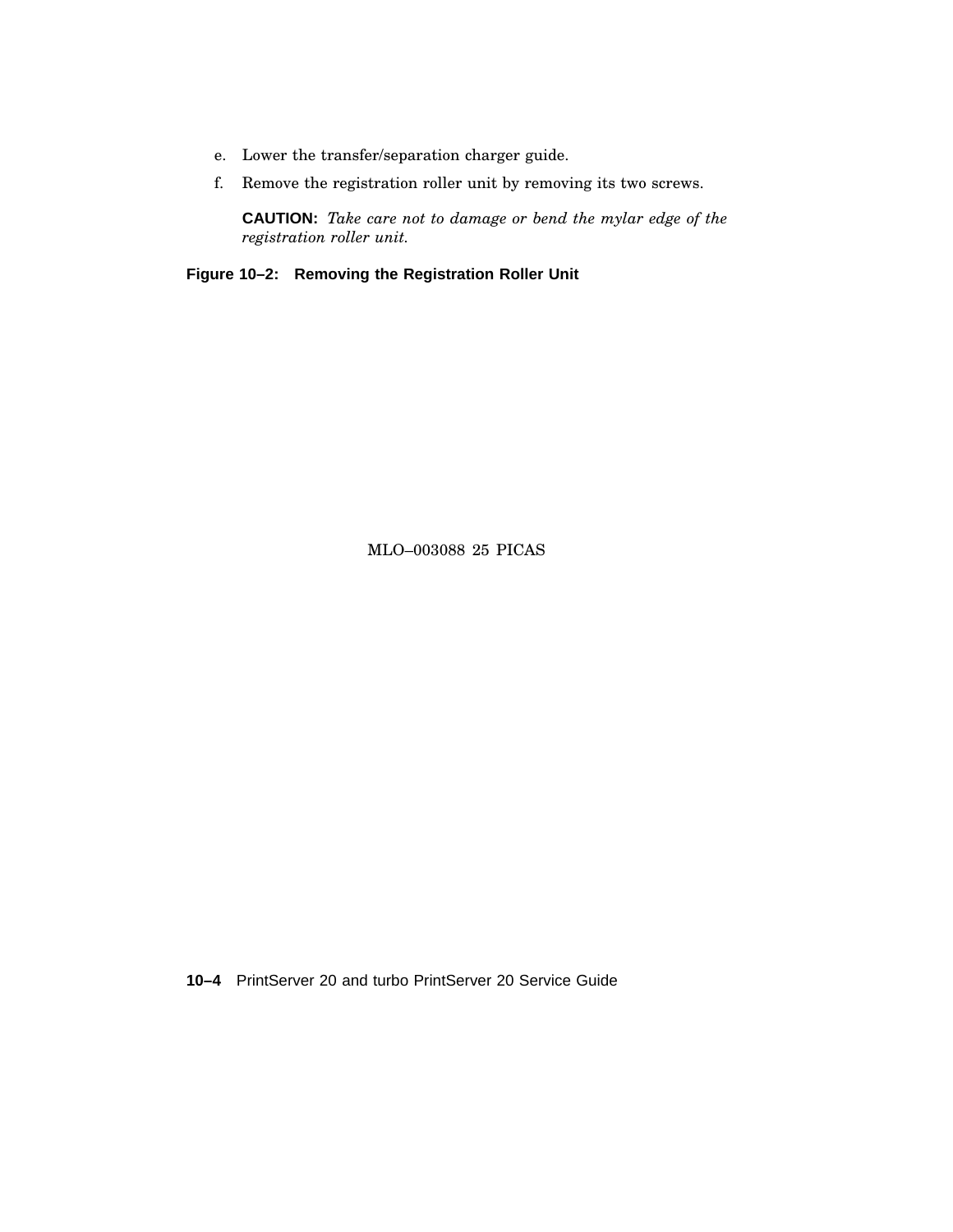#### 2. **Clean the development drawer components.**

- a. Vacuum the inside of the development drawer thoroughly.
- b. Clean the OPC drum separation pawls with a clean damp cloth.

**WARNING:** *The separation pawls are very sharp; be careful when cleaning them.*

**Figure 10–3: Cleaning the Separation Pawls**

MLO–003108 26 PICAS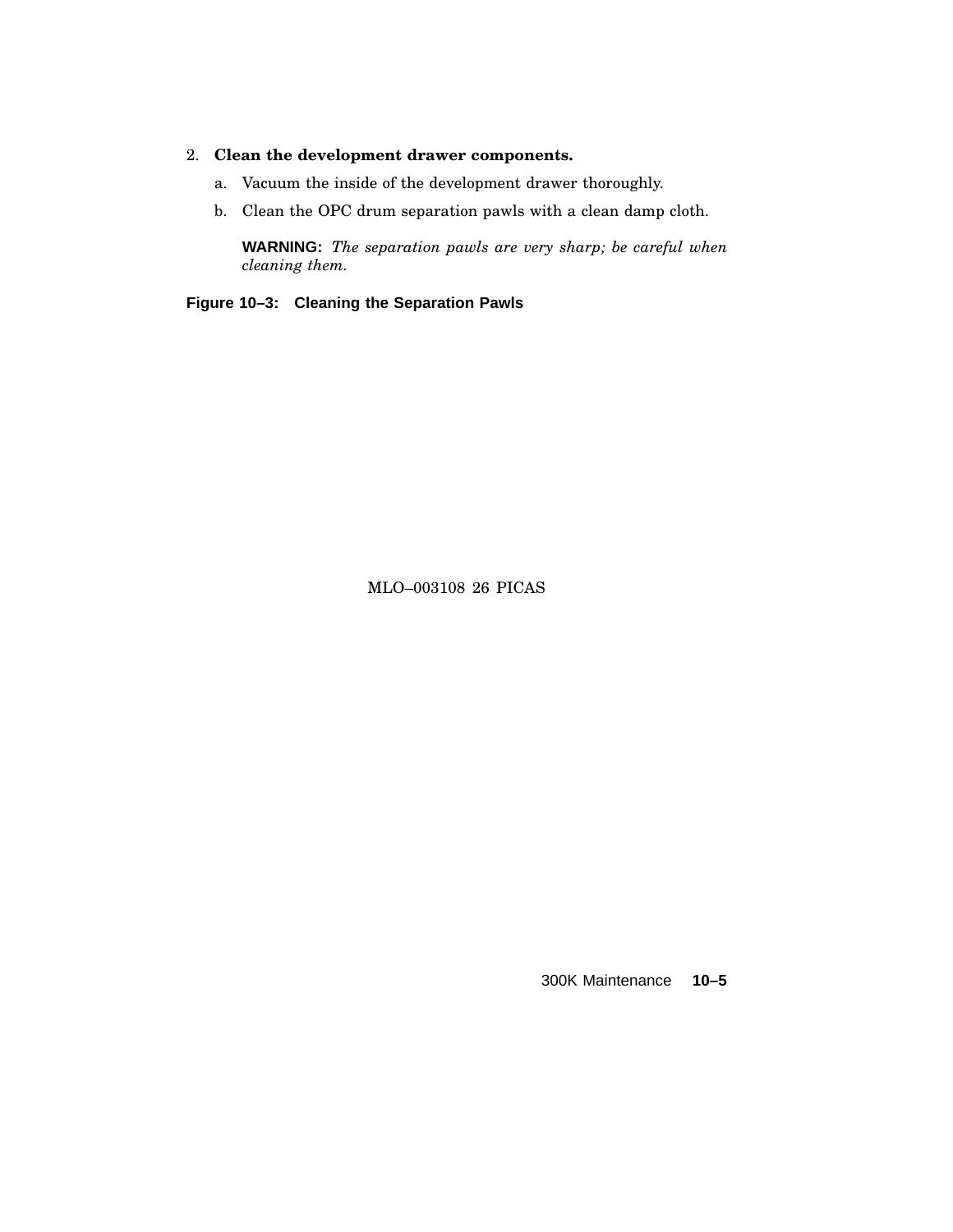- c. Vacuum the rubber and metal rollers on the registration roller unit while turning the roller knob.
- d. Clean both rollers and the mylar edge with a clean damp cloth until no toner remains.

**CAUTION:** *Take care not to damage or bend the mylar edge of the registration roller unit.*

**Figure 10–4: Cleaning the Registration Roller Unit**

MLO–003109 15.6 PICAS

**10–6** PrintServer 20 and turbo PrintServer 20 Service Guide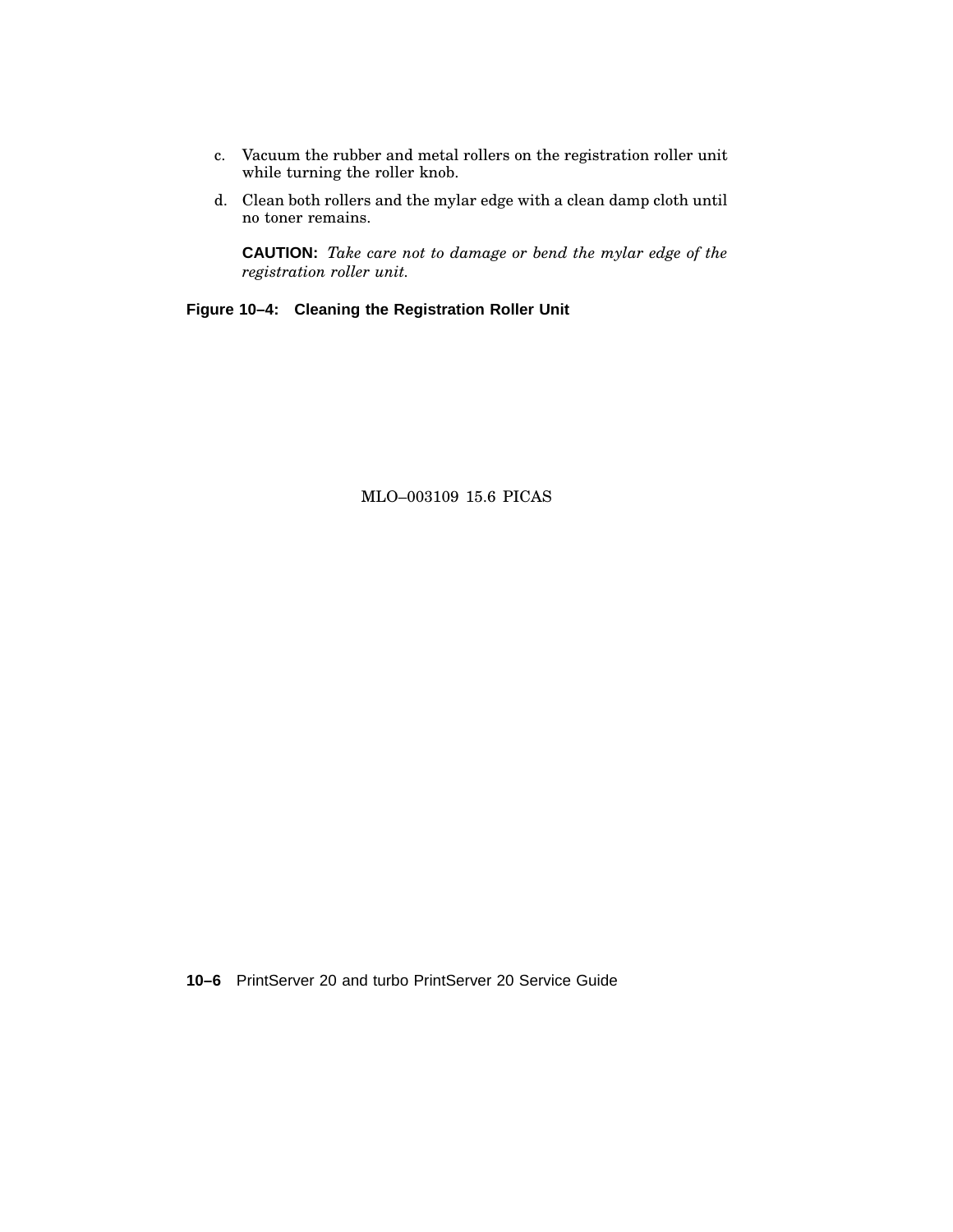#### 3. **Replace the development drawer components.**

a. Reinstall the registration roller unit.

**CAUTION:** *The flanges at the end of the registration roller unit are somewhat flexible and the metal roller has a certain amount of play from side to side. When reinstalling the registration roller unit, be sure the coil-spring anchors are aligned over the metal roller ball bearings and not in the roller grooves.*

- b. Install the new development unit.
- c. Reinstall the OPC drum.
- d. Add toner to the development unit.
- e. Close the development drawer.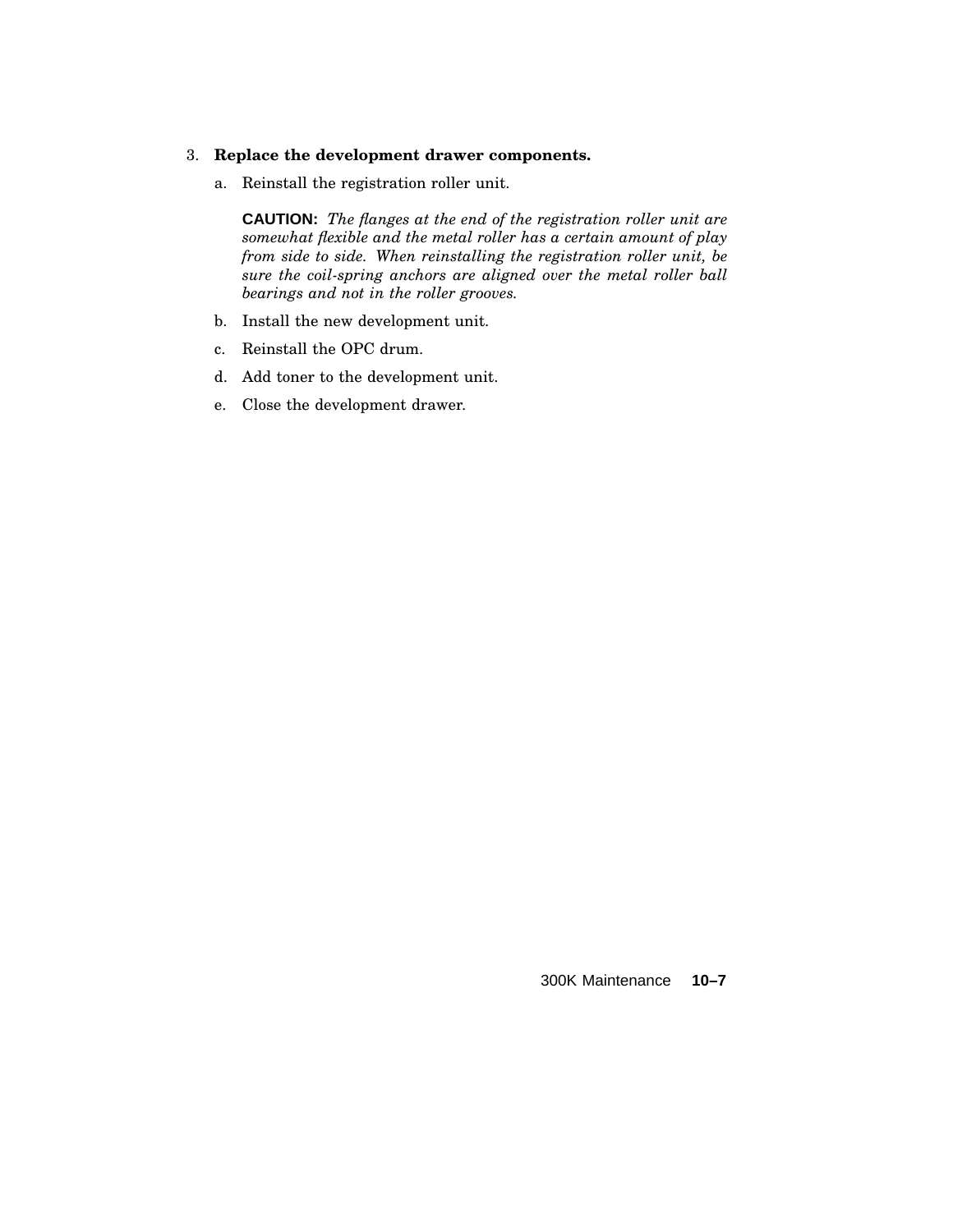# **10.2 Cleaning the Transport Unit**

Use the following procedure to clean the transport unit:

**WARNING:** *The fusing unit may be hot.*

1. Push the fusing unit release lever to the left and pull the fusing unit out until it stops.

**Figure 10–5: Releasing the Fusing Unit**

MLO–003078 23 PICAS

**10–8** PrintServer 20 and turbo PrintServer 20 Service Guide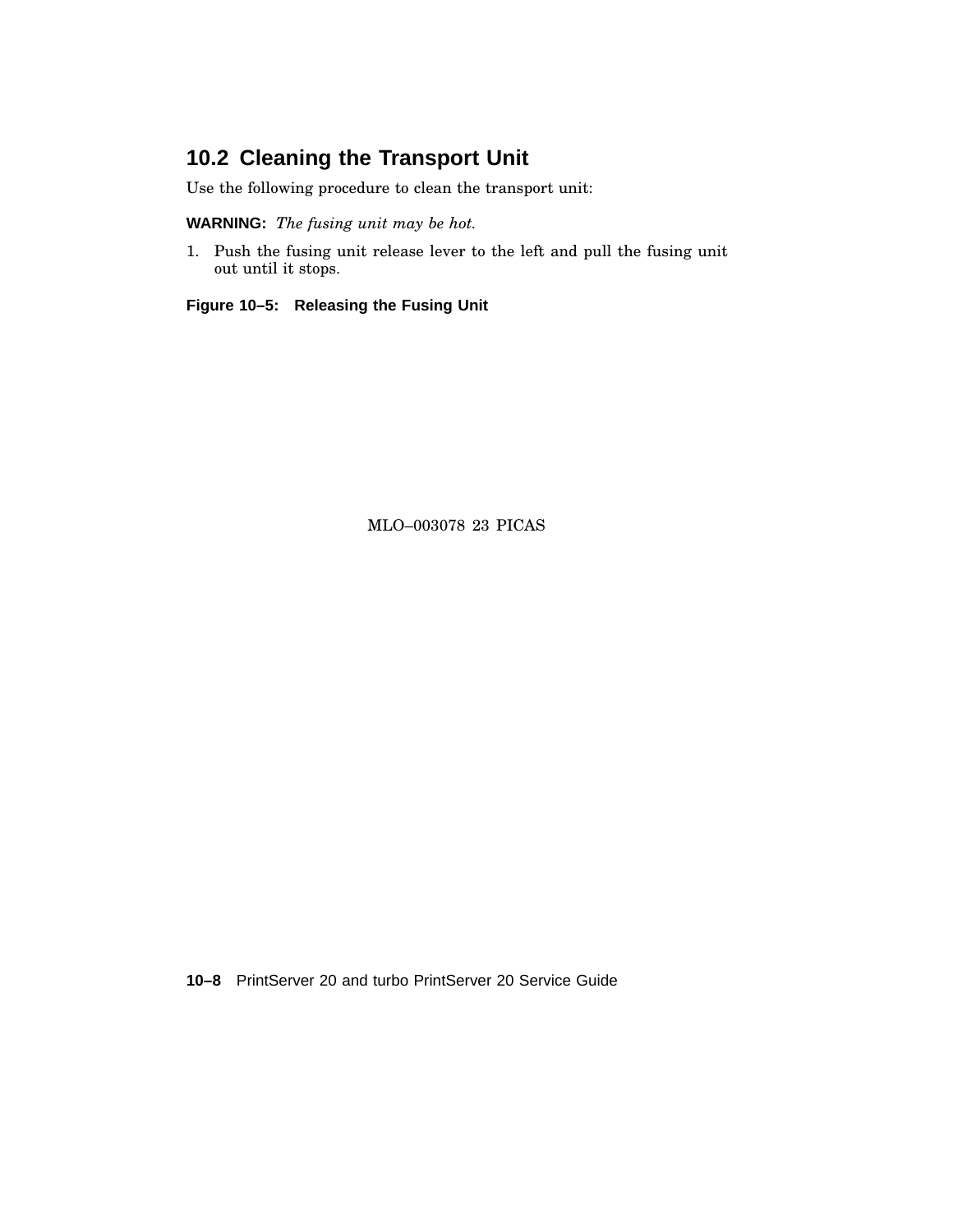- 2. While supporting the fusing unit with your hand, push the release lever to the left once again and pull the fusing unit out of the printer.
	- $\rightarrow$  Discard the fusing unit.

**Figure 10–6: Removing the Fusing Unit**

MLO–003084 22.6 PICAS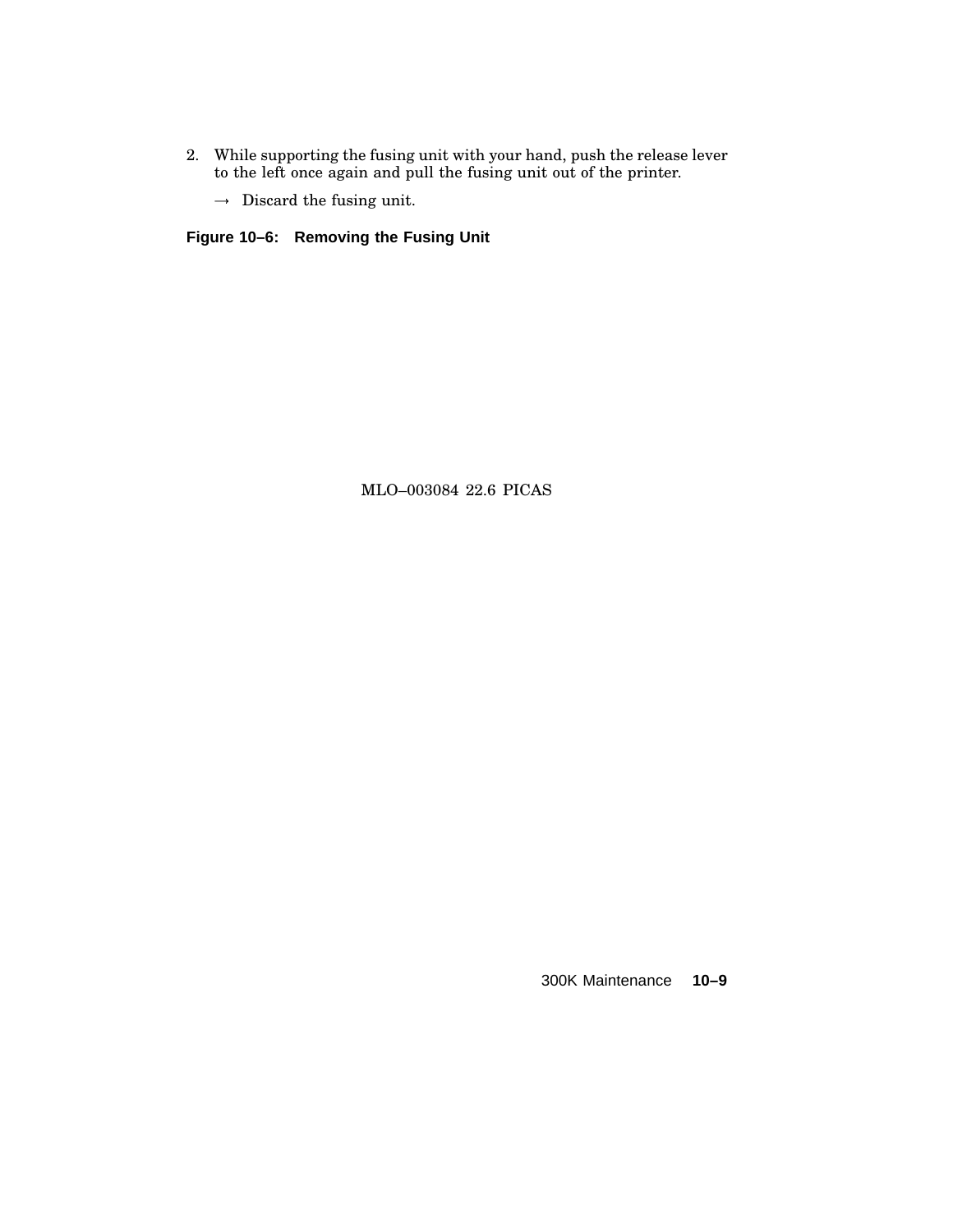3. Disconnect the transport unit cable of the print engine.

**Figure 10–7: Disconnecting the Transport Unit Cable**

MLO–003110 23 PICAS

**10–10** PrintServer 20 and turbo PrintServer 20 Service Guide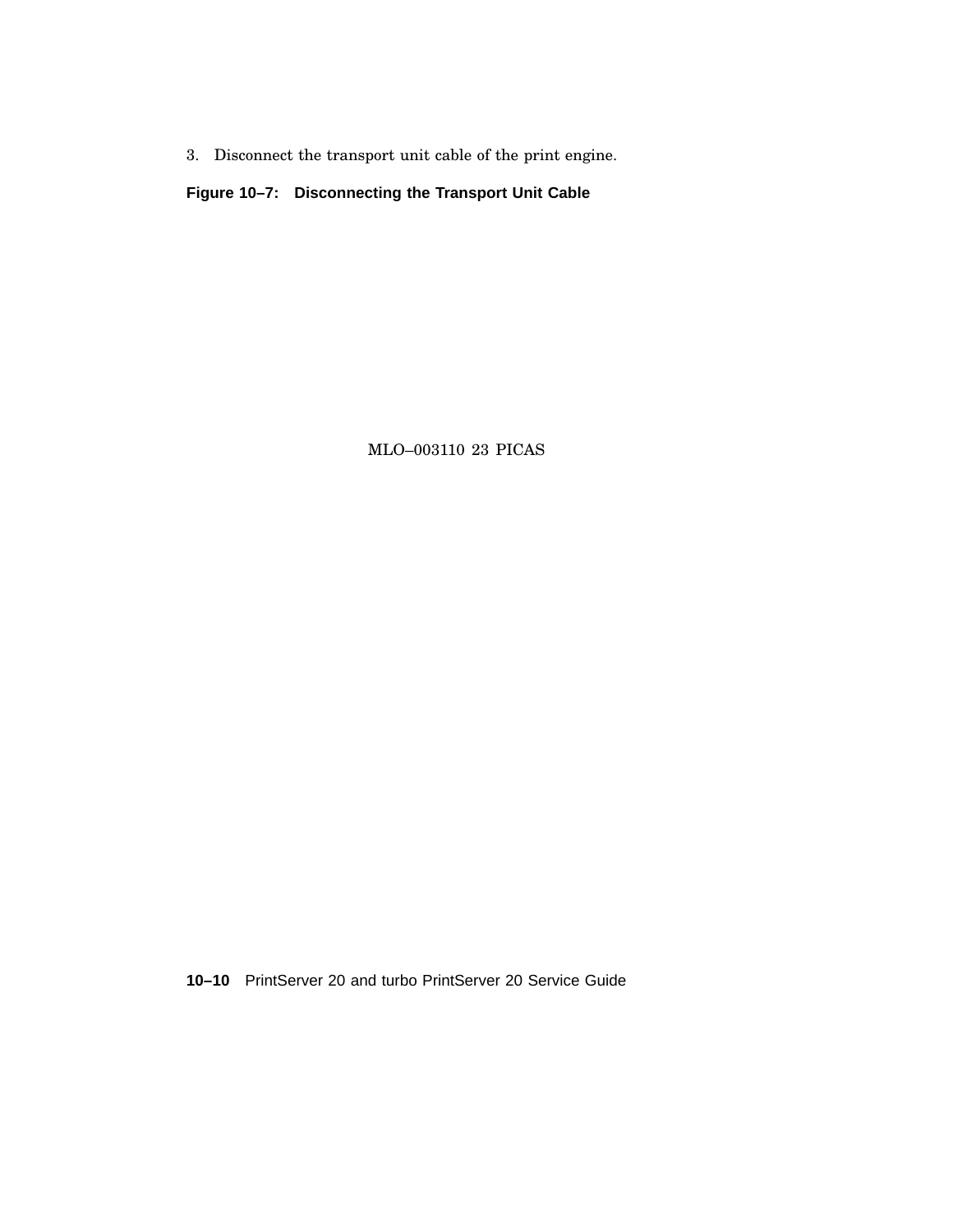- 4. Lower the transfer/separation charger guide.
- 5. Slide the transport unit out of the printer by loosening its screw.

**Figure 10–8: Removing the Transport Unit**

MLO–003111 25 PICAS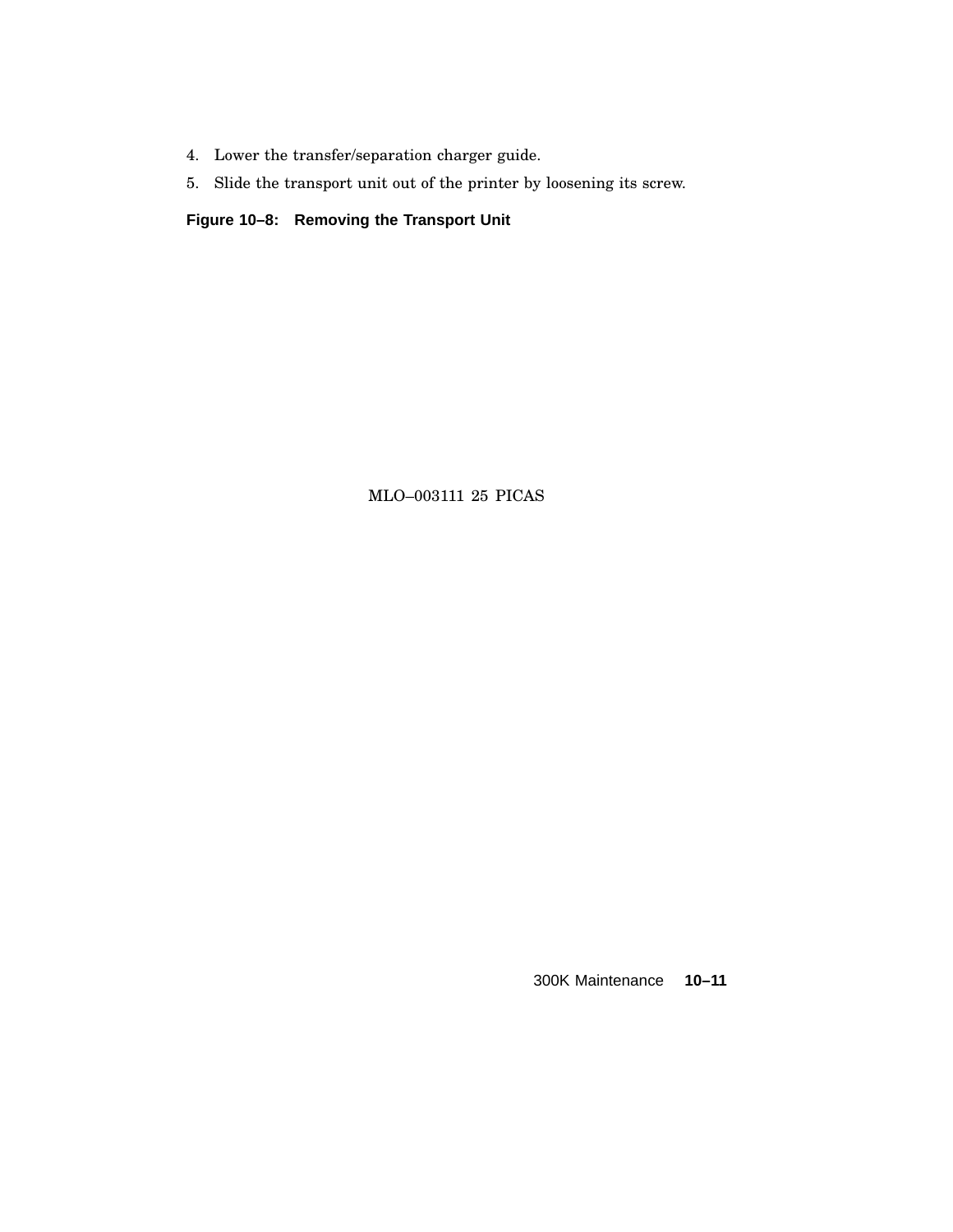- 6. Vacuum the transport unit thoroughly while rotating the transport unit belt.
- 7. Clean all surfaces of the transport unit with a clean damp cloth.

**Figure 10–9: Cleaning the Transport Unit**

MLO–003112 24.6 PICAS

**10–12** PrintServer 20 and turbo PrintServer 20 Service Guide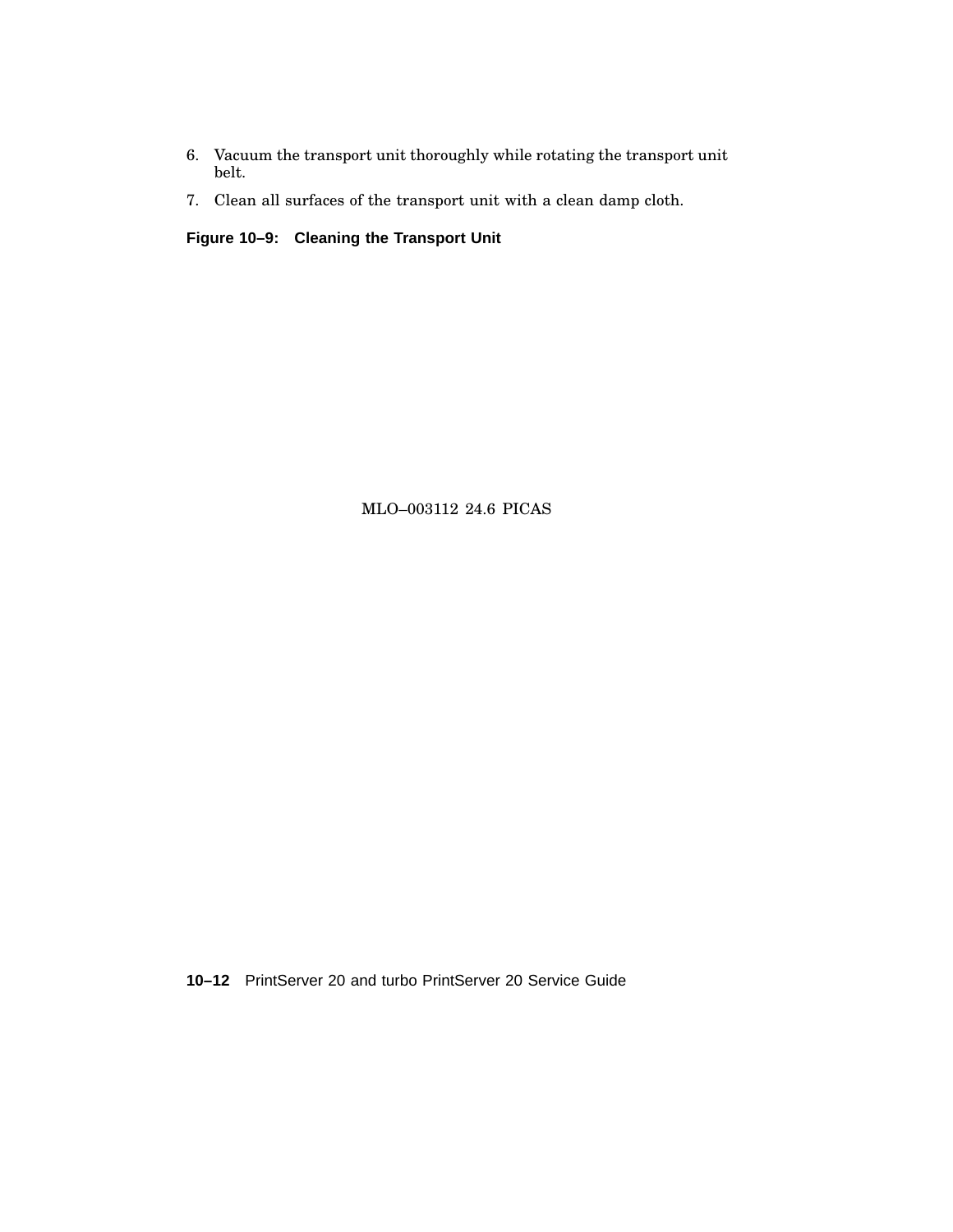- 8. Reinstall the transport unit.
- 9. Install a new fusing unit.
- 10. Vacuum any toner remaining on the engine base plate.
- 11. Close the front cover.

**Figure 10–10: Vacuuming the Print Engine Area**

MLO–003113 24.6 PICAS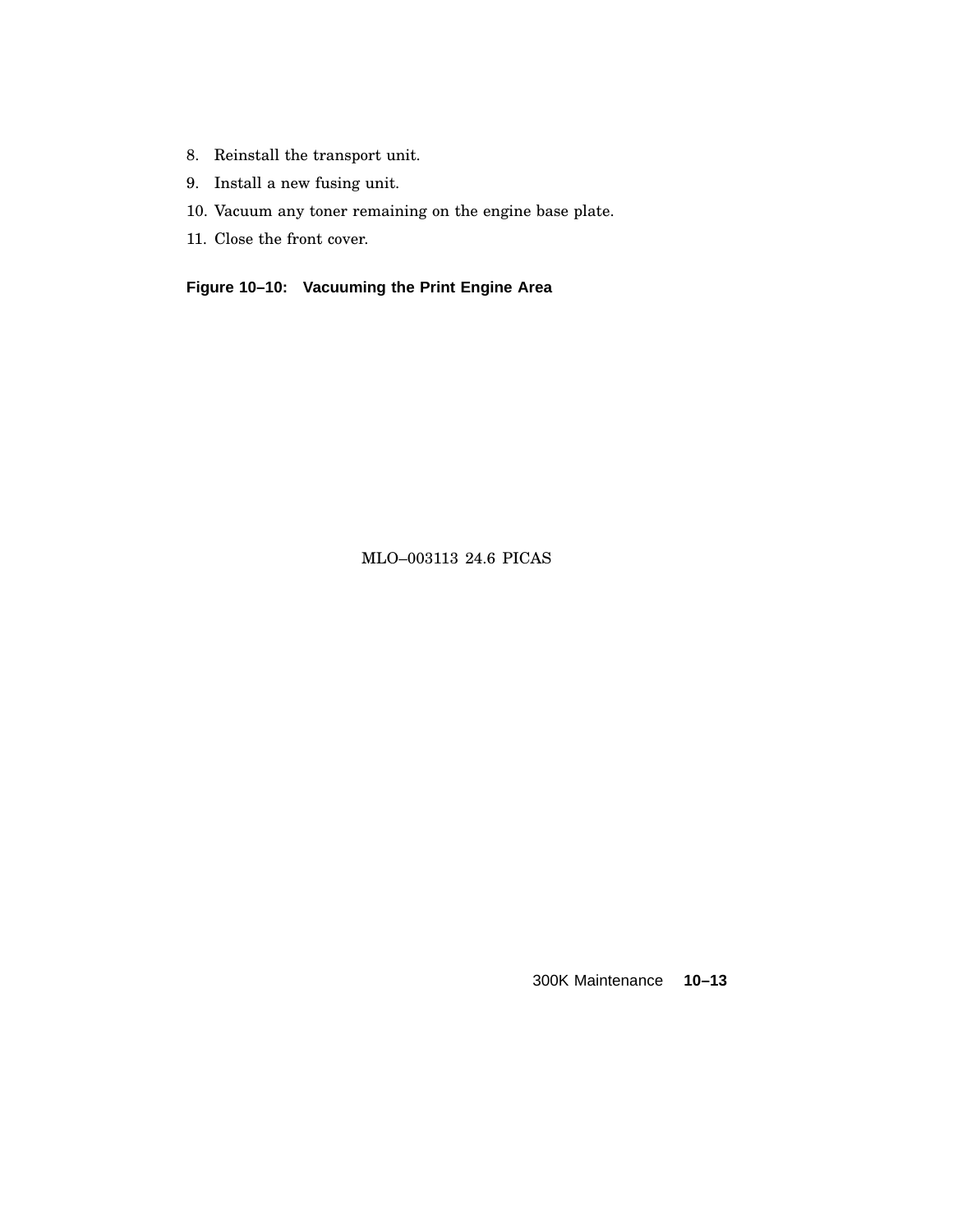# **10.3 Replacing the Cassette Feed, Prefeed, and Separation Rollers**

Use the following procedure to replace the feed, prefeed, and separation rollers for the two cassette trays.

**CAUTION:** *Be sure to replace the rollers on one cassette at a time, as there are subtle differences in some parts of the upper and lower cassettes.*

- 1. Remove the top cassette tray.
- 2. Remove the snap-ring from the shield cover and remove the cover.
- 3. Remove the snap-ring from the prefeed roller and slide the roller off its shaft.
- 4. Remove the snap-ring from the feed roller and slide the roller off its shaft.
- 5. Remove the snap-ring from the separation roller assembly and slide the assembly off its shaft.

**10–14** PrintServer 20 and turbo PrintServer 20 Service Guide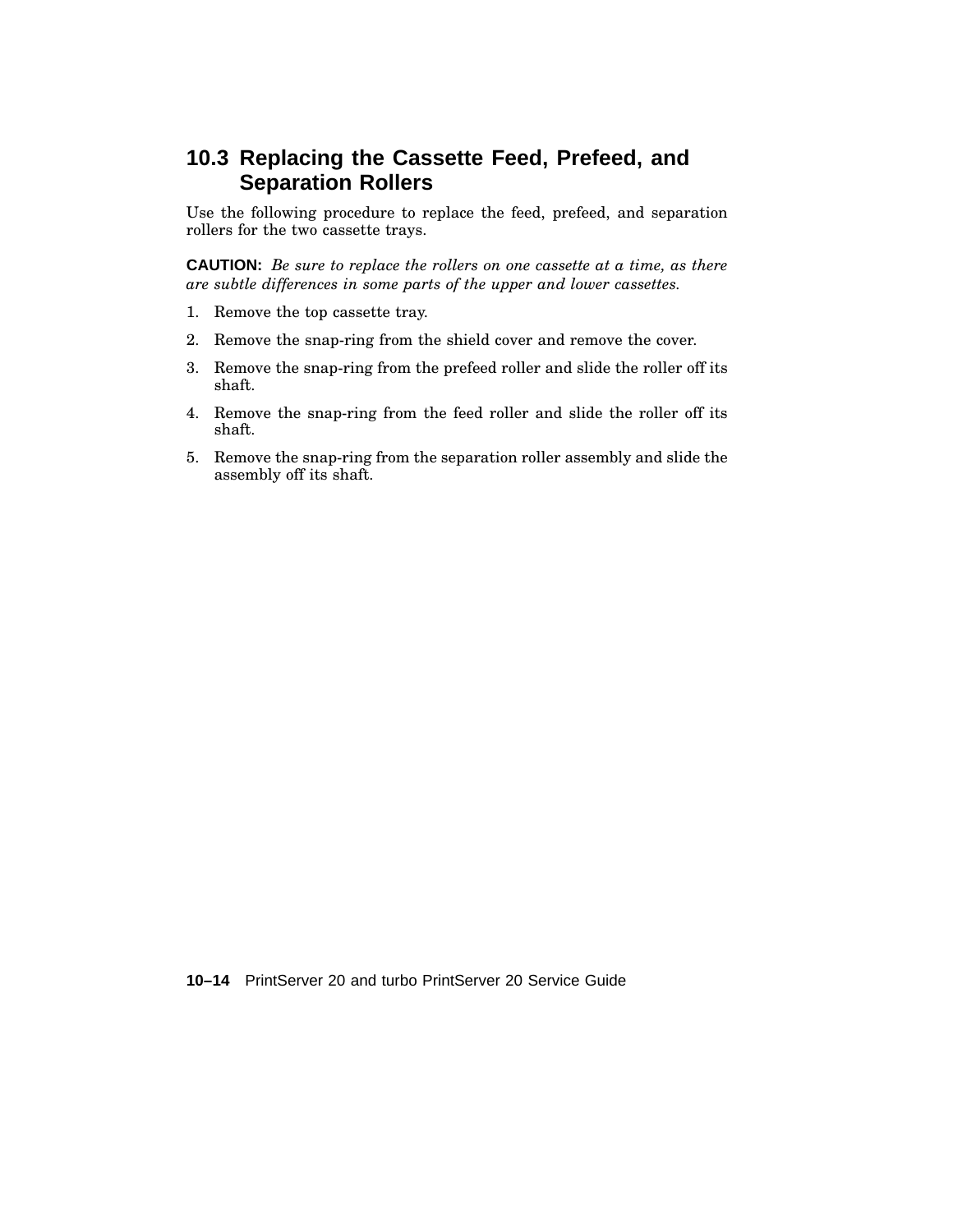**Figure 10–11: Replacing the Cassette Feed, Prefeed, and Separation Rollers**

MLO–003114 32.6 PICAS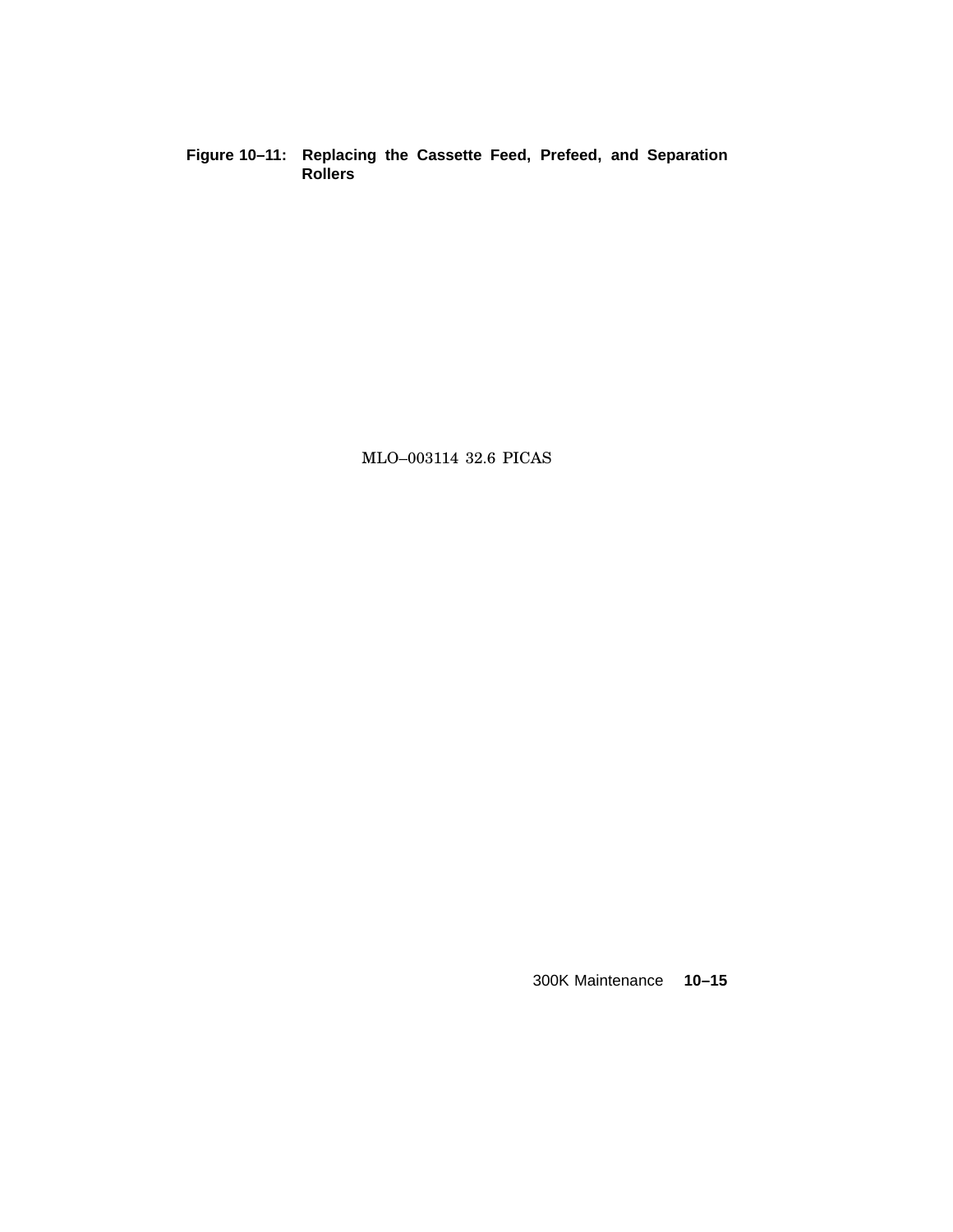- 6. Replace all shafts with new rollers.
- 7. Perform the same procedure for the lower cassette tray.

**NOTE:** *Do not reinstall the cassette trays until you have replaced the rollers for the LCIT (Section 10.4).*

**10–16** PrintServer 20 and turbo PrintServer 20 Service Guide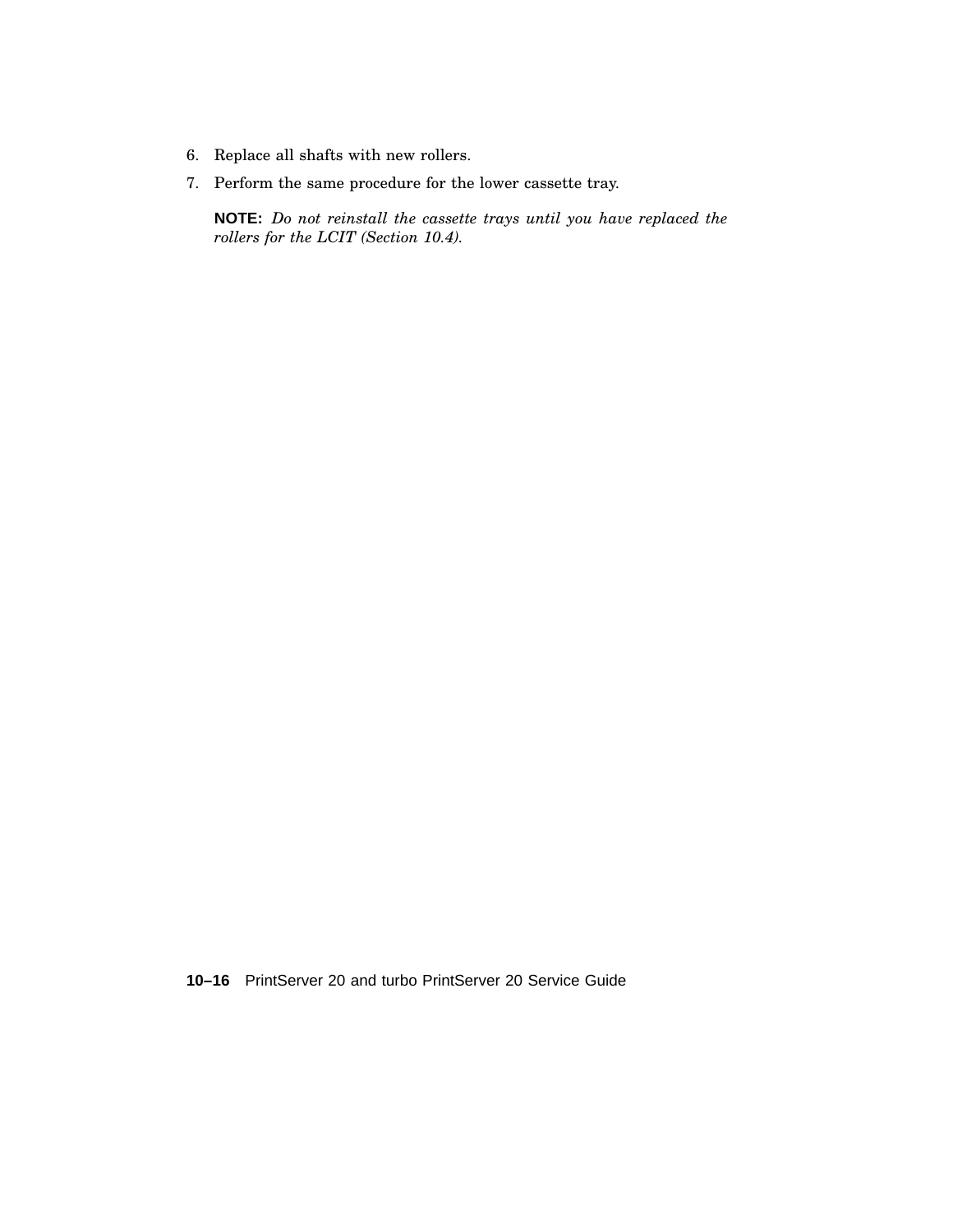# **10.4 Replacing the LCIT Prefeed, Feed, and Separation Rollers**

Use the following procedure to replace the feed, prefeed, and separation rollers on the LCIT.

- 1. Open the small cable door on the cabinet below the LCIT and disconnect the large and small cables.
- 2. Lift the LCIT up slightly and slide it out of the printer.

**Figure 10–12: Removing the LCIT**

MLO–003061 25 PICAS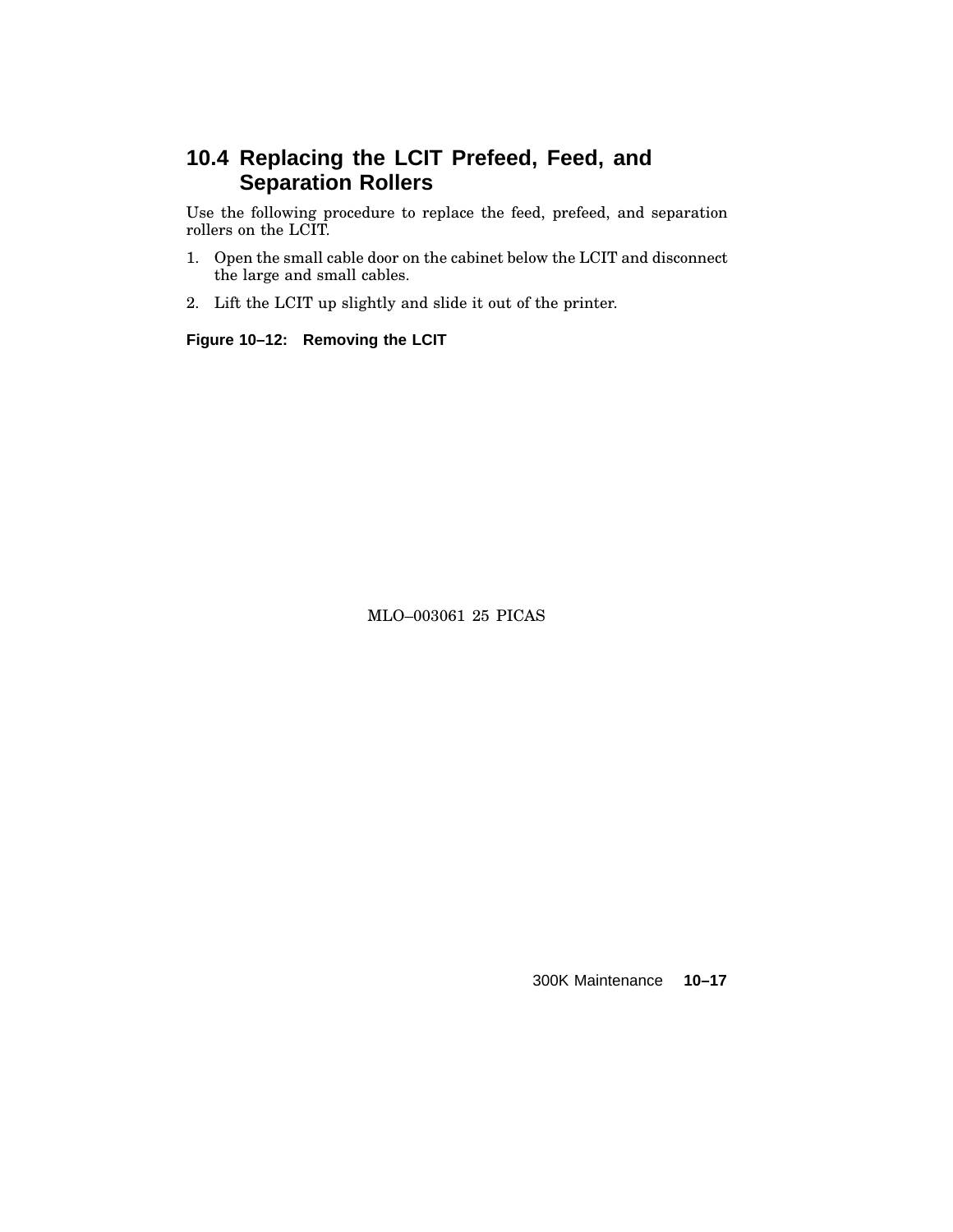- 3. Remove the two snap-rings from the LCIT feed unit shield cover and remove the cover.
- 4. Remove the snap-ring from the prefeed roller and slide the roller off its shaft.
- 5. Remove the snap-ring from the feed roller and slide the roller off its shaft.

**10–18** PrintServer 20 and turbo PrintServer 20 Service Guide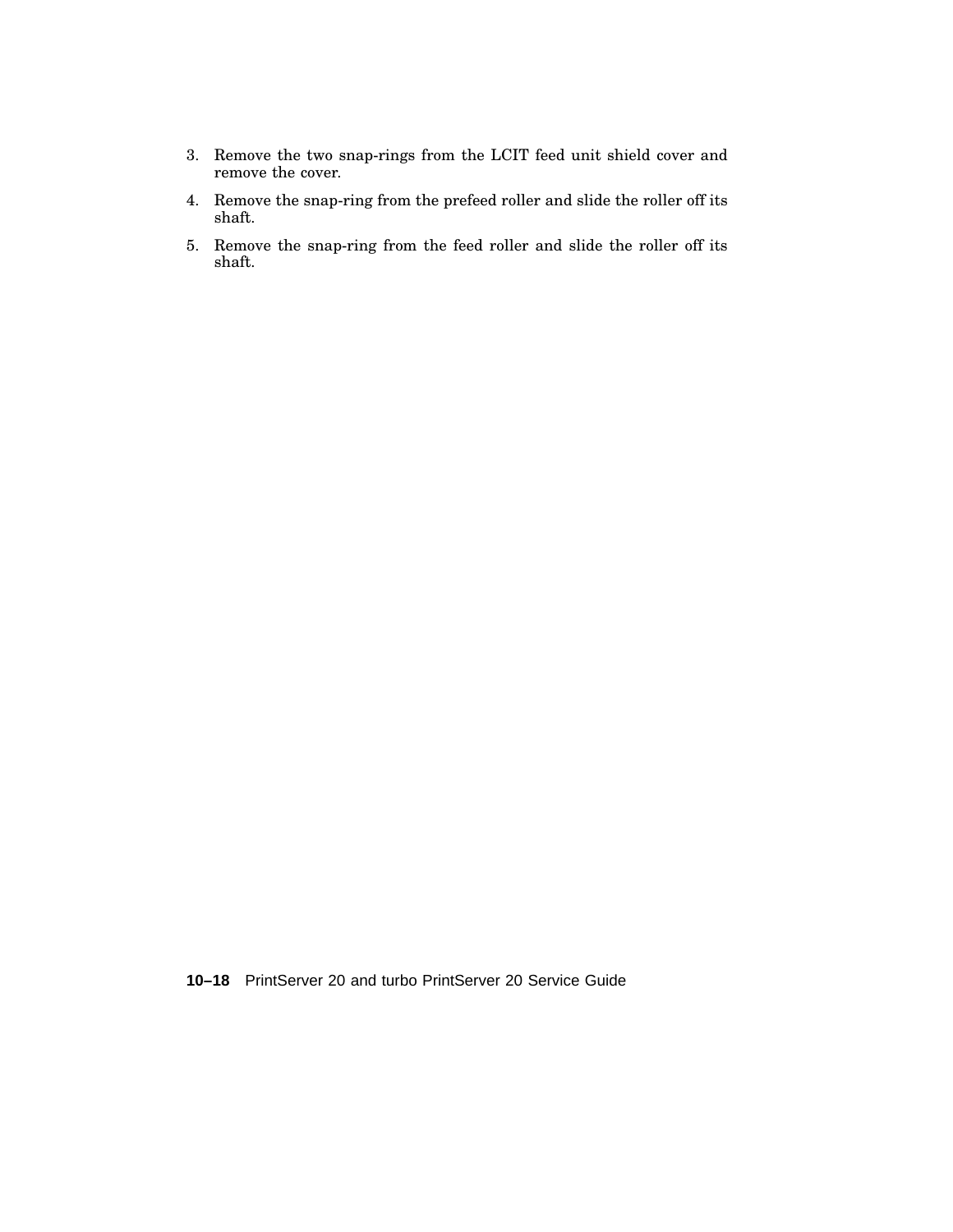6. Remove the snap-ring from the separation roller assembly and slide the assembly off its shaft.

**Figure 10–13: Replacing the LCIT Feed, Prefeed, and Separation Rollers**

MLO–003114 32.6 PICAS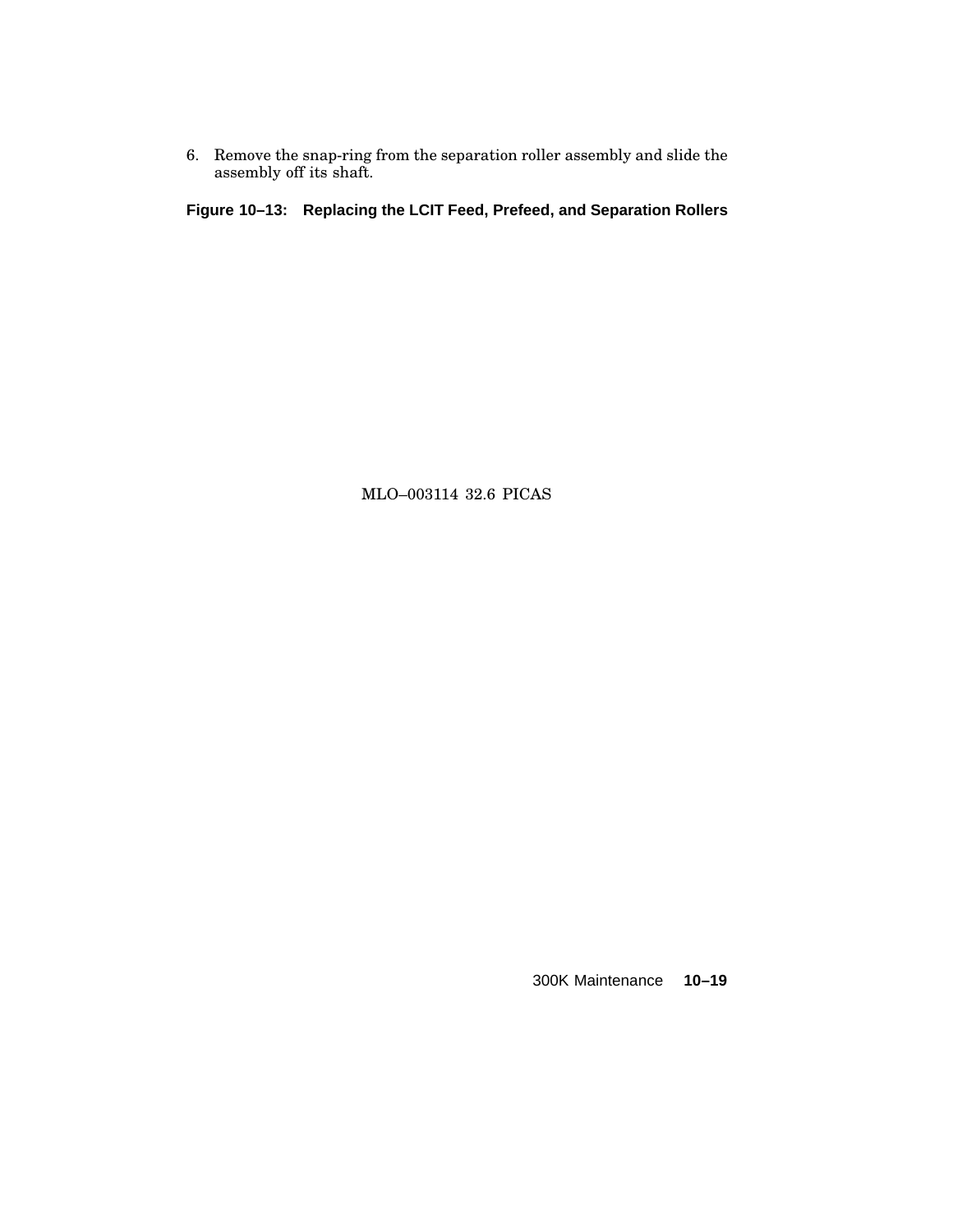- 7. Replace all the shafts with new rollers.
- 8. Reinstall the LCIT.
- 9. Reinstall the paper cassettes.
- 10. Reset the maintenance counter by invoking Field Test Mode and pressing keys 2, 5, 6.

**10–20** PrintServer 20 and turbo PrintServer 20 Service Guide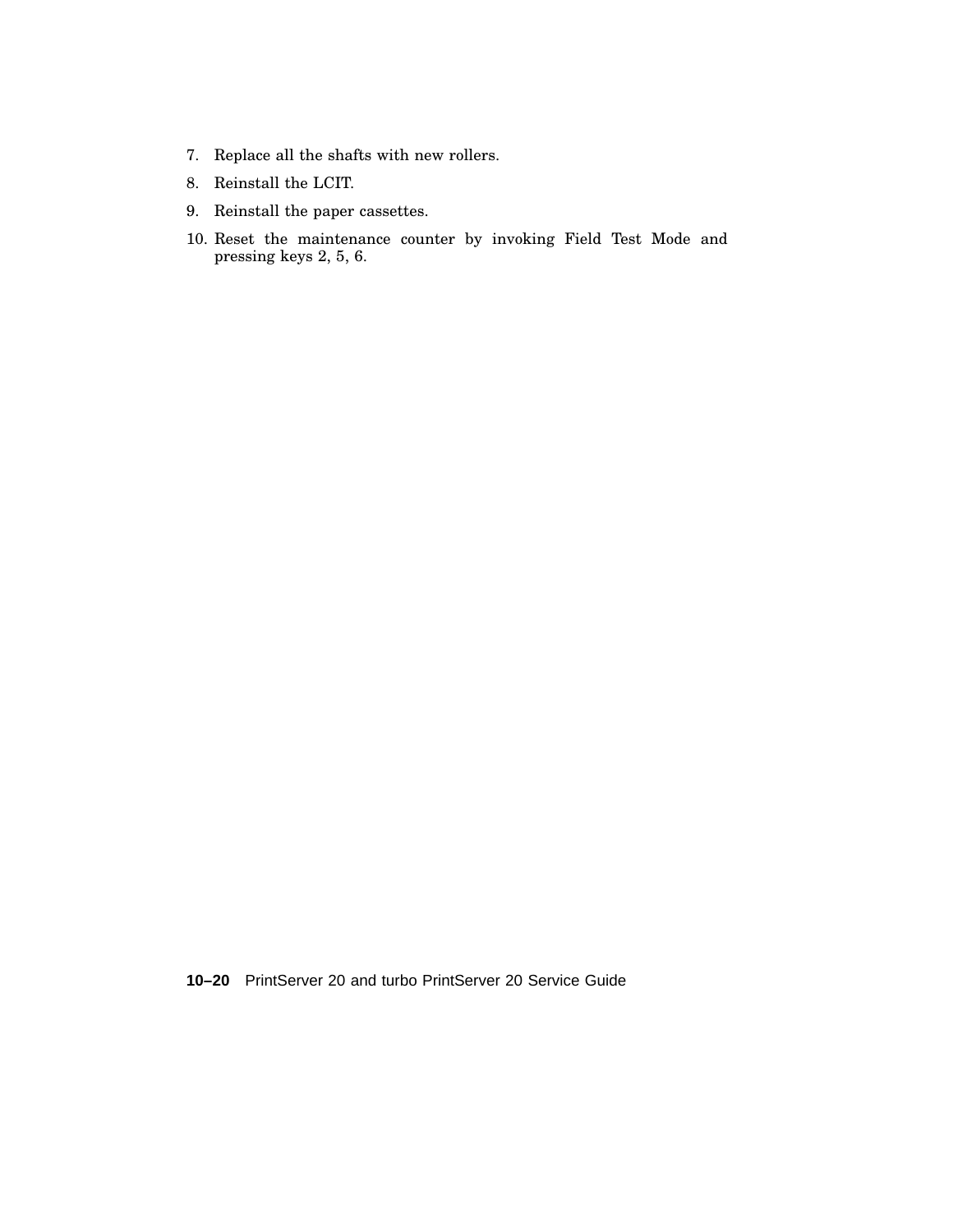# **Appendix A Recommended Spares List**

This appendix lists the turbo PrintServer 20 and PrintServer 20 recommended spares, their associated part numbers, and ordering names.

| <b>Description</b>                    | <b>Part Number</b> | <b>Ordering Name</b> |
|---------------------------------------|--------------------|----------------------|
| PrintServer 20 Controller Board       | 54-17449-01        | Controller Board     |
| turbo PrintServer 20 Controller Board | 54-20830-02        | Controller Board     |
| Optical Unit                          | 29-27384-01        | Optical Unit         |
| Fork Gate Unit                        | 29-27385-01        | Ppr Fk Gate Unit     |
| Transport Unit                        | 29-27386-01        | Trans Unit           |
| Fusing Unit (100V)                    | 29-27387-01        | Fusing Unit:110V     |
| Fusing Unit (200V)                    | 29-27388-01        | Fusing Unit:220V     |
| Quenching Lamp                        | 29-27403-01        | Quench LED Unit      |
| Low-Voltage Power Supply (100V)       | 29-27404-01        | P.S. Unit:110V       |
| Low-Voltage Power Supply (200V)       | 29-27405-01        | P.S. Unit:220V       |
| Cassette Paper Feed Unit              | 29-27352-01        | Ppr Fd Unit          |
| <b>LCIT Feed Unit</b>                 | 29-27353-01        | LCIT Fd Unit         |
| Development Unit                      | 29-27354-01        | Devl Unit            |
| Registration Roller Unit              | 29-27355-01        | Reg Rlr Unit         |
| Duplexer/LCIT Drive Board             | 29-27356-01        | Tbl Drv Bd           |
| Duplexer Unit                         | 29-27357-01        | Duplex Unit          |
| Cabinet Paper Feed Unit               | 29-27358-01        | Table Feed Unit      |
| Operator Panel                        | 29-27359-01        | Op Pnl Unit          |
| <b>Engine Drive Board</b>             | 29-27360-01        | Eng Dry Bd           |

**Table A–1: Recommended Spares List**

Recommended Spares List **A–1**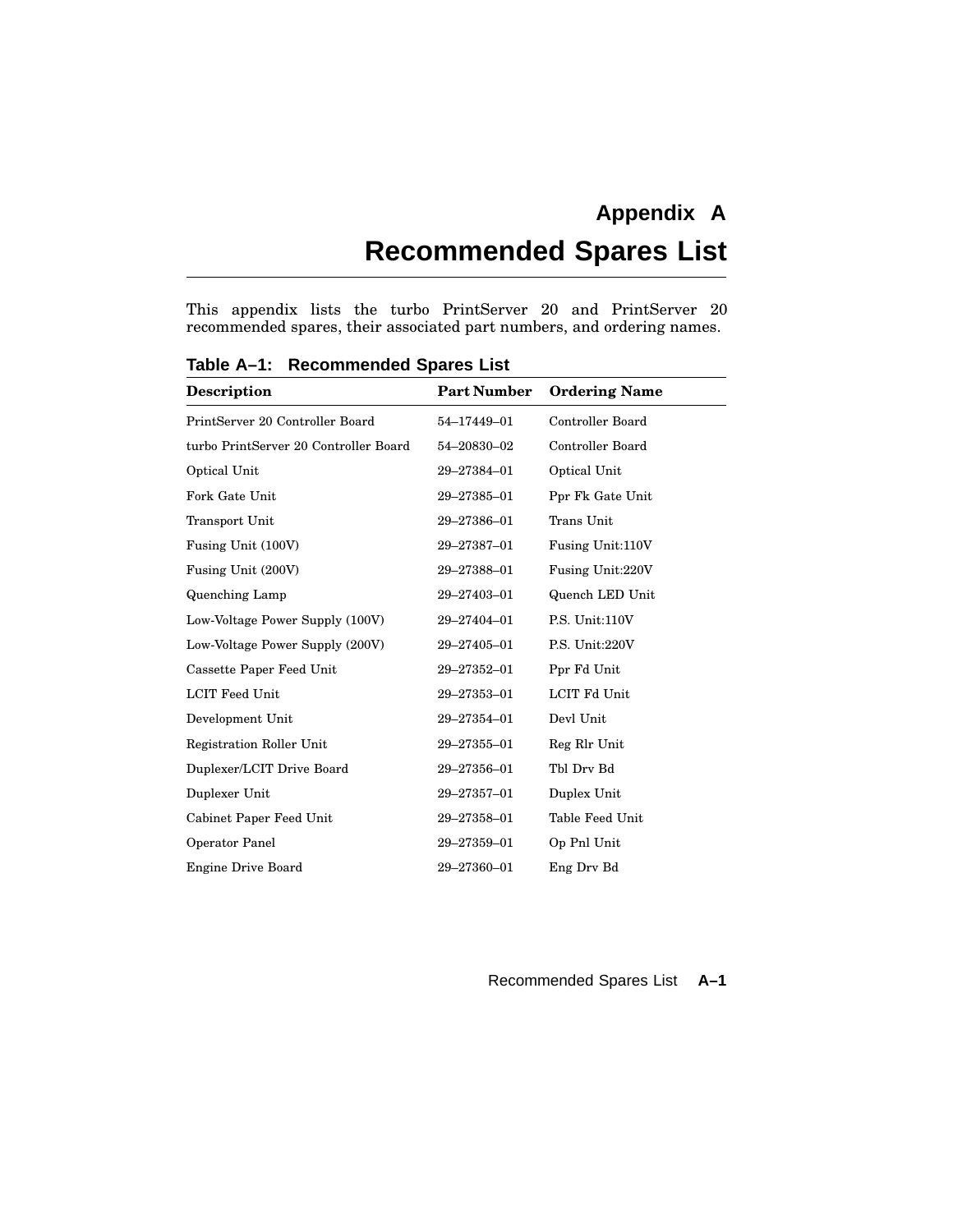| Description                                                | <b>Part Number</b> | <b>Ordering Name</b> |
|------------------------------------------------------------|--------------------|----------------------|
| Mother Board                                               | 29-27361-01        | Mother Bd            |
| <b>Cleaning Unit Sensor</b>                                | 29–27362–01        | Sen/Set/Cln Unit     |
| Left Cover Interlock Switch                                | 29-27363-01        | Intlk Swch, Lt Cvr   |
| High-Voltage Power Supply                                  | 29-27364-01        | <b>Power Pack</b>    |
| <b>OPC Drum Sensor</b>                                     | 29–27365–01        | Sen/Set/OPC Drm      |
| Ozone Fan                                                  | 29-27366-01        | Fan, Mn:FAA06A24HC   |
| <b>Fusing Unit Interlock Switch</b>                        | 29–27367–01        | Intlk Swch Fus Unt   |
| Main Fan                                                   | 29-27368-01        | Process Fan Unit     |
| Toner Overflow Switch                                      | 29–27369–01        | Swch, Tnr Overflw    |
| LCIT Right Side Cover                                      | 29-27370-01        | Cover, Right LCIT    |
| Zener Diode (Z6HV921)                                      | 29-27371-01        | Znr Diode, Z6HV921   |
| Development Drive Unit                                     | 29-27372-01        | Dev Drive Unit       |
| Photointerruptor Sensor (Toner Low<br>and Toner Cartridge) | 29-27373-01        | Photointrptr         |
| OPC Drum Timing Belt (166XL)                               | 29-27374-01        | Tmng Belt:166XL      |
| Main Drive Unit Timing Belt<br>(3M633)                     | 29-27375-01        | Tmng Belt:3M633      |
| Main Motor                                                 | 29-27376-01        | Main Mtr Unit        |
| Main Motor Drive Unit                                      | 29-27377-01        | Main Drv Unit        |
| Registration Clutch                                        | 29-27378-01        | Clutch, Reg          |
| Main Motor Drive Unit Pulley                               | 29-27379-01        | Pulley:21T           |
| Development Unit Pulley                                    | 29–27380–01        | Pulley:32T           |
| Exit Unit Timing Belt (3M219)                              | 29-27381-01        | Tmng Belt:3M219      |
| Pulley Assy/Fork Gate                                      | 29–27382–01        | Plly Assy/F Gate     |
| <b>Fusing Unit Separation Pawl</b>                         | 29-27383-01        | Sep Pawl/F Unit      |
| <b>Feed Roller</b>                                         | 29–25102–00        | Paper Feed Roller    |
| Pick-Up Roller                                             | 29–25103–00        | Pick-Up Roller       |
| Separation Roller Assembly                                 | 29-27933-01        | Sep Roller Assy      |

**Table A–1 (Cont.): Recommended Spares List**

**A–2** PrintServer 20 and turbo PrintServer 20 Service Guide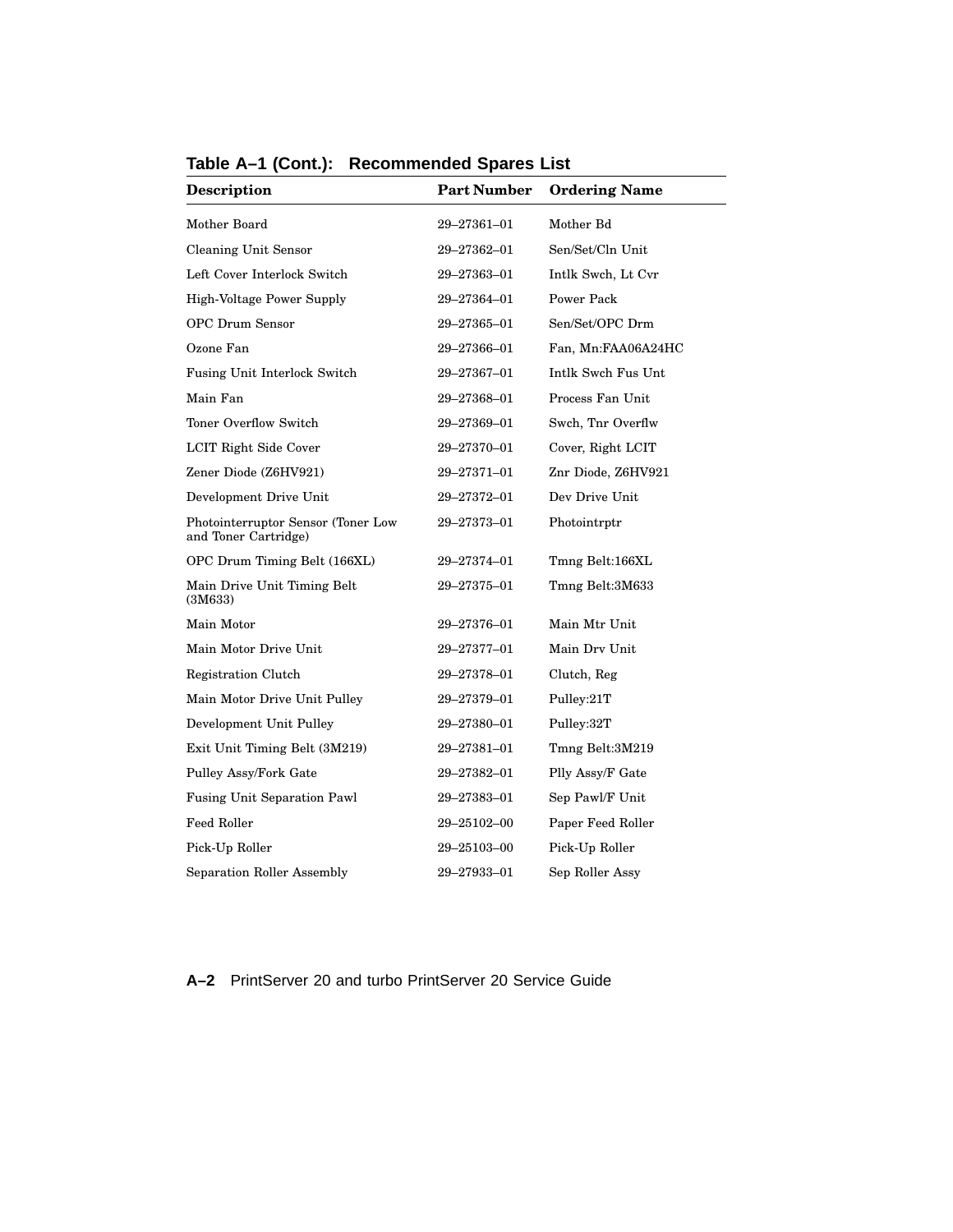| Description                                                                                     | <b>Part Number</b> | <b>Ordering Name</b> |
|-------------------------------------------------------------------------------------------------|--------------------|----------------------|
| Fusing Unit Heater Lamp (100V)                                                                  | 29–27394–01        | Fusing Lamp 100V     |
| Fusing Unit Heater Lamp (200V)                                                                  | 29-27395-01        | Fusing Lamp 200V     |
| Fusing Unit Thermistor (100V)                                                                   | 29–27396–01        | Therm Fuse Assy 100V |
| Fusing Unit Thermistor (200V)                                                                   | 29–27485–01        | Therm Fuse Assy 200V |
| Photointerruptor Sensor (Fork Gate<br>Unit and Paper Feed Unit)                                 | 29–27397–01        | Photointrptr         |
| Fork Gate Unit Timing Belt<br>(80S2M600)                                                        | 29–27389–01        | Tmg Belt:80S2M600    |
| Fork Gate Solenoid                                                                              | 29–27390–01        | Solenoid, Fk Gate    |
| Photointerruptor Sensor (Fusing Exit)                                                           | 29–27391–01        | Photointrptr         |
| <b>Upper Paper Exit Tray</b>                                                                    | 29–27392–01        | Tray, Up Ex, LCOT    |
| <b>LCOT</b>                                                                                     | 29–27393–01        | LCOT                 |
| <b>LCIT</b>                                                                                     | 29–27399–01        | <b>LCIT</b>          |
| Drum Separation Pawl Solenoid<br>Assembly                                                       | 29-27400-01        | Solenoid, Drum Sep   |
| Card Cage Fan                                                                                   | 29–27484–01        | Controller Fan       |
| Development Drawer                                                                              | 29–27570–01        | Devel Drawer Unit    |
| Main Charger                                                                                    | 29-28302-01        | Main Charger         |
| Transfer/Separation Charger                                                                     | 29–28385–01        | T/S Charger          |
| Cleaning Unit                                                                                   | 29–28387–01        | Cleaning Unit        |
| <b>LCIT Grippers</b>                                                                            | 29-28856-01        | <b>LCIT Grippers</b> |
| Development Unit Cover                                                                          | 29–28880–01        | Devel Unit Cover     |
| Development Drawer Side Rails                                                                   | 29-28992-01        | Devel Drawer Rails   |
| Main Fuse (110V)                                                                                | 12-31518-01        | Fuse-15A, 125V       |
| Main Fuse (220V)                                                                                | 12-31688-01        | Fuse-220/240V        |
| Mother Board Fuse                                                                               | 12-31762-01        | Fuse-3.5A, 125V      |
| 300K Maintenance Kit (110V)<br>Development Unit<br>Fusing Unit (100V)<br>Paper Feed Rollers (3) | 29-27401-01        | Maintenance Kit-D1   |

**Table A–1 (Cont.): Recommended Spares List**

Recommended Spares List **A–3**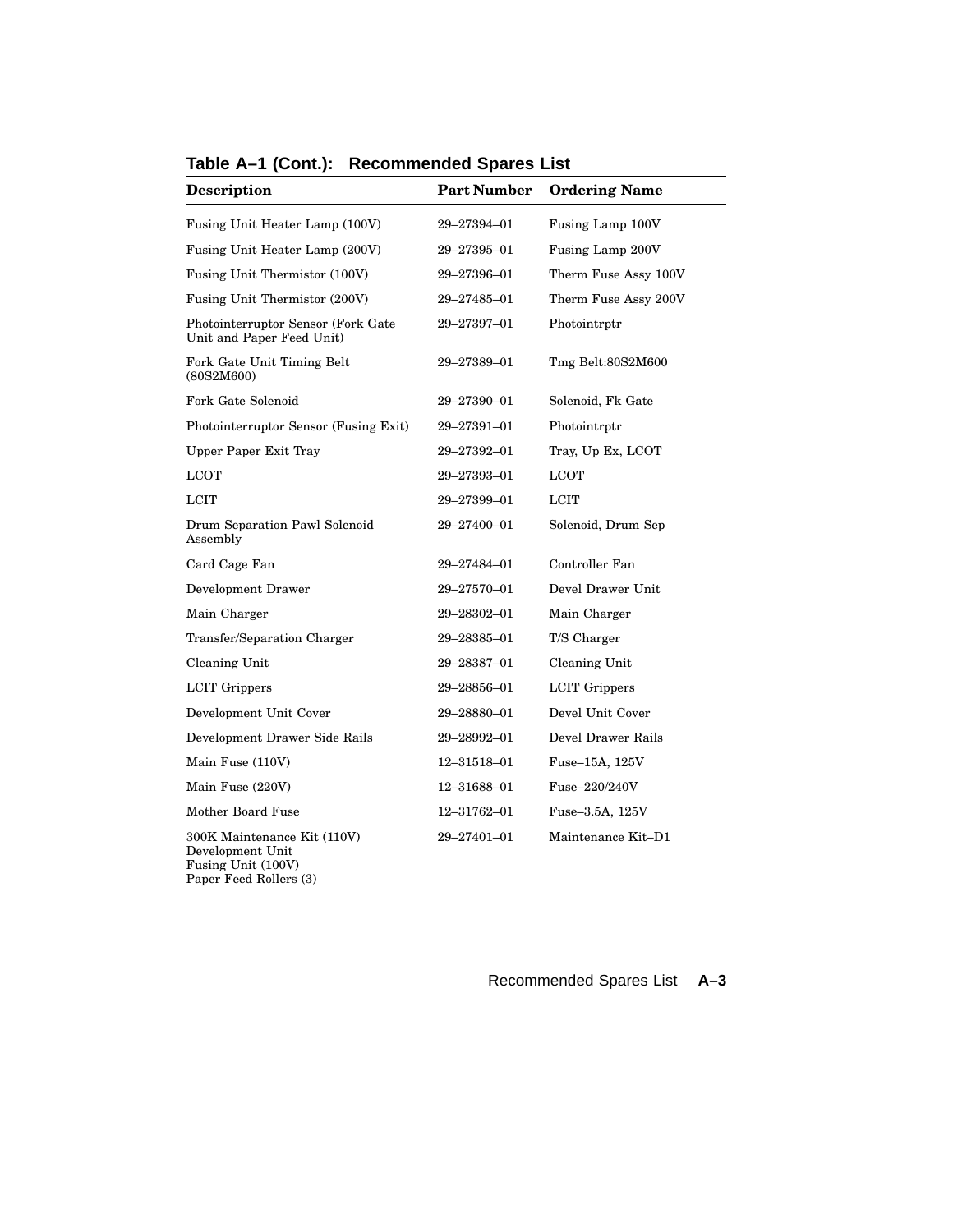| <b>Description</b>                                                                              | <b>Part Number</b> | <b>Ordering Name</b> |
|-------------------------------------------------------------------------------------------------|--------------------|----------------------|
| 300K Maintenance Kit (220V)<br>Development Unit<br>Fusing Unit (200V)<br>Paper Feed Rollers (3) | 29-27402-01        | Maintenance Kit-D2   |
| Toner Kit:<br>Toner Cartridges                                                                  | $29 - 27421 - 01$  | Toner Kit (Kit A)    |
| OPC Drum Kit:<br>OPC Drum<br>Shield Glass                                                       | 29-27398-01        | OPC Drum (Kit C)     |

**Table A–1 (Cont.): Recommended Spares List**

**A–4** PrintServer 20 and turbo PrintServer 20 Service Guide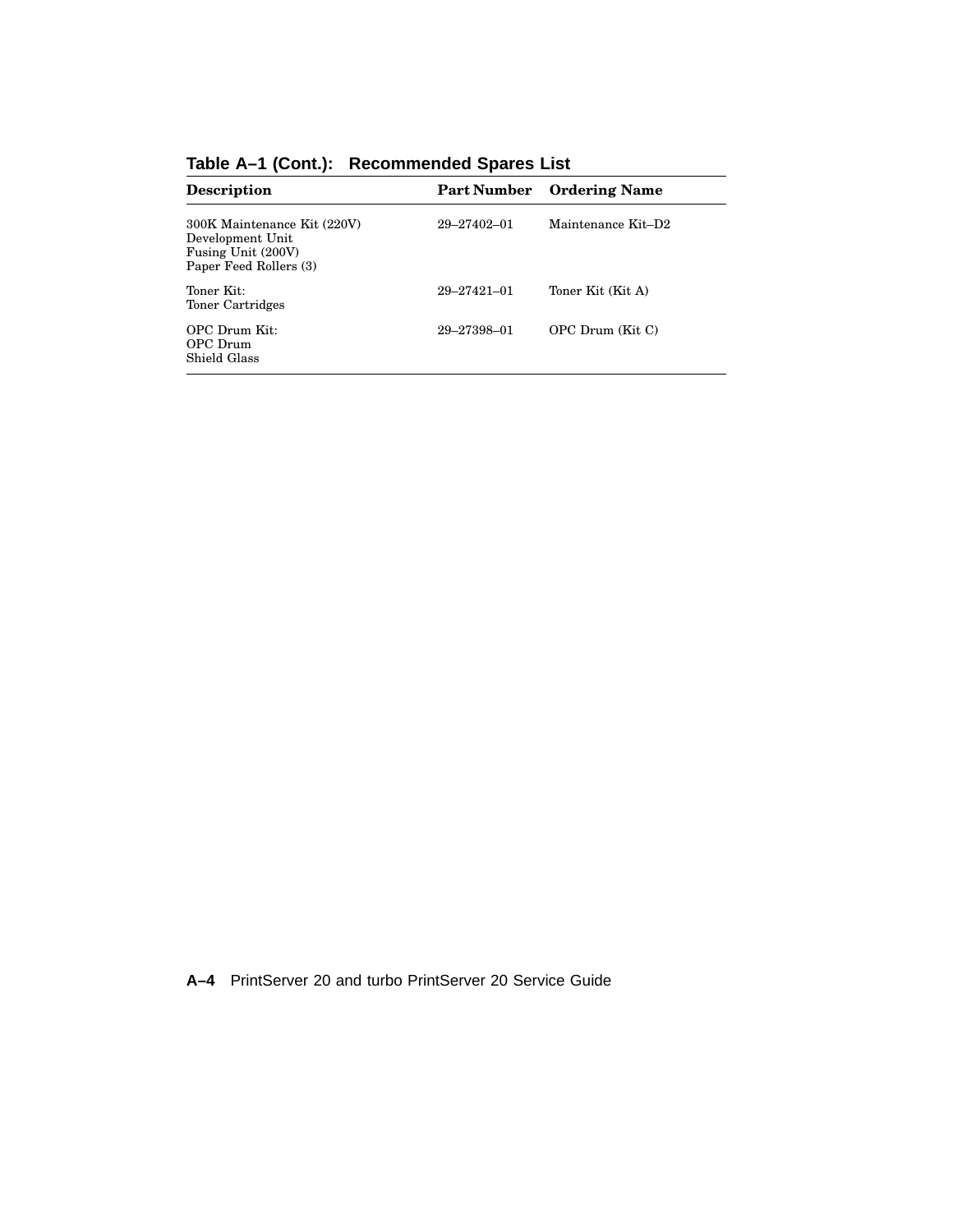# **Total Call Concept Procedures**

# **B.1 Theory Behind Total Call Concept**

The total call concept (TCC) evolved to meet the service requirements of Digital's electrophotographic printer systems. TCC improves the printer's reliability, increases the time between service calls, and improves customer satisfaction.

TCC differs from traditional Customer Services operating philosophy. Traditionally, when a printer malfunctioned, Customer Services fixed the problem and left the site as quickly as possible to minimize the mean time to repair (MTTR).

However, electromechanical printers require preventive maintenance. With TCC, Customer Services fixes the problem and performs TCC procedures.

# **B.2 TCC Procedure**

The following procedure outlines the TCC steps:

#### 1. **Check the FCO and firmware.**

Before going to the site, look up and list the current hardware field change order and firmware revision levels. You will need them later.

#### 2. **Print a maintenance log.**

A maintenance log sheet file is stored in the LPS\$SUPPORT directory of the supporting host. Use the following procedure to print the log:

- a. Ask the system manager for assistance. The system manager can best answer system-dependent questions and give you the Field account password. The system manager may also print out the maintenance log file for you.
- b. Log in to the Field account.

**CAUTION:** *Be careful when working in the Field account. It may have unlimited privileges.*

c. Set default to the LPS\$SUPPORT directory of the supporting host.

Total Call Concept Procedures **B–1**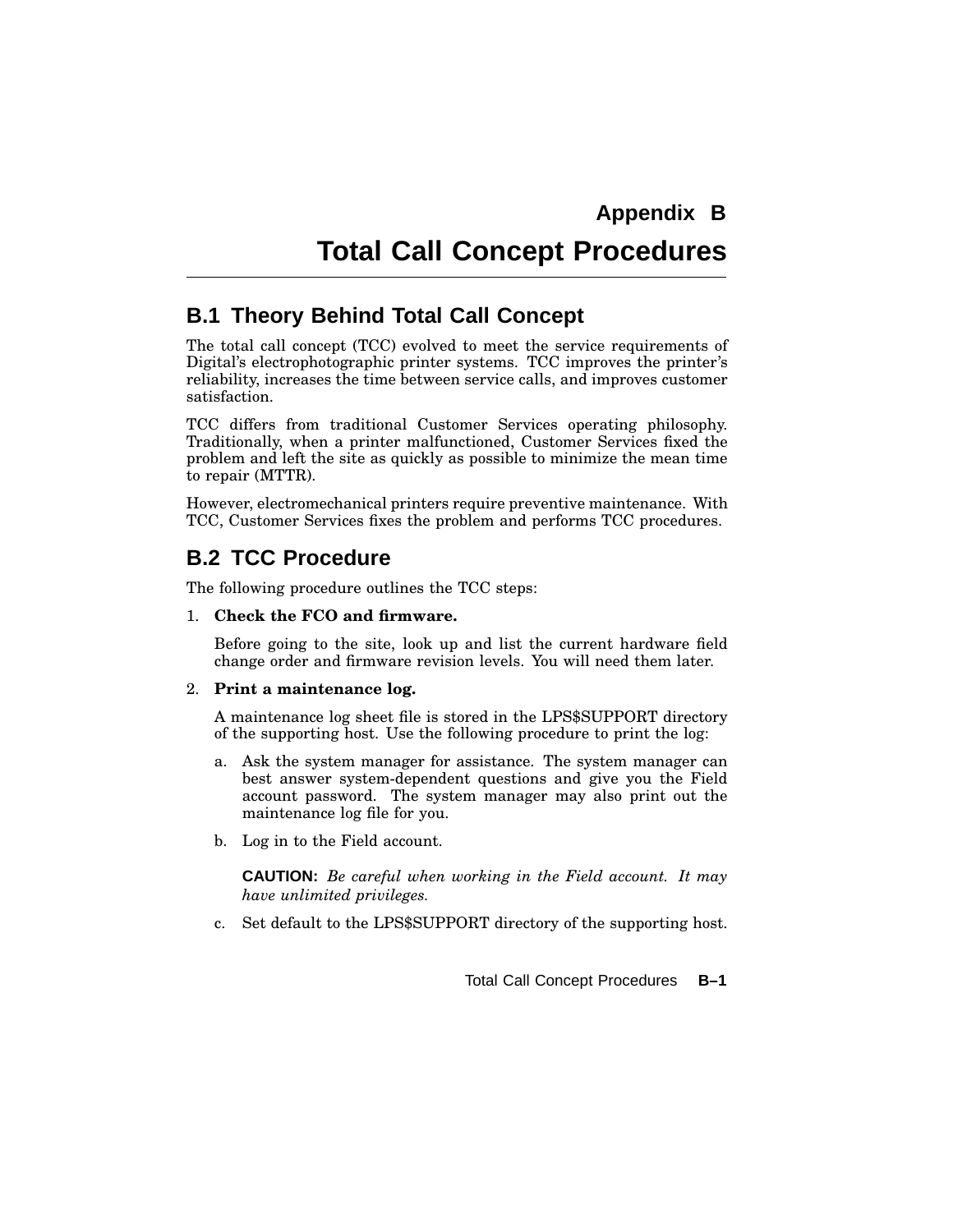Generally, the supporting host is configured with client software, and you can log in and print the file. If the supporting host does not have client software, you must log in to a client node, copy the file to your client system, then print the file.

d. Copy the maintenance log file to a client node:

```
$ COPY NODE::LPS$SUPPORT:LPS 20MAINT LOG.PS []*
```
Where:

*NODE* is the node name of the supporting host. Get the supporting host node name from the system manager. Type two colons (::) after the node name.

e. Print a B size maintenance log sheet:

```
$ PRINT/QUE=PSQ/PARAMETER=(DATA=POST,PAGE_SIZE=B)-
_$ LPS$SUPPORT:LPS_20MAINT_LOG.PS
```
Where:

*PSQ* is the PrintServer queue name.

#### 3. **Inspect the hardware.**

Use the following three checklists to inspect the print engine, LCOT, and LCIT. Look for signs of wear and tear, damage, and potentially malfunctioning components. Repair or replace any faulty component(s).

#### **Print Engine**

Use the checklist below to inspect the print engine. Repair or replace any faulty component(s).

- Look for toner spills inside and outside the print engine.
	- Find the source of the spill. Pay specific attention to the area under and around the cleaning unit and the end seals of the development unit.
	- Clean up any toner, dust, or paper fragments.
- Remove and clean the registration roller unit.

When you inspect rollers, look for axial shaft bearing problems and for surface or shape distortions. The shafts and the rollers on the shafts must run true and you should not feel excessive axial or radial free play or binding. Roller defects to look for are out of round rollers, surface cracks or glazing, or excessively hard rollers.

• Remove and clean the quench lamp.

**B–2** PrintServer 20 and turbo PrintServer 20 Service Guide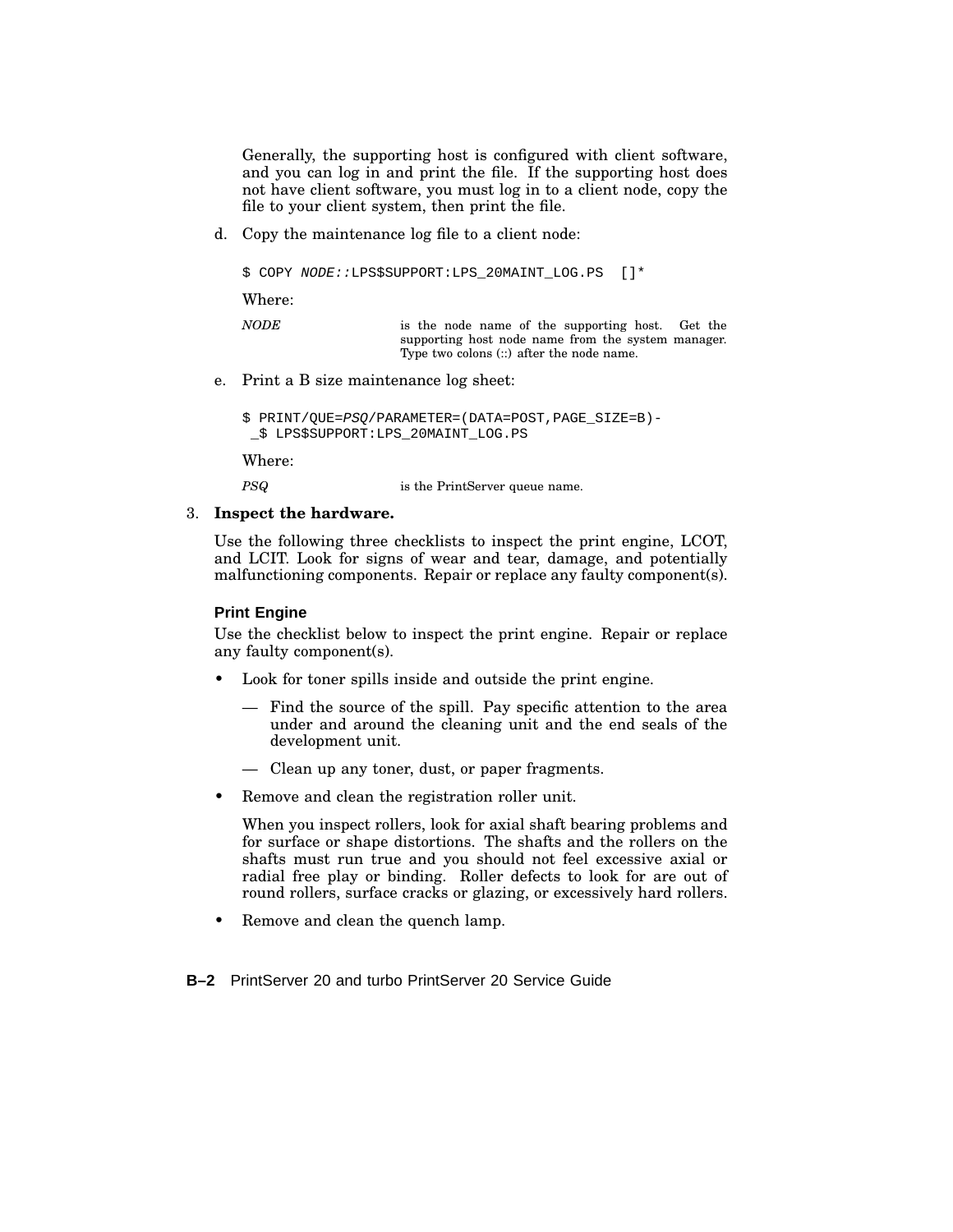- Clean the transfer and separation charger.
- Remove the OPC drum.
	- Inspect the drum surface for nicks, scratches, or marks.
	- Install the print drum and close and power up the system.
	- Print a test sheet and inspect the print quality.
- Inspect the transport unit belt and vacuum fan.

When you inspect the belts, look for wear, fraying, and tension. The turbo PrintServer 20 and PrintServer 20 use high-quality cog-type belts. The belts serve a dual purpose; they transmit motor power and maintain close mechanical timing required for precision jam detection. A loose, slipping, or worn belt can cause random jams. If you suspect a belt, hold the old belt up to a new belt to compare cog depth, size, or other physical dimensions.

Replace any belt that is frayed, has missing or worn teeth, or is over 5 years old.

- Remove the fusing unit.
	- Inspect the heat and pressure rollers for wear, scratches, flat spots, and other surface damage.
	- Replace any bent, worn, or damaged fusing unit stripper fingers.
- Inspect all timing belts for wear, fraying, and correct tension.
- Manually operate the solenoids to see if they bind or hang.
- Look for frayed wire(s) that can become entangled in the moving parts.
- Inspect the card cage fan, main fan, and ozone fan for correct and noise-free operation.
- Listen to the main, development, and polygon motors. The motors should run quietly and not emit any loud or unusual noises.
- Install and clean all covers and panels.
- All hinged covers and interlocks must work smoothly and latch securely.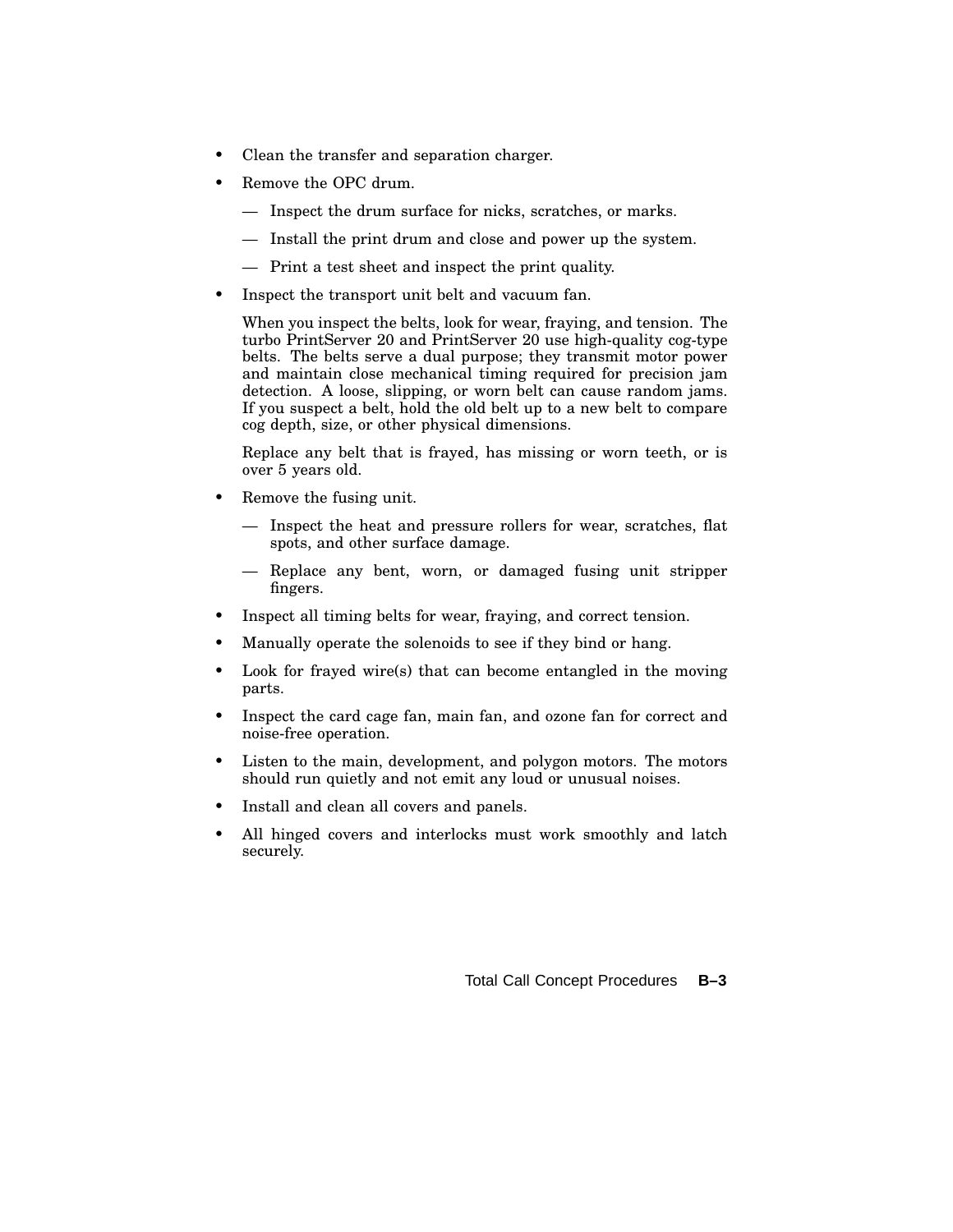#### **LCOT**

After performing the print engine inspection, closely inspect the LCOT.

- The LCOT must be free of dust and dirt, which can mark the printed sheets.
- All hinged devices and interlocks must work smoothly and latch securely.
- Power up the printer and wait for the initialization sequence to jog the LCOT offset motors back and forth. Make certain both motors complete the full movement.

#### **LCIT and Cassette**

Use the following checklist to inspect the LCIT and cassettes. Repair or replace any faulty component(s).

- Inspect each cassette tray for damage and correct configuration. Advise the customer to replace any cracked or broken trays.
- Inspect the cassette and LCIT paper feed rollers. Replace any dirty, deformed, or damaged rollers.
- All hinged covers and interlocks must work smoothly and latch securely.
- Clean the trays and the LCIT of dust and paper debris.

#### 4. **Inspect the FCO and firmware.**

Use the following checklist to determine if you need to arrange to update the printer. If you find that revisions are needed, make an appointment to obtain and install the updated hardware and firmware devices.

- Are all current hardware FCOs installed?
- The control panel displays the firmware revision level of the following installed boards:
	- Controller board
	- Engine drive board
	- Duplexer/LCIT drive board

Replace any board that has outdated firmware.

#### 5. **Update the maintenance log.**

Fill out the maintenance log, store it in a binder, and place the binder on the bottom shelf of the printer cabinet.

**B–4** PrintServer 20 and turbo PrintServer 20 Service Guide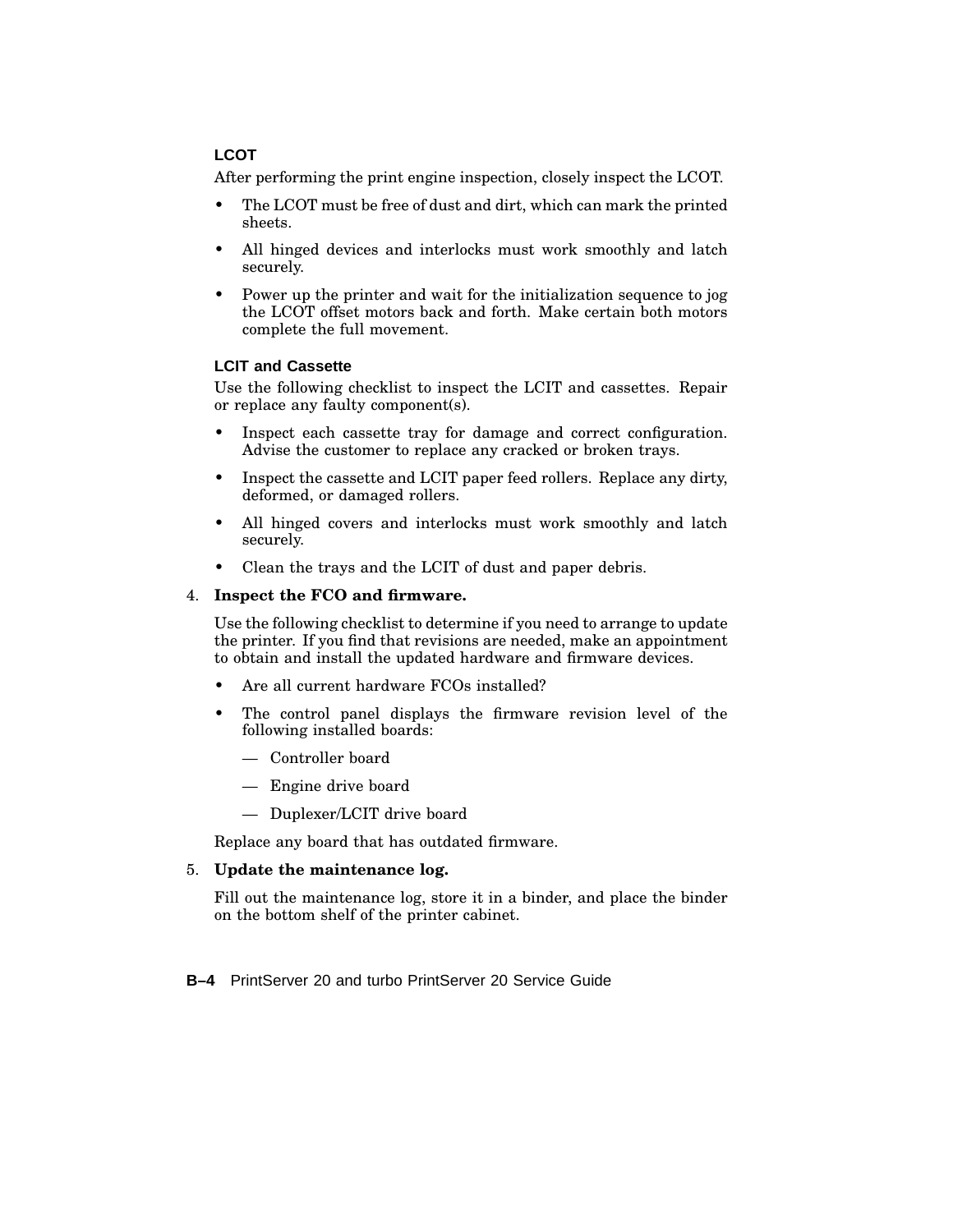# **Index**

1501.0001 error message, 2–2, 7–11 300K maintenance message See Field Service Maintenance Required message 300K maintenance cleaned components, 10–1 replaced components, 10–1 ?54, 2–2, 7–11 **A**

Active jobs key, 3–3 Add paper message, 7–8 Assemblies missing error, 5–9

#### **B**

Background density, fixing, 8–15 Belts, inspecting, B–1 Black image, fixing, 8–5 Black line jitter, fixing, 8–23 Black lines, fixing, 8–27 Black spots, fixing, 8–25 Blinking indicators, 2–1 Blinking LEDs, 3–6 Blurred image, fixing, 8–8 Booting, 4–8 from ULTRIX, 3–6 from VMS, 3–6 Bootstrap program, 2–1 Broken type, fixing, 8–20

#### **C**

Cabinet exit unit feed jam, 7–47 Cabinet paper feed unit, removing, 9–16 Cable BA, 9–46 Cable BB, 9–46

Card cage fan, removing, 9–26 Cassette paper feed unit, removing, 9–8 Cassettes, selecting, 4–9 Cassette tray, maintenance, 10–14 Cleaning unit, 9–40 Cleaning Unit Full message, 7–8 Close front cover message, 7–7, 7–10 Close lower side door message, 7–7, 7–10 Close paper tray door message, 7–7, 7–10 Close upper side door message, 7–7, 7–10 CN114, 9–6 CN116, 9–29 CN118, 9–6 CN122, 9–29 CN403, 9–16 CN404, 9–14 CN405, 9–14 CN408, 9–18 CN409, 9–18 Contrast switch, 3–2 Controller board, 9–2 revision level, B–4 Controller board counters, resetting, 4–4 Controller board LEDs during normal operation, 3–4 with a fatal error, 3–4 Controller board self-test, 4–1 running it continuously, 4–3 running it once, 4–3 Controller board switches, 3–6 Controller board test pattern, 4–7, 8–1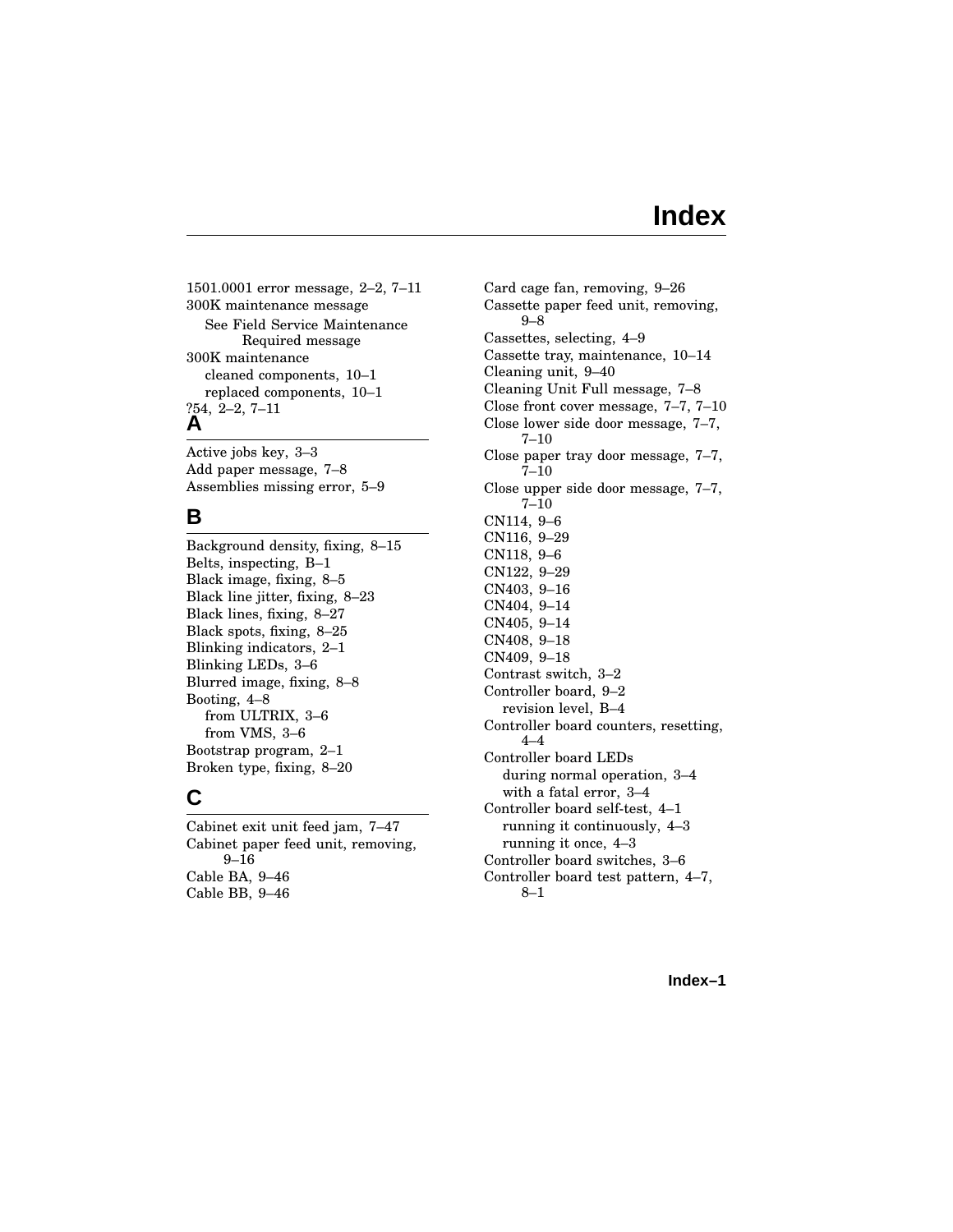Controller board test pattern (Cont.) printing, 4–5 Copyright message, 2–3 Countdown numbers, 2–1

#### **D**

DESTA, 9–5 DESTA bracket, 9–5 Development drawer cleaning, 10–2 removing, 9–38 Development motor cable, disconnecting, 9–49 Development motor unit parts of, 9–47 removing, 9–35, 9–47 Development unit, 9–40 Development unit release lever, 9–35 Diagnostic error codes, 7–5 Diagnostic error messages format, 6–2 DIP switches, 9–54 Dirty edges, fixing, 8–29 Dirty second side, fixing, 8–30 Distorted image, fixing, 8–9 Down-line loading, 2–2 DPS100, 3–7 setting, 3–8 DPS101, 3–7 switch settings, 3–8 Drive belt, 9–55 Drive board LED, 3–6 Drive board switchpack, 3–7 Drive pulley, 9–55 Drum and transport area jam, 7–47 Drum change sensor screw, 9–51 Duplexer/LCIT drive board removing, 9–54 revision level, B–4 switches, 3–7 Duplexer jam, 7–44 Duplexer unit, removing, 9–18 Duplexer unit status, 5–5

Duplex transport jam, 7–53

## **E**

Engine drive board, 9–2 revision level, B–4 Engine drive board command buffer, 5–10 Engine drive board test pattern, 4–1 printing, 4–5 Engine drive board tests, 4–5 Engine exit and duplex jam, 7–44 Engine exit and LCOT jam, 7–44 Engine exit jam, 7–51 Engine fault status, 5–4 Error logging facility, 7–39 Ethernet address during bootstrap, 2–2 Ethernet tests, 4–3 Event logging facility, 7–39 Exit transport screws, 9–20

## **F**

Faded image, fixing, 8–13, 8–21 Failing FRU codes, 6–2 Fatal errors, 2–1 Fault isolation procedures See FIPs Fault status, 5–4 Feed exit jam, 7–44 Feed roller, removing, 10–14, 10–17 Field account, B–1 Field replaceable units See FRUs Field Service Maintenance Required message, 6–2, 7–8, 10–1 Field Test Mode entering commands, 3–3, 4–2 exiting, 4–9 invoking, 4–1 Filled characters, fixing, 8–17, 8–20 Filter kit, 1–3 FIPs, 7–1 Firmware revision levels, 2–1, B–4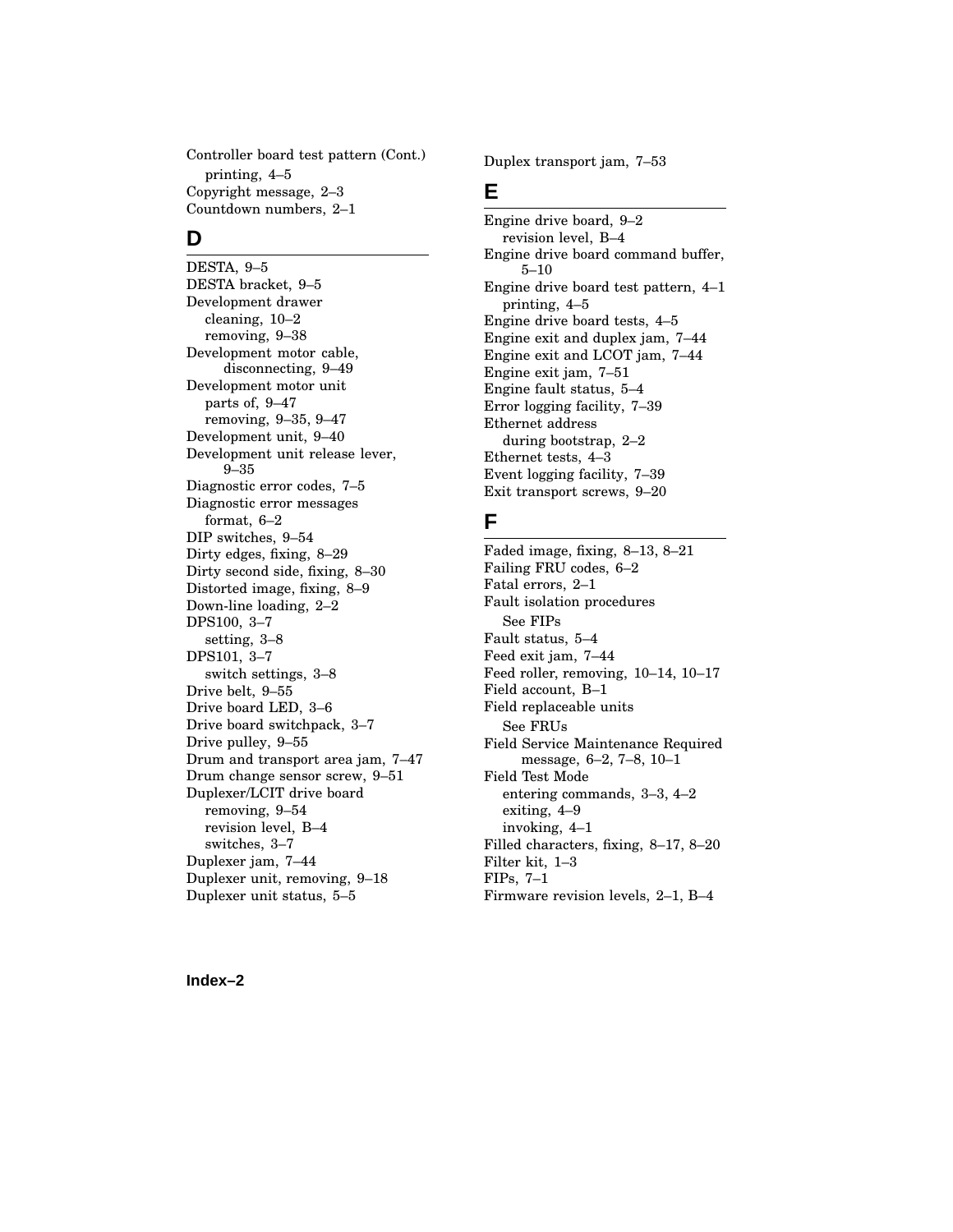Fork gate unit, removing, 9–20 Front panel errors, fixing, 7–12 Front panel messages, 7–6 FRUs location of, 1–3 ordering names, 1–3 part numbers, 1–3 Fusing unit releasing, 10–8 removing, 9–31 Fusing unit release lever, 9–31, 10–8

## **G**

General status bit status, 5–3 Graphic display function, 3–2 Green indicators, 3–2 Grounding clip, 9–15

## **H**

Hardware Error *xx*, Call Field Service message, 7–6 to 7–7 High-voltage cables, 9–46 High-voltage power supply, removing, 9–46

## **I**

Idler arm screw, 9–56 Image density, fixing, 8–3, 8–4 Image density problems, 8–30 Image density sensor, removing, 9–49 Image shift determining, 3–8 Indicators, paper jam, 7–36 Input/output tray indicators, 3–2 Input trays, selecting, 4–9 Input tray status, 5–7 Insert paper cassette message, 7–7 Interface bracket cables, disconnecting, 9–29

Interlock error description, 6–4 Interlock Error *x* message, 7–8 Intermittent paper jams, 7–36

# **K**

Keypad, 3–2

#### **L**

LANCE test, 4–3 Large capacity input tray See LCIT Large capacity output tray See LCOT LCD display changing the contrast, 3–2 function, 3–2 LCIT cleaning, B–3 feed roller, 10–17 inspecting, B–3 maintenance, 10–17 prefeed roller, 10–17 removing, 9–11 selecting, 4–9 separation roller, 10–17 LCIT fault status, 5–5 LCIT feed unit, 9–11 removing, 9–15 LCIT jam, 7–44 LCOT cleaning, B–3 inspecting, B–3 removing, 9–6 selecting, 4–9 LEDs, 6–2 blink rate, 3–6 controller board, 3–4 decoding, 3–4 voltage, 3–4 Light emitting diode See LEDs Loading PrintServer message, 2–2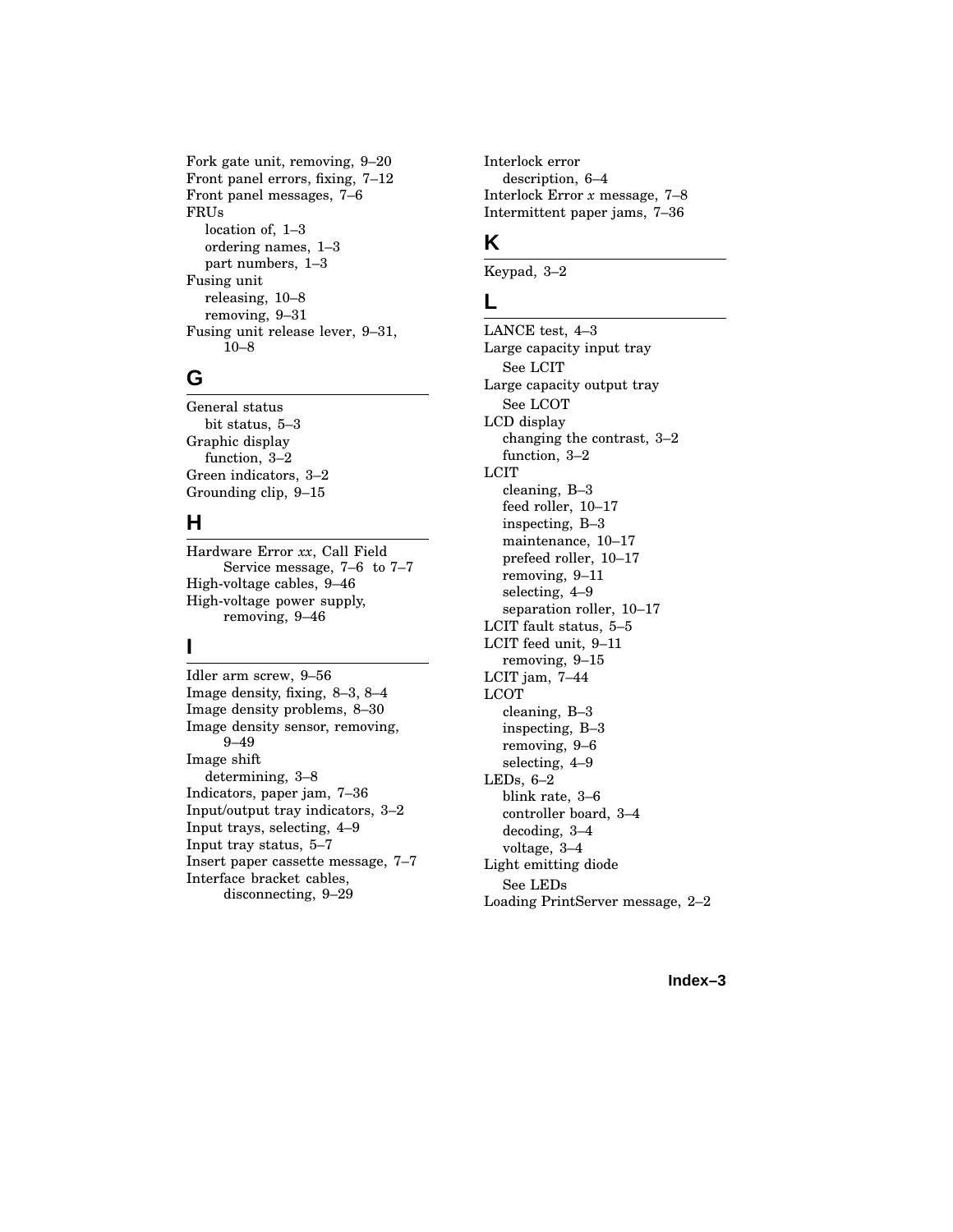Local area network controller exerciser See LANCE test Lower cassette, selecting, 4–9 Low print density, 8–30 Low-voltage power supply, 3–4 removing, 9–45 replacing, 9–45

## **M**

Magnification, fixing, 8–18 Main drive unit, removing, 9–55 Main fan, removing, 9–42 Main motor, removing, 9–58 Maintenance 300K, 10–1 Maintenance log printing, B–1 storing, B–1 Maintenance philosophy, 1–1 Maintenance requests, clearing, 4–4 Memory board, 9–2 Memory subtest, 4–3 Messages diagnostic error, 6–2 on the operator panel, 6–1, 7–6 Mother board, removing, 9–28 Motor status, 5–7

## **N**

Network interface exerciser See NIE test NIE test, 4–3 Nonprinting test, 4–1 Nth status bytes definition, 5–1 settings, 5–1

## **O**

Off-line state, 3–3 OPC drum, 9–40 covering, 9–48

Open cabinet door, raise duplex transport guide message, 7–7, 7–10 Open cover status, 5–6 Open Side Tray message, 7–8 Operator panel clearing, 4–4 elements, 3–1 in Field Test Mode, 3–1 in Operational Mode, 3–1 removing, 9–4 updating, 4–4 Operator panel keys, 3–3 Operator panel test, 4–4 Optical cable, disconnecting, 9–24, 9–30 Optical unit, removing, 9–22 Output Tray Full message, 7–8 Output trays, selecting, 4–9 Ozone filter, 1–2 Ozone filter cartridge, 9–60 Ozone filter fan cables, 9–59 Ozone filter fans, removing, 9–59

## **P**

Paper damamge, fixing, 8–11 Paper feed cable, disconnecting, 9–49 Paper jams fixing, 7–36 isolating, 7–36 types of, 7–36 Paper mismatch error, 5–10 Paper output tray error, 5–8 Paper path indicators, 3–2, 7–36 Paper path sensors, 7–36 Part numbers FRUs, 1–3 recommended spares list, A–1 tool kit, 1–3 vacuum, 1–3 Pattern 0103, 8–45 Pattern B, 4–8, 8–44 Paused state, 3–3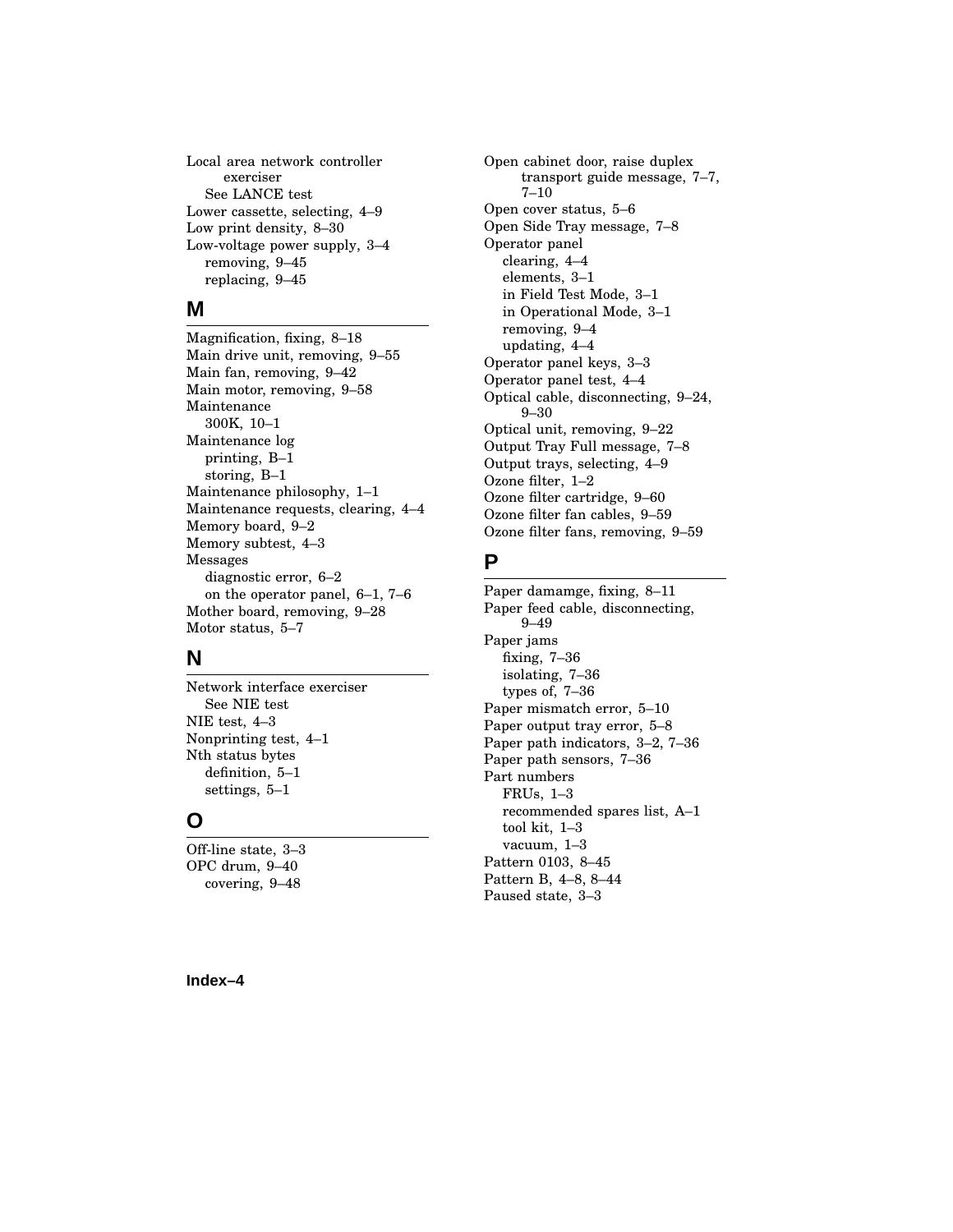Paused state (Cont.) invoking, 3–3 Pause key, 3–3 Perform User Maintenance message, 6–2, 7–8 Power panel FIP, 7–4 Power supply, 3–4 checking, 3–4 Power up, 2–1 Prefeed roller, removing, 10–14, 10–17 Print density, fixing, 8–14 Print engine displaying its status, 4–4 initializing, 4–4 Print engine drive board, 3–6, 9–2 revision level, B–4 switches, 3–7 Print engine drive board tests, 4–5 Print engine is in warmup state message, 7–6 Print engine status, displaying, 4–4 Printer interface test, 4–4 Printing test, 4–1 Print quality checking, 8–1 fixing, 8–30 to 8–45 Processor subtest, 4–3 PSU error signal, 5–4

## **Q**

Quench lamp, B–3 Quench lamp, removing, 9–42 Query byte bits, 5–1 Query Mode, 4–4 invoking, 5–1 status, 5–10

## **R**

Random paper jams, 7–36 Rear cover, removing, 9–5 Rear panel T switch, 3–3 Recommended spares list See RSL

Red indicators, 3–2 Registration and cassette feed path jam, 7–46 Registration clutch, removing, 9–57 Registration jam, 7–44 Registration roller unit cleaning, 10–6 components, 10–6 removing, 9–36 replacing, 9–36 Reinsert lower cassette message, 7–7 Reinsert upper cassette message, 7–7 Remote error logging facility, 7–39 Repetitive marks, fixing, 8–7 Replace OPC drum message, 7–8 Replace toner cartridge message, 7–8 Resume key in Operational Mode, 3–3 in Single Job Mode, 3–3 Rollers, inspecting, B–1 Rounding, 5–3 RSL, A–1

# **S**

Self-test diagnostic, 2–1 Sensors, paper jam, 7–36 Separation pawl cleaning, 10–5 Separation roller removing, 10–14, 10–17 Set paper size dial message, 7–11 Shield glass, removing, 9–22 Side tray, selecting, 4–9 Single job mode, 3–3 Skewed image, fixing, 8–19 Smudged image, fixing, 8–8 Snap-ring, 9–21 Software initialization, 2–3 Start FIP, 7–4 Start-up page, 2–3 Subtests, 3–4